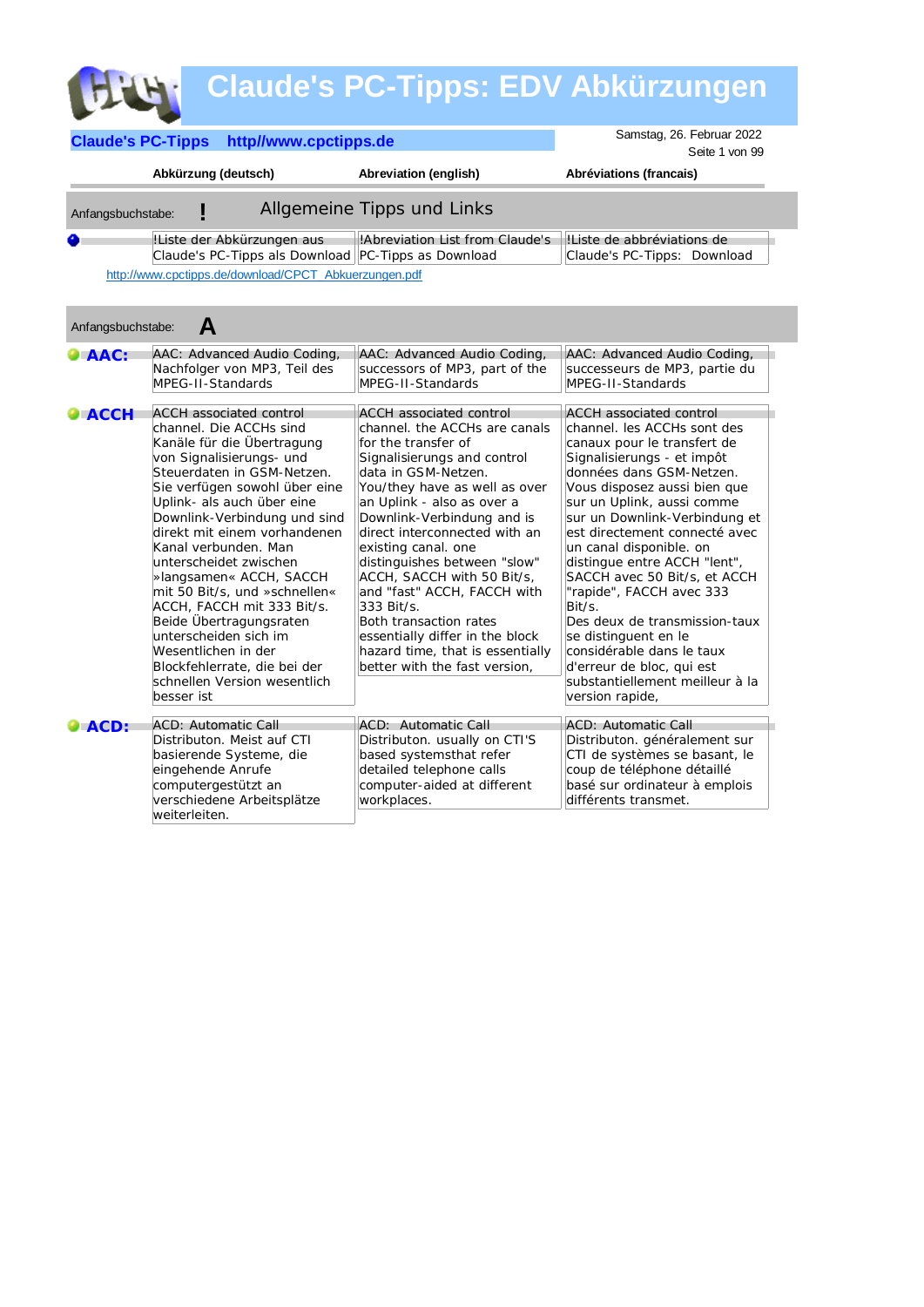|                 | Abkürzung (deutsch)                                                                                                                                                                                                                                                                                                                                                                                                                                       | Abreviation (english)                                                                                                                                                                                                                                                                                                                                                                                                                                                                                                              | Abréviations (francais)                                                                                                                                                                                                                                                                                                                                                                                                                                                                                                                                                                                                                                                                                                                                                                                                                                                                                                                                                                                                                              |
|-----------------|-----------------------------------------------------------------------------------------------------------------------------------------------------------------------------------------------------------------------------------------------------------------------------------------------------------------------------------------------------------------------------------------------------------------------------------------------------------|------------------------------------------------------------------------------------------------------------------------------------------------------------------------------------------------------------------------------------------------------------------------------------------------------------------------------------------------------------------------------------------------------------------------------------------------------------------------------------------------------------------------------------|------------------------------------------------------------------------------------------------------------------------------------------------------------------------------------------------------------------------------------------------------------------------------------------------------------------------------------------------------------------------------------------------------------------------------------------------------------------------------------------------------------------------------------------------------------------------------------------------------------------------------------------------------------------------------------------------------------------------------------------------------------------------------------------------------------------------------------------------------------------------------------------------------------------------------------------------------------------------------------------------------------------------------------------------------|
| $\bullet$ ACPI  | <b>ACPI Advanced Configuration</b><br>and Power Interface. Das ACPI<br>ist ein offener<br>Industriestandard für<br>Energieverwaltung in Desktop-<br>Computern, Notebooks und<br>Servern. Er wird federführend<br>von den Firmen Hewlett-<br>Packard, Intel, Microsoft,<br>Phoenix und Toshiba<br>entwickelt und stellt<br>Schnittstellen zur Hardware-<br>Erkennung,<br>Gerätekonfiguration und<br>Energiemanagement zur<br>Verfügung<br>Quelle Wikipedia | <b>ACPI Advanced Configuration</b><br>and Power Interface. The<br>ACPI specification is an open<br>industry standard first<br>released in December 1996<br>developed by HP, Intel,<br>Microsoft, Phoenix and Toshiba<br>that defines common<br>interfaces for hardware<br>recognition, motherboard and<br>device configuration and<br>power management. According<br>to its specification[1], "ACPI is<br>the key element in Operating<br>System-directed configuration<br>and Power Management<br>$(OSPM)$ ".<br>Source Wikipedia | <b>ACPI Advanced Configuration</b><br>and Power Interface. Le terme<br>anglais Advanced<br>Configuration and Power<br>Interface (ACPI) (qui signifie<br>interface avancée de<br>configuration et de gestion de<br>l'énergie) désigne une norme<br>qui a été co-développée par<br>Microsoft, Toshiba, Intel,<br>Phoenix Technologies et<br>Hewlett Packard.<br>Cette norme a pour but de<br>limiter la consommation<br>d'énergie en mettant hors<br>tension certaines parties de<br>l'ordinateur tel que le lecteur<br>CD-ROM, l'écran,<br>Pour cela, ils ont défini une<br>interface qui permet au<br>système d'exploitation<br>d'envoyer un signal à ces<br>différents périphériques. Il<br>faut que ces périphériques<br>supportent également l'ACPI.<br>Cette interface permet aussi<br>d'envoyer des signaux au<br>système d'exploitation, par<br>exemple lorsque l'utilisateur<br>appuie sur le bouton<br>d'alimentation.<br>Cette norme est utilisée aussi<br>bien sur les portables que sur<br>les ordinateurs de bureau.<br>Source Wikipedia |
|                 | Acrony Acronymfinder.com Website,<br>bietet knapp 200.000<br>Abkürzungen mit kurz-<br>Erklärung                                                                                                                                                                                                                                                                                                                                                           | Acronymfinder.com web site,<br>offers barely 200.000<br>abbreviations with short<br>explanation.                                                                                                                                                                                                                                                                                                                                                                                                                                   | Acronymfinder.com site<br>internet, offre presque<br>200.000 abréviations avec une<br>courte explication.                                                                                                                                                                                                                                                                                                                                                                                                                                                                                                                                                                                                                                                                                                                                                                                                                                                                                                                                            |
|                 | http://www.acronymfinder.com                                                                                                                                                                                                                                                                                                                                                                                                                              |                                                                                                                                                                                                                                                                                                                                                                                                                                                                                                                                    |                                                                                                                                                                                                                                                                                                                                                                                                                                                                                                                                                                                                                                                                                                                                                                                                                                                                                                                                                                                                                                                      |
| $\bullet$ ADOX: | ADOX: Active Data Objects<br><b>Extension for DDL ans</b><br>Security. Bibliothek für MS-<br>Access                                                                                                                                                                                                                                                                                                                                                       | ADOX: Active Data Objects<br>Extension of for DDL at the<br>Security. Iibrary for MS-Access                                                                                                                                                                                                                                                                                                                                                                                                                                        | ADOX: Active Data Objects<br>Extension for DDL ans<br>Security. Bibliothèque pour MS-<br>Access                                                                                                                                                                                                                                                                                                                                                                                                                                                                                                                                                                                                                                                                                                                                                                                                                                                                                                                                                      |
| $\bullet$ ADP   | ADP Microsoft Access Projekt.<br>Access-Datenbank die als<br>Frontend eine SQL-Server<br>nutzt (bzw. ohne Benutzung<br>der Jet-<br>Engine)<br><u> Quelle:<br/>Claude's PC-Tipps.</u>                                                                                                                                                                                                                                                                      | ADP Microsoft Access project.<br>access-database this as front-<br>final a SQL-Server uses as well<br>as without use of the Jet-<br>Engine)<br><u> Quelle:<br/>Claude's PC-Tipps.</u>                                                                                                                                                                                                                                                                                                                                              | ADP Microsoft Access projet.<br>banque de données d'Access<br>ceci comme front-fin un SQL-<br>Server utilise ou sans l'usage<br>du Jet-<br>Engine)<br><u> Quelle:<br/>Claude's PC-Tipps.</u>                                                                                                                                                                                                                                                                                                                                                                                                                                                                                                                                                                                                                                                                                                                                                                                                                                                         |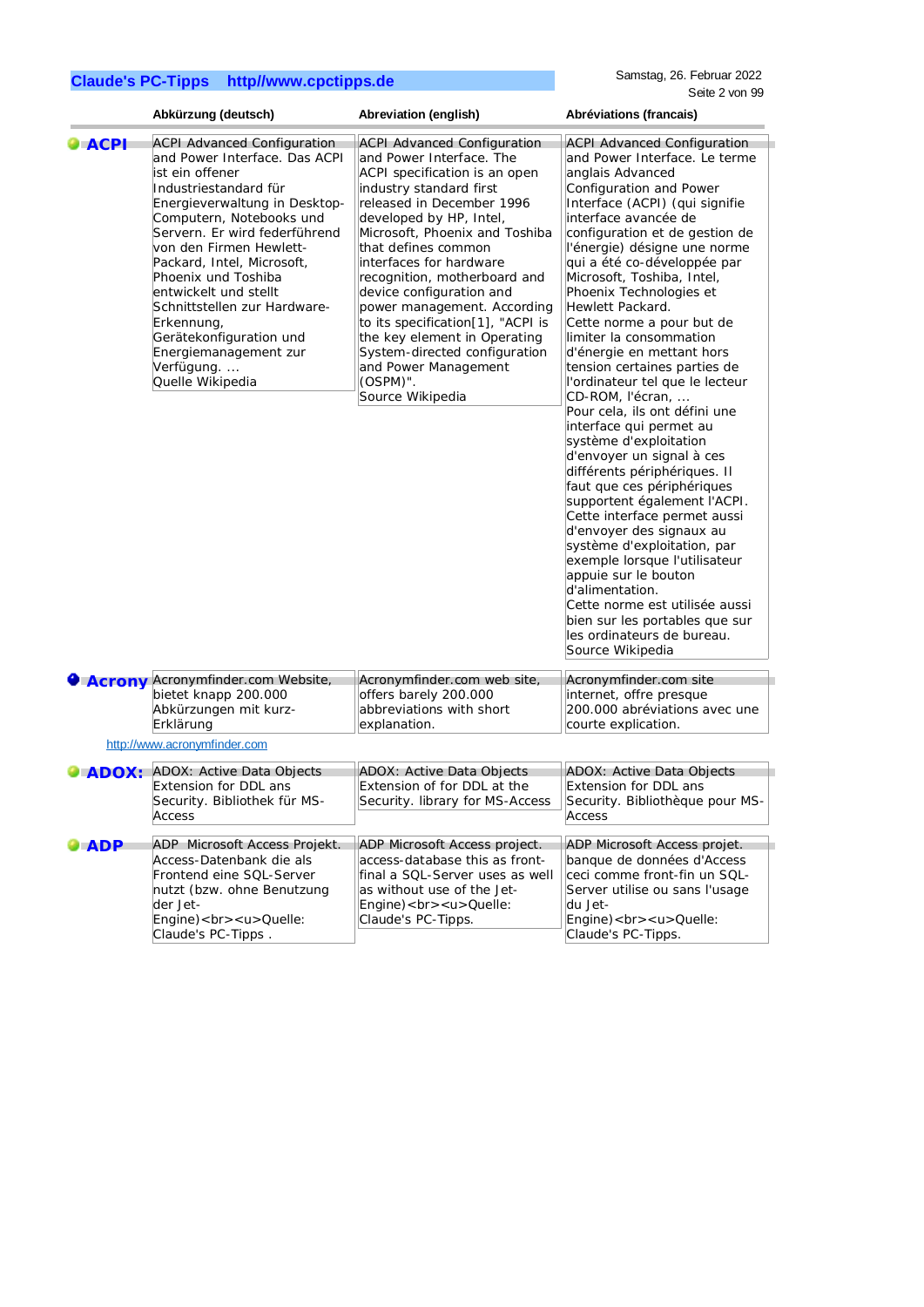|                     | Abkürzung (deutsch)                                                                                                                                                                                                                                                                                                                                                                                                                                                                                                                | Abreviation (english)                                                                                                                                                                                                                                                                       | Abréviations (francais)                                                                                                                                                                                                                                                                                                                                                                                                                                                                                                                                        |
|---------------------|------------------------------------------------------------------------------------------------------------------------------------------------------------------------------------------------------------------------------------------------------------------------------------------------------------------------------------------------------------------------------------------------------------------------------------------------------------------------------------------------------------------------------------|---------------------------------------------------------------------------------------------------------------------------------------------------------------------------------------------------------------------------------------------------------------------------------------------|----------------------------------------------------------------------------------------------------------------------------------------------------------------------------------------------------------------------------------------------------------------------------------------------------------------------------------------------------------------------------------------------------------------------------------------------------------------------------------------------------------------------------------------------------------------|
| <b>ADSL:</b>        | <b>ADSL: Asymmetric Digital</b><br>Subcriber Line. Ein von<br>Motorola entwickeltes<br>Verfahren, das die<br>Datenübertragungsraten in<br>herkömmlichen<br>Kupferleitungen, also vor<br>allem im normalen<br>Telefonnetz, durch digitale<br>Übertragung beträchtlich<br>steigern soll. Theoretisch sind<br>beim Download Werte von ca.<br>9 MBit/s, und beim Upload<br>Werte von ca. 800 KBit/s<br>möglich. ADSL ist durch die<br>hohen Übertragungsraten gut<br>fürs Internet und Video on<br>Demand geeignet. Siehe auch<br>DSL. | ADSL:<br>Asymmetric Digital<br>Subcriber Line. a procedure<br>developed by Motorola, that<br>should increase the data<br>transfer installments<br>considerably in conventional<br>copper pipes, therefore above<br>all in the normal telephone<br>network, through digital<br>transmission. | ADSL: Asymmetric Digital<br>Subcriber Line, une méthode<br>épanouie de Motorola, qui<br>devrait augmenter<br>considérablement les taux de<br>transmission de données dans<br>directions de cuivre<br>traditionnelles, ainsi en<br>particulier dans le réseau de<br>téléphone normal, par le<br>transfert digital.<br>Théorique est pour le<br>Download une valeur d'environ<br>9 MBit/s, et à l'Upload environ<br>800 KBit/s possible. ADSL est<br>bon convenu par les de<br>transmission-taux hauts à<br>l'Internet et vidéo de On<br>Demand. Voir aussi DSL. |
| <b>AEE</b>          | AEE Advanced Email Extractor.<br>Dieses Programm wurde<br>entwickelt, um E-mailadressen<br>auf das Internet aus<br>Webseiten herauszuziehen, die<br>HTTP und HTTPS-Protokolle<br>benutzen, und von HTML und<br>Textdateien über örtliche<br>Disketten.<br>Link:<br>http://www.mailutilities.com/ae<br>e/                                                                                                                                                                                                                           | AEE Advanced Email Extractor.<br>This Program is designed to<br>extract e-mail addresses from<br>web-pages on the Internet<br>(using HTTP and HTTPS<br>protocols) and from HTML and<br>text files on local disks.<br>Link:<br>http://www.mailutilities.com/ae<br>le/                        | <b>AEE Advanced Email</b><br>Extractor.Ce logiciel à été<br>conçu pour extraire des<br>adresses de courrier<br>électronique de Websites sur<br>l'Internet (utilisant des HTTP<br>et des protocoles HTTPS) et de<br>HTML et fichiers de texte sur<br>les disques locaux.<br>Link:<br>http://www.mailutilities.com/ae<br>e/                                                                                                                                                                                                                                      |
| <b>AES</b>          | <b>AES Advanced Encryption</b><br>Standard, mit 128 Bit                                                                                                                                                                                                                                                                                                                                                                                                                                                                            | <b>AES Advanced Encryption</b><br>standard, with 128 bits,                                                                                                                                                                                                                                  | <b>AES Advanced Encryption</b><br>standard, avec 128 bits.<br>(Cryptage Standard Avancé)<br>est le dispositif autorisé de<br>cryptage standard performant<br>du Wi-Fi.                                                                                                                                                                                                                                                                                                                                                                                         |
| $\bullet$ AES       | <b>AES Attachement Execution</b><br>Services. Eingeführt mit Win-<br>XP SP2, damit Mail-Anhänge<br>nicht uneingeschränkt<br>ausgeführt werden können.                                                                                                                                                                                                                                                                                                                                                                              | <b>AES Attachement Execution</b><br>services. Introduced with Win-<br>XP SP2, so that Mail-<br>Attachments cannot be<br>executed fully.                                                                                                                                                     | <b>AES Attachement Execution</b><br>services. Introduit avec Win-<br>XP SP2, afin que des Mail-<br>attachements ne puissent pas<br>être effectués sans restriction.                                                                                                                                                                                                                                                                                                                                                                                            |
| AGCH                | AGCH access grant channel.<br>Der AGCH-Kanal überträgt die<br>Informationen über erfolgte<br>Kanalzuweisungen oder<br>entsprechende Abweisungen in<br><b>GSM-Netzen</b>                                                                                                                                                                                                                                                                                                                                                            | <b>AGCH access Grant channel.</b><br>the AGCH-Kanal transfers the<br>information over taken place<br>canal assignments or<br>corresponding dismissals in<br><b>GSM-Netzen</b>                                                                                                               | AGCH access grant channel.<br>l'AGCH-Kanal transfère les<br>informations sur assignations<br>de canal résultées ou<br>rebuffades correspondantes<br>dans les réseaux GSM.                                                                                                                                                                                                                                                                                                                                                                                      |
| $\bullet$ AIFF:     | AIFF: Audio Interchange File<br>Format. Musikdatei-Format:<br>Das Gegenstück zu WAV auf<br>APPLE-Rechner.                                                                                                                                                                                                                                                                                                                                                                                                                          | AIFF: audio Interchange file<br>format. music file format: the<br>counterpart to WAV on APPLE-<br>computer.                                                                                                                                                                                 | AIFF: audio Interchange File<br>format. Format de fichier de<br>musique: le pendant à WAV<br>sur APPLE-Computer.                                                                                                                                                                                                                                                                                                                                                                                                                                               |
| $\blacksquare$ ALIM | AIIM Association for<br>Information and Image<br>Management.<br>Internationale Vereinigung der<br>Hersteller und Anwender von<br>Informations- und<br>Dokumentmanagement-<br>Systemen mit Sitz in Silver<br>Spring, Maryland (USA). Die<br>AIIM sich zur Aufgabe<br>gemacht, Standards zu<br>entwickeln und zu pflegen,<br>z.B. die WfMC-, ODMA- und<br>DMA-Standards.                                                                                                                                                             | <b>AIIM Association for</b><br>Information and Image<br>Management.                                                                                                                                                                                                                         | <b>AIIM Association for</b><br>Information and Image<br>Management.                                                                                                                                                                                                                                                                                                                                                                                                                                                                                            |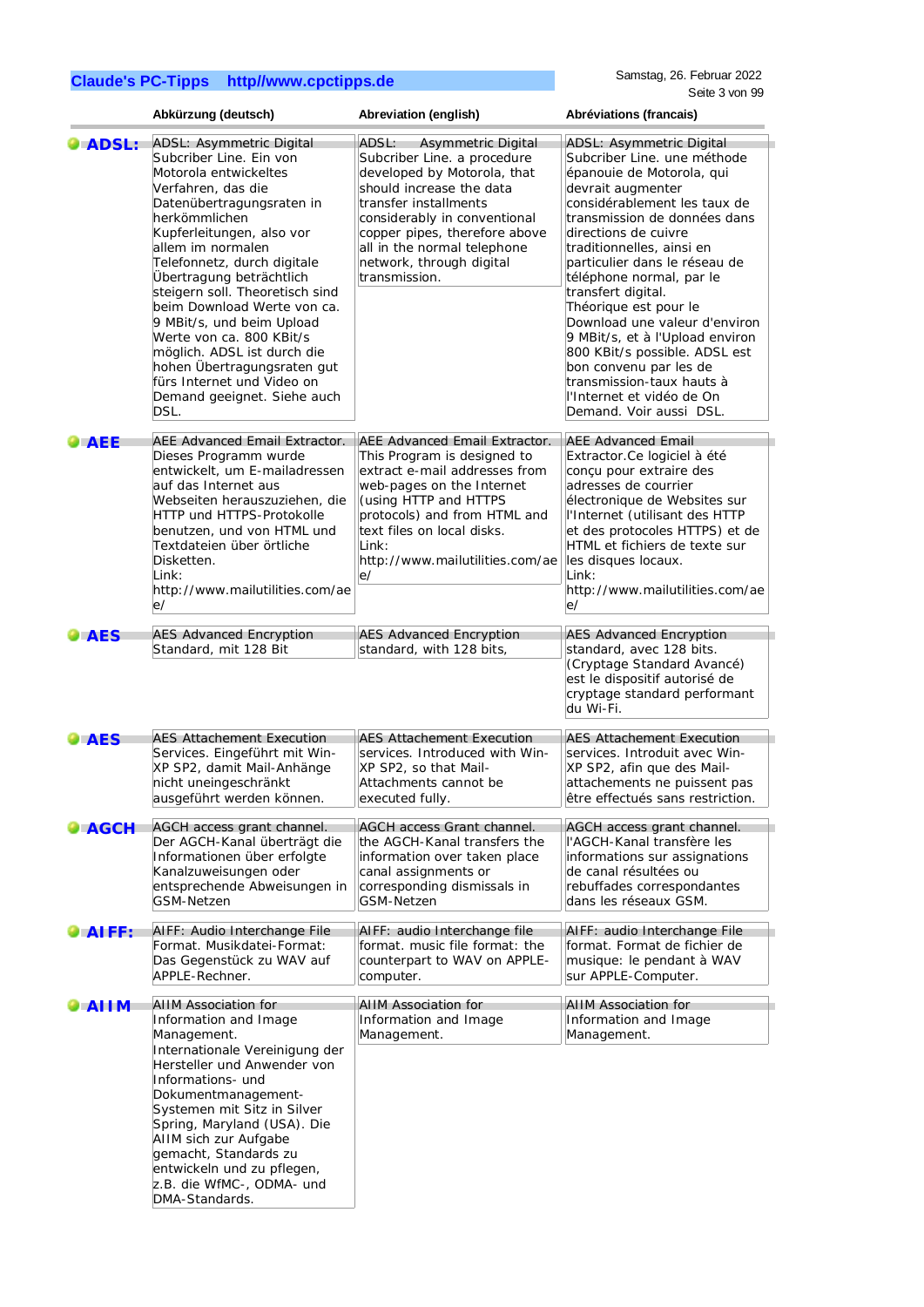|               | Abkürzung (deutsch)                                                                                                                                                                                                                                                                                                                                                                                                                                                                                                                                                         | Abreviation (english)                                                                                                                                                                                                                                                                                                                                                                                                                                                                         | Abréviations (francais)                                                                                                                                                                                                                                                                                                                                                                                                                                                                                                                                                                                                                                                                                                                                                                                                                                                                                                 |
|---------------|-----------------------------------------------------------------------------------------------------------------------------------------------------------------------------------------------------------------------------------------------------------------------------------------------------------------------------------------------------------------------------------------------------------------------------------------------------------------------------------------------------------------------------------------------------------------------------|-----------------------------------------------------------------------------------------------------------------------------------------------------------------------------------------------------------------------------------------------------------------------------------------------------------------------------------------------------------------------------------------------------------------------------------------------------------------------------------------------|-------------------------------------------------------------------------------------------------------------------------------------------------------------------------------------------------------------------------------------------------------------------------------------------------------------------------------------------------------------------------------------------------------------------------------------------------------------------------------------------------------------------------------------------------------------------------------------------------------------------------------------------------------------------------------------------------------------------------------------------------------------------------------------------------------------------------------------------------------------------------------------------------------------------------|
| <b>AJAX</b>   | AJAX Asynchronous Javascript<br>and XML, steht für ein<br>Konzept, um Daten zwischen<br>einem Server und dem<br>Browser auszutauschen, ohne<br>dass die Seite mit jeder<br>Anfrage komplett neu geladen<br>werden muss. Der Name Ajax<br>wurde zum ersten Mal in dem<br>Essay Ajax: A New Approach<br>to Web Applications von Jesse<br>James Garrett von der Agentur<br>Adaptive Path verwendet,<br>welches am 18. Februar 2005<br>veröffentlich wurde<br>Quelle: Wikipedia                                                                                                 | <b>AJAX Asynchronous JavaScript</b><br>And XML, or its acronym Ajax,<br>is a Web development<br>technique for creating<br>interactive web applications.<br>The intent is to make web<br>pages feel more responsive by<br>exchanging small amounts of<br>data with the server behind<br>the scenes, so that the entire<br>Web page does not have to be<br>reloaded each time the user<br>makes a change. This is meant<br>to increase the Web page's<br>interactivity, speed, and<br>usability | AJAX Asynchronous Javascript<br>and XML. (« XML et Javascript<br>asynchrones ») est un<br>acronyme désignant une<br>méthode informatique de<br>développement d'applications<br>Web.<br>À l'image de DHTML ou de<br>LAMP, AJAX n'est pas une<br>technologie en elle-même,<br>mais un terme qui évoque<br>l'utilisation conjointe d'un<br>ensemble de technologies<br>couramment utilisées sur le<br>Web:<br>HTML (ou XHTML) et CSS pour<br>la présentation des<br>informations ;<br>DOM et JavaScript pour<br>afficher et interagir<br>dynamiquement avec<br>l'information présentée ;<br>XML, XSLT et l'objet<br>XMLHttpRequest pour<br>échanger et manipuler les<br>données de manière<br>asynchrone avec le serveur<br>web. Les applications AJAX<br>peuvent aussi utiliser d'autres<br>technologies, comme le HTML<br>préformaté, les fichiers texte<br>plats, JSON et JSON-RPC<br>comme alternatives à<br>XML/XSLT. |
| $\bullet$ ALS | ALS alternate line service. ALS<br>ist ein GSM-Dienst, bei dem<br>man mit dem Handy die<br>Kommunikationskosten zwei<br>verschiedenen Kostenstellen<br>zuordnen kann: Geschäftlich<br>und privat o.Ä. Ob dieser GSM-<br>Dienst genutzt werden kann,<br>hängt vom Netzbetreiber ab                                                                                                                                                                                                                                                                                           | ALS Alternate line service. A<br>GSM-Service, with which one<br>can assign the communication<br>costs to two different cost<br>places with the Handy, is of<br>AL: commercially and privately<br>or the like whether this GSM-<br>Dienst can be used, depends<br>on the network operator                                                                                                                                                                                                      | ALS Alternate line service. ALS<br>est un Sercvice GSM auquel on<br>peut attribuer les frais de<br>communication à deux places<br>de frais différentes avec le<br>Handy: Commercialement et<br>en privé ou pareille si ce<br>service GSM peut être utilisé,<br>dépend de l'organisateur d'un<br>réseau.                                                                                                                                                                                                                                                                                                                                                                                                                                                                                                                                                                                                                 |
| AMD:          | <b>AMD: Advanced Micro Devices</b><br>ist ein Computerchip Hersteller<br>aus den USA. Aufsehen erregt<br>das Unternehmen erstmals mit<br>seiner Prozessorserie K6, die<br>bei Erscheinen erstmals<br>schneller sind, als die zu der<br>Zeit verfügbaren Produkte von<br>Intel. Seit dem sind die AMD-<br>Prozessoren immer ein<br>bißchen schneller als die Intel-<br>Prozessoren und AMD konnte<br>auch als erster einen<br>Gigahertz-Prozessor (1024<br>Megahertz) vorweisen und die<br>AMD-Prozessoren sind<br>außerdem noch viel billiger als<br>die Intel-Prozessoren. | AMD: Advanced Micro Devices<br>is manufacturers a computer<br>chip from the USA. K6, that<br>are faster with appearance for<br>the first time, look up excited<br>the business with his/its<br>processor series for the first<br>time as the at the moment<br>available products of Int                                                                                                                                                                                                       | AMD: Advanced Micro Devices<br>est un producteur de<br>microplaquette d'ordinateur<br>des USA. Le lever les yeux<br>excite pour la première fois<br>l'entreprise avec sa série de<br>processeur K6, qui est pour la<br>première fois plus rapide à<br>l'apparition, comme les<br>produits d'Intel, disponibles à<br>ce moment.<br>Depuis que les AMD-<br>Prozessoren sont toujours à lui<br>un peu rapide que l'Intel-<br>Prozessoren et AMD pouvait<br>produire un Gigahertz-<br>Prozessor (1024 mégahertz)<br>comme aussi premier et l'AMD-<br>Processeur sont en outre<br>encore meilleur marché que<br>les Intel-Processeurs.                                                                                                                                                                                                                                                                                       |
|               | C AMR-SI AMR-Slot: Audio Modem Riser<br>Slot. Steckplatz der vor allem<br>für Audiokarten benutzt wird.                                                                                                                                                                                                                                                                                                                                                                                                                                                                     | AMR-Slot: Audio Modem Riser<br>Slot. outlet this above all for<br>audio cards is used.                                                                                                                                                                                                                                                                                                                                                                                                        | AMR-Slot: Audio Modem Riser<br>Slot. Steckplatz ceci en<br>particulier pour les audio-<br>cartes est utilisé.                                                                                                                                                                                                                                                                                                                                                                                                                                                                                                                                                                                                                                                                                                                                                                                                           |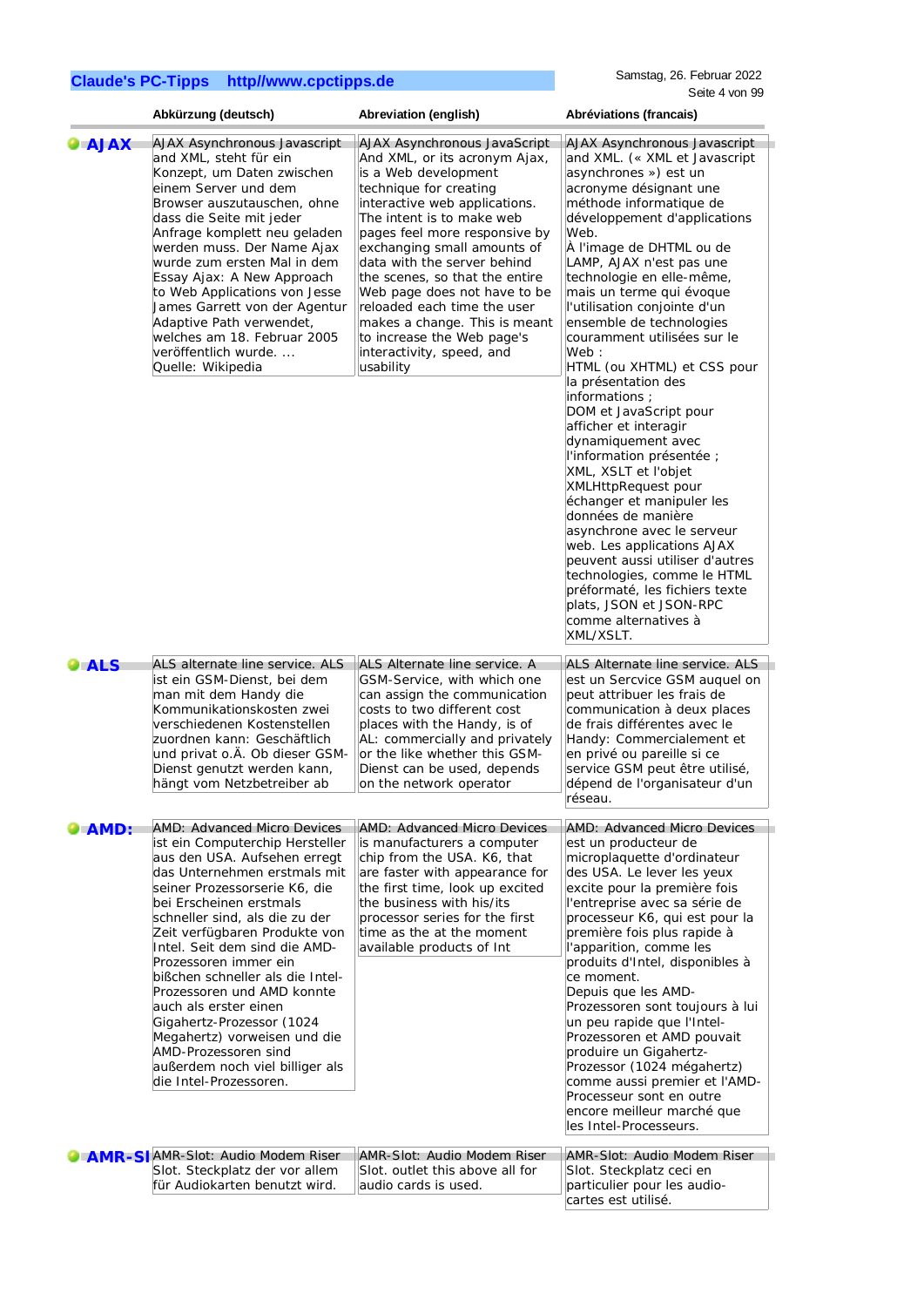|               | Abkürzung (deutsch)                                                                                                                                                                                                                                                                                                                                                                                                                                              | Abreviation (english)                                                                                                                                                                                                                                                                                                                                                              | Abréviations (francais)                                                                                                                                                                                                                                                                                                                                                              |
|---------------|------------------------------------------------------------------------------------------------------------------------------------------------------------------------------------------------------------------------------------------------------------------------------------------------------------------------------------------------------------------------------------------------------------------------------------------------------------------|------------------------------------------------------------------------------------------------------------------------------------------------------------------------------------------------------------------------------------------------------------------------------------------------------------------------------------------------------------------------------------|--------------------------------------------------------------------------------------------------------------------------------------------------------------------------------------------------------------------------------------------------------------------------------------------------------------------------------------------------------------------------------------|
| <b>ANet</b>   | <b>ANet Automotive Network</b>                                                                                                                                                                                                                                                                                                                                                                                                                                   | <b>ANet Automotive Network</b>                                                                                                                                                                                                                                                                                                                                                     | <b>ANet Automotive Network</b>                                                                                                                                                                                                                                                                                                                                                       |
| <b>ANSI:</b>  | <b>ANSI: American National</b><br>Standard Institute.<br>Amerikanisches<br>Normungsinstitut, das mit dem<br>deutschen DIN-Institut<br>vergleichbar ist. Seine Normen<br>sind zwar nur Empfehlungen,<br>werden aber allgemein<br>akzeptiert.                                                                                                                                                                                                                      | <b>ANSI: American National</b><br>standard institutes. American<br>standardization institutethat is<br>comparably with the German<br>DIN-Institut. only respects<br>admittedly are being normsis<br>accepted broadlyhowever.                                                                                                                                                       | <b>ANSI: American National</b><br>standard instituts. institut de<br>normalisation américain, qui<br>est comparable avec l'institut<br>de D.I.N. allemand. les<br>normes de Seine sont en effet<br>seulement des références, est<br>accepté mais généralement.                                                                                                                       |
| $\bullet$ ANX | <b>ANX Advanced Network</b><br>Exchange. Amerikanischer<br>Branchenstandard                                                                                                                                                                                                                                                                                                                                                                                      | <b>ANX Advanced Network</b><br>Exchange.                                                                                                                                                                                                                                                                                                                                           | <b>ANX Advanced Network</b><br>Exchange.                                                                                                                                                                                                                                                                                                                                             |
| API:          | <b>API: Application Programing</b><br>Interface: Funktionen die von<br>Windows zur Verfügung<br>gestellt werden. Bezeichnung<br>einer Softwareschnittstelle, die<br>für eine problemlose<br>Zusammenarbeit der einzelnen<br>Module innerhalb eines<br>Betriebssystems sorgt.                                                                                                                                                                                     | <b>API: Application Programing</b><br>interface: functions this from<br>Windows to the disposal is put.<br>name of a software matching<br>unit, that provides a trouble-<br>free cooperation of the<br>individual modules within an<br>operating system.                                                                                                                           | <b>API: Application Programing</b><br>interface: fonctions ceci de<br>Windows à la disposition est<br>posé. désignation d'une<br>jonction de Software, qui<br>pourvoit à une coopération<br>sans problème des modules<br>seuls dans un système<br>d'exploitation.                                                                                                                    |
| <b>APN</b>    | APN access point name. Bei<br>dem Access Point Name (APN)<br>handelt es sich um den Namen<br>eines externen Netzes. In<br>GPRS-Netzen ist es das Netz,<br>zu dem der Subscriber eine<br>Verbindung aufbauen darf. Der<br>APN wird nur innerhalb des<br>GPRS-Netzes verwendet und<br>kann für die<br>Datenübertragung, die<br>Verbindung zu einem Portal<br>oder für Multimedia Messaging<br>Services (MMS) genutzt werden                                        | APN Access point name. the<br>Access Point behalf (APN) is<br>the name of an external<br>network. in GPRS-Netzen, it is<br>the network, to which the<br>Subscriber can make a<br>connection.<br>The APN becomes use only<br>within the GPRS-Netzes and<br>can for the data transfer, the<br>connection with a portal or for<br>multimedia Messaging services<br>(MMS) used becomes | APN Access point name. A<br>l'APN l'agit du nom d'un<br>réseau externe. dans les<br>réseaux GPRS, il est le réseau<br>auquel le Subscriber peut<br>construire une liaison.<br>L'APN devient appliquer<br>seulement dans le GPRS-<br>Netzes et peut pour la<br>transmission de données, la<br>liaison à un portail ou pour les<br>multimédias Messaging<br>services (MMS) est utilisé |
| ARM:          | <b>ARM: Advanced RISC</b><br>Machines. Die ARM-Architektur<br>ist ein 1983 vom britischen<br>Computerunternehmen Acorn<br>entwickeltes 32-Bit-Chip-<br>Design, das seit 1990 von der<br>aus Acorn ausgelagerten Firma<br>ARM Limited weiterentwickelt<br>wird. ARM steht für Advanced<br>RISC Machines. ARM-<br>Prozessoren werden in<br>Smartphones und Tablets-<br>Computer verbaut.<br>Quelle: Wikipedia:<br>http://de.wikipedia.org/wiki/AR<br>M-Architektur | ARM: Advanced RISC<br>Machines.                                                                                                                                                                                                                                                                                                                                                    | <b>ARM: Advanced RISC</b><br>Machines.                                                                                                                                                                                                                                                                                                                                               |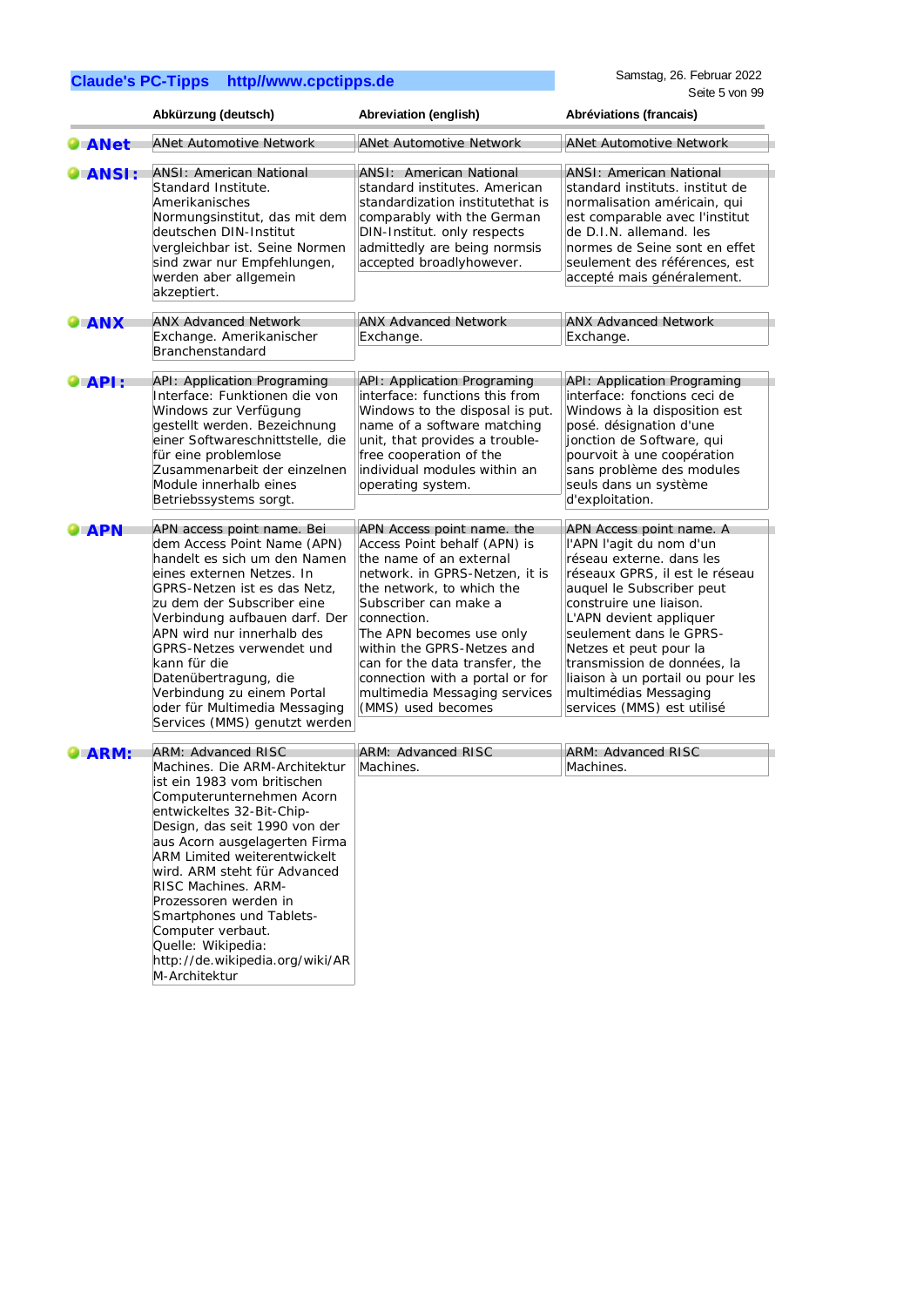| <b>ARPAN ARPANET Advanced Research</b><br><b>ARPANET Advanced Research</b><br>Projects Agency Network:<br>Projects Agency Network: The<br>wurde ursprünglich im Auftrag<br>precursor to the Internet,<br>der US-Luftwaffe ab 1962 von<br>ARPANET was a large wide-<br>einer kleinen Forschergruppe<br>area network created by the<br>unter der Leitung von Paul<br>United States Defense<br>Baran entwickelt. Es ist der<br>Advanced Research Project<br>Vorläufer des heutigen<br>Agency (ARPA). Established in<br>Internet.<br>1969, ARPANET served as a<br>testbed for new networking<br>technologies, linking many<br>universities and research<br>centers. The first two nodes<br>that formed the ARPANET<br>were UCLA and the Stanford<br>Research Institute, followed<br>shortly thereafter by the<br>University of Utah.<br>ASCI advanced speech call<br>ASCI advanced speech call<br><b>DIASCI</b><br>item. Bei den speziellen für<br>item. With the particular ones<br>Behörden und Organisationen<br>for authorities and<br>sowie für die Bahn konzipierte<br>organizations as well as for the<br>GSM-Dienste, GSM-BOS und<br>track of conceived GSM-<br>GSM-R, handelt es sich um<br>Dienste, GSM-BOS and GSM-<br>Dienste, die nicht unmittelbar<br>R, it is about services, that are<br>von GSM unterstützt werden,<br>not supported directly by GSM,<br>die aber für diese<br>that is necessary for these<br>Einsatzbereiche notwendig<br>usage areas, however.<br>sind. Dazu gehören die<br>Is fitting the ortsabhängige<br>Les Adressierung<br>ortsabhängige Adressierung,<br>addressing technique, the so<br>das so genannte Location<br>named Location Dependent<br>Adressing (LDA), to it the<br>Dependent Adressing (LDA),<br>die funktionale Adressierung<br>functional addressing<br>(FA), der Gruppenruf für die<br>technique (FA), the group<br>Sprachkommunikation (VGCS)<br>reputation for the language<br>und der Sammelrufdienst<br>communications (VGCS) and<br>$(VBS)$ .<br>the Sammelrufdienst (VBS).<br>appel service (VBS).<br>Die ortsabhängige<br>The ortsabhängige addressing<br>Adressierung ist notwendig,<br>technique necessarily is a<br>participant in order to put the<br>um die Leitzentrale in die Lage<br>zu versetzen, Teilnehmer<br>Leitzentrale into the position<br>unabhängig von ihrer Position<br>from her/its/their position<br>zu kontaktieren. Dazu bildet<br>independently too<br>position.<br>die funktionale<br>kontaktieren.<br>Le numéro de marque<br>Kennungsnummer, mit dem<br>The functional signal number,<br>das Netz in der Lage ist den<br>with which the network is in<br>Teilnehmer anhand der<br>the situation, forms the<br>ausgeführten Funktion zu<br>participant too kontaktieren to<br>kontaktieren, eine wesentliche<br>it on the basis of the<br>Voraussetzung. Diese<br>implemented function, an<br>Kennungsnummer ist bekannt<br>essential prerequisite. this<br>als MSISDN und kennzeichnet<br>signal number is known as<br>eine Funktion<br>MSISDN and marks a function<br>une fonction<br>ASCII: American Standard<br><b>ASCII American standard</b><br>ASCII:<br>Code for Information<br>code of for piece of<br>code d'information for<br>Interchange. Der ASCII-Code<br>information Interchange. the<br>legt die duale Kodierung aller<br>ASCII-code fixes the dual<br>Ziffern und Zeichen des<br>coding of all numeric<br>lateinischen Alphabets fest.<br>characters and signs of the<br>l'alphabet latin.<br>Durch die Standardisierung<br>Latin alphabet. by the<br>des ASCII-Codes wird der<br>standardization of the ASCII-<br>code, the communication<br>Informationsaustausch<br>zwischen unterschiedlichen<br>between different programs a<br>Programmen und Computern | Abkürzung (deutsch) | Abreviation (english) | Abréviations (francais)                                                                                                                                                                                                                                                                                                                                                                                                                                                                                                                                                                                                                                                                                                                                                                                                                                                                                                                                                                                                                                                                                                                                                                                                        |
|----------------------------------------------------------------------------------------------------------------------------------------------------------------------------------------------------------------------------------------------------------------------------------------------------------------------------------------------------------------------------------------------------------------------------------------------------------------------------------------------------------------------------------------------------------------------------------------------------------------------------------------------------------------------------------------------------------------------------------------------------------------------------------------------------------------------------------------------------------------------------------------------------------------------------------------------------------------------------------------------------------------------------------------------------------------------------------------------------------------------------------------------------------------------------------------------------------------------------------------------------------------------------------------------------------------------------------------------------------------------------------------------------------------------------------------------------------------------------------------------------------------------------------------------------------------------------------------------------------------------------------------------------------------------------------------------------------------------------------------------------------------------------------------------------------------------------------------------------------------------------------------------------------------------------------------------------------------------------------------------------------------------------------------------------------------------------------------------------------------------------------------------------------------------------------------------------------------------------------------------------------------------------------------------------------------------------------------------------------------------------------------------------------------------------------------------------------------------------------------------------------------------------------------------------------------------------------------------------------------------------------------------------------------------------------------------------------------------------------------------------------------------------------------------------------------------------------------------------------------------------------------------------------------------------------------------------------------------------------------------------------------------------------------------------------------------------------------------------------------------------------------------------------------------------------------------------------------------------------------------------------------------------------------------------------------------------------------------------------------------------------------------------------------------------------------------------------------------------------------------------------------------------------------------------------------------------------------------------------------------------------------------------------------------------------------------------------------------------------------------------------------------|---------------------|-----------------------|--------------------------------------------------------------------------------------------------------------------------------------------------------------------------------------------------------------------------------------------------------------------------------------------------------------------------------------------------------------------------------------------------------------------------------------------------------------------------------------------------------------------------------------------------------------------------------------------------------------------------------------------------------------------------------------------------------------------------------------------------------------------------------------------------------------------------------------------------------------------------------------------------------------------------------------------------------------------------------------------------------------------------------------------------------------------------------------------------------------------------------------------------------------------------------------------------------------------------------|
|                                                                                                                                                                                                                                                                                                                                                                                                                                                                                                                                                                                                                                                                                                                                                                                                                                                                                                                                                                                                                                                                                                                                                                                                                                                                                                                                                                                                                                                                                                                                                                                                                                                                                                                                                                                                                                                                                                                                                                                                                                                                                                                                                                                                                                                                                                                                                                                                                                                                                                                                                                                                                                                                                                                                                                                                                                                                                                                                                                                                                                                                                                                                                                                                                                                                                                                                                                                                                                                                                                                                                                                                                                                                                                                                                                      |                     |                       | <b>ARPANET Advanced Research</b><br>Projects Agency Network                                                                                                                                                                                                                                                                                                                                                                                                                                                                                                                                                                                                                                                                                                                                                                                                                                                                                                                                                                                                                                                                                                                                                                    |
|                                                                                                                                                                                                                                                                                                                                                                                                                                                                                                                                                                                                                                                                                                                                                                                                                                                                                                                                                                                                                                                                                                                                                                                                                                                                                                                                                                                                                                                                                                                                                                                                                                                                                                                                                                                                                                                                                                                                                                                                                                                                                                                                                                                                                                                                                                                                                                                                                                                                                                                                                                                                                                                                                                                                                                                                                                                                                                                                                                                                                                                                                                                                                                                                                                                                                                                                                                                                                                                                                                                                                                                                                                                                                                                                                                      |                     |                       | ASCI advanced speech call<br>item. Dans le cas des spéciaux<br>pour les administrations et les<br>organisations ainsi que pour la<br>voie de GSM-Dienste conçu,<br>GSM-BOS et GSM-R, il s'agit<br>de services, qui ne sont pas<br>aidés directement par GSM,<br>qui est mais nécessaire pour<br>ces secteurs d'opération.<br>ortsabhängiges appartiennent,<br>que Location Dependent<br>Adressing tellement dit (LDA),<br>l'Adressierung fonctionnel<br>(FIRME), l'appel de groupe<br>pour la communication de<br>langue, VGCS, et le collectif<br>L'Adressierung ortsabhängige<br>est nécessaire, à que mettre<br>Leitzentrale dans la situation<br>contacter indépendamment<br>des participants de sa/leur<br>fonctionnel, avec lequel le<br>réseau est dans la situation,<br>forme à cela contacter le<br>participant à l'appui de la<br>fonction effectuée, une<br>condition considérable. ce<br>numéro de marque est connu<br>comme MSISDN et marque<br><b>ASCII</b> American standard<br>Interchange. le code ASCII<br>immobilise le codage dual de<br>tous les chiffres et signes de<br>Par la standardisation du code<br>ASCII, l'échange d'information<br>est facilité entre programmes<br>différents et ordinateurs. |
| ASP Active Server Page.<br>ASP Active Server Page<br><b>ASP</b><br>Serverseitige Skriptsprache<br>zum Erzeugen von<br>dynamischen HTML-Seiten                                                                                                                                                                                                                                                                                                                                                                                                                                                                                                                                                                                                                                                                                                                                                                                                                                                                                                                                                                                                                                                                                                                                                                                                                                                                                                                                                                                                                                                                                                                                                                                                                                                                                                                                                                                                                                                                                                                                                                                                                                                                                                                                                                                                                                                                                                                                                                                                                                                                                                                                                                                                                                                                                                                                                                                                                                                                                                                                                                                                                                                                                                                                                                                                                                                                                                                                                                                                                                                                                                                                                                                                                        | ermöglicht.         |                       | <b>ASP Active Server Page</b>                                                                                                                                                                                                                                                                                                                                                                                                                                                                                                                                                                                                                                                                                                                                                                                                                                                                                                                                                                                                                                                                                                                                                                                                  |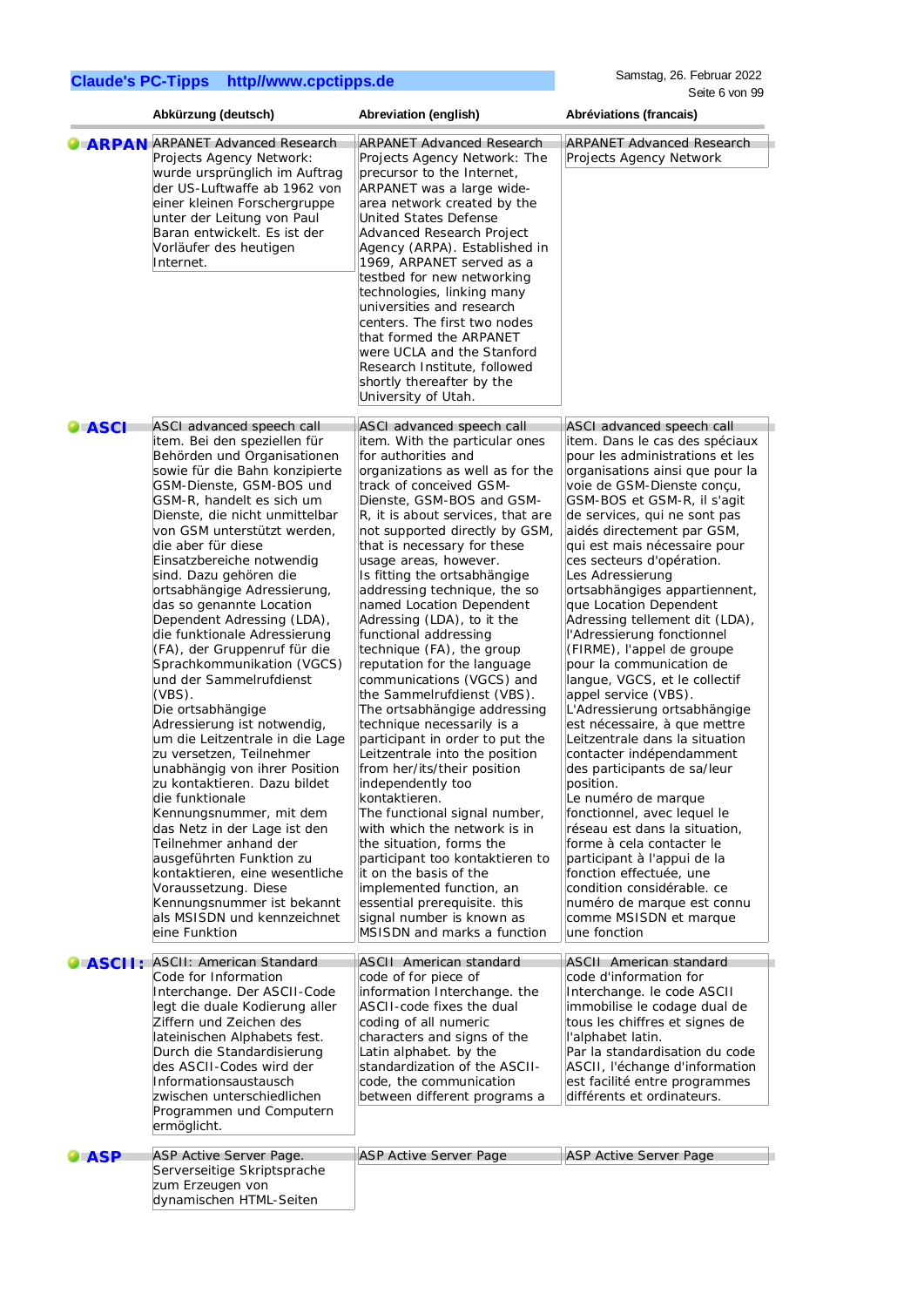|              | Abkürzung (deutsch)                                                                                                                                                                                                                                                                                                                                                                                                                                                                                                                                                                                                                                                                                                                                                                                                                                                                    | Abreviation (english)                                                                                                                                                                                                                                                                             | Abréviations (francais)                                                                                                                                                                                                                                                                                                                                                                                                                                                                                                                                                                                                                                                                                                                                                                                                                                                                                         |
|--------------|----------------------------------------------------------------------------------------------------------------------------------------------------------------------------------------------------------------------------------------------------------------------------------------------------------------------------------------------------------------------------------------------------------------------------------------------------------------------------------------------------------------------------------------------------------------------------------------------------------------------------------------------------------------------------------------------------------------------------------------------------------------------------------------------------------------------------------------------------------------------------------------|---------------------------------------------------------------------------------------------------------------------------------------------------------------------------------------------------------------------------------------------------------------------------------------------------|-----------------------------------------------------------------------------------------------------------------------------------------------------------------------------------------------------------------------------------------------------------------------------------------------------------------------------------------------------------------------------------------------------------------------------------------------------------------------------------------------------------------------------------------------------------------------------------------------------------------------------------------------------------------------------------------------------------------------------------------------------------------------------------------------------------------------------------------------------------------------------------------------------------------|
| <b>DASP:</b> | <b>ASP: Application Service</b><br>Provider. ASP dienen den<br>Kunden als Softwarelieferant,<br>der Applikationen auf<br>Abonnement-Basis verfügbar<br>macht, sie vermieten<br>Anwendungen und<br>Programmfunktionalitäten.<br>ASP stellen marktgängige<br>Standardsoftware oder<br>Software, die speziell für<br>diesen Zweck entwickelt<br>wurde, in einem ASP<br>Datencenter bereit. Diese<br>Software kann dann von einer<br>Vielzahl von Anwendern<br>genutzt werden, wobei die<br>Bezahlung nach einem<br>Mietmodell erfolgt. ASP sorgen<br>für die Softwarelizenz, die<br>Pflege und das Update. Für<br>Kunden stehen zertifizierte<br>Spezialisten zur Verfügung.<br>Der Zugriff erfolgt über das<br>Internet mit entsprechenden<br>Sicherheitsmechanismen. Man<br>kann also bei ASP Software<br>mieten, die man nicht oft<br>braucht oder dessen<br>Anschaffung zu teuer ist. | <b>ASP: Application services</b><br>providers. ASP serve the<br>customers as a software<br>supplier, who makes<br>applications available for<br>Abonnement-Basis, she/it<br>applications and program<br>functionalities rent. ASP<br>prepare marketable standard<br>software or software, that we | ASP: Application services<br>Provider. ASP sert aux clients<br>comme fournisseur de<br>Software, les applications sur<br>la base d'abonnement<br>disponible fait, ils louent des<br>applications et des<br>fonctionnalités de programme.<br>Des ASP préparent Software<br>de standard négociable ou<br>Software qui a été développé<br>spécialement pour ce but dans<br>un ASP Datencenter.<br>Ce Software peut être utilisé<br>alors par une multiplicité<br>d'applicateurs, à que le<br>paiement résulte après un<br>modèle de loyer. des ASP<br>pourvoient la mise à jour à la<br>licence de Software, le soin et<br>ceci. pour les clients, des<br>spécialistes zertifiziertes sont<br>disponible.<br>La mainmise résulte sur<br>l'Internet avec les mécanismes<br>de sécurité correspondants. on<br>peut louer ainsi à l'ASP<br>Software, qu'on ne nécessite<br>pas souvent ou son achat est<br>trop cher. |
| O AT:        | AT: Advanced Technology.<br>1. Ältere Bezeichnung für PCs<br>mit einem 80286er Prozessor.<br>2. Älterer Bauweisen-Standard<br>für Hauptplatinen und<br>Gehäuse. Der<br>Tastaturanschluss ist als DIN-<br>Stecker (wie Audiostecker)<br>ausgeführt.                                                                                                                                                                                                                                                                                                                                                                                                                                                                                                                                                                                                                                     | AT: Advanced Technology.<br>1. older name for PCs with a<br>80286er processor.<br>2. older building point<br>standard for motherboards<br>and casings. The keyboard<br>connection is executed as DIN-<br>Stecker (like audio plugs).                                                              | AT: Advanced Technology.<br>1. désignation plus âgée pour<br>les PCs avec un 80286er<br>processeur.<br>2. ancien standard de<br>construction pour les<br>Motherboard et les boitiers PC.<br>Le branchement de clavier est<br>comme fiches de D.I.N.,<br>comme des audio-fiches<br>effectué.                                                                                                                                                                                                                                                                                                                                                                                                                                                                                                                                                                                                                     |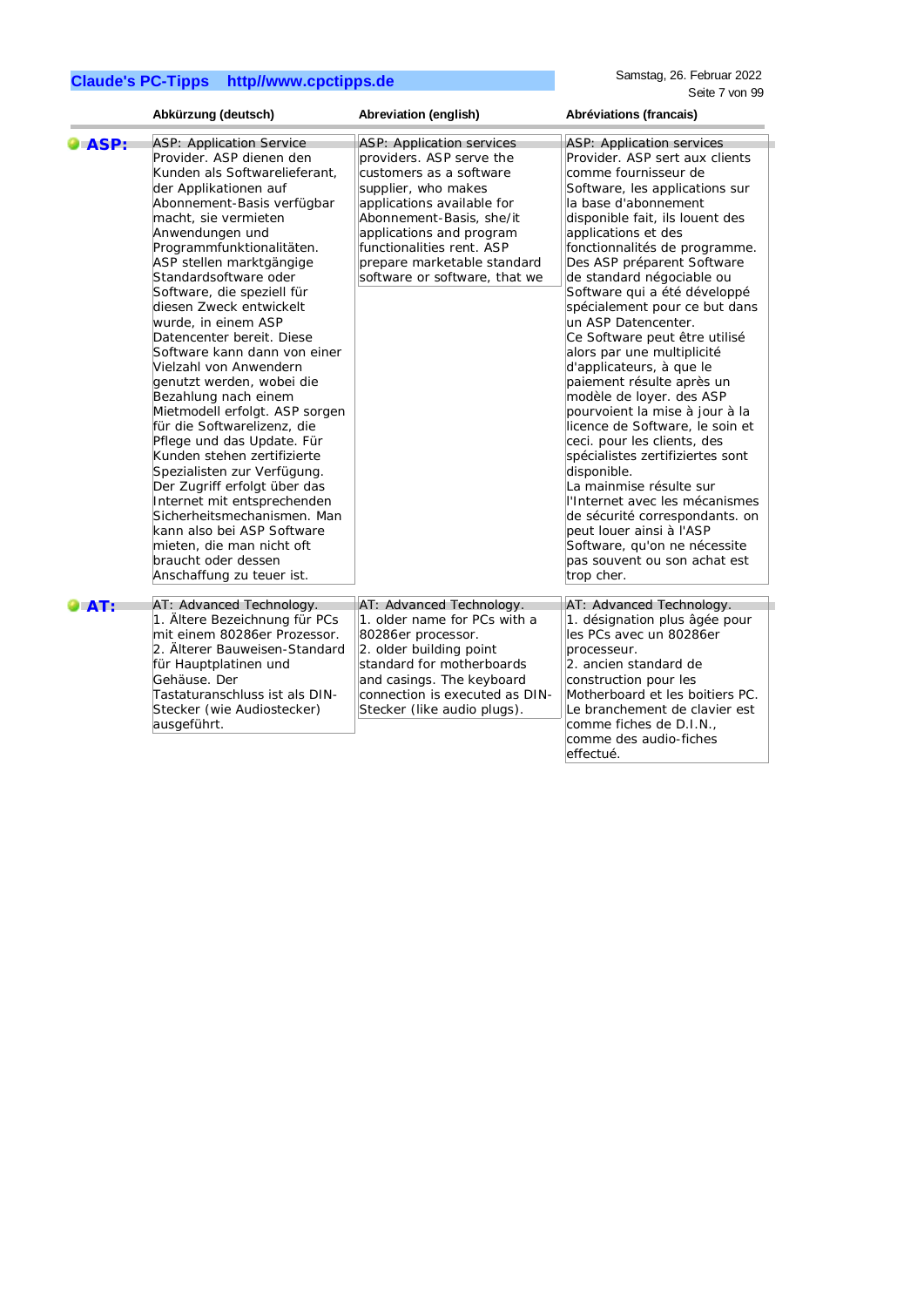|                     | Abkürzung (deutsch)             | Abreviation (english)            | Abréviations (francais)            |
|---------------------|---------------------------------|----------------------------------|------------------------------------|
| $\blacksquare$ ATA: | ATA: AT-Attachment. Eine        | ATA: AT-Attachment. a            | ATA: AT-Attachment. une            |
|                     | Spezifikation für den Anschluss | specification for the connection | spécification pour le              |
|                     | an einen AT-Bus, die vom        | at an AT bus, that was defined   | branchement à un bus d'AT          |
|                     | ANSI definiert wurde. Sie sind  | by the ANSI. you are above all   | qu'a été défini par l'ANSI. vous   |
|                     |                                 |                                  |                                    |
|                     | vor allem für Festplatten von   | for hard disks of importance     | êtes en particulier pour les       |
|                     | Bedeutung und bilden            | and construct elements of the    | disques durs de la signification   |
|                     | Bestandteile der IDE- und       | IDE - and OATHS -                | et formez composants des           |
|                     | EIDE - Vereinbarungen. So       | agreements. ATA becomes so       | IDE - et SERMENTS, accords.        |
|                     | wird ATA gelegentlich als       | on the occasion of as synonym    | ATA devient ainsi à l'occasion     |
|                     | Synonym für IDE benutzt. ATA    | for                              | de comme le synonyme pour          |
|                     | gibt es derzeit in den          |                                  | l'IDE utilise. il y a actuellement |
|                     | Versionen 1 bis 5; dabei        |                                  | ATA dans les versions 1 jusque     |
|                     | deutet wie üblich eine höhere   |                                  | 5; à ça indique habituellement     |
|                     | Versionszahl auf ein            |                                  | comme un nombre de version         |
|                     | geringeres Alter hin.           |                                  | plus haut sur un âge plus          |
|                     | 1. 1. ATA-1 (1981) arbeitete    |                                  | petit. 1. 1.                       |
|                     | asynchron, unterschied nicht    |                                  | ATA-1 (1981) a travaillé           |
|                     | zwischen Daten- und             |                                  | asynchrone, n'a pas distingué      |
|                     | Steuerleitungen und benutzte    |                                  | entre données - et impôt           |
|                     |                                 |                                  |                                    |
|                     | den PIO-Mode 1. Die             |                                  | directions et a utilisé le PIO-    |
|                     | maximale Übertragungsrate       |                                  | Mode 1. le de transmission-        |
|                     | lag bei 8,33 MB/s.              |                                  | taux maximal était à 8,33          |
|                     | 2. 2. ATA-2, auch Fast ATA      |                                  | MB/s. 2. 2.                        |
|                     | genannt (1994), führte die      |                                  | ATA-2, aussi presque ATA           |
|                     | synchrone Übertragung von       |                                  | appelé que 1994, le transfert      |
|                     | Daten- und Steuersignalen ein.  |                                  | synchrone de données - et          |
|                     | In den zeitgleich eingeführten  |                                  | impôt signaux a mené un.           |
|                     | PIO-Mode 4 und DMA-Mode 2       |                                  | dans le PIO-Mode au même           |
|                     | wurden Raten von 16,6 MB/s      |                                  | temps introduit 4 et DMA-          |
|                     | erreicht.                       |                                  | Mode 2 a été atteint à taux de     |
|                     | 3. 3. ATA-3 (1996)              |                                  | 16,6 MB/s. 3. 3.                   |
|                     | entsprach im Prinzip der        |                                  | ATA-3 (1996) a correspondu à       |
|                     | Vorgängerversion, wurde aber    |                                  | la version de prédécesseur         |
|                     | mit den Secure Mode- und        |                                  | dans le principe, devenait mais    |
|                     |                                 |                                  |                                    |
|                     | S.M.A.R.T.-Funktionen           |                                  | avec les Secure mode - et          |
|                     | erweitert, um die               |                                  | S.M.A.R.T., des fonctions          |
|                     | Betriebssicherheit zu erhöhen   |                                  | élargit pour augmenter la          |
|                     | und dem Ausfall von             |                                  | sécurité de fonctionnement et,     |
|                     | Festplatten vorzubeugen.        |                                  | prévenir à l'annulation de         |
|                     | 4. 4. ATA-4 (1997)              |                                  | disques durs. 4. 4.                |
|                     | verbesserte die Übertragung     |                                  | ATA-4 (1997) a corrigé le          |
|                     | der Steuersignale und           |                                  | transfert des signaux d'impôt      |
|                     | benutzte zusätzlich UDMA 2,     |                                  | et a utilisé en plus UDMA 2 les    |
|                     | wodurch die                     |                                  | taux de transmission de            |
|                     | Datenübertragungsraten auf      |                                  | données peuvent être               |
|                     | bis zu 33,3 MB/s erhöht         |                                  | augmentés par quoi sur jusqu'      |
|                     | werden können.                  |                                  | à 33,3 MB/s. 5. 5.                 |
|                     | 5. 5. ATA-5 (1999)              |                                  | ATA-5 (1999) applique UDMA         |
|                     | verwendet UDMA 4 mit            |                                  | 4 avec le de transmission-taux     |
|                     | maximaler Übertragungsrate      |                                  | maximal de 66,6 MB/s ainsi         |
|                     | von 66,6 MB/s sowie ein         |                                  | qu'un câble de liaison corrigé.    |
|                     | verbessertes                    |                                  | $++++++++$ en plus le              |
|                     | Verbindungskabel.               |                                  | donne ATA-Versionen encore         |
|                     | +++++++++                       |                                  |                                    |
|                     |                                 |                                  | plus vaste qui a été défini mais   |
|                     | Zusätzlich gibt es noch weitere |                                  | même par le producteur de          |
|                     | ATA-Versionen, die von den      |                                  | disque dur. tellement par          |
|                     | Festplattenhersteller aber      |                                  | exemple                            |
|                     | selbst definiert wurden. So     |                                  | Fast-ATA-2 de la quantité et       |
|                     | z.B. Fast-ATA-2 von Quantum     |                                  | Seagate. les Ultra-ATA-            |
|                     | und Seagate. Die Ultra-ATA-     |                                  | Versionen sont qualifiés dans      |
|                     | Versionen werden mittlerweile   |                                  | l'intervalle aussi après la de     |
|                     | auch nach der                   |                                  | transmission-vitesse qu'Ultra-     |
|                     | Übertragungsgeschwindigkeit     |                                  | ATA/33 a par exemple un de         |
|                     | bezeichnet, z.B. hat Ultra-     |                                  | transmission-taux de 33            |
|                     | ATA/33 eine Übertragungsrate    |                                  | Mbyte/s.                           |
|                     | von 33 Mbyte/s. Damit wegen     |                                  | Afin qu'aucun dérangement          |
|                     | den hohen Übertragungsraten     |                                  | n'apparaisse à cause des de        |
|                     | keine Störungen auftreten,      |                                  | transmission-taux hauts, des       |
|                     | werden bei Ultra-ATA/33         |                                  | câbles changés sont utilisés à     |
|                     | veränderte Kabel mit            |                                  | Ultra-ATA/33 avec les              |
|                     |                                 |                                  |                                    |
|                     | zusätzlichen Leitungen benutzt. |                                  | directions additionnelles.         |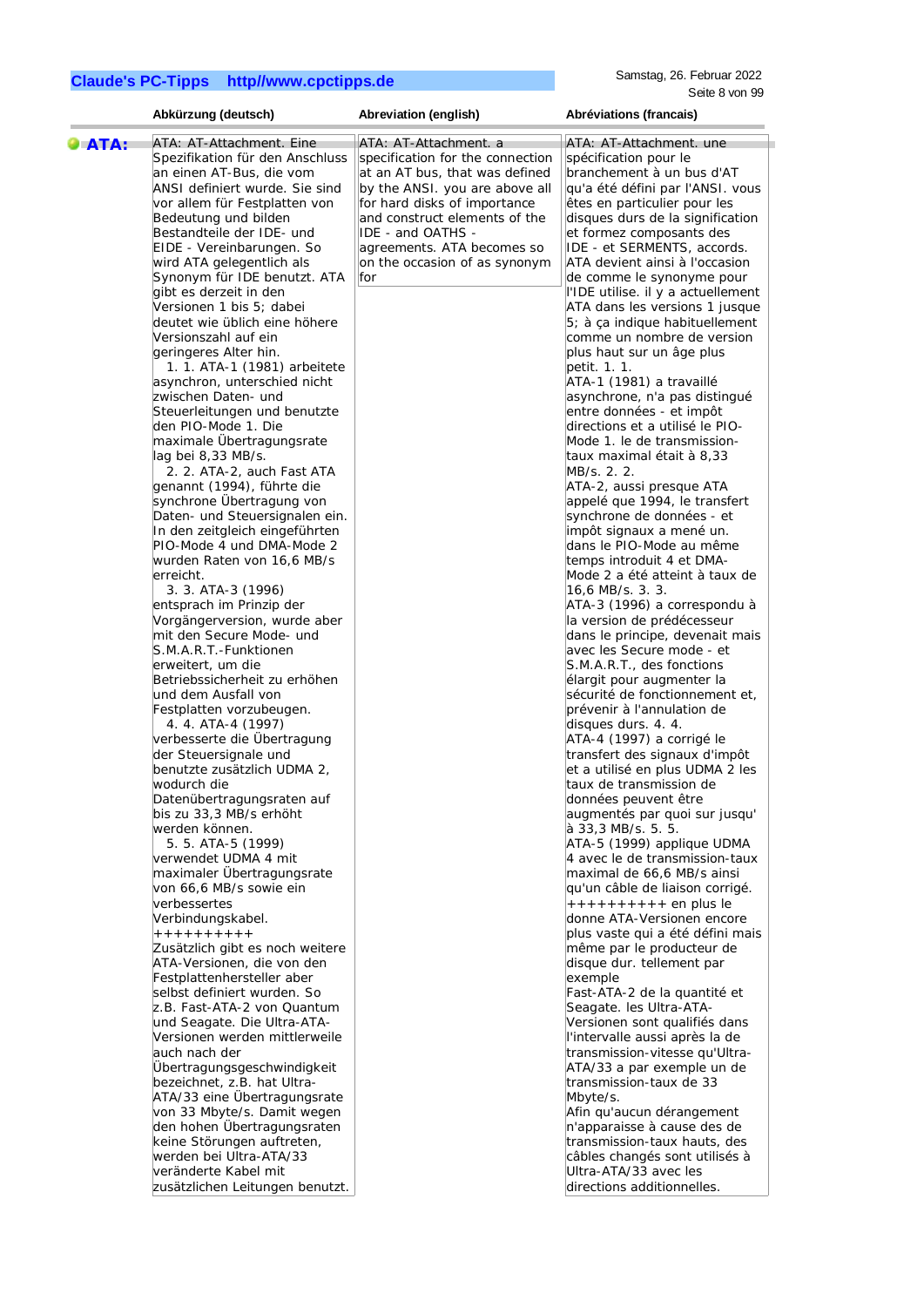|                            | Abkürzung (deutsch)                                                                                                                                                                                                                                                                                                                                                                                                                                                                                                                                                                                                                                                                           | Abreviation (english)                                                                                                                                                                                                                                                                                                                                                                                                                                                                                                                                                                                                                                           | Abréviations (francais)                                                                                                                                                                                                                                                                                                                                                                                                                                                                       |
|----------------------------|-----------------------------------------------------------------------------------------------------------------------------------------------------------------------------------------------------------------------------------------------------------------------------------------------------------------------------------------------------------------------------------------------------------------------------------------------------------------------------------------------------------------------------------------------------------------------------------------------------------------------------------------------------------------------------------------------|-----------------------------------------------------------------------------------------------------------------------------------------------------------------------------------------------------------------------------------------------------------------------------------------------------------------------------------------------------------------------------------------------------------------------------------------------------------------------------------------------------------------------------------------------------------------------------------------------------------------------------------------------------------------|-----------------------------------------------------------------------------------------------------------------------------------------------------------------------------------------------------------------------------------------------------------------------------------------------------------------------------------------------------------------------------------------------------------------------------------------------------------------------------------------------|
|                            | AT-Bus AT-Bus: Alte Bezeichnung für<br>den ISA-Bus, und zwar in<br>dessen erweiterter Form mit<br>einer Breite von 16 Bit.                                                                                                                                                                                                                                                                                                                                                                                                                                                                                                                                                                    | AT-Bus: old name for the ISA-<br>Bus, in fact in his/its extended<br>form with a width of 16 bits.                                                                                                                                                                                                                                                                                                                                                                                                                                                                                                                                                              | AT-Bus: vieille désignation<br>pour l'ISA-Bus, et en effet<br>dans sa forme élargie avec<br>une largeur de 16 bits.                                                                                                                                                                                                                                                                                                                                                                           |
| $\blacktriangleright$ ATM: | ATM: Asynchronous Transfer<br>Mode, das derzeit<br>leistungsfähigste<br>Transportprotokoll. Mit dieser<br>asynchronen<br>Übertragungsmethode werden<br>Daten in<br>Höchstgeschwindigkeit über<br>das Internet transportiert. Die<br>maximale Leistung von AT-<br>Leitungen beträgt 155<br>Megabit. Eine ISDN-Leitung<br>schafft 0,64 Megabit.                                                                                                                                                                                                                                                                                                                                                 | ATM: Asynchronous transfer<br>fashion, the at present most<br>efficient transport protocol. co<br>this asynchronous transfer<br>method is transported data in<br>maximum speed over the<br>internet. the maximum<br>performance of AT directions<br>amounts to 155 megabits. an<br>ISDN-Le                                                                                                                                                                                                                                                                                                                                                                      | ATM: Asynchronous transfert<br>mode, le procès-verbal de<br>transport plus capable<br>actuellement. avec cette de<br>transmission-méthode<br>asynchrone, des données sont<br>transportées dans la vitesse<br>maximum sur l'Internet.<br>La performance maximale de<br>directions d'AT se monte à 155<br>méga-bits. un ISDN-Leitung<br>fait 0,64 méga-bits.                                                                                                                                    |
| <b>ATX:</b>                | ATX: Advanced Technology<br>Extended: Das ATX-Format ist<br>eine Norm für Gehäuse,<br>Netzteile, Hauptplatinen und<br>Steckkarten von<br>Mikrocomputern. Der ATX-<br>Formfaktor wurde 1996 von<br>Intel als Nachfolger für den bis<br>zu diesem Zeitpunkt<br>vorherrschenden AT-<br>Formfaktor eingeführt. Das<br>eigentliche ATX-Format und<br>die kleinere Version Micro-ATX<br>(auch µATX) sind aktuell die<br>dominierenden Formate bei<br>PCs und Desktop-Computern.                                                                                                                                                                                                                     | ATX: Advanced Technology<br>Extended: The ATX format is a<br>standard for cases, power<br>supplies, motherboards and<br>plug-in cards of<br>microcomputers. The ATX<br>form factor was introduced in<br>1996 by Intel as a successor<br>for up to that time prevailing<br>AT form factor. The actual ATX<br>format and the smaller version<br>Micro-ATX (also uATX) are<br>currently the dominant<br>formats for PCs and desktop<br>computers.                                                                                                                                                                                                                  | <b>ATX Advanced Technology</b><br>Extended: Le format ATX est<br>une norme pour les pc, les<br>alimentations, les cartes<br>mères et les cartes plug-in de<br>micro-ordinateurs. Le facteur<br>de forme ATX qui a introduit<br>en 1996 par Intel comme un<br>successeur pour jusqu'à ce<br>moment en vigueur au facteur<br>de forme. Le format actuel<br>ATX et la version plus petite<br>micro-ATX (c. uATX) sont<br>actuellement le format<br>dominant pour PC et<br>ordinateurs de bureau. |
| <b>AUC</b>                 | <b>AUC Authentification Center.</b><br>Das Authentification Center<br>(AUC) erzeugt die für das GSM-<br>Netz relevanten<br>Sicherheitsparameter. Dazu<br>gehören die Speicherung des<br>geheimen Benutzerschlüssels<br>(Ki), des Sitzungsschlüssels<br>(Kc), der aus dem<br>Benutzerschlüssel und einer<br>Zufallszahl generiert wird und<br>die Authentifizierung über das<br>Challenge-Response-<br>Verfahren. Das<br>Authentification Center sendet<br>die Zufallsnummer (RAND) an<br>die Mobilstation, empfängt<br>deren Antwort und vergleicht<br>diese mit einem selbst<br>generierten Wert.<br>Das Authentification Center<br>arbeitet funktional mit dem<br>Standortverzeichnis (HLR) | <b>AUC Authentification Center.</b><br>the Authentification Center<br>(AUC) generates the security<br>parameters relevant for the<br>GSM-Netz.<br>Is fitting the storage of the<br>secret user key (Ki) to it, the<br>session key (Kc) that is<br>generated from the user key<br>and a random number and the<br>authentication over the<br>Challenge-Response-Verfahren.<br>The Authentification Center<br>sends the coincidence number<br>(EDGE) to the mobile station,<br>receives their answer and<br>compares these with an even<br>generated value. the<br><b>Authentification Center works</b><br>together functionally with the<br>location table (HLR). | <b>AUC Authentification Center.</b><br>l'Authentification Center (AUC)<br>produit les paramètres de<br>sécurité essentiels pour le<br>réseau GSM.                                                                                                                                                                                                                                                                                                                                             |
| AVI:                       | zusammen.<br>AVI: Audio-Video-Integration.<br>Eine Technologie der Firma<br>Microsoft, mit der die<br>gemeinsame Speicherung von<br>Bild und Ton in einer Datei<br>möglich ist. Vor allem<br>Videosequenzen werden in<br>diesem Standard<br>abgespeichert und können<br>dann im Internet problemlos<br>angesehen (und gehört)<br>werden.                                                                                                                                                                                                                                                                                                                                                      | AVI: audio video integration. a<br>technology of the company<br>Microsoft, with which the<br>common storage of picture<br>and sound possibly is in a file.<br>pre is stored all video<br>sequences in this standard and<br>then can look at easily in the<br>internet and belongs, beco                                                                                                                                                                                                                                                                                                                                                                         | AVI: audio vidéo intégration.<br>une technologie de l'entreprise<br>Microsoft, avec lequel<br>l'emmagasinage commun de<br>l'image et son est possible<br>dans un fichier.<br>En particulier des séquences<br>de vidéo sont sauvegardées<br>dans ce standard et sont<br>regarder sans problème alors<br>dans l'Internet et appartient,<br>devient.                                                                                                                                             |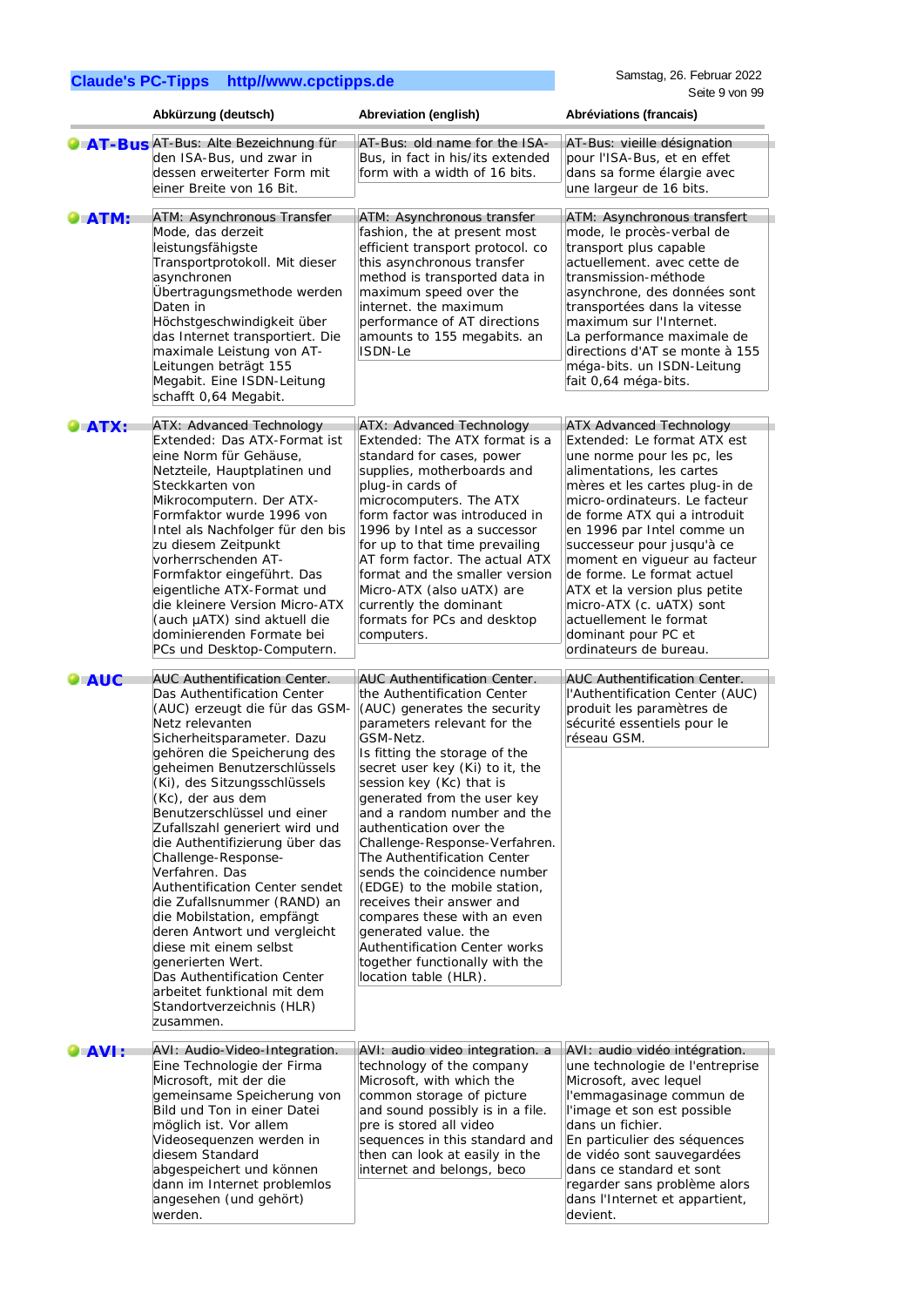**Abkürzung (deutsch) Abreviation (english) Abréviations (francais)**

| <b>B2B</b>      | B2B Business-To-Business.                                                                                                                                                                                                                                                                                                                                                                                                                                                                                                                                   | <b>B2B Business-to-business.</b>                                                                                                                                                                                                                                                     | <b>B2B Business-To-Business.</b>                                                                                                                                                                                                                                                                                                                                                                                                                                                                                                                                 |
|-----------------|-------------------------------------------------------------------------------------------------------------------------------------------------------------------------------------------------------------------------------------------------------------------------------------------------------------------------------------------------------------------------------------------------------------------------------------------------------------------------------------------------------------------------------------------------------------|--------------------------------------------------------------------------------------------------------------------------------------------------------------------------------------------------------------------------------------------------------------------------------------|------------------------------------------------------------------------------------------------------------------------------------------------------------------------------------------------------------------------------------------------------------------------------------------------------------------------------------------------------------------------------------------------------------------------------------------------------------------------------------------------------------------------------------------------------------------|
|                 | Steht allgemein für<br>Beziehungen zwischen (min.<br>zwei) Unternehmen, im<br>Gegensatz zu Beziehungen<br>zwischen Unternehmen und<br>anderen Gruppen<br>(Konsumenten, also<br>Privatpersonen als Kunden,<br>Mitarbeitern oder öffentliche<br>Verwaltung)<br>Verwandte Abkürzungen:<br>* E-Business Oberbegriff<br>* B2C Business-To-Consumer<br>* C2B Consumer-To-Business<br>* B2A Business-To-<br>Administration<br>* B2E Business-To-Employee<br>* C2C Consumer-To-Consumer<br>* EDIFICE<br>Rosettanet                                                  | Describes relations of<br>commercial partners, without<br>serving the end consumer.<br>See also:<br>B2C business-to-consumer<br>* C2B consumer-to-business<br>* B2A business-to-<br>administration<br>B2E business-to-employee<br>C2C consumer-to-consumer                           | Dans le monde du commerce<br>électronique et d'internet,<br>Business to business (B2B ou<br>BtoB, à prononcer bi-tou-bi)<br>est le nom donné à l'ensemble<br>d'architectures techniques et<br>logicielles informatiques<br>permettant de mettre en<br>relation des entreprises, dans<br>un cadre de relations<br>clients/fournisseurs.                                                                                                                                                                                                                           |
| BASIC:          | <b>BASIC: Beginners All Purpose</b><br>Symbolic Instruction Code,<br>eine Programmiersprache, die<br>in den 60er Jahren entwickelt<br>wurde. Sie gilt als leicht zu<br>programmieren und wird<br>deshalb gerne von Anfängern<br>in der Programmierung<br>verwendet. Unter Fachleuten<br>wird BASIC häufig als nicht<br>professionell abgewertet. Doch<br>Microsoft hat als Entwickler<br>dieser Programmiersprache es<br>ständig weiterentwickelt, mit<br>modernen grafischen<br>Entwicklungswerkzeugen<br>ausgestattet und in "Visual<br>Basic" umbenannt. | <b>BASIC</b> beginner's universe<br>Purpose Symbolic Instruction<br>code, a programming<br>language, that was developed<br>in the 60er years. it is<br>necessary to program as<br>easily and therefore becomes<br>use gladly from beginners in<br>the programming.                   | <b>BASIC Beginners All Purpose</b><br>Symbolic Instruction Code, un<br>langage de programmation,<br>qui a été développé dans les<br>années 60. vous vaut<br>programmer comme léger et<br>devient appliquer donc bien de<br>débutants dans la<br>programmation.<br>Parmi les experts, le BASIC<br>est fréquent dévalué comme<br>pas professionnelle. Mais<br>Microsoft l'a progressé<br>constamment comme<br>développeurs de ce langage de<br>programmation, avec les outils<br>de développement graphiques<br>et modernes équipé et<br>rebaptisé "Visual Basic". |
| <b>BBS:</b>     | BBS: Bulletin Board System,<br>was übersetzt soviel wie<br>Informationssystem heißt. BBS<br>werden im Internet als<br>Informations- und<br>Diskussionsforen benutzt, die<br>wie ein Schwarzes Brett für<br>alle User zugänglich sind. Im<br>Deutschen bezeichnet man<br>BBS auch als Mailbox.                                                                                                                                                                                                                                                               | BBS: bulletin board system,<br>what translates so much like<br>information system is called.<br>BBS are used as information<br>and discussion forums, that<br>are accessible to all User like a<br>bulletin board, in the internet.<br>in the German, one calls BBS<br>also mailbox. | BBS: bulletin Board système,<br>ce qui traduit autant comme le<br>système d'information<br>s'appelle. des BBS deviennent<br>dans l'Internet comme<br>information - et forums, qui<br>sont accessibles comme un<br>tableau noir pour tout l'User,<br>utilise.<br>Dans l'allemand, on qualifie<br>BBS aussi de Mailbox.                                                                                                                                                                                                                                            |
| $\bigcirc$ BCC: | BCC: Blind Carbon Copy. Der<br>Begriff taucht im<br>Zusammenhang mit E-Mails<br>auf und bezeichnet eine<br>"blinde" e-Mail-Kopie. Dabei<br>erfährt der Empfänger nicht,<br>wer außer ihm noch eine<br>solche Kopie erhalten hat. Das<br>Gegenteil ist die Carbon Copy.                                                                                                                                                                                                                                                                                      | BCC: Blind Carbon Copy. the<br>concept appears in the context<br>of e-mails and marks copy a"<br>blind" one e-mail. the receiver<br>doesn't find out on that<br>occasion whoever got another<br>such a copy besides him/it.<br>the opposite is the Carbon<br>Copy.                   | BCC: Blind Carbon Copy. l'idée<br>émerge dans le contexte avec<br>les e-mail et qualifie un"<br>aveugle" e-mail à la copie. le<br>destinataire n'apprend pas qui<br>a reçu encore une telle copie à<br>l'exception de lui. le contraire<br>est le Carbon Copy.                                                                                                                                                                                                                                                                                                   |
| BDE:            | <b>BDE: Borland Database Engine</b><br>(oder auch Betriebs Daten<br>Erfassung)                                                                                                                                                                                                                                                                                                                                                                                                                                                                              | <b>BDE: Borland Database</b><br>Engine or also operation's data<br>acquisition                                                                                                                                                                                                       | <b>BDE: Borland Database Engine</b><br>ou bien entreprise données<br>enregistrement,                                                                                                                                                                                                                                                                                                                                                                                                                                                                             |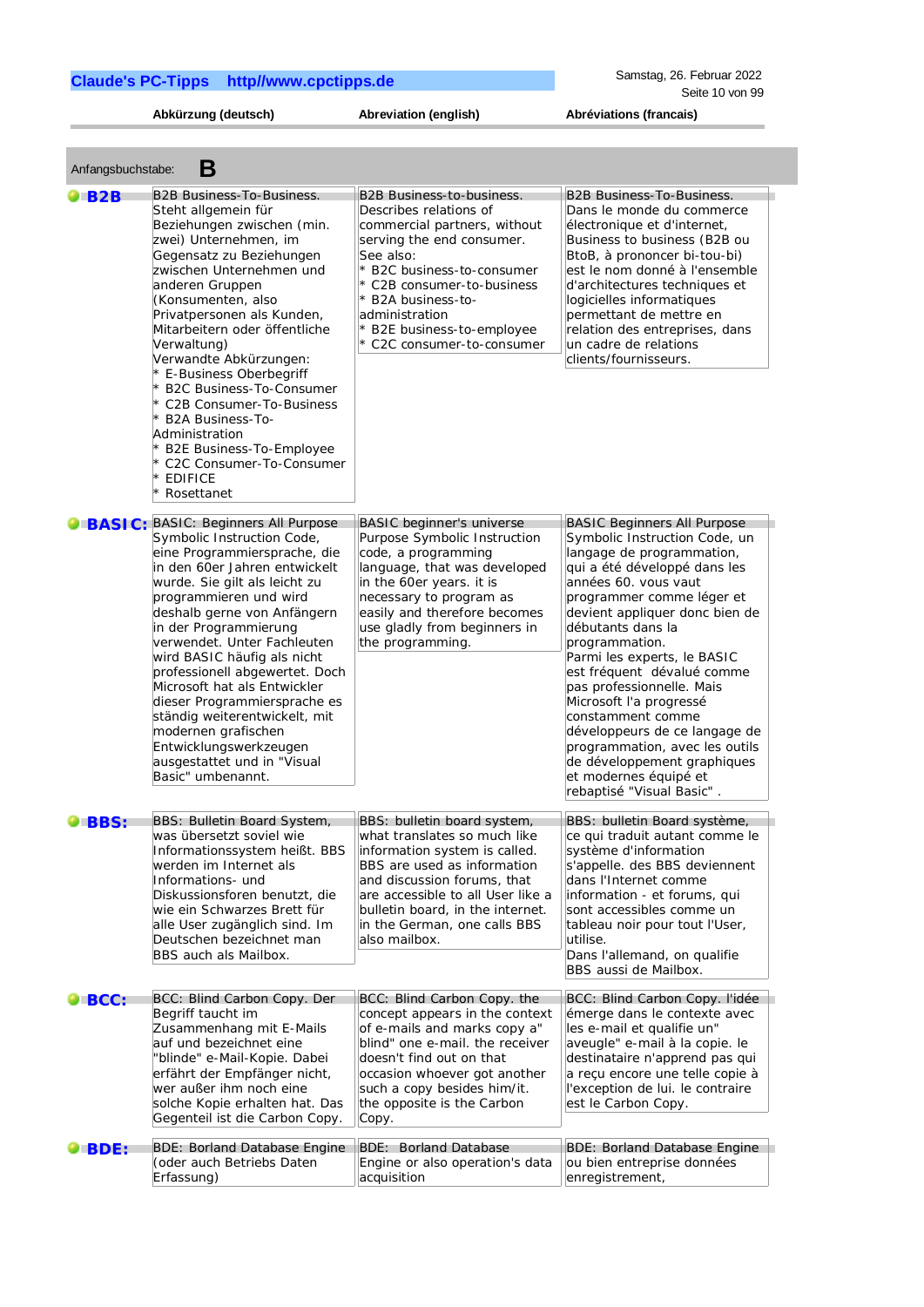|                      | Abkürzung (deutsch)                                                                                                                                                                                                                                                                                                                                                                                                                                                                                                                                                                                                                                                          | Abreviation (english)                                                                                                                                                                                                                                                                            | Abréviations (francais)                                                                                                                                                                                                                                                                                                                                                                                                                                                                                                                                                                                                                                                                      |
|----------------------|------------------------------------------------------------------------------------------------------------------------------------------------------------------------------------------------------------------------------------------------------------------------------------------------------------------------------------------------------------------------------------------------------------------------------------------------------------------------------------------------------------------------------------------------------------------------------------------------------------------------------------------------------------------------------|--------------------------------------------------------------------------------------------------------------------------------------------------------------------------------------------------------------------------------------------------------------------------------------------------|----------------------------------------------------------------------------------------------------------------------------------------------------------------------------------------------------------------------------------------------------------------------------------------------------------------------------------------------------------------------------------------------------------------------------------------------------------------------------------------------------------------------------------------------------------------------------------------------------------------------------------------------------------------------------------------------|
| $\blacksquare$ BeOs: | BeOs: Betriebssystem, das<br>von der US-Firma Be<br>entwickelt wurde. Es wurde<br>speziell für Multimedia-<br>Anwendungen konzipiert und<br>verfügt über eine grafische<br>Benutzeroberfläche (ähnlich<br>wie bei Windows 95 / 98 /<br>ME). Das System arbeitet sehr<br>schnell und bietet echtes<br>Multitasking und<br>Multiprocessing. Es ist<br>allerdings noch nicht<br>netzwerkfähig. In Deutschland<br>ist das relativ preiswerte BeOs<br>noch nicht sehr verbreitet. Zur<br>Zeit unterstützt es nur relativ<br>wenige Modelle der aktuellen<br>Hardware und das Angebot an<br>Software ist auch nicht sehr<br>groß. Weitere Informationen<br>unter www.beeurope.com. | BeOs: operating system, that<br>was developed by the US-<br>Firma Be. It was conceived<br>specifically for multimedia<br>applications and was had a<br>graphic user interface at its<br>disposal, similarly like with<br>Windows 95 / 98 / ME.                                                   | BeOs: système d'exploitation,<br>qui a été développé par l'US-<br>Firma Be. il a été concu<br>spécialement pour les<br>applications de multimédia et<br>a été disposé d'une interface<br>utilisatrice graphique, de la<br>même façon que Windows 95 /<br>98 / ME.<br>Le système travaille très vite<br>et offre Multitasking véritable<br>et multitraitement. il n'est pas<br>réseau-capable. en Allemagne,<br>le relativement bon marché<br>est BeOs encore pas très<br>répandu.<br>À ce moment il en aide<br>seulement relativement peu de<br>modèles du hardware actuel et<br>l'offre au Software n'est pas<br>non plus très grand.<br>informations plus vastes sous<br>www.beeurope.com. |
|                      | <b>O B-I SDN</b> B-ISDN Breitband-ISDN. B-<br>ISDN ist eine<br>Weiterentwicklung des ISDN<br>und wird für Anwendungen<br>benötigt, die höhere Bitraten<br>als die ISDN-typischen 64<br>kbit/s erfordern. Dies ist z.B.<br>bei der Bewegtbildübertragung<br>von Filmsequenzen in Echtzeit<br>in Bitraten notwendig, die<br>zwischen1,5 Mbit/s und 100                                                                                                                                                                                                                                                                                                                         | B-ISDN see also ISDN<br>(german telefon standard)                                                                                                                                                                                                                                                | B-ISDN voir ISDN (german<br>telefon standard)                                                                                                                                                                                                                                                                                                                                                                                                                                                                                                                                                                                                                                                |
| $\bullet$ Bit:       | Mbit/s liegen.<br>Bit: Zusammengesetzt aus den<br>Begriffen "Binary" (Binär) und<br>"Digit" (Ziffer). Ein Bit ist die<br>kleinste Informations- und<br>Speicherungseinheit in der<br>elektronischen<br>Datenverarbeitung.<br>$8$ Bit = 1 Byte<br>1024 Bytes = 1 Kilobyte $(1KB)$<br>1024 KB = 1 Megabyte $(1MB)$<br>1024 MB = 1 Gigabyte (1GB)                                                                                                                                                                                                                                                                                                                               | Bit: composed from "Binary"<br>(binary) and "digit" (numeric<br>character). one bit is the<br>smallest information and<br>storage unit in the electronic<br>data processing.<br>8 bits = 1 bytes<br>1024 bytes = 1 Kbyte $(1KB)$<br>1024 KB = 1 megabytes<br>(1MB)<br>1024 MB = 1 gigabyte (1GB) | Bit: composé de "Binary"<br>(binaire) et "Digit" (chiffre). un<br>bit est le plus petit<br>information - et unité<br>d'emmagasinage dans<br>l'informatique.<br>$8 \text{ bits} = 1 \text{ octets}$<br>1024 octets = 1 kilobytes,<br>1KB,<br>1024 KB = 1 méga-octets,<br>1MB,<br>1024 MB = 1 gigaoctets (1GB)                                                                                                                                                                                                                                                                                                                                                                                 |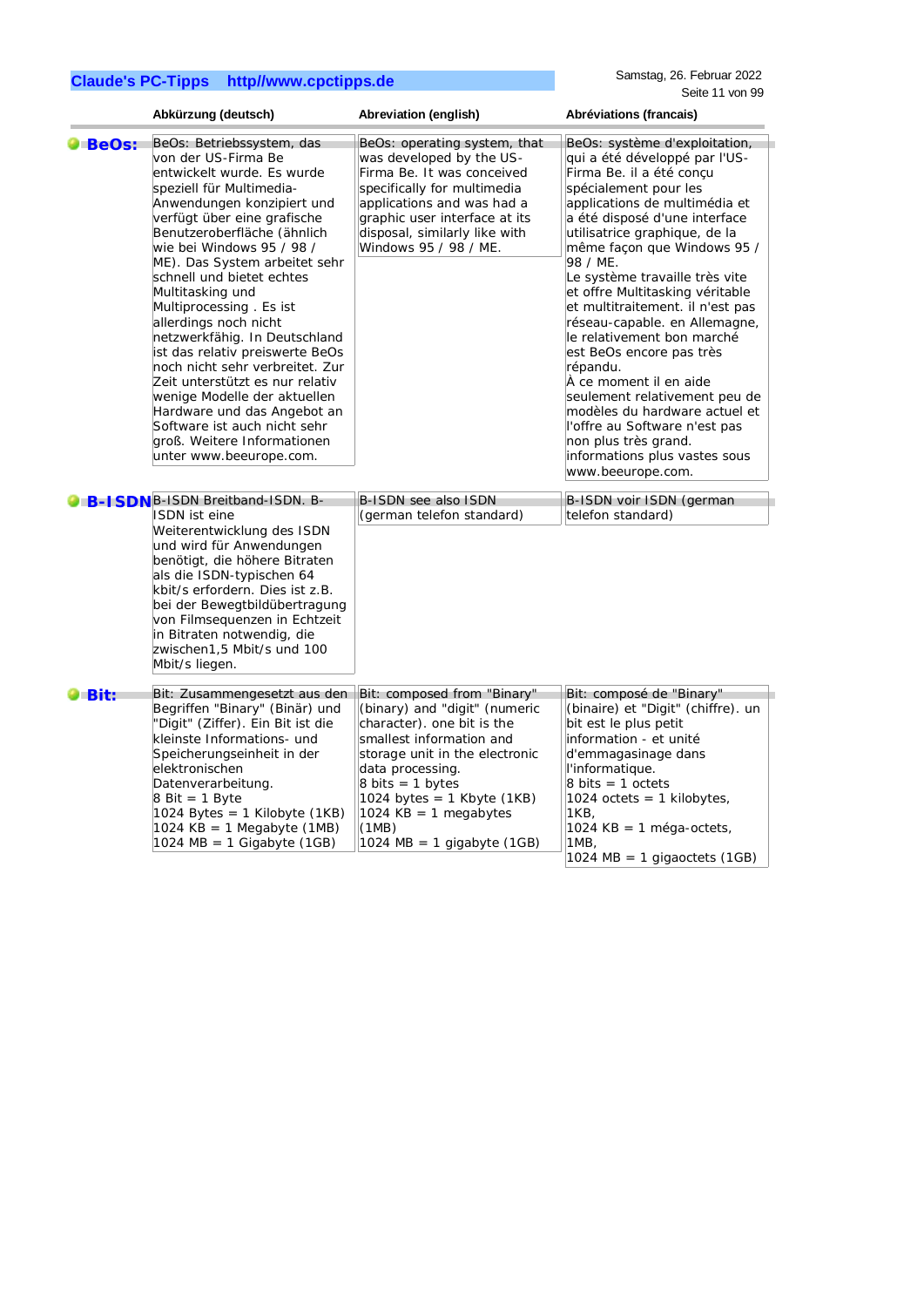Samstag, 26. Februar 2022 Seite 12 von 99

|               | Abkürzung (deutsch)                                                                                                                                                                                                                                                                                                                                                                                                                                                                                                                                                                                                                                                                                                                                                                                                                                                                                       | Abreviation (english)                                                                                                                                                                                                                                                                                                                                                                                                                                                                                                                                                                                                                                                                                                                                                                                   | Seite 12 von 99<br>Abréviations (francais)                                                                                                                                                                                                                                                                                                                         |
|---------------|-----------------------------------------------------------------------------------------------------------------------------------------------------------------------------------------------------------------------------------------------------------------------------------------------------------------------------------------------------------------------------------------------------------------------------------------------------------------------------------------------------------------------------------------------------------------------------------------------------------------------------------------------------------------------------------------------------------------------------------------------------------------------------------------------------------------------------------------------------------------------------------------------------------|---------------------------------------------------------------------------------------------------------------------------------------------------------------------------------------------------------------------------------------------------------------------------------------------------------------------------------------------------------------------------------------------------------------------------------------------------------------------------------------------------------------------------------------------------------------------------------------------------------------------------------------------------------------------------------------------------------------------------------------------------------------------------------------------------------|--------------------------------------------------------------------------------------------------------------------------------------------------------------------------------------------------------------------------------------------------------------------------------------------------------------------------------------------------------------------|
|               |                                                                                                                                                                                                                                                                                                                                                                                                                                                                                                                                                                                                                                                                                                                                                                                                                                                                                                           |                                                                                                                                                                                                                                                                                                                                                                                                                                                                                                                                                                                                                                                                                                                                                                                                         |                                                                                                                                                                                                                                                                                                                                                                    |
| <b>BSSAP</b>  | <b>BSSAP Base Station System</b><br>Application Part. Beim BSSAP<br>handelt es sich um ein von der<br>ETSI spezifiziertes Protokoll<br>für GSM, auch Radio<br>Subsystem Application Part<br>genannt, das aus dem »Direct<br>Transfer Application Part«<br>(DTAP) und dem »Base Station<br>System Management<br>Application Part« (BSSMAP)<br>besteht. Das DTAP-Protokoll<br>unterstützt den<br>Nachrichtenaustausch<br>zwischen dem<br>Mobilfunkvermittlungssystem,<br>MSC, und der Mobilstation.<br>Hiermit werden die<br>Verbindungs-Informationen<br>(CC) und die mobilen<br>Management-Nachrichten<br>(MM) von und zu der<br>Mobilstation transparent für<br>das »Base Station Subsystem«<br>übertragen. Das BSSMAP ist<br>das eigentliche Protokoll<br>zwischen dem Subsystem und<br>der Mobilfunkvermittlung. Die<br>BSSMAP-Nachrichten dienen<br>vorwiegend der Verwaltung<br>der Kanalressourcen. | <b>BSSAP</b><br><b>Base Station System</b><br>Application Part. The BSSAP is<br>a protocol specified by the<br>ETSI for GSM, also radio<br>subsystem Application part<br>named, this "base Sta<br>tion system management<br>Application part" (BSSMAP)<br>exists. the DTAP-Protokoll<br>supports the news exchange<br>between the mobile radio<br>intercession system, MSC, and<br>the mobile station.<br>Hereby, the connection<br>information (CC) and the<br>mobile management news<br>(MM) of and to the mobile<br>station is transferred station<br>subsystem" transparently<br>"base for this.<br>The BSSMAP is the actual<br>protocol between the<br>subsystem and the mobile<br>radio exchange. the BSSMAP-<br>Nachrichten serve the<br>administration of the canal<br>resources predominantly. | <b>BSSAP</b><br><b>Base Station System</b><br>Application Part. Dans le cas<br>du BSSAP, il s'agit d'un procès-<br>verbal spécifié par l'ETSI pour<br>GSM.<br>Le BSSMAP est le procès-<br>verbal véritable entre le sous-<br>système et l'entremise de<br>radio mobile. les BSSMAP-<br>Nachrichten servent surtout<br>l'administration des ressources<br>de canal. |
| <b>UBSSGP</b> | <b>BSSGP Base Station System</b><br>GPRS Protocol. In GPRS-<br>Systemen werden die von<br>einer Mobilstation gesendeten<br>Daten in der Basisstation<br>umgesetzt, sodass die LLC-<br>Schicht direkt auf das Base<br>Station System GPRS Protocol<br>(BSSGP) aufsetzt. BSSGP<br>bearbeitet die Datenpakete<br>hinsichtlich der Routing-<br>Informationen und die<br>Angaben der Dienstgüte<br>(QoS). Diese BSSGP-<br>Anforderungen übersetzt die<br>Network Service-Teilschicht<br>dann in das Frame-Relay-<br>Transportprotokoll, das die<br>Basisstation (BSS) mit dem<br>Serving GPRS Support Node<br>(SGSN) verbindet                                                                                                                                                                                                                                                                                 | <b>BSSGP</b><br><b>Base Station System</b><br>GPRS Protocol. The data sent<br>by a mobile station are<br>converted into GPRS-<br>Systemen in the basis station,<br>sodass the LLC-Schicht directly<br>on this base station system<br>GPRS Protocol (BSSGP) lands.<br>BSSGP processes the data<br>packets regarding the Routing-<br>Informationen and the<br>statements of the service<br>kindliness (QoS).                                                                                                                                                                                                                                                                                                                                                                                              | <b>BSSGP</b><br>Base Station System<br>GPRS Protocol. Pour GPRS-<br>Systemen, les données<br>envoyées d'une station mobile<br>sont vendues dans la station<br>de base, ainsi le LLC-Schicht<br>direct sur ceci base station<br>système GPRS Protocol<br>(BSSGP) met.                                                                                               |
| <b>Byte:</b>  | Byte: Bezeichnung für eine<br>Informationseinheit von Daten.<br>Ein Byte besteht aus 8 Bits.<br>Die Begriffe Kilobyte (1024<br>Bytes), Megabyte (1024<br>Kilobyte), Gigabyte (1024<br>Megabyte) und Terabyte<br>(1024 Gigbyte) bezeichnen die<br>Menge der Bytes, die eine<br>Datei auf der Festplatte des<br>Computers belegt.                                                                                                                                                                                                                                                                                                                                                                                                                                                                                                                                                                           | Byte:<br>name for an<br>information unit of data. one<br>byte consists of 8 bits. the<br>concepts Kbyte (1024 byte),<br>megabyte (1024 Kbyte),<br>gigabyte (1024 megabyte) and<br>Terabyte (1024 Gigbyte) mark<br>the volume of the bytes, that a<br>file proves on the hard disk of<br>the computer.                                                                                                                                                                                                                                                                                                                                                                                                                                                                                                   | Byte:<br>désignation pour une<br>unité d'information de<br>données. un Byte consiste en<br>8 bits.<br>Les désignation kilobyte (1024<br>octets), méga-octet (1024<br>kilobytes), gigaoctet, 1024<br>méga-octets, et Terabyte<br>(1024 Gigbyte) qualifie la<br>quantité des octets qui<br>recouvre un fichier sur le<br>disque dur de l'ordinateur.                 |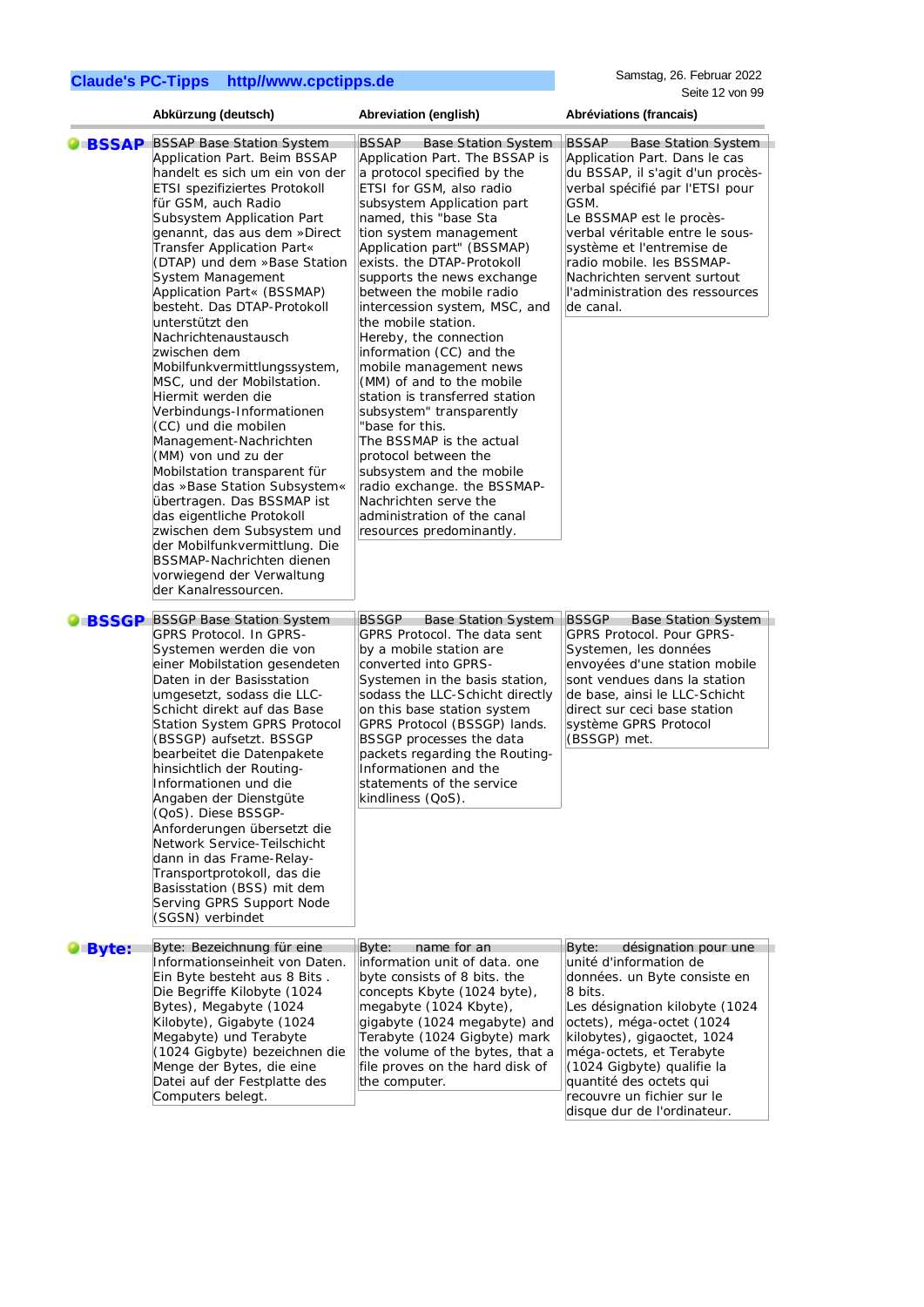zugrunde gelegt werden.

|                | Abkürzung (deutsch)                                                                                                                                                                                                                                                                                                                                                                                                                                                                        | Abreviation (english)                                                                                                                                                                                                                                                                      | Abréviations (francais)                                                                                                                                                                                                                                                                                                                                                                                                                                                                                                        |  |  |
|----------------|--------------------------------------------------------------------------------------------------------------------------------------------------------------------------------------------------------------------------------------------------------------------------------------------------------------------------------------------------------------------------------------------------------------------------------------------------------------------------------------------|--------------------------------------------------------------------------------------------------------------------------------------------------------------------------------------------------------------------------------------------------------------------------------------------|--------------------------------------------------------------------------------------------------------------------------------------------------------------------------------------------------------------------------------------------------------------------------------------------------------------------------------------------------------------------------------------------------------------------------------------------------------------------------------------------------------------------------------|--|--|
|                | C<br>Anfangsbuchstabe:                                                                                                                                                                                                                                                                                                                                                                                                                                                                     |                                                                                                                                                                                                                                                                                            |                                                                                                                                                                                                                                                                                                                                                                                                                                                                                                                                |  |  |
| LC:            | C: Programmiersprache, die<br>Anfang der 70 Jahre im<br>Zusammenhang mit UNIX<br>entwickelt wurde. C ist relativ<br>hardwareunabhängig. Einige<br>Bestandteile sind<br>maschinenorientiert, was dazu<br>beiträgt, dass in C geschrieben<br>Programme schnell ausgeführt<br>werden. Befehlssatz und<br>Syntax sind nicht sehr<br>umfangreich, dafür aber auch<br>nicht sehr verständlich. C ist<br>heute eine der bedeutendsten<br>Programmiersprachen.                                     | C: Programing language, that<br>was developed beginning of<br>the 70 years in the context of<br>UNIX. C is relatively hardware-<br>independent. some elements,<br>which contribute, are machine-<br>oriented that written programs<br>fast in C is executed.<br>command and syntax are n   | C: Langue de programmation,<br>qui a été développé au début<br>des 70 ans dans le contexte<br>avec UNIX. C est relativement<br>hardware-indépendant.<br>quelques composants, qui<br>contribuent à cela, sont<br>machine-orientés qu'écrit vite<br>des programmes est effectué<br>dans C.<br>Le commandement et syntaxe<br>ne sont pas très étendus, pour<br>cela mais aussi pas très<br>compréhensible. C est<br>aujourd'hui un des langages<br>de programmation les plus<br>importants.                                       |  |  |
| $C++$ :        | C++: Gesprochen: C Plus-<br>Plus. Eine Erweiterung der<br>Programmiersprache C, die<br>1980 entwickelt wurde. Sie ist<br>zu C kompatibel, unterscheidet<br>sich aber von dieser Sprache<br>durch die Objektorientierung.                                                                                                                                                                                                                                                                   | C++: spoken: C plus plus. an<br>expansion of the programming<br>language C, that was<br>developed in 1980. it is<br>compatible to C, differs<br>through the object bearings<br>from this language, however.                                                                                | C++: parlé: C plus plus. un<br>élargissement du langage de<br>programmation C, qui a été<br>développé à 1980. vous est<br>compatible à C, se distingue<br>de cette langue par<br>l'orientation d'objet.                                                                                                                                                                                                                                                                                                                        |  |  |
| CAD:           | CAD: Computer Aided Design.<br>Technisches Zeichnen und<br>Konstruieren mit Hilfe darauf<br>spezialisierter Programme<br>(CAD-Programme für<br>Konstruktion, Architektur<br>usw.). Die Darstellung kann<br>zweidimensional oder auch<br>dreidimensional sein, dann<br>z.B. als Drahtgittermodell oder<br>mit plastischer Wirkung. CAD<br>setzt leistungsfähige Hardware<br>voraus, da in der Regel<br>zahlreiche Rechenoperationen<br>und grafische Verarbeitungen<br>durchgeführt werden. | CAD: computer Aided design.<br>technical drawing and<br>constructing with help on it<br>specialized programs (CAD<br>programs for construction)<br>architecture etc the<br>representation can two-<br>dimensional or also three-<br>dimensional is, then for<br>example as wire fence mod  | CAD: Computer Aided design.<br>dessin technique et<br>construisant avec l'aide sur<br>cela programme spécialisé<br>(CAD-Programme pour la<br>construction) architecture etc,<br>la représentation peut être<br>bidimensionnelle ou bien<br>tridimensionnelle, alors par<br>exemple<br>comme le modèle de grillage<br>de fil métallique ou avec l'effet<br>plastique. CAD présuppose le<br>hardware capable parce que<br>les nombreuses opérations<br>arithmétiques et traitements<br>graphiques sont effectués<br>normalement. |  |  |
| $\bullet$ CAE: | <b>CAE: Computer Aided</b><br>Engineering, übersetzt etwa<br>"Computer unterstütztes<br>Ingenieurwesen". Oberbegriff<br>für auf das Ingenieurwesen<br>zugeschnittene Anwendungen,<br>fasst CAD, CAM und CAP<br>zusammen.                                                                                                                                                                                                                                                                   | CAE: computers Aided<br>Engineering, computer<br>translates backed engineering"<br>approximately". head concept<br>for applications cut on the<br>engineering, summarizes CAD,<br>CAM and CAP.                                                                                             | <b>CAE: Computer Aided</b><br>ingénierie, l'ordinateur traduit<br>environ" le génie civil aidé".<br>terme générique pour sur le<br>génie civil d'applications<br>coupées, CAD saisit, CAM et<br>CAP ensemble.                                                                                                                                                                                                                                                                                                                  |  |  |
| <b>O</b> CALDE | CALDEL Call of Delivery.<br>Edifact-Nachricht (Feinabruf)                                                                                                                                                                                                                                                                                                                                                                                                                                  | CALDEL Call of Delivery.<br>Edifact-message                                                                                                                                                                                                                                                | <b>CALDEL Call of Delivery.</b><br>Message Edifact                                                                                                                                                                                                                                                                                                                                                                                                                                                                             |  |  |
| <b>O</b> CALS  | <b>CALS Computer Aided Logistics</b>                                                                                                                                                                                                                                                                                                                                                                                                                                                       | <b>CALS Computer Aided Logistics</b>                                                                                                                                                                                                                                                       | <b>CALS Computer Aided Logistics</b>                                                                                                                                                                                                                                                                                                                                                                                                                                                                                           |  |  |
| CAM:           | CAM: Computer Aided<br>Manufacturing. Einsatz von<br>Computern, um den<br>Produktionsverlauf - von der<br>Bereitstellung der Rohstoffe<br>bis zur Lagerung des<br>Endproduktes - zu<br>effektivieren und zu steuern.<br>Dabei können auch<br>Informationen, die aus CAD-<br>Programmen stammen,                                                                                                                                                                                            | CAM: computers Aided<br>Manufacturing. usage of<br>computers, about the<br>production course - from the<br>preparation of the raw<br>materials until the storage of<br>the final product - to<br>effektivieren and, to steer. at<br>the base also information, that<br>comes from CAD prog | <b>CAM: ordinateurs Aided</b><br>Manufacturing. enjeu<br>d'ordinateurs, au cours de<br>production, de la préparation<br>des matières premières jusqu'<br>au stockage du produit final,<br>trop effektivieren et, conduire.<br>Aussi informations, qui<br>descendent de CAD-<br>Programmen, peuvent être<br>mises à cela.                                                                                                                                                                                                       |  |  |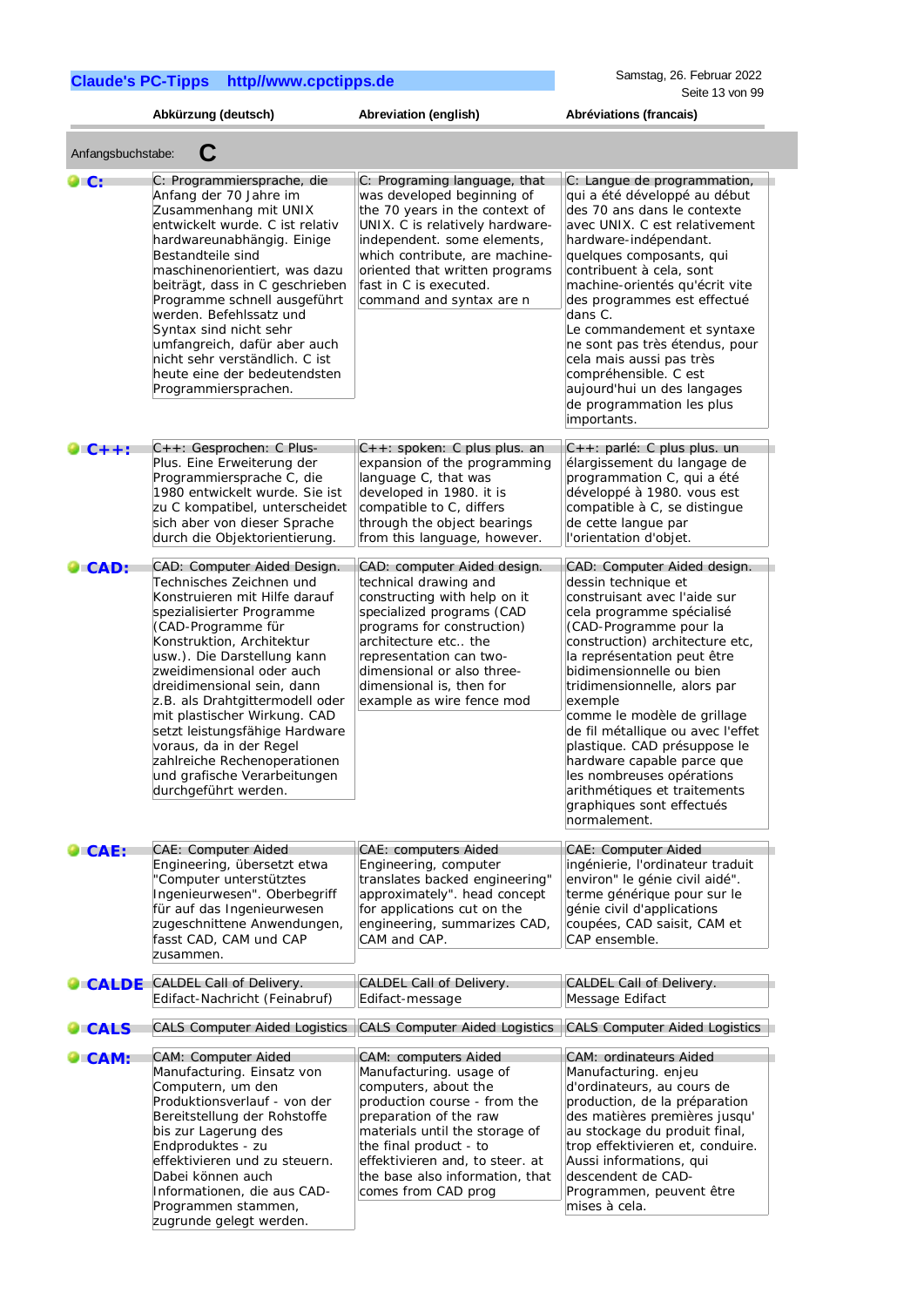|                 | Abkürzung (deutsch)                                                                                                                                                                                                                                                                                                                                                                   | Abreviation (english)                                                                                                                                                                                                                                                                           | Abréviations (francais)                                                                                                                                                                                                                                                                                                                  |
|-----------------|---------------------------------------------------------------------------------------------------------------------------------------------------------------------------------------------------------------------------------------------------------------------------------------------------------------------------------------------------------------------------------------|-------------------------------------------------------------------------------------------------------------------------------------------------------------------------------------------------------------------------------------------------------------------------------------------------|------------------------------------------------------------------------------------------------------------------------------------------------------------------------------------------------------------------------------------------------------------------------------------------------------------------------------------------|
| $\mathsf{CAP:}$ | CAP: 1. Computer Aided<br>Planning.<br>Produktionsvorbereitung per<br>Computer (Fertigungs- und<br>Arbeitsplanung).<br>2. Computer Aided Publishing.<br>Satz und Druck von<br>Publikationen per Computer.<br>3. Carrierless Amplitude Phase-<br>Modulation,<br>Übertragungsverfahren für<br>ADSL.                                                                                     | CAP: 1. computer Aided<br>Planning. production<br>preparation for computers<br>(production and work<br>planning).<br>2. computer Aided Publishing.<br>sentence and pressure of<br>publications per computers.<br>3. Carrierless amplitude phase<br>modulation, transfer<br>procedures for ADSL. | CAP: 1. ordinateurs Aided<br>Planning. préparation de<br>production par ordinateurs,<br>Fertigungs, et planification de<br>travail).<br>2. ordinateurs Aided<br>publishing. phrase et pression<br>de publications par<br>ordinateurs.<br>3. Carrierless amplitude<br>modulation de phase, de<br>transmission-méthodes pour<br>ADSL.      |
| <b>CAPI</b>     | <b>CAPI Common-ISDN-</b><br>Application-Pogramming-<br>Interface                                                                                                                                                                                                                                                                                                                      | CAPI Common-ISDN-<br>Application-Pogramming-<br>Interface                                                                                                                                                                                                                                       | CAPI Common-ISDN-<br>Application-Pogramming-<br>Interface                                                                                                                                                                                                                                                                                |
| $\bullet$ CAQ   | CAQ Computer Aided Quality<br>Assurance                                                                                                                                                                                                                                                                                                                                               | CAQ uter Aided Quality<br>Assurance                                                                                                                                                                                                                                                             | <b>CAQ uter Aided Quality</b><br>Assurance                                                                                                                                                                                                                                                                                               |
| CAS:            | CAS: Column Address Strobe,<br>der Zugriff auf<br>Spaltenadressen des Speichers.<br>2. Abkürzung für<br>"Communication Application<br>Specification". Bezeichnung für<br>ein nicht sehr verbreitetes<br>Protokoll für Faxkarten und<br>Faxmodems, das von Intel und<br>DCA (Digital Communication<br>Associates) entwickelt wurde.                                                    | CAS: Column Address Strobe,<br>the access to column<br>addresses of the storage.<br>2. abbreviation for"<br>Communication Application<br>Specification". name for a not<br>very widespread protocol for<br>Faxkarten and Faxmodems,<br>that from Intel and DCA,<br>digital Communication As     | CAS: Column Address Strobe,<br>la mainmise sur adresses de<br>divisé de la mémoire.<br>2. abréviation pour"<br>Communication Application<br>Specification.". La désignation<br>pour un pas procès-verbal très<br>répandu pour Faxkarten et<br>Faxmodems, qui a été<br>développé par Intel et DCA<br>digital Communication<br>Associates. |
| CAS:            | CAS: Column Address Strobe:<br>über diese Signalleitung teilt<br>der Chipsatz dem Speicherchip<br>mit, dass eine Spaltenadresse<br>anliegt (RAM)                                                                                                                                                                                                                                      | CAS: Column Address Strobe:<br>over this signal direction tells<br>the memory chip the chip<br>sentence, that a column<br>address (RAM) is to be done                                                                                                                                           | CAS: Column Address Strobe:<br>sur cette direction de signal il<br>informe à la puce de mémoire<br>la phrase de microplaquette<br>qu'une adresse de divisé colle<br>(RAM)                                                                                                                                                                |
| $\bullet$ CC:   | CC: Carbon Copy. Begriff aus<br>dem E-Mail Formular. Steht<br>unter der Adresszeile und ist<br>Abkürzung für "Carbon<br>Copy" - zu Deutsch so viel wie<br>Kohlepapier-Durchschlag mit<br>der Bedeutung: "Kopie an".<br>Die CC-Zeile nimmt eine oder<br>mehrere zusätzliche E-Mail-<br>Adressen auf. Jeder<br>Empfänger kann sehen, wer<br>außer ihm eine Kopie erhalten<br>hat (BCC). | CC: Carbon Copy. concept<br>from the e-mail form. stands<br>under the address line and is<br>abbreviation for" Carbon<br>Copy" - to German so much as<br>well as coal paper crash with<br>the meaning": copy at". the<br>CC-line picks up one or several<br>additional e-mail address           | CC: Carbon Copy. Therme de<br>l'e-mail formulaire. est sous la<br>ligne d'adresse et est<br>l'abréviation pour" Carbon<br>Copy" avec la signification":<br>copie à"<br>La ligne CC prend un ou<br>plusieurs adresses d'e-mail<br>additionnelles. Chaque<br>destinataire peut voir qui a<br>reçu une copie à l'exception de<br>BCC.       |
| $\mathsf{LCCC}$ | CCC Chaos Computer Club,<br>Gründung am 12. September<br>1981                                                                                                                                                                                                                                                                                                                         | CCC Chaos Computer Club                                                                                                                                                                                                                                                                         | CCC Chaos Computer Club                                                                                                                                                                                                                                                                                                                  |
|                 |                                                                                                                                                                                                                                                                                                                                                                                       |                                                                                                                                                                                                                                                                                                 |                                                                                                                                                                                                                                                                                                                                          |
| ⊑CCD-Sh         | CCD-Ship/CCD-Sensor:<br>Charge Coupled Device: Licht-<br>Umwandlung bei digital<br>Kameras                                                                                                                                                                                                                                                                                            | CCD-Ship/CCD-Sensor:<br>hip/CCD-Sensor: hip/CCD-<br>Sensor: hip/CCD-<br>Sensor: hip/CCD-Sensor: rank<br>Coupled Device: light<br>conversion from digitally<br>cameras                                                                                                                           | CCD-Ship/CCD-<br>Sensor: hip/CCD-<br>Sensor: hip/CCD-<br>Sensor: hip/CCD-<br>Sensor: hip/CCD-Sensor: grade<br>Coupled Device:<br>transformation de lumière à<br>digital appareils photo                                                                                                                                                  |
| $\bullet$ CCITT | <b>CCITT Comité Consultatif</b>                                                                                                                                                                                                                                                                                                                                                       | Comité Consultatif<br><b>CCITT</b>                                                                                                                                                                                                                                                              | <b>CCITT Comité Consultatif</b>                                                                                                                                                                                                                                                                                                          |
|                 | International Telegraphique et<br>Telefonique                                                                                                                                                                                                                                                                                                                                         | International Telegraphique et<br>Telefonique                                                                                                                                                                                                                                                   | International Telegraphique et<br>Telefonique                                                                                                                                                                                                                                                                                            |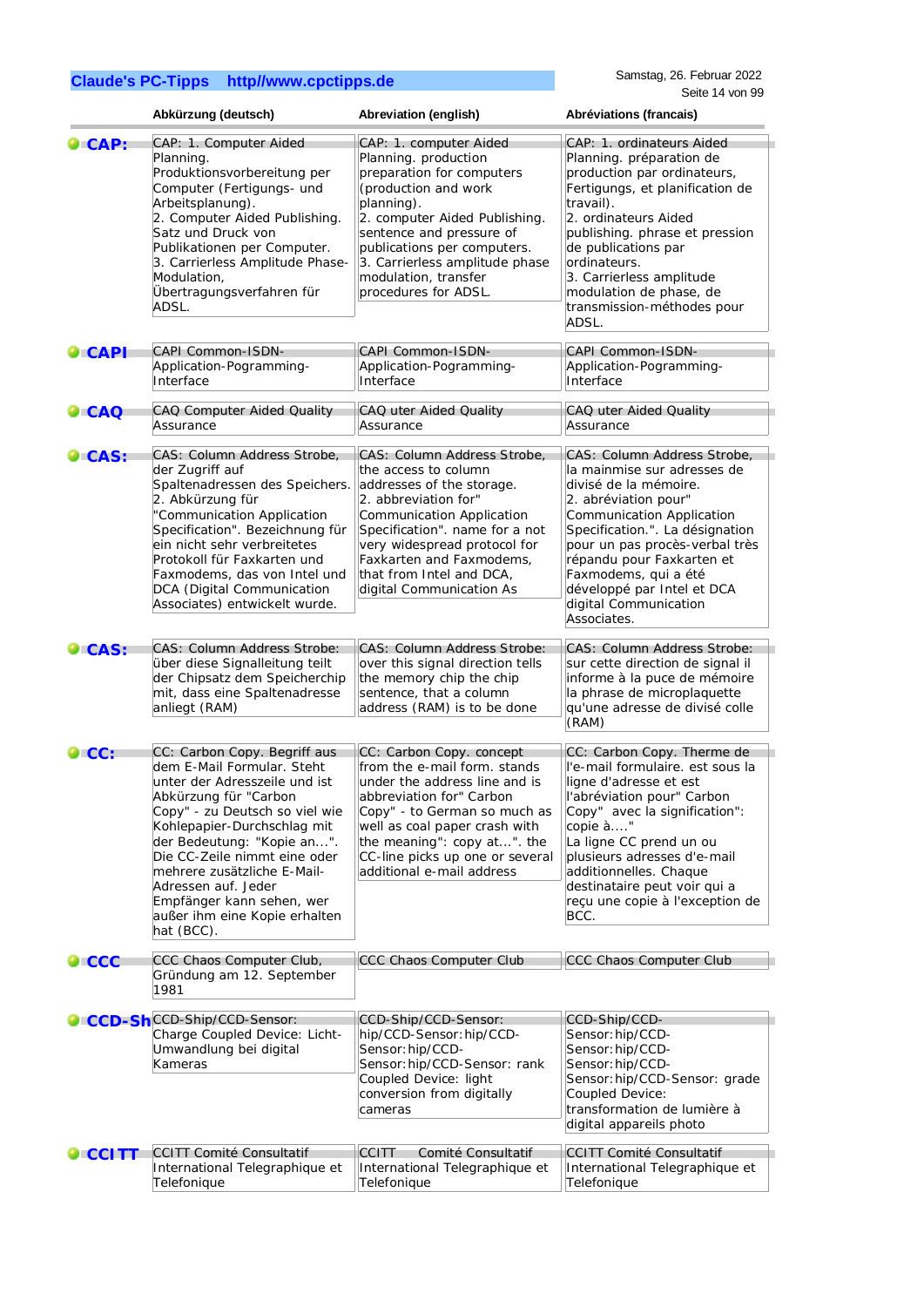|                 | Abkürzung (deutsch)                                                                                                                                                                                                                                                                                                                                                                                                                                                                                                                                                                                                                                                                                         | Abreviation (english)                                                                                                                                                                                                                                                                                                                                                                                                                                                                                                                                                                                                                                             | Abréviations (francais)                                                                                                                                                                                                                                                                                                                                                                                                                                                                                                                                                                                                                                                                      |
|-----------------|-------------------------------------------------------------------------------------------------------------------------------------------------------------------------------------------------------------------------------------------------------------------------------------------------------------------------------------------------------------------------------------------------------------------------------------------------------------------------------------------------------------------------------------------------------------------------------------------------------------------------------------------------------------------------------------------------------------|-------------------------------------------------------------------------------------------------------------------------------------------------------------------------------------------------------------------------------------------------------------------------------------------------------------------------------------------------------------------------------------------------------------------------------------------------------------------------------------------------------------------------------------------------------------------------------------------------------------------------------------------------------------------|----------------------------------------------------------------------------------------------------------------------------------------------------------------------------------------------------------------------------------------------------------------------------------------------------------------------------------------------------------------------------------------------------------------------------------------------------------------------------------------------------------------------------------------------------------------------------------------------------------------------------------------------------------------------------------------------|
| CDDB:           | CDDB: CD-Database, eine<br>Werbefinanzierte Internet-<br>Datenbank, in der momentan<br>ca 620.000 CDs verzeichnet<br>$sind \Rightarrow$ www.cddb.com                                                                                                                                                                                                                                                                                                                                                                                                                                                                                                                                                        | CDDB: CD-Database, a<br>internet data bank, in which<br>620.000 CDs are about<br>charted momentarily, $=$ ><br>www.cddb.com                                                                                                                                                                                                                                                                                                                                                                                                                                                                                                                                       | CDDB: CD-Database, une<br>banque de données d'Internet,<br>dans lequel 620.000 disques<br>CD sont notés<br>momentanément<br>approximativement, $=$ ><br>www.cddb.com                                                                                                                                                                                                                                                                                                                                                                                                                                                                                                                         |
| $\bullet$ CDO   | <b>CDO Colloboration Data</b><br>Objects. CDO ist ein<br>Objektmodell, das Entwickler<br>zu ihren benutzerdefinierten<br>Lösungen verwenden können.<br>Das CDO-Objektmodell<br>ermöglicht es eine<br>benutzerdefinierte Lösung<br>folgend zu tun:<br>--Generieren von<br>programmgesteuertes Senden<br>von Nachrichten.<br>-- Auf Adressbuch-<br>Informationen zugreifen.<br>-- Auf anderes Daten<br>zugreifen, die in Microsoft<br>Exchange Server 5.5,<br>Microsoft Exchange 2000 und<br>Outlook gespeichert wird.<br>Bei einer Standardinstallation<br>von Office werden die CDO<br>Objekte nicht mit installiert<br>und müssen nachträglich (ca.<br>1MB und etwa 2 min.<br>Aufwand) installiert werden. | <b>CDO Colloboration Data</b><br>Objects. CDO is an object<br>model, whom developers can<br>use for her/its/their user-<br>defined solutions. the CDO-<br>Objektmodell makes possible<br>doing an user-defined solution<br>following:<br>--Generates from program-<br>controlled dispatch of news.--<br>on address book information<br>grabs.--on other data, that are<br>stored in Microsoft Exchange<br>servers 5.5, Microsoft<br>Exchange 2000 and outlook,<br>grabs.<br>The CDO objects are not<br>installed at a standard<br>installation of Office as well<br>and must later (approximately<br>1MB and approximately 2 min<br>of expenditure) is installed. | <b>CDO Colloboration Data</b><br>Objects. CDO est un modèle<br>d'objet que des développeurs<br>peuvent utiliser à leurs<br>solutions utilisateur-définies. le<br>CDO-Objektmodell facilite faire<br>consécutivement une solution<br>utilisateur-définie:<br>--Génère de l'envoi<br>programmable de nouvelles<br>(email).<br>--accès aux informations de<br>livre d'adresse.<br>--accès sur autre données,<br>dans Microsoft Exchange des<br>serveurs 5.5, Microsoft<br>Exchange 2000 et prévision<br>est stocké.<br>À une installation standard<br>d'Office, les CDO objets ne<br>sont pas installés et doivent<br>être installés plus tard, env.<br>1MB et environ 2 min. si<br>nécessaire. |
| $\bullet$ CD-R: | CD-R: Auch Rohling genannt.<br>Ein Datenträger im CD-<br>Format, der nur einmal<br>beschrieben werden, aber<br>beliebig oft gelesen werden<br>kann. Der CD-ROM-Rohling<br>wird nur einmal mit Daten<br>beschrieben, was auch durch<br>mehrere Sitzungen geschehen<br>kann, bis er voll ist. Danach<br>können die Daten, wie bei der<br>CD-ROM, aber nicht mehr<br>gelöscht werden.                                                                                                                                                                                                                                                                                                                          | CD-R: also brute named. a<br>volume in the CD formatthat is<br>described only oncebut can at<br>will often be read, the CD-ROM<br>brute is described with data<br>only once whatever can<br>happen through several<br>sessionsuntil he/it fully is.<br>after it can the dataas                                                                                                                                                                                                                                                                                                                                                                                    | CD-R: aussi brute appelé. un<br>support de données dans le<br>format de disque qui est écrit<br>seulement une fois, mais<br>librement souvent peut être lu.<br>la brute de CD-ROM est écrite<br>seulement une fois avec les<br>données, quoi que par<br>plusieurs séances il peut<br>arriver jusqu'à ce qu'il soit<br>plein.<br>Les données, comme au CD-<br>ROM, peuvent après cela mais<br>ne sont plus effacées.                                                                                                                                                                                                                                                                          |
| $\bullet$ CD-RO | CD-ROM: Compact Disk - Read<br>Only Memory. Ein CD-<br>Datenträger, auf dem bis zu<br>700 MByte digitalisierter Daten<br>gespeichert werden können.<br>Diese Daten lassen sich aber<br>nicht verändern und können<br>nur von einem CD-ROM-<br>Laufwerk gelesen werden. CD-<br>ROMs werden im Prinzip wie<br>Audio-CDs gelesen, können<br>aber nicht in Audiogeräten<br>benutzt werden.                                                                                                                                                                                                                                                                                                                      | CD-ROM: Compact disk - Read<br>Only memory. a CD volume,<br>on which can be stored up to<br>700 MByte of digitized data.<br>however, these data cannot be<br>changed and can be read only<br>from one CD-ROM drive. CD-<br>ROMs are read in the principle<br>like Audio-CDs.                                                                                                                                                                                                                                                                                                                                                                                      | CD-ROM: Compact disque,<br>Read Only Memory. un<br>support de données de disque,<br>sur lequel peut être stocké<br>jusqu' à 700 mbytes de<br>données numérisées. Ces<br>données ne se font pas<br>changer et peuvent être lues<br>seulement par un lecteur de<br>CD-ROM.<br>Des CD-ROM sont lus dans le<br>principe comme Audio-CDs,<br>mais ne peut pas être utilisé<br>dans les audio-appareils.                                                                                                                                                                                                                                                                                           |
| $\bullet$ CDS   | <b>CDS Construction Drawing</b><br>Subset                                                                                                                                                                                                                                                                                                                                                                                                                                                                                                                                                                                                                                                                   | <b>CDS Construction Drawing</b><br>Subset                                                                                                                                                                                                                                                                                                                                                                                                                                                                                                                                                                                                                         | <b>CDS Construction Drawing</b><br>Subset                                                                                                                                                                                                                                                                                                                                                                                                                                                                                                                                                                                                                                                    |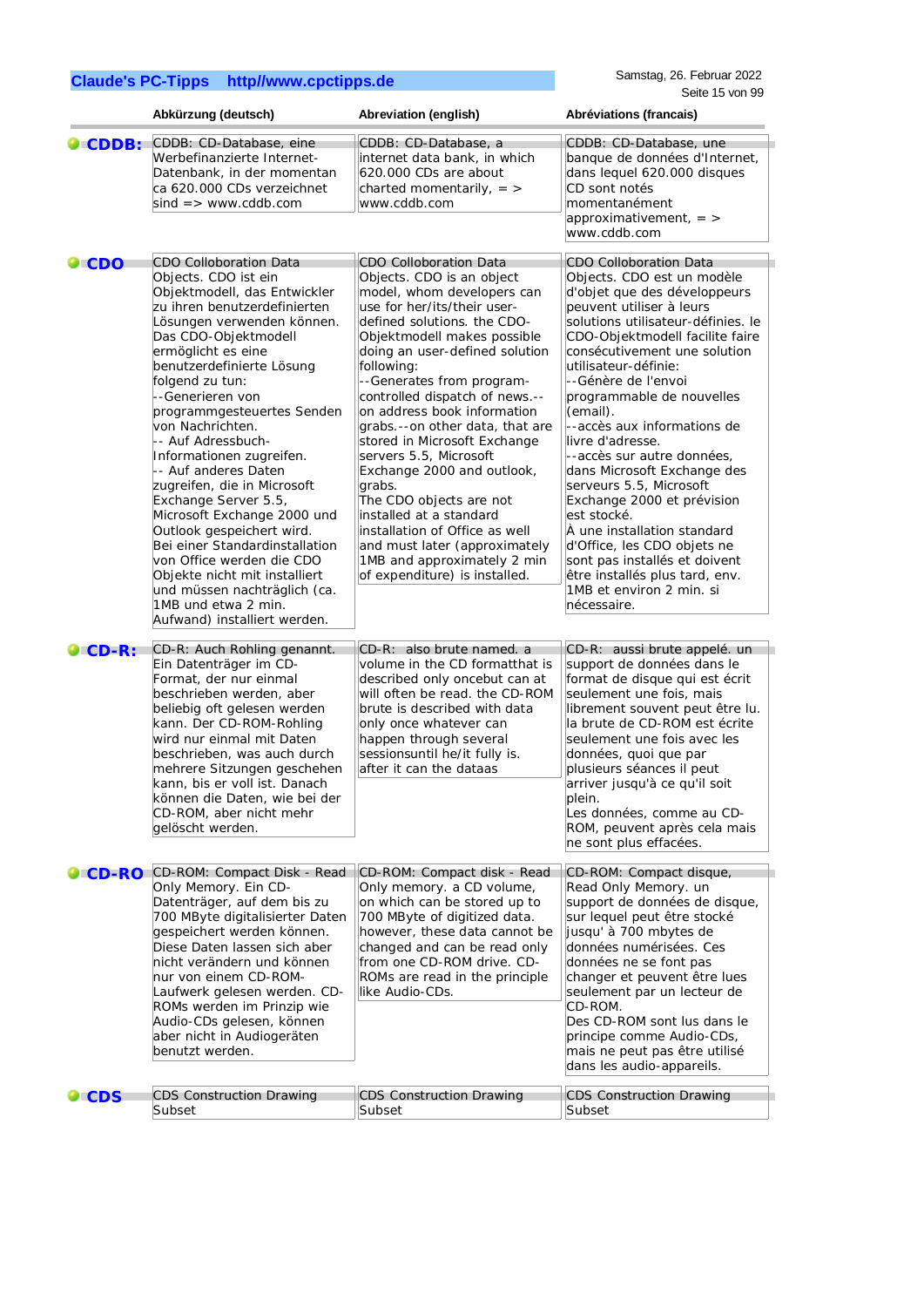Samstag, 26. Februar 2022 Seite 16 von 99

|                 | Abkürzung (deutsch)                                                                                                                                                                                                                                                                                                                                                                                                                                                                                                                                                                                                         | Abreviation (english)                                                                                                                                                                                                                                                                                                                                                                                                                                                    | Abréviations (francais)                                                                                                                                                                                                                                                                                                                                                                                                                                                                                                                                                                                                                                                        |
|-----------------|-----------------------------------------------------------------------------------------------------------------------------------------------------------------------------------------------------------------------------------------------------------------------------------------------------------------------------------------------------------------------------------------------------------------------------------------------------------------------------------------------------------------------------------------------------------------------------------------------------------------------------|--------------------------------------------------------------------------------------------------------------------------------------------------------------------------------------------------------------------------------------------------------------------------------------------------------------------------------------------------------------------------------------------------------------------------------------------------------------------------|--------------------------------------------------------------------------------------------------------------------------------------------------------------------------------------------------------------------------------------------------------------------------------------------------------------------------------------------------------------------------------------------------------------------------------------------------------------------------------------------------------------------------------------------------------------------------------------------------------------------------------------------------------------------------------|
| $\bullet$ CGI : | CGI: Common Gateway<br>Interface. Die Standard-<br>Programmierschnittstelle auf<br>WWW-Servern hierfür ist CGI.<br>Manche WWW-Server haben -<br>je nach installierter HTTP-<br>Software - auch noch andere<br>Programmierschnittstellen. Die<br>meist verwendete<br>Programmiersprache für CGI-<br>Scripts ist Perl.<br>Ein Verfahren um Daten aus<br>Programmen oder anderen<br>Dateien zu entnehmen. Dieses<br>Verfahren wird häufig auf Web-<br>Servern eingesetzt, um z.B.<br>persönliche Angaben in<br>Formularen speichern zu<br>können. CGI kann aber nur in<br>Verbindung von Script-<br>Sprachen verwendet werden. | CGI: Common Gateway<br>Interface. the standard<br>programming matching unit on<br>WWW-Server for this is CGI.<br>some WWW-Server -<br>according to installed HTTP-<br>Software - have also more<br>programming matching units.<br>the usually use programming<br>language for CGI-Scripts                                                                                                                                                                                | CGI: Common Gateway<br>Interface. La jonction de<br>programmation de standard<br>sur WWW-Serveur pour cela<br>est le CGI. maints WWW-<br>Serveur ont, selon HTTP-<br>Software installé, aussi encore<br>autre jonctions de<br>programmation.<br>Ceci généralement appliquât le<br>langage de programmation<br>pour CGI-Scripts le Perl est.<br>une méthode de prélever à<br>données de programmes ou<br>autres fichiers. cette méthode<br>est mise souvent sur les<br>serveurs de Web, à par<br>exemple<br>pouvoir stocker des<br>informations personnelles dans<br>les formulaires. le CGI peut<br>appliquer mais seulement dans<br>la liaison de Script-Sprachen<br>devient. |
| $\bullet$ CIB   | <b>CIB Computer Integrated</b><br><b>Business</b>                                                                                                                                                                                                                                                                                                                                                                                                                                                                                                                                                                           | CIB Computer Integrated<br><b>Business</b>                                                                                                                                                                                                                                                                                                                                                                                                                               | <b>CIB Computer Integrated</b><br><b>Business</b>                                                                                                                                                                                                                                                                                                                                                                                                                                                                                                                                                                                                                              |
| $\bullet$ CIM   | <b>CIM Computer Integrated</b><br>Management                                                                                                                                                                                                                                                                                                                                                                                                                                                                                                                                                                                | <b>CIM Computer Integrated</b><br>Management                                                                                                                                                                                                                                                                                                                                                                                                                             | <b>CIM Computer Integrated</b><br>Management                                                                                                                                                                                                                                                                                                                                                                                                                                                                                                                                                                                                                                   |
| $\bullet$ CIR   | <b>CIR</b> committed information<br>rate. Eine<br>Datenübertragungsrate, die<br>ein Provider einem Kunden<br>vertraglich zusichert.                                                                                                                                                                                                                                                                                                                                                                                                                                                                                         | CIR committed information<br>rate, a specified amount of<br>guaranteed bandwidth<br>(measured in bits per second)<br>on a Frame Relay service.<br>Typically, when purchasing a<br>Frame Relay service, a<br>company can specify the CIR<br>level they wish. The Frame<br>Relay network vendor<br>quarantees that frames not<br>exceeding this level will be<br>delivered. It's possible that<br>additional traffic may also be<br>delivered, but it's not<br>quaranteed. | <b>CIR</b> committed information<br>rate.                                                                                                                                                                                                                                                                                                                                                                                                                                                                                                                                                                                                                                      |
| $\bullet$ CMS   | <b>CMS Card-Management-</b><br>System in der<br>Informationstechnik zur<br>Verwaltung von ausgegebenen<br>Chipkarten                                                                                                                                                                                                                                                                                                                                                                                                                                                                                                        |                                                                                                                                                                                                                                                                                                                                                                                                                                                                          | CMS Card-Management-System CMS Card-Management-System                                                                                                                                                                                                                                                                                                                                                                                                                                                                                                                                                                                                                          |
| $\bullet$ CMS   | <b>CMS Color-Management-</b><br>System: In der hochwertigen<br>Display- und Drucktechnik, um<br>gleiche Farben wie auf dem<br>Bildschirm auch drucken zu<br>können.                                                                                                                                                                                                                                                                                                                                                                                                                                                         | <b>CMS Color-Management-</b><br>System:                                                                                                                                                                                                                                                                                                                                                                                                                                  | <b>CMS Color-Management-</b><br>System:                                                                                                                                                                                                                                                                                                                                                                                                                                                                                                                                                                                                                                        |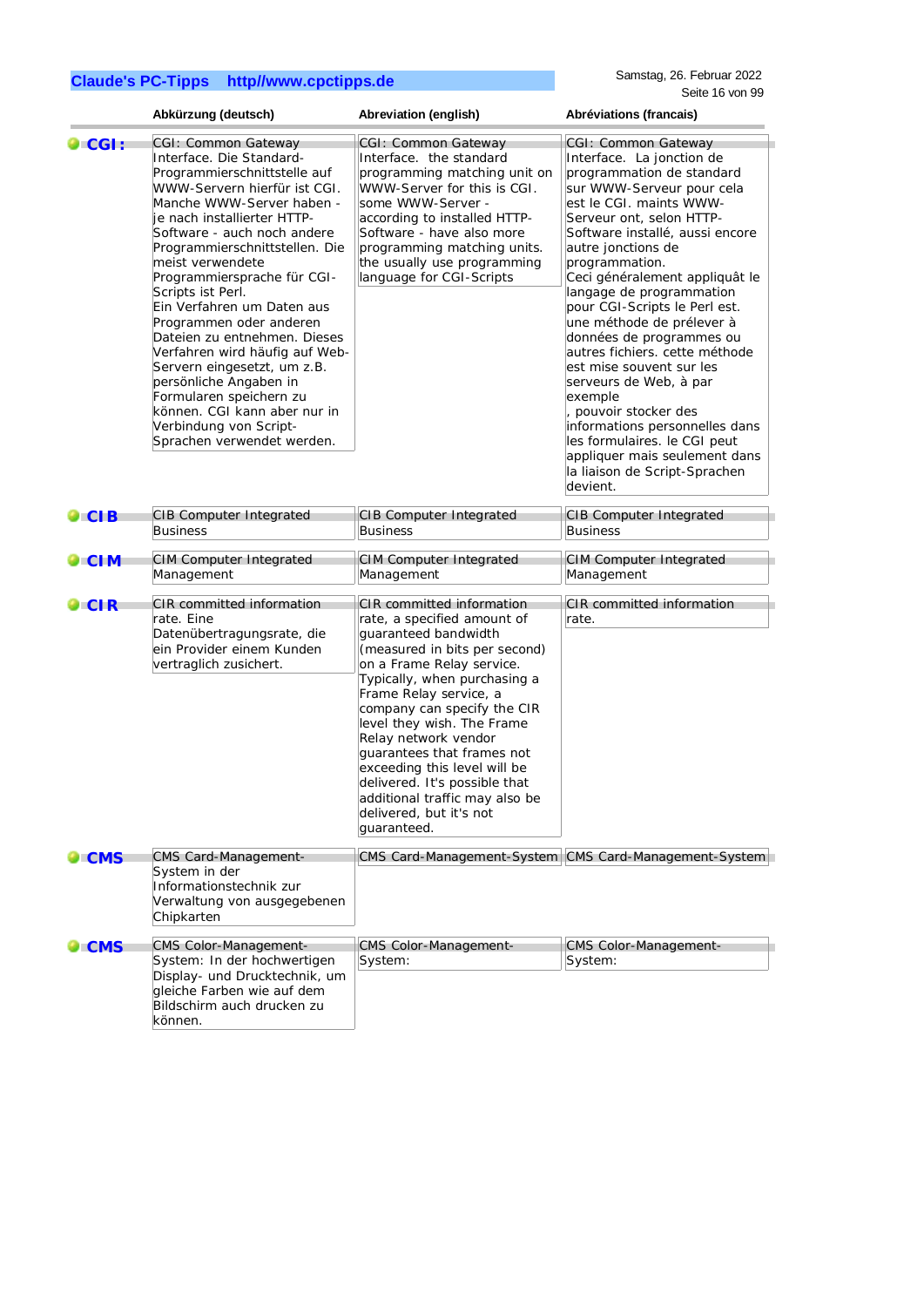Samstag, 26. Februar 2022 Seite 17 von 99

|                |                                                                                                                                                                                                                                                                                                                                                                                                                                                                                                                                                                             |                                                                                                                                                                                                                                                  | Seite 17 von 99                                                                                                                                                                                                                                           |  |
|----------------|-----------------------------------------------------------------------------------------------------------------------------------------------------------------------------------------------------------------------------------------------------------------------------------------------------------------------------------------------------------------------------------------------------------------------------------------------------------------------------------------------------------------------------------------------------------------------------|--------------------------------------------------------------------------------------------------------------------------------------------------------------------------------------------------------------------------------------------------|-----------------------------------------------------------------------------------------------------------------------------------------------------------------------------------------------------------------------------------------------------------|--|
|                | Abkürzung (deutsch)                                                                                                                                                                                                                                                                                                                                                                                                                                                                                                                                                         | Abreviation (english)                                                                                                                                                                                                                            | Abréviations (francais)                                                                                                                                                                                                                                   |  |
| <b>CMS:</b>    | <b>CMS: Content Management</b><br>System.<br>Anwendungsprogramm, das<br>die gemeinschaftliche<br>Erstellung und Bearbeitung<br>des Inhalts von Text- und<br>Multimedia-Dokumenten<br>(Content) ermöglicht und<br>organisiert. Denn digitale<br>Informationen werden heute<br>oft als Content (Inhalt)<br>bezeichnet, sie können als<br>Datei vorliegen, die einzeln<br>verarbeitet wird oder auch als<br>zusammenhängende<br>Dateisysteme verteilter<br>Anteile, wie z. B. für<br>Webseiten die Formatierung<br>via CSS und der Content auf<br>einer 'normalen' HTML-Seite. | CMS: Content management<br>system                                                                                                                                                                                                                | CMS: Content management<br>système.                                                                                                                                                                                                                       |  |
| $\bullet$ COM: | COM: Communication Port.<br>Gemeint sind damit die<br>seriellen Schnittstellen COM1<br>und COM2 usw. des PCs. An<br>den Schnittstellen werden<br>meistens Peripheriegeräte wie<br>Mäuse oder Modems<br>angeschlossen.                                                                                                                                                                                                                                                                                                                                                       | COM: Communication port. the<br>serial interfaces COM1 and<br>COM2 are meant by it etc. the<br>PC. to the matching units,<br>external devices like mice or<br>modems are connected mostly.                                                       | COM: Communication Port. les<br>jonctions COM1 sérielles et<br>COM2 du PC sont etc des<br>pensées avec cela. aux<br>jonctions, des appareils de<br>périphérie sont branchés<br>d'ordinaire comme souris ou<br>modems.                                     |  |
| $\bullet$ COM: | COM: Component Object<br>Model. Ein von Microsoft<br>definierter Standard für die<br>Kommunikation und Steuerung<br>von Softwarekomponenten.<br>Dieser Standard ist<br>unabhängig von<br>Programmiersprachen und<br>wird z.B. bei OLE 2.0<br>eingesetzt.                                                                                                                                                                                                                                                                                                                    | COM: Component Object<br>Model. a standard defined by<br>Microsoft for the<br>communications and control of<br>software components. this<br>standard is independent from<br>programming languages and is<br>put in with OLE 2.0, for<br>example. | COM: Component Object<br>moules. un standard défini de<br>Microsoft pour la<br>communication et direction de<br>composantes de Software. ce<br>standard est indépendant des<br>langages de programmation et<br>devient par exemple encastré<br>2.0 à OLE. |  |
| $\bullet$ CP/M | CP/M control program for<br>microcomputers.<br>Betriebssystem der Firma<br>Digital Research hauptsächlich<br>für 8-Bit Mikrocomputer. Vor<br>MS-DOS war es recht weit<br>verbreitet.<br>CP/M Plus (CP/M 3.0) war der<br>Nachfolger von CP/M 2.2 und<br>wurde mit dem CPC 6128<br>ausgeliefert.                                                                                                                                                                                                                                                                              | CP/M control program for<br>microcomputers                                                                                                                                                                                                       | CP/M control program for<br>microcomputers                                                                                                                                                                                                                |  |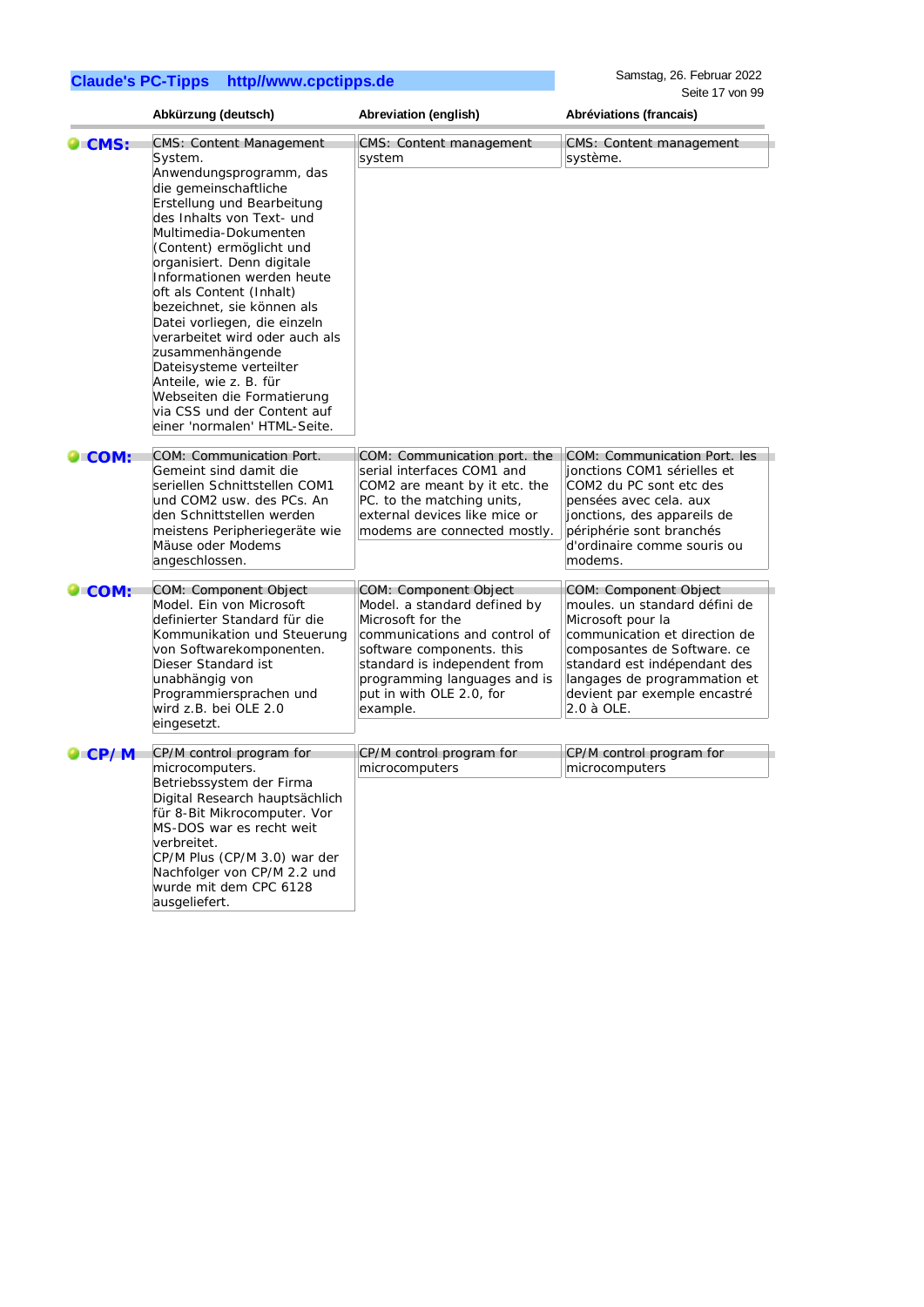Samstag, 26. Februar 2022 Seite 18 von 99

|                    | Abkürzung (deutsch)                                                                                                                                                                                                                                                                                                                                                                                                                                                                                                                                                                                                                                                                                        | Abreviation (english)                                                                                                                                                                                                                                     | Abréviations (francais)                                                                                                                                                                                                                                                                                                                                                                                                                                                                                                                                                                        |
|--------------------|------------------------------------------------------------------------------------------------------------------------------------------------------------------------------------------------------------------------------------------------------------------------------------------------------------------------------------------------------------------------------------------------------------------------------------------------------------------------------------------------------------------------------------------------------------------------------------------------------------------------------------------------------------------------------------------------------------|-----------------------------------------------------------------------------------------------------------------------------------------------------------------------------------------------------------------------------------------------------------|------------------------------------------------------------------------------------------------------------------------------------------------------------------------------------------------------------------------------------------------------------------------------------------------------------------------------------------------------------------------------------------------------------------------------------------------------------------------------------------------------------------------------------------------------------------------------------------------|
| $\bullet$ CPC      | <b>CPC Colour Personal</b><br>Computer. Computer dieser<br>Modellreihe wurden ab 1984<br>von der englischen Firma<br>Amstrad<br>hergestellt und von Schneider<br>in Deutschland vertrieben.<br>Der CPC hatte genau soviel<br>RAM wie der Commodore C64<br>(nämlich 64 KB), ein<br>eingebautes Kassettenlaufwerk<br>und Locomotive BASIC 1.0. Es<br>folgte der CPC 664 mit<br>eingebautem 3"                                                                                                                                                                                                                                                                                                                | <b>CPC colour Personal Computer</b>                                                                                                                                                                                                                       | <b>CPC Colour Personal Computer</b>                                                                                                                                                                                                                                                                                                                                                                                                                                                                                                                                                            |
|                    | Diskettenlaufwerk und leicht<br>erweitertem Locomotive BASIC<br>1.1. Dann 1985 kam dann der<br>CPC 6128 mit 128 KB RAM<br>und ansonsten gleichen<br>Merkmalen wie der CPC 664<br>auf den Markt.                                                                                                                                                                                                                                                                                                                                                                                                                                                                                                            |                                                                                                                                                                                                                                                           |                                                                                                                                                                                                                                                                                                                                                                                                                                                                                                                                                                                                |
| $\bullet$ CPU:     | CPU: Central Processing Unit,                                                                                                                                                                                                                                                                                                                                                                                                                                                                                                                                                                                                                                                                              | CPU: Central Processing Unit,                                                                                                                                                                                                                             | CPU: Central Processing Unit,                                                                                                                                                                                                                                                                                                                                                                                                                                                                                                                                                                  |
|                    | bezeichnet den Prozessor des<br>Computers. Als zentrales<br>Rechen- und Steuerwerk ist<br>der Prozessor für alle<br>Berechnungen sowie für den<br>Datenaustausch zum Speicher<br>und zu den anderen<br>Komponenten im Computer<br>verantwortlich. Mit seiner<br>Taktrate, seinem<br>Adressbereich und seiner Bus<br>Struktur ist er das Herzstück<br>des Computers. Von ihm hängt<br>vor allem die Rechenleistung<br>ab. Der Prozessor wird als<br>Intelligent bezeichnet, weil er<br>sich programmieren lässt und<br>weil er eigenständig<br>Anweisungen ausführt.                                                                                                                                        | marks the processor of the<br>computer. as central<br>arithmetic - and controller is<br>the processor responsible for<br>all calculations as well as for<br>the data exchange for the<br>storage and to the other<br>components in the computer.<br>co hi | qualifie le processeur de<br>l'ordinateur. comme le<br>râteau - et système de<br>contrôle central, le processeur<br>est responsable pour tous les<br>calculs ainsi que pour<br>l'échange de données à la<br>mémoire et aux autres<br>composantes dans l'ordinateur.<br>Avec son taux de tact, sa zone<br>d'adresse et son autocar<br>structure est il le croisement<br>de l'ordinateur. en particulier<br>le travail de calcul dépend de<br>lui.<br>Le processeur est qualifié<br>d'intelligent parce qu'il fait se<br>programmer et parce qu'il<br>effectue indépendamment des<br>directives. |
| $\blacksquare$ CRM | <b>CRM Customer Relationship</b>                                                                                                                                                                                                                                                                                                                                                                                                                                                                                                                                                                                                                                                                           | <b>CRM Customer Relationship</b>                                                                                                                                                                                                                          | <b>CRM Customer Relationship</b>                                                                                                                                                                                                                                                                                                                                                                                                                                                                                                                                                               |
|                    | Management.<br>Kundenbeziehungsmanagement<br>(eng. Customer Relationship<br>Management, o.a. CRM)<br>bezeichnet die Verwaltung von<br>Kundenbeziehungen.<br>Kundenansprachen und<br>Kundenbindungen nehmen<br>einen immer höheren<br>Stellenwert ein. Daher werden<br>sämtliche Daten von Kunden<br>und alle Transaktionen mit<br>diesen Kunden in Datenbanken<br>gespeichert. Diese Daten<br>werden integriert und<br>aufbereitet, so dass im<br>Unternehmen an jeder Stelle<br>diese Daten in der passenden<br>Zusammenstellung zur<br>Verfügung stehen.<br>Im Gegensatz zum CRM<br>beschäftigt sich das Partner<br>Relationship Management<br>(PRM) mit den<br>Geschäftspartnern eines<br>Unternehmens. | Management.                                                                                                                                                                                                                                               | Management.                                                                                                                                                                                                                                                                                                                                                                                                                                                                                                                                                                                    |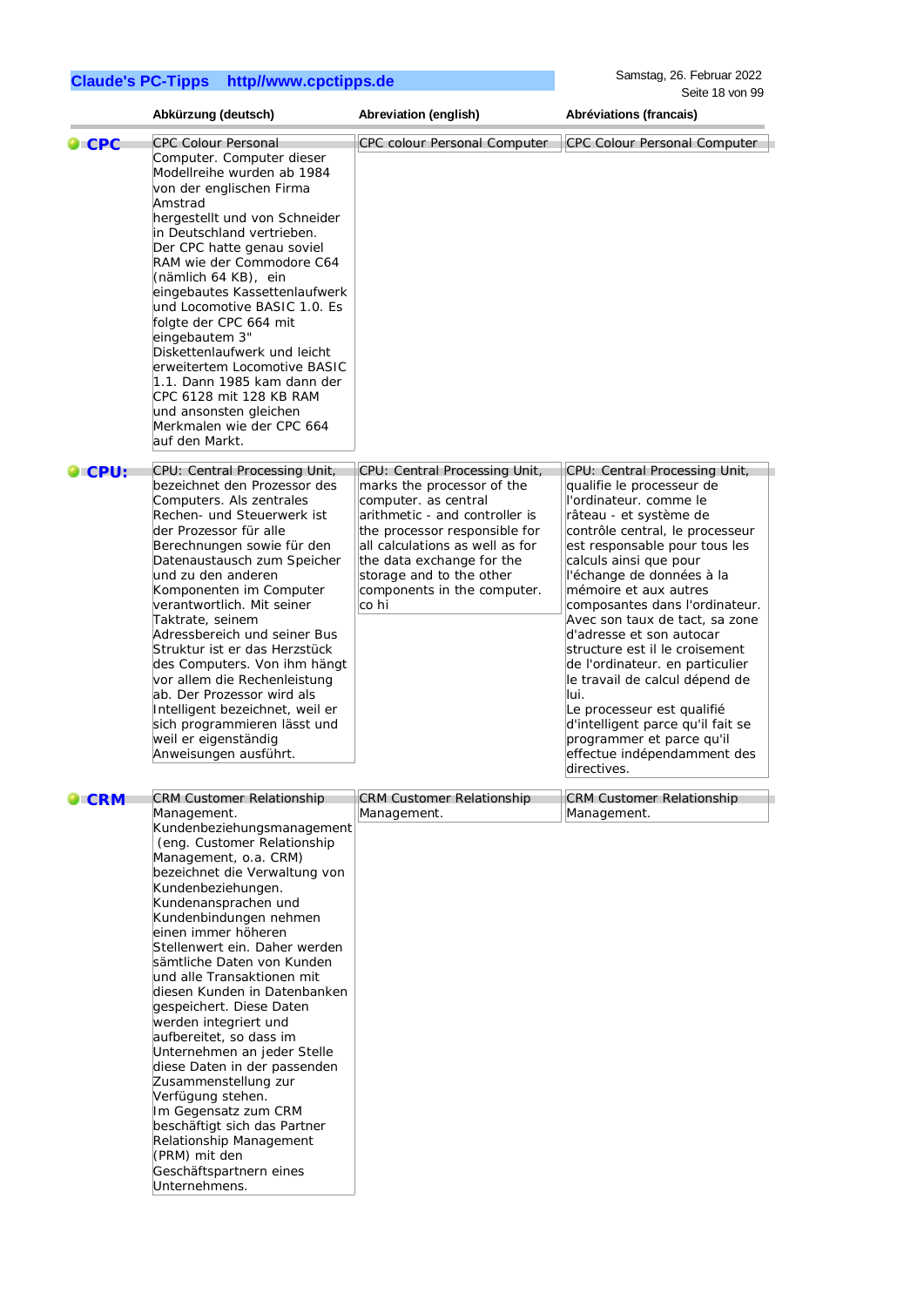|                 | Abkürzung (deutsch)                                                                                                                                                                                                                                                                                                                                                                                                             | Abreviation (english)                                                                                                                                                                                                                                | Abréviations (francais)                                                                                                                                                                                                                                                                                                                                                   |
|-----------------|---------------------------------------------------------------------------------------------------------------------------------------------------------------------------------------------------------------------------------------------------------------------------------------------------------------------------------------------------------------------------------------------------------------------------------|------------------------------------------------------------------------------------------------------------------------------------------------------------------------------------------------------------------------------------------------------|---------------------------------------------------------------------------------------------------------------------------------------------------------------------------------------------------------------------------------------------------------------------------------------------------------------------------------------------------------------------------|
| $\bullet$ CSCW  | <b>CSCW Computer Suported</b><br>Collaborative Working                                                                                                                                                                                                                                                                                                                                                                          | <b>CSCW Computer Suported</b><br>Collaborative Working                                                                                                                                                                                               | <b>CSCW Computer Suported</b><br>Collaborative Working                                                                                                                                                                                                                                                                                                                    |
| $\bullet$ CSMA/ | <b>CSMA/CD Carrier Sense</b><br>Multiple Access mit Collision<br>Detection                                                                                                                                                                                                                                                                                                                                                      | <b>CSMA/CD Carrier Sense</b><br>Multiple Access mit Collision<br>Detection                                                                                                                                                                           | <b>CSMA/CD Carrier Sense</b><br>Multiple Access mit Collision<br>Detection                                                                                                                                                                                                                                                                                                |
| $\bullet$ CSP   | <b>CSP Certified Service Provider</b>                                                                                                                                                                                                                                                                                                                                                                                           | <b>CSP Certified Service Provider</b>                                                                                                                                                                                                                | <b>CSP Certified Service Provider</b>                                                                                                                                                                                                                                                                                                                                     |
| <b>CSS:</b>     | CSS: Cascading Style Sheet:<br>eine moderne Ergänzung zu<br>HTML, um einer Homepage<br>den letzten Schliff zu geben.<br>Eine Zusatzsprache für .htm,<br>mit der eine schnelle und<br>einheitliche Formatierung<br>mittels Stilvorlagen möglich<br>ist. So kann man<br>beispielsweise bestimmen,<br>dass die Überschriften in<br>einem.htm-Dokument fett,<br>kursiv und zentriert<br>ausgerichtet sind.                          | CSS: Cascading Style Sheet: a<br>modern supplement to HTML,<br>in order to give the last cut to<br>a home page. an additional<br>language for. htm with which<br>one leaps and possibly is<br>uniform formatting by means<br>of style presentations. | CSS: Cascading Style Sheet:<br>un complément moderne au<br>HTML, pour donner la dernière<br>taille à un Homepage. une<br>langue d'additif pour. htm,<br>avec qu'un s'élance et<br>formatage unitaire au moyen<br>de modèles de style possible<br>est. Ainsi on peut préciser par<br>exemple que les titres dans<br>un. htm-Dokument gras, cursif<br>et centre est aligné. |
| $\bullet$ CTI : | CTI: Computer Telephone<br>Integration. Bezeichnung für<br>Systeme, die die Bearbeitung<br>von Sprach- und<br>Computerdaten mit derselben<br>digitalen Technik ermöglichen.<br>CTI bildet die Basis für ACD in<br>Call Centern.                                                                                                                                                                                                 | CTI: computers telephones<br>integration. name for systems,<br>that make the treatment of<br>language and computer data<br>possible with the same digital<br>technology. CTI forms the<br>basis for ACD in Call Centern.                             | CTI: Computer Telephone<br>Integration. Désignation pour<br>les systèmes, que l'adaptation<br>de langue - et les données<br>d'ordinateur avec la technique<br>digitale et même facilitent. CTI<br>forme la base pour ACD dans<br>les Call Center.                                                                                                                         |
| $\bullet$ CTP   | <b>CTP Community Technology</b><br>Preview. CTP-Versionen z.B.<br>für Treiber                                                                                                                                                                                                                                                                                                                                                   | <b>CTP Community Technology</b><br>Preview. CTP-Versionen for<br>example for drivers                                                                                                                                                                 | <b>CTP Community Technology</b><br>Preview. CTP-Versionen par<br>exemple pour les meneurs                                                                                                                                                                                                                                                                                 |
| CUG:            | CUG: Closed User Group, eine<br>geschlossene Benutzergruppe.<br>Gemeint ist damit ein nicht<br>öffentlicher Bereich (z.B. von<br>Newsgroups usw.), wo nur<br>bestimmte User Zugang haben.                                                                                                                                                                                                                                       | CUG: Closed User Group, a<br>closed user group. a not public<br>area is meant by it, for<br>example from Newsgroups<br>etc., where only certain User<br>have access.                                                                                 | CUG: Closed User Group, un<br>groupe d'utilisateur fermé. est<br>le pensé avec cela un<br>domaine non public, par<br>exemple de Newsgroups etc,<br>où a l'utilisateur accès<br>seulement déterminé.                                                                                                                                                                       |
| <b>O</b> CULV:  | <b>CULV: Consumer Ultra-Low</b><br>Voltage. Intel hat die CULV<br>Prozessoren für tragbare<br>Netbooks und andere kleine<br>Geräte in März 2009<br>vorgestellt. Dabei wird der<br>erste CULV Prozessor in Form<br>des Core 2 Solo SU3500<br>bereits im April 2009 im X340<br>Laptop aus dem Hause MSI<br>zum Einsatz kommen und<br>dieser wird mit einer<br>Taktfrequenz von 1.4GHz<br>sowie 3MB L2 Cache<br>ausgestattet sein. | <b>CULV: Consumer Ultra-Low</b><br>Voltage is a computing<br>platform developed by Intel.<br>Newest CULV processors are<br>also in Core i7 and Core i5<br>product lines (32 nm)                                                                      | <b>CULV: Consumer Ultra-Low</b><br>Voltage is a computing<br>platform developed by Intel.<br>Newest CULV processors are<br>also in Core i7 and Core i5<br>product lines (32 nm)                                                                                                                                                                                           |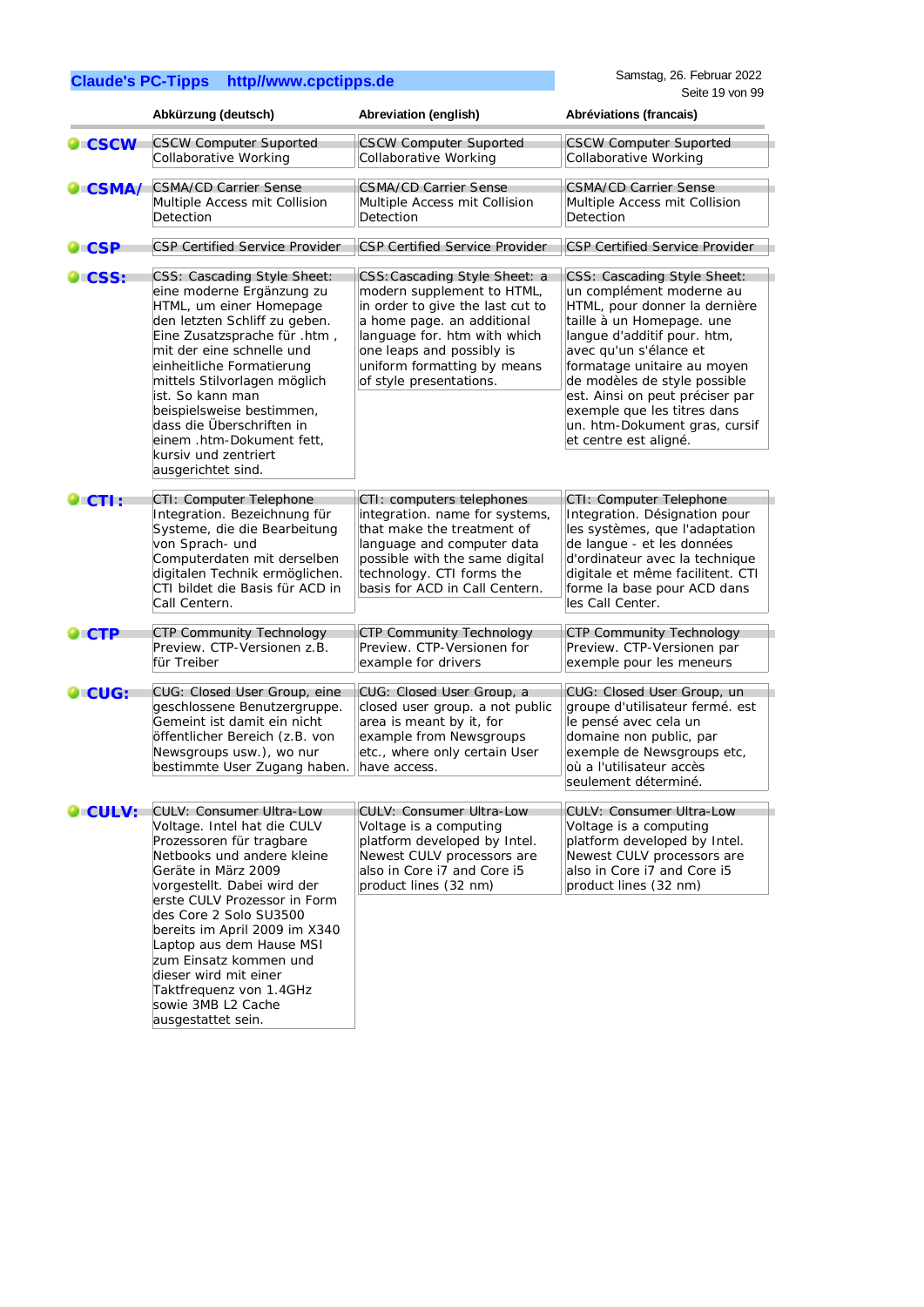|                   | Abkürzung (deutsch)                                                                                                                                                                                                                                                                                                                                                                                                                                                                                                                                                                                                                                                                                                                                                                                                                                                                                                                                                                                                                                                                                                                                                                                                                                                                                                                                            | Abreviation (english)                                                                                                                                                                                                                                                                                                                                                                                                 | Abréviations (francais)                                                                                                                                                                                                 |
|-------------------|----------------------------------------------------------------------------------------------------------------------------------------------------------------------------------------------------------------------------------------------------------------------------------------------------------------------------------------------------------------------------------------------------------------------------------------------------------------------------------------------------------------------------------------------------------------------------------------------------------------------------------------------------------------------------------------------------------------------------------------------------------------------------------------------------------------------------------------------------------------------------------------------------------------------------------------------------------------------------------------------------------------------------------------------------------------------------------------------------------------------------------------------------------------------------------------------------------------------------------------------------------------------------------------------------------------------------------------------------------------|-----------------------------------------------------------------------------------------------------------------------------------------------------------------------------------------------------------------------------------------------------------------------------------------------------------------------------------------------------------------------------------------------------------------------|-------------------------------------------------------------------------------------------------------------------------------------------------------------------------------------------------------------------------|
| Anfangsbuchstabe: | D                                                                                                                                                                                                                                                                                                                                                                                                                                                                                                                                                                                                                                                                                                                                                                                                                                                                                                                                                                                                                                                                                                                                                                                                                                                                                                                                                              |                                                                                                                                                                                                                                                                                                                                                                                                                       |                                                                                                                                                                                                                         |
| $\blacksquare$    | D1 (Digital 1) A 3/4" (19mm)<br>broadcast-quality component<br>digital videotape                                                                                                                                                                                                                                                                                                                                                                                                                                                                                                                                                                                                                                                                                                                                                                                                                                                                                                                                                                                                                                                                                                                                                                                                                                                                               | $D1$ 1) A 3/4" (19mm)<br>broadcast-quality component<br>digital videotape format that<br>records uncompressed frames<br>in the ITU-R BT.601 standard.<br>Using costly tape decks and<br>metal-particle cassettes, D1<br>uses 1MB of storage for each<br>frame and 2GB of storage per<br>minute. At 30 fps, it requires a<br>27MB/sec transfer rate, as<br>there is a small amount of<br>compression that takes place. | $D1$ 1) A 3/4" (19mm)<br>broadcast-quality component<br>digital videotape                                                                                                                                               |
|                   | D1-Net D1-Netz D1 Network: Das D1-<br>Netz ist ein digitales<br>Mobilfunknetz, das von T-Mobil<br>betrieben wird und auf GSM<br>basiert. Das D1-Netz und das<br>D2-Netz arbeiten im<br>Frequenzbereich von 900 MHz.<br>Das D1-Netz ging 1992 in<br>Betrieb und unterstützte in der<br>Anfangsphase nur die<br>Telefonie. Zwischenzeitlich<br>wurde das Dienstespektrum<br>um einige Mehrwertdienste wie<br>Rufsperren, Rufumleitung,<br>Mobilbox, Fax und<br>Datendienste erweitert. Die<br>Möglichkeit der Rufsperrung ist<br>ein Dienstmerkmal mit<br>verschiedenen Varianten. So<br>können mit der Rufsperre alle<br>abgehenden internationalen<br>oder alle nationalen<br>Verbindungen unterbunden<br>werden, ebenso wie alle<br>national und international<br>ankommende Rufe.<br>Das D1-Netz arbeitet ebenso<br>wie die anderen GSM-Netze<br>mit digitaler Verschlüsselung<br>und bietet daher<br>größtmögliche<br>Abhörsicherheit. Der geheime<br>Schlüssel für die Codierung<br>und Decodierung befindet sich<br>auf der SIM-Karte.<br>Das D1-Netz beinhaltet ebenso<br>wie das D2-Netz die<br>Möglichkeit individueller<br>Verkehrsleitdienste, die als<br>Mehrwertdienste per<br>Mobiltelefon von den Service-<br>Providern angeboten werden.<br>Rufnummern des D1-Netzes<br>sind an den Vorwahlnummern<br>0160, 0170, 0171 und 0175<br>zu erkennen. | D1-Netz D1 Network: the D1-<br>Netz is a digital mobile radio<br>network, that is run by T-Mobil<br>in Germany and is based on<br>GSM. the D1-Netz and the D2-<br>Netz work in the frequency<br>range of 900 MHz.<br>The D1-Netz went in operation<br>in 1992.                                                                                                                                                        | D1-Netz D1 Network: D1<br>réseau est un réseau radio<br>mobile digital qui est pratiqué<br>par T-Mobil en Allemagne et se<br>base sur GSM. Le D1 réseau et<br>D2 travaillent dans la gamme<br>de fréquences de 900 MHz. |
| <b>DAX</b>        | DAX DAta eXchange                                                                                                                                                                                                                                                                                                                                                                                                                                                                                                                                                                                                                                                                                                                                                                                                                                                                                                                                                                                                                                                                                                                                                                                                                                                                                                                                              | DAX eXchange                                                                                                                                                                                                                                                                                                                                                                                                          | DAX eXchange                                                                                                                                                                                                            |
|                   | DAX en DAX engineeing webEDI-<br>Anwendung für ENGDAT und<br><b>VDA 4951</b>                                                                                                                                                                                                                                                                                                                                                                                                                                                                                                                                                                                                                                                                                                                                                                                                                                                                                                                                                                                                                                                                                                                                                                                                                                                                                   | DAX engineeing ngineeing<br>ngineeing ngineeing ngineeing<br>webEDI-Application for<br><b>ENGDAT and VDA 4951</b>                                                                                                                                                                                                                                                                                                     | DAX engineeing ngineeing<br>ngineeing ngineeing ngineeing<br>webEDI-Application pour<br>ENGDAT et VDA 4951                                                                                                              |
| <b>DAXLO</b>      | DAXLogistics webEDI,<br>Anwendung für Logistikdaten                                                                                                                                                                                                                                                                                                                                                                                                                                                                                                                                                                                                                                                                                                                                                                                                                                                                                                                                                                                                                                                                                                                                                                                                                                                                                                            | DAXLogistics webEDI,<br>Application for Logisticdata                                                                                                                                                                                                                                                                                                                                                                  | DAXLogistics webEDI,<br>Application pour données<br>logistiques                                                                                                                                                         |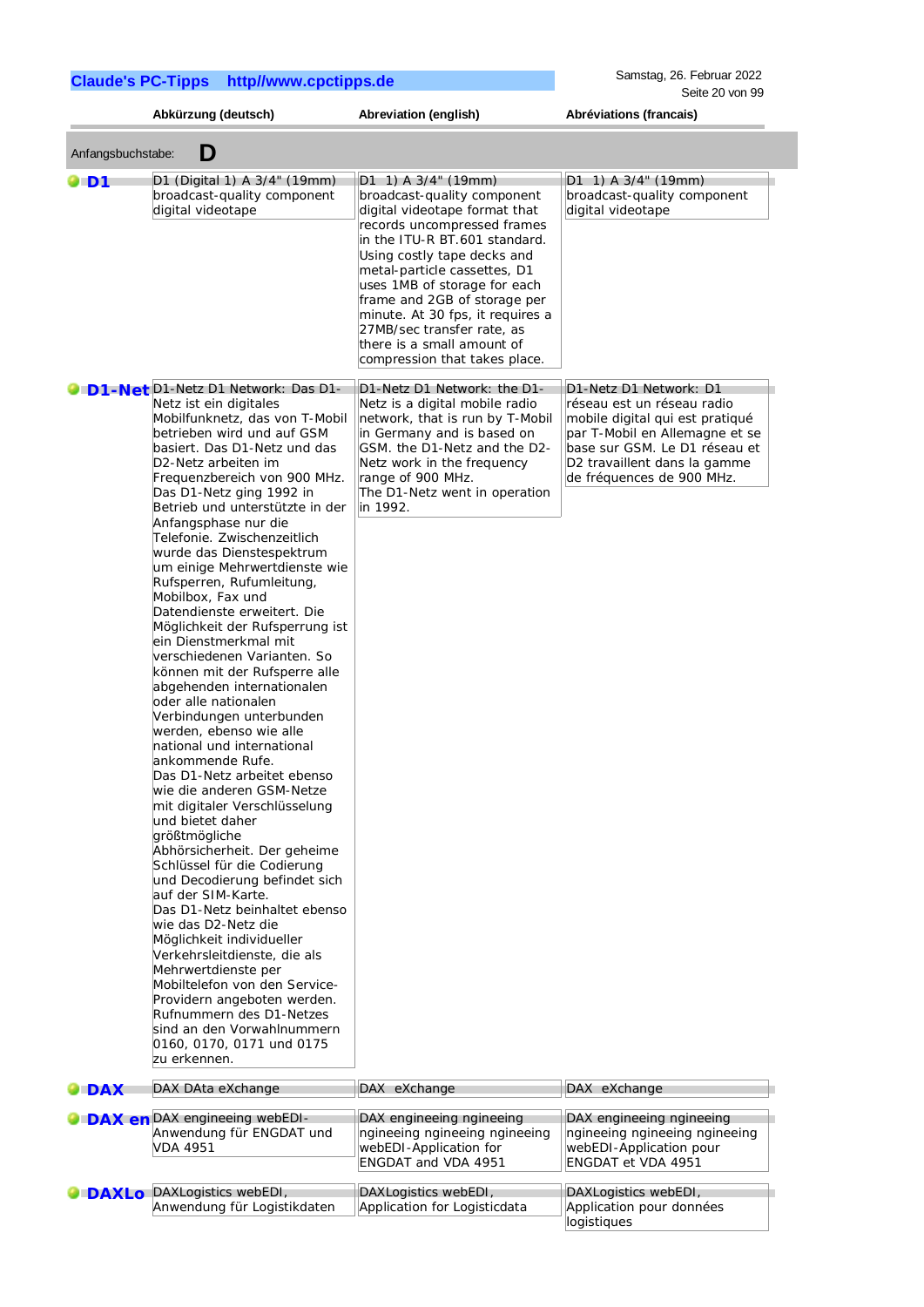Samstag, 26. Februar 2022 Seite 21 von 99

|               | Abkürzung (deutsch)                                                                                                                                                                                                                                                                                                                                                                                                                                                                                                                                                                                                                                                                       | Abreviation (english)                                                                                                                                                                                                                                     | Abréviations (francais)                                                                                                                                                                                                                                                                                                                                                                                                                                                                                                                                                                                                                                                                 |
|---------------|-------------------------------------------------------------------------------------------------------------------------------------------------------------------------------------------------------------------------------------------------------------------------------------------------------------------------------------------------------------------------------------------------------------------------------------------------------------------------------------------------------------------------------------------------------------------------------------------------------------------------------------------------------------------------------------------|-----------------------------------------------------------------------------------------------------------------------------------------------------------------------------------------------------------------------------------------------------------|-----------------------------------------------------------------------------------------------------------------------------------------------------------------------------------------------------------------------------------------------------------------------------------------------------------------------------------------------------------------------------------------------------------------------------------------------------------------------------------------------------------------------------------------------------------------------------------------------------------------------------------------------------------------------------------------|
| <b>DAXW</b>   | <b>DAXWARE</b>                                                                                                                                                                                                                                                                                                                                                                                                                                                                                                                                                                                                                                                                            | <b>DAXWARE</b>                                                                                                                                                                                                                                            | <b>DAXWARE</b>                                                                                                                                                                                                                                                                                                                                                                                                                                                                                                                                                                                                                                                                          |
|               | Kommunikationssysteme von<br>HÜNGSBERG. Eingetragenes<br>Warenzeichen von<br>HÜNGSBERG.                                                                                                                                                                                                                                                                                                                                                                                                                                                                                                                                                                                                   | Kommunikationssysteme von<br>HÜNGSBERG (Germany)                                                                                                                                                                                                          | Kommunikationssysteme von<br>HÜNGSBERG (Allemagne).                                                                                                                                                                                                                                                                                                                                                                                                                                                                                                                                                                                                                                     |
| <b>O</b> DCAF | <b>DCAF Distributed Console</b><br><b>Access Facility</b><br>Eine Methode der<br>Fernsteuerung und<br>Ferndiagnose von PCs.                                                                                                                                                                                                                                                                                                                                                                                                                                                                                                                                                               | <b>DCAF Distributed Console</b><br>Access Facility. Remote<br>application for PC                                                                                                                                                                          | <b>DCAF Distributed Console</b><br>Access Facility. Système PC-<br>Remote.                                                                                                                                                                                                                                                                                                                                                                                                                                                                                                                                                                                                              |
| $\bullet$ DCF | DCF Design Rule for Camera                                                                                                                                                                                                                                                                                                                                                                                                                                                                                                                                                                                                                                                                | DCF Design Rule for Camera                                                                                                                                                                                                                                | DCF Design Rule for Camera                                                                                                                                                                                                                                                                                                                                                                                                                                                                                                                                                                                                                                                              |
|               | File System. Richtlinien für<br>Geräte aus dem Bereich<br>Bildbearbeitung<br>(Digitalkamera, Drucker).<br>Diese Informationen können<br>im Exif-Header von<br>Bilder/Fotos enthalten sein.                                                                                                                                                                                                                                                                                                                                                                                                                                                                                                | file system. guidelines for<br>appliances from the area<br>picture processing (digital<br>camera, printers). these<br>information could contain in<br>the Exif-Header of<br>images/fotos.                                                                 | File system. Directives pour<br>les appareils du domaine<br>adaptation d'image, appareil<br>photo digital, imprimeurs, ces<br>informations peuvent être<br>contenues dans l'Exif-Header<br>de Bilder/Fotos.                                                                                                                                                                                                                                                                                                                                                                                                                                                                             |
| <b>DCOM:</b>  | DCOM: Distributed Component                                                                                                                                                                                                                                                                                                                                                                                                                                                                                                                                                                                                                                                               | DCOM:<br><b>Distributed</b>                                                                                                                                                                                                                               | DCOM:<br><b>Distributed</b>                                                                                                                                                                                                                                                                                                                                                                                                                                                                                                                                                                                                                                                             |
|               | Object Model. Eine<br>Erweiterung des COM-<br>Standards, bei der die<br>Kommunikation von Objekten<br>in einem Netzwerk definiert<br>wird. DCOM ist daher<br>Bestandteil in Windows NT.                                                                                                                                                                                                                                                                                                                                                                                                                                                                                                   | Component Object Model. an<br>expansion of the COM-<br>Standards, with which the<br>communications is defined by<br>objects in a network. DCOM<br>therefore is element in<br>Windows NT.                                                                  | Component Object moules. un<br>élargissement du COM-<br>Standards, auquel la<br>communication d'objets est<br>définie dans un réseau. DCOM<br>est par conséquent le<br>composant dans les WINDOWS<br>NT.                                                                                                                                                                                                                                                                                                                                                                                                                                                                                |
| <b>DDE:</b>   | DDE: Dynamic Data Exchange,                                                                                                                                                                                                                                                                                                                                                                                                                                                                                                                                                                                                                                                               | DDE: Dynamic Data Exchange,                                                                                                                                                                                                                               | DDE: Dynamic Data Exchange,                                                                                                                                                                                                                                                                                                                                                                                                                                                                                                                                                                                                                                                             |
|               | dynamischer Datenaustausch.<br>Verfahren zum<br>programmübergreifenden<br>Datenaustausch für Windows<br>(ab Version 3.0). Dabei<br>werden zwischen zwei<br>verschiedenen Anwendungen<br>Daten ausgetauscht, indem<br>eine Datei der<br>Quellanwendung (Server-<br>Programm) komplett oder<br>teilweise in eine<br>Zielanwendung (Client-<br>Programm) kopiert wird. Die<br>Kopie bleibt aber mit der<br>Quelldatei verknüpft, so dass<br>dortige Änderungen auch in<br>der Kopie erscheinen. DDE<br>wurde später aber durch OLE<br>ersetzt und erweitert. Das OLE-<br>Verfahren, bei dem Objekte<br>miteinander Verknüpft<br>werden, entspricht im<br>wesentlichen dem DDE-<br>Verfahren. | dynamic data exchange.<br>procedures about the program-<br>encroaching data exchange for<br>Windows (from version 3.0).<br>data are exchanged on that<br>occasion between two different<br>applications in that a file of the<br>source application (serv | dynamique échange de<br>données. méthodes à<br>l'échange de données<br>programme-global pour<br>Windows, de la version 3.0.<br>Des données sont échangées à<br>cela entre deux applications<br>différentes, tandis qu'un fichier<br>de l'application de source,<br>programme de serveur)<br>complet ou partiel dans une<br>application de but (Client-<br>Programm) est copié.<br>La copie reste mais liée avec<br>le fichier source pour que des<br>changements locaux<br>apparaissent aussi dans la<br>copie. DDE a été remplacé<br>plus tard mais par OLE et a<br>été élargi.<br>L'OLE-Verfahren, à l'objet<br>ensemble lié devient,<br>correspond au DDE-Verfahren<br>en substance. |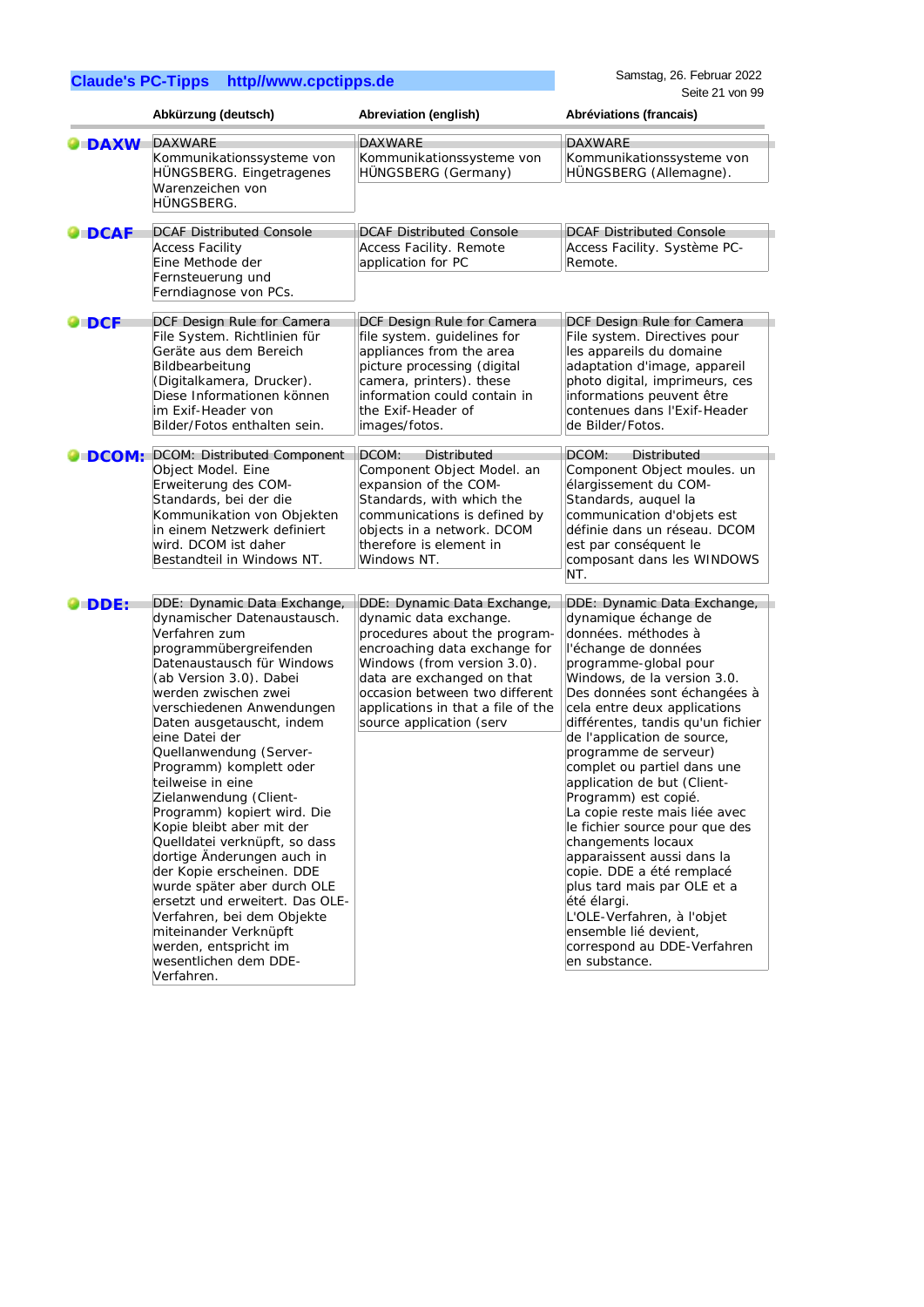|                 | Abkürzung (deutsch)                                                                                                                                                                                                                                                                                                                                                                                                                                                                                                                                                                                                                                                                                                                     | Abreviation (english)                                                                                                                                                                                                                                                                                                                                                                                                                                                                                                                                                                                                                                             | Abréviations (francais)                                                                                                                                                                                                                                                                                                                                                                                                                             |
|-----------------|-----------------------------------------------------------------------------------------------------------------------------------------------------------------------------------------------------------------------------------------------------------------------------------------------------------------------------------------------------------------------------------------------------------------------------------------------------------------------------------------------------------------------------------------------------------------------------------------------------------------------------------------------------------------------------------------------------------------------------------------|-------------------------------------------------------------------------------------------------------------------------------------------------------------------------------------------------------------------------------------------------------------------------------------------------------------------------------------------------------------------------------------------------------------------------------------------------------------------------------------------------------------------------------------------------------------------------------------------------------------------------------------------------------------------|-----------------------------------------------------------------------------------------------------------------------------------------------------------------------------------------------------------------------------------------------------------------------------------------------------------------------------------------------------------------------------------------------------------------------------------------------------|
| <b>DDNS</b>     | DDNS Dynamic DNS =<br>Dynamische Verwaltung von<br>Domänennamen. Mittels DDNS<br>können Anwender den festen<br>(statischen) Namen der<br>Domäne an eine dynamische<br>IP Adresse binden. Sie<br>benötigen dafür vom Anbieter<br>des DDNS Dienstes eine<br>eingerichtetes Konto, ein<br>Passwort und Ihren statischen<br>Domänennamen. Die Produkte<br>der Deutschen Telekom<br>unterstützen DDNS für<br>www.dyndns.org und<br>www.tzo.com now.                                                                                                                                                                                                                                                                                          | DDNS Dynamic DNS =<br>dynamic administration of<br>domain names. users can tie<br>the solid static names of the<br>domain address of means<br>DDNS to a dynamic IP. you<br>require for it from the supplier<br>of the DDNS service a<br>furnished account, a password<br>and your static d                                                                                                                                                                                                                                                                                                                                                                        | DDNS Dynamic DNS =<br>administration dynamique du<br>nom de domaines. des<br>applicateurs peuvent attacher<br>le nom statique et solide du<br>domaine au moyen DDNS à<br>une IP adresse dynamique.<br>Vous nécessitez un compte<br>arrangé pour cela de l'offreur<br>du DDNS service, un mot de<br>passe et votre nom de<br>domaines statique. les<br>produits de la Télécom<br>allemande aident now DDNS<br>pour www.dyndns.org et<br>www.tzo.com. |
| $\bullet$ DECT  | <b>DECT Digital Enhanced</b><br><b>Cordless Telecommunications</b><br>(DECT, ursprünglich Digital<br>European Cordless Telephony)<br>ist ein internationaler Standard<br>für Telekommunikation mittels<br>Funktechnik, besonders für<br>Schnurlostelefone. DECT ist<br>eine Marke vom European<br>Telecommunications Standards<br>Institute (ETSI) mit<br>umfangreichen Spezifikationen                                                                                                                                                                                                                                                                                                                                                 | <b>DECT Digital Enhanced</b><br><b>Cordless Telecommunications</b>                                                                                                                                                                                                                                                                                                                                                                                                                                                                                                                                                                                                | <b>DECT Digital Enhanced</b><br><b>Cordless Telecommunications</b>                                                                                                                                                                                                                                                                                                                                                                                  |
| <b>DELFO</b>    | <b>DELFOR DELivery FORecast</b><br>(EDIFACT - Nachricht<br>"Lieferabruf")                                                                                                                                                                                                                                                                                                                                                                                                                                                                                                                                                                                                                                                               | <b>DELFOR DELivery FORecast</b><br>(EDIFACT - Nachricht<br>"Lieferabruf")                                                                                                                                                                                                                                                                                                                                                                                                                                                                                                                                                                                         | <b>DELFOR DELivery FORecast</b><br>(EDIFACT - Nachricht<br>"Lieferabruf")                                                                                                                                                                                                                                                                                                                                                                           |
| O DELI N        | <b>DELINS Delivery Instructions</b>                                                                                                                                                                                                                                                                                                                                                                                                                                                                                                                                                                                                                                                                                                     | <b>DELINS Delivery Instructions</b>                                                                                                                                                                                                                                                                                                                                                                                                                                                                                                                                                                                                                               | <b>DELINS Delivery Instructions</b>                                                                                                                                                                                                                                                                                                                                                                                                                 |
|                 | <b>O DELJIT</b> DELJIT DELivery Just in Time<br>(EDIFACT - Nachricht<br>"Feinabruf")                                                                                                                                                                                                                                                                                                                                                                                                                                                                                                                                                                                                                                                    | DELJIT DELivery Just in Time<br>(EDIFACT - Nachricht<br>"Feinabruf")                                                                                                                                                                                                                                                                                                                                                                                                                                                                                                                                                                                              | DELJIT DELivery Just in Time<br>(EDIFACT - Nachricht<br>"Feinabruf")                                                                                                                                                                                                                                                                                                                                                                                |
| $\bullet$ DENIC | DENIC Die DENIC eG ist die<br>zentrale Registrierungsstelle<br>für alle Domains unterhalb der<br>Top Level Domain .de. Die<br>Aufgaben sind vielfältig: so<br>stellt die DENIC für die<br>Domainverwaltung ein<br>automatisches elektronisches<br>Registrierungssystem zur<br>Verfügung, betreibt ein Netz<br>von über die ganze Welt<br>verteilten Nameservern und<br>hält für die deutsche Internet<br>Community eine ganze Reihe<br>weiterer Dienstleistungen<br>bereit. Die DENIC erfüllt mit<br>der Verwaltung der Top Level<br>Domain .de eine<br>anspruchsvolle technische<br>Aufgabe und trägt zusammen<br>mit ihren Mitgliedern<br>Verantwortung für einen<br>wichtigen Bereich des<br>Internets.<br>Link: http://www.denic.de | <b>DENIC</b><br>is the central<br>registration place in all<br>Domains below the Top level<br>de'. The tasks are diverse:<br>So the DENIC makes available<br>an automatic electronic<br>registration system for the<br>domain administration, runs a<br>network of name servers<br>distributed over the whole<br>world and holds for the<br>german internet Community a<br>whole series of further<br>services ready. The DENIC fills<br>domain with the administration<br>of the Top level '.de' a<br>selective technical task and<br>carries responsibility together<br>with its members for an<br>important area of the internet.<br>Link: http://www.denic.de | <b>DENIC</b><br>C'est la place<br>d'enregistrement centrale pour<br>le domaines au-dessous du<br>Top Level domaines '.de'. Les<br>devoirs sont variés:<br>ainsi le DENIC pose un<br>système d'enregistrement<br>électronique et automatique à<br>la disposition pour<br>l'administration des domaines,<br>pratique un réseau de<br>serveurs de nom distribués sur<br>tout le monde.<br>Link: http://www.denic.de                                    |
| <b>DES</b>      | <b>DES Data Encryption</b><br>Standard, oder Triple DES                                                                                                                                                                                                                                                                                                                                                                                                                                                                                                                                                                                                                                                                                 | DES Encryption standard, or<br>Triple DES,                                                                                                                                                                                                                                                                                                                                                                                                                                                                                                                                                                                                                        | DES Encryption Standard, ou<br><b>Triple DES</b>                                                                                                                                                                                                                                                                                                                                                                                                    |
| <b>DESAD</b>    | <b>DESADV DESpatch ADVice</b><br>(EDIFACT - Nachricht<br>"Lieferschein")                                                                                                                                                                                                                                                                                                                                                                                                                                                                                                                                                                                                                                                                | <b>DESADV DESpatch ADVice</b><br>(EDIFACT - Nachricht<br>"Lieferschein")                                                                                                                                                                                                                                                                                                                                                                                                                                                                                                                                                                                          | <b>DESADV DESpatch ADVice</b><br>(EDIFACT - Nachricht<br>"Lieferschein")                                                                                                                                                                                                                                                                                                                                                                            |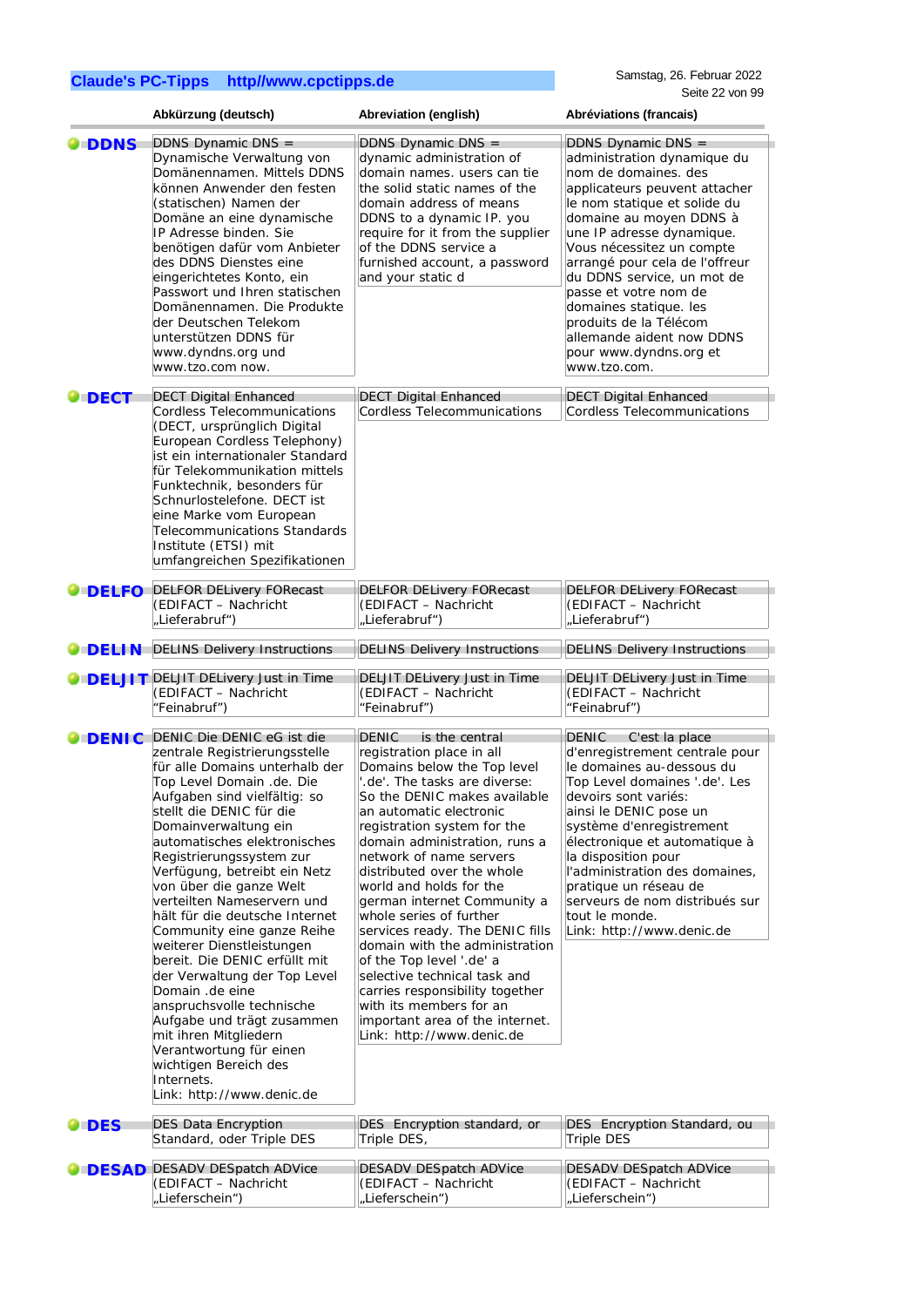|                    | Abkürzung (deutsch)                                                                                                                                                                                                                                                                                                                                                                                                                                                                                                                                                                                                                                                                                          | Abreviation (english)                                                                                                                                                                                                                                                                         | Abréviations (francais)                                                                                                                                                                                                                                                                                                                                                                                                                                                                                                 |
|--------------------|--------------------------------------------------------------------------------------------------------------------------------------------------------------------------------------------------------------------------------------------------------------------------------------------------------------------------------------------------------------------------------------------------------------------------------------------------------------------------------------------------------------------------------------------------------------------------------------------------------------------------------------------------------------------------------------------------------------|-----------------------------------------------------------------------------------------------------------------------------------------------------------------------------------------------------------------------------------------------------------------------------------------------|-------------------------------------------------------------------------------------------------------------------------------------------------------------------------------------------------------------------------------------------------------------------------------------------------------------------------------------------------------------------------------------------------------------------------------------------------------------------------------------------------------------------------|
| O DFÜ:             | DFÜ: Daten-Fern-Übertragung.<br>Gemeint ist damit jede Form<br>von Datenverkehr, der über<br>ein Netzwerke abgewickelt<br>wird.<br>Auch: Datei von Windows, mit<br>der man sich Zugang zu einem<br>Netzwerk bzw. zum Internet<br>schaffen kann. Für letzteres<br>benötigt man eine<br>Telefonnummer, einen<br>Benutzernamen und ein<br>Passwort. Diese Daten werden<br>Ihnen von ihrem Provider<br>mitgeteilt.                                                                                                                                                                                                                                                                                               | DFÜ: Data long-distance<br>transfer (German-Acronym).<br>Every form of data traffic, that<br>is handled over a network, is<br>meant by it. also: file of<br>Windows, with which one can<br>bring access to a network as<br>well as to the internet. one<br>requires a phone number, an<br>use | DFÜ: transfert à distance de<br>donnée, abréviation<br>allemande. Chaque forme de<br>circulation de données qui est<br>déroulée au réseau sur un est<br>la pensée avec cela. aussi:<br>fichier de Windows, avec<br>lequel on peut se faire l'accès<br>à un réseau ou à l'Internet.<br>Pour plus dernier, on nécessite<br>un numéro de téléphone, un<br>nom d'utilisateur et un mot de<br>passe. de ces données vous<br>sont informés par leur<br>Provider.                                                              |
| $\blacksquare$ DGO | DGO Data Group Objects                                                                                                                                                                                                                                                                                                                                                                                                                                                                                                                                                                                                                                                                                       | <b>DGO</b> Group Objects                                                                                                                                                                                                                                                                      | DGO Group Objects                                                                                                                                                                                                                                                                                                                                                                                                                                                                                                       |
| <b>DHCP</b>        | <b>DHCP Dynamic Host</b><br>Configuration Protocol:<br>Vereinfacht die Konfiguration<br>von PCs im Netz. DHCP ordnet<br>den Clients automatisch eine<br>derzeit nicht benutzte IP-<br>Adresse aus einem Adress-<br>Pool zu und kann zusätzlich<br>Infos übergeben.                                                                                                                                                                                                                                                                                                                                                                                                                                           | <b>DHCP Dynamic Host</b><br>Configuration Protocol:<br>simplify the configuration of<br>PCs in the network. DHCP<br>assigns an at present not used<br>IP-Adresse from an address<br>pool automatically to the<br>Clients and can hand over info<br>additionally.                              | <b>DHCP Dynamic Host</b><br>Configuration Protocol:<br>simplifié la configuration de<br>PCs dans le réseau. DHCP<br>ordonne le Clients<br>automatiquement un IP-<br>Adresse actuellement n'utilisé<br>pas d'un pool d'adresse à et<br>peut transmettre en plus des<br>infos.                                                                                                                                                                                                                                            |
| $\bullet$ D-HTM    | D-HTML: Dynamic-HTML, ein<br>Verfahren mit dem Webseiten<br>Interaktiv gestaltet werden. D-<br>HTML ist kein Standard vom<br>W3-Consortium, sondern ein<br>Begriff, der von Microsoft und<br>von Netscape verwendet wird,<br>um die neuen Möglichkeiten<br>der 4. Generation der Browser<br>zu beschreiben. Die Browser<br>benutzen dabei Cascading<br>Stylesheets und Javascript -<br>Elemente. Wobei es nur beim<br>Netscape Navigator Javascript<br>heißt und beim MS Internet<br>Explorer VBScript oder JScript.<br>Die Taktik, vorhandene<br>Standards durch proprietäre<br>Erweiterungen aufzuweichen,<br>um den Markt zu beherrschen,<br>wird insbesondere von<br>Microsoft immer wieder<br>versucht. | D-HTML: Dynamic-HTML, a<br>procedure with him/it web<br>page interactive is shaped. D-<br>HTML is no standard of the W3-<br>Consortium but a concept, that<br>is used from Microsoft and<br>from Netscape, of the new<br>possibilities the 4. generation<br>of the browsers.                  | D-HTML: Dynamic-HTML, une<br>méthode avec lui sites de Web<br>interactivement est formé. D-<br>HTML n'est aucun standard du<br>W3-Consortium mais une idée,<br>qui applique de Microsoft et du<br>Netscape, devient, aux<br>nouvelles possibilités de la 4.<br>génération du Browser. Les<br>Browser utilisent Cascading<br>Stylesheets et Javascript à ça,<br>éléments. à quoi il seulement<br>au Netscape navigateur<br>Javascript s'appelle et au MS<br>Internet Explorer VBScript ou<br>JScript.                    |
| <b>ODIMM:</b>      | DIMM: Dual Inline Memory                                                                                                                                                                                                                                                                                                                                                                                                                                                                                                                                                                                                                                                                                     | DIMM: dual Inline memory                                                                                                                                                                                                                                                                      | DIMM: duel Inline Memory                                                                                                                                                                                                                                                                                                                                                                                                                                                                                                |
|                    | Module: ist die derzeit gängige<br>Modulbauform. Fast alle<br>Dimms sind 168 polig und<br>haben einen 64-Bit breiten<br>Datenbus (Kategorie RAM)<br>++++++++++<br>Weitere Definition:<br>Verbreitetes RAM-Modul, in<br>Form einer kleinen Steckkarte<br>mit mehreren Speicherchips.<br>Vor allem SDRAM-Chips<br>werden als DIMM produziert.<br>Im Gegensatz zu SIMMs, die<br>mit einer Spannung von 5 V<br>versorgt werden, können sie<br>auch mit einer Spannung von<br>3,3 V versorgt werden.                                                                                                                                                                                                              | modules: is the at present<br>current modular construction<br>form. almost is 168 polig all<br>Dimms and has a 64 bits wide<br>data bus (category RAM)<br><tt>~~~~~~~~~</tt><br>further definition: widespread<br>RAM modulein form of a small<br>plug-in card with                           | modules: est le type de<br>construction de module<br>courant actuellement. presque<br>tous Dimms sont polig 168 et<br>ont un bus de données 64 bits<br>large (catégorie RAM)<br>++++++++++<br>Définition plus vaste:<br>Le module de RAM répandu,<br>dans la forme d'un petit<br>Steckkarte avec plusieurs<br>puces de mémoire. devant<br>tout le SDRAM-Chips est<br>produit comme DIMM.<br>Contrairement à SIMMs, qui<br>est fourni d'une tension de 5<br>V, ils peuvent être fournis<br>aussi d'une tension de 3,3 V. |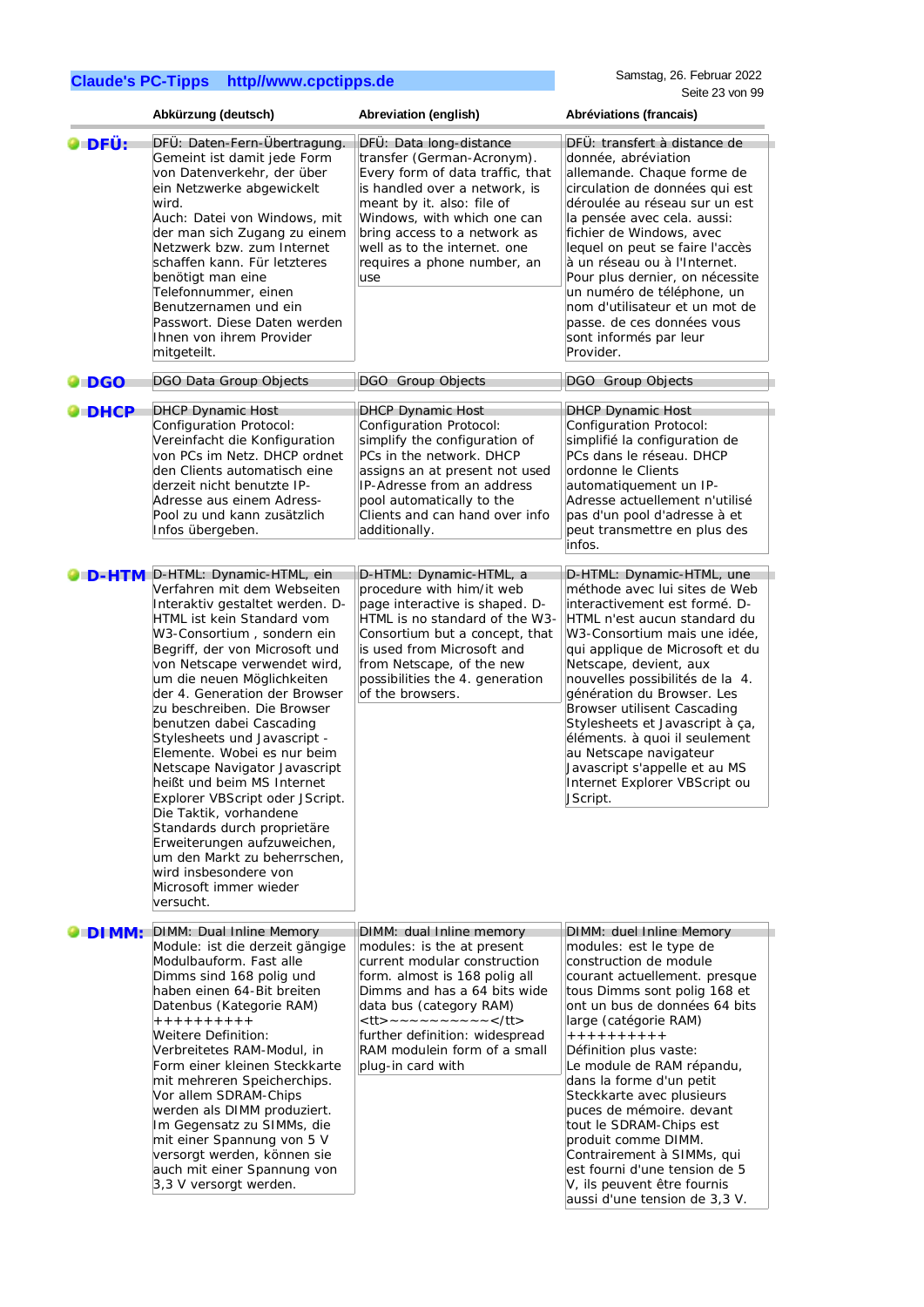Samstag, 26. Februar 2022 Seite 24 von 99

|               | Abkürzung (deutsch)                                                                                                                                                                                                                                                                                                                                                                                                                                                                                                                                                                                                                                                                                                                                                                                                                                            | Abreviation (english)                                                                                                                                                                                                                                                                                                                                                                                                                                                                                                                                                                                                                                                                                                                                      | Abréviations (francais)                                                                                                                                                                                                                                                                                                                                                                                                                                     |
|---------------|----------------------------------------------------------------------------------------------------------------------------------------------------------------------------------------------------------------------------------------------------------------------------------------------------------------------------------------------------------------------------------------------------------------------------------------------------------------------------------------------------------------------------------------------------------------------------------------------------------------------------------------------------------------------------------------------------------------------------------------------------------------------------------------------------------------------------------------------------------------|------------------------------------------------------------------------------------------------------------------------------------------------------------------------------------------------------------------------------------------------------------------------------------------------------------------------------------------------------------------------------------------------------------------------------------------------------------------------------------------------------------------------------------------------------------------------------------------------------------------------------------------------------------------------------------------------------------------------------------------------------------|-------------------------------------------------------------------------------------------------------------------------------------------------------------------------------------------------------------------------------------------------------------------------------------------------------------------------------------------------------------------------------------------------------------------------------------------------------------|
| $\bullet$ DIN | DIN ist ein eingetragener<br>gemeinnütziger Verein mit Sitz<br>in Berlin (DIN Deutsches<br>Institut für Normung e. V.,<br>gegründet 1917). Das DIN ist<br>die für die Normungsarbeit<br>zuständige Institution in<br>Deutschland und vertritt die<br>deutschen Interessen in den<br>weltweiten und europäischen<br>Normungsorganisationen.<br>Dieser Status wurde im<br>Vertrag mit der<br>Bundesrepublik Deutschland<br>am 5. Juni 1975 anerkannt.<br>Das DIN ist der runde Tisch,<br>an dem sich Hersteller,<br>Handel, Verbraucher,<br>Handwerk,<br>Dienstleistungsunternehmen,<br>Wissenschaft, technische<br>Überwachung, Staat, d.h.<br>jedermann, der ein Interesse<br>an der Normung hat,<br>zusammensetzen, um den<br>Stand der Technik zu ermitteln<br>und unter Berücksichtigung<br>neuer Erkenntnisse in<br>Deutschen Normen<br>niederzuschreiben. | <b>DIN</b> German Institute for<br>Standardization, is a<br>registered association,<br>founded in 1917. Its head<br>office is in Berlin. Since 1975 it<br>has been recognized by the<br>German government as the<br>national standards body and<br>represents German interests<br>at international and European<br>level.<br>DIN offers a forum in which<br>representatives from the<br>manufacturing industries,<br>consumer organizations,<br>commerce, the trades, service<br>industries, science, technical<br>inspectorates, government, in<br>short anyone with an interest<br>in standardization, may meet<br>in order to discuss and define<br>their specific standardization<br>requirements and to record<br>the results as German<br>Standards. | DIN standard allemand de<br>standardisation industrielle,<br>équivalent à la norme ISO                                                                                                                                                                                                                                                                                                                                                                      |
|               | <b>O</b> D-KanaD-Kanal Steuerkanal im ISDN.<br>Jeder Basis- sowie jeder<br>Primärmultiplexanschluß<br>verfügt über genau einen<br>Steuerkanal, über den der<br>Verbindungsaufbau<br>abgewickelt wird. Zusätzlich<br>können über den D-Kanal<br>Wahlinformationen (z.B.<br>Ubermittlung der Rufnummer)<br>weitergegeben werden und in<br>begrenztem Maße (und bisher<br>nur beim Basisanschluß)<br>Nutzdaten übertragen werden.                                                                                                                                                                                                                                                                                                                                                                                                                                 | D-Kanal canal in the ISDN.<br>Each basis - as well as each<br>Primärmultiplexanschluß owns<br>exactly one canal, over which<br>the linkage is handled.<br>Additionally, election<br>information (for example<br>transmission of the telephone<br>number) can be passed on<br>over the D-Kanal and to<br>restricted extent and until now<br>only with the basis connection,<br>usefulness data are<br>transferred.                                                                                                                                                                                                                                                                                                                                          | D-Kanal canal de D dans<br>l'ISDN. Chaque base, dès que<br>chaque branchement de<br>multiplex primaire dispose<br>exactement d'un canal, sur<br>lequel la construction de<br>lliaison est déroulée. Peut être<br>transmis en plus sur les<br>informations de choix de canal<br>de D (par exemple<br>acheminement du numéro de<br>téléphone) et dans la mesure<br>limitée et jusqu'ici seulement<br>au branchement de base)<br>données utiles est transféré. |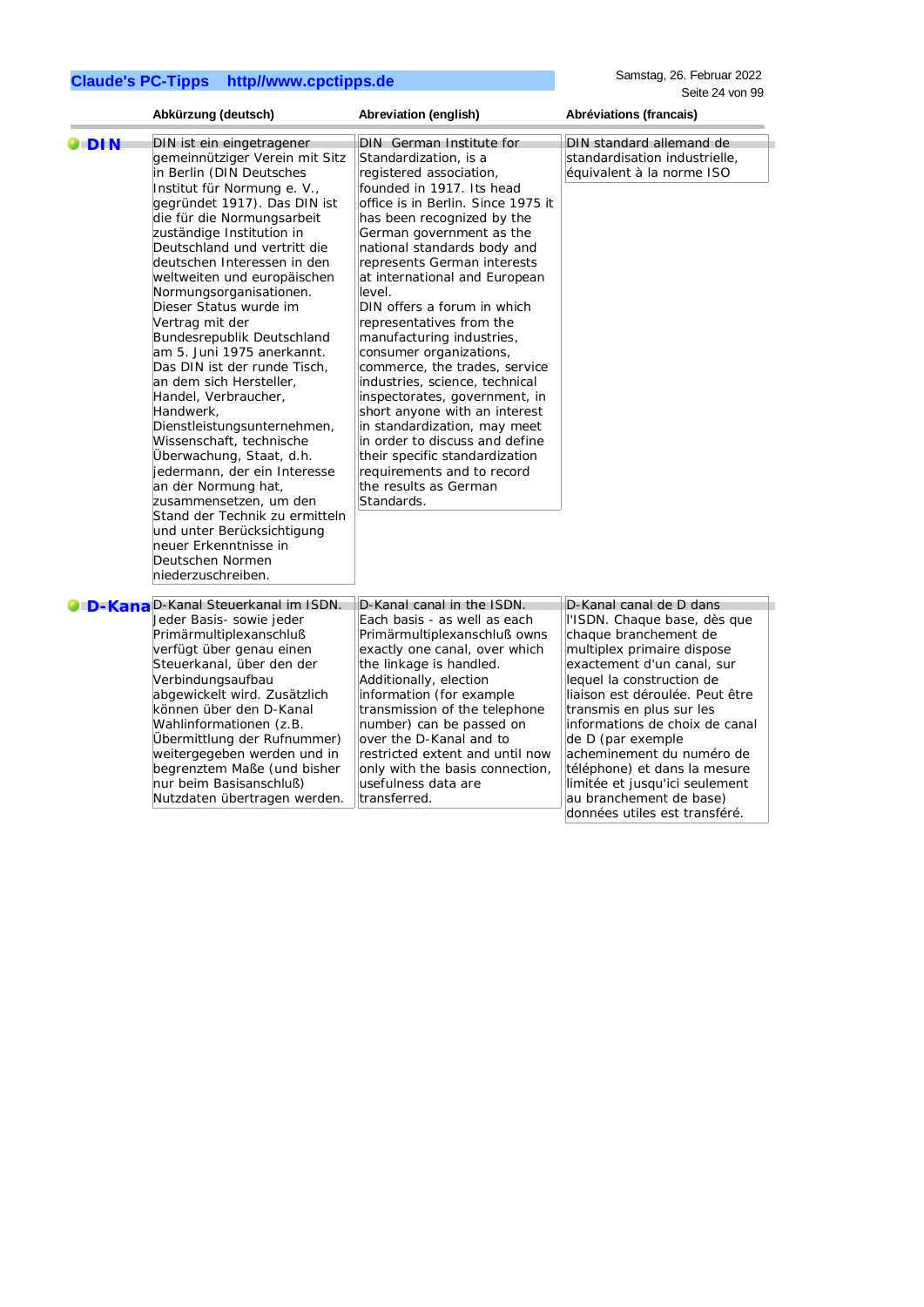|                | Abkürzung (deutsch)                                                                                                                                                                                                                                                                                                                                                                                                                                                                                                                                                                                                                                                                                                                                                                                                  | Abreviation (english)                                                                                                                                                                                                                                                                   | Abréviations (francais)                                                                                                                                                                                                                                                                                                                                                                                                                                                                                                                                                                                                                                                                                                                                                                                                                                               |
|----------------|----------------------------------------------------------------------------------------------------------------------------------------------------------------------------------------------------------------------------------------------------------------------------------------------------------------------------------------------------------------------------------------------------------------------------------------------------------------------------------------------------------------------------------------------------------------------------------------------------------------------------------------------------------------------------------------------------------------------------------------------------------------------------------------------------------------------|-----------------------------------------------------------------------------------------------------------------------------------------------------------------------------------------------------------------------------------------------------------------------------------------|-----------------------------------------------------------------------------------------------------------------------------------------------------------------------------------------------------------------------------------------------------------------------------------------------------------------------------------------------------------------------------------------------------------------------------------------------------------------------------------------------------------------------------------------------------------------------------------------------------------------------------------------------------------------------------------------------------------------------------------------------------------------------------------------------------------------------------------------------------------------------|
| O DLL:         | DLL: Dynamic Link Libraries,<br>enthalten u.a API-<br>Funktionen, engl. für<br>dynamischer Verweisarchiv;<br>auch Laufzeitbibliothek<br>genannt. Datei, die bestimmte<br>Bestandteile (Routinen) von<br>Windows-Programmen enthält.<br>Die Bestandteile einer solchen<br>Bibliothek werden dynamisch<br>geladen, d.h. nur dann, wenn<br>sie auch benötigt werden.<br>Dieses Verfahren spart<br>Speicherplatz. DLL können<br>auch Routinen enthalten, die<br>von mehreren Programmen<br>genutzt werden. Doch es gibt<br>auch Nachteile, die sich vor<br>allem dann bemerkbar<br>machen, wenn häufig Software<br>installiert wird: Vorhandene<br>DLL-Dateien werden durch<br>andere (z.B. ältere) Versionen<br>ersetzt, was Auswirkungen auf<br>alle Programme hat, die die<br>ursprüngliche DLL-Version<br>benötigen. | DLL: Dynamic Link Libraries,<br>contains u.a API-Funktionen,<br>English for dynamic reference<br>record; also Laufzeitbibliothek<br>named. file, the set element<br>(routines) of Windows<br>programs contains. the<br>elements of such a library are<br>loaded dynamically, i.e. onl   | DLL: Dynamic Link Libraries,<br>contient des fonctions d'API,<br>anglais pour dynamique<br>archives de liaison; aussi<br>bibliothèque de durée appelé.<br>fichier, le composant ferme,<br>habitudes, contient de<br>programmes de Windows.<br>Les composants d'une telle<br>bibliothèque deviennent<br>dynamiquement chargés, c.-à.-<br>d. seulement alors, si ils sont<br>aussi nécessités. cette<br>méthode épargne le<br>rangement. des DLL peuvent<br>contenir aussi habitudes qui<br>sont utilisées par plusieurs<br>programmes.<br>Mais il y a aussi désavantages<br>qui s'arrangent alors<br>notablement en particulier si le<br>Software est installé souvent:<br>DLL-Dateien disponible devient<br>par autre, par exemple plus<br>âgé, ce qui a des effets sur<br>tous les programmes, qui<br>nécessitent le DLL-Version<br>original, remplace des versions. |
| $\bullet$ DMA: | DMA: Direct Memory Access",<br>direkter Speicherzugriff.<br>Direkte Datenübertragung von<br>Laufwerken oder<br>Peripheriegeräten in den<br>Arbeitsspeicher. Sie erlaubt<br>hohe Datenübertragungsraten<br>und wird heute fast immer bei<br>EIDE - Festplatten benutzt. Die<br>Übertragung wird über den<br>DMA-Controller geregelt, der<br>dazu jeweils einen DMA-Kanal<br>benutzt. Ein PC hat meist 2<br>DMA-Controller, über die<br>insgesamt 7 Kanäle benutzt<br>werden (eigentlich 8, aber<br>einer wird für den zweiten<br>Controller benötigt). Ein DMA-<br>Kanal ermöglicht hohe<br>Übertragungsgeschwindigkeiten<br>Jeder DMA-Kanal kann<br>jeweils nur einmal an ein<br>Gerät vergeben werden.<br>Gegenteil: PIO.                                                                                           | DMA: Direct memory Access",<br>DMA. direct data transfer of<br>drives or external devices in<br>the storage. them allows high<br>data transfer installments and<br>almost always becomes with<br>OATH today - hard disks uses.<br>the transfer is regulated over<br>the DMA controller, | DMA: Direct Memory Access,<br>direct mainmise de mémoire.<br>transmission de données<br>directe de lecteurs de<br>disquettes ou appareils de<br>périphérie dans la mémoire.<br>vous permet des hauts taux de<br>transmission de données et<br>devient aujourd'hui presque<br>toujours au SERMENT, des<br>disques durs utilise.<br>Le transfert est réglé sur le<br>DMA-Controller, qui utilise<br>chaque fois un DMA-Kanal<br>pour cela. un PC a<br>généralement 2 DMA-<br>Controller, sur les en bloc 7<br>canaux (proprement 8) est<br>utilisé mais un est nécessité<br>pour le deuxième contrôleur.<br>Un DMA-Kanal facilite des<br>hautes de transmission-<br>vitesses. chaque DMA-Kanal<br>peut être donné chaque fois<br>seulement une fois à un                                                                                                                |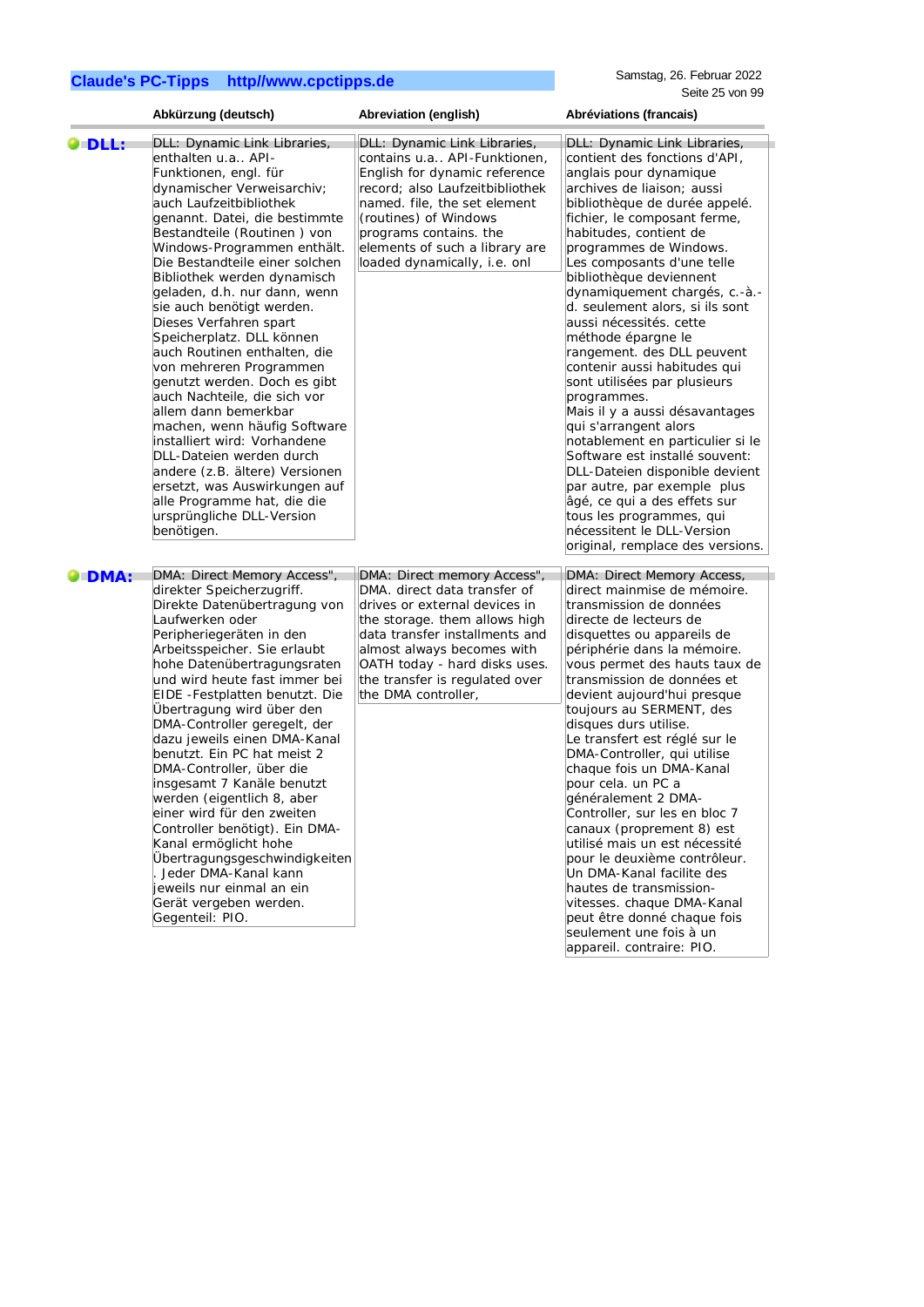können.

|            | Abkürzung (deutsch)                                                                                                                                                                                                                                                                                                                                                                                                                                                                                                                                                                                                                                                                                                                                                                                                                                                                                                                                                                                                              | Abreviation (english)                                                                                                                                                                                                                                                 | Abréviations (francais)                                                                                                                                                                                                                                                                                                                                                                                                                                                                                                                                                                                                                                                                                                                                                                                                                                                                                                                                                                                                                                                                        |
|------------|----------------------------------------------------------------------------------------------------------------------------------------------------------------------------------------------------------------------------------------------------------------------------------------------------------------------------------------------------------------------------------------------------------------------------------------------------------------------------------------------------------------------------------------------------------------------------------------------------------------------------------------------------------------------------------------------------------------------------------------------------------------------------------------------------------------------------------------------------------------------------------------------------------------------------------------------------------------------------------------------------------------------------------|-----------------------------------------------------------------------------------------------------------------------------------------------------------------------------------------------------------------------------------------------------------------------|------------------------------------------------------------------------------------------------------------------------------------------------------------------------------------------------------------------------------------------------------------------------------------------------------------------------------------------------------------------------------------------------------------------------------------------------------------------------------------------------------------------------------------------------------------------------------------------------------------------------------------------------------------------------------------------------------------------------------------------------------------------------------------------------------------------------------------------------------------------------------------------------------------------------------------------------------------------------------------------------------------------------------------------------------------------------------------------------|
|            | <b>DMA-M DMA-Mode: Direkte</b>                                                                                                                                                                                                                                                                                                                                                                                                                                                                                                                                                                                                                                                                                                                                                                                                                                                                                                                                                                                                   | DMA-Mode: direct data                                                                                                                                                                                                                                                 | DMA-Mode: transmission de                                                                                                                                                                                                                                                                                                                                                                                                                                                                                                                                                                                                                                                                                                                                                                                                                                                                                                                                                                                                                                                                      |
|            | Datenübertragung zwischen<br>Festplatte und Arbeitsspeicher.<br>Im Gegensatz zum PIO-Mode<br>wird sie nicht vom Prozessor,<br>sondern vom DMA -Chip<br>gesteuert. Die Leistung dieses<br>Verfahrens kann mit der<br>Taktfrequenz des gesamten<br>Systems und durch spezielle<br>Methoden (Multiwort-Modus,<br>d.h. Übertragung größerer<br>Datenblöcke) erheblich<br>gesteigert werden.<br>Modus: Übertragungsrate:<br>Einzelwort, DMA Mode 0 2,08<br>MB/s<br>Einzelwort, DMA Mode 1 5,22<br>MB/s<br>Einzelwort, DMA Mode 2 8,33<br>MB/s<br>Multiwort, DMA Mode 0 4,16<br>MB/s<br>Multiwort, DMA Mode 1 13,33<br>MB/s<br>Multiwort, DMA Mode 2 16,67<br>MB/s<br>Außerdem wurde vom<br>Festplattenhersteller Quantum<br>der Transfermodus Ultra-DMA<br>(auch Ultra-ATA genannt)<br>entwickelt, der folgende<br>Datenübertragungsraten<br>erzielt:<br>Modus: Übertragungsrate:<br>Ultra-DMA 0 16,67 MByte/s<br>Ultra-DMA 1 25,00 MByte/s<br>Ultra-DMA 2 33,33 MByte/s<br>Ultra-DMA/33 wie Ultra-DMA 2<br>Ultra-DMA/66 66,6 MByte/s | transfer of hard disk and<br>storages. in contrast to the<br>PIO-Mode, she/it doesn't<br>become from the processor<br>but from the DMA - chip<br>steered.                                                                                                             | données directe entre le<br>disque dur et mémoires.<br>contrairement au PIO-Mode,<br>elle ne devient pas du<br>processeur mais du DMA, la<br>microplaquette conduit.<br>La performance de cette<br>méthode peut avec la mesure<br>du système total et par<br>méthodes spéciales, multi mot<br>mode, c.-à.-d. transfert de<br>blocs de données plus grands)<br>considérablement est<br>augmenté. mode: de<br>transmission-taux:<br>Mot d'unique, DMA mode 0<br>2,08 MB/s<br>mots d'unique, DMA mode 1<br>5,22 MB/s<br>mots d'unique, DMA mode 2<br>8,33 MB/s<br>multi-mots, DMA mode 0 4,16<br>MB/s<br>multi-mots, DMA mode 1<br>13,33 MB/s<br>multi-mots, DMA mode 2<br>16,67 MB/s<br>Autrement devenait la quantité<br>du producteur de disque dur le<br>mode de transfert Ultra-DMA,<br>aussi Ultra-ATA appelé,<br>développe, aux taux de<br>transmission de données<br>suivant obtient: mode: de<br>transmission-taux:<br>Ultra-DMA 0 16,67 MByte/s<br>Ultra-DMA 1 25,00 MByte/s<br>Ultra-DMA 2 33,33 MByte/s<br>Ultra-DMA/33 comme Ultra-<br>DMA <sub>2</sub><br>Ultra-DMA/66 66,6 MByte/s |
| <b>DNS</b> | DNS Domain Name Server, ist<br>für die Umsetzung der<br>Internet-Adressen (bzw.<br>Rechner-Namen im Netzwerk)<br>in IP-Nummer verantwortlich.<br>++++++++++<br>Weitere Definition: Domain<br>Name System - das<br>Telefonbuch des Internets. Es<br>dient dazu, die Klarnamen der<br>Web-Server in eine<br>Zahlenfolge (IP-Adresse) wie<br>452.357.21.45 umzuwandeln,<br>die zur internen<br>Kommunikation im Internet<br>benötigt wird. Umgekehrt<br>wandelt das DNS die IP-<br>Adressen auch in Buchstaben<br>um - damit Internet Seiten<br>überhaupt Namen tragen                                                                                                                                                                                                                                                                                                                                                                                                                                                              | DNS Domain name server, is<br>in the network for the<br>realization of the internet<br>addresses as well as computer<br>names, in IP-Nummer<br>responsibly.<br>$+ + + + + + + + + +$<br>further definition: domain<br>name system - the directory of<br>the internet. | DNS Domain Name Server, est<br>pour la transposition des<br>adresses d'Internet ou noms<br>de calculateur dans le réseau,<br>dans IP-Nummer responsable.<br>++++++++++<br>Autre définition: Domain Name<br>System, le bottin de l'Internet.<br>D'il, les noms clairs des<br>serveurs de Web dans une<br>suite de payé, IP-Adresse est<br>servi transformer comme<br>452.357.21.45 qui est<br>nécessité à la communication<br>interne dans l'Internet.<br>Vice versa ça change l'IP-<br>Adressen à des DNS. aussi en<br>lettre afin que des pages<br>puissent porter de toute façon<br>des noms à Internet.                                                                                                                                                                                                                                                                                                                                                                                                                                                                                     |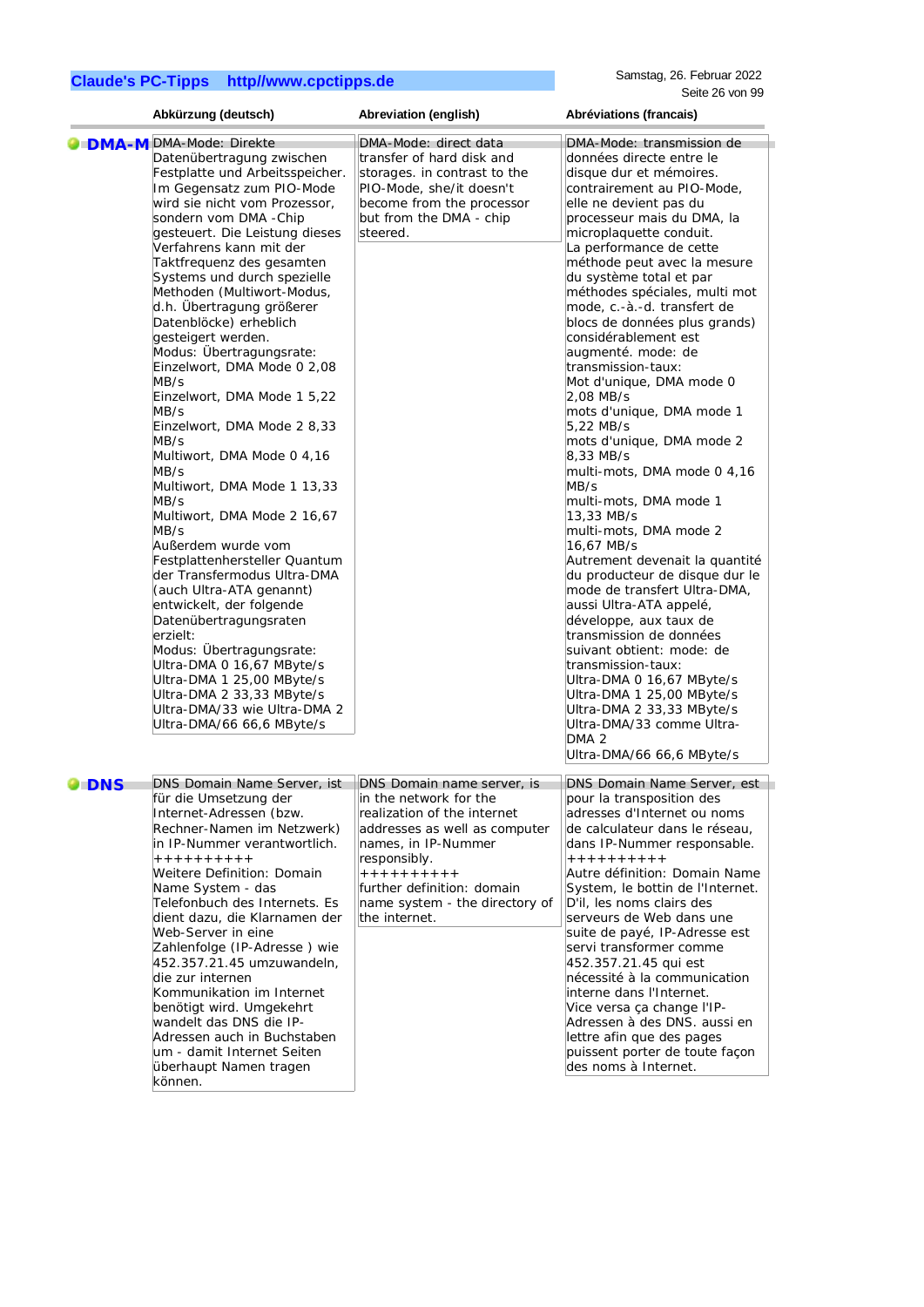Samstag, 26. Februar 2022 Seite 27 von 99

|            | Abkürzung (deutsch)                                 | Abreviation (english)            | Abréviations (francais)   |
|------------|-----------------------------------------------------|----------------------------------|---------------------------|
|            | DOS Disk Operating System.                          | <b>DOS Disk Operating System</b> | DOS Disk Operating System |
| <b>DOS</b> | Als Disk Operating System                           |                                  |                           |
|            | (kurz DOS) werden kleine und                        |                                  |                           |
|            | einfache Betriebssysteme für                        |                                  |                           |
|            | Computer bezeichnet, deren                          |                                  |                           |
|            | Hauptaufgabe die Verwaltung                         |                                  |                           |
|            | von magnetischen                                    |                                  |                           |
|            | Speichermedien wie Disketten                        |                                  |                           |
|            | und Festplatten ist. Andere                         |                                  |                           |
|            | Funktionen des Rechners, wie                        |                                  |                           |
|            | zum Beispiel Grafik, Ton,                           |                                  |                           |
|            | Druckersteuerung,                                   |                                  |                           |
|            | Netzwerkfunktionalität,                             |                                  |                           |
|            | Speicherverwaltung,                                 |                                  |                           |
|            | Verwaltung mehrerer Benutzer                        |                                  |                           |
|            | etc. werden nicht oder nur                          |                                  |                           |
|            | rudimentär von DOS-                                 |                                  |                           |
|            |                                                     |                                  |                           |
|            | Betriebssystemen<br>übernommen. Diese               |                                  |                           |
|            |                                                     |                                  |                           |
|            | Zusatzaufgaben müssen<br>stattdessen durch direkten |                                  |                           |
|            |                                                     |                                  |                           |
|            | Zugriff der                                         |                                  |                           |
|            | Anwendungsprogramme auf                             |                                  |                           |
|            | die Hardware realisiert werden.                     |                                  |                           |
|            | DOS-Systeme kamen bis Mitte                         |                                  |                           |
|            | der 1990er-Jahre auf den                            |                                  |                           |
|            | meisten Heimcomputern und                           |                                  |                           |
|            | Personal Computern zum                              |                                  |                           |
|            | Einsatz, danach nur noch                            |                                  |                           |
|            | vereinzelt. Bis heute werden                        |                                  |                           |
|            | sie wegen ihrer Kleinheit,                          |                                  |                           |
|            | Einfachheit und relativ hohen                       |                                  |                           |
|            | Betriebssicherheit im Bereich                       |                                  |                           |
|            | eingebetteter Systeme genutzt                       |                                  |                           |
|            | Einige DOS-Varianten                                |                                  |                           |
|            | * CP/M: von Digital Research                        |                                  |                           |
|            | * Apple DOS: von Apple                              |                                  |                           |
|            | * Apple ProDOS: von Apple                           |                                  |                           |
|            | * Atari DOS: von Atari                              |                                  |                           |
|            | * Commodore DOS: von                                |                                  |                           |
|            | Commodore Business                                  |                                  |                           |
|            | Machines.                                           |                                  |                           |
|            | * AmigaDOS:                                         |                                  |                           |
|            | Kernkomponente von                                  |                                  |                           |
|            | AmigaOS.                                            |                                  |                           |
|            | * PalmDOS: verwendet unter                          |                                  |                           |
|            | anderem auf Bildschirm-                             |                                  |                           |
|            | Schreibmaschinen von Olivetti                       |                                  |                           |
|            | * MSX-DOS: von Microsoft für                        |                                  |                           |
|            | MSX-Computer                                        |                                  |                           |
|            | * MS-DOS-kompatible                                 |                                  |                           |
|            | Varianten. MS-DOS                                   |                                  |                           |
|            | das weit verbreitete DOS-                           |                                  |                           |
|            | System für x86-Computer von                         |                                  |                           |
|            | Microsoft                                           |                                  |                           |
|            | * DCP: in der ehemaligen DDR                        |                                  |                           |
|            | verwendeter MS-DOS-Clone                            |                                  |                           |
|            | von Robotron                                        |                                  |                           |
|            | * FreeDOS: eine freie DOS-                          |                                  |                           |
|            | Variante, die unter der GNU                         |                                  |                           |
|            | General Public License                              |                                  |                           |
|            | verfügbar ist                                       |                                  |                           |
|            | * PC-DOS: ein MS-DOS-                               |                                  |                           |
|            | Derivat von IBM, dessen                             |                                  |                           |
|            | Versionen anfänglich mit den                        |                                  |                           |
|            | gleichnummerierten MS-DOS-                          |                                  |                           |
|            | Versionen weitestgehend                             |                                  |                           |
|            | funktionsgleich waren. Später                       |                                  |                           |
|            | gab es größere Unterschiede,                        |                                  |                           |
|            | die sich auch in der Trennung                       |                                  |                           |
|            | der Versionsnummern zeigten                         |                                  |                           |
|            | * DR-DOS: früher von Digital                        |                                  |                           |
|            | Research, wird nun von                              |                                  |                           |
|            | DeviceLogics für den Einsatz in                     |                                  |                           |
|            |                                                     |                                  |                           |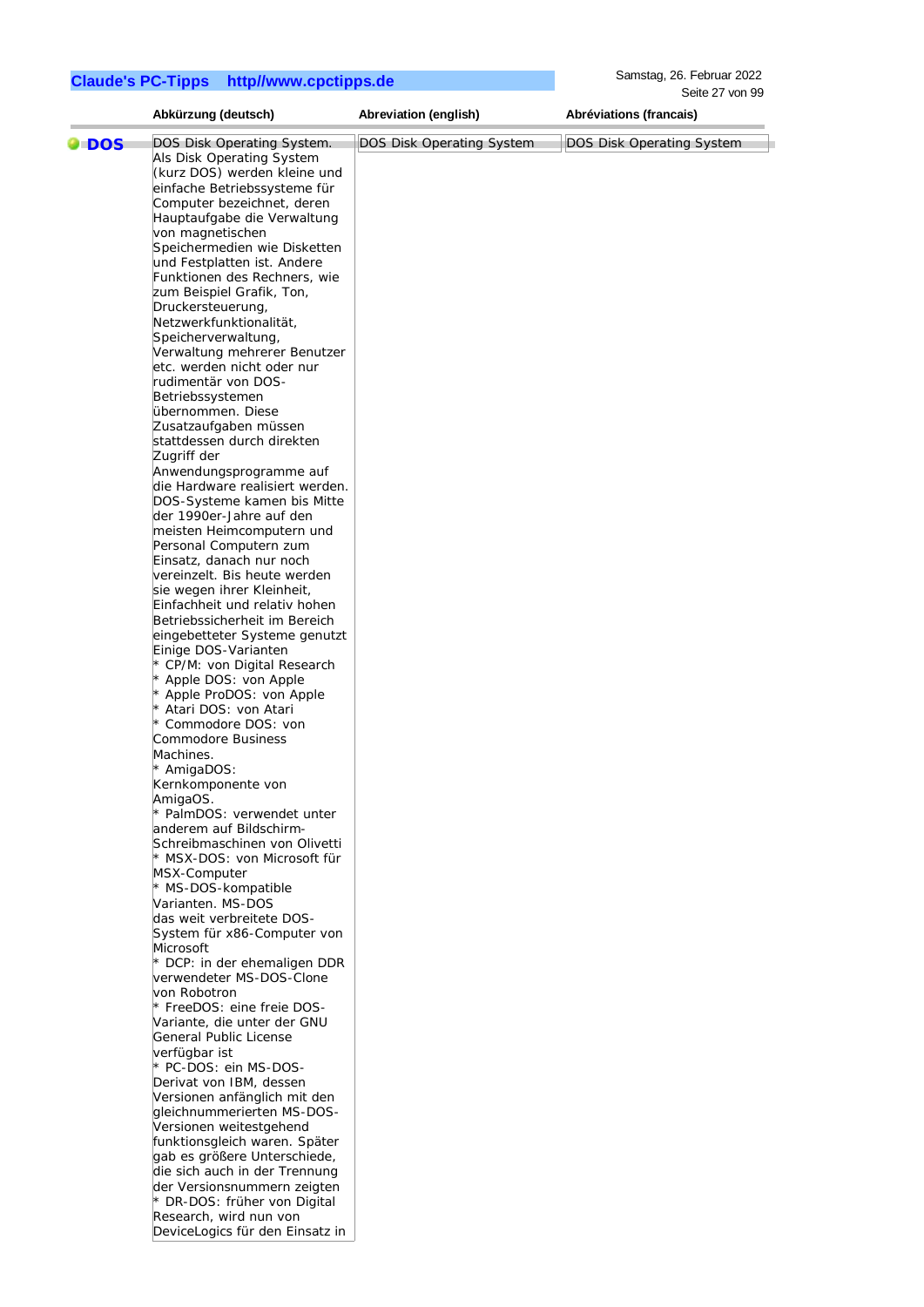|              | Abkürzung (deutsch)                                                                                                                                                                                                                                                                                                                                                                                                                                                                                                                                                                                                                                                                                                                                                          | Abreviation (english)                                                                                                                                                                                                                                              | Abréviations (francais)                                                                                                                                                                                                                                                                                                                                                                                                                                                                                                                                                                                                                                                                                                                                  |
|--------------|------------------------------------------------------------------------------------------------------------------------------------------------------------------------------------------------------------------------------------------------------------------------------------------------------------------------------------------------------------------------------------------------------------------------------------------------------------------------------------------------------------------------------------------------------------------------------------------------------------------------------------------------------------------------------------------------------------------------------------------------------------------------------|--------------------------------------------------------------------------------------------------------------------------------------------------------------------------------------------------------------------------------------------------------------------|----------------------------------------------------------------------------------------------------------------------------------------------------------------------------------------------------------------------------------------------------------------------------------------------------------------------------------------------------------------------------------------------------------------------------------------------------------------------------------------------------------------------------------------------------------------------------------------------------------------------------------------------------------------------------------------------------------------------------------------------------------|
|              | eingebetteten Systemen<br>vertrieben, hieß<br>zwischenzeitlich jeweils eine<br>Zeit lang Novell DOS und<br>OpenDOS<br>* PTS DOS: ein schnelles und<br>kompaktes DOS aus Russland.                                                                                                                                                                                                                                                                                                                                                                                                                                                                                                                                                                                            |                                                                                                                                                                                                                                                                    |                                                                                                                                                                                                                                                                                                                                                                                                                                                                                                                                                                                                                                                                                                                                                          |
| <b>DPL:</b>  | DPL: Digital Power Line.                                                                                                                                                                                                                                                                                                                                                                                                                                                                                                                                                                                                                                                                                                                                                     | DPL: digital Power Line. data                                                                                                                                                                                                                                      | DPL: digital Power Line.                                                                                                                                                                                                                                                                                                                                                                                                                                                                                                                                                                                                                                                                                                                                 |
|              | Datentransport über die<br>Stromleitung.                                                                                                                                                                                                                                                                                                                                                                                                                                                                                                                                                                                                                                                                                                                                     | transportation from the power<br>line.                                                                                                                                                                                                                             | transport de données sur la<br>direction de courant.                                                                                                                                                                                                                                                                                                                                                                                                                                                                                                                                                                                                                                                                                                     |
| <b>DPMS:</b> | <b>DPMS: Display Power</b>                                                                                                                                                                                                                                                                                                                                                                                                                                                                                                                                                                                                                                                                                                                                                   | DPMS:<br>display power                                                                                                                                                                                                                                             | DPMS:<br>display puissance                                                                                                                                                                                                                                                                                                                                                                                                                                                                                                                                                                                                                                                                                                                               |
|              | Management Signaling, eine<br>Norm der VESA für Stromspar-<br>Schaltungen von Monitoren.<br>DPMS ist auch Bestandteil von<br>TCO92.                                                                                                                                                                                                                                                                                                                                                                                                                                                                                                                                                                                                                                          | management Signaling, a<br>norm of the VESA for<br>electricity savings circuits of<br>monitors. DPMS is also<br>element of TCO92.                                                                                                                                  | management Signaling, une<br>norme du VESA pour les<br>couplages d'économie de<br>courant de moniteurs. DPMS<br>est aussi composant de TCO92.                                                                                                                                                                                                                                                                                                                                                                                                                                                                                                                                                                                                            |
| <b>DRAM:</b> | DRAM: Dynamic Random                                                                                                                                                                                                                                                                                                                                                                                                                                                                                                                                                                                                                                                                                                                                                         | DRAM:<br>Dynamic Random                                                                                                                                                                                                                                            | DRAM:<br>Dynamic Random                                                                                                                                                                                                                                                                                                                                                                                                                                                                                                                                                                                                                                                                                                                                  |
|              | Access Memory; Übersetzt:<br>Dynamischer Speicher mit<br>wahlfreiem Zugriff. Ein<br>verbreiteter Typ von Speicher-<br>Chip (RAM), der für den<br>Arbeitsspeicher benutzt wird.<br>Ein DRAM speichert die<br>Informationen als eine Reihe<br>von Ladungen in winzigen<br>Kondensatoren. Wenn der<br>Kondensator elektrisch<br>geladen wird, entlädt er sich<br>innerhalb einer Tausendstel<br>Sekunde und muss wieder<br>'aufgefrischt" werden, um<br>seinen Wert zu behalten.<br>Während des Auffrischens<br>kann der Prozessor nicht auf<br>den Speicher zugreifen. Dies<br>kann zu Waitstates führen,<br>was die Leistung des<br>Computers deutlich verringert.<br>Aufgrund diesen<br>kontinuierlichen Auffrischens<br>wird der Speicher-Chip als<br>dynamisch bezeichnet. | Access memory; translate:<br>dynamic storages with random<br>access. a widespread type of<br>Speicher-Chip (RAM), that is<br>used for the storage. a DRAM<br>stores the information as a<br>series of freights in tiny<br>condensers. If the condenser is<br>loade | Access Memory; traduit:<br>mémoires dynamiques avec la<br>mainmise facultative. un type<br>répandu de la microplaquette<br>de mémoire (RAM), qui est<br>utilisé pour la mémoire.<br>Un DRAM stocke les<br>informations comme une série<br>de charges dans les<br>condensateurs menus.<br>Si le condensateur est chargé<br>électriquement, il se décharge<br>dans un millième de seconde<br>et doit encore" être ravivé<br>pour garder sa valeur".<br>pendant le rafraîchit, le<br>processeur ne peut pas<br>accéder à la mémoire.<br>Ce peut mener à Waitstates ce<br>que la performance de<br>l'ordinateur réduit<br>distinctement. en raison de<br>ces rafraîchissent<br>ininterrompus, la<br>microplaquette de mémoire<br>est qualifiée de dynamique. |
|              | <b>DRDOS DRDOS MS-DOS-kompatibles</b><br>DOS der Firma Digital<br>Research.                                                                                                                                                                                                                                                                                                                                                                                                                                                                                                                                                                                                                                                                                                  | DRDOS MS-DOS-kompatibles<br>DOS of the company digital<br>Research.                                                                                                                                                                                                | DRDOS MS-DOS-kompatibles<br>DOS de l'entreprise digital<br>Research.                                                                                                                                                                                                                                                                                                                                                                                                                                                                                                                                                                                                                                                                                     |
| -DRI         | DRI Dynamic Range Increase<br>= Erhöhung des<br>Kontrastumfangs.<br>Anwendungsbereich: Digitale<br>Fotografie.                                                                                                                                                                                                                                                                                                                                                                                                                                                                                                                                                                                                                                                               | DRI Dynamic Range Increase                                                                                                                                                                                                                                         | DRI Dynamic Range Increase                                                                                                                                                                                                                                                                                                                                                                                                                                                                                                                                                                                                                                                                                                                               |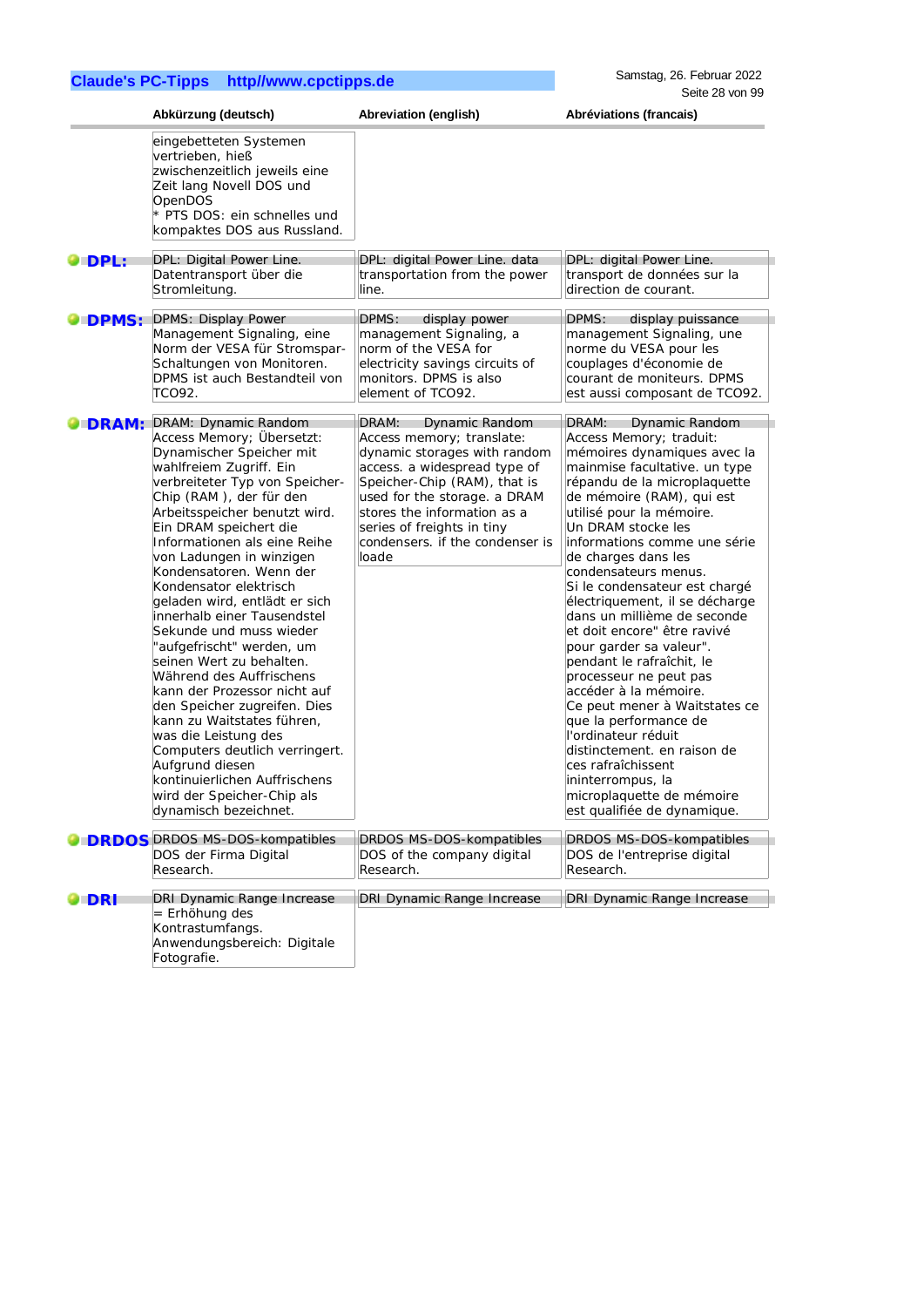Basis eines Europäischen

Standards.

téléphonique. Sur la base d'un

standard européen.

|            | Abkürzung (deutsch)                                                                                                                                                                                                                                                                                                                                                                                                                                                                                                                                                                                                                                                                                                                                                                                                                                                                                                                                                 | Abreviation (english)                                                                                                                                                                                                                                                                      | Abréviations (francais)                                                                                                                                                                                                                                                                                                                                                                                                                                                                                                                                                                                                                                                                                                                                                                                                                                                                                                                                                                                                                                                                           |
|------------|---------------------------------------------------------------------------------------------------------------------------------------------------------------------------------------------------------------------------------------------------------------------------------------------------------------------------------------------------------------------------------------------------------------------------------------------------------------------------------------------------------------------------------------------------------------------------------------------------------------------------------------------------------------------------------------------------------------------------------------------------------------------------------------------------------------------------------------------------------------------------------------------------------------------------------------------------------------------|--------------------------------------------------------------------------------------------------------------------------------------------------------------------------------------------------------------------------------------------------------------------------------------------|---------------------------------------------------------------------------------------------------------------------------------------------------------------------------------------------------------------------------------------------------------------------------------------------------------------------------------------------------------------------------------------------------------------------------------------------------------------------------------------------------------------------------------------------------------------------------------------------------------------------------------------------------------------------------------------------------------------------------------------------------------------------------------------------------------------------------------------------------------------------------------------------------------------------------------------------------------------------------------------------------------------------------------------------------------------------------------------------------|
| O DSL:     | DSL: Digital Subscriber Line.<br>Verfahren für digitalisierte<br>Übertragung per<br>Telefonleitung, das in<br>Konkurrenz zu ISDN steht,<br>denn es erlaubt auch in<br>Kupferleitungen recht hohe<br>Ubertragungsraten. Dies<br>allerdings nur auf kürzeren<br>Strecken (2-5 km), so dass<br>viele Zwischenverstärker<br>benötigt werden. Die<br>Übertragungsraten können<br>beim Senden bis zu 2 MBit/s<br>erreichen, die beim<br>Empfangen bis zu 52 MBit/s.<br>Zur Zeit gibt es verschiedene<br>Varianten von DSL:<br>* ADSL (Asymmetric DSL)<br>* SDSL (Symmetric DSL)<br>* HDSL (High Data Rate DSL)<br>* VDSL (Very High Data Rate<br>DSL)<br>Man kann also sagen, dass<br>ältere DSL-Verfahren weniger<br>Daten auf längeren Leitungen<br>(ca. 5,5 km) übertragen,<br>während neuere Verfahren<br>mehr Daten auf kürzeren<br>Leitungen (0,3 - 1,5 km)<br>transportieren. DSL-<br>Anschlüsse lassen sich per<br>Zusatzgerät an jedem<br>Computer installieren. | DSL: digital Subscriber Line.<br>procedures for digitized<br>transfer per voice-grade<br>channel, that stands in<br>competition by ISDN, because<br>it allows quite high transaction<br>rates also in copper pipes. this<br>however only on shorter<br>routes (2-5 km), so that many<br>ar | DSL: digital Subscriber Line.<br>méthodes pour le transfert<br>numérisé par la ligne<br>téléphonique qu'est dans la<br>concurrence à ISDN, car il<br>permet des de transmission-<br>taux bien hauts aussi dans les<br>directions de cuivre.<br>Ceci en effet seulement sur<br>l'étirement plus court (2-5<br>km), pour que beaucoup<br>d'amplificateurs intermédiaires<br>soient nécessités. les de<br>transmission-taux peuvent<br>atteindre à l'envoi jusqu' à 2<br>MBit/s, qu'en le fait d'accueillir<br>jusqu' à 52 MBit/s.<br>À ce moment il y a variantes<br>différentes du DSL: * ADSL<br>(Asymmetric DSL) * SDSL<br>(Symmetric DSL) * HDSL,<br>High Data taux DSL, * VDSL,<br>Very High Data taux DSL, on<br>peut dire ainsi que méthodes<br>de DSL plus âgées de moins<br>de données sur les directions<br>plus longues, env.<br>les 5,5 km, transfère, tandis<br>que des méthodes plus<br>nouvelles plus de données sur<br>directions plus courtes, 0,3,<br>1,5 km, transporte. des<br>branchements de DSL font<br>s'installer par l'appareil<br>complémentaire à chaque<br>ordinateur. |
| <b>DSP</b> | DSP Digital Signal Processor.<br>Der DSP ist ein elektronischer<br>Baustein, der auf ISDN PC-<br>Karten verwendet wird.                                                                                                                                                                                                                                                                                                                                                                                                                                                                                                                                                                                                                                                                                                                                                                                                                                             | DSP Digital Signal Processor.                                                                                                                                                                                                                                                              | DSP Digital Signal Processor.                                                                                                                                                                                                                                                                                                                                                                                                                                                                                                                                                                                                                                                                                                                                                                                                                                                                                                                                                                                                                                                                     |
|            | <b>ODSS1-PDSS1-Protokoll DSS1 ist die</b><br>Bezeichnung des<br>Signalisierungsprotokolls<br>zwischen ISDN-Endgerät und<br>der Vermittlungsstelle. Auf der                                                                                                                                                                                                                                                                                                                                                                                                                                                                                                                                                                                                                                                                                                                                                                                                          | DSS1-Protokoll Protokoll<br>Protokoll Protokoll Protokoll<br>DSS1 is the name of the<br>signaling protocol between<br>ISDN-Endgerät and the                                                                                                                                                | DSS1-Protokoll Protokoll<br>Protokoll Protokoll Protokoll<br>DSS1 est la désignation du<br>Signalisierungsprotokolls entre<br>ISDN-Endgerät et le central                                                                                                                                                                                                                                                                                                                                                                                                                                                                                                                                                                                                                                                                                                                                                                                                                                                                                                                                         |

exchange. On the basis of an

European standard.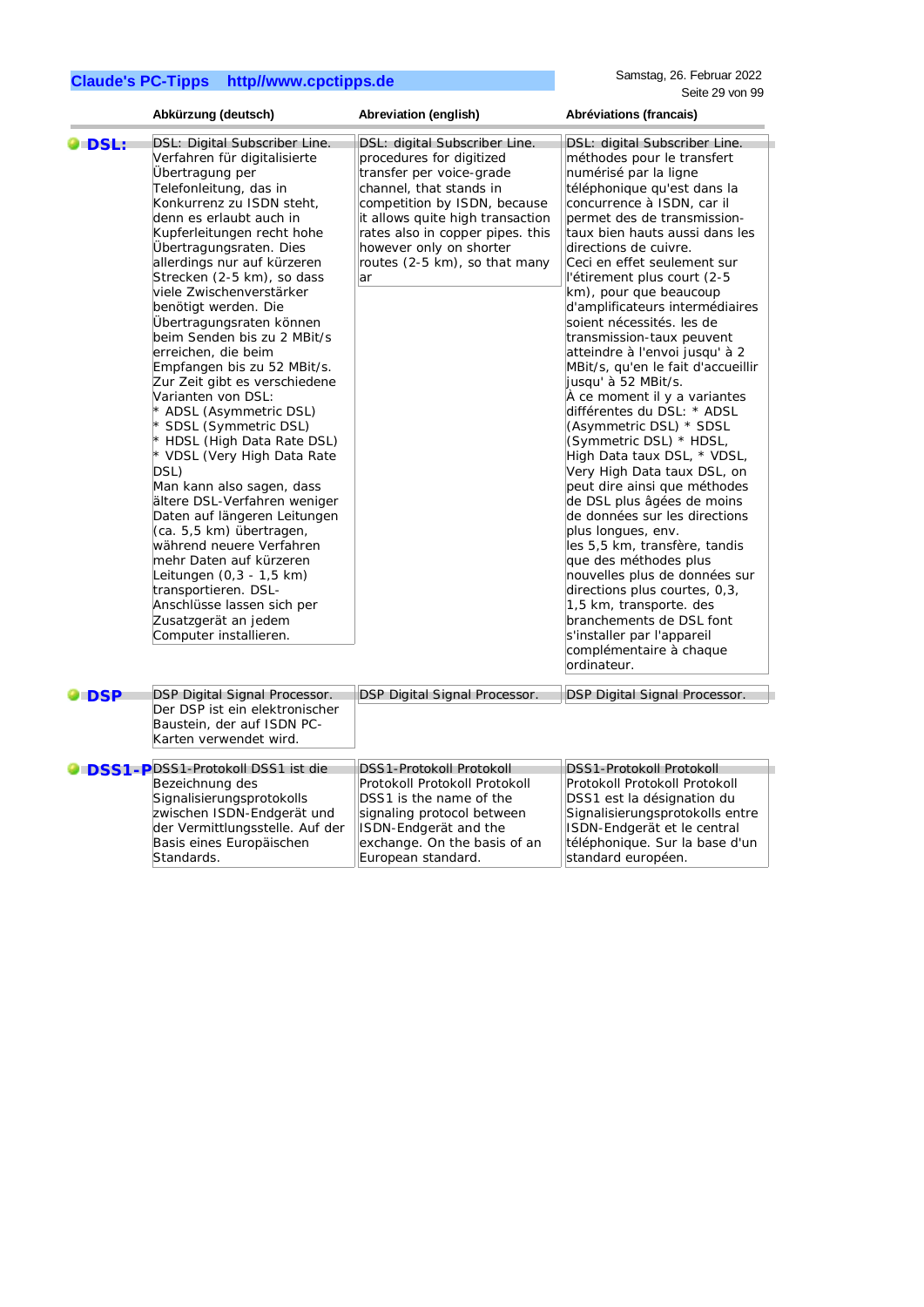|                | Abkürzung (deutsch)                                                                                                                                                                                                                                                                                                                                                                                                                                                                                                                                                                                                                                                               | Abreviation (english)                                                                                                                                                                                                                                                                                  | Abréviations (francais)                                                                                                                                                                                                                                                                                                                                                                                                                                                                                                                                                                                                                                                                                                                  |
|----------------|-----------------------------------------------------------------------------------------------------------------------------------------------------------------------------------------------------------------------------------------------------------------------------------------------------------------------------------------------------------------------------------------------------------------------------------------------------------------------------------------------------------------------------------------------------------------------------------------------------------------------------------------------------------------------------------|--------------------------------------------------------------------------------------------------------------------------------------------------------------------------------------------------------------------------------------------------------------------------------------------------------|------------------------------------------------------------------------------------------------------------------------------------------------------------------------------------------------------------------------------------------------------------------------------------------------------------------------------------------------------------------------------------------------------------------------------------------------------------------------------------------------------------------------------------------------------------------------------------------------------------------------------------------------------------------------------------------------------------------------------------------|
| <b>O</b> DSTN: | <b>DSTN: Double Super Twisted</b><br>Nematic, ein<br>Darstellungsverfahren von<br>LCD-Bildschirmen, dass auf<br>Super Twisted Nematic beruht.<br>Bei DSTN werden die<br>Polarisationsfolien sehr stark<br>gegeneinander verdreht (240<br>Grad) und die dabei<br>entstehenden<br>Farbverschiebungen korrigiert.<br>Ältere DSTN-Displays erzielen<br>ein Kontrastverhältnis von<br>15:1, neuere dagegen fast<br>doppelt so gute Werte. Doch<br>trotzdem bleibt dieses<br>Verfahren deutlich hinter der<br>Leistung aktiver Bildschirme<br>(TFT) zurück, denn der<br>Bildschirm reagiert relativ<br>träge und neigt zu<br>Geisterlinien (überflüssige<br>Verlängerungen von Linien). | <b>DSTN: Double Super Twisted</b><br>Nematic, a representation<br>procedure by LCD-<br>Bildschirmen, that on super<br>Twisted Nematic is founded.<br>the polarization foils near<br>DSTN are twisted very<br>strongly against each other,<br>240 degrees, and that corrects<br>emerging color di       | <b>DSTN: Double Super Twisted</b><br>Nematic, une méthode de<br>représentation de écrans-LCD,<br>que sur super Twisted Nematic<br>repose.<br>À DSTN, les feuilles de<br>polarisation sont tordues très<br>fortement I'un contre l'autre,<br>240 degrés, et que corrige des<br>déplacements de couleur<br>naissant à cela. des DSTN-<br>Displays plus âgés obtiennent<br>une liaison de contraste de<br>15:1, plus nouveau contre cela<br>valeurs presque doublement<br>tellement bonnes.<br>Mais quand même cette<br>méthode reste distinctement<br>derrière la performance<br>d'écrans actifs (TFT), car<br>l'écran réagit relativement<br>paresseusement et est incliné<br>à lignes d'esprits,<br>allongements superflus de<br>lignes. |
| O DTD          | <b>DTD Document Type</b><br>Declaration: Dokumententyp-<br>Angabe in HTML-Dateien, gibt<br>Auskunft über die<br>Auszeichnungssprache, und<br>darüber wie Streng sich der<br>Quelltext an die Regeln dieser<br>Sprache hält.<br>Beispiel:<br>HTML PUBLIC "-<br //W3C/DTD HRML 4.01<br>Transitional//EN">                                                                                                                                                                                                                                                                                                                                                                           | <b>DTD Document character</b><br>Declaration: Dokumententyp-<br>Angabe in HTML-Dateien,<br>information about the accolade<br>language gives, and over it<br>like strict itself the source text<br>at the rules of this language<br>holds. example: Doctype<br HTML PUBLIC" - / / W3C/DTD<br><b>HRM</b> | <b>DTD Document Type</b><br>Declaration: Dokumententyp-<br>Angabe in HTML-Dateien, gibt<br>Auskunft über die<br>Auszeichnungssprache, und<br>darüber wie Streng sich der<br>Quelltext an die Regeln dieser<br>Sprache hält.<br>Exemple:<br>Doctype HTML PUBLIC "-<br //W3C/DTD HRML 4.01<br>Transitional//EN">                                                                                                                                                                                                                                                                                                                                                                                                                           |
| <b>ODVB-S</b>  | <b>DVB-S Digital Video</b><br>Broadcasting - Satellite.<br>Deutsch Digitales<br>Satellitenfernsehen                                                                                                                                                                                                                                                                                                                                                                                                                                                                                                                                                                               | DVB-S Digital Video<br>Broadcasting - Satellite                                                                                                                                                                                                                                                        | DVB-S Digital Video<br>Broadcasting - Satellite                                                                                                                                                                                                                                                                                                                                                                                                                                                                                                                                                                                                                                                                                          |
| <b>O</b> DVB-T | <b>DVB-T Digital Video</b><br>Broadcasting - Terrestrial;<br>deutsch etwa: Digitale<br>Videoübertragung -<br>Antennenfernsehen                                                                                                                                                                                                                                                                                                                                                                                                                                                                                                                                                    | <b>DVB-T Digital Video</b><br>Broadcasting - Terrestrial                                                                                                                                                                                                                                               | <b>DVB-T Digital Video</b><br>Broadcasting - Terrestrial                                                                                                                                                                                                                                                                                                                                                                                                                                                                                                                                                                                                                                                                                 |
| <b>DVB-T</b>   | DVB-T2 Digital Video<br>Broadcasting - Terrestrial, 2nd<br>generation. Deutsch etwa<br>Digitale Videoübertragung<br>erdgebundenes<br>Antennenfernsehen, zweite<br>Generation, ist der<br>Nachfolgestandard von DVB-T.<br>Er bezeichnet die Verbreitung<br>digitaler Radio-, Fernseh- und<br>Datensignale mittels<br>terrestrischer Übertragung.                                                                                                                                                                                                                                                                                                                                   | DVB-T2 Digital Video<br>Broadcasting - Terrestrial, 2nd<br>generation.                                                                                                                                                                                                                                 | DVB-T2 Digital Video<br>Broadcasting - Terrestrial, 2nd<br>generation                                                                                                                                                                                                                                                                                                                                                                                                                                                                                                                                                                                                                                                                    |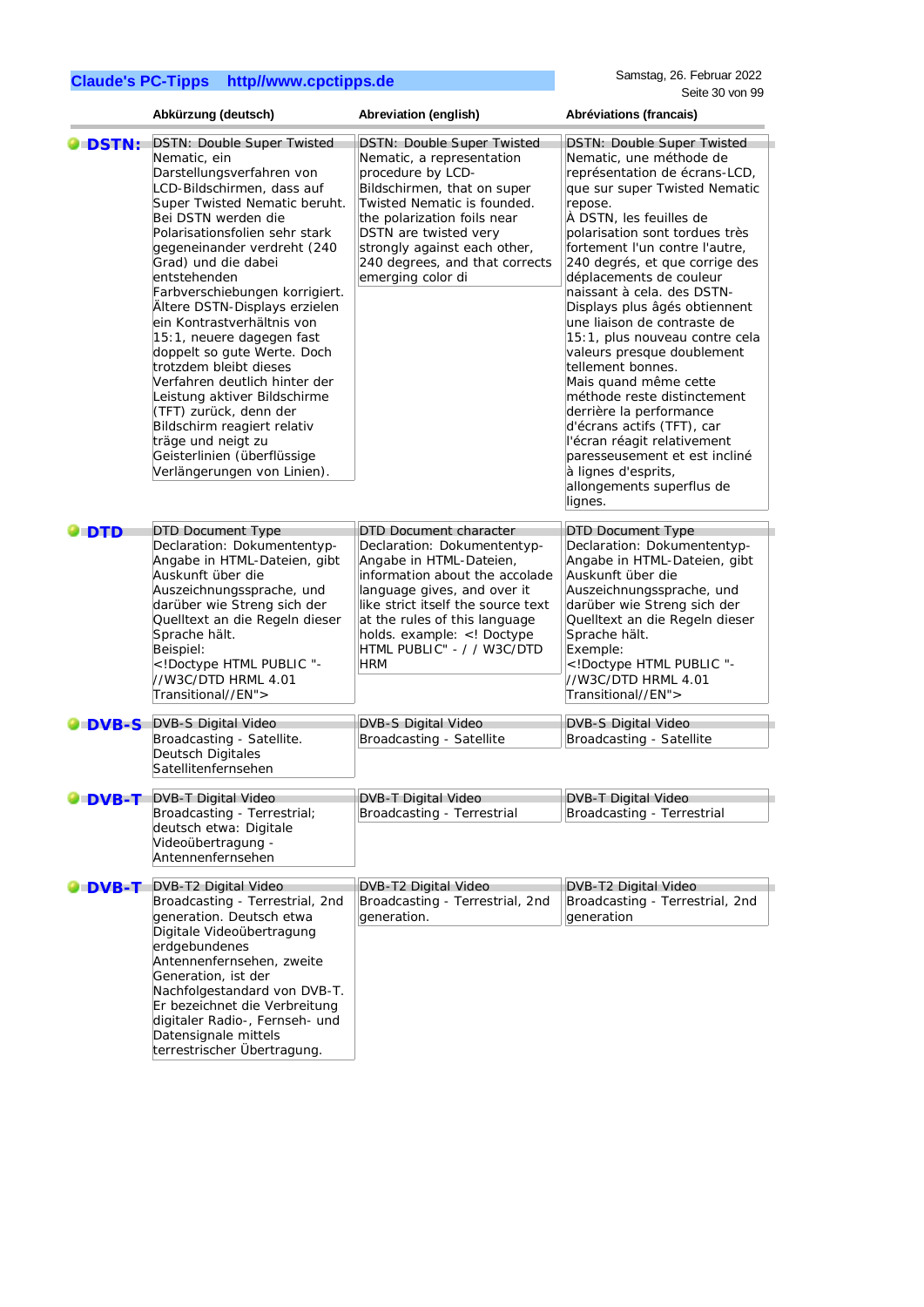|        | Abkürzung (deutsch)            | Abreviation (english)          | Abréviations (francais)          |
|--------|--------------------------------|--------------------------------|----------------------------------|
| O DVD: | DVD: Digital Versatile Disk    | DVD: digital Versatile disk or | DVD: digital Versatile disque    |
|        | oder Digital Video Disk.       | digital video disk. volumes,   | ou digital vidéo disque.         |
|        | Datenträger, ähnlich der CD,   | similarly the CD, but with a   | supports de données              |
|        | aber mit einer höheren         | higher storage size, that is   | semblablement le DISQUE          |
|        | Speicherkapazität, die durch   | gained by a narrower track     | mais avec une capacité de        |
|        | eine engere Spurführung        | leadership.                    | mémoire plus haute, qui est      |
|        | erreicht wird. Die DVD kann in |                                | atteinte par une conduite de     |
|        | zwei Lagen sowie beidseitig    |                                | trace plus étroite.              |
|        | benutzt werden, so dass die    |                                | Le DVD peut dans deux            |
|        | Speicherkapazität bis zu 25mal |                                | situations ainsi qu'est utilisé  |
|        | so groß sein kann, wie bei der |                                | mutuellement pour que la         |
|        | CD. Aufgrund der hohen         |                                | capacité de mémoire jusqu'à      |
|        | Speicherkapazität eignet sich  |                                | 25-donc tellement grand peut     |
|        | die DVD besonders gut für      |                                | être, comme au DISQUE.           |
|        | digitalisierte Filme mit       |                                | En raison de la capacité de      |
|        | zusätzlichen Besonderheiten    |                                | mémoire haute, le DVD            |
|        | wie verschiedene Sprachen      |                                | convient particulièrement bien   |
|        | oder Untertitel. 1997 wurden   |                                | aux films numérisés avec les     |
|        | sogenannte Regionalcodes       |                                | particularités additionnelles    |
|        | eingeführt, die verhindern     |                                | comme langues différentes ou     |
|        | sollen, dass z.B. US-DVDs      |                                | sous-titres. des dits codes      |
|        | nicht auf europäischen         |                                | régionaux en auront introduit    |
|        | Geräten abgespielt werden      |                                | 1997, un ceci devrait            |
|        | können und umgekehrt. Die      |                                | empêcher que par exemple         |
|        | Welt wurde dafür in sechs      |                                | US-DVDs pas sur les appareils    |
|        | Regionen aufgeteilt:           |                                | européens peut être passé et     |
|        | 1. Amerika, Kanada             |                                | vice versa. le monde a été       |
|        | 2. Japan, Westeuropa,          |                                | partagé pour cela dans six       |
|        | Mittlerer Osten, Südafrika     |                                | régions:                         |
|        | 3. Asien                       |                                | 1. Amérique, Canada              |
|        | 4. Australien, Südamerika,     |                                | 2. Japon, Europe de l'Ouest,     |
|        | Mexiko                         |                                | Moyen-Orient, Afrique du Sud     |
|        | 5. Afrika, Gebiet der ehem.    |                                | 3. Asie                          |
|        | UdSSR, Indien                  |                                | 4. Australie, Amérique du Sud,   |
|        | 6. China                       |                                | Mexique                          |
|        | DVD-Laufwerke ähneln CD-       |                                | 5. Afrique, région de l'ehem.    |
|        | ROM-Laufwerken und sind        |                                | URSS, Inde                       |
|        | abwärtskompatibel, das heißt   |                                | 6. Chine                         |
|        | sie können auch CD-ROMs, CD-   |                                | DVD-Laufwerke ressemblent à      |
|        | Rs, CD-RWs und Audio-CDs       |                                | des lecteurs de disquettes de    |
|        | lesen. DVD-Brenner gibt es     |                                | CD-ROM et sont vers le bas-      |
|        | auch schon auf dem Markt,      |                                | compatibles, ça la signifie      |
|        | sind aber noch zu teuer und es |                                | aussi CD-ROM, CD-Rs,             |
|        | gibt außerdem keinen           |                                | peuvent lire CD-RWs et Audio-    |
|        | einheitliche Standard bei den  |                                | CDs.                             |
|        | Rohlingen (können meistens     |                                | II y a aussi déjà DVD-Brenner    |
|        | nur vom Brenner gelesen        |                                | sur le marché, est mais encore   |
|        | werden, mit dem sie erstellt   |                                | trop cher et il y n'en a pas en  |
|        | wurden). Ob die DVDs durch     |                                | outre le standard unitaire aux   |
|        | ihren hohen Speicher nur für   |                                | brutes, peut être lu d'ordinaire |
|        | Filme, oder auch für Computer- |                                | seulement par le graveur         |
|        | Daten benutzt werden, ist zur  |                                | (avec lequel ils ont été         |
|        | Zeit nicht abzusehen.          |                                | aménagés).                       |
|        | * Speicherkapazität bei        |                                | Si le DVDs par sa/leur           |
|        | einseitiger Beschreibung: Eine |                                | mémoire haute seulement          |
|        | Lage:                          |                                | pour les films, ou bien pour les |
|        | 4,7 Gigabyte<br>8,5 Gigabyte   |                                |                                  |
|        | * Zwei Lagen:                  |                                | données d'ordinateur est         |
|        | Bei zweiseitiger Beschreibung: |                                | utilisé, est à ne pas prévoir à  |
|        | * Eine Lage:<br>9,4 Gigabyte   |                                | ce moment. * capacité de         |
|        | * Zwei Lagen:<br>17 Gigabyte   |                                | mémoire à la description         |
|        |                                |                                | unilatérale: une situation: 4,7  |
|        |                                |                                | gigaoctets * deux situations:    |
|        |                                |                                | Les 8,5 gigaoctets à la          |
|        |                                |                                | description bilatérale: * une    |

situation: 9,4 gigaoctets \* deux situations: 17 gigaoctets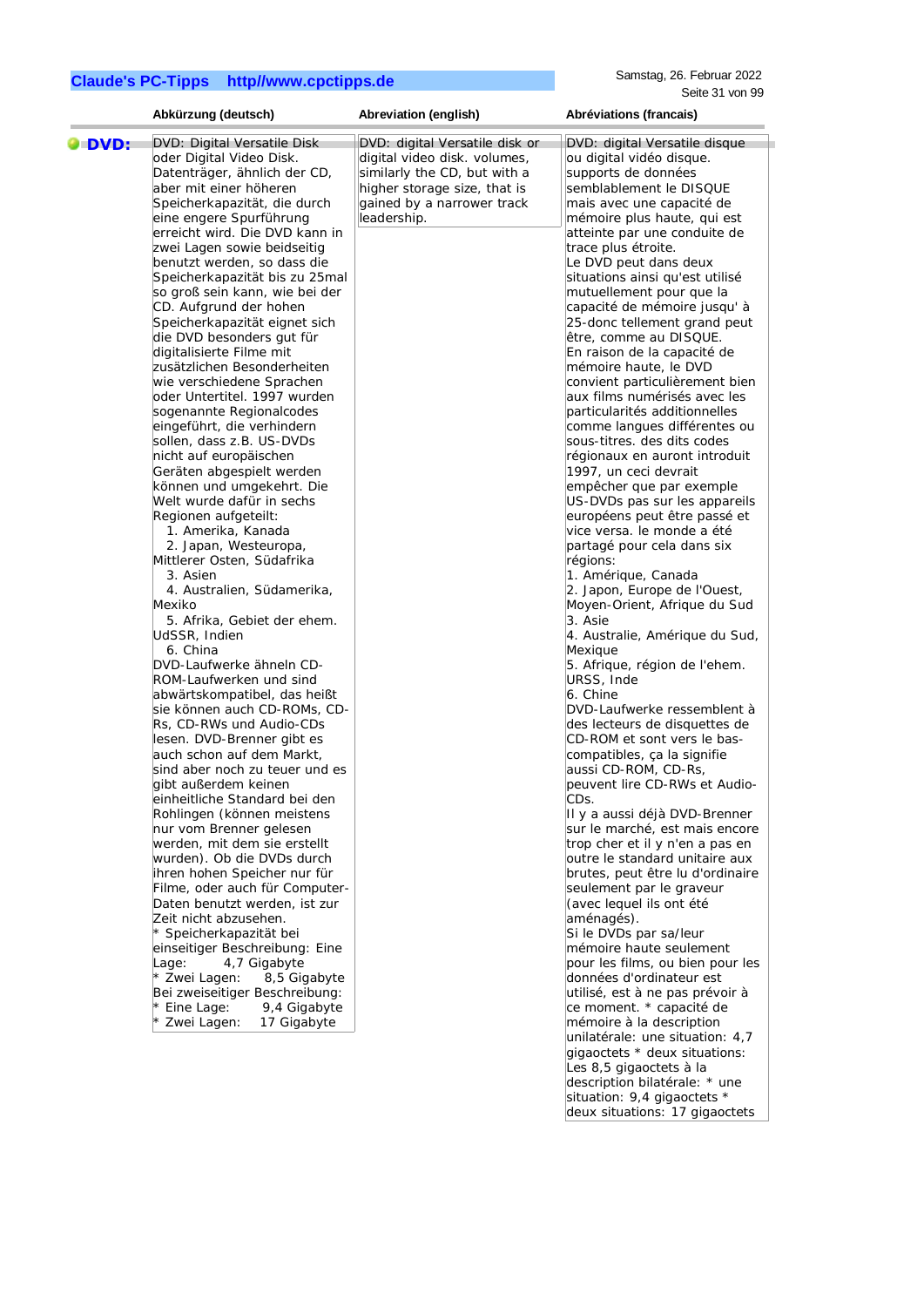Samstag, 26. Februar 2022 Seite 32 von 99

|                            | Abkürzung (deutsch)                                                                                                                                                                                                                                                                                                                | Abreviation (english)                                                                                                                                                                                                                                                                      | Abréviations (francais)                                                                                                                                                                                                                                                                                                                                               |
|----------------------------|------------------------------------------------------------------------------------------------------------------------------------------------------------------------------------------------------------------------------------------------------------------------------------------------------------------------------------|--------------------------------------------------------------------------------------------------------------------------------------------------------------------------------------------------------------------------------------------------------------------------------------------|-----------------------------------------------------------------------------------------------------------------------------------------------------------------------------------------------------------------------------------------------------------------------------------------------------------------------------------------------------------------------|
| Anfangsbuchstabe:          | Е                                                                                                                                                                                                                                                                                                                                  |                                                                                                                                                                                                                                                                                            |                                                                                                                                                                                                                                                                                                                                                                       |
| $\blacktriangleright$ E/A: | E/A: Ein-/Ausgabe, auch<br>Input/Output (engl.,<br>Abkürzung I/O) genannt.<br>Bezeichnung für Vorgänge,<br>Programme und<br>Komponenten, die Daten in<br>den Computer übertragen<br>(Eingabe) bzw. für Benutzer<br>darstellen (Ausgabe). E/A-<br>Aufgaben werden z.B. von<br>Peripheriegeräten und Geräte-<br>Treibern übernommen. | E/A: Ein-/Ausgabe, also<br>Input/Output, English,<br>abbreviation I/O, named.<br>transfers name for processes,<br>programs and components,<br>into the computer (input) the<br>data as well as for users<br>(edition) represents. E/A-<br>Aufgaben are taken over from<br>external devices | E/A: Ein-/Ausgabe (Allemand)<br>aussi Input/Output (anglais),<br>abréviation I/O, appelé.<br>désignation pour processus,<br>programmes et composantes,<br>que des données transfèrent<br>dans l'ordinateur, donnée, ou<br>pour les utilisateurs représente<br>(dépense). des E/A-Aufgaben<br>deviennent par exemple<br>d'appareils de périphérie et<br>Driver assumé. |
| $\blacktriangleright$ ECC: | ECC: Error Correction Code.<br>Ein Verfahren zur<br>Fehlerkorrektur bei RAM-<br>Speicherbausteinen, das bei<br>sehr leistungsfähigen PCs<br>eingesetzt wird.                                                                                                                                                                       | ECC: Error Correction code, a<br>procedure about the mistake<br>correction with RAM-<br>Speicherbausteinen, that is put<br>in with very efficient PCs.                                                                                                                                     | ECC: Error Correction code.<br>une méthode à la correction<br>des fautes à RAM-mémoires.<br>qui est mis aux PCs très<br>performants.                                                                                                                                                                                                                                  |
| ECMA:                      | ECMA: European Computer<br>Manufacturers Association -<br>Europäische Vereinigung der<br>Computerhersteller. Die ECMA<br>hat ihren Sitz in der Schweiz.<br>Sie kümmert sich um<br>einheitliche Standards von<br>Informations-und<br>Telekommunikations-<br>Technologien.                                                           | European computers<br>ECMA:<br>Manufacturers Association -<br>European union of the<br>computer manufacturers. the<br>ECMA has her/its/their seat in<br>Switzerland, it takes care of<br>uniform standards of<br>information and<br>telecommunication<br>technologies.                     | European Computer<br>ECMA:<br>Manufacturers Association,<br>association européenne des<br>producteurs d'ordinateur.<br>l'ECMA a son siège en Suisse<br>et s'occupe des standards<br>unitaires d'information - et<br>Telekommunikations.                                                                                                                               |
| ECP:                       | ECP: Enhanced Capatibilities<br>Port, Bios-Einstellung für<br>Parallel-Port mit dem Ca<br>1MB/s Datenrate.                                                                                                                                                                                                                         | <b>ECP: Enhanced Capatibilities</b><br>port, Bios-Einstellung for<br>Parallel-Port with the about<br>1MB/s throughputs.                                                                                                                                                                    | <b>ECP: Enhanced Capatibilities</b><br>Port, Bios-Einstellung pour<br>Parallel-Port avec<br>l'approximativement 1MB/s<br>taux de transfert.                                                                                                                                                                                                                           |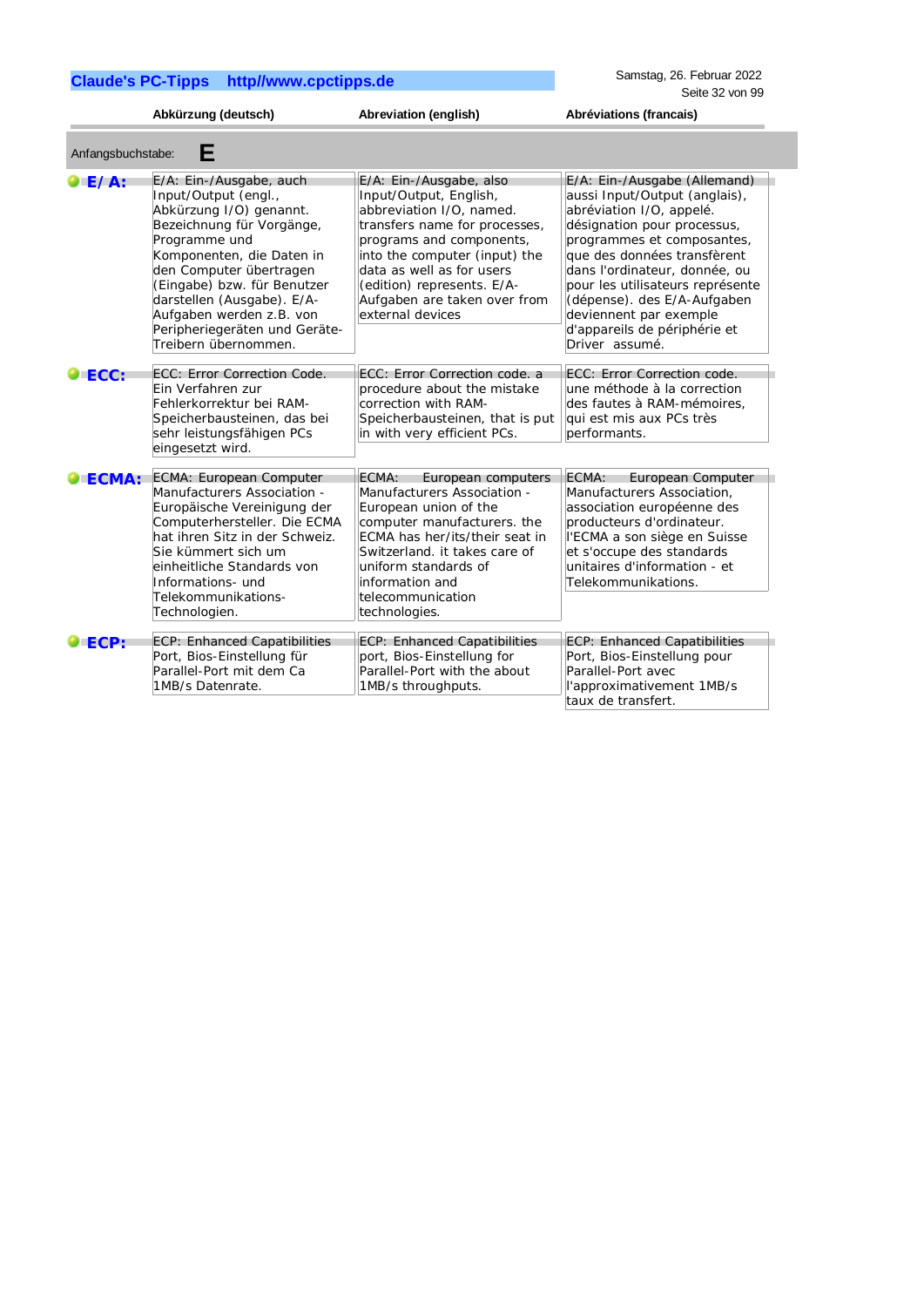Samstag, 26. Februar 2022 Seite 33 von 99

|         | Abkürzung (deutsch)                                                                                                                                                                                                                                                                                                                                                                                                                                                                                                                                                                                                                                                                                                                                                                                                                                                                                                                                                                                                                                                                                                                                                                                                                                                                              | Abreviation (english)                                                                                                                                                                                                                                                                | Abréviations (francais)                                                                                                                                                                                                                                                                                                                                                                                                                                                                                                                                                                                                                                          |
|---------|--------------------------------------------------------------------------------------------------------------------------------------------------------------------------------------------------------------------------------------------------------------------------------------------------------------------------------------------------------------------------------------------------------------------------------------------------------------------------------------------------------------------------------------------------------------------------------------------------------------------------------------------------------------------------------------------------------------------------------------------------------------------------------------------------------------------------------------------------------------------------------------------------------------------------------------------------------------------------------------------------------------------------------------------------------------------------------------------------------------------------------------------------------------------------------------------------------------------------------------------------------------------------------------------------|--------------------------------------------------------------------------------------------------------------------------------------------------------------------------------------------------------------------------------------------------------------------------------------|------------------------------------------------------------------------------------------------------------------------------------------------------------------------------------------------------------------------------------------------------------------------------------------------------------------------------------------------------------------------------------------------------------------------------------------------------------------------------------------------------------------------------------------------------------------------------------------------------------------------------------------------------------------|
| O EDI : | <b>EDI: Electronic Data</b><br>Interchange - Elektronischer<br>Datenaustausch. Ein<br>kommerzieller Datendienst für<br>den papierlosen Austausch von<br>Informationen in und zwischen<br>Unternehmen.<br>VDA-Normen für EDI:<br>VDA 260:<br>Materialkennzeichnung für das<br>Recycling<br>VDA 4902: Warenanhänger<br>VDA 4905: Lieferabrufe<br>VDA 4906: Rechnungen<br>VDA 4907: Zahlungsavise<br>VDA 4908:<br>Gutschriftanzeigedaten<br>VDA 4912: Warenbegleitschein<br>VDA 4913: Lieferscheine<br>VDA 4915: Feinabrufe<br>VDA 4916:<br>Produktionssynchrone Abrufe /<br>JIT / JIS<br>VDA 4921: Speditionsaufträge<br>VDA 4927: Ladungsträger-<br>Bewegungen<br>VDA 4951: CAD/CAM-Daten<br>Heute setzt praktisch jede der<br>deutschen Automobilhersteller<br>und damit auch die<br>Zulieferindustrie EDI ein,<br>wobei aber die ursprünglichen<br>Grundnormen der VDA<br>Ablösungserscheinungen<br>zeigen. Im Zuge der<br>Globalisierung stellen auch die<br>deutschen Betriebe immer<br>mehr auf EDIFACT um, wobei<br>sich auch hier der VDA um<br>eine Standardisierung laufend<br>bemüht, in dem dass nur<br>bestimmte Nachrichtenarten<br>des EDIFACT verwendet<br>werden, da die gesamte<br>Nachrichtenmöglichkeiten im<br>EDIFACT wieder zu einem<br>Auseinanderdriften führen<br>würde. | EDI: Electronic Data<br>Interchange - electronic data<br>exchange. a commercial data<br>service for the paper-free<br>exchange of information in and<br>between businesses.                                                                                                          | <b>EDI: Electronic Data</b><br>Interchange, échange<br>électronique de données. un<br>service de données<br>commercial pour l'échange<br>sans papier d'informations<br>dans et entre les entreprises.                                                                                                                                                                                                                                                                                                                                                                                                                                                            |
| DEFF:   | <b>EFF: Electronic Frontier</b><br>Foundation - eine fast schon<br>legendäre US-Organisation,<br>die sich mit dem sozialen und<br>gesetzlichen Belangen<br>beschäftigt, die durch die<br>schnell wachsende Computer-<br>und Internet-Kommunikation<br>entstehen. Die EFF wurde im<br>Juli 1990 gegründet und gilt<br>als strenge Verfechterin der<br>demokratischen Ideale des<br>Internets. Viele prominente<br>Mitglieder, darunter Science-<br>Fiction-Autoren, Schauspieler,<br>Popmusiker und<br>Wissenschaftler, gehören ihr<br>an (Esther Dyson, Apple-<br>Erfinder Steve Wozniak). Der<br>Einfluss der EFF reicht bis in<br>Regierungskreise der USA.                                                                                                                                                                                                                                                                                                                                                                                                                                                                                                                                                                                                                                    | EFF: Electronic drudgery<br>animal Foundation - an almost<br>already legendary US-<br>Organisationthat occupies<br>itself with the social and licit<br>interestthat originates through<br>the fast growing computer and<br>internet communications, the<br>EFF was established in Ju | <b>EFF: Electronic Frontier</b><br>Foundation, un US-<br>Organisation presque déjà<br>légendaire, qui s'occupe de<br>l'importance sociale et<br>conforme à la loi, qui naît par<br>l'ordinateur - et Internet<br>communication vite<br>grandissante.<br>L'EFF a été fondé en juillet<br>1990 et est considéré comme<br>avocate sévère des idéaux<br>démocratiques de l'Internet.<br>Beaucoup de membres<br>éminents, sous cela auteurs de<br>science-fiction, acteurs,<br>musiciens pop et scientifiques,<br>lui appartiennent, Esther<br>Dyson, Apple-Erfinder Steve<br>Wozniak. l'influence de l'EFF<br>passe à l'USA jusque dans le<br>cercle gouvernemental. |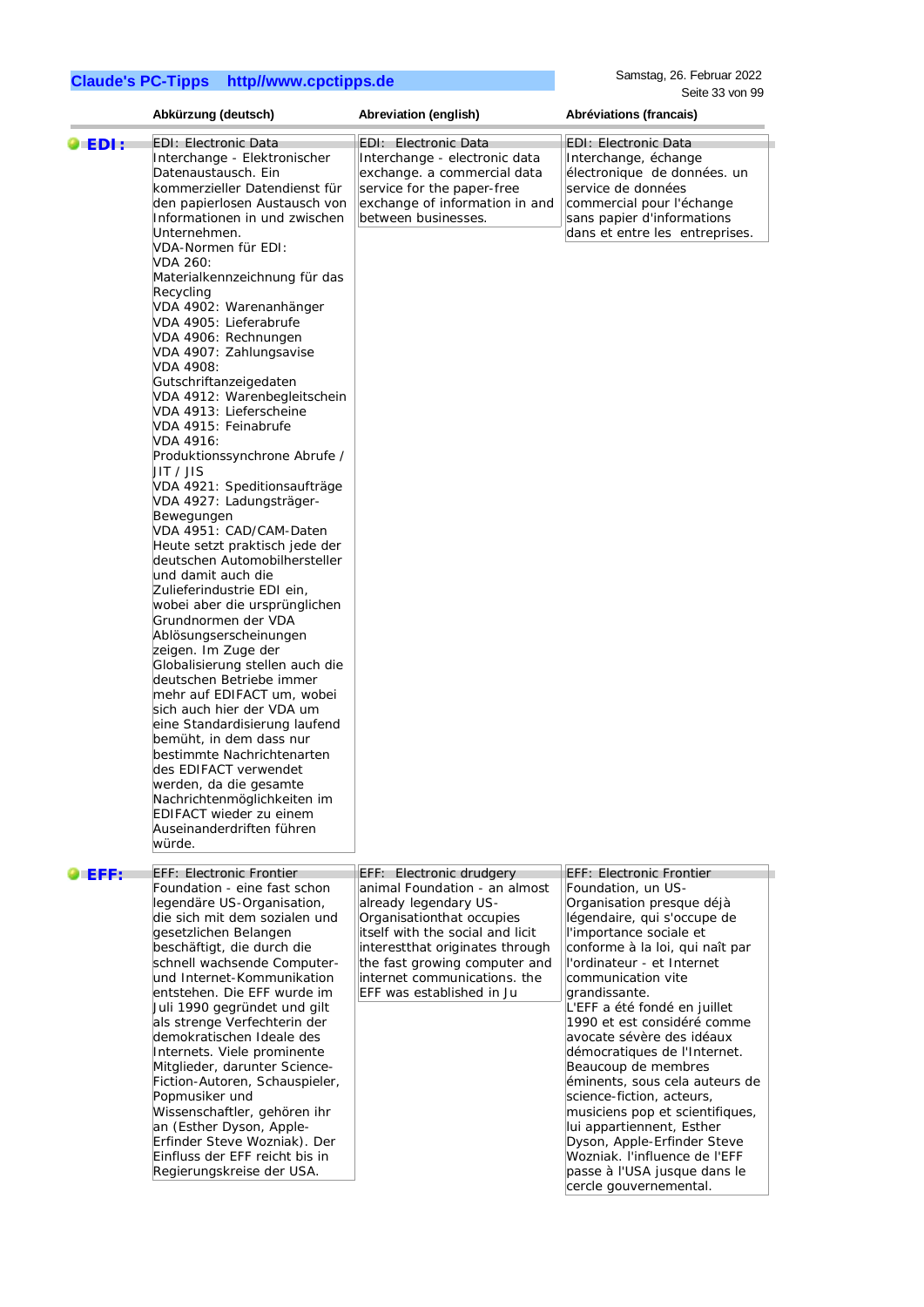|       | Abkürzung (deutsch)                                                                                                                                                                                                                                                                                                                                                                                                                                                                                                                                                                                                                                                                                                                                                                                                                                                                                                                                                                                              | Abreviation (english)                                                                                                                                                                                                                                                                                 | Abréviations (francais)                                                                                                                                                                                                                                                                                                                                                                                                                                                                                                                                                                                                                                                                                                                                                                                                                                                                                                                                                                                                                                                                                  |
|-------|------------------------------------------------------------------------------------------------------------------------------------------------------------------------------------------------------------------------------------------------------------------------------------------------------------------------------------------------------------------------------------------------------------------------------------------------------------------------------------------------------------------------------------------------------------------------------------------------------------------------------------------------------------------------------------------------------------------------------------------------------------------------------------------------------------------------------------------------------------------------------------------------------------------------------------------------------------------------------------------------------------------|-------------------------------------------------------------------------------------------------------------------------------------------------------------------------------------------------------------------------------------------------------------------------------------------------------|----------------------------------------------------------------------------------------------------------------------------------------------------------------------------------------------------------------------------------------------------------------------------------------------------------------------------------------------------------------------------------------------------------------------------------------------------------------------------------------------------------------------------------------------------------------------------------------------------------------------------------------------------------------------------------------------------------------------------------------------------------------------------------------------------------------------------------------------------------------------------------------------------------------------------------------------------------------------------------------------------------------------------------------------------------------------------------------------------------|
| EFM   | EFM Eight-to-Fourteen-<br>Modulation: Brenner-Laufwerk-<br>Parameter                                                                                                                                                                                                                                                                                                                                                                                                                                                                                                                                                                                                                                                                                                                                                                                                                                                                                                                                             | EFM Eight-to-Fourteen-<br>Modulation: burner drive<br>parameters                                                                                                                                                                                                                                      | EFM Eight-to-Fourteen-<br>Modulation: paramètres de<br>lecteur de disquettes de<br>graveur.                                                                                                                                                                                                                                                                                                                                                                                                                                                                                                                                                                                                                                                                                                                                                                                                                                                                                                                                                                                                              |
| EIDE: | <b>EIDE: Enhanced Integrated</b><br>Device Equipment. EIDE ist ein<br>Schnittstellen-Standard, der<br>gegenüber seines Vorgängers<br>IDE vom Festplattenhersteller<br>Western Digital<br>weiterentwickelt wurde und als<br>Antwort auf die Ausbreitung<br>von SCSI gilt. Andere<br>Festplattenhersteller zogen mit<br>ähnlichen Entwicklungen wie<br>"Advanced IDE" (Quantum),<br>'Fast-IDE" oder "Fast-ATA"<br>(beides von Seagate) nach.<br>EIDE verwendet zwei<br>getrennte Übertragungskanäle<br>und erreicht durch veränderte<br>Transfer- und<br>Adressierungsmethoden eine<br>hohe Datenübertragungsrate.<br>Es können parallel bis zu vier<br>Geräte angesteuert werden.<br>Die EIDE-Schnittstelle<br>unterstützt VL- und PCI-<br>Bussysteme und ist<br>abwärtskompatibel zu<br>herkömmlichen IDE-Platten.<br>Da die Entwicklung von EIDE<br>nicht vereinheitlicht ist,<br>können<br>Kompatibilitätsprobleme<br>auftreten. Außerdem werden<br>spezielle Treiber und oft auch<br>ein neues BIOS benötigt. | EIDE:<br>: Enhanced Integrated<br>Device Equipment. OATHS are<br>an interface standard, that<br>was developed westerns<br>opposite his/its predecessor<br><b>IDE</b> of the hard disk<br>manufacturer digital and is<br>regarded as answer to the<br>expansion of SCSI. other hard<br>disk manufactur | EIDE:<br><b>Enhanced Integrated</b><br>Device Equipment. des EIDE<br>sont un coupe posé standard<br>qui a été progressé<br>digitalement des westerns à<br>son prédécesseur IDE du<br>producteur de disque dur vis-à-<br>vis et vaut comme la réponse<br>sur la diffusion de SCSI.<br>Autres producteurs de disque<br>dur ont tiré avec les<br>développements semblables<br>comme" Advanced IDE"<br>(quantité)," Fast-IDE" ou" Fast-<br>ATA" (les deux de Seagate)<br>après.<br>EIDE appliquent deux de<br>transmission-canaux séparés<br>et atteignent un haut taux de<br>transmission de données par<br>transfert - et<br>Adressierungsmethoden<br>changé. il peut être dirigé<br>parallèlement vers quatre<br>appareils.<br>L'EIDE-Schnittstelle aide le<br>VL - et PCI, systèmes de bus<br>et est vers le bas-compatible<br>des plaques d'IDE trop<br>traditionnelles. là le<br>développement du EIDE pas<br>standardisé est, des<br>problèmes de compatibilité<br>peuvent apparaître.<br>Des meneurs spéciaux<br>ldeviennent en outre et des<br><b>BIOS nécessitent souvent</b><br>aussi un nouveau. |

| EMM        | <b>EMM Expanded Memory</b>                                                                                                                                                                                                                                                                                                                                                                                                     | <b>EMM Expanded memory</b> | <b>EMM Expanded Memory</b>       |
|------------|--------------------------------------------------------------------------------------------------------------------------------------------------------------------------------------------------------------------------------------------------------------------------------------------------------------------------------------------------------------------------------------------------------------------------------|----------------------------|----------------------------------|
|            | Manager. Siehe auch EMS.                                                                                                                                                                                                                                                                                                                                                                                                       | managers. see also EMS.    | managers. voit aussi S.A.M.U     |
| <b>EMP</b> | <b>EMP</b> elektromagnetische<br>Impuls oder<br>elektromagnetische Puls<br>(englisch electromagnetic<br>pulse, abgekürzt EMP)<br>bezeichnet eine kurzzeitige<br>breitbandige<br>elektromagnetische Strahlung,<br>die bei einem einmaligen,<br>hochenergetischen<br>Ausgleichsvorgang abgegeben<br>wird.<br>Danach geht kein Computer<br>mehr, und deshalb der Eintrag<br>in dieser Liste, obwohl es<br>keine IT-Abkürzung ist. | EMP electromagnetic pulse  | <b>EMP</b> electromagnetic pulse |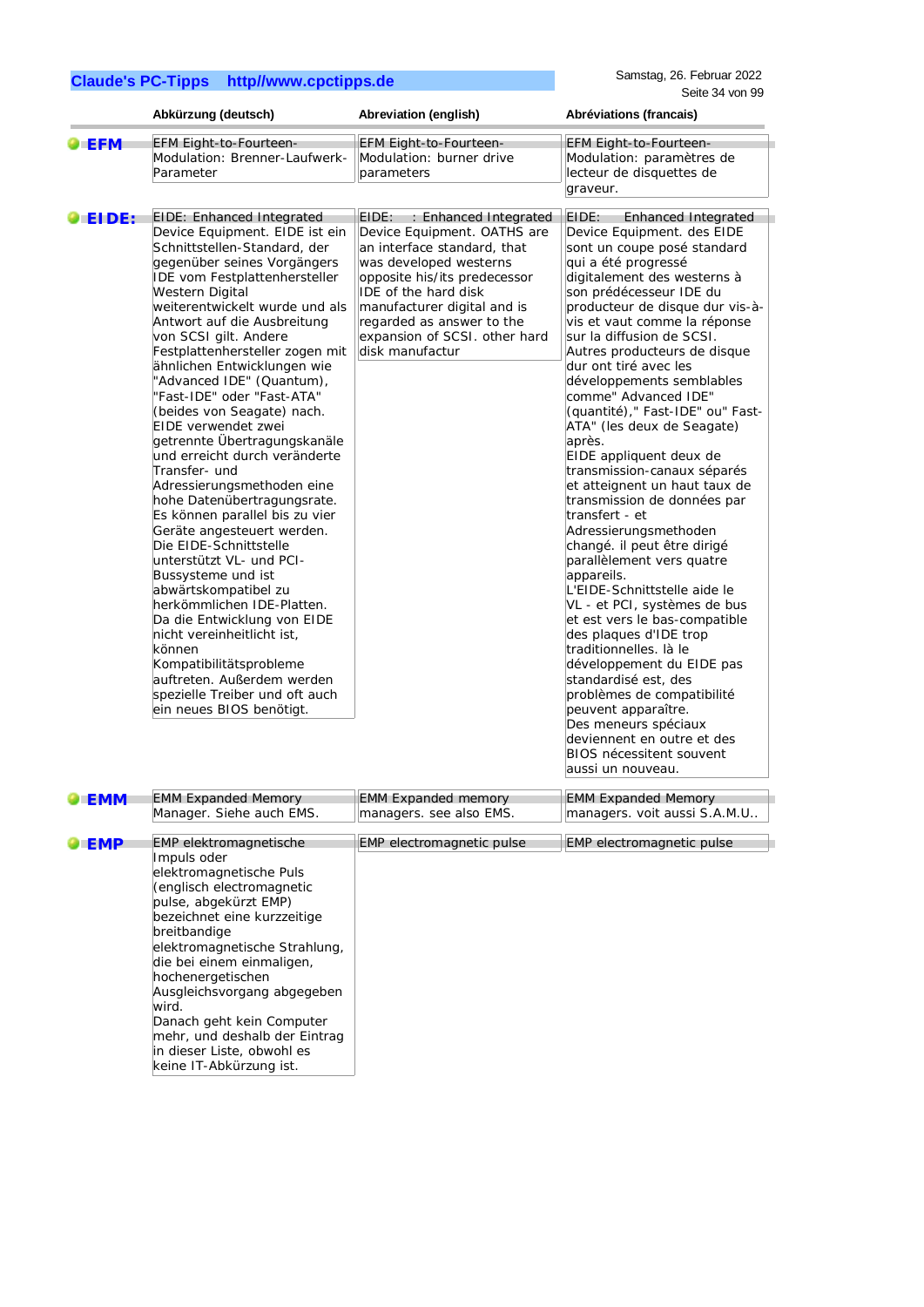|              | Abkürzung (deutsch)                                                                                                                                                                                                                                                                                                                                                                                                                                                                                                                                                                                                                                                                                                                                                                                                                                      | Abreviation (english)                                                                                                                                                                                                                                                                                                                                                                                                                                                                                                                                                                                                                                                                                                                                                                                                                                                           | Abréviations (francais)                                                                                                                                                                                                                                                                                                                                                                                                                                                                                                                                                                                                                                                                                                                                                                                                                                 |
|--------------|----------------------------------------------------------------------------------------------------------------------------------------------------------------------------------------------------------------------------------------------------------------------------------------------------------------------------------------------------------------------------------------------------------------------------------------------------------------------------------------------------------------------------------------------------------------------------------------------------------------------------------------------------------------------------------------------------------------------------------------------------------------------------------------------------------------------------------------------------------|---------------------------------------------------------------------------------------------------------------------------------------------------------------------------------------------------------------------------------------------------------------------------------------------------------------------------------------------------------------------------------------------------------------------------------------------------------------------------------------------------------------------------------------------------------------------------------------------------------------------------------------------------------------------------------------------------------------------------------------------------------------------------------------------------------------------------------------------------------------------------------|---------------------------------------------------------------------------------------------------------------------------------------------------------------------------------------------------------------------------------------------------------------------------------------------------------------------------------------------------------------------------------------------------------------------------------------------------------------------------------------------------------------------------------------------------------------------------------------------------------------------------------------------------------------------------------------------------------------------------------------------------------------------------------------------------------------------------------------------------------|
| <b>DEMS:</b> | <b>EMS: Expanded Memory</b>                                                                                                                                                                                                                                                                                                                                                                                                                                                                                                                                                                                                                                                                                                                                                                                                                              | <b>EMS: Expanded memory</b>                                                                                                                                                                                                                                                                                                                                                                                                                                                                                                                                                                                                                                                                                                                                                                                                                                                     | <b>EMS: Expanded Memory</b>                                                                                                                                                                                                                                                                                                                                                                                                                                                                                                                                                                                                                                                                                                                                                                                                                             |
|              | Specification; englisch für<br>Expansionsspeicher-<br>Spezifikation. Diese<br>Spezifikation wird zur<br>Erweiterung des<br>Arbeitsspeichers unter DOS<br>genutzt. Dabei werden in der<br>UMA bis zu vier sogenannte<br>Seitenrahmen (engl.: page<br>frames) von 64 KByte benutzt,<br>über die auf zusätzlich<br>installierten Speicher<br>zugegriffen werden kann. Der<br>Expansionsspeicher steht aber<br>nur Programmen zur<br>Verfügung, die den LIM-<br>Standard unterstützen. Für<br>EMS wird deshalb ein<br>Gerätetreiber und eine LIM<br>fähige Hauptplatine benötigt.<br>Im Vergleich zum<br>Erweiterungsspeicher (XMS)<br>ist EMS zwar langsamer, kann<br>dafür aber mit älteren                                                                                                                                                                | Specification; English for<br>expansion storage<br>specification. this specification<br>is used to the expansion of the<br>storage under DOS. up to four<br>so-called page frames become<br>on that occasion in the UMA,<br>English: page frames, used by<br>64 KB                                                                                                                                                                                                                                                                                                                                                                                                                                                                                                                                                                                                              | Specification; anglais pour<br>Expansionsspeicher-<br>Spezifikation. cette<br>spécification est utilisée à<br>l'élargissement de la mémoire<br>sous le DOS. devient dans<br>l'UMA jusqu' à quatre dits<br>cadres de côté (anglais):<br>le groom frames, utilise de 64<br>kbytes, sur lesquels peut être<br>pris sur les mémoires en plus<br>installées. la mémoire<br>d'expansion est à mais<br>seulement des programmes à<br>la disposition, qui aide le LIM-<br>Standard.<br>Il donc nécessitera un meneur<br>d'appareil et un LIM<br>Motherboard capable des EMS.<br>en comparaison de la mémoire<br>d'élargissement (XMS), EMS<br>est en effet plus lent, peut<br>être utilisé mais pour ça avec<br>les processeurs plus âgés.                                                                                                                      |
|              | Prozessoren genutzt werden.                                                                                                                                                                                                                                                                                                                                                                                                                                                                                                                                                                                                                                                                                                                                                                                                                              |                                                                                                                                                                                                                                                                                                                                                                                                                                                                                                                                                                                                                                                                                                                                                                                                                                                                                 |                                                                                                                                                                                                                                                                                                                                                                                                                                                                                                                                                                                                                                                                                                                                                                                                                                                         |
|              | t[e]lephone [nu]mber<br>[m]apping und steht für ein<br>Protokoll, mit dem Ressourcen<br>aus dem Telekommunikations-<br>und dem Internetbereich<br>verknüpft werden können.<br>Eine Nummer für alle Dienste:<br>mit dem ENUM-Protokoll<br>werden unter Nutzung des<br>Domain Name Systems (DNS)<br>die verschiedensten<br>Kommunikationsdienste über<br>nur eine Rufnummer<br>identifiziert und angesprochen.<br>Das System sorgt automatisch<br>dafür, dass die Endgeräte<br>ausgewählt werden, die zur<br>Ausgabe der Nachricht tauglich<br>sind. Ein eingehendes Fax<br>landet also beispielsweise auf<br>einem Faxgerät, ein Anruf<br>kann nach Wunsch auf ein<br>Festnetzgerät, das<br>Mobiltelefon oder eine<br>Voicebox weitergeleitet<br>werden.<br>Die DENIC führt seit Herbst<br>2002 einen Testbetrieb durch,<br>in dem ein Betriebsmodell für | t[e]lephone [nu]mber<br>[m]apping and stands for a<br>protocol, with which resources<br>from the telecommunication -<br>and the internet area can be<br>joined. a number for all<br>services:<br>with the ENUM-Protokoll, the<br>most different communication<br>services are identified name of<br>system (DNS) under utilization<br>of the domain over only one<br>telephone number and with<br>are gone down well.<br>The system takes care<br>automatically that the<br>terminals are selected, that<br>are useful to the edition of the<br>message.<br>A detailed fax therefore lands<br>on a Faxgerät, for example, a<br>telephone call can after wish<br>on a solid network appliance,<br>that portable phone or a<br>Voicebox will refer.<br>The DENIC executes a test<br>mode, in which an operation<br>model should be developed for<br><b>ENUM</b> in Germany, since | [nu]mber [m]apping et est<br>pour un procès-verbal, avec<br>que des ressources du<br>Telekommunikations, et le<br>domaine d'Internet peut être<br>lié. un numéro pour tous les<br>services:<br>avec l'ENUM-Protokoll, nom de<br>système, DNS., les services de<br>communication les plus<br>différents sont identifiés sous<br>l'utilisation de l'Ain de dôme<br>seulement sur un numéro de<br>téléphone et sont mentionnés.<br>Le système pourvoit<br>automatiquement que les<br>Endgeräte, qui sont bons à la<br>dépense de la nouvelle, sont<br>choisis.<br>Un fax détaillé atterrit ainsi<br>par exemple sur un fax, un<br>coup de téléphone peut après<br>optatif sur un appareil de<br>réseau solide, que le<br>radiotéléphone ou un Voicebox<br>transmettront.<br>Le DENIC en effectue 2002<br>une entreprise de test dans<br>laquelle un modèle |
|              | entwickelt werden soll.                                                                                                                                                                                                                                                                                                                                                                                                                                                                                                                                                                                                                                                                                                                                                                                                                                  |                                                                                                                                                                                                                                                                                                                                                                                                                                                                                                                                                                                                                                                                                                                                                                                                                                                                                 | développé pour ENUM en<br>Allemagne depuis l'automne.                                                                                                                                                                                                                                                                                                                                                                                                                                                                                                                                                                                                                                                                                                                                                                                                   |
|              |                                                                                                                                                                                                                                                                                                                                                                                                                                                                                                                                                                                                                                                                                                                                                                                                                                                          |                                                                                                                                                                                                                                                                                                                                                                                                                                                                                                                                                                                                                                                                                                                                                                                                                                                                                 |                                                                                                                                                                                                                                                                                                                                                                                                                                                                                                                                                                                                                                                                                                                                                                                                                                                         |
| EPP          | <b>EPP Enhanced Parallel Port,</b><br>Bios-Einstellung für den<br>Parallel-Port mit dem Ca<br>1MB/s Datenrate.                                                                                                                                                                                                                                                                                                                                                                                                                                                                                                                                                                                                                                                                                                                                           | EPP Enhanced Parallel port,<br>Bios-Einstellung for the<br>parallel port with the about<br>1MB/s throughputs.                                                                                                                                                                                                                                                                                                                                                                                                                                                                                                                                                                                                                                                                                                                                                                   | EPP, anced Parallel Port,<br>Configuration Bios pour le<br>Parallel-Port avec<br>l'approximativement 1MB/s<br>taux de transfert.                                                                                                                                                                                                                                                                                                                                                                                                                                                                                                                                                                                                                                                                                                                        |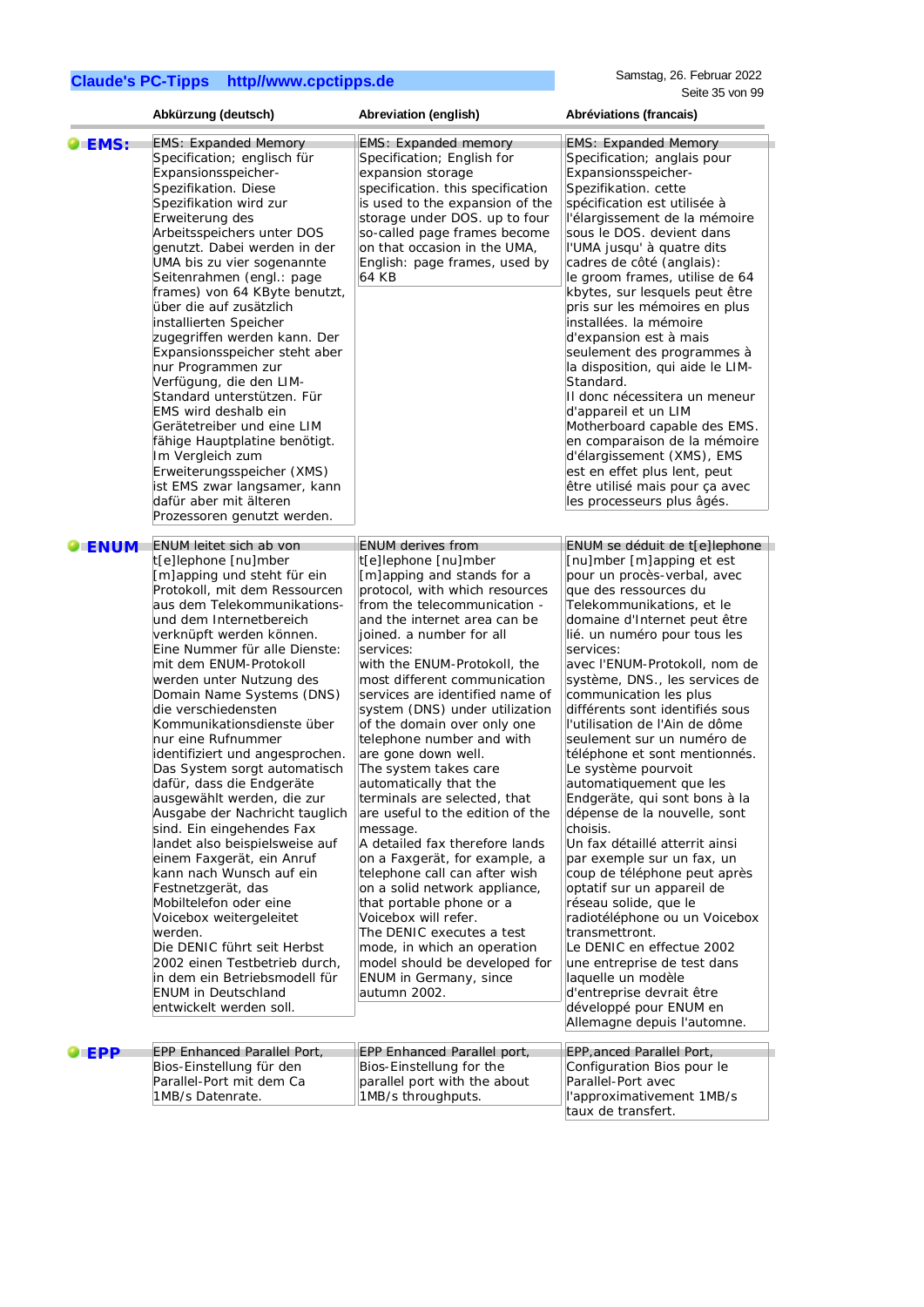|                | Abkürzung (deutsch)                                                                                                                                                                                                                                                                                                                            | Abreviation (english)                                                                                                                                                                                                                                                                                                                       | Abréviations (francais)                                                                                                                                                                                                                                                                                                                          |
|----------------|------------------------------------------------------------------------------------------------------------------------------------------------------------------------------------------------------------------------------------------------------------------------------------------------------------------------------------------------|---------------------------------------------------------------------------------------------------------------------------------------------------------------------------------------------------------------------------------------------------------------------------------------------------------------------------------------------|--------------------------------------------------------------------------------------------------------------------------------------------------------------------------------------------------------------------------------------------------------------------------------------------------------------------------------------------------|
| ERP:           | <b>ERP: Enterprise Resource</b><br>Planning. Integriertes System<br>zur Geschäftsplanung. Es<br>beinhaltet alle Aspekte und<br>Computermethoden die<br>gebraucht werden um eine<br>effektive Geschäftsplanung<br>durchzuführen. Zu den<br>bekanntesten ERP-Systeme<br>gehört SAP.<br>ERP ist eine Weiterentwicklung<br>der älteren PPS-Systeme | ERP: Enterprise Resource<br>Planning. integrated<br>computing system to the<br>business planning. It<br>comprises all aspects and<br>computer methods they to<br>execute about an effective<br>business planning is used. to<br>the knownest ERP-Systeme,<br>SAP. ERP hears be a<br>developme                                               | <b>ERP: Enterprise Resource</b><br>Planning. système intégré à la<br>planification d'affaire. le<br>contient au plus l'aspect et<br>méthodes d'ordinateur le,<br>effectuer à une planification<br>d'affaire efficace, est utilisé.<br>SAP appartient aux ERP-<br>Systeme les plus connus.<br>ERP est un développement du<br>PPS-Systeme plus âgé |
| <b>OERUNT</b>  | <b>ERUNT Emergency Recovery</b><br>Utility for NT: Tool für die<br>Sicherung der Registry unter<br>Windows.                                                                                                                                                                                                                                    | <b>ERUNT</b><br>Emergency<br>Recovery Utility for NT: Tool<br>for the backup of Registry<br>under Windows.                                                                                                                                                                                                                                  | <b>ERUNT</b><br>Emergency<br>Recovery Utility for NT: logiciel<br>pour la sauvegarde de la<br>Registry sous Windows.                                                                                                                                                                                                                             |
| $\bullet$ ETX: | ETX: End of Text. Element<br>eines Protokolls. Es signalisiert<br>das Ende einer Dateneingabe<br>oder einer Nachricht.                                                                                                                                                                                                                         | ETX: final of text, element of a<br>protocol. It signals the end of<br>a data acquisition or a<br>message.                                                                                                                                                                                                                                  | ETX: fin texte of. élément d'un<br>procès-verbal. il signale la fin<br>d'une entrée de données ou<br>une nouvelle.                                                                                                                                                                                                                               |
| $\bullet$ EULA | <b>EULA End Users License</b><br>Agreement.<br>Lizenzbestimmungen für<br>Installation von Software.                                                                                                                                                                                                                                            | <b>EULA End Users License</b><br>Agreement                                                                                                                                                                                                                                                                                                  | <b>EULA End Users License</b><br>Agreement                                                                                                                                                                                                                                                                                                       |
| LEVA:          | EVA: Eingabe, Verarbeitung<br>und Ausgabe. Bezeichnet die<br>Grundfunktionen jeder<br>elektronischen<br>Datenverarbeitung.                                                                                                                                                                                                                     | EVA: input, processing and<br>edition. marks the basic<br>functions of every electronic<br>data processing.                                                                                                                                                                                                                                 | EVA: Eingabe, Verarbeitung<br>und Ausgabe. (Abbréviation<br>allemande) Traduction: entrée<br>des données, traitement et<br>sortie des données. Base pour<br>chaque fonctions informatique.                                                                                                                                                       |
| $\bullet$ Exif | Exif Exchangeable Image File.<br>Der Exif-Header wird<br>hauptsächlich bei JPEG-Bilder<br>benutzt (bzw. ist im Bild<br>integriert) und enthält<br>Informationen wie Kamera-<br>Hersteller, Aufnahmedatum,<br>Blitz-Einstellungen, usw<br>Das<br>Bildbearbeitungsprogramm<br>ACDSEE (unter anderen) kann<br>die EXIF-Informationen<br>anzeigen. | Exif Exchangeable image file.<br>the Exif-Header is used mainly<br>with JPEG-Bilder as well as is<br>in the picture integrated, and<br>information like camera<br>manufacturers, reception date,<br>contains lightning attitudes,<br>etc<br>The picture processing<br>program ACDSEE (under<br>others) can show the EXIF-<br>Informationen. | Exif Exchangeable image File.<br>l'Exif-Header est utilisé<br>principalement à JPEG-Bilder<br>ou est intégré dans l'image, et<br>contient des informations<br>comme producteurs d'appareil<br>photo, date de la prise de vue,<br>règlage flash, etc<br>Le programme ACDSEE (entre<br>autre) peut visualiser l'EXIF-<br>Information.              |

| F2F: Face to face, in e-mail-<br>F2F: Face to face, dans e-mail-<br>news and Chat-Diskussionen -<br>nouvelles et Chat-                                                                                                                                                                                                                                                                                                                                                                                                                                   |
|----------------------------------------------------------------------------------------------------------------------------------------------------------------------------------------------------------------------------------------------------------------------------------------------------------------------------------------------------------------------------------------------------------------------------------------------------------------------------------------------------------------------------------------------------------|
| therefore from" face to face".<br>Diskussionen, ainsi de" le<br>usually an inquiry or invitation<br>visage au visage".<br>hide behind meeting<br>généralement une demande<br>itself/themselves personally.<br>ou invitation se cachent<br>derrière cela se connaître<br>personnellement.                                                                                                                                                                                                                                                                 |
| <b>FAQ: Frequently Asked</b><br>FAQ: Frequently Asked                                                                                                                                                                                                                                                                                                                                                                                                                                                                                                    |
| Questions - questions placed<br>Questions, souvent questions<br>frequently. lists, in which is<br>posées. ce sont les ruses dans<br>answered competently and<br>lesquelles est répondu de<br>descriptively all frequently put<br>facon compétente et<br>questions to certain topics, are<br>descriptivement toutes les<br>It. the lists constantly are<br>questions souvent posées aux<br>supplemented. they always<br>thèmes déterminés, les ruses<br>are current through it.<br>sont complétées<br>constamment. ils sont toujours<br>actuels par cela. |
|                                                                                                                                                                                                                                                                                                                                                                                                                                                                                                                                                          |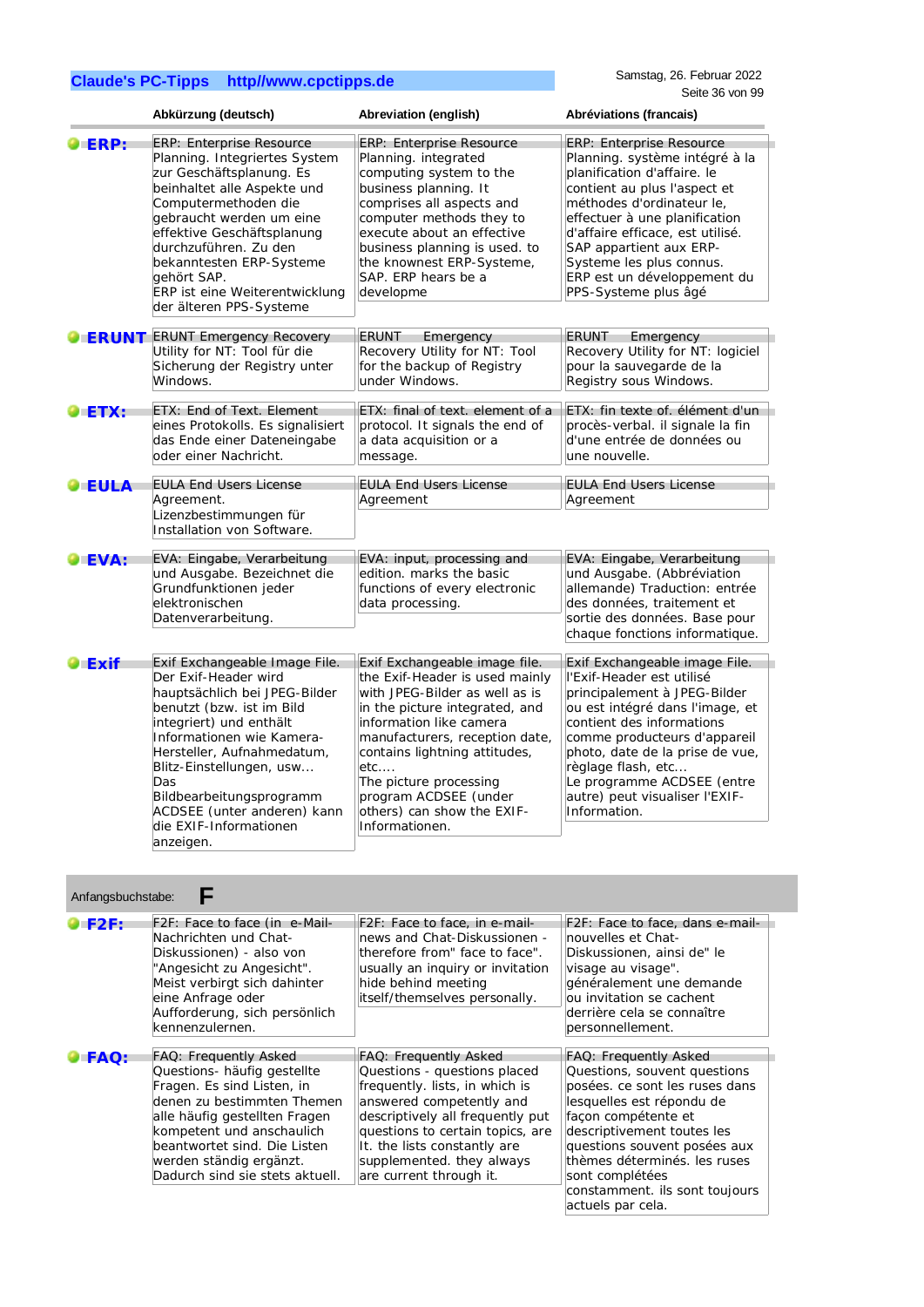Samstag, 26. Februar 2022 Seite 37 von 99

|                | Abkürzung (deutsch)                                                                                                                                                                                                                                                                                                                                                                                                                                                                                                                                                                                                                                                                                                                                                                                                                                                                                                                                                                                            | Abreviation (english)                                                                                                                                                                                                                                                                        | Abréviations (francais)                                                                                                                                                                                                                                                                                                                                                                                                                                                                                                                                                                                                                                                                                                                                                                                                                                                                                                                                                                                                                                       |
|----------------|----------------------------------------------------------------------------------------------------------------------------------------------------------------------------------------------------------------------------------------------------------------------------------------------------------------------------------------------------------------------------------------------------------------------------------------------------------------------------------------------------------------------------------------------------------------------------------------------------------------------------------------------------------------------------------------------------------------------------------------------------------------------------------------------------------------------------------------------------------------------------------------------------------------------------------------------------------------------------------------------------------------|----------------------------------------------------------------------------------------------------------------------------------------------------------------------------------------------------------------------------------------------------------------------------------------------|---------------------------------------------------------------------------------------------------------------------------------------------------------------------------------------------------------------------------------------------------------------------------------------------------------------------------------------------------------------------------------------------------------------------------------------------------------------------------------------------------------------------------------------------------------------------------------------------------------------------------------------------------------------------------------------------------------------------------------------------------------------------------------------------------------------------------------------------------------------------------------------------------------------------------------------------------------------------------------------------------------------------------------------------------------------|
| <b>OFAST:</b>  | <b>FAST: Federation Against</b><br>Software Theft. Die<br>"Vereinigung gegen den<br>Diebstahl von Software" ist<br>eine Initiative der Software-<br>Industrie. Ihr Ziel: Die<br>Kontrolle und strafrechtliche<br>Verfolgung von Anwendern,<br>die Raubkopien von Software<br>benutzen. Man geht davon<br>aus, dass in Europa jedes<br>zweite Programm, das in<br>Gebrauch ist, nicht bezahlt<br>wurde.                                                                                                                                                                                                                                                                                                                                                                                                                                                                                                                                                                                                         | <b>FAST: Federation Against</b><br>software Theft. the" union<br>against the robbery of<br>software" is an initiative of the<br>software industry. your goal:<br>the Konntrolle and criminal<br>prosecution of users, the<br>pirated copies of software use.<br>one goes become pay every se | <b>FAST: Federation Against</b><br>Software Theft: "Association<br>contre le vol de Software" est<br>une initiative de l'industrie de<br>Software. But: le Controlle et<br>poursuite pénale<br>d'applicateurs, qui utilisent<br>copies pirate du Software.                                                                                                                                                                                                                                                                                                                                                                                                                                                                                                                                                                                                                                                                                                                                                                                                    |
| $\bullet$ FAT: | <b>FAT: File Allocation Table,</b><br>auch als FAT 16, FAT 32<br>bezeichnet. Der Begriff tritt bei<br>fast allen Betriebssystemen<br>auf und bezeichnet sozusagen<br>das Inhaltsverzeichnis von<br>Festplatten, CD-ROMs und<br>Disketten. Die FAT ist eine<br>Tabelle, die vom<br>Betriebssystem benutzt wird,<br>um zu registrieren, wo Daten<br>und Verzeichnisse auf dem<br>Datenträger gespeichert sind<br>und welche Cluster frei oder<br>belegt sind. Sie wird benötigt,<br>um auf Dateien zuzugreifen,<br>diese zu löschen, neue Dateien<br>zu speichern usw. Ist die<br>Tabelle beschädigt oder sogar<br>zerstört, drohen<br>Datenverluste. Doch mit<br>speziellen Hilfsprogrammen<br>lassen sich die Datenträger<br>aber oft wieder herstellen.<br>Die herkömmliche DOS-FAT ist<br>ein $16$ -Bit-System (FAT $16$ );<br>sie kann maximal 2 hoch $16 =$<br>65536 Cluster verwalten,<br>große Festplatten haben daher<br>große Cluster. Dieses Problem<br>stellt sich bei 32-Bit-FAT (FAT<br>32) nicht. | FAT: file Allocation Table, also<br>as FAT 16, FAT 32 marks. the<br>concept appears with almost<br>all operating systems and<br>marks the table of contents of<br>hard disks, CD-ROMs and<br>floppy disks so to speak. the<br>FAT is a table, that is used by<br>the operating system,       | FAT: File Allocation Table,<br>aussi comme FAT 16, FAT 32<br>qualifie. l'idée apparaît à<br>presque tous systèmes<br>d'exploitation et qualifie pour<br>ainsi dire la table des matières<br>des disques durs, les CD-ROM<br>et les disquettes.<br>Le FAT est un tableau qui est<br>utilisé par le système<br>d'exploitation pour enregistrer<br>où est stocké des données et<br>des registres sur le support de<br>données et est libre ou réservé<br>quel Cluster.<br>Elle devient endommagée<br>nécessité effacer ceci/ceux-ci<br>stocker des nouveaux fichiers<br>l'etc est le tableau pour<br>accéder aux fichiers ou détruit<br>même, des pertes de données<br>menacent.<br>Les supports de données font<br>mais avec les programmes<br>d'aide spéciaux se produire<br>mais souvent encore. le DOS-<br>FAT traditionnel est à système<br>(FAT 16) un 16 bit; elle en<br>peut haut au maximum 2 16 =<br>65536 Cluster administre, des<br>grands disques durs ont<br>Cluster par conséquent grand.<br>Ce problème ne se pose pas à<br>32-Bit-FAT (FAT 32). |
| <b>FDDI:</b>   | <b>FDDI: Fiber Distributed Data</b><br>Interface. Standardprotokoll<br>für die schnelle, weitreichende<br>Übertragung in<br>Lichtwellenleitern (Glasfaser)<br>mit garantiert hoher<br>Datensicherheit, da<br>Glasfaserkabel nicht abgehört<br>werden können.                                                                                                                                                                                                                                                                                                                                                                                                                                                                                                                                                                                                                                                                                                                                                   | fiber Distributed Data<br>FDDI:<br>interface. standard protocol<br>for the fast, long-range<br>transfer of sparse wave<br>managers (fiberglass) as well<br>guarantees high data security,<br>since fiberglass cables cannot<br>be monitored.                                                 | FDDI:<br>fibre Distributed Data<br>interface. procès-verbal de<br>standard pour le s'élance,<br>transfert important dans<br>lumière ondulé guides (fibre<br>optique) avec garanti sécurité<br>des données haute, parce que<br>des câbles de fibre optique ne<br>peuvent pas être écoutés.                                                                                                                                                                                                                                                                                                                                                                                                                                                                                                                                                                                                                                                                                                                                                                     |
| FIRST:         | FIRST: Forum of Incident<br>Response and Security Teams.<br>Ein internationaler<br>Zusammenschluss von<br>Organisationen für die<br>Sicherheit der<br>Datenkommunikation.                                                                                                                                                                                                                                                                                                                                                                                                                                                                                                                                                                                                                                                                                                                                                                                                                                      | FIRST forum of of Incident<br>Response and Security teams.<br>an international union of<br>organizations for the security<br>of the data communications.                                                                                                                                     | FIRST forum d'Incident<br>Response of Security équipes<br>andes. Une association<br>internationale d'organisations<br>pour la sécurité de la<br>communication de données.                                                                                                                                                                                                                                                                                                                                                                                                                                                                                                                                                                                                                                                                                                                                                                                                                                                                                     |
| <b>FLAC</b>    | <b>FLAC Free Lossless Audio</b><br>Codec. OpenSource Codec, der<br>Audio-Dateien verlustfrei<br>komprimiert.                                                                                                                                                                                                                                                                                                                                                                                                                                                                                                                                                                                                                                                                                                                                                                                                                                                                                                   | <b>FLAC Free Lossless audio</b><br>codec. OpenSource codec, that<br>compresses audio data files<br>loss-freely.                                                                                                                                                                              | <b>FLAC Free Lossless audio</b><br>Codec. OpenSource Codec,<br>compression de audio-fichiers<br>sans pertes.                                                                                                                                                                                                                                                                                                                                                                                                                                                                                                                                                                                                                                                                                                                                                                                                                                                                                                                                                  |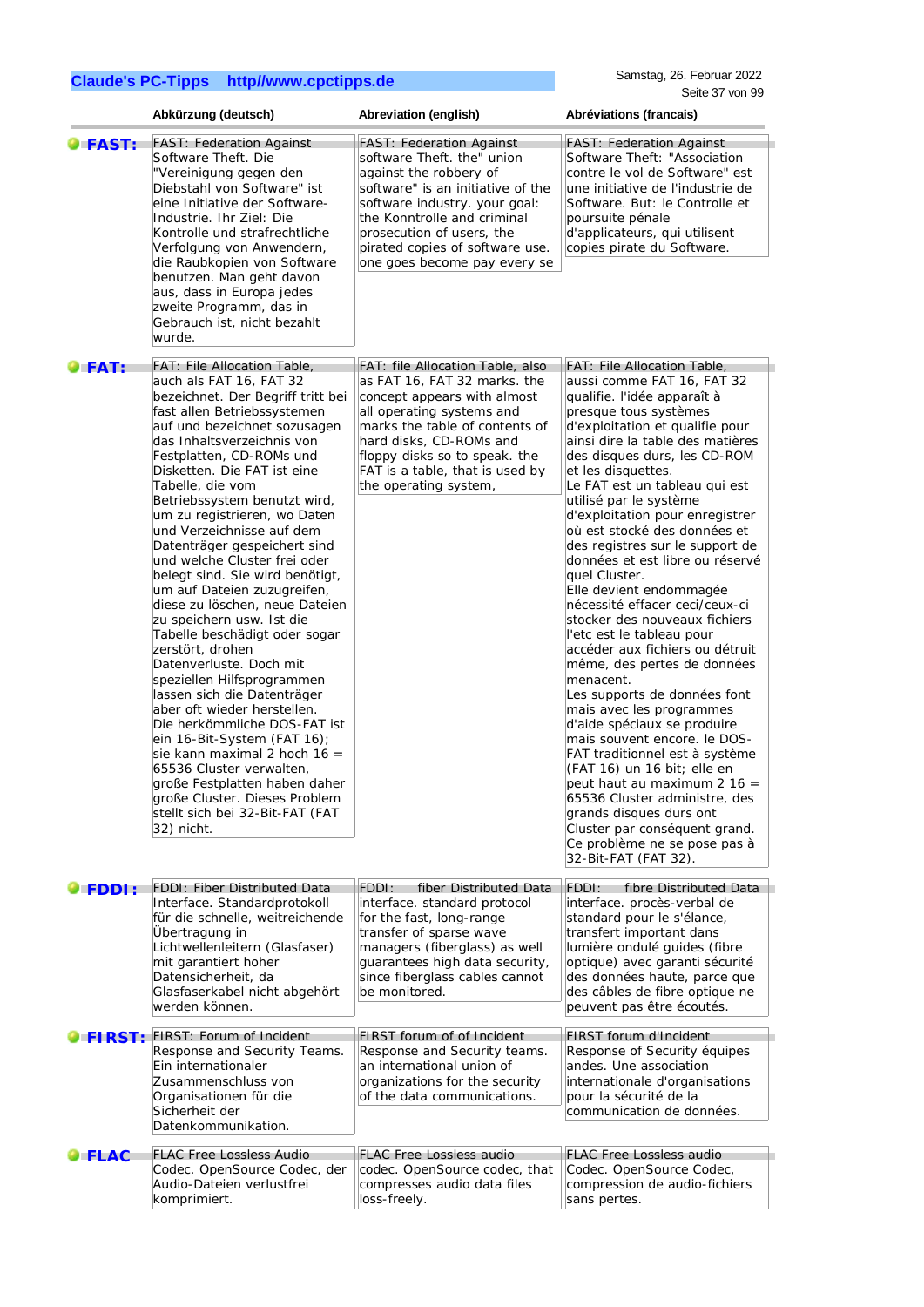|                            | Abkürzung (deutsch)                                                                                                                                                                                                                                                                                                                                                                                                                                                                                                                                                                                                                                                                                                                                                                                                                                                                                                                                                                                                                          | Abreviation (english)                                                                                                                                                                                                                         | Abréviations (francais)                                                                                                                                                                                                                                                                                                                                                                                                                                                                                                                                                                                                                                                                                                                                                                                                                                                                                                                                                                                                                                                                                              |
|----------------------------|----------------------------------------------------------------------------------------------------------------------------------------------------------------------------------------------------------------------------------------------------------------------------------------------------------------------------------------------------------------------------------------------------------------------------------------------------------------------------------------------------------------------------------------------------------------------------------------------------------------------------------------------------------------------------------------------------------------------------------------------------------------------------------------------------------------------------------------------------------------------------------------------------------------------------------------------------------------------------------------------------------------------------------------------|-----------------------------------------------------------------------------------------------------------------------------------------------------------------------------------------------------------------------------------------------|----------------------------------------------------------------------------------------------------------------------------------------------------------------------------------------------------------------------------------------------------------------------------------------------------------------------------------------------------------------------------------------------------------------------------------------------------------------------------------------------------------------------------------------------------------------------------------------------------------------------------------------------------------------------------------------------------------------------------------------------------------------------------------------------------------------------------------------------------------------------------------------------------------------------------------------------------------------------------------------------------------------------------------------------------------------------------------------------------------------------|
|                            | <b>O</b> FLOPS: FLOPS: Floating Point<br>Operations Per Second.<br>Bezeichnet die<br>Geschwindigkeit, mit der<br>spezielle mathematische<br>Prozessoren in einem Rechner<br>arbeiten.                                                                                                                                                                                                                                                                                                                                                                                                                                                                                                                                                                                                                                                                                                                                                                                                                                                        | <b>FLOPS: Floating Point</b><br>Operations Per Second. the<br>speed marks, with which<br>particular mathematical<br>processors work in a computer.                                                                                            | <b>FLOPS: Floating Point</b><br>Operations Per Second.<br>Qualifie la vitesse, avec le<br>processeur mathématique et<br>particulier dans un calculateur<br>travaille.                                                                                                                                                                                                                                                                                                                                                                                                                                                                                                                                                                                                                                                                                                                                                                                                                                                                                                                                                |
| $\blacksquare$ FTAM        | FTAM File Transfer Access and<br>Management                                                                                                                                                                                                                                                                                                                                                                                                                                                                                                                                                                                                                                                                                                                                                                                                                                                                                                                                                                                                  | <b>FTAM File Transfer Access and</b><br>Management                                                                                                                                                                                            | FTAM File Transfer Access and<br>Management                                                                                                                                                                                                                                                                                                                                                                                                                                                                                                                                                                                                                                                                                                                                                                                                                                                                                                                                                                                                                                                                          |
| $\blacktriangleright$ FTP. | FTP File Transfer Protocol,<br>wurde zuerst im Arpa-Net<br>(Vorläufer vom Internet)<br>eingesetzt. Am 23.06.1971<br>wurde die endgültige Fassung<br>vorgestellt. Weitere Infos<br>unter ww.uni-<br>bayreuth.de/lehre/internet/vorl<br>esung/node28.html<br>++++++++++<br>Weitere Definition: englisch für<br>Übertragungsprotokoll. FTP<br>stellt sowohl ein Protokoll als<br>auch ein Programm für die<br>Übertragung von Dateien<br>zwischen Server und Client<br>dar. FTP-Programme gibt es<br>kostenlos im Internet oder sie<br>stehen auch in verschiedenen<br>Browsern zur Verfügung. Sie<br>unterscheiden sich äußerlich<br>kaum von einem Datei-<br>Manager und sind daher leicht<br>zu bedienen. Für den Zugriff<br>auf einen FTP-Server ist eine<br>Anmeldung (Log-In)<br>erforderlich, danach werden<br>dem Anwender die für ihn<br>definierten Zugriffsrechte<br>freigegeben. Tip: Auf vielen<br>FTP-Servern kann man sich<br>mit der Benutzerkennung<br>"anonymous" und der eigenen<br>E-Mail Adresse als Passwort<br>anmelden. | FTP transfer Protocol, first<br>was put in in the Arpa-Net<br>(forerunners of the internet).<br>at the 23.06.1971, the final<br>setting was introduced. further<br>info under ww.uni-<br>bayreuth.de/lehre/internet/vorl<br>esung/node28.html | FTP transfert Protocol, a été<br>mis d'abord dans l'Arpa-Net<br>(précurseurs de l'Internet). au<br>23.06.1971, la monture<br>définitive a été présentée.<br>infos plus vastes sous ww.uni-<br>bayreuth.de/lehre/internet/vorl<br>esung/node28.html<br>++++++++++<br>définition plus vaste:<br>anglais pour le de<br>transmission-procès-verbal. le<br>FTP pose non seulement un<br>procès-verbal mais aussi un<br>programme pour le transfert<br>de fichiers entre serveurs et<br>Client ré des ares.<br>Il y a gratuitement des<br>programmes de FTP dans<br>l'Internet ou ils sont disponible<br>aussi dans Browsern différent.<br>vous vous distinguez<br>extérieurement à peine d'un<br>manager de fichier et êtes par<br>conséquent légers à servir.<br>Pour la mainmise sur un<br>serveur de FTP, une inscription<br>(Log-In) est nécessaire, les<br>droits d'accès définis pour lui<br>sont libérés à l'applicateur<br>après ça. conseil:<br>Sur beaucoup de serveurs de<br>FTP, on se peut anonymous"<br>avec la marque d'utilisateur"<br>et l'adresse déclare l'e-mail<br>bizarre comme le mot de<br>passe. |

| Anfangsbuchstabe: |                                                                                                                                                                                                         |                                                                                                                                |                                                                                                                                                     |  |
|-------------------|---------------------------------------------------------------------------------------------------------------------------------------------------------------------------------------------------------|--------------------------------------------------------------------------------------------------------------------------------|-----------------------------------------------------------------------------------------------------------------------------------------------------|--|
| <b>GALIA</b>      | <b>GALIA Abstract Elektronischer</b><br>Lieferschein für CAD/CAM<br>Daten nach den<br>Anforderungen der<br>französischen<br>Automobilindustrie.                                                         | <b>GALIA Abstract electronic</b><br>delivery note for CAD/CAM<br>data after the requests of the<br>French automobile industry. | <b>GALIA Abstract Elektronischer</b><br>bon de livraison pour les<br>CAD/CAM données après les<br>exigences de l'industrie<br>automobile française. |  |
| <b>GEDCO</b>      | <b>GEDCOM Genealogical Data</b><br>Communication: Fin<br>Dateiformat, das die Inhalte<br>leiner Familiedatei von den<br>verschiedensten Genealogie-<br>Programme gelesen und<br>verstanden werden kann. | <b>GEDCOM Genealogical Data</b><br>Communication:                                                                              | <b>GEDCOM Genealogical Data</b><br>Communication:                                                                                                   |  |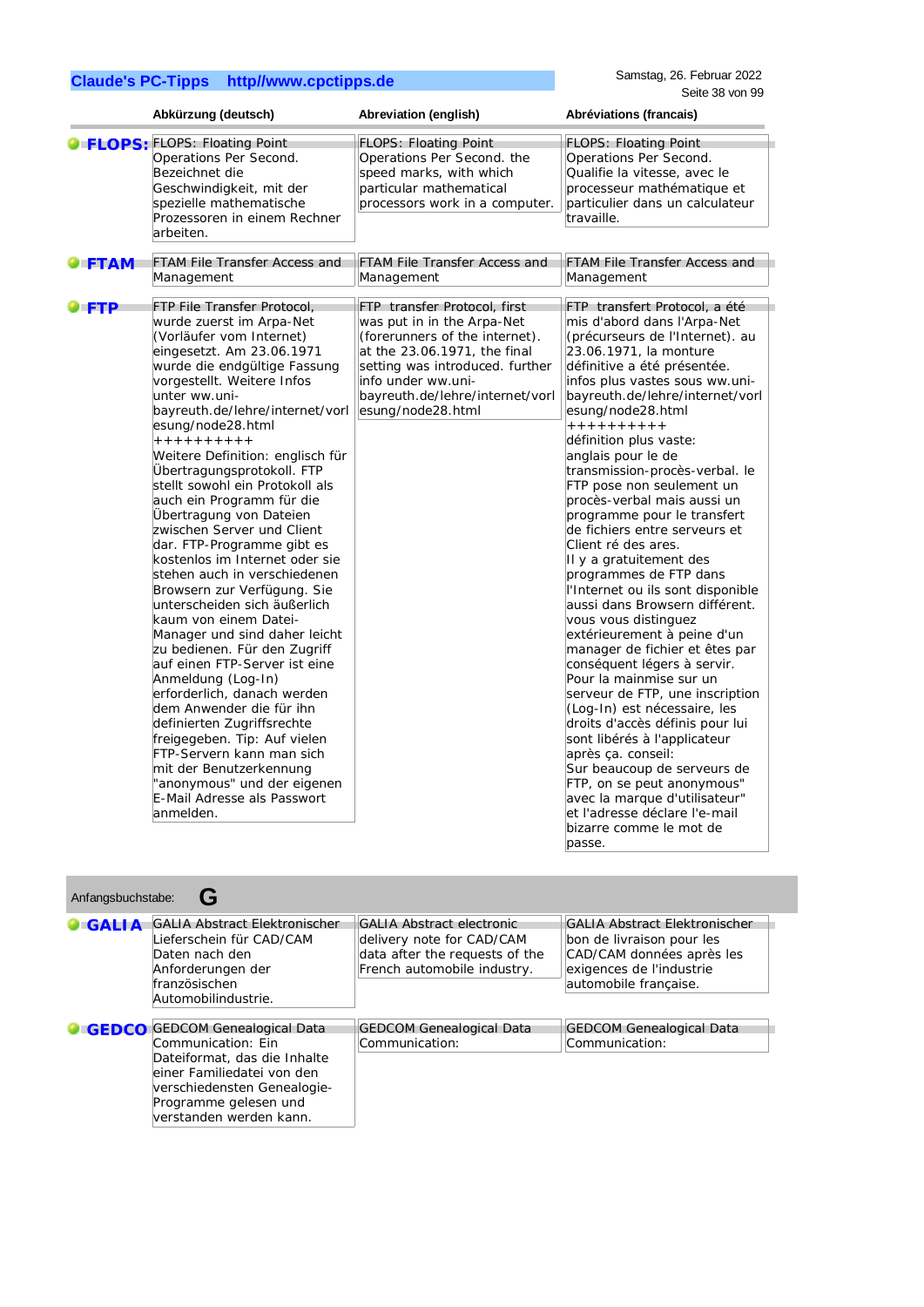enthalten

|                     | Abkürzung (deutsch)                                                                                                                                                                                                                                                                                                                                                                                                                                                                                                                                                                                                                                                                                                                                                                                                                                                                                                                                                                                                                                  | Abreviation (english)                                                                                                                                                                                                                                                                    | Abréviations (francais)                                                                                                                                                                                                                                                                                                                                                                                                                                                                                                                                                                                                                                                                                                                                                                                                                                                                                                                                                                                                                                                                                                                       |
|---------------------|------------------------------------------------------------------------------------------------------------------------------------------------------------------------------------------------------------------------------------------------------------------------------------------------------------------------------------------------------------------------------------------------------------------------------------------------------------------------------------------------------------------------------------------------------------------------------------------------------------------------------------------------------------------------------------------------------------------------------------------------------------------------------------------------------------------------------------------------------------------------------------------------------------------------------------------------------------------------------------------------------------------------------------------------------|------------------------------------------------------------------------------------------------------------------------------------------------------------------------------------------------------------------------------------------------------------------------------------------|-----------------------------------------------------------------------------------------------------------------------------------------------------------------------------------------------------------------------------------------------------------------------------------------------------------------------------------------------------------------------------------------------------------------------------------------------------------------------------------------------------------------------------------------------------------------------------------------------------------------------------------------------------------------------------------------------------------------------------------------------------------------------------------------------------------------------------------------------------------------------------------------------------------------------------------------------------------------------------------------------------------------------------------------------------------------------------------------------------------------------------------------------|
| $\bullet$ GIF:      | GIF: Graphics Interchange<br>Format - ein häufig genutztes<br>Dateiformat für Bilder auf<br>WWW-Seiten. Das GIF-Forrnat<br>wurde von CompuServe<br>entwickelt, um Bilddateien<br>stark verkleinern zu können.<br>Dieses als, "Komprimierung"<br>bezeichnete Verfahren ist die<br>wichtigste Voraussetzung, um<br>Bilder überhaupt auf WWW-<br>Seiten plazieren zu können. Je<br>weniger Daten ein Bild<br>benötigt, desto schneller wird<br>es geladen. Große Bilddateien<br>hingegen verlangsamen den<br>Aufbau einer Seite erheblich.<br>Da das GIF-Format im Netz<br>schon früh zur Verfügung<br>stand, gehört es heute zu den<br>favorisierten Techniken zur<br>Darstellung von Bildern im<br>WWW. GIFs lassen sich von<br>den meisten Web-Seiten leicht<br>herunterladen. Dazu klickt<br>man mit der rechten<br>Maustaste auf das<br>entsprechende Bild und wählt<br>die Option "Speichern unter"<br>aus. Dann muss man dem Bild<br>nur noch einen Namen geben<br>und einen Ordner auswählen,<br>unter dem das Bild gespeichert<br>werden soll. | GIF: Graphics Interchange<br>format - a frequently used file<br>format for pictures on WWW-<br>Seiten. the GIF-Forrnat was<br>developed by CompuServe in<br>order to be able to reduce<br>picture data files strongly. this<br>as," compression" marked<br>procedures the most important | GIF: Graphics Interchange<br>format, un souvent format de<br>fichier utilisé pour les images<br>sur WWW-Seiten. le GIF-<br>Forrnat a été développé par<br>CompuServe pour pouvoir<br>diminuer fortement des<br>fichiers d'image.<br>Celui-ci comme," compression"<br>de méthodes qualifiées il est la<br>condition la plus importante<br>pour pouvoir placer de toute<br>façon des images sur WWW-<br>Seiten. moins de données une<br>image nécessite, d'autant plus<br>vite il est chargé.<br>Grands fichiers d'image par<br>contre ralentit<br>considérablement la<br>construction d'une page. là le<br>format de GIF dans le réseau<br>déjà tôt à la disposition était, il<br>appartient aujourd'hui aux<br>techniques favorisées à la<br>représentation d'images dans<br>le WWW.<br>Fait se télécharger facilement<br>au GIF de la plupart des pages<br>de Web. on clique avec le<br>bouton de souris droit sur<br>l'image correspondante et opte<br>l'option" à des sauvegardes<br>sous" de.<br>Alors on doit donner<br>seulement encore un nom à<br>l'image et doit choisir un<br>classeur que sous que devrait<br>être stocké l'image. |
| <b>O</b> GNN:       | <b>GNN: Global Network</b><br>Navigator - eine Suchmaschine<br>im WWW.                                                                                                                                                                                                                                                                                                                                                                                                                                                                                                                                                                                                                                                                                                                                                                                                                                                                                                                                                                               | <b>GNN: globally Network</b><br>navigator - a search engine in<br>the WWW.                                                                                                                                                                                                               | <b>GNN: global Network</b><br>navigateur, un moteur de<br>recherche dans le WWW.                                                                                                                                                                                                                                                                                                                                                                                                                                                                                                                                                                                                                                                                                                                                                                                                                                                                                                                                                                                                                                                              |
| <b>DIGNN:</b>       | GNN: Good News Net - eine<br>christlich orientierte<br>amerikanische Website.                                                                                                                                                                                                                                                                                                                                                                                                                                                                                                                                                                                                                                                                                                                                                                                                                                                                                                                                                                        | GNN: Good News Net - one<br>Christian oriented American<br>web site.                                                                                                                                                                                                                     | GNN: Good New Net, un site<br>de Web américain orienté sur<br>le christianisme.                                                                                                                                                                                                                                                                                                                                                                                                                                                                                                                                                                                                                                                                                                                                                                                                                                                                                                                                                                                                                                                               |
| <b>O</b> GPRS:      | <b>GPRS: General Paket Radio</b><br>Service, und bezeichnet die<br>nächste Generation von<br>Datenübertragungs-Systemen.<br>Hierbei zahlt man nur für die<br>Downloadmenge, nicht für die<br>dafür benötigte Zeit.                                                                                                                                                                                                                                                                                                                                                                                                                                                                                                                                                                                                                                                                                                                                                                                                                                   | GPRS:<br>general Paket radio<br>services, and the next<br>generation of data transfer<br>systems marks. on this<br>occasion one pays only for the<br>Download volume, not for the<br>time required for it.                                                                               | GPRS:<br>Général Paket radio<br>services, et qualifie la<br>génération prochaine de<br>donnée de transmission<br>systèmes. à ce sujet on paie<br>seulement pour le volume de<br>Download, pas pour le temps<br>nécessité pour cela.                                                                                                                                                                                                                                                                                                                                                                                                                                                                                                                                                                                                                                                                                                                                                                                                                                                                                                           |
| $\blacksquare$ GPS: | <b>GPS: Global Positioning</b><br>System - ein<br>satellitengestütztes<br>Navigationssystem, mit dem<br>Schiffe, Flugzeuge oder Autos<br>komfortabel ihren Weg finden.<br>Sehr beliebt in Luxusautos.<br>++++++++++<br>Weitere Info: Exif-Header von<br>Bilder können auch GPS-Daten                                                                                                                                                                                                                                                                                                                                                                                                                                                                                                                                                                                                                                                                                                                                                                 | GPS: globally Positioning<br>system - a satellite-pegged<br>navigation systemwith the<br>shipairplanes or cars<br>comfortably her/its/their way<br>finds. very popular in luxury<br>cars.                                                                                                | GPS: global Positioning<br>système, un système de<br>navigation satellitaire-basé,<br>avec le bateau, avion ou<br>voitures confortablement leur<br>chemin trouve. tellement aimé<br>dans la voiture de luxe.                                                                                                                                                                                                                                                                                                                                                                                                                                                                                                                                                                                                                                                                                                                                                                                                                                                                                                                                  |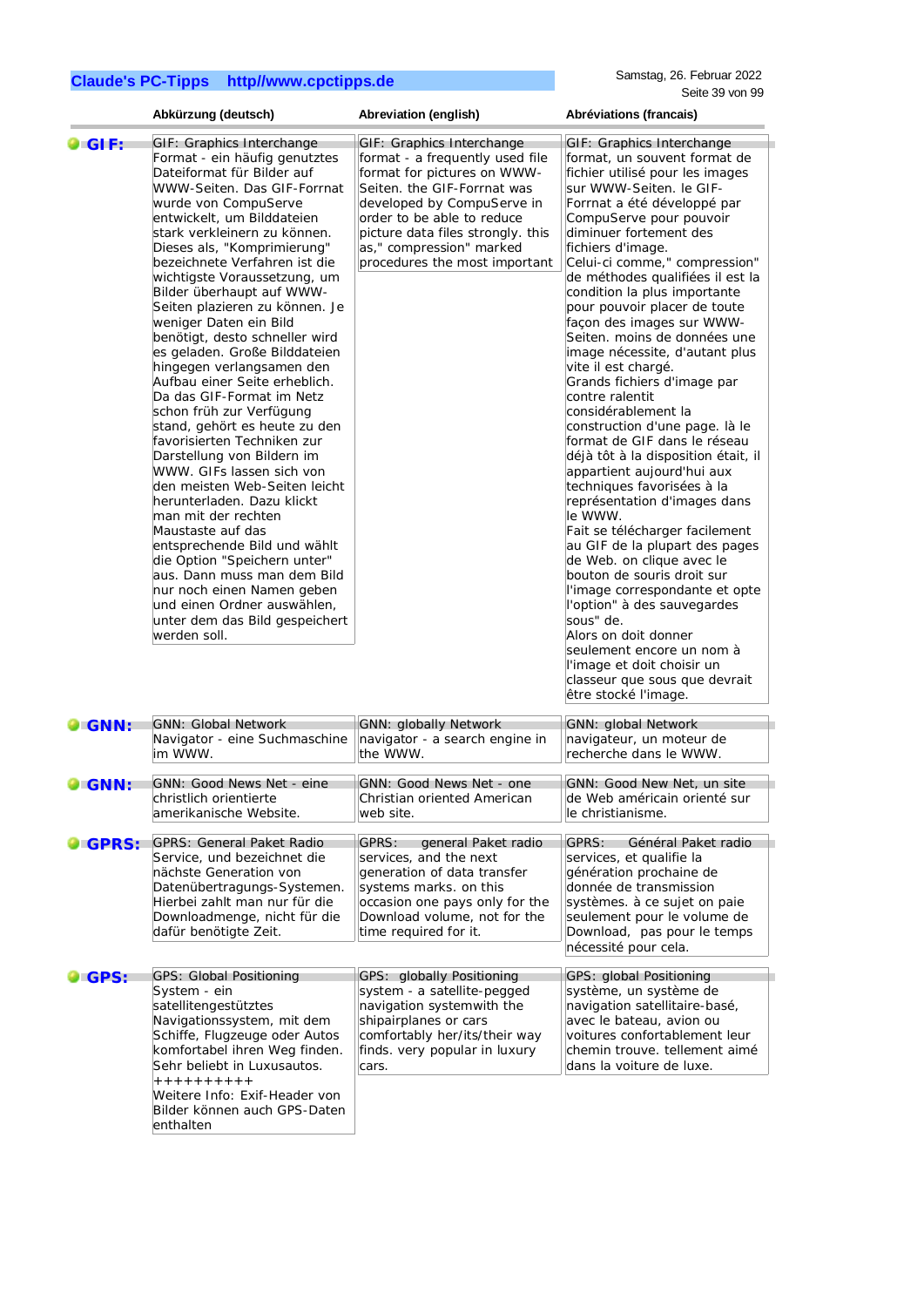|       | Abkürzung (deutsch)                                                                                                                                                                                                                                                                                                                              | Abreviation (english)                                                                                                                                                                                                                                                                        | Abréviations (francais)                                                                                                                                                                                                                                                                                                                                                                  |
|-------|--------------------------------------------------------------------------------------------------------------------------------------------------------------------------------------------------------------------------------------------------------------------------------------------------------------------------------------------------|----------------------------------------------------------------------------------------------------------------------------------------------------------------------------------------------------------------------------------------------------------------------------------------------|------------------------------------------------------------------------------------------------------------------------------------------------------------------------------------------------------------------------------------------------------------------------------------------------------------------------------------------------------------------------------------------|
| GSM:  | GSM: Global Standard for<br>Mobile Communications. Ein<br>Protokoll das für die<br>Übertragung digitalisierter<br>Informationen bei<br>Mobiltelefonen benutzt wird. In<br>Europa gibt es GSM 1800<br>(1800 ist die benutzte<br>Frequenz) für das E-Netz und<br>GSM 900 für das D-Netz.<br>Demnächst soll GSM durch<br>UMTS abgelöst werden.      | GSM: globally standard for<br>mobile Communications. a<br>protocol this of digitized<br>information with portable<br>phones is used. in Europe,<br>there is GSM 1800, the used<br>frequency is in 1800, for the E-<br>Netz and GSM 900 for the D-<br>Netz. soon, GSM should be<br>replaced t | GSM: global standard mobile<br>for Communications, un<br>procès-verbal ceci pour le<br>transfert d'informations<br>numérisées aux<br>radiotéléphones est utilisé. en<br>Europe, il y a GSM 1800, 1800<br>la fréquence utilisée est, pour<br>l'E-Netz et GSM 900 pour le<br>réseau de D.<br>Prochainement GSM devrait<br>être détaché par UMTS.                                           |
| GUI : | <b>GUI: Graphical User</b><br>Interface - grafische<br>Benutzeroberfläche. Die<br>mausgesteuerte Oberfläche<br>leitete den Siegeszug der PCs<br>ein. Erstmals von Apple in den<br>Macintosh-Computern im Jahre<br>1984 realisiert, ist GUI heute<br>der Standard fast aller<br>Software-Programme. Soll in<br>Zukunft dreidimensional<br>werden. | GUI: Graphical User interface -<br>graphic user interface. the<br>mouse-controlled surface<br>introduced the triumphal<br>march of the PCs. for the first<br>time from Apple in the<br>Macintosh computers in the<br>year 1984 realizes, GUI is the<br>standard of almost all software       | GUI: Graphical User interface,<br>interface utilisatrice graphique.<br>la surface souris-conduite a<br>introduit la marche triomphale<br>des PCs.<br>Pour la première fois d'Apple<br>dans les ordinateurs de<br>Macintosh dans l'année 1984<br>réalise, GUI est aujourd'hui le<br>standard de presque tous<br>programmes de Software. doit<br>dans l'avenir tridimensionnel<br>devient. |

| <b>HBCI</b>  | <b>HBCI Home Banking Computer</b><br>Interface: komfortable und<br>sichere<br>Datenübertragungsverfahren<br>für das Online Banking.<br>Neben dem Onlinezugang über<br>Internetbanking bieten die<br>meisten Banken Ihnen auch<br>die Möglichkeit, mit einem<br>Zahlungsverkehrsprogramm<br>(z.B. Starmoney, WiSo,<br>Quicken) Ihre Konten bequem<br>und einfach online zu führen. | <b>HBCI Home Banking</b><br>computers interface:<br>comfortable and secures data<br>transfer procedures for the on-<br>line Banking. additional the<br>online access to<br>Internetbanking offers you<br>most banks also the<br>possibility, with a payment<br>transaction program, for<br>example,<br>Starmoney, WiSo, lively, to<br>lead your accounts<br>comfortably and simply online. | <b>HBCI Home Banking</b><br>ordinateurs interface:<br>méthodes de transmission de<br>données confortables et sûres<br>pour l'Online Banking.<br>secondaire l'accès en ligne sur<br>Internetbanking vous offre par<br>exemple le plupart du banques<br>aussi la possibilité, avec un<br>programme de mouvement<br>des opérations de paiement,<br>Mener commodément et<br>simplement en ligne<br>Starmoney, WiSo, Quicken,<br>vos comptes. |
|--------------|-----------------------------------------------------------------------------------------------------------------------------------------------------------------------------------------------------------------------------------------------------------------------------------------------------------------------------------------------------------------------------------|--------------------------------------------------------------------------------------------------------------------------------------------------------------------------------------------------------------------------------------------------------------------------------------------------------------------------------------------------------------------------------------------|------------------------------------------------------------------------------------------------------------------------------------------------------------------------------------------------------------------------------------------------------------------------------------------------------------------------------------------------------------------------------------------------------------------------------------------|
| <b>PHD</b>   | HD Hard Disk: Festplatte                                                                                                                                                                                                                                                                                                                                                          | <b>HD Hard Disk</b>                                                                                                                                                                                                                                                                                                                                                                        | HD Hard Disk: disque dur                                                                                                                                                                                                                                                                                                                                                                                                                 |
| <b>HFD</b>   | HFD Hauptanschluß Für<br><b>Direktruf</b>                                                                                                                                                                                                                                                                                                                                         | HFD Hauptanschluß Für<br>Direktruf (Telefon, German)                                                                                                                                                                                                                                                                                                                                       | HFD Hauptanschluß Für<br>Direktruf (téléphonie,<br>Allemand)                                                                                                                                                                                                                                                                                                                                                                             |
| <b>HPFS:</b> | <b>HPFS: High Performance File</b><br>System. Ein Dateisystem des<br>Betriebssystems OS/2. Es<br>unterstützt lange Dateinamen<br>mit maximal 254 Zeichen und<br>nutzt durch einzelne Cluster,<br>die nicht zu Sektoren<br>zusammengefasst werden<br>müssen, den Datenträger<br>effektiver.                                                                                        | HPFS:<br>High performance<br>file system. a file system of<br>the operating system OS/2. It<br>supports long file names 254<br>signs with maximum and uses<br>the volume more effectively<br>through individual clusters,<br>that don't need to be<br>summarized to sectors.                                                                                                               | <b>HPFS:</b><br>High performance<br>File système. un système de<br>fichier du système<br>d'exploitation OS/2. il aide<br>longtemps le nom de fichier<br>avec maximal 254 signes et<br>utilise plus effectivement le<br>support de données par<br>Cluster seul, qui ne doit pas<br>être concentré aux secteurs.                                                                                                                           |
|              | <b>HSCSD</b> HSCSD: High Speed Circuit<br>Switched Data. Diese<br>Technologie ermöglicht eine<br>höhere Übertragungsrate im<br>GSM-Netz, da mehrere<br>Sprachkanäle gebündelt<br>werden.                                                                                                                                                                                          | <b>HSCSD High Speed Circuit</b><br>Switched Data. this technology<br>makes a higher transaction<br>rate possible in the GSM-Netz<br>since several language canals<br>are focused.                                                                                                                                                                                                          | <b>HSCSD High speed Circuit</b><br>Switched Data. cette<br>technologie facilite un de<br>transmission-taux plus haut<br>dans le GSM-Netz parce que<br>plusieurs canaux de langue<br>sont fagotés.                                                                                                                                                                                                                                        |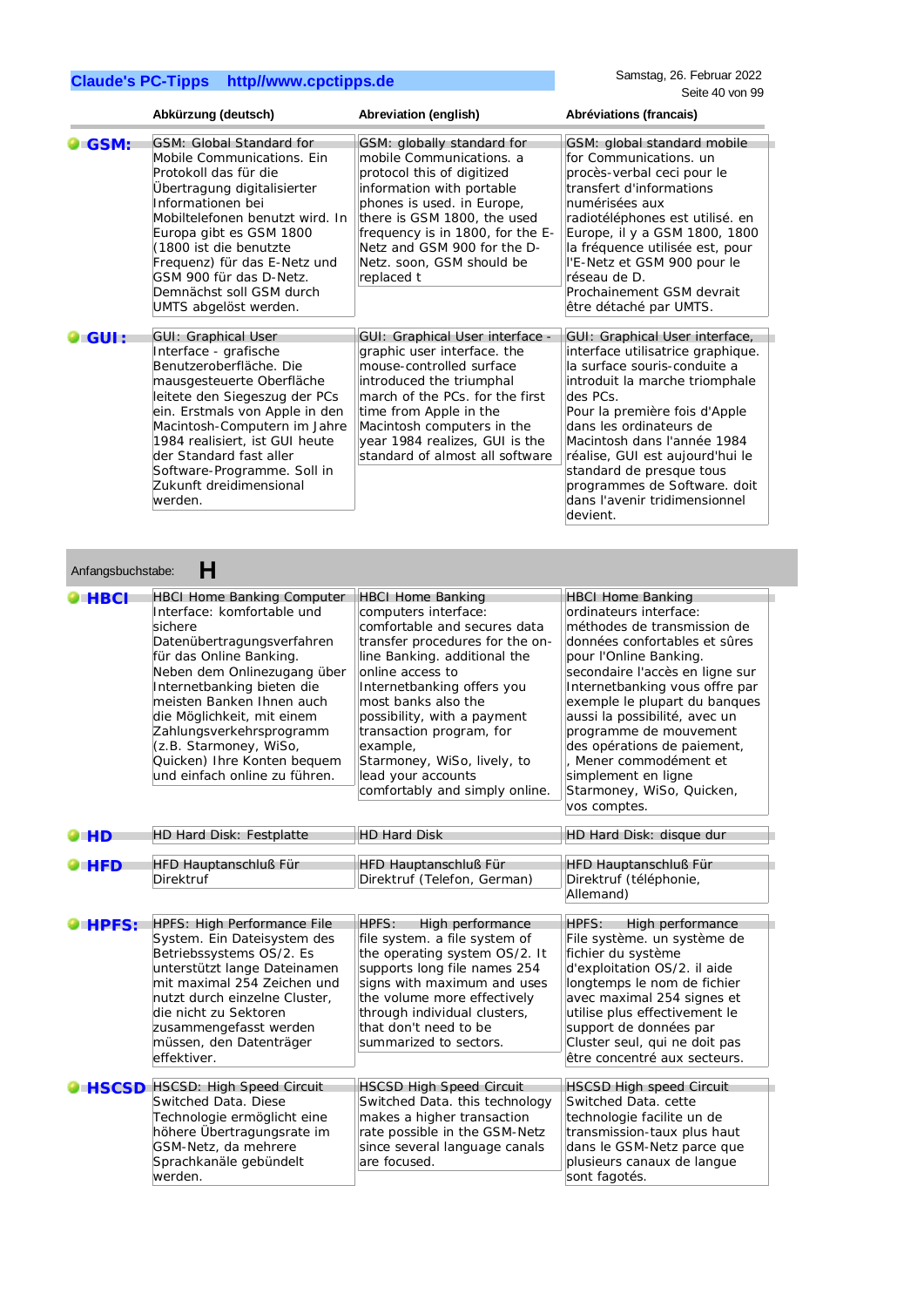Samstag, 26. Februar 2022 Seite 41 von 99

|                   | Abkürzung (deutsch)                                                                                                                                                                                                                                                                                                                                                                                                                                                                                                                                                                      | Abreviation (english)                                                                                                                                                                                                                                                                                                                                                                                                                                                                    | Abréviations (francais)                                                                                                                                                                                                                                                                                                                                                                                                                                                                                                                                                                                                                                                  |
|-------------------|------------------------------------------------------------------------------------------------------------------------------------------------------------------------------------------------------------------------------------------------------------------------------------------------------------------------------------------------------------------------------------------------------------------------------------------------------------------------------------------------------------------------------------------------------------------------------------------|------------------------------------------------------------------------------------------------------------------------------------------------------------------------------------------------------------------------------------------------------------------------------------------------------------------------------------------------------------------------------------------------------------------------------------------------------------------------------------------|--------------------------------------------------------------------------------------------------------------------------------------------------------------------------------------------------------------------------------------------------------------------------------------------------------------------------------------------------------------------------------------------------------------------------------------------------------------------------------------------------------------------------------------------------------------------------------------------------------------------------------------------------------------------------|
| <b>HTML:</b>      | HTML: Hyper Text Markup<br>Language. HTML ist eine<br>sogenannte<br>Auszeichnungssprache<br>(Markup Language). Sie hat<br>die Aufgabe, die logischen<br>Bestandteile eines Dokuments<br>zu beschreiben. Als<br>Auszeichnungssprache enthält<br>HTML daher Befehle zum<br>Markieren typischer Elemente<br>eines Dokuments, wie<br>Überschriften, Textabsätze,<br>Listen, Tabellen oder<br>Grafikreferenzen. HTML wird<br>zum programmieren von<br>Webseiten benutzt und ist<br>einfach zu erlernen. Mehr<br>Infos zu HTML finden sie in<br>unter<br>www.teamone.de/selfhtml/              | HTML:<br>hyper text Markup<br>Language. HTML is a so-called<br>accolade language (Markup<br>Language). it has the task to<br>describe the logical elements<br>of a document, as accolade<br>language, HTML therefore<br>contains commands to<br>marking of typical elements of<br>a document,                                                                                                                                                                                            | HTML:<br>hyper texte Markup<br>Language. le HTML est une<br>dite langue de distinction<br>(Markup Language). le devoir<br>vous a les composants<br>logiques d'un document à<br>décrire.<br>Comme la langue de<br>distinction, le HTML contient<br>par conséquent des ordres au<br>pointage d'éléments typiques<br>d'un document, comme titres,<br>talons de texte, ruses,<br>tableaux ou références d'art<br>graphique. le HTML devient au<br>programme utilisé de sites de<br>Web et est simple à apprendre.<br>Plus d'infos au HTML la<br>trouvent dans sous<br>www.teamone.de/selfhtml /                                                                              |
|                   |                                                                                                                                                                                                                                                                                                                                                                                                                                                                                                                                                                                          |                                                                                                                                                                                                                                                                                                                                                                                                                                                                                          |                                                                                                                                                                                                                                                                                                                                                                                                                                                                                                                                                                                                                                                                          |
| HTTP:             | <b>HTTP: Hypertext Transfer</b><br>Protocol. Damit Computer<br>einander verstehen, müssen<br>sie gemeinsame Regeln haben.<br>Für den Datenaustausch im<br>Internet sorgen vor allem die<br>Protokolle des TCP/IP. Das zur<br>TCP/IP-Familie gehörende<br>HTTP regelt die Übertragung<br>von HTML-Dokumenten. Also<br>sorgt dieses "Hypertext<br>Transfer Protocol" dafür, dass<br>all die Links, bunten Bilder,<br>Werbebanner, Icons, Texte<br>korrekt auf den heimischen<br>Rechner gelangen. Für andere<br>Internet-Dienste wie E-Mail<br>sind andere TCP/IP-Protokolle<br>zuständig. | HTTP:<br>hypertext transfer<br>Protocol. with it computers<br>each other understands, they<br>must have common rules.<br>above all the protocols of the<br>TCP/IP provide the data<br>exchange for the internet. the<br>HTTP belonging to the TCP/IP-<br>Familie regulates the transfer<br>lof                                                                                                                                                                                           | HTTP:<br>hypertexte transfert<br>Protocol. avec cela ordinateurs<br>se comprend, ils doivent avoir<br>des règles communes. en<br>particulier les procès-verbaux<br>du TCP/IP pourvoient à<br>l'échange de données dans<br>l'Internet.<br>Ça au TCP/IP-Familie de HTTP<br>appartenant règle le transfert<br>de documents de HTML. ainsi<br>celui-ci" pourvoit le transfert à<br>l'hypertexte Protocol" à cela<br>que tout l'à gauche, images<br>multicolores, bannières<br>publicitaires, Icons, textes<br>correctement sur le calculateur<br>natif parvient.<br>Pour les autres services<br>d'Internet comme e-mail, des<br>autres TCP/IP-Protokolle sont<br>compétents. |
|                   |                                                                                                                                                                                                                                                                                                                                                                                                                                                                                                                                                                                          |                                                                                                                                                                                                                                                                                                                                                                                                                                                                                          |                                                                                                                                                                                                                                                                                                                                                                                                                                                                                                                                                                                                                                                                          |
| Anfangsbuchstabe: |                                                                                                                                                                                                                                                                                                                                                                                                                                                                                                                                                                                          |                                                                                                                                                                                                                                                                                                                                                                                                                                                                                          |                                                                                                                                                                                                                                                                                                                                                                                                                                                                                                                                                                                                                                                                          |
| HAB:              | IAB: Internet Architecture<br>Board. The IAB is chartered<br>both as a committee of the<br>Internet Engineering Task<br>Force (IETF) and as an<br>advisory body of the Internet<br>Society (ISOC). Its<br>responsibilities include<br>architectural oversight of IETF<br>activities, Internet Standards<br>Process oversight and appeal,<br>and the appointment of the<br>RFC Editor. The IAB is also<br>responsible for the<br>management of the IETF<br>protocol parameter registries.                                                                                                 | IAB: Internet Architecture<br>Board. The IAB is chartered<br>both as a committee of the<br>Internet Engineering Task<br>Force (IETF) and as an<br>advisory body of the Internet<br>Society (ISOC). Its<br>responsibilities include<br>architectural oversight of IETF<br>activities, Internet Standards<br>Process oversight and appeal,<br>and the appointment of the<br>RFC Editor. The IAB is also<br>responsible for the<br>management of the IETF<br>protocol parameter registries. | IAB: Internet Architecture<br>Board. I'as both tableau du hit-<br>parade-cause à The IAB i à<br>Internet the of et committee<br>l'ingénierie Task Force, IETF,<br>as and au body advisory<br>Internet the et of haute<br>société (ISOC).<br>Its IETF of oversight et<br>architectural include et<br>responsibilities activities,<br>Internet standards Process<br>RFC éditeur the of et<br>appointment the et appeal et<br>and and et oversight. The IAB<br>i management the for et ainsi<br>responsible d'IETF the et of<br>paramètres protocols<br>registries.                                                                                                         |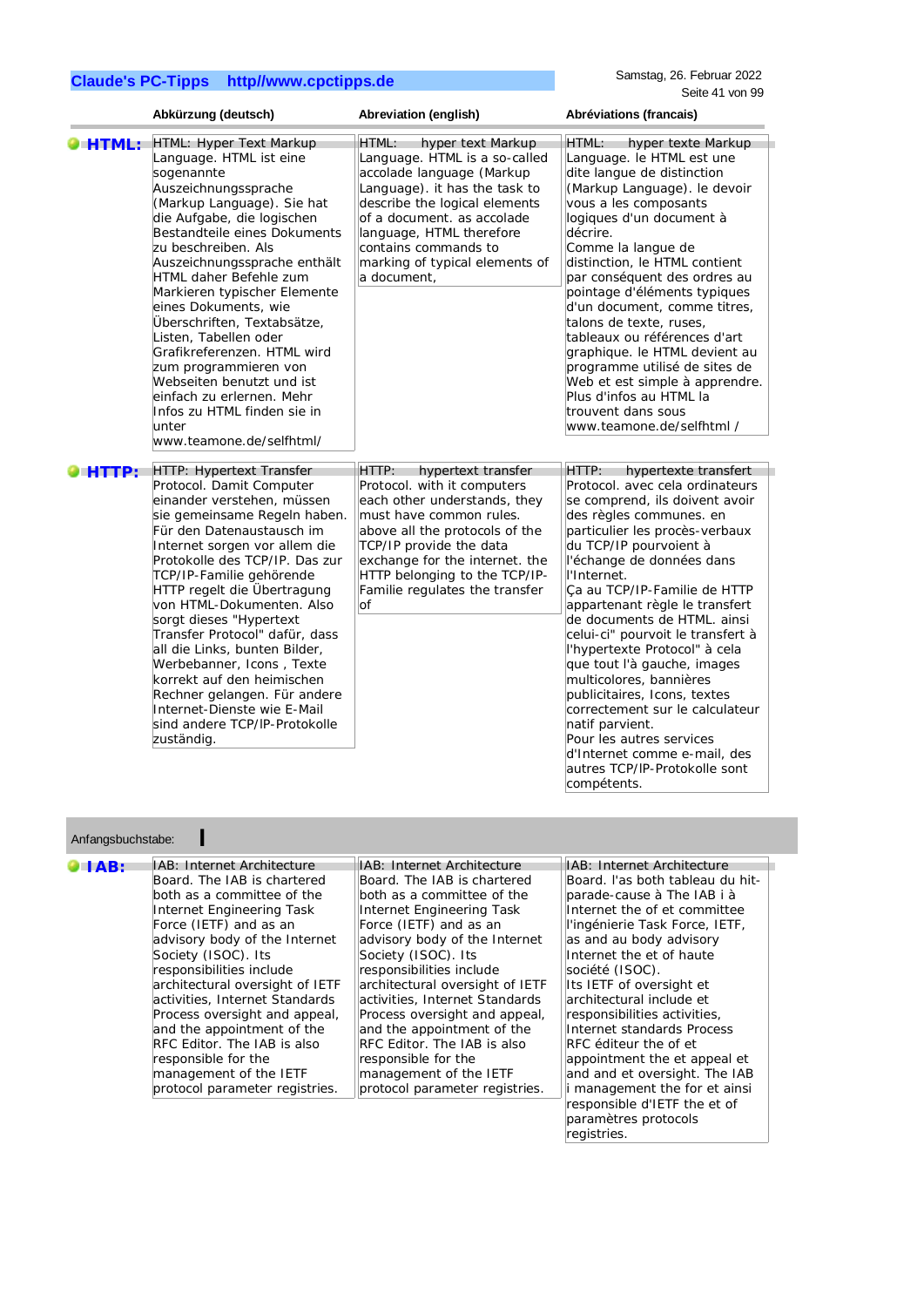|                       | Abkürzung (deutsch)                                                                                                                                                                                                                                                                                                                                                                                                                                                              | Abreviation (english)                                                                                                                                                                                                                                                                    | Abréviations (francais)                                                                                                                                                                                                                                                                                                                                                                                                                                                                        |
|-----------------------|----------------------------------------------------------------------------------------------------------------------------------------------------------------------------------------------------------------------------------------------------------------------------------------------------------------------------------------------------------------------------------------------------------------------------------------------------------------------------------|------------------------------------------------------------------------------------------------------------------------------------------------------------------------------------------------------------------------------------------------------------------------------------------|------------------------------------------------------------------------------------------------------------------------------------------------------------------------------------------------------------------------------------------------------------------------------------------------------------------------------------------------------------------------------------------------------------------------------------------------------------------------------------------------|
| <b>ANA</b>            | <b>IANA Internet Assigned</b><br>Numbers Authority: Dedicated<br>to preserving the central<br>coordinating functions of the<br>global Internet for the public<br>good.<br>Link: http://www.iana.org/                                                                                                                                                                                                                                                                             | <b>IANA Internet Assigned</b><br>Numbers Authority: Dedicated<br>to preserving the central<br>coordinating functions of the<br>global Internet for the public<br>good.<br>Link: http://www.iana.org/                                                                                     | <b>IANA Internet Assigned</b><br>Numbers Authority: Dedicated<br>to preserving the central<br>coordinating functions of the<br>global Internet for the public<br>good.<br>Link: http://www.iana.org/                                                                                                                                                                                                                                                                                           |
|                       | IAP: Internet Access Provider,                                                                                                                                                                                                                                                                                                                                                                                                                                                   |                                                                                                                                                                                                                                                                                          | IAP: Internet Access Provider,                                                                                                                                                                                                                                                                                                                                                                                                                                                                 |
| $\blacksquare$        | eine Institution oder Firma, die<br>Zugänge zum Internet<br>anbietet, in der Regel gegen<br>eine Gebühr. Eine andere<br>Bezeichnung ist ISP: "Internet<br>Service Provider".                                                                                                                                                                                                                                                                                                     | IAP: internet Access providers,<br>an institution or company, that<br>offer accesses to the internet,<br>in normally against a charge.<br>another name is ISP": internet<br>services providers."                                                                                         | une institution ou entreprise,<br>qui offrent des accès à<br>l'Internet, que normalement<br>contre un tarif. une autre<br>désignation est ISP": Internet<br>services Provider."                                                                                                                                                                                                                                                                                                                |
| <b>ELBM:</b>          | IBM: International Business                                                                                                                                                                                                                                                                                                                                                                                                                                                      | IBM: International business                                                                                                                                                                                                                                                              | IBM: international business                                                                                                                                                                                                                                                                                                                                                                                                                                                                    |
|                       | Machines. EDV-Pionierfirma.<br>Ein Weltkonzern, der<br>Peripheriegeräte und<br>Großrechner produziert:<br>www.ibm.com                                                                                                                                                                                                                                                                                                                                                            | Machines. EDP pioneer<br>company. a world concern, of<br>the external devices and<br>mainframes produces:<br>www.ibm.com                                                                                                                                                                 | Mach Ines. entreprise de<br>pionnier de TEI. un groupe de<br>monde, aux appareils de<br>périphérie et super-<br>ordinateurs produit:<br>www.ibm.com                                                                                                                                                                                                                                                                                                                                            |
| $\blacksquare$ I cann | Icann Internet Corporation for<br>Assigned Names and<br>Numbers. Unteranderen ist                                                                                                                                                                                                                                                                                                                                                                                                | Icann<br>internet is<br>Corporation this organization<br>of the Länderkürzel of for                                                                                                                                                                                                      | Icann<br><b>Internet Corporation</b><br>Assigned Names for de<br>Numbers. Unteranderen and                                                                                                                                                                                                                                                                                                                                                                                                     |
|                       | diese Organisation für die<br>Länderkürzel in den Internet-<br>Adressen verantwortlich, bzw.<br>die Kürzel werden bei der<br>Icann registriert. ZB:<br>- de für Deutschland<br>- fr für Frankreich<br>uk für Grossbritannien<br>- zw für Zimbabwe.<br>Stand 08/2001 sind ca 260<br>Kürzel registriert.                                                                                                                                                                           | Assigned Names of and<br>Numbers. Unteranderen<br>responsible in the internet<br>addresses, as well as the<br>abbreviations are registered<br>with the Icann. FOR<br>EXAMPLE:, de for Germany, fr<br>for                                                                                 | est responsable cette<br>organisation pour le<br>Länderkürzel dans les<br>adresses d'Internet, ou les<br>abréviations sont enregistrées<br>à l'Icann. PAR EXEMPLE:<br>, de pour Allemagne, FF pour<br>France, uk pour Grande-<br>Bretagne, zw pour Zimbabwe.<br>état 08/2001 est<br>approximativement enregistré                                                                                                                                                                               |
|                       |                                                                                                                                                                                                                                                                                                                                                                                                                                                                                  |                                                                                                                                                                                                                                                                                          | 260 abréviations.                                                                                                                                                                                                                                                                                                                                                                                                                                                                              |
|                       | C   CANN: ICANN: Internet Corporation<br>for Assigned Names and<br>Numbers. Firma, die 1998<br>vom US-<br>Wirtschaftsministerium ins<br>Leben gerufen wurde und über<br>die Vergabe der Top-Level-<br>Domain - Endungen<br>entscheidet. Neben der<br>Vergabe von Internet-<br>Adressen und von Nummern<br>zur eindeutigen Identifizierung<br>jedes Internet-Computers ist<br>die ICANN auch für die<br>Entwicklung technischer<br>Standards für den<br>Datenaustausch zuständig. | CANN: Internet Corporation<br>for Assigned Names and<br>Numbers. company that was<br>called by the US-<br>Wirtschaftsministerium into<br>the life in 1998 and over the<br>award of the Top-Level-<br>Domain - Endungen decides.<br>additional the award of<br>internet addresses and fro | <b>CANN: Internet Corporation</b><br>for Assigned Names and<br>Numbers. Entreprise qu'a été<br>appelé 1998 de l'US-<br>Wirtschaftsministerium dans la<br>vie et sur l'adjudication du Top-<br>Level-Domain, des<br>terminaisons décide.<br>À côté de l'adjudication<br>d'adresses d'Internet et de<br>numéros à l'identification claire<br>de chaque ordinateur<br>d'Internet est compétent<br>l'ICANN aussi pour le<br>développement de standards<br>techniques pour l'échange de<br>données. |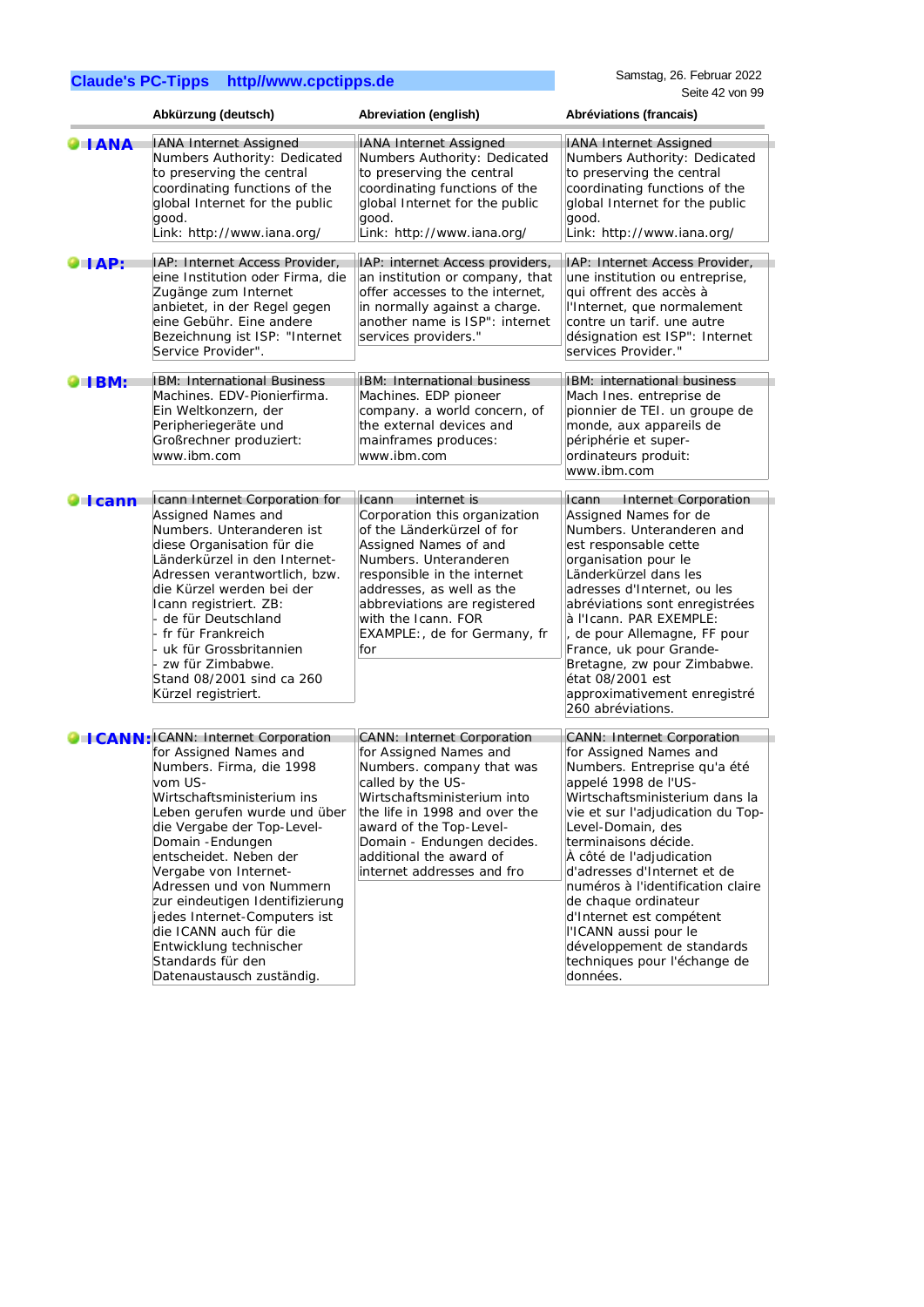|                      | Abkürzung (deutsch)                                                                                                                                                                                                                                                                                                                                                                                                                                                                                                                                                                                                                                                                                                                                                                                                              | Abreviation (english)                                                                                                                                                                                                                                                                            | Abréviations (francais)                                                                                                                                                                                                                                                                                                                                                                                                                                                                                                                                                                                                                                                                                                                                                                                                                                                                                                             |
|----------------------|----------------------------------------------------------------------------------------------------------------------------------------------------------------------------------------------------------------------------------------------------------------------------------------------------------------------------------------------------------------------------------------------------------------------------------------------------------------------------------------------------------------------------------------------------------------------------------------------------------------------------------------------------------------------------------------------------------------------------------------------------------------------------------------------------------------------------------|--------------------------------------------------------------------------------------------------------------------------------------------------------------------------------------------------------------------------------------------------------------------------------------------------|-------------------------------------------------------------------------------------------------------------------------------------------------------------------------------------------------------------------------------------------------------------------------------------------------------------------------------------------------------------------------------------------------------------------------------------------------------------------------------------------------------------------------------------------------------------------------------------------------------------------------------------------------------------------------------------------------------------------------------------------------------------------------------------------------------------------------------------------------------------------------------------------------------------------------------------|
| $\bullet$ ide:       | <b>IDE: Integrated Device</b><br>Equipment. Auch AT-Bus<br>Festplatte genannt. IDE wurde<br>von Compaq und Western<br>Digital 1984 als Schnittstellen-<br>Standard (40polig) vorgestellt<br>und soll dazu dienen,<br>Diskettenlaufwerke und<br>Festplatten mit möglichst<br>geringem Aufwand<br>anzuschließen. Der<br>vereinfachte Anschluß wurde<br>möglich durch Integration der<br>Steuerelektronik in das<br>Laufwerk. Das erste Gerät mit<br>IDE-Bus erschien 1989.<br>IDE-Festplatten arbeiten mit<br>16 Bit und einer Taktfrequenz<br>von 8 MHz. Ihre maximale<br>Kapazität ist auf 528 Megabyte<br>beschränkt. Die<br>Datenübertragungsrate liegt<br>bei 2 MByte/s. Inzwischen gilt<br>der eigentliche IDE-Standard<br>als veraltet. In neueren PCs<br>wird fast nur noch seine<br>Weiterentwicklung EIDE<br>eingesetzt. | <b>IDE: Integrated Device</b><br>Equipment. also AT-Bus hard<br>disk named. IDE was<br>introduced by Compaq and<br>westerns digital as interface<br>standard (40polig) in 1984<br>and should be used for<br>connecting disk drives and<br>hard disks with as low as<br>possible expenditure. the | IDE: : Integrated Device<br>Equipment. aussi bus d'AT<br>disque dur appelé.<br>L'IDE aura présenté<br>digitalement 1984 par Compaq<br>et westerns comme le coupe<br>posé standard (40polig) et<br>devrait être servi de cela<br>brancher des lecteurs de<br>disquette et des disques durs<br>avec la dépense aussi petite<br>que possible.<br>Le branchement simplifié<br>devenait possible par<br>l'intégration de l'électronique<br>d'impôt dans le lecteur de<br>disquettes. le premier appareil<br>avec le bus d'IDE a paru 1989.<br>des disques durs d'IDE<br>travaillent avec 16 bits et une<br>mesure de 8 MHz.<br>Sa/leur/votre capacité<br>maximale est limitée à 528<br>méga-octets. le taux de<br>transmission de données est à<br>2 MByte/s. entretemps le<br>standard d'IDE véritable est<br>considéré comme vieilli. dans<br>les PCs plus nouveaux, son<br>développement SERMENT est<br>presque seulement encore mis. |
| <b>OHDE:</b>         | IDE: Integrated Development<br>Environment, engl. für<br>Integrierte<br>Entwicklungsumgebung. Damit<br>wird eine Benutzeroberfläche<br>für Programmierer bezeichnet,<br>in der alle benötigten<br>Werkzeuge wie Editoren,<br>Compiler usw. unmittelbar<br>erreichbar sind.                                                                                                                                                                                                                                                                                                                                                                                                                                                                                                                                                       | <b>IDE: Integrated Development</b><br>Environment, English for<br>integrated development<br>environment. an user interface<br>is marked with it for computer<br>programmers, in which all<br>required tools like editors,<br>compilers etc. directly<br>attainable is.                           | IDE: : Integrated<br>Development Environment,<br>anglais pour le cadre de<br>développement intégré. une<br>interface utilisatrice est<br>qualifiée avec cela pour les<br>programmeurs que dans que<br>tous les outils nécessités<br>comme éditeurs, transcodeurs<br>etc directement accessible est.                                                                                                                                                                                                                                                                                                                                                                                                                                                                                                                                                                                                                                 |
| $\blacksquare$ I DEA | IDEA International Data<br>Encryption Standard:<br>Verschlüsselungsstandard für<br>Daten                                                                                                                                                                                                                                                                                                                                                                                                                                                                                                                                                                                                                                                                                                                                         | <b>IDEA International Data</b><br>Encryption standard: encoding<br>standard for data                                                                                                                                                                                                             | <b>IDEA International Data</b><br>Encryption standard: standard<br>de chiffrage pour les données                                                                                                                                                                                                                                                                                                                                                                                                                                                                                                                                                                                                                                                                                                                                                                                                                                    |
| <b>O</b> I DSL:      | IDSL: Internet Digital<br>Subscriber Line. Es wurde auf<br>der Basis von DSL entwickelt<br>und soll als digitale<br>Übertragungstechnik für das<br>Internet Übertragungsraten<br>von etwa 1 Megabit pro<br>Sekunde (1 MBit/s)<br>ermöglichen.                                                                                                                                                                                                                                                                                                                                                                                                                                                                                                                                                                                    | IDSL: internet digital<br>Subscriber Line. It was<br>developed on the basis of DSL<br>and should enable transaction<br>rates of approximately 1<br>megabits per second (1<br>MBit/s) of digital transfer<br>technique for the internet.                                                          | IDSL:<br>Internet Digital<br>Subscriber Line. il a été<br>développé sur la base du DSL<br>et devrait faciliter comme la<br>de transmission-technique<br>digitale pour l'Internet de<br>transmission-taux d'environ 1<br>méga-bits par seconde (1<br>MBit/s).                                                                                                                                                                                                                                                                                                                                                                                                                                                                                                                                                                                                                                                                        |
| $\bullet$ TEC        | IEC - International<br>Electrotechnical Commission.<br>Internationale Standards und<br>Übereinstimmungeinschätzung<br>für Regierung, Geschäft und<br>Gesellschaft für die ganz<br>elektrischen, elektronischen<br>und in Verbindung stehenden<br>Technologien. Info www.iec.ch                                                                                                                                                                                                                                                                                                                                                                                                                                                                                                                                                   | <b>IEC</b> ternational<br>Electrotechnical Commission.<br>The International<br>Electrotechnical Commission is<br>the international standards<br>and conformity assessment<br>body for all fields of<br>electrotechnology. Info<br>www.iec.ch                                                     | <b>IEC</b> ternational<br>Electrotechnical Commission.<br>The International<br>Electrotechnical Commission is<br>the international standards<br>and conformity assessment<br>body for all fields of<br>electrotechnology. Info<br>www.iec.ch                                                                                                                                                                                                                                                                                                                                                                                                                                                                                                                                                                                                                                                                                        |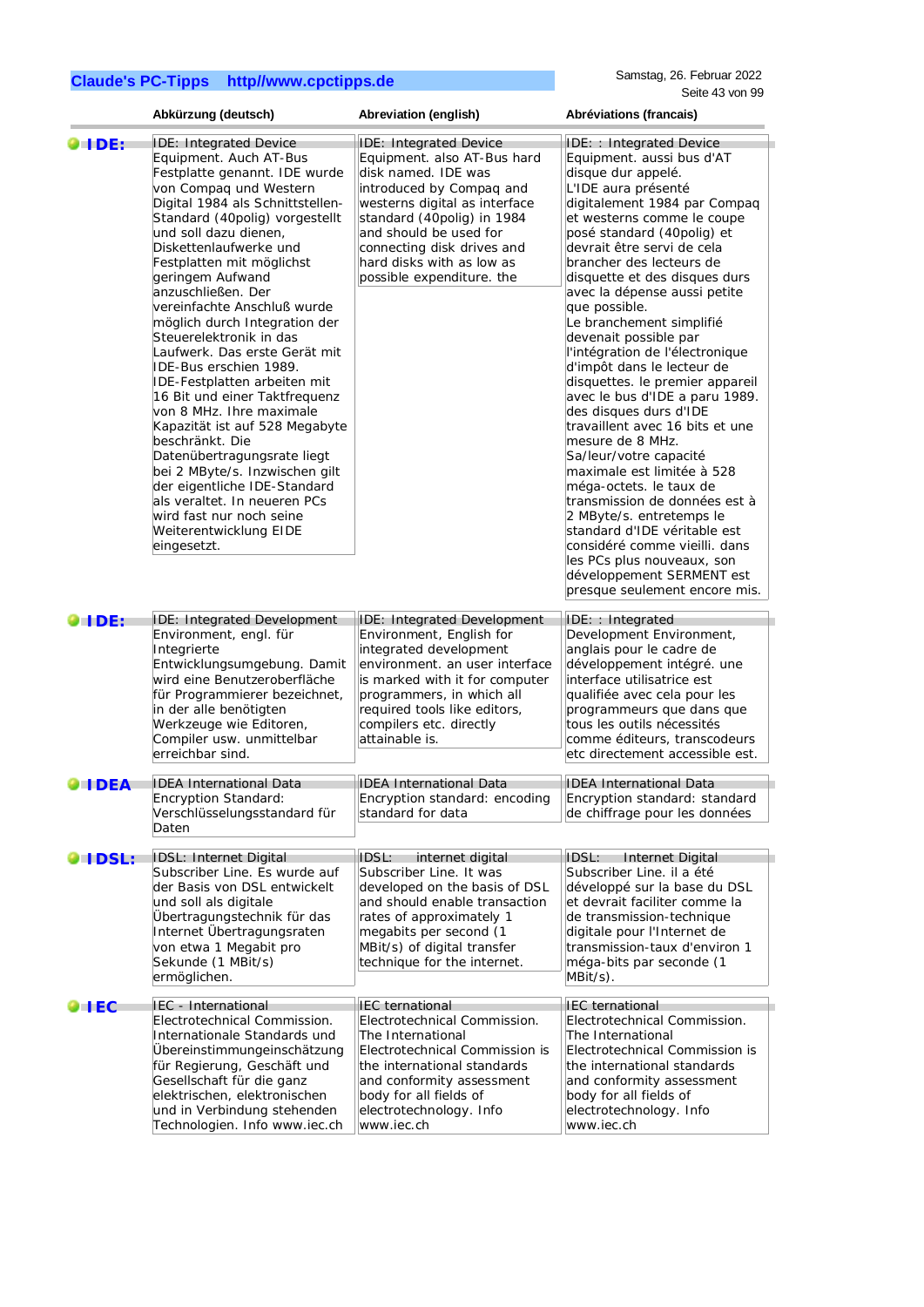|                 | Abkürzung (deutsch)                                                                                                                                                                                                                                                                                                                                                                                                                                                                               | Abreviation (english)                                                                                                                                                                                                                                                                       | Abréviations (francais)                                                                                                                                                                                                                                                                                                                                                                                                                                                              |
|-----------------|---------------------------------------------------------------------------------------------------------------------------------------------------------------------------------------------------------------------------------------------------------------------------------------------------------------------------------------------------------------------------------------------------------------------------------------------------------------------------------------------------|---------------------------------------------------------------------------------------------------------------------------------------------------------------------------------------------------------------------------------------------------------------------------------------------|--------------------------------------------------------------------------------------------------------------------------------------------------------------------------------------------------------------------------------------------------------------------------------------------------------------------------------------------------------------------------------------------------------------------------------------------------------------------------------------|
| <b>TEEE:</b>    | IEEE: Institute Of Electric And<br>Electronic Engineers, Institut<br>für Elektrizitäts- und<br>Elektronikingenieure.<br>Amerikanische<br>Standardisierungsinstitut, das<br>u.a. Normen im Netzwerk-<br>Bereich definiert.                                                                                                                                                                                                                                                                         | IEEE:<br>institute Of Electric<br>And Electronic Engineers,<br>institute for electricity and<br>electronics engineers.<br>American standardization<br>institute, that defines norms<br>among others in the network<br>area.                                                                 | instituts Of Electric<br>IFFF:<br>And Electronic Engineers,<br>institut pour les Elektrizitäts -<br>et électronique ingénieurs.<br>institut de standardisation<br>américain, qui définit entre<br>autres des normes dans le<br>domaine de réseau.                                                                                                                                                                                                                                    |
| <b>O</b> I ESG  | <b>IESG Internet Engineering</b><br>Steering Group. Mehr<br>Informationen unter<br>http://www.ietf.org/iesg.html                                                                                                                                                                                                                                                                                                                                                                                  | <b>IESG Internet Engineering</b><br>Steering Group. More<br>Informations under<br>http://www.ietf.org/iesg.html                                                                                                                                                                             | <b>IESG Internet Engineering</b><br>Steering Group. Plus<br>d'informations sous<br>http://www.ietf.org/iesg.html                                                                                                                                                                                                                                                                                                                                                                     |
| O LETF:         | IETF: Internet Engineering<br>Task Force. Diese "Internet-<br>Entwickler-Einsatzgruppe" ist<br>Teil des Internet Activities<br>Board (IAB), einer<br>internationalen Gemeinschaft<br>von Netzwerk-Experten, die<br>die Forschungen zum Internet<br>koordiniert. Das IAB<br>veröffentlicht Berichte mit<br>Standards für die Internet-<br>Kommunikation. Die IETF<br>entwickelt die<br>Standardprotokolle TCP/IP<br>weiter.                                                                        | IETF:<br>internet Engineering<br>task Force. this" internet<br>developer usage group" is part<br>of the internet of Activities<br>board (IAB), an international<br>community of network<br>experts, who coordinates the<br>researches about the internet.<br>the IAB publishes reports wit  | IETF:<br>Internet ingénierie<br>Task Force. ce" Internet<br>développeur enjeu groupe" est<br>à Board (IAB), une<br>communauté internationale de<br>l'expert de réseau, qui<br>coordonne les recherches à<br>l'Internet partie de l'Internet<br>Activities.<br>L'IAB publie des rapports avec<br>les standards pour la<br>communication d'Internet.<br>l'IETF progresse les procès-<br>verbaux de standard TCP/IP.                                                                    |
| <b>OIIGES</b>   | <b>IGES Initial Graphics Exchange</b><br>Specification. Weitverbreitetes<br>Datenformat für CAD-Daten                                                                                                                                                                                                                                                                                                                                                                                             | <b>IGES Initial Graphics Exchange</b><br>Specification.                                                                                                                                                                                                                                     | IGES Initial Graphics Exchange<br>Specification.                                                                                                                                                                                                                                                                                                                                                                                                                                     |
| <b>IMAP:</b>    | IMAP: Internet Mail Access<br>Protocol. Alternatives (zu<br>POP3) Internet-Protokoll zur<br>Übertragung von E-Mails. Für<br>den Anwender besteht der<br>Unterschied darin, dass die<br>Mail zunächst auf dem Server<br>bleibt, bis der Anwender sie<br>von dort herunterlädt und<br>löscht. Titel und Inhalt der Mail<br>lassen sich online betrachten.<br>Dies ist vor allem dann<br>nützlich, wenn man seine<br>Mailbox von verschiedenen<br>Rechnern oder von unterwegs<br>aus verwalten will. | IMAP:<br>internet Mail Access<br>Protocol. alternative, to POP3,<br>internet protocol about the<br>transfer of e-mails. for the<br>user, the difference in it, that<br>the Mail remains on the server<br>at first, passes her/it/them<br>until the user from there down-<br>loads and delet | <b>Internet Mail Access</b><br>IMAP:<br>Protocol. alternatif (à POP3)<br>procès-verbal d'Internet au<br>transfert d'e-mail.<br>Pour l'applicateur, la différence<br>est que le Mail reste avant tout<br>sur le serveur jusqu'à ce que<br>l'applicateur la télécharge de<br>là et efface. les titres et<br>contenu du Mail se font<br>regarder en ligne.<br>C'est alors en particulier utile,<br>si on son Mailbox de<br>calculateur différents ou d'en<br>route de veut administrer. |
| $\bullet$ IMEL: | IMEI: International Mobile<br>Equipment Identity. 15-stellige<br>Kennung für Handys                                                                                                                                                                                                                                                                                                                                                                                                               | IMEI: International mobile<br>Equipment Identity. 15-stellige<br>identifiers for Handys                                                                                                                                                                                                     | IMEI: international mobile<br>Equipment Identity. 15-stellige<br>marques pour Handys                                                                                                                                                                                                                                                                                                                                                                                                 |
| <b>IMHO:</b>    | IMHO: (Häufig ironisch<br>gemeintes) Kürzel in E-Mails<br>oder im Chat "In my humble<br>opinion" - "meiner<br>bescheidenen Meinung nach".                                                                                                                                                                                                                                                                                                                                                         | IMHO: , frequently ironically<br>thought, abbreviations of e-<br>mails or in the Chat" In my<br>humble opinion" -" my modest<br>opinion after."                                                                                                                                             | IMHO: , souvent<br>ironiquement pensé,<br>abréviations dans les e-mail ou<br>dans le Chat In" my humble<br>opinion"," mon opinion<br>modeste après."                                                                                                                                                                                                                                                                                                                                 |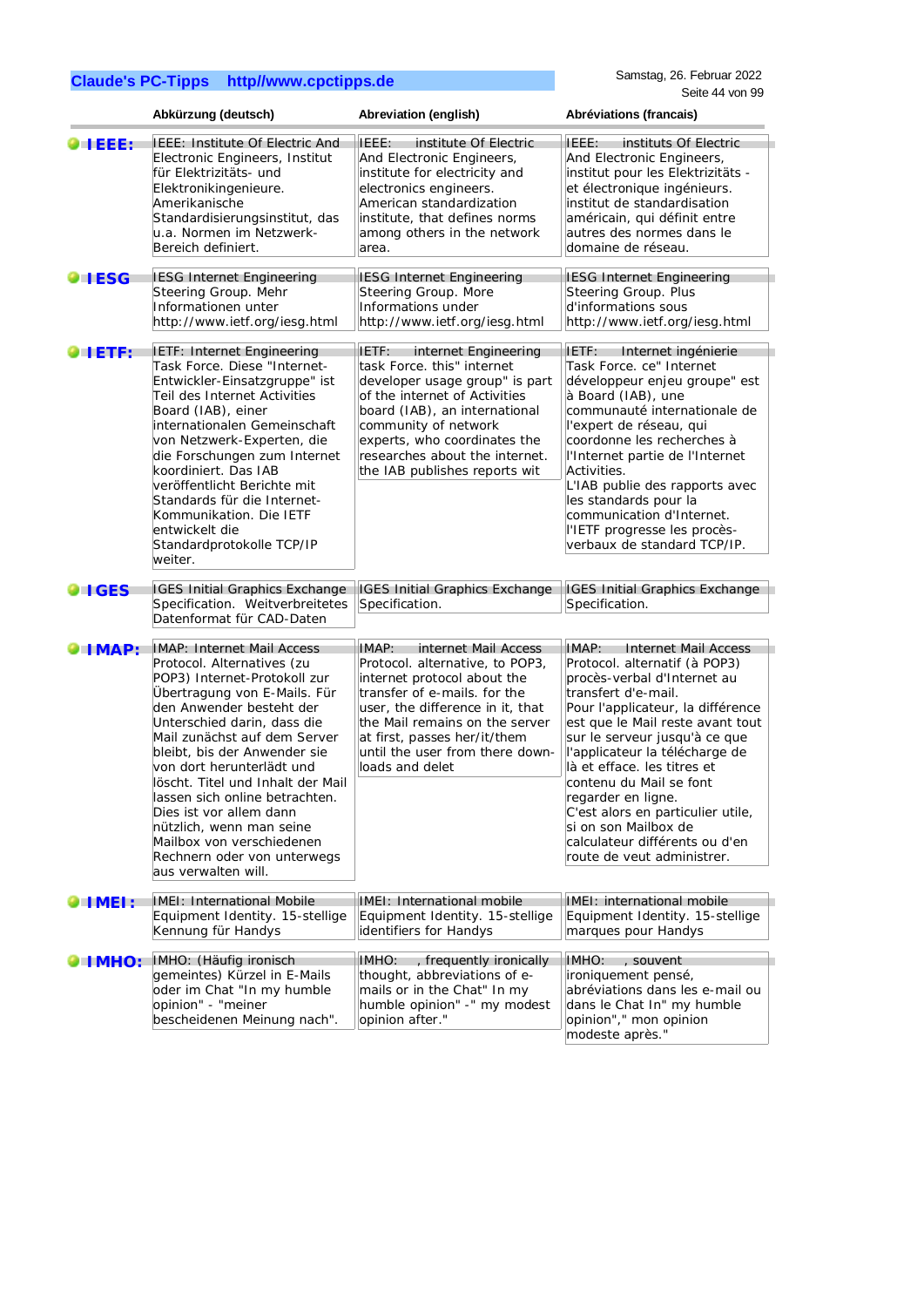|                       | Abkürzung (deutsch)                                                                                                                                                                                                                                                                                                                                                                                                                                                                                                                                                                                                                                                                                                                                                                                                                 | Abreviation (english)                                                                                                                                                                                                                                                                              | Abréviations (francais)                                                                                                                                                                                                                                                                                                                                                                                                                                                                                                                                                                                                                                                                                                                                                                                                                 |
|-----------------------|-------------------------------------------------------------------------------------------------------------------------------------------------------------------------------------------------------------------------------------------------------------------------------------------------------------------------------------------------------------------------------------------------------------------------------------------------------------------------------------------------------------------------------------------------------------------------------------------------------------------------------------------------------------------------------------------------------------------------------------------------------------------------------------------------------------------------------------|----------------------------------------------------------------------------------------------------------------------------------------------------------------------------------------------------------------------------------------------------------------------------------------------------|-----------------------------------------------------------------------------------------------------------------------------------------------------------------------------------------------------------------------------------------------------------------------------------------------------------------------------------------------------------------------------------------------------------------------------------------------------------------------------------------------------------------------------------------------------------------------------------------------------------------------------------------------------------------------------------------------------------------------------------------------------------------------------------------------------------------------------------------|
|                       | <b>O INDEO: INDEO:</b> Intel Video. Eine<br>Lösung der Firma Intel zur<br>Herstellung und Wiedergabe<br>digitaler Videos. Die Daten<br>werden dabei auf 10 bis 20<br>Prozent des ursprünglichen<br>Umfangs komprimiert. INDEO<br>besteht aus Soft- und<br>Hardware-Komponenten. Die<br>Videos werden über eine<br>Videokarte auf den Computer<br>übertragen und dann im AVI-<br>Format auf der Festplatte<br>gespeichert und können<br>dadurch ohne<br>Hardwareunterstützung auf<br>jedem Computer abgespielt<br>werden.                                                                                                                                                                                                                                                                                                            | INDEO: : : : : Intel video. a<br>solution of the company Intel<br>to the manufacture and<br>playback of digital videos. the<br>data are compressed on that<br>occasion on 10 to 20 percent<br>of the original scope. INDEO<br>consists of Soft and hardware<br>components. the videos are<br>trans | INDEO: : : : : Intel vidéo, une<br>solution de l'entreprise Intel à<br>la production et reproduction<br>de vidéos digitales. les<br>données sont comprimées à<br>cela sur 10 jusque 20 pour<br>cent du périmètre original.<br>INDEO consiste en Soft - et<br>hardware composantes.<br>Les vidéos sont transférées<br>sur une carte de vidéo sur<br>l'ordinateur et sont stockées<br>alors dans l'AVI-Format sur le<br>disque dur et peuvent être<br>passées par cela sans le<br>soutien de hardware sur<br>chaque ordinateur.                                                                                                                                                                                                                                                                                                           |
| $\blacksquare$ InterN | InterNIC: Der Verein "Internet<br>Network Information Centre"<br>vergibt als Zentrale die IP-<br>Adressen . Die IP-Adressen<br>müssen eindeutig bestimmt<br>sein, damit die Nutzer die<br>virtuellen Ziele tatsächlich<br>erreichen. Außerdem können<br>sowohl Organisationen als<br>auch Privatpersonen über das<br>InterNIC Domain-Namen -<br>ähnlich wie<br>"www.meinname.com" -<br>reservieren (unter<br>www.internic.net). Vorher<br>kontrollieren, ob der<br>gewünschte Name nicht<br>bereits vergeben ist:<br>www.networksolutions.com/cgi<br>-bin/ whois/whois . Die<br>Registrierung ist<br>kostenpflichtig und muss<br>jährlich gegen eine neue<br>Gebühr verlängert werden.<br>Eine .de-Domain können Sie<br>über die deutsche Abteilung<br>DeNIC erhalten, das Deutsche<br>Network Informations Center:<br>www.denic.de | InterNIC: the club" forgives<br>internet Network piece of<br>information of Centre" the IP-<br>Adressen as headquarters. the<br>IP-Adressen must be<br>unequivocally certain so that<br>the users actually reach the<br>virtual goals. furthermore both<br>organizations as well as priv           | InterNIC: l'association"<br>Internet Network information<br>Centre" donne l'IP-Adressen<br>comme la centrale. les IP-<br>Adressen doivent être<br>clairement déterminés afin que<br>les usagers atteignent<br>vraiment les buts virtuels.<br>En outre non seulement les<br>organisations mais aussi<br>particuliers peuvent réserver<br>noms, de la même façon que"<br>www.meinname.com", sur<br>l'interdivisionnel Nic dôme Ain,<br>sous www.internic.net,<br>contrôle avant, si le nom voulu<br>n'est pas déjà donné:<br>www.networksolutions.com/cgi<br>-bin / whois/whois.<br>l'enregistrement est tenu de<br>payer et doit être prolongé<br>annuellement contre un<br>nouveau tarif. un. vous pouvez<br>recevoir de-Domain sur le<br>département allemand de<br>DeNIC. le Network<br>Informations allemand Center:<br>www.denic.de |
| <b>HNVRP</b>          | <b>INVRPT</b> Inventory RePort<br>(EDIFACT - Nachricht,<br>Lagerbestandsmeldung,)<br><b>INVOICE EDIFACT - Nachricht</b><br>"Rechnung"                                                                                                                                                                                                                                                                                                                                                                                                                                                                                                                                                                                                                                                                                               | <b>INVRPT Inventory RePort</b><br>(EDIFACT - Nachricht,<br>Lagerbestandsmeldung,)<br><b>INVOICE EDIFACT - Nachricht</b><br>"Rechnung"                                                                                                                                                              | <b>INVRPT Inventory RePort</b><br>(EDIFACT - Nachricht,<br>Lagerbestandsmeldung,)<br>INVOICE EDIFACT - Nachricht<br>"Rechnung"                                                                                                                                                                                                                                                                                                                                                                                                                                                                                                                                                                                                                                                                                                          |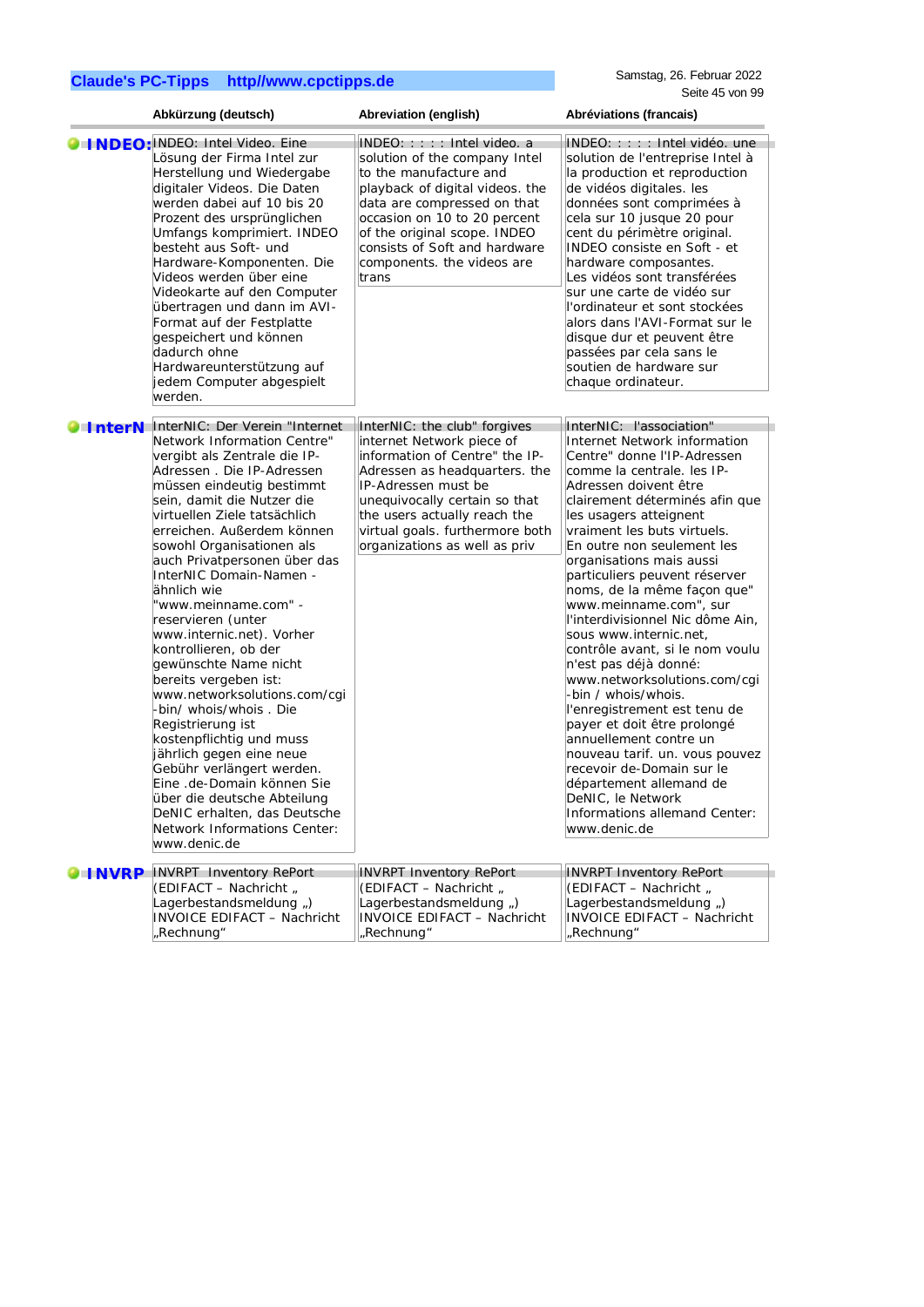|                       | Abkürzung (deutsch)                                                                                                                                                                                                                                                                                                                                                                                                                                                                                                                                                                                                                                                                                                                       | Abreviation (english)                                                                                                                                                                                                                                                                       | Abréviations (francais)                                                                                                                                                                                                                                                                                                                                                                                                                                                                                                                                                                                                                                                                                                                                                                    |
|-----------------------|-------------------------------------------------------------------------------------------------------------------------------------------------------------------------------------------------------------------------------------------------------------------------------------------------------------------------------------------------------------------------------------------------------------------------------------------------------------------------------------------------------------------------------------------------------------------------------------------------------------------------------------------------------------------------------------------------------------------------------------------|---------------------------------------------------------------------------------------------------------------------------------------------------------------------------------------------------------------------------------------------------------------------------------------------|--------------------------------------------------------------------------------------------------------------------------------------------------------------------------------------------------------------------------------------------------------------------------------------------------------------------------------------------------------------------------------------------------------------------------------------------------------------------------------------------------------------------------------------------------------------------------------------------------------------------------------------------------------------------------------------------------------------------------------------------------------------------------------------------|
| $\blacksquare$        | IP: Internet Protocol,<br>zusammen mit dem<br>"Transmission Control<br>Protocol". Herzstück der<br>Internet-Technologie. Wird<br>fast immer in der Kombination<br>TCP/IP genannt. Das Netzwerk-<br>Protokoll IP verwaltet den<br>Transport der<br>Informationseinheiten im Netz.<br>Es prüft freilich nicht, ob<br>Daten unterwegs verloren<br>gehen. Für die Zustellung am<br>Zielort sorgt dann TCP.<br>IP-Adresse:<br>Die Identifikationsnummer<br>eines Computers im Internet<br>Sie besteht aus vier Zahlen<br>zwischen 0 und 255, die durch<br>Punkte getrennt sind. In der<br>Praxis verwendet man aber<br>Domain-Namen, um ein Ziel<br>im WWW zu erreichen. Ein<br>Name-Server ermittelt<br>unbemerkt zugehörige IP-<br>Adressen. | IP: Internet Protocol, together<br>with the transmission Control<br>Protocol. heart of the internet<br>technology. it almost always is<br>named in the combination<br>TCP/IP. the network protocol<br>of IP administers the<br>transportation of the<br>information units in the n          | IP: Internet Protocol, avec<br>que" la transmission Control<br>Protocol". croisement de la<br>technologie d'Internet. devient<br>presque toujours dans la<br>combinaison TCP/IP appelé. le<br>procès-verbal de réseau IP<br>administre le transport des<br>unités d'information dans le<br>réseau.<br>Il ne teste pas bien sûr si des<br>données ont perdu en route<br>va. à la remise à domicile au<br>lieu de destination, TCP. IP-<br>Adresse pourvoit alors: le<br>numéro d'identification d'un<br>ordinateur dans l'Internet vous<br>existe de quatre nombres<br>entre 0 et 255, qui sont<br>séparés par points.<br>Dans la pratique, on applique<br>mais le nom d'Ain de dôme<br>pour atteindre un but dans le<br>WWW. un serveur de nom<br>enquête IP-Adressen inaperçu<br>affilié. |
| O I PL:               | IPL: Initial Program Load(ing),<br>einleitendes Programmladen.<br>IPL kommt im Zusammenhang<br>mit Großrechnern vor und<br>bezeichnet das Laden des<br>Betriebssystems in den<br>Arbeitsspeicher. Diese<br>Betriebsysteme enthalten viele<br>Megabyte an Programmcodes,<br>die bei jedem Start des<br>Großrechners neu angepasst<br>und in den Speicher geladen<br>werden müssen, was viel Zeit<br>in Anspruch nimmt. Das IPL ist<br>mit dem booten (hochfahren)<br>des PCs vergleichbar.                                                                                                                                                                                                                                                 | IPL: Initial Program Load(ing,<br>initial program loading. IPL<br>occurs in the context of<br>mainframes and marks the<br>loading of the operating<br>system into the storage. these<br>operation systems contain<br>many megabytes at program<br>codes, that adjusted again<br>with each   | IPL: Initial Program Load(ing,<br>chargement de programme<br>introductif. IPL se passe dans<br>le contexte avec les super-<br>ordinateurs et qualifie le<br>chargement du système<br>d'exploitation dans la mémoire.<br>Ces systèmes d'entreprise<br>contiennent beaucoup de<br>méga-octets au code de<br>programme, qu'ajusté<br>nouvellement à chaque départ<br>du super-ordinateur et doit<br>être chargé dans la mémoire,<br>ce que beaucoup de temps<br>prend dans la réclamation.<br>l'IPL est comparable avec lui<br>bateaux (sursaut) au PC.                                                                                                                                                                                                                                       |
| $\blacksquare$ I Png: | IPng: Internet Protocol next<br>generation - eine neue Version<br>des IP, bei der die IP-Adressen<br>aus sechs anstatt wie bisher<br>aus vier Zahlen bestehen<br>sollen. Das schafft mehr<br>Adressierungsmöglichkeiten<br>für Websites. Die Neufassung<br>ist nötig, weil in vier Jahren<br>die mehr als vier Milliarden IP-<br>Adressen nicht mehr reichen<br>werden.                                                                                                                                                                                                                                                                                                                                                                   | IPng: Internet Protocol next<br>generation - a new version of<br>the IP, with which the IP-<br>Adressen from six instead of<br>like until now from four<br>numbers should exist. this<br>creates more addressing<br>technique possibilities for web<br>sites. the new version is<br>necessa | IPng: Internet Protocol next<br>generation, une nouvelle<br>version de l'IP, à que l'IP-<br>Adresse de six au lieu de<br>comme jusqu'ici de quatre<br>nombres devrait exister. ca<br>fait plus de possibilité<br>d'adressage pour les sites de<br>Web.<br>La version refondue est<br>nécessaire parce que ce ne<br>deviennent pas plus riches<br>plus que quatre milliards d'IP-<br>Adresses dans quatre années.                                                                                                                                                                                                                                                                                                                                                                           |
| $\blacksquare$ PP:    | IPP: Internet Presence<br>Provider, bieten spezielle<br>Internet-Dienstleistungen. Sie<br>helfen bei technischen<br>Problemen und bei der<br>Gestaltung von WWW-Seiten.<br>In Deutschland treten IPPs<br>häufig als normale Service-<br>Provider auf.                                                                                                                                                                                                                                                                                                                                                                                                                                                                                     | IPP: internet Presence<br>providers, particular internet<br>services offer. you help with<br>technical problems and at the<br>formation by WWW-Seiten. in<br>Germany, IPPs frequently<br>appear as normal service<br>providers.                                                             | IPP: Internet Presence<br>Provider, des prestations de<br>service d'Internet spéciales<br>offrent. vous aidez aux<br>problèmes techniques et à la<br>création de WWW-Seiten. en<br>Allemagne, des IPPs<br>apparaissent souvent comme<br>Service-Provider normal.                                                                                                                                                                                                                                                                                                                                                                                                                                                                                                                           |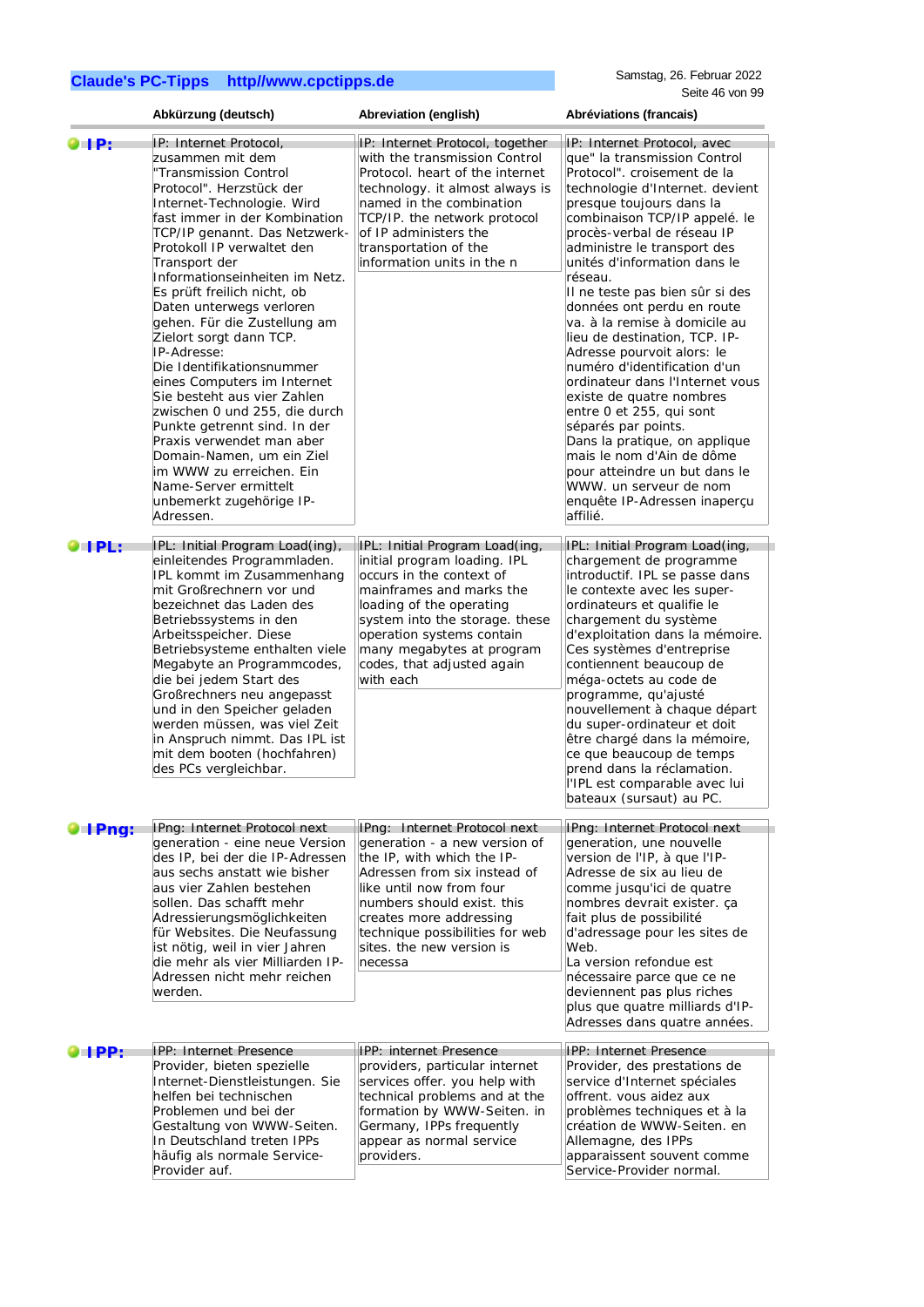Samstag, 26. Februar 2022 Seite 47 von 99

|                                                             | Abkürzung (deutsch)                                                                                                                                                                                                                                                                                                                                                                                                                                                                                                                                                                                                                                                                                                                                                                                                                                                                                   | Abreviation (english)                                                                                                                                                                                                                                                                      | Abréviations (francais)                                                                                                                                                                                                                                                                                                                                                                                                                                                                                                                                                                                                                                                                                                                                                                                                                                                                                                                                            |
|-------------------------------------------------------------|-------------------------------------------------------------------------------------------------------------------------------------------------------------------------------------------------------------------------------------------------------------------------------------------------------------------------------------------------------------------------------------------------------------------------------------------------------------------------------------------------------------------------------------------------------------------------------------------------------------------------------------------------------------------------------------------------------------------------------------------------------------------------------------------------------------------------------------------------------------------------------------------------------|--------------------------------------------------------------------------------------------------------------------------------------------------------------------------------------------------------------------------------------------------------------------------------------------|--------------------------------------------------------------------------------------------------------------------------------------------------------------------------------------------------------------------------------------------------------------------------------------------------------------------------------------------------------------------------------------------------------------------------------------------------------------------------------------------------------------------------------------------------------------------------------------------------------------------------------------------------------------------------------------------------------------------------------------------------------------------------------------------------------------------------------------------------------------------------------------------------------------------------------------------------------------------|
|                                                             | <b>OIP-SpoIP-Spoofing: Spoofing</b><br>bedeutet "schwindeln",<br>"hereinlegen", "austricksen".<br>Das IP-Spoofing nutzt eine<br>Sicherheitslücke in IP-Netzen<br>aus. Z.B. ein böswilliger<br>Provider kann durch ein<br>manipuliertes<br>Verbindungsprotokoll eine<br>falsche IP-Adresse<br>vortäuschen und dadurch<br>einfache Zugangskontrollen<br>umgehen. IP-Spoofing ist in<br>der Regel illegal.                                                                                                                                                                                                                                                                                                                                                                                                                                                                                               | IP-Spoofing: Spoofing means"<br>feels dizzy"," fools"," outwits".<br>the IP-Spoofing takes<br>advantage of a security gap in<br>IP-Netzen. FOR EXAMPLE a<br>malicious provider can fake a<br>wrong IP-Adresse through a<br>manipulated connection<br>protocol and can avoid simple<br>acce | IP-Spoofing: Spoofing signifie"<br>mentir", "feinter". I'IP-<br>Spoofing profite d'un trou de<br>sécurité dans IP-réseau. PAR<br><b>EXEMPLE: un Provider</b><br>malintentionné peut simuler un<br>faux IP-Adresse par un procès-<br>verbal de liaison manipulé et<br>peut détourner des contrôles<br>d'accès simples par cela. IP-<br>Spoofing est normalement<br>illégal.                                                                                                                                                                                                                                                                                                                                                                                                                                                                                                                                                                                         |
| $\blacksquare$ $\blacksquare$ $\blacksquare$ $\blacksquare$ | IRC: Internet Relay Chat -<br>Weltweites Internet-Protokoll.<br>Der "Internet Relay Chat" war<br>die erste Möglichkeit im<br>Internet, sich "live" zu<br>unterhalten. Ende der 80er<br>Jahre von dem Finnen Jarkko<br>Oikarinen entwickelt. Nach<br>dem Einloggen auf einen IRC-<br>Server können Sie zwischen<br>verschiedenen<br>Gesprächskanälen wählen, die<br>jeweils themenorientiert sind.<br>Wie in einem WWW-Chatraum<br>sprechen die Teilnehmer<br>miteinander, indem sie Sätze<br>mit Hilfe der Tastatur ihres<br>Computers tippen. Neben den<br>öffentlichen sind private<br>Gespräche möglich. Chats<br>laufen nicht selten rund um die<br>Uhr. Im IRC bestimmen Sie<br>den Kanal mit dem Thema,<br>über das Sie sich unterhalten<br>möchten. Fragen zum<br>technischen Ablauf klärt in der<br>Regel ein Moderator. Mehr<br>Tipps und Anleitungen unter<br>irc.pages.de oder www.roil.de | IRC: internet Relay Chat -<br>world-wide internet protocol.<br>this" was Relay Chat" internet<br>in the internet the first<br>possibility, itself" live, to<br>entertain. end of the 80er<br>years of the Finn Jarkko<br>Oikarinen develops. after<br>logging on an IRC-Server can<br>choo | IRC: Internet Relay Chat,<br>mondial procès-verbal<br>d'Internet. le" Internet Relay<br>de Chat", la première<br>possibilité était dans l'Internet<br>à s'amuser en direct"". fin des<br>80er ans du Finlandais Jarkko<br>Oikarinen développé.<br>Après l'Einloggen sur un IRC-<br>Server, vous pouvez choisir<br>entre canaux de conversation<br>différents, qui sont chaque fois<br>themenorientierts.<br>Les participants parlent<br>ensemble comme dans un<br>WWW-Chatraum tandis qu'ils<br>tapent le clavier de son/leur<br>ordinateur des phrases avec<br>l'aide. secondaire le public est<br>possible des conversations<br>privées. des Chats ne courent<br>pas rarement 24 heures sur<br>24.<br>Dans l'IRC, vous précisez le<br>canal avec le thème, duquel<br>vous voudriez vous entretenir.<br>un animateur clarifie<br>normalement questions au<br>déroulement technique.<br>augmentation tuyaux et<br>instructions sous irc.pages.de<br>ou www.roil.de |
| O IRL:                                                      | IRL: in real life - "im richtigen<br>Leben"; in E-Mails und Chats,<br>im Gegensatz zum Leben im<br>virtuellen Raum des Internets.                                                                                                                                                                                                                                                                                                                                                                                                                                                                                                                                                                                                                                                                                                                                                                     | IRL: in actually life -" in the<br>correct life"; in e-mails and<br>Chats, in contrast to the life in<br>the virtual space of the<br>internet.                                                                                                                                             | IRL: dans vraiment life," dans<br>la vie correcte"; dans e-mail et<br>Chats, contrairement à la vie<br>dans l'espace virtuel de<br>l'Internet.                                                                                                                                                                                                                                                                                                                                                                                                                                                                                                                                                                                                                                                                                                                                                                                                                     |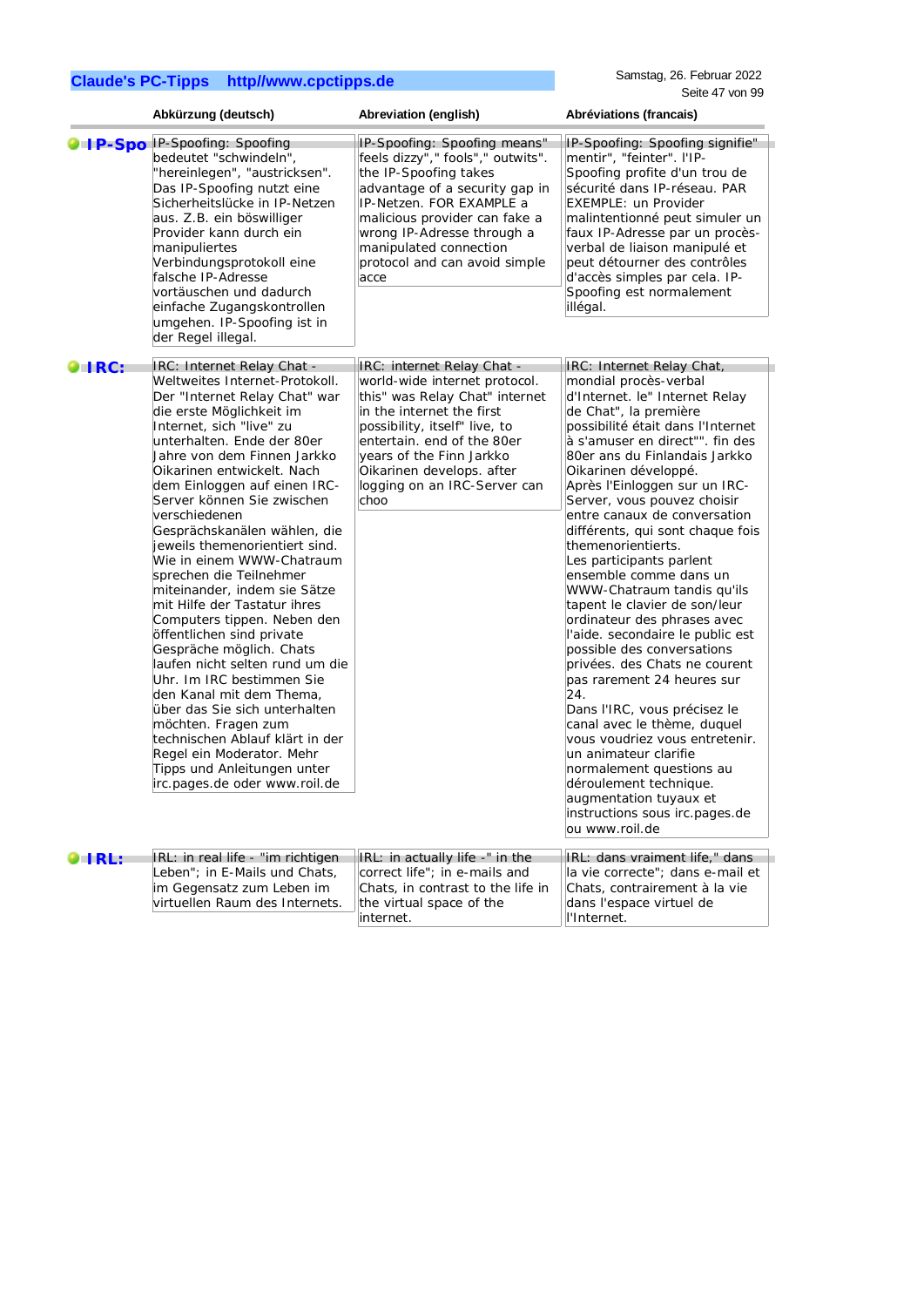|                    | Abkürzung (deutsch)                                                                                                                                                                                                                                                                                                                                                                                                                                                                                                                                                                                                                                                                                                                                                                                                                                                                                                                                                                                                                                    | Abreviation (english)                                                                                                                                                                                                                                                                       | Abréviations (francais)                                                                                                                                                                                                                                                                                                                                                                                                                                                                                                                                                                                                                                                                                                                                                                                                                                                                                                                                                                                                                                                   |
|--------------------|--------------------------------------------------------------------------------------------------------------------------------------------------------------------------------------------------------------------------------------------------------------------------------------------------------------------------------------------------------------------------------------------------------------------------------------------------------------------------------------------------------------------------------------------------------------------------------------------------------------------------------------------------------------------------------------------------------------------------------------------------------------------------------------------------------------------------------------------------------------------------------------------------------------------------------------------------------------------------------------------------------------------------------------------------------|---------------------------------------------------------------------------------------------------------------------------------------------------------------------------------------------------------------------------------------------------------------------------------------------|---------------------------------------------------------------------------------------------------------------------------------------------------------------------------------------------------------------------------------------------------------------------------------------------------------------------------------------------------------------------------------------------------------------------------------------------------------------------------------------------------------------------------------------------------------------------------------------------------------------------------------------------------------------------------------------------------------------------------------------------------------------------------------------------------------------------------------------------------------------------------------------------------------------------------------------------------------------------------------------------------------------------------------------------------------------------------|
| <b>DIRQ:</b>       | IRQ: Interrupt Request,<br>englisch für Unterbrechungs-<br>Anfrage. Mit einem IRQ wird<br>dem Prozessor mitgeteilt, dass<br>ein externes Gerät eine<br>bestimmte Aktion durchführen<br>möchte. Dies geschieht über<br>sogenannte Interrupt-<br>Leitungen, die in regelmäßigen<br>Abständen von einem<br>Controller auf eine<br>Unterbrechungsanforderung<br>abgefragt werden. Jeder<br>Komponente wird dabei eine<br>Leitung zugeordnet. In einem<br>PC stehen 16 Interrupt-<br>Leitungen zur Verfügung, von<br>denen die meisten bereits<br>belegt sind. Belegen zwei<br>Geräte die selbe Leitung, kann<br>es zu Fehlfunktionen kommen.<br><b>IRO Gerät</b><br>0 Timer<br>1 Tastatur<br>2 umgeleitet auf IRQ 9<br>3 Serielle Schnittstelle (COM2)<br>4 Serielle Schnittstelle (COM1)<br>5 Frei<br>6 Diskettencontroller<br>7 Parallele Schnittstelle (LPT1)<br>8 Echtzeituhr<br>9 Umleitung von IRQ 2, VGA-<br>Karte<br>10 Frei<br>11 Frei<br>12 Bus-Maus<br>13 Mathematischer<br>Coprozessor<br>14 Festplattencontroller<br>15 Festplattencontroller | IRQ: interrupt Request,<br>English for interruption<br>inquiry. co an IRQ is<br>communicated the processor,<br>that an external appliance<br>would like to execute a certain<br>action. this happens over so-<br>called interrupt directions, that<br>are interrogated in regular<br>distan | IRQ: Interrupt Request,<br>anglais pour Unterbrechungs-<br>Anfrage. avec un IRQ, de cela<br>est informé le processeur<br>qu'un appareil externe<br>voudrait effectuer une action<br>déterminée.<br>C'arrive sur dit Interrupt-<br>Leitungen, qui est questionné<br>dans les espacements<br>réguliers d'un contrôleur sur<br>une exigence d'interruption. à<br>chaque composante, une<br>direction est attribuée à cela.<br>Dans un PC, 16 Interrupt-<br>Leitungen à la disposition sont<br>de que la plupart sont déjà<br>recouvertes. factures deux<br>appareils la même direction,<br>des fonctions manquées<br>peuvent arriver.<br>L'IRQ appareil 0 Timer 1<br>claviers 2 détourné librement<br>9 3 interfaces séquentielles<br>(COM2) 4 interfaces<br>séquentielles (COM1) 5 sur<br>IRQ 6 contrôleurs de<br>disquettes 7 parallèles<br>jonction, LPT1, 8 Echtzeitu<br>9 dérivation hre d'IRQ 2, VGA-<br>Karte 10 librement 11<br>librement 12 souris de bus des<br>14 contrôleurs de disque dur<br>de 13 Coprozessor<br>mathématiques 15 contrôleurs<br>de disque dur |
| LIRTE:             | IRTF: Internet Research Task<br>Force. Gehört wie die IETF zur<br>IAB, der internationalen<br>Gemeinschaft von Netzwerk-<br>Experten, die die Forschung<br>zum Internet koordiniert. Die<br><b>IRTF</b> betreut langfristige<br>Entwicklungen, z.B. Internet 2<br>und IPng. Auch<br>Sicherheitsaspekte spielen für<br>die IRTF eine wichtige Rolle.                                                                                                                                                                                                                                                                                                                                                                                                                                                                                                                                                                                                                                                                                                    | internet Research<br>IRTF:<br>task Force. belongs to the IAB,<br>the international community of<br>network experts, that<br>coordinates the research about<br>the internet, like the IETF. the<br>IRTF takes care of long-term<br>developments, for example<br>internet 2 and IPng. also s  | IRTF:<br>Internet Research<br>Task Force. appartenu comme<br>ll'IETF à l'IAB, la communauté<br>linternationale de l'expert de<br>réseau, qui coordonne la<br>recherche à l'Internet. l'IRTF<br>soigne développements à long<br>terme, par exemple Internet 2<br>et IPng.<br>Aussi des aspects de sécurité<br>jouent un rôle important pour<br>l'IRTF.                                                                                                                                                                                                                                                                                                                                                                                                                                                                                                                                                                                                                                                                                                                     |
| $\blacksquare$ SA: | ISA: Integrated System<br>Architecture, ein von IBM<br>1981 eingeführtes<br>standardisiertes Bussystem für<br>den PC. Am Anfang war ISA<br>ein 8-Bit-System und wurde<br>1984 zum 16-Bit-System<br>erweitert (in dieser Form wird<br>ISA auch AT-Bus genannt).<br>Die Taktfrequenz des ISA-Bus<br>liegt bei 8 MHz (16-Bit-<br>System) und die<br>Datenübertragungsrate<br>theoretisch bei 8 MByte/s,<br>praktisch aber deutlich<br>darunter. Der ISA-Bus wird<br>auch heute noch aus<br>Kompatibilitätsgründen<br>genutzt.                                                                                                                                                                                                                                                                                                                                                                                                                                                                                                                             | ISA: Integrated system<br>Architecture, one from IBM<br>1981 introduced standardized<br>bus frameworks for the PC. at<br>the beginning, ISA was a 8 bit<br>of system and was widened to<br>the 16 bit of system in 1984,<br>in this form, ISA is called also<br>AT-Bus. the clock frequ     | ISA: Integrated système<br>Architecture, un d'IBM 1981<br>systèmes de bus standardisés<br>et introduits pour le PC. au<br>début, ISA était au système<br>un 8 bit et a été élargi à 1984<br>au 16 bit le système, dans<br>cette forme, ISA est appelé<br>aussi le bus d'AT.<br>La mesure de l'ISA-Bus est à 8<br>MHz, 16 bits système, et le<br>taux de transmission de<br>données théorique à 8<br>MByte/s, pratiquement mais<br>distinct sous cela. I'ISA-Bus<br>est aussi utilisé encore<br>aujourd'hui de raisons de<br>compatibilité.                                                                                                                                                                                                                                                                                                                                                                                                                                                                                                                                |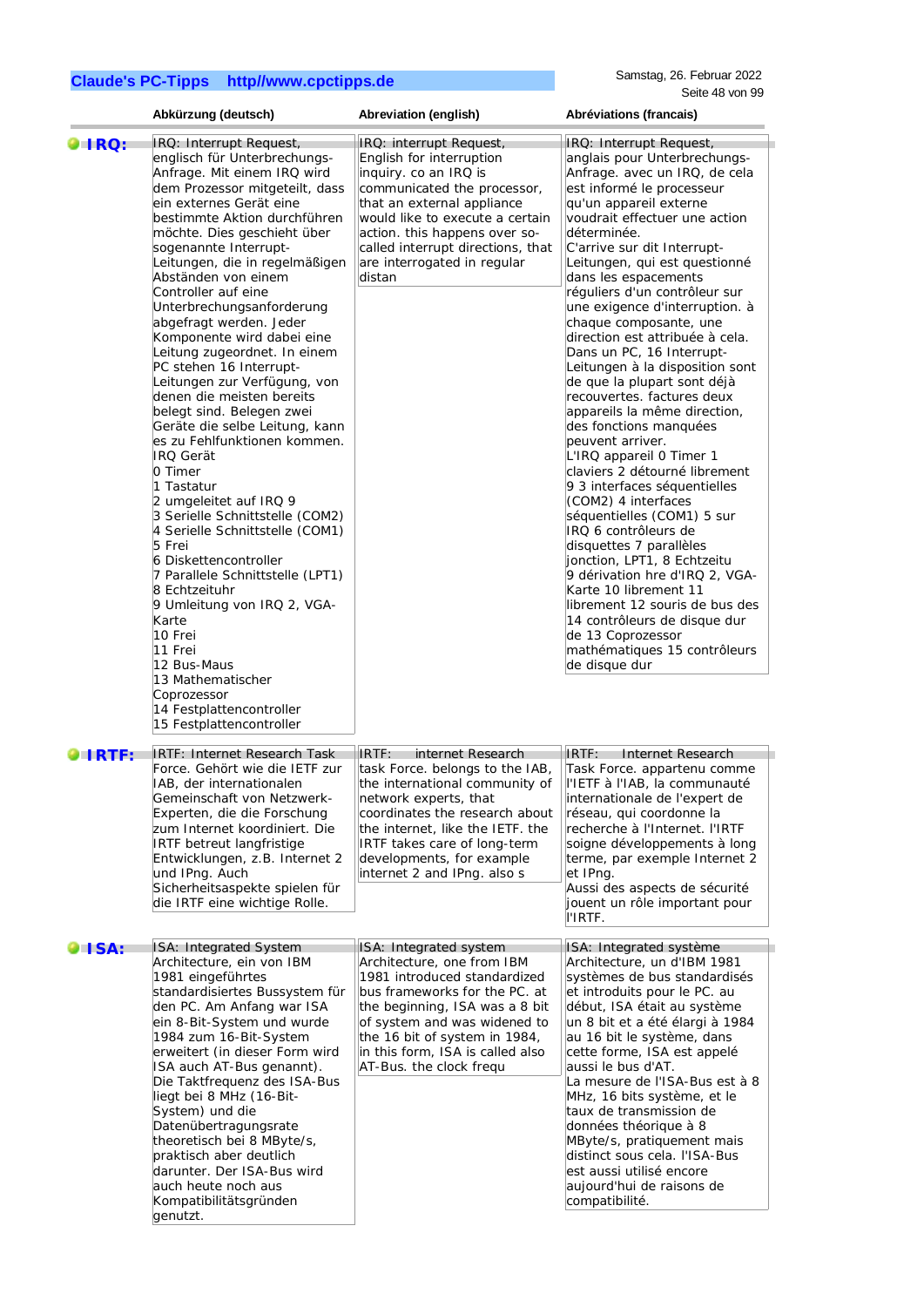|                | Abkürzung (deutsch)                                                                                                                                                                                                                                                                                                                                                                                                                                                                                                                                                                                                                                                                                                                                                                                                                                                                                                             | Abreviation (english)                                                                                                                                                                                                                                                                                                                                                                                                                                                                                                                                                                                                                                                                                                                                                                                                                                                   | Abréviations (francais)                                                                                                                                                                                                                                                                                                                                                                                                                                                                                                                                                                                                                                                                                                                                                                                                                                                                                                                |
|----------------|---------------------------------------------------------------------------------------------------------------------------------------------------------------------------------------------------------------------------------------------------------------------------------------------------------------------------------------------------------------------------------------------------------------------------------------------------------------------------------------------------------------------------------------------------------------------------------------------------------------------------------------------------------------------------------------------------------------------------------------------------------------------------------------------------------------------------------------------------------------------------------------------------------------------------------|-------------------------------------------------------------------------------------------------------------------------------------------------------------------------------------------------------------------------------------------------------------------------------------------------------------------------------------------------------------------------------------------------------------------------------------------------------------------------------------------------------------------------------------------------------------------------------------------------------------------------------------------------------------------------------------------------------------------------------------------------------------------------------------------------------------------------------------------------------------------------|----------------------------------------------------------------------------------------------------------------------------------------------------------------------------------------------------------------------------------------------------------------------------------------------------------------------------------------------------------------------------------------------------------------------------------------------------------------------------------------------------------------------------------------------------------------------------------------------------------------------------------------------------------------------------------------------------------------------------------------------------------------------------------------------------------------------------------------------------------------------------------------------------------------------------------------|
| <b>O</b> ISAM: | ISAM: Indexed Sequential<br>Access Method. Auf Deutsch:<br>indexsequentieller Zugriff.<br>Dies ist eine Methode zum<br>schnelleren Zugriff auf einen<br>Datensatz in einer<br>umfangreichen Access-<br>Datenbank. Wenn auf diese<br>Methode nicht zugegriffen<br>werden kann, wird ein<br>Laufzeitfehler (3170 -<br>Installierbares ISAM nicht<br>gefunden) ausgelöst.<br>In aller Regel fehlen auf dem<br>Zielrechner die<br>entsprechenden ODBC-Treiber<br>für die Datenbank. Es bleibt<br>Ihnen also nichts anderes<br>übrig, als festzustellen, welche<br>Treiber benötigt werden (dies<br>ist je nach Art der Datenbank<br>und nach Zugriffsart<br>unterschiedlich) und diese<br>nachzuinstallieren. Eine andere<br>Möglichkeit wäre noch, dass<br>Sie sich bei der Zuweisung an<br>die Connect-Eigenschaft<br>schlicht und einfach vertippt<br>haben. Dann kann unter<br>Umständen auch diese<br>Fehlermeldung auftreten. | <b>ISAM: Indexed Sequential</b><br>Access Method. in German:<br>index-sequential access. this is<br>a method in an extensive<br>access-database to the faster<br>access to a data record.<br>If cannot be grabbed on this<br>method, a run time mistake is<br>not found ISAM 3170 -<br>Installierbares, caused. in all<br>the rule, the corresponding<br>ODBC-Treiber are missing on<br>the target computer for the<br>data bank.<br>Nothing else therefore remains<br>for you, than to determine,<br>which drivers are required, is<br>differently this according to<br>type of the data bank and<br>after access mode, and, to<br>after-install these.<br>Another possibility still would<br>be that you have yourself<br>vertippt with the assignment<br>of the Connect-Eigenschaft<br>plain and simple. then, also<br>this error message can appear<br>conceivably. | ISAM: Indexed Sequential<br>Access Method. en allemand:<br>mainmise indice-en séquence.<br>c'est une méthode à la<br>mainmise plus rapide sur une<br>donnée dans une banque de<br>données d'Access étendue.<br>Si ne peut pas être pris sur<br>cette méthode, n'est pas<br>trouvé une erreur de durée,<br>3170, Installierbares ISAM,<br>provoqué. dans toute la règle,<br>les ODBC-Treiber<br>correspondants manquent sur<br>le calculateur de but pour la<br>banque de données.<br>Rien d'autre ne vous reste<br>ainsi, que constater, quels<br>meneurs sont nécessités, c'est<br>différent selon la sorte de la<br>banque de données et après la<br>sorte de mainmise, et celui-ci<br>à nachinstallieren.<br>Une autre possibilité serait<br>encore que vous a arbitrés à<br>s'à l'assignation au Connect-<br>Eigenschaft et a simplement<br>vertippt. alors aussi cette<br>annonce d'erreur peut<br>apparaître sous circonstances. |
| <b>O</b> ISDN: | <b>ISDN: Integrated Services</b><br>Digital Network - ist ein<br>Prinzip zur Übertragung von<br>Sprache und Daten. Arbeitet<br>im Gegensatz zu<br>herkömmlichen<br>Telefonverbindungen mit<br>digitalen statt mit analogen<br>Signalen. Höhere<br>Übertragungsgeschwindigkeit,<br>geringere Störanfälligkeit und<br>mehr<br>Kommunikationsdienstleistunge<br>n wie die Anzeige der<br>Rufnummer des<br>Gesprächspartners. Bei einem<br>ISDN-Basisanschluss stehen<br>Ihnen gleich drei<br>Telefonnummern zur<br>Verfügung. Sie können zwei<br>Dienste gleichzeitig nutzen,<br>also endlich beim Surfen<br>telefonieren.                                                                                                                                                                                                                                                                                                         | ISDN:<br>Integrated services<br>digital Network - a principle is<br>to the transfer of language<br>and data. works in contrast to<br>conventional telephone<br>connexions with digital instead<br>of with analog signals. higher<br>transmission speed, more<br>inferior sturgeon suscepti                                                                                                                                                                                                                                                                                                                                                                                                                                                                                                                                                                              | ISDN:<br>Integrated services<br>digital Network, un principe<br>est au transfert de la langue et<br>données. travaille<br>contrairement à<br>communications téléphoniques<br>traditionnelles avec digital au<br>lieu d'avec les signaux<br>analogiques.<br>De transmission-vitesse plus<br>haute, fragilité d'esturgeon<br>plus petite et plus de<br>prestations de service de<br>communication comme<br>l'annonce du numéro de<br>téléphone de l'interlocuteur. à<br>un ISDN-Basisanschluss vous<br>est comme trois numéros de<br>téléphone à la disposition.<br>Vous pouvez utiliser<br>simultanément deux services<br>que téléphone ainsi enfin au<br>surf.                                                                                                                                                                                                                                                                         |
| <b>OISO:</b>   | ISO: Die ISO-Zahl<br>(International Standards)<br>Organization) gibt die<br>Lichtempfindlichkeit eines<br>Films (bzw. der CCD-Elemente<br>einer digital Kamera) an.<br>Diese internationale<br>Normungsorganisation für<br>Technik ist das Gegenstück<br>zum allgemein bekannten<br>deutschen DIN-Institut.                                                                                                                                                                                                                                                                                                                                                                                                                                                                                                                                                                                                                     | ISO: ISO-Number,<br>International standards<br>Organization, the film speed of<br>a film as well as the CCD<br>elements gives camera<br>digitally to one, at. this<br>international standardization<br>organization of technology is<br>the counterpart to the broadly<br>known German D                                                                                                                                                                                                                                                                                                                                                                                                                                                                                                                                                                                | ISO: Nombre ISO,<br>international standards<br>Organization, donne<br>digitalement la sensibilité d'un<br>film ou le CCD-Elemente à un<br>à l'appareil photo.<br>Cette organisation de<br>normalisation internationale<br>pour la technique est le<br>pendant à l'institut de D.I.N.<br>allemand et généralement<br>connu.                                                                                                                                                                                                                                                                                                                                                                                                                                                                                                                                                                                                             |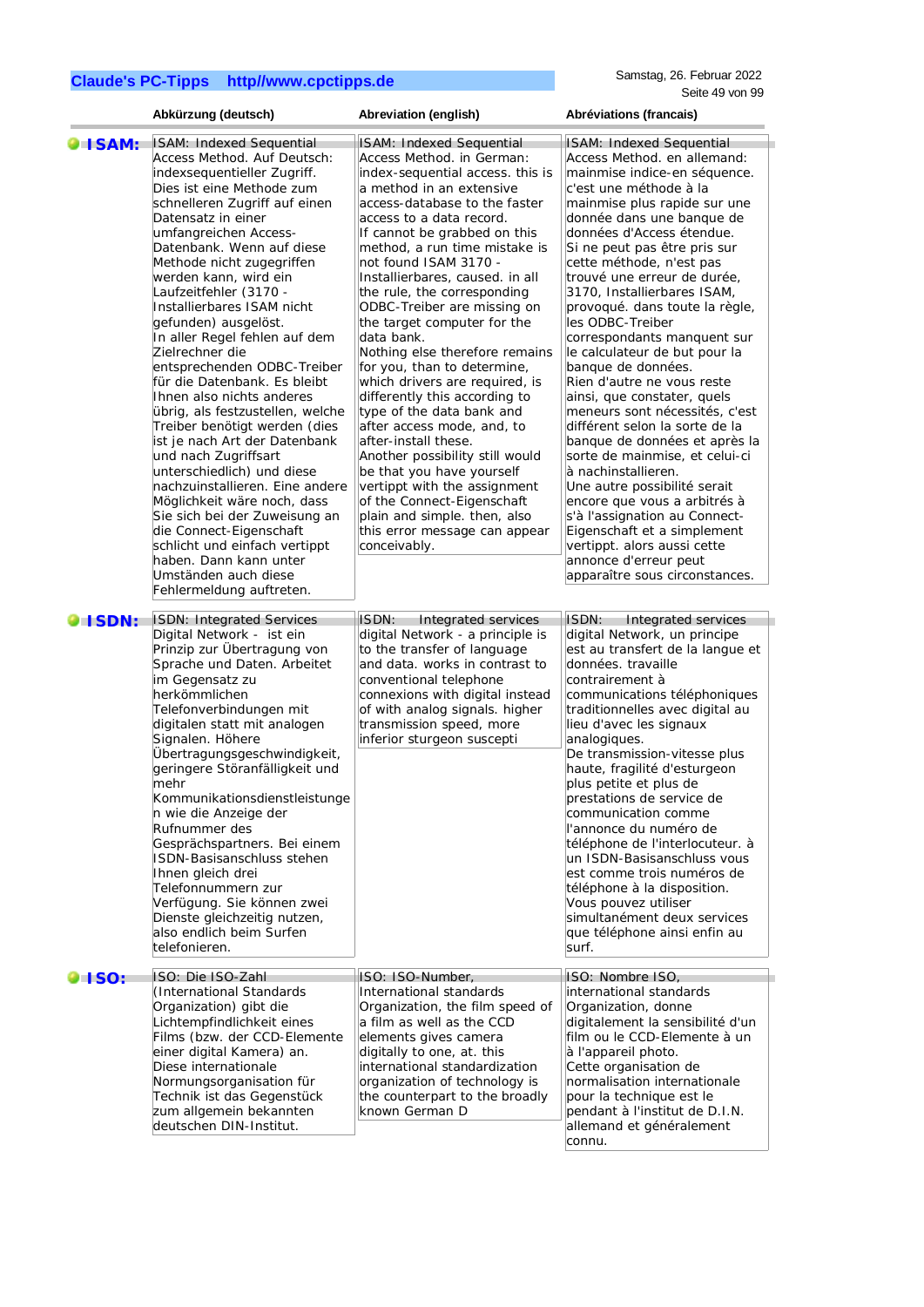|                | Abkürzung (deutsch)                                                                                                                                                                                                                                                                                                                                                                                                                                                                                     | Abreviation (english)                                                                                                                                                                                                                                                                          | Abréviations (francais)                                                                                                                                                                                                                                                                                                                                                                                                                                                                                                                                |
|----------------|---------------------------------------------------------------------------------------------------------------------------------------------------------------------------------------------------------------------------------------------------------------------------------------------------------------------------------------------------------------------------------------------------------------------------------------------------------------------------------------------------------|------------------------------------------------------------------------------------------------------------------------------------------------------------------------------------------------------------------------------------------------------------------------------------------------|--------------------------------------------------------------------------------------------------------------------------------------------------------------------------------------------------------------------------------------------------------------------------------------------------------------------------------------------------------------------------------------------------------------------------------------------------------------------------------------------------------------------------------------------------------|
| $\bullet$ ISP: | ISP: Internet Service Provider.<br>Hierunter werden Firmen oder<br>Institutionen bezeichnet, die<br>Teilnetze des Internets<br>betreiben. Das Internet<br>besteht aus den Netzen der<br>einzelnen Provider und jeder<br>Provider muß daher für einen<br>reibungslosen Austausch mit<br>den Netzen der anderen<br>Anbieter sorgen. Provider sind<br>Anbieter von Internet-<br>Dienstleistungen, z.B.<br>Serverkapazität und Online-<br>Zugängen. Große deutsche<br>ISP sind z.B. die Telekom und<br>AOL. | ISP: internet services<br>providers, among these<br>companies or institutions are<br>marked that the subnetworks<br>of the internet drive, the<br>internet consists of the<br>networks of the individual<br>providers and each provider<br>therefore must provide for a<br>smooth exchange     | ISP: Internet services<br>Provider. est qualifié parmi<br>eux à entreprises ou<br>institutions, les réseaux de<br>partie de l'Internet pratiquent.<br>L'Internet consiste en les<br>réseaux de chaque Provider et<br>le Provider seul doit veiller par<br>conséquent pour un échange<br>sans frottement avec les<br>réseaux des autres offreurs.<br>des Provider sont offreurs de<br>prestations de service<br>d'Internet, par exemple<br>Capacité de serveur et accès<br>en ligne. des grands ISP<br>allemands sont par exemple la<br>Télécom et AOL. |
| GIT:           | IT: Information Technology -<br>und Sammelbegriff für alles,<br>was mit<br>Informationstechnologie zu tun<br>hat - von der Datenverwaltung<br>in Unternehmen über Internet-<br>Technologien bis zur mobilen<br>Kommunikation über Handys<br>oder Pager.                                                                                                                                                                                                                                                 | IT: information Technology,<br>and collective concept for all, -<br>which has to do with<br>information technology - of the<br>data management in<br>businesses over internet<br>technologies until the mobile<br>communications about Handys<br>or Pager.                                     | IT: Inforrmation Technology -<br>et collectif pour tout, qui a fait<br>avec la technologie<br>d'information, de<br>l'administration de données<br>dans les entreprises sur<br>technologies d'Internet jusqu'<br>à la communication mobile sur<br>Handys ou Pager.                                                                                                                                                                                                                                                                                      |
| <b>OITDN</b>   | <b>ITDN Integriertes Text- und</b><br>Datennetz                                                                                                                                                                                                                                                                                                                                                                                                                                                         | <b>ITDN Integriertes Text- und</b><br>Datennetz <sup>(German)</sup>                                                                                                                                                                                                                            | <b>ITDN Integriertes Text- und</b><br>Datennetz (Allemand)                                                                                                                                                                                                                                                                                                                                                                                                                                                                                             |
| O I TU-T:      | ITU-T: International<br>Telecommunications Union -<br>Section Telecommunication.<br>Der international beratende<br>Ausschuss für den Telegrafen-<br>und Fernsprechdienst ist eine<br>Unterorganisation der UNO<br>und gibt Normen-<br>Empfehlungen für die<br>technischen Eigenschaften von<br>Kommunikations-Endgeräten<br>wie Telefon oder Modem, legt<br>international die Sende- und<br>Empfangsfrequenzen fest etc.                                                                                | ITU-T::::: International<br>Telecommunications union.<br>section Telecommunication.<br>the internationally discussing<br>committee on the telegraph,<br>and Fernsprechdienst is a<br>subsidiary of the UN and gives<br>standardize respects for the<br>technical qualities of<br>communication | $ITU-T: :: : :$ international<br>Telecommunications union.<br>Section Telecommunication.<br>Le comité internationalement<br>consultatif pour le télégraphe -<br>et Fernsprechdienst est une<br>sous-organisation de l'O.N.U.<br>et donne des références de<br>normalisé pour les qualités<br>techniques de<br>Kommunikations-End<br>les appareils comme le<br>téléphone ou modem, l'envoie<br>met internationalement, et<br>fréquences réceptrices                                                                                                     |

| Anfangsbuchstabe: |
|-------------------|
|-------------------|

Anfangsbuchstabe: **J**

| $\bullet$ JDBC | UDBC Java Database<br>Connectivity. Die JDBC-API<br>ermöglicht den Zugriff auf<br><b>RDBMS</b> (Relationale<br>Datenbankmanagementsystem<br>e) mittels Java und SQL.<br>Die JDBC-API residiert in<br>folgenden Packages:<br>$*$ java.sql<br>$*$ javax.sql (erweitert JDBC<br>um Server-Side-Möglichkeiten)<br><b>JDBC</b> ist Trademarks der<br>Firma Sun Microsystems | <b>JDBC Java Database</b><br>Connectivity | <b>JDBC Java Database</b><br>Connectivity |
|----------------|------------------------------------------------------------------------------------------------------------------------------------------------------------------------------------------------------------------------------------------------------------------------------------------------------------------------------------------------------------------------|-------------------------------------------|-------------------------------------------|
| 9 J I          | <b>JIT Just In Time</b>                                                                                                                                                                                                                                                                                                                                                | <b>JIT Just In Time</b>                   | <b>JIT Just In Time</b>                   |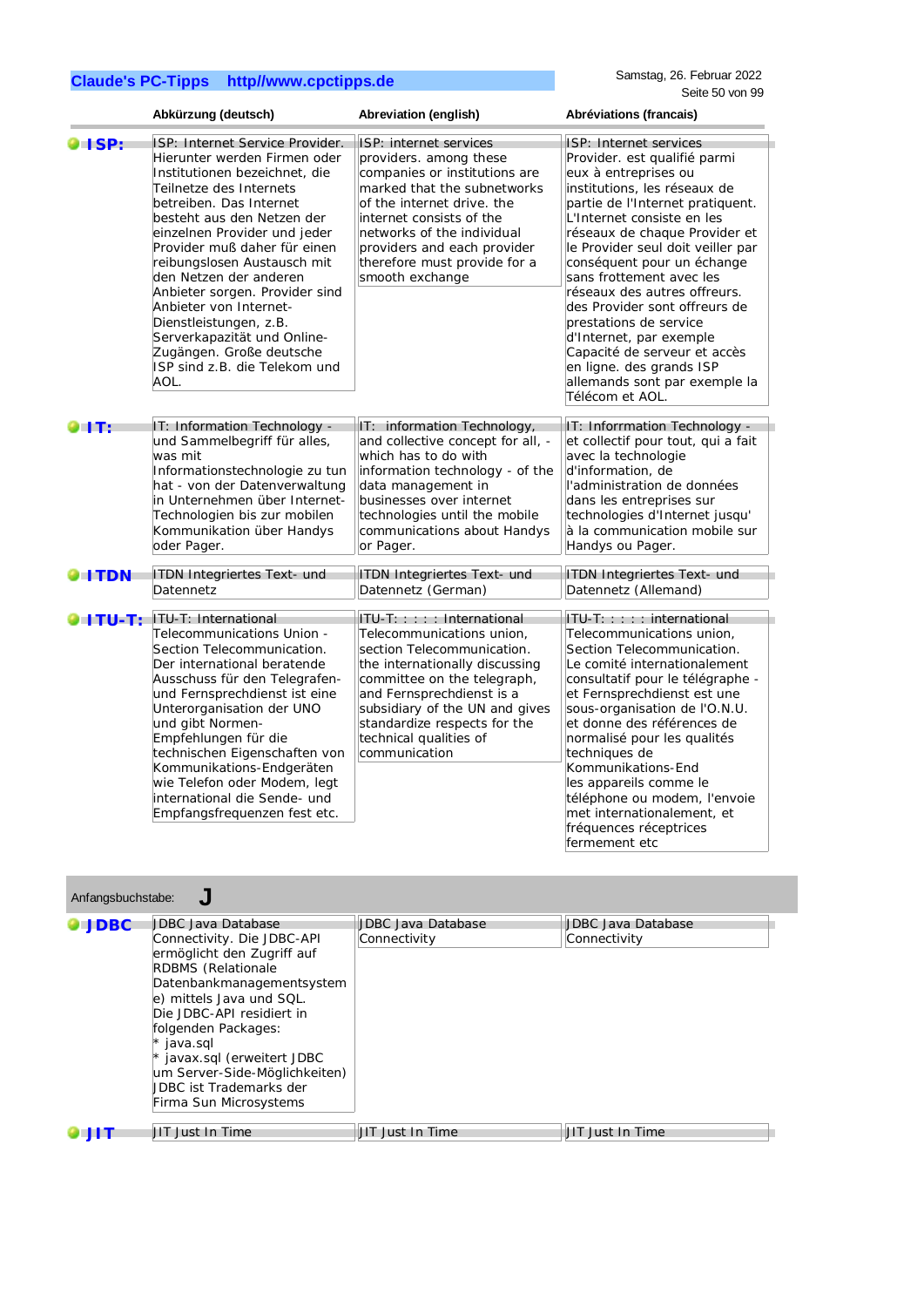Samstag, 26. Februar 2022 Seite 51 von 99

|                   | Abkürzung (deutsch)                                                                                                                                                                                                                                                                                                                                                                                                                                                                                                                                                                | Abreviation (english)                                                                                                                                                                                                                                                                                                                                                                                                                         | Abréviations (francais)                                                                                                                                                                                                                                                                                                                                                                                                                                                                                                                                                                                                              |
|-------------------|------------------------------------------------------------------------------------------------------------------------------------------------------------------------------------------------------------------------------------------------------------------------------------------------------------------------------------------------------------------------------------------------------------------------------------------------------------------------------------------------------------------------------------------------------------------------------------|-----------------------------------------------------------------------------------------------------------------------------------------------------------------------------------------------------------------------------------------------------------------------------------------------------------------------------------------------------------------------------------------------------------------------------------------------|--------------------------------------------------------------------------------------------------------------------------------------------------------------------------------------------------------------------------------------------------------------------------------------------------------------------------------------------------------------------------------------------------------------------------------------------------------------------------------------------------------------------------------------------------------------------------------------------------------------------------------------|
| JSP:              | JSP: Java Server Page.<br>Bezeichnung für eine<br>Technologie, mittels derer<br>Java-Servlets in HTML-<br>Webseiten eingebunden<br>werden können. Durch diese<br>Servlets wird der Inhalt oder<br>das Layout der Web-Seite<br>bestimmt, bevor sie zum<br>Browser übermittelt wird. JSP<br>basiert, wie der Name schon<br>sagt, auf Java und wurde von<br>Sun Microsystems als<br>Konkurrenz zur Active-Server-<br>Page (ASP) von Microsoft<br>entwickelt. Beide dienen zur<br>Erstellung dynamischer Web-<br>Seiten. JSP-Seiten tragen im<br>allgemeinen die Datei-Endung<br>.jsp. | JSP: Java servers page. name<br>for a technology, by means of<br>derer Java-Servlets in HTML-<br>Webseiten can be bound. by<br>this Servlets, the content or<br>the layout of the Web side are<br>determined before she/it is<br>conveyed to the browser. JSP,<br>as the name already sa                                                                                                                                                      | JSP: Java serveurs groom.<br>désignation pour une<br>technologie, au moyen de Java-<br>Servlets derer dans les sites<br>de Web de HTML peut être<br>intégré. par ce Servlets, le<br>contenu ou la maquette de la<br>page de Web deviennent<br>sûrement avant qu'elle soit<br>transmise au Browser.<br>JSP se base, comme le nom<br>déjà dit, sur Java et a été<br>développé par Sun<br>Microsystems comme la<br>concurrence à l'Active-Server-<br>Page (ASP) par Microsoft. les<br>deux sont servis de la<br>construction de pages de Web<br>dynamiques. des JSP-Seiten<br>portent la terminaison de<br>fichier généralment.<br>jsp. |
| Anfangsbuchstabe: | Κ                                                                                                                                                                                                                                                                                                                                                                                                                                                                                                                                                                                  |                                                                                                                                                                                                                                                                                                                                                                                                                                               |                                                                                                                                                                                                                                                                                                                                                                                                                                                                                                                                                                                                                                      |
| U KI :            | KI: Künstliche Intelligenz -<br>Software, die Aspekte<br>menschlichen Denkens kopiert<br>bzw. nachahmt. Wird für<br>unterschiedliche Anwendungen<br>entwickelt. Beispiele:<br>fußballspielende Roboter<br>(weitere Infos unter<br>www.robocup.org), Autos, die<br>den Weg vom Start- zum<br>Zielort selbständig bestimmen<br>oder Spielfiguren, die sich<br>nicht auf vorher festgelegten<br>Bahnen bewegen und eine Art<br>Eigenleben entwickeln. Dies<br>sind jedoch nur erste Ansätze,<br>die Realisierung "echter" KI<br>schreitet nur sehr langsam<br>voran.                  | KI: artificial intelligence -<br>software, that copies aspect of<br>human thinking, as well as<br>imitates. is developed for<br>different applications.<br>examples: soccer game-<br>finishes robots (further info<br>under www.robocup.org),<br>cars, that independently the<br>way of the                                                                                                                                                   | KI: intelligence artificielle,<br>Software, qui copie aspects de<br>pensée humaine, ou imite. le<br>devient pour les applications<br>différentes développe.<br>exemples: match de football-<br>finit robots, infos plus vastes<br>sous www.robocup.<br>org, voitures, que le chemin<br>du départ, au lieu de<br>destination indépendamment<br>précise ou silhouettes de jeu,<br>qui ne bougent pas avant sur<br>les voies fixées et développent<br>un Art vie propre.<br>Ce sont cependant seulement<br>premiers commencements, la<br>réalisation" de KI véritable"<br>progresse seulement très<br>lentement.                        |
|                   |                                                                                                                                                                                                                                                                                                                                                                                                                                                                                                                                                                                    |                                                                                                                                                                                                                                                                                                                                                                                                                                               |                                                                                                                                                                                                                                                                                                                                                                                                                                                                                                                                                                                                                                      |
| <b>KiB</b>        | KiB ist die Abkürzung für<br>KibiByte, einer Masseinheit<br>digitaler Information und<br>neuere (genauere)<br>Bezeichnung für KiloByte.<br>Einführung war in Jahr 2000<br>Da die Vorsilbe Kilo für 10<br>hoch $3 (=1.000)$ steht,<br>definiert die IEC-Norm die<br>Vorsilbe Kibi, für 2 hoch 10<br>$(-1.024)$ .<br>* 1 KiB/KibiByte = 1024 Byte<br>* 1024 KiB/KibiByte = 1<br>MiB/MebiByte<br>$*$ 1 KB/KByte/KiloByte = 1000<br><b>Byte</b>                                                                                                                                        | KiB is the abbreviation for<br>KibiByte, an unit of<br>measurement of digital piece<br>of information and newer more<br>exact name for Kbyte.<br>introduction was highly kilo for<br>10 the prefix there in year<br>$20003, =1.$<br>000, stands, the IEC-Norm<br>defines Kibi the prefix, for 2<br>high 10 (=1.024). $*$ 1<br>KiB/KibiByte = 1024 bytes $*$<br>1024 KiB/KibiByte = 1<br>MiB/MebiByte * 1<br>KB/KByte/KiloByte = 1000<br>bytes | KiB est l'abréviation pour<br>KibiByte, une unité de mesure<br>d'information digitale et<br>désignation plus précise et<br>plus nouvelle pour les<br>kilobytes. l'introduction était<br>haute le préfixe dans l'année<br>2000 là des kilos pour 10 3,<br>$=1$ .<br>000, est, l'IEC-Norm définit le<br>préfixe à Kibi, pour 2 haut 10,<br>$=1.024$ ,<br>* 1 KiB/KibiByte = 1024 octets<br>* 1024 KiB/KibiByte = 1<br>MiB/MebiByte<br>$*$ 1 KB/KByte/KiloByte = 1000<br>octets                                                                                                                                                         |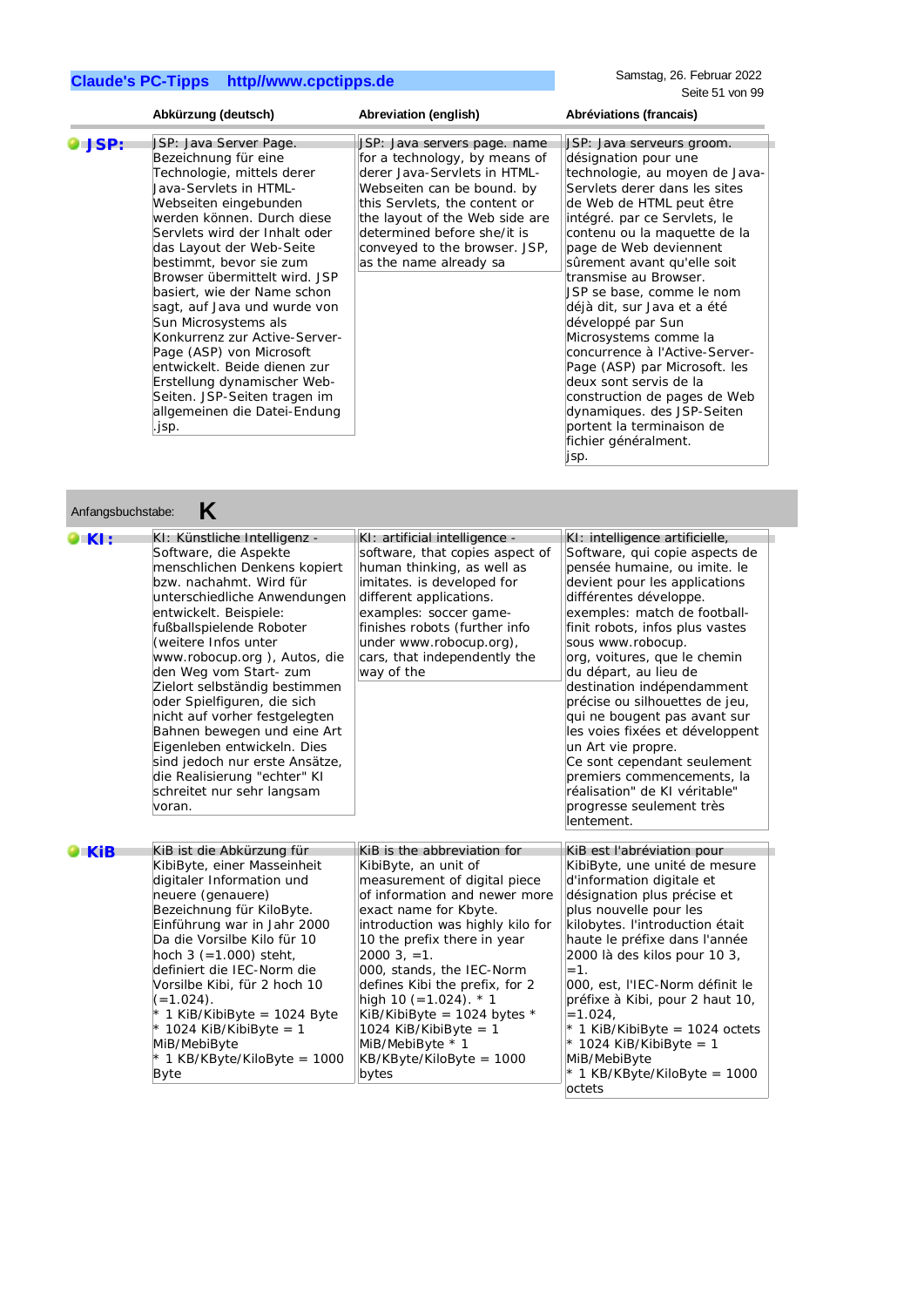Anfangsbuchstabe: **L**

**Abkürzung (deutsch) Abreviation (english) Abréviations (francais)**

| O LA          | LA Location Area,<br>Aufenthaltsbereich. Die<br>Location Area ist der Ort, an<br>dem sich die Mobilstation<br>gerade befindet. Dieser<br>Bereich, der die logische<br>Zusammenfassung mehrerer<br>benachbarter Funkzellen<br>bildet, wird in GSM-Systemen<br>von der VLR-Datenbank<br>überprüft und kann einen oder<br>auch mehrere Funkzonen<br>umfassen. Die Größe der<br>Location Area ist abhängig von<br>der Verkehrsdichte und der<br>Kapazität des Besucher-<br>Registers. Die Größe sollte so<br>sein, dass die Teilnehmerdaten<br>bei lokalen Bewegungen der<br>Mobilstation nicht ständig<br>aktualisiert werden müssen.<br>Große LAs können bis zu 4000<br>gkm groß sein                                                                                             | LA Location Area, abidance<br>area. the Location Area is the<br>place, at which the mobile<br>station is exactly.<br>This area, that forms the<br>logical summary of several<br>neighboring radio cells, is<br>checked by the VLR-<br>Datenbank in GSM-Systemen<br>and can include one or also<br>several radio zones.<br>The size of the Location Area<br>is dependent on the traffic<br>density and the capacity of the<br>visitor register. the size should<br>be in a way that the<br>participant data constantly<br>don't need to be updated with<br>local movements of the mobile<br>station.<br>Big LA can be up to 4000 gkm<br>big | LA Location Area, domaine de<br>séjour. le Location Area est le<br>lieu auquel la station mobile se<br>trouve exactement.<br>Ce domaine, qui forme le<br>résumé logique de plusieurs<br>cellules de radio voisines, est<br>révisé dans GSM-Systemen du<br>VLR-Datenbank et peut inclure<br>un ou bien plusieurs zones de<br>radio.<br>La grandeur du Location Area<br>est dépendante de la densité<br>du trafic et la capacité du<br>registre de visiteur. la<br>grandeur devrait être ainsi que<br>les données de participant ne<br>doivent pas être actualisées<br>constamment à mouvements<br>locaux de la station mobile.<br>Grandeur jusque 4000 km2<br>possible.                                                                                                                    |
|---------------|---------------------------------------------------------------------------------------------------------------------------------------------------------------------------------------------------------------------------------------------------------------------------------------------------------------------------------------------------------------------------------------------------------------------------------------------------------------------------------------------------------------------------------------------------------------------------------------------------------------------------------------------------------------------------------------------------------------------------------------------------------------------------------|--------------------------------------------------------------------------------------------------------------------------------------------------------------------------------------------------------------------------------------------------------------------------------------------------------------------------------------------------------------------------------------------------------------------------------------------------------------------------------------------------------------------------------------------------------------------------------------------------------------------------------------------|-------------------------------------------------------------------------------------------------------------------------------------------------------------------------------------------------------------------------------------------------------------------------------------------------------------------------------------------------------------------------------------------------------------------------------------------------------------------------------------------------------------------------------------------------------------------------------------------------------------------------------------------------------------------------------------------------------------------------------------------------------------------------------------------|
| <b>OLAN:</b>  | LAN: Local Area Networks -<br>sind örtlich begrenzte<br>Netzwerke, z.B. in Firmen. Sie<br>verbinden die Arbeitsplatz-PCs<br>mit Servern. LANs werden oft<br>über einen Router oder ein<br>Gateway ins Wide Area<br>Network (WAN) geschaltet,<br>z.B. ins Internet.                                                                                                                                                                                                                                                                                                                                                                                                                                                                                                              | LAN: Local Area Networks -<br>restricted networks are locally,<br>for example in companies. you<br>connect the Arbeitsplatz-PCs<br>with servers. LANs often are<br>switched into the Wide Area<br>Network (WAN) over a router<br>or a gateway, for example into<br>the internet.                                                                                                                                                                                                                                                                                                                                                           | LAN: AN: Local Area Networks,<br>des réseaux localement limités<br>sont, par exemple dans les<br>entreprises. vous connectez<br>l'Arbeitsplatz-PCs avec les<br>serveurs. des LANs sont<br>disposés souvent d'un Router<br>ou un Gateway dans le Wide<br>Area Network (WAN), par<br>exemple dans l'Internet.                                                                                                                                                                                                                                                                                                                                                                                                                                                                               |
| OLCD:         | LCD: Liquid Crystal Display -<br>bezeichnet einen<br>Flachbildmonitor. Im<br>Gegensatz zu den<br>herkömmlichen Bildschirmen,<br>die mit Kathodenstrahl-Röhren<br>arbeiten, bestehen LCDs aus<br>Flüssigkristallen, die zwischen<br>zwei Scheiben oder Folien<br>untergebracht sind. Unter<br>normalen Voraussetzungen<br>lassen die Kristalle<br>polarisiertes Licht durch. Legt<br>man jedoch ein elektrisches<br>Feld an, "drehen" sie sich und<br>verlieren die Eigenschaft der<br>Lichtdurchlässigkeit. Da LCDs<br>geringe Abmessungen (sie<br>sind sehr flach), ein kleines<br>Gewicht und wenig<br>Stromverbrauch aufweisen,<br>werden sie vorwiegend bei<br>Laptops und Notebooks<br>verwendet. Auch die Displays<br>von Handys und GPS-<br>Systemen in Autos sind LCDs. | LCD: liquid Crystal display -<br>marks a flat picture monitor.<br>in contrast to the conventional<br>screens, that work with<br>cathode-ray pipes, LCDs<br>consist of liquid crystals, that<br>are accommodated between<br>two disks or foils. sub normal<br>prerequisites lets through                                                                                                                                                                                                                                                                                                                                                    | LCD: liquide Crystal display,<br>qualifie un moniteur d'image<br>plat. contrairement aux écrans<br>traditionnels, qui travaillent<br>avec les conduits de rayon<br>cathodique, des LCDs<br>consistent en cristaux liquides,<br>qui sont logés entre deux<br>disques ou feuilles.<br>Sous conditions normales, les<br>cristaux laissent passer<br>lumière polarisée. met on<br>cependant un champ<br>électrique à," la tourne" à s'et<br>perd la qualité de la<br>translucidité.<br>Parce que LCDs des petits<br>mesurages, ils sont très plats,<br>un petit poids et peu de<br>consommation en électricité<br>montrent, devient appliquer<br>surtout aux ordinateurs<br>portables et les notebooks.<br>aussi les display de Handys et<br>GPS-Systemen dans les<br>voitures sont des LCDs. |
| <b>OLDAP:</b> | LDAP: Lightweight Directory<br>Access Protocol. Protokoll und<br>Verfahren zur vereinfachten<br>Suche in Ordnern /<br>Verzeichnissen.                                                                                                                                                                                                                                                                                                                                                                                                                                                                                                                                                                                                                                           | LDAP:<br>Lightweight directory<br>Access Protocol. protocol and<br>procedures about the<br>simplified search in stewards /<br>tables.                                                                                                                                                                                                                                                                                                                                                                                                                                                                                                      | LDAP:<br>Lightweight annuaire<br>Access Protocol. procès-verbal<br>et méthodes à la recherche<br>simplifiée dans les classeurs /<br>registres.                                                                                                                                                                                                                                                                                                                                                                                                                                                                                                                                                                                                                                            |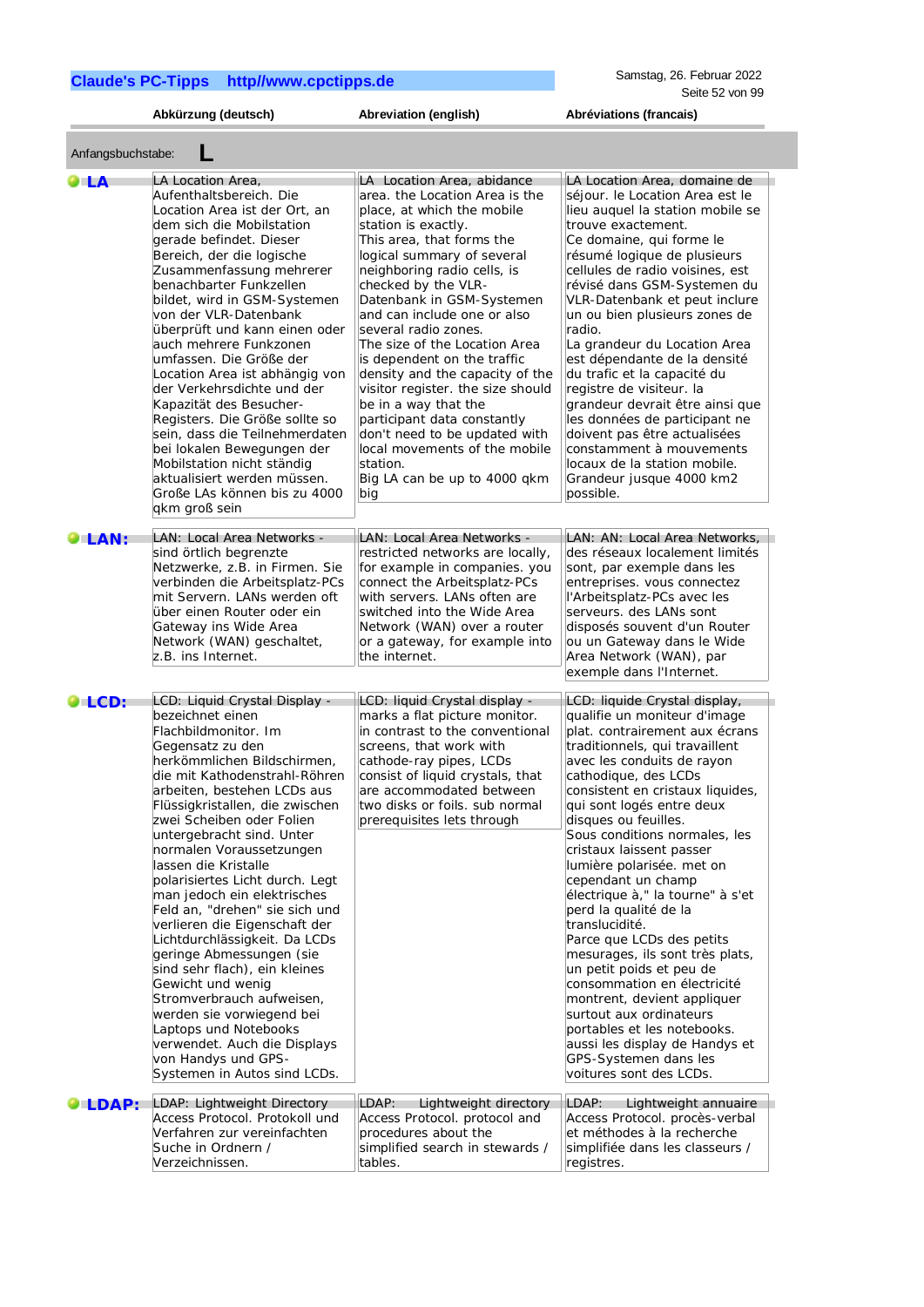|                  | Abkürzung (deutsch)                                                                                                                                                                                                                                                                                                                                                                                                                                                                                                                                                                                                                                                                                                                                                                                      | Abreviation (english)                                                                                                                                                                                                                                                                   | Abréviations (francais)                                                                                                                                                                                                                                                                                                                                                                                                                                                                                      |
|------------------|----------------------------------------------------------------------------------------------------------------------------------------------------------------------------------------------------------------------------------------------------------------------------------------------------------------------------------------------------------------------------------------------------------------------------------------------------------------------------------------------------------------------------------------------------------------------------------------------------------------------------------------------------------------------------------------------------------------------------------------------------------------------------------------------------------|-----------------------------------------------------------------------------------------------------------------------------------------------------------------------------------------------------------------------------------------------------------------------------------------|--------------------------------------------------------------------------------------------------------------------------------------------------------------------------------------------------------------------------------------------------------------------------------------------------------------------------------------------------------------------------------------------------------------------------------------------------------------------------------------------------------------|
|                  | LIM-St LIM-Standard: Lotus-Intel-<br>Microsoft-Standard, Von<br>diesen drei Firmen definierte<br>Norm für den EMS-Speicher.                                                                                                                                                                                                                                                                                                                                                                                                                                                                                                                                                                                                                                                                              | LIM-Standard: Lotus-Intel-<br>Microsoft-Standard, from<br>these three companies, norm<br>for the EMS storage defined.                                                                                                                                                                   | LIM-Standard: Lotus-Intel-<br>Microsoft-Standard, de ces<br>trois entreprises norme définie<br>pour la mémoire de EMS                                                                                                                                                                                                                                                                                                                                                                                        |
| $\bullet$ Linux: | Linux: Zusammensetzung aus<br>Linus Torvalds (der Entwickler)<br>und UNIX . Linux ist eine<br>populäre Variante von UNIX,<br>die auf nahezu allen PCs<br>lauffähig ist. Besonders an<br>Linux ist, dass der komplette<br>Programm-Code frei<br>zugänglich ist. Dadurch<br>können Programmierer in aller<br>Welt das System ständig<br>verbessern. Das<br>Betriebssystem mit dem<br>Pinguin als Markenzeichen ist<br>im Internet verfügbar, etwa<br>unter: www.linux.org.                                                                                                                                                                                                                                                                                                                                 | Linux composition from Linus<br>Torvalds (the developer) and<br>UNIX. Linux is a popular<br>variation of UNIX, that is run-<br>capable on virtually all the PC.<br>particularly at Linux is, that<br>the complete program code is<br>freely accessible. computer<br>programmers can imp | Linux assemblage de Linus<br>Torvalds, le développeur, et<br>UNIX. Linux est une variante<br>populaire d'UNIX qui est<br>course-capable presque sur<br>tous les PCs. particulièrement<br>à Linux est, que le code de<br>programme complet est<br>librement accessible.<br>Des programmeurs peuvent<br>corriger constamment le<br>système par cela dans le<br>monde entier. le système<br>d'exploitation avec le pingouin<br>comme griffes est disponible<br>dans l'Internet, environ sous:<br>www.linux.org. |
| LISP             | LISP List Processing, ist eine<br>Programmiersprache, die 1959<br>am Massachusetts Institute of<br>Technology (MIT) als<br>Implementierung des Lambda-<br>Kalküls entstand (ANSI INCITS<br>226-1994 (R1999), Approved<br>American National Standard<br>Information Technology -<br>Programming Language -<br>Common Lisp (formerly ANSI<br>X3.226-1994 (R1999))).<br>List Processing: Damit waren<br>ursprünglich FORTRAN-<br>Unterprogramme gemeint, mit<br>denen symbolische<br>Berechnungen durchgeführt<br>werden sollten, wie sie im<br>Lambda-Kalkül gebraucht<br>werden. Steve Russell, einer<br>der Studenten von John<br>McCarthy, kam dann auf die<br>fundamentale Idee, einen<br>Interpreter für diese<br>Ausdrücke zu programmieren,<br>womit die<br>Programmiersprache LISP<br>geboren war. | LISP List Processing,<br>programing language                                                                                                                                                                                                                                            | LISP List Processing: langue<br>de programmation                                                                                                                                                                                                                                                                                                                                                                                                                                                             |
| <b>LME</b>       | <b>LME Layer Management Entity</b>                                                                                                                                                                                                                                                                                                                                                                                                                                                                                                                                                                                                                                                                                                                                                                       | LME Layer Management Entity                                                                                                                                                                                                                                                             | LME Layer Management Entity                                                                                                                                                                                                                                                                                                                                                                                                                                                                                  |
| <b>LSASS</b>     | <b>LSASS Local Security Authority</b><br>Subsystem, Isass.exe, lokale<br>Sicherheitsdienst steuert die<br>Richtlinien für User. Wenn Sie<br>nicht als Administrator<br>angemeldet sind, und nur auf<br>bestimmte Dateien zugriff<br>haben, ist die Isass.exe dafür<br>verantwortlich. Versuchen Sie<br>sich mit einem falschen User-<br>Namen anzumelden, wird die<br>Isass.exe dieses feststellen<br>und den Zugriff auf das<br>Betriebssystem verhindern.                                                                                                                                                                                                                                                                                                                                              | <b>LSASS Local Security Authority</b><br>Subsystem, Isass.exe                                                                                                                                                                                                                           | LSASS Local Security Authority<br>Subsystem, Isass.exe                                                                                                                                                                                                                                                                                                                                                                                                                                                       |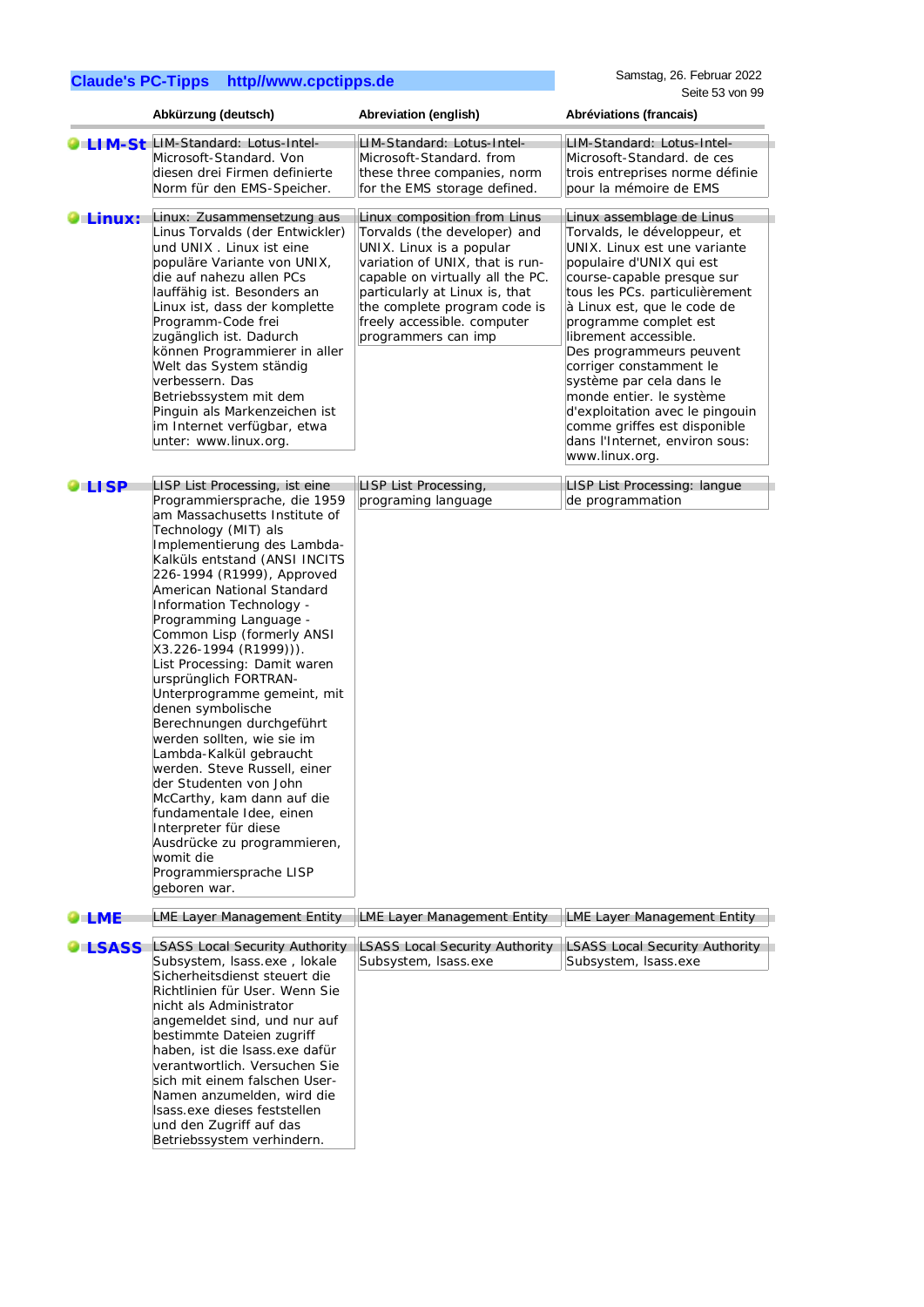|                     | Abkürzung (deutsch)                                                                                                                                                                                                                                                                                                                                                                                                                                                                                                                                                                                                                                                        | Abreviation (english)                                                                                                                                                                                                                                                                     | Abréviations (francais)                                                                                                                                                                                                                                                                                                                                                                                                                                                                                                                                                                                                                                                                                               |
|---------------------|----------------------------------------------------------------------------------------------------------------------------------------------------------------------------------------------------------------------------------------------------------------------------------------------------------------------------------------------------------------------------------------------------------------------------------------------------------------------------------------------------------------------------------------------------------------------------------------------------------------------------------------------------------------------------|-------------------------------------------------------------------------------------------------------------------------------------------------------------------------------------------------------------------------------------------------------------------------------------------|-----------------------------------------------------------------------------------------------------------------------------------------------------------------------------------------------------------------------------------------------------------------------------------------------------------------------------------------------------------------------------------------------------------------------------------------------------------------------------------------------------------------------------------------------------------------------------------------------------------------------------------------------------------------------------------------------------------------------|
| Anfangsbuchstabe:   | M                                                                                                                                                                                                                                                                                                                                                                                                                                                                                                                                                                                                                                                                          |                                                                                                                                                                                                                                                                                           |                                                                                                                                                                                                                                                                                                                                                                                                                                                                                                                                                                                                                                                                                                                       |
|                     | MacOS: MacOS: Macintosh Operating<br>System. Das Betriebssystem<br>von Apple war das erste mit<br>einer kommerziell<br>erfolgreichen grafischen<br>Benutzeroberfläche. Das Apple-<br>System leistete schon Ende<br>der 80er Jahre das, was<br>Windows 95 bzw. 98 erst seit<br>kurzem ermöglichen: Desktop-<br>Publishing, lange Dateinamen,<br>kooperatives Multitasking,<br>Drag & Drop und Plug & Play<br>etc. Mit dem Mac-OS-<br>Betriebssystem können viele<br>Windows-Programme laufen.<br>Der Rechner simuliert das<br>Microsoft-Betriebssystem, inkl.<br>CD-ROMs für Windows.<br>Weitere Informationen zum<br>Mac-Betriebssystem unter<br>http://www.apple.com/de/. | MacOS Macintosh Operating<br>system. the operating system<br>of Apple was the first with a<br>commercially successful<br>graphic user interface. the<br>Apple-System achieved what<br>Windows 95 as well as 98 only<br>make possible since short,<br>already end of the 80er years:<br>de | MacOS Macintosh Operating<br>système. le système<br>d'exploitation d'Apple était le<br>premier avec une interface<br>utilisatrice graphique et<br>commercialement prospère.<br>l'Apple-System a déjà effectué<br>ce à que Windows en facilite<br>d'abord 95 ou 98 depuis court<br>à la fin des 80er ans:<br>L'édition par ordinateur,<br>longtemps noms de fichier,<br>Multitasking coopératif, Drag &<br>Drop et Plug & Play etc avec le<br>Mac-OS-Betriebssystem peut<br>courir beaucoup de<br>programmes de Windows. le<br>calculateur simule le système<br>d'exploitation de Microsoft,<br>T.T.C. CD-ROM pour Windows.<br>Les informations plus vastes<br>au Mac-Betriebssystem sous<br>http://www.apple.com/de/. |
| <b>MBSA</b>         | <b>MBSA Microsoft Baseline</b><br>Security Analyser. Windows-<br>und Office-Installationen auf<br>neuen Stand prüfen.                                                                                                                                                                                                                                                                                                                                                                                                                                                                                                                                                      | <b>MBSA Microsoft Baseline</b><br>Security Analyser.                                                                                                                                                                                                                                      | <b>MBSA Microsoft Baseline</b><br>Security Analyser.                                                                                                                                                                                                                                                                                                                                                                                                                                                                                                                                                                                                                                                                  |
| <b>MDAC</b>         | <b>MDAC Microsoft Data Access</b><br>Components. MDAC wird von<br>vielen Windows-Programmen,<br>die Datenbanken verwenden,<br>benötigt. Windows<br>Me/2000/XP enthalten bereits<br>MDAC, jedoch kann diese<br>Installation defekt werden.<br>Windows NT 4.0/98-Nutzer<br>müssen MDAC ggf. erst<br>installieren.<br>Siehe separate Tipps auf<br>dieser Homepage unter Access.                                                                                                                                                                                                                                                                                               | <b>MDAC Microsoft Data Access</b><br>Components                                                                                                                                                                                                                                           | <b>MDAC Microsoft Data Access</b><br>Components                                                                                                                                                                                                                                                                                                                                                                                                                                                                                                                                                                                                                                                                       |
| $\blacksquare$ MHz: | MHz: Megahertz. Einheit von<br>1.000.000 Hertz (Frequenz)                                                                                                                                                                                                                                                                                                                                                                                                                                                                                                                                                                                                                  | MHz: megahertz. unit of<br>1.000.000 hertzes (frequency)                                                                                                                                                                                                                                  | MHz: mégahertz. unité de<br>1.000.000 hertz (fréquence)                                                                                                                                                                                                                                                                                                                                                                                                                                                                                                                                                                                                                                                               |
| $\blacksquare$ MI B | MIB Management Information<br>Base                                                                                                                                                                                                                                                                                                                                                                                                                                                                                                                                                                                                                                         | <b>MIB Management Information</b><br>Base                                                                                                                                                                                                                                                 | <b>MIB Management Information</b><br>Base                                                                                                                                                                                                                                                                                                                                                                                                                                                                                                                                                                                                                                                                             |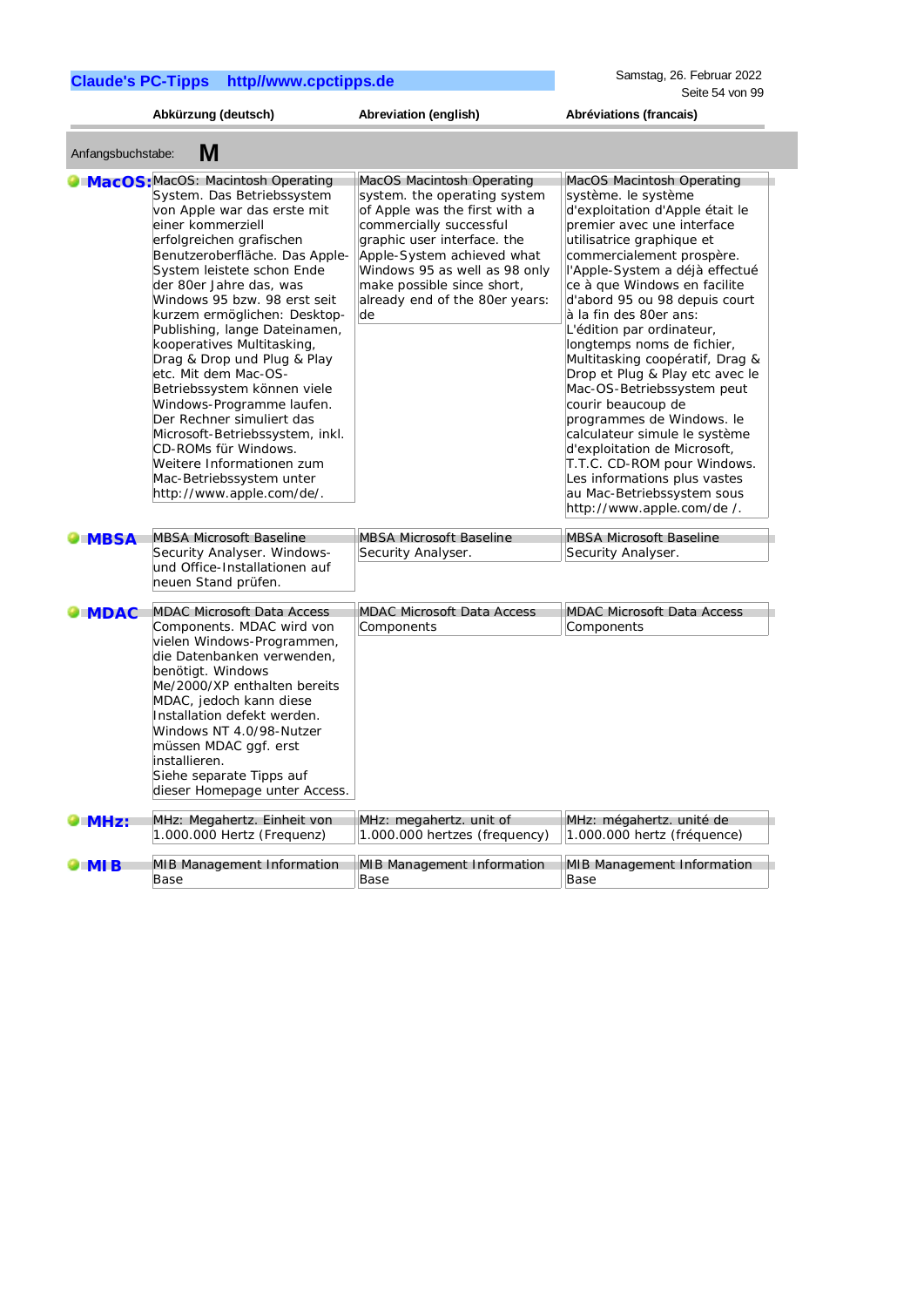|         | Abkürzung (deutsch)                                                                                                                                                                                                                                                                                                                                                                                                                                                                                                                                                                                                                                                                                                                                                                                               | Abreviation (english)                                                                                                                                                                                                                                                                        | Abréviations (francais)                                                                                                                                                                                                                                                                                                                                                                                                                                                                                                                                                                                                                                                                                                                                                                                                                                            |
|---------|-------------------------------------------------------------------------------------------------------------------------------------------------------------------------------------------------------------------------------------------------------------------------------------------------------------------------------------------------------------------------------------------------------------------------------------------------------------------------------------------------------------------------------------------------------------------------------------------------------------------------------------------------------------------------------------------------------------------------------------------------------------------------------------------------------------------|----------------------------------------------------------------------------------------------------------------------------------------------------------------------------------------------------------------------------------------------------------------------------------------------|--------------------------------------------------------------------------------------------------------------------------------------------------------------------------------------------------------------------------------------------------------------------------------------------------------------------------------------------------------------------------------------------------------------------------------------------------------------------------------------------------------------------------------------------------------------------------------------------------------------------------------------------------------------------------------------------------------------------------------------------------------------------------------------------------------------------------------------------------------------------|
| $MLD$ : | MIDI: Musical Instrument<br>Digital Interface. Diese<br>Dateien haben die Endung<br>MID, enthalten Infos über<br>Tonhöhe, -dauer, -dynamik.<br>Dieser Standard für digitale<br>Klangerzeugung legt zum<br>einen die Schnittstellen-Norm<br>fest (MIDI-Port) und regelt<br>zum anderen die Übertragung<br>der Klangdaten zwischen MIDI-<br>fähigen Systemen. Über die<br>spezielle MIDI-Hardware-<br>Schnittstelle können Musiker<br>Synthesizer und andere<br>elektronische<br>Musikinstrumente an den<br>Computer anschließen. Da<br>MIDI-Dateien (Endung ".mid")<br>oft sehr klein sind, ist dadurch<br>sogar gemeinsames Live-<br>Musizieren über das Internet<br>möglich. Weitere<br>Informationen und viele MIDI-<br>Kompositionen findet man bei<br>www.midiwelt.de oder unter<br>der Adresse www.midi.com. | <b>MIDI: Musical Instrument</b><br>Digital InterfaceThese data<br>files have the Ending MID, info<br>about pitch contain, lasts,<br>dynamics. this standard for<br>digital sound production puts<br>the interface norm solidly,<br>MIDI port, to the one and<br>regulates the transfer of th | <b>MIDI: Musical Instrument</b><br>Digital Interface. Ces fichiers<br>ont la terminaison MID, des<br>infos contiennent sur le niveau<br>du son, dure, dynamique.<br>Ce standard pour la production<br>de son digitale immobilise la<br>coupe posé norme à l'un<br>(MIDI-Port) et règle le<br>transfert des données de son à<br>l'autre entre systèmes ml-dl-<br>capables.<br>Sur le MIDI-Hardware-<br>Schnittstelle spécial, le<br>musicien Synthesizer et autres<br>instruments de musique<br>électroniques peuvent<br>brancher à l'ordinateur. là<br>MIDI-Dateien (terminaison").<br>mid", souvent très petit est,<br>est possible le fait même<br>commun d'en direct-faire de la<br>musique par cela sur<br>l'Internet. on trouve<br>informations plus vastes et<br>beaucoup de MIDI-<br>Kompositionen à<br>www.midiwelt.de ou sous<br>ll'adresse www.midi.com. |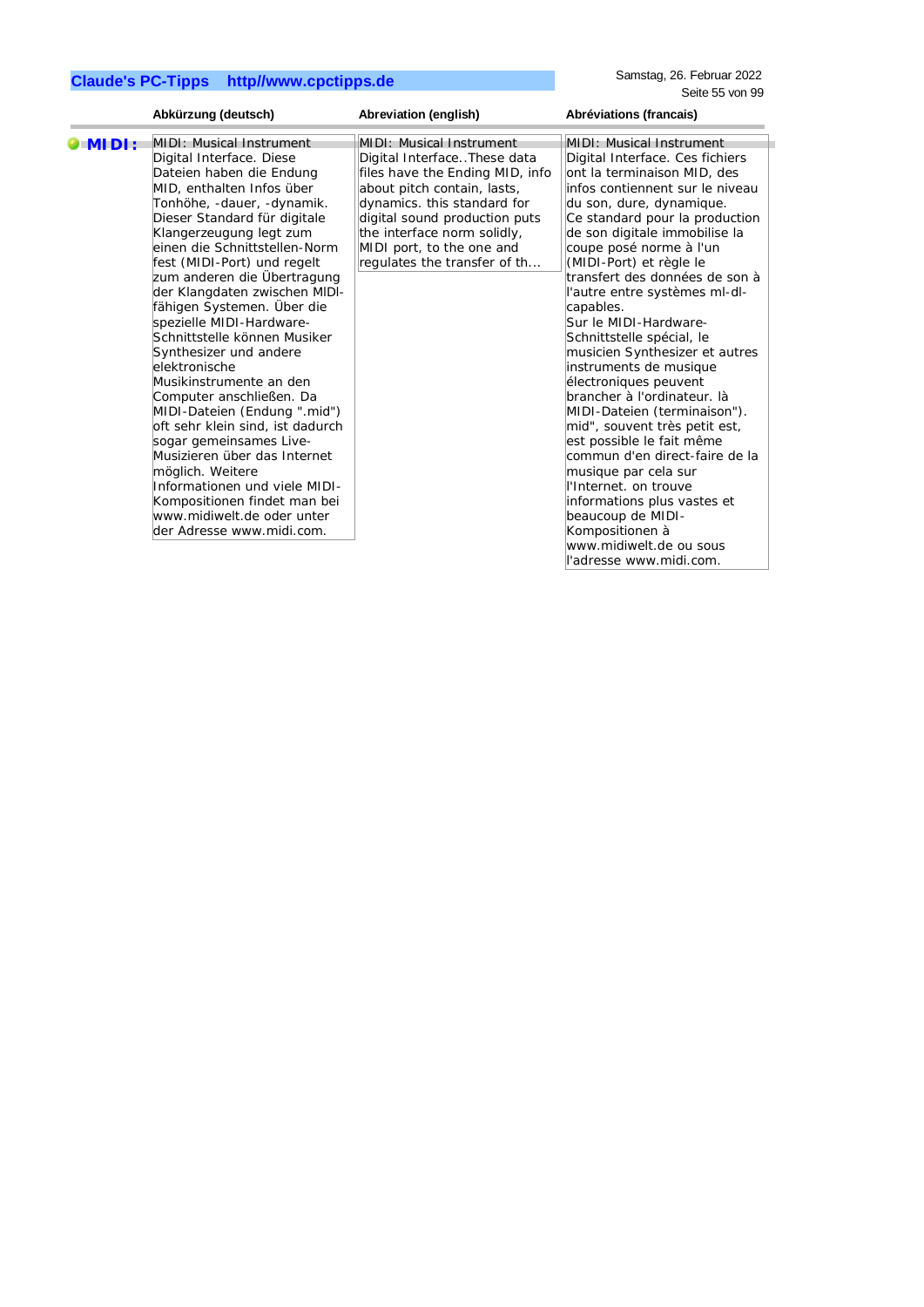|              | Abkürzung (deutsch)                                                                                                                                                                                                                                                                                                                                                                                                                                                                                                                                                                                                                                                                                                                                                                                                                                                                                                                                                                                                                                                                                                                                                                                                                                                                                                                                     | Abreviation (english)                                                                                                                                                                                                                                      | Abréviations (francais)                                                                                                                                                                                                                                                                                                                                                                                                                                                                                                                                                                                                                                                                                                                                                                                                                                                                                                                                                                                                                                                                                                                                                                                                                                                                                                                                                                                                                                                                        |
|--------------|---------------------------------------------------------------------------------------------------------------------------------------------------------------------------------------------------------------------------------------------------------------------------------------------------------------------------------------------------------------------------------------------------------------------------------------------------------------------------------------------------------------------------------------------------------------------------------------------------------------------------------------------------------------------------------------------------------------------------------------------------------------------------------------------------------------------------------------------------------------------------------------------------------------------------------------------------------------------------------------------------------------------------------------------------------------------------------------------------------------------------------------------------------------------------------------------------------------------------------------------------------------------------------------------------------------------------------------------------------|------------------------------------------------------------------------------------------------------------------------------------------------------------------------------------------------------------------------------------------------------------|------------------------------------------------------------------------------------------------------------------------------------------------------------------------------------------------------------------------------------------------------------------------------------------------------------------------------------------------------------------------------------------------------------------------------------------------------------------------------------------------------------------------------------------------------------------------------------------------------------------------------------------------------------------------------------------------------------------------------------------------------------------------------------------------------------------------------------------------------------------------------------------------------------------------------------------------------------------------------------------------------------------------------------------------------------------------------------------------------------------------------------------------------------------------------------------------------------------------------------------------------------------------------------------------------------------------------------------------------------------------------------------------------------------------------------------------------------------------------------------------|
| OMIME:       | MIME: Multipurpose Internet                                                                                                                                                                                                                                                                                                                                                                                                                                                                                                                                                                                                                                                                                                                                                                                                                                                                                                                                                                                                                                                                                                                                                                                                                                                                                                                             | MIME:<br>Multipurpose internet                                                                                                                                                                                                                             | MIME:<br>Multipurpose                                                                                                                                                                                                                                                                                                                                                                                                                                                                                                                                                                                                                                                                                                                                                                                                                                                                                                                                                                                                                                                                                                                                                                                                                                                                                                                                                                                                                                                                          |
|              | Mail Extensions. Eine<br>Erweiterung, mit der an<br>textbasierte E-Mails auch<br>Binärdateien angehängt<br>werden können (Bilder, Töne,<br>Programme, etc.). MINE ist<br>fester Bestandteil des<br>Hypertext Transfer Protocol<br>(HTTP) und wird sowohl von<br>Browsern als auch von<br>Servern verwendet, um die e-<br>Mail-Dateien zu übersetzen.<br>Grundsätzlich besteht der<br>Inhalt einer E-Mail nur aus<br>gewöhnlichem Text. MIME<br>hilft, darüber hinaus<br>Sonderzeichen und sogar<br>Multimedia-Inhalte<br>darzustellen. Deshalb können<br>Sie unterschiedliche Dateien<br>wie Programme, Bilder, Töne<br>und Filme mit Ihren E-Mails<br>verschicken. Möglich ist das,<br>weil MIME die Anhänge in<br>sieben Multimedia-Typen<br>unterteilt: Text, Image, Video,<br>Audio, Message, Application,<br>Multipart. Ohne MIME kann es<br>vor kommen, dass der<br>Zielrechner die Dateien nur als<br>reine Textdokumente<br>interpretiert. Dann tauchen auf<br>Ihrem Bildschirm nur endlos<br>lange und unverständliche<br>Folgen von Buchstaben und<br>Zahlen auf. In seltenen Fällen<br>kodiert bzw. dekodiert der<br>Online-Dienst die E-Mails mit<br>MIME. Meistens läuft die<br>Umsetzung direkt auf dem<br>eigenen Rechner. Der Großteil<br>moderner e-Mail-Programme<br>ist in der Lage, E-Mails<br>automatisch mit MIME<br>auszuwerten. | Mail Extensions. an expansion,<br>with which can be blamed also<br>binary data files at text-been<br>based e-mails, pictures,<br>sounds, programs, etc. MINE<br>is Protocol (HTTP) solid<br>element of the hypertext<br>transfer and becomes as well<br>as | Internet Mail Extensions. un<br>élargissement, avec lequel<br>peut être attribué à aussi des<br>fichiers binaires à e-mail texte-<br>se basés, qu'images, sons,<br>programmes, etc.<br>La MINE est plus fermement<br>au transfert composant de<br>l'hypertexte Protocol (HTTP) et<br>devient aussi bien qu'applique<br>de Browsern aussi comme de<br>serveurs, à qu'e-mail traduire<br>des fichiers.<br>fondamentalement le contenu<br>soutient plus un e-mail<br>seulement du texte ordinaire.<br>MIME aide, sur cela symboles<br>et, représenter même du<br>contenu de multimédia. donc<br>vous pouvez envoyer des<br>fichiers différents comme<br>programmes, images, sons et<br>films avec vos e-mail.<br>C'est possible, parce que MIME<br>les appendices dans sept types<br>de multimédia sectionnel:<br>texte, image, vidéo, audio,<br>Message, Application, multi-<br>rôle. il peut sans le MIME<br>devant il vient que le<br>calculateur de but interprète<br>les fichiers seulement comme<br>documents de texte purs.<br>Alors les longues et<br>incompréhensibles<br>conséquences de lettres et<br>nombres émergent seulement<br>sans fin sur votre écran. dans<br>les abattages rares code ou<br>décode les e-mail le service en<br>ligne avec le MIME. d'ordinaire<br>la transposition court<br>directement sur le propre<br>calculateur.<br>La partie majeur moderne e-<br>mail programmes est dans la<br>situation à interpréter<br>automatiquement des e-mail<br>avec le MIME. |
| <b>OMIPS</b> | <b>MIPS Millionen Instruktionen</b><br>Pro Sekunde                                                                                                                                                                                                                                                                                                                                                                                                                                                                                                                                                                                                                                                                                                                                                                                                                                                                                                                                                                                                                                                                                                                                                                                                                                                                                                      | <b>MIPS Millionen Instruktionen</b><br>Pro Sekunde                                                                                                                                                                                                         | MIPS Millionen Instruktionen<br>Pro Sekunde                                                                                                                                                                                                                                                                                                                                                                                                                                                                                                                                                                                                                                                                                                                                                                                                                                                                                                                                                                                                                                                                                                                                                                                                                                                                                                                                                                                                                                                    |
|              |                                                                                                                                                                                                                                                                                                                                                                                                                                                                                                                                                                                                                                                                                                                                                                                                                                                                                                                                                                                                                                                                                                                                                                                                                                                                                                                                                         |                                                                                                                                                                                                                                                            |                                                                                                                                                                                                                                                                                                                                                                                                                                                                                                                                                                                                                                                                                                                                                                                                                                                                                                                                                                                                                                                                                                                                                                                                                                                                                                                                                                                                                                                                                                |

| <b>O</b> Misc. | Misc. miscellaneous, dem                                                                                                                                                                          | miscellaneous, the                                                                                                                                                                       | Misc.                                                                                                                                                                                              |
|----------------|---------------------------------------------------------------------------------------------------------------------------------------------------------------------------------------------------|------------------------------------------------------------------------------------------------------------------------------------------------------------------------------------------|----------------------------------------------------------------------------------------------------------------------------------------------------------------------------------------------------|
|                | englischen Begriff für                                                                                                                                                                            | Misc.                                                                                                                                                                                    | miscellaneous, l'idée                                                                                                                                                                              |
|                | "Verschiedenes". Viele                                                                                                                                                                            | English concept for" sundries".                                                                                                                                                          | anglaise pour "divers".                                                                                                                                                                            |
|                | Newsgroups tragen diese                                                                                                                                                                           | many Newsgroups carry this                                                                                                                                                               | Beaucoup de Newsgroups                                                                                                                                                                             |
|                | Kennzeichnung. Die Beiträge                                                                                                                                                                       | labeling. the contributions of                                                                                                                                                           | portent ce marquage. Les                                                                                                                                                                           |
|                | einer solchen                                                                                                                                                                                     | such a discussion group are                                                                                                                                                              | contributions d'un tel groupe                                                                                                                                                                      |
|                | Diskussionsgruppe sind nicht                                                                                                                                                                      | not unambiguous for an                                                                                                                                                                   | de discussion ne sont pas à                                                                                                                                                                        |
|                | eindeutig einer bestehenden                                                                                                                                                                       | existing Themengruppe to                                                                                                                                                                 | attribuer clairement à un                                                                                                                                                                          |
|                | Themengruppe zuzuordnen.                                                                                                                                                                          | assign.                                                                                                                                                                                  | groupe de theme existant.                                                                                                                                                                          |
| $\bullet$ MII: | MII: Bezeichnung, unter der<br>der 6x86-MX-Prozessor von<br>Cyrix und IBM entwickelt<br>wurde. Diese Firmen stellen.<br>den Prozessor aber nicht mehr<br>her, denn die Rechte wurden<br>verkauft. | MII: name, under which was<br>developed of the 6x86-MX-<br>Prozessor by Cyrix and IBM.<br>however, these companies<br>produce the processor no<br>more, because the rights were<br>sold. | MII: désignation, sous laquelle<br>a été développé aux 6x86-MX-<br>Prozessor de Cyrix et IBM. ces<br>entreprises ne produisent pas<br>mais le processeur à plus, car<br>les droits ont été vendus. |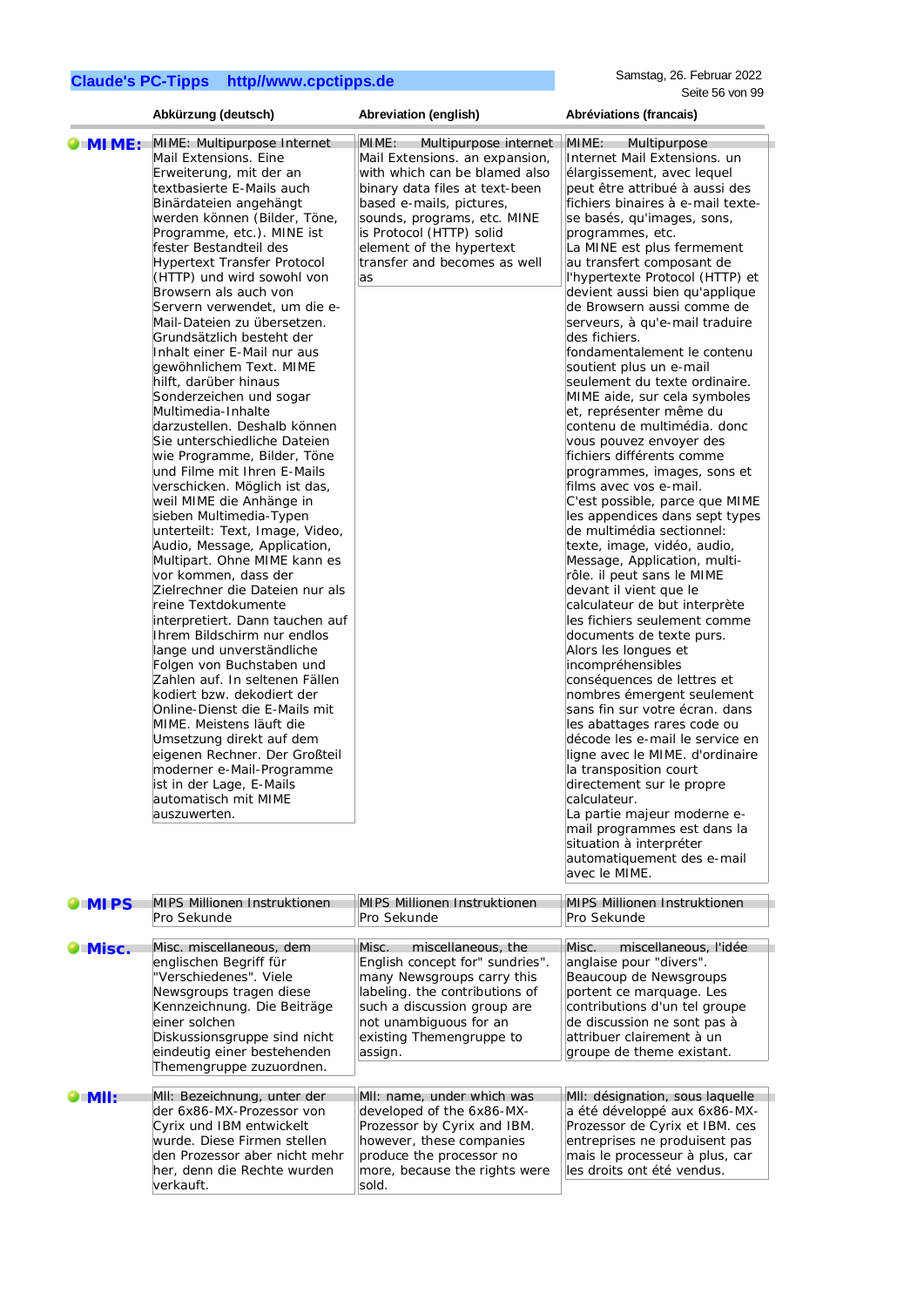|                     | Abkürzung (deutsch)                                                                                                                                                                                                                                                                                                                                                                                                                                                                                  | Abreviation (english)                                                                                                                                                                                                                                                                      | Abréviations (francais)                                                                                                                                                                                                                                                                                                                                                                                                                                                                    |
|---------------------|------------------------------------------------------------------------------------------------------------------------------------------------------------------------------------------------------------------------------------------------------------------------------------------------------------------------------------------------------------------------------------------------------------------------------------------------------------------------------------------------------|--------------------------------------------------------------------------------------------------------------------------------------------------------------------------------------------------------------------------------------------------------------------------------------------|--------------------------------------------------------------------------------------------------------------------------------------------------------------------------------------------------------------------------------------------------------------------------------------------------------------------------------------------------------------------------------------------------------------------------------------------------------------------------------------------|
| $\blacksquare$ MMC: | MMC: Microsoft Management<br>Console,<br>Computerverwaltungs-<br>Programm in Win2000,<br>Rahmenanwendung für<br>Konfigurationsprogramme aller<br>Art.                                                                                                                                                                                                                                                                                                                                                | MMC: Microsoft Management<br>Console, computer<br>administration program<br>against Win2000, border<br>application for configuration<br>programs of all the type.                                                                                                                          | MMC: Microsoft Management<br>Console.<br>Computerverwaltungs-<br>Programm dans Win2000,<br>application de cadre pour<br>programmes de configuration<br>de toute la sorte.                                                                                                                                                                                                                                                                                                                  |
| MMS:                | MMS: Multimedia Message<br>Service - ermöglicht die<br>Übertragung von<br>multimedialen Inhalten wie<br>z.B. Bilder, Animationen oder<br>Melodien auf Mobil-Telefone.<br>MMS ist eine<br>Weiterentwicklung des Short<br>Message Service (SMS) und<br>funktioniert praktisch wie die<br>klassische Email. Die<br>multimedialen Dateien werden<br>dabei wie bei der Email als<br>Anhang verschickt. Der Preis<br>für diesen Dienst beträgt je<br>nach Größe der Dateien<br>zwischen 0,29 € und 0,99 €. | MMS: multimedia Message<br>services - the transfer of<br>multimedia contents like for<br>example pictures, animations<br>or melodies of mobile<br>telephones enables. MMS is a<br>development of the Short<br>Message sets (SMS) and works<br>practically like the classical<br>enamel, th | MMS: multimédias Message<br>services, le transfert de<br>contenu multimédia facilite par<br>exemple comme images,<br>animations ou mélodies sur le<br>téléphone mobile.<br>MMS est un développement<br>des Short Message services<br>(SMS) et fonctionne<br>pratiquement comme l'eMail<br>classique. les fichiers<br>multimédias sont envoyés<br>comme à l'eMail à cela comme<br>l'appendice.<br>Le prix pour ce service totalise<br>selon la grandeur des fichiers<br>entre 0,29. et 0,99 |
| MMX:                | MMX: Multimedia Extension.<br>Eine Technik von Intel zur<br>Beschleunigung von<br>Multimedia-Anwendungen<br>(Bildverarbeitung, MPEG-<br>Video) in Pentium-<br>Prozessoren. Die MMX-<br>Technolgie wird mittlerweile<br>auch von anderen<br>Prozessorherstellern<br>verwendet.                                                                                                                                                                                                                        | MMX: multimedia Extension. a<br>technology from Intel to the<br>acceleration of multimedia<br>applications (image<br>processing, MPEG-Video) in<br>Pentium-Prozessoren. the<br>MMX-Technolgie is used also<br>by other processor<br>manufacturers in the<br>meantime.                      | MMX: multimédias Extension.<br>une technique d'Intel à<br>l'accélération d'applications de<br>multimédia, traitement<br>d'image, MPEG-Video, dans les<br>processeurs de pentium. le<br>MMX-Technolgie devient<br>appliquer dans l'intervalle<br>aussi d'autres producteurs de<br>processeur.                                                                                                                                                                                               |
| MOD:                | MOD: Magneto-optischer<br>Datenträger, ein Datenträger<br>für ein MO-Laufwerk. Oder<br>Abkürzung für "MO-Drive",<br>siehe MO-Laufwerk.                                                                                                                                                                                                                                                                                                                                                               | MOD: Magneto-optischer<br>volumes, a volume for a MO<br>drive. Oder abbreviation for"<br>MO-Drive", see MO-Laufwerk.                                                                                                                                                                       | MOD: Magneto-optischer<br>supports de données, un<br>support de données pour un<br>lecteur de disquettes de MO.<br>l'abréviation d'Oder pour" MO-<br>Drive", voit le lecteur de<br>disquettes de MO.                                                                                                                                                                                                                                                                                       |
| <b>MP3</b>          | MP3 genauer MPEG1-Layer3,<br>Musik-Format vom<br>Frauenhofer-Institut, entfernt<br>Klanginformationen die für das<br>menschliche Ohr kaum<br>wahrnehmbar sind. Dadurch<br>reduziert sich die Datenmenge<br>auf ein Zehntel.                                                                                                                                                                                                                                                                          | MP3 MPEG1-Layer3, music<br>format of the Frauenhofer-<br>Institut, off sound information<br>this for the human ear hardly<br>perceptibly is. the amount of<br>data reduces to one tenth<br>through it.                                                                                     | MP3 MP3 MPEG1-Layer3,<br>format de musique du<br>Frauenhofer-Institut, bannit à<br>peine perceptiblement<br>ceci/ceux-ci à des informations<br>de son pour l'oreille humaine<br>est. la quantité de données se<br>réduit par cela à un dixième.                                                                                                                                                                                                                                            |
|                     | MP3 Pr MP3 Pro ist eine Erweiterung<br>von MP3. Besteht zusätzlich<br>aus einem zweitem<br>Frequenzband. Alte Decoder<br>ignorieren das zweite Band.                                                                                                                                                                                                                                                                                                                                                 | MP3 Pro is an expansion of<br>MP3. exists additionally from a<br>second frequency range. alto<br>decoders ignores the second<br>bond.                                                                                                                                                      | MP3 Pro est un élargissement<br>de MP3. existe en plus d'une<br>deuxième bande de<br>fréquences. les décodeurs<br>anciens ignorent la deuxième<br>bande.                                                                                                                                                                                                                                                                                                                                   |
| <b>MP4</b>          | MP4 Audiodatenformat von<br>Global Music Outlet. Nicht<br>verwechseln mit MPEG4. MP4<br>codiert besser als MP3, jedoch<br>ist der Player in jeder Datei<br>integriert, was die<br>Datenmenge wieder erhöht.                                                                                                                                                                                                                                                                                          | MP4 Audio data format of<br>globally Music Outlet. doesn't<br>confuse better than MP3<br>encoded with MPEG4. MP4,<br>however what the amount of<br>data increases again is the<br>Player integrated in each file.                                                                          | MP4 Audio donnée format de<br>Global Music Outlet. ne<br>confond pas encodé avec<br>MPEG4. MP4 meilleur que MP3,<br>cependant le Player est intégré<br>dans chaque fichier ce que la<br>quantité de données augmente<br>encore.                                                                                                                                                                                                                                                            |
| <b>MPA</b>          | MPA Multi-Protokoll-Adapter                                                                                                                                                                                                                                                                                                                                                                                                                                                                          | MPA Multi-Protokoll-Adapter                                                                                                                                                                                                                                                                | MPA Multi-Protokoll-Adapter                                                                                                                                                                                                                                                                                                                                                                                                                                                                |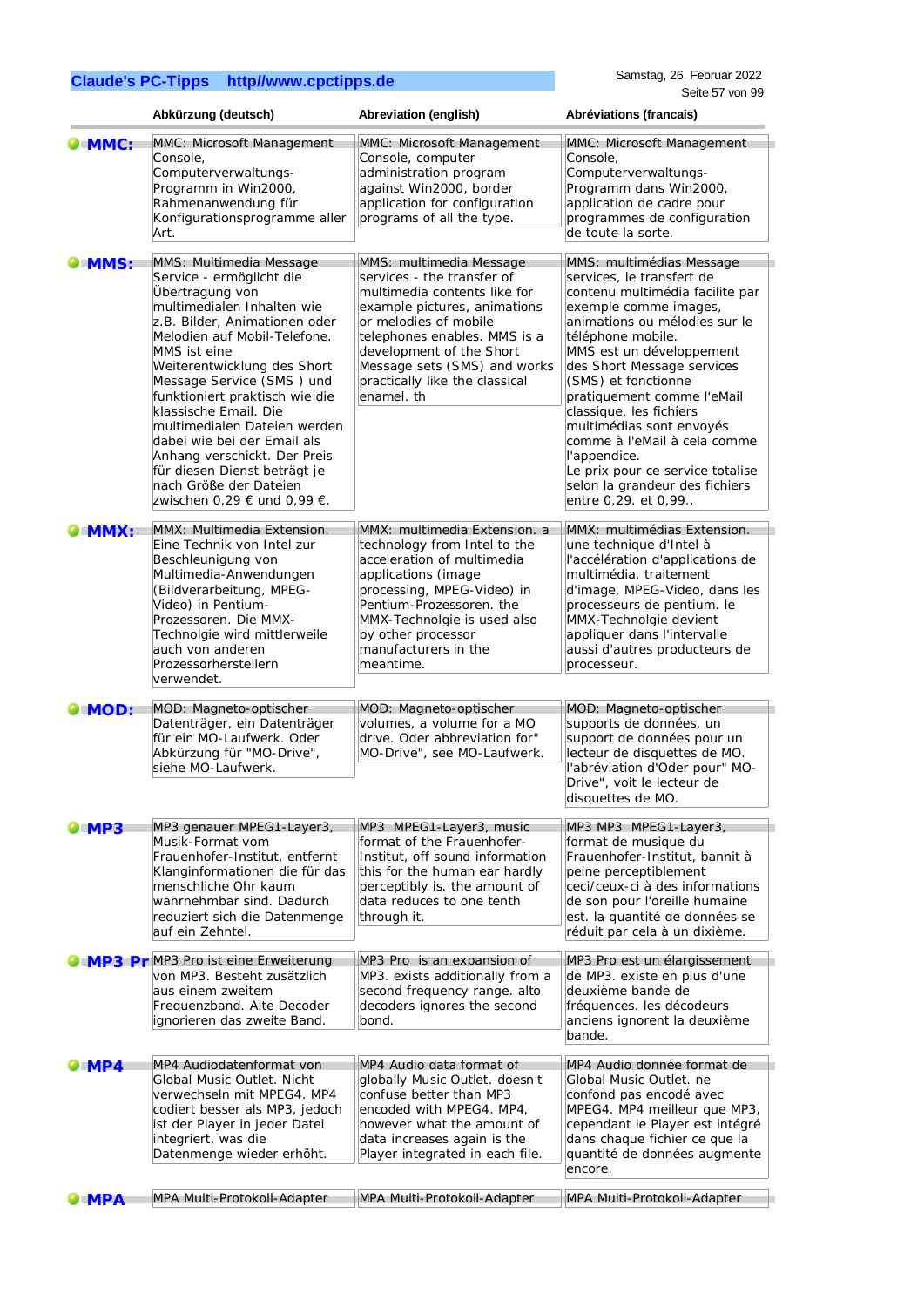|               | Abkürzung (deutsch)                                                                                                                                                                                                                                                                                                                                                                                                                                                                                                                                                                                                                                      | Abreviation (english)                                                                                                                                                                                                                                                                        | Abréviations (francais)                                                                                                                                                                                                                                                                                                                                                                                                                                                                                                                                                                                                                                              |
|---------------|----------------------------------------------------------------------------------------------------------------------------------------------------------------------------------------------------------------------------------------------------------------------------------------------------------------------------------------------------------------------------------------------------------------------------------------------------------------------------------------------------------------------------------------------------------------------------------------------------------------------------------------------------------|----------------------------------------------------------------------------------------------------------------------------------------------------------------------------------------------------------------------------------------------------------------------------------------------|----------------------------------------------------------------------------------------------------------------------------------------------------------------------------------------------------------------------------------------------------------------------------------------------------------------------------------------------------------------------------------------------------------------------------------------------------------------------------------------------------------------------------------------------------------------------------------------------------------------------------------------------------------------------|
| <b>MPEG:</b>  | <b>MPEG: Motion Picture Expert</b><br>Group, Komitee der<br>internationalen<br>Normierungsbehörde ISO/IEC                                                                                                                                                                                                                                                                                                                                                                                                                                                                                                                                                | MPEG: motion Picture Expert<br>Groupcommittee of the<br>international standardization<br>authority ISO/IEC                                                                                                                                                                                   | <b>MPEG: mouvement Picture</b><br>Expert Group, comité de<br>l'administration de<br>normalisation ISO/IEC<br>internationale,                                                                                                                                                                                                                                                                                                                                                                                                                                                                                                                                         |
| <b>IMPEG4</b> | MPEG4 Audio Mit diesem<br>Audioformat will das<br>Frauenhofer- Institut seine<br>Kompetenz bei der<br>Audiokomprimierung auf jede<br>Art von Audiosignale<br>ausweiten. Die Mehrkanal-<br>Kompression soll je nach<br>Qualitätsanspruch eine flexible<br>Bitrate von 2 bis 64 KBits/s<br>bieten.                                                                                                                                                                                                                                                                                                                                                         | MPEG4 Audio. With this audio<br>format wants the<br>Frauenhofer - institute his/its<br>competence at the audio<br>compression on every type of<br>audio signal widens. the<br>increase canal compression<br>should offer a flexible bit rate<br>of 2 to 64 KBits/s according to<br>standard. | MPEG4 Audio. Avec ce audio-<br>format veut le Frauenhofer, un<br>institut sa compétence à<br>l'audio-compression sur<br>chaque sorte de l'audio-signal<br>élargir.<br>La compression de canal<br>d'augmentation devrait offrir<br>un Bitrate flexible de 2 jusque<br>64 KBits/s selon la réclamation<br>de qualité.                                                                                                                                                                                                                                                                                                                                                  |
| MS DO         | MS DOS: MS DOS ist das<br>ursprüngliche Betriebssystem<br>für den IBM kompatiblen PC.<br>MS ist die Abkürzung für<br>Microsoft und DOS steht für<br>Disk Operating System. Zu<br>Beginn der PC-Ära verfügten<br>nur wenige PCs über eine<br>Festplatte. Bei großzügiger<br>Ausstattung sind zwei<br>Diskettenlaufwerke<br>vorhanden. So musste das<br>Betriebssystem bei dem Start<br>des PCs von der Diskette<br>gelesen werden, woher auch<br>der Name DOS stammt. Es ist<br>nur für einen einzigen<br>Arbeitsplatz konzipiert. Es hat<br>keine grafische<br>Benutzeroberfläche und zwingt<br>seinen Anwender zur Eingabe<br>der Befehle per Tastatur. | MS DOS: MS DOS is<br>compatible PC the original<br>operating system for the IBM.<br>the abbreviation stand of MS<br>for Microsoft and DOS for<br>disk's Operating system. at<br>beginning of the PC era, only<br>few PCs owned a hard disk.                                                  | MS DOS: MS DOS est le<br>système d'exploitation original<br>pour l'IBM PC compatible. MS<br>est l'abréviation pour Microsoft<br>et DOS pour Operating<br>système pour la disquette. Au<br>commencement de l'ère de PC,<br>seulement peu de PCs<br>disposait d'un disque dur.<br>À l'équipement généreux,<br>deux lecteurs de disquette<br>existent. ainsi le système<br>d'exploitation devait être lu au<br>départ du PC de la disquette<br>d'où aussi le nom DOS<br>descend. il est conçu<br>seulement pour un emploi<br>unique.<br>Il n'a pas une interface<br>utilisatrice graphique et<br>contraint son applicateur à la<br>donnée des ordres par le<br>clavier. |
| <b>MSDE:</b>  | MSDE: Microsoft Database<br>Engine: Lite Version der SQL-<br>Server-Engine, die in Office<br>2000 mitgeliefert wird. Basiert<br>auf SQL-Server 7                                                                                                                                                                                                                                                                                                                                                                                                                                                                                                         | MSDE: Microsoft Database<br>Engine: Lite version of the<br>SQL-Server-Engine, that is<br>included in Office 2000. based<br>on SQL-Server 7                                                                                                                                                   | <b>MSDE: Microsoft Database</b><br>Engine: Lite version du SQL-<br>Server-Engine, qui est livrée<br>avec Office 2000. Se base sur<br>SQL-Server 7                                                                                                                                                                                                                                                                                                                                                                                                                                                                                                                    |
| <b>DIMSN:</b> | MSN: Microsoft Network, den<br>Online-Dienst der Firma<br>Microsoft. Konnte sich in<br>Deutschland nicht<br>durchsetzen - weil er zu teuer<br>war. In der Bundesrepublik<br>gibt es ein komfortables Portal<br>unter www.msn.de.                                                                                                                                                                                                                                                                                                                                                                                                                         | MSN: Microsoft Network, the<br>on-line service of the company<br>Microsoft. could not assert<br>itself in Germany - because<br>he/it was to dearly. in the<br>Federal republic, there is a<br>comfortable portal under<br>www.msn.de.                                                        | MSN: Microsoft Network, le<br>service en ligne de l'entreprise<br>Microsoft. pouvait s'en<br>Allemagne il n'adopte pas<br>parce qu'il était trop cher.<br>dans la République fédérale, il<br>y a un portail confortable sous<br>www.msn.de.                                                                                                                                                                                                                                                                                                                                                                                                                          |
| <b>MSO:</b>   | MSO: Microsoft Office                                                                                                                                                                                                                                                                                                                                                                                                                                                                                                                                                                                                                                    | MSO: rosoft Office                                                                                                                                                                                                                                                                           | MSO: rosoft Office                                                                                                                                                                                                                                                                                                                                                                                                                                                                                                                                                                                                                                                   |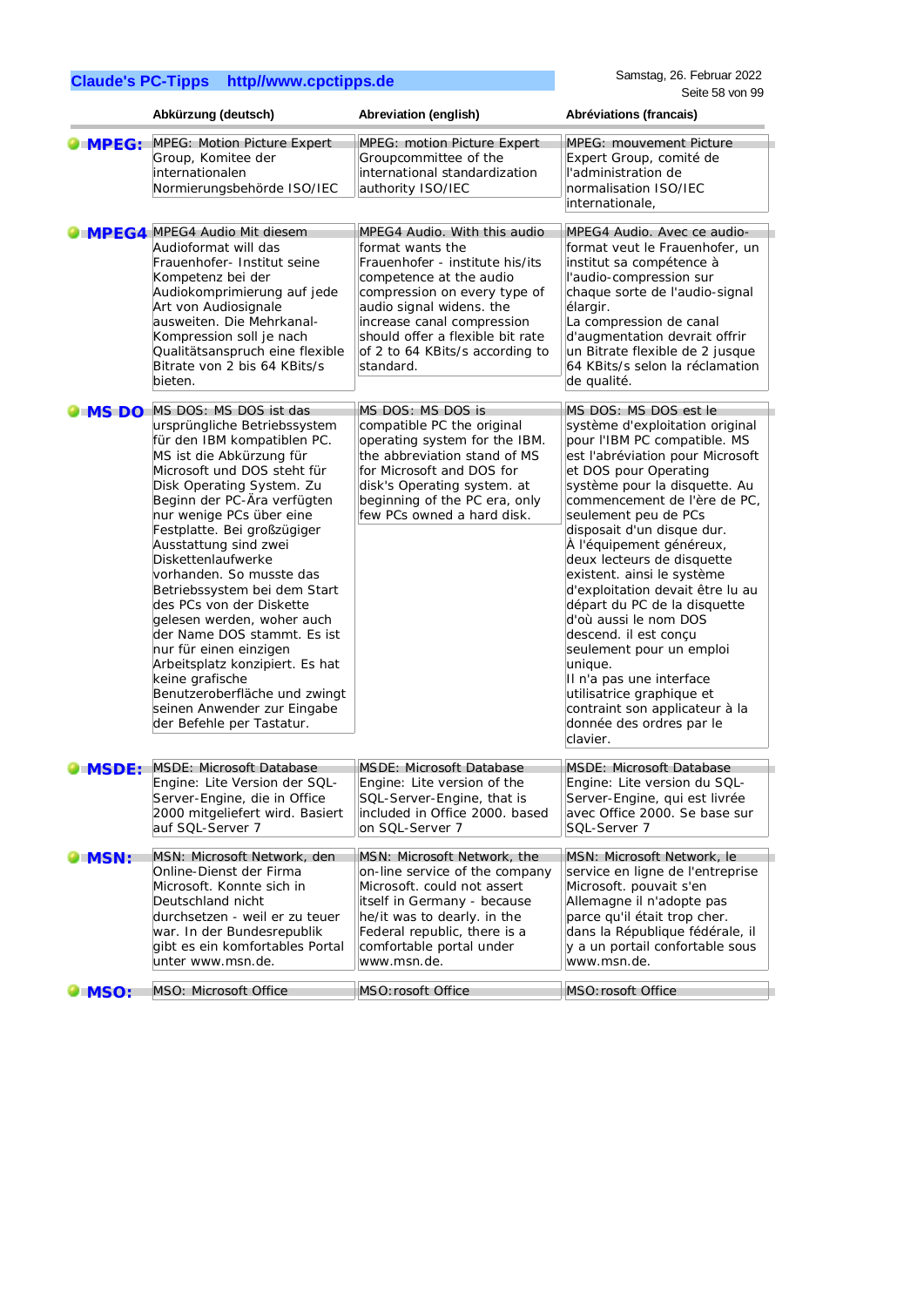|                      | Abkürzung (deutsch)                                                                                                                                                                                                                                                                                                                                                                                                                                                                                            | Abreviation (english)                                                                                                                                                                                                                                                                                                                                                                                                                                                                         | Abréviations (francais)                                                                                                                                                                                                                                                                                                                                                                                                      |
|----------------------|----------------------------------------------------------------------------------------------------------------------------------------------------------------------------------------------------------------------------------------------------------------------------------------------------------------------------------------------------------------------------------------------------------------------------------------------------------------------------------------------------------------|-----------------------------------------------------------------------------------------------------------------------------------------------------------------------------------------------------------------------------------------------------------------------------------------------------------------------------------------------------------------------------------------------------------------------------------------------------------------------------------------------|------------------------------------------------------------------------------------------------------------------------------------------------------------------------------------------------------------------------------------------------------------------------------------------------------------------------------------------------------------------------------------------------------------------------------|
| <b>MSRN</b>          | <b>MSRN Mobile Station Roaming</b><br>Number. Aufenthaltsnummer.<br>Die MSRN-Nummer ist die<br>Aufenthaltsnummer des<br>Mobilfunkteilnehmers. Diese<br>Nummer dient der<br>Rufweiterleitung und dem<br>Routen der Verbindung hin<br>zum Aufenthaltsort der<br>Mobilstation. Die MSRN-<br>Nummer wird zum Adressieren<br>der<br>Mobilfunkvermittlungsstelle<br>genutzt, für den Zugriff auf<br>das Besucherverzeichnis und<br>zum Umlenken der Gespräche.<br>Die MSRN-Nummer wird nicht<br>zum Wählen verwendet | <b>MSRN</b> mobile station Roaming<br>Number. abidance number.<br>the MSRN-Nummer is the<br>abidance number of the mobile<br>radio participant. this number<br>serves the Rufweiterleitung<br>and him/it routes of the<br>connection to the residence of<br>the mobile station.<br>The MSRN-Nummer is used to<br>the addressing of the mobile<br>radio exchange, for the access<br>on the visitor table and to<br>diverting the conversations.<br>the MSRN-Nummer is not used<br>for choosing | <b>MSRN</b> mobile station Roaming<br>Number. numéro de séjour. le<br>MSRN-Nummer est le numéro<br>de séjour du participant de<br>radio mobile. ce numéro est<br>servi au Rufweiterleitung et lui<br>itinéraires de la liaison de la<br>résidence de la station mobile.                                                                                                                                                      |
| $\blacksquare$ MTAPI | <b>MTAPI Machine Translation</b><br>Application Programme<br>Interface                                                                                                                                                                                                                                                                                                                                                                                                                                         | <b>MTAPI</b><br><b>Machine Translation</b><br>Application Programme<br>Interface                                                                                                                                                                                                                                                                                                                                                                                                              | <b>MTAPI</b><br><b>Machine Translation</b><br>Application Programme<br>Interface                                                                                                                                                                                                                                                                                                                                             |
| $\bullet$ MTU:       | MTU: Maximum Transfer Unit,<br>übersetzt soviel wie "Maximale<br>Übertragungs Einheit".<br>Angabe, wie groß das größte<br>Datenpaket bei einer<br>Netzwerkverbindung sein darf                                                                                                                                                                                                                                                                                                                                 | MTU: maximum transfer Unit,<br>translates so much like"<br>maximum transfer unit".<br>statement, how big the biggest<br>data packet can be with a<br>network connection                                                                                                                                                                                                                                                                                                                       | MTU: maximum transfert Unit,<br>traduit autant comme" le<br>maximal de transmission<br>unité". information, comment<br>grand le paquet de données le<br>plus grand peut être à une<br>liaison de réseau                                                                                                                                                                                                                      |
| <b>OMUD:</b>         | MUD: Multi-User-Dungeon -<br>(von englisch "dungeon", zu<br>deutsch Kerker, Verlies). Man<br>versteht darunter ein<br>textbasiertes Rollenspiel im<br>Internet, das mehrere<br>Personen mit- oder<br>gegeneinander spielen ("Multi-<br>User"). Mittlerweile werden<br>MUDs auch mit Hilfe von Chats<br>(IRC) oder im World Wide Web<br>gespielt. Diese nennt man<br>dann "Chat Worlds" oder "3-D<br>Worlds".                                                                                                   | MUD: Multi-User-Dungeon -,<br>from English" dungeon", to<br>German prisons (dungeon).<br>one understands a text-been<br>based role-playing by them in<br>the internet, that several<br>people with - or plays against<br>each other (" Multi-User". in<br>the meantime, MUDs are<br>played                                                                                                                                                                                                    | MUD: Multi-User-Dungeon,<br>d'anglais" dungeon", à<br>allemand cachots (cachot). on<br>comprend un jeu de rôles<br>texte-se basé dans l'Internet<br>par cela, que plusieurs<br>personnes avec - ou joue l'un<br>contre l'autre (" Multi-User".<br>Dans l'intervalle des MUDs<br>sont joués aussi à l'aide de<br>Chats (IRC) ou dans le World<br>Wide Web. on appelle alors"<br>ceci/ceux-ci Chat Worlds" ou"<br>3-D Worlds." |
| <b>UMUG:</b>         | MUG: Multi User Game -<br>bezeichnet Online-Spiele, an<br>denen zwei oder mehr<br>Personen teilnehmen.                                                                                                                                                                                                                                                                                                                                                                                                         | MUG: multi User Game - on-<br>line games mark, in which two<br>or more people take part.                                                                                                                                                                                                                                                                                                                                                                                                      | MUG: multi User Game, les<br>jeux en ligne, auxquels deux<br>ou plus personnes participent,<br>qualifient.                                                                                                                                                                                                                                                                                                                   |

| Anfangsbuchstabe: |                                                                                                                                                                                                                                                                                                         |                                                                                                                                                                                                                                                                                     |                                                                                                                                                                                                                                                                                                                                   |
|-------------------|---------------------------------------------------------------------------------------------------------------------------------------------------------------------------------------------------------------------------------------------------------------------------------------------------------|-------------------------------------------------------------------------------------------------------------------------------------------------------------------------------------------------------------------------------------------------------------------------------------|-----------------------------------------------------------------------------------------------------------------------------------------------------------------------------------------------------------------------------------------------------------------------------------------------------------------------------------|
| <b>O</b> NAT      | <b>NAT Network Adress</b><br>Translation (NAT, Umsetzen<br>von Netzadressen). Diese<br>Funktion gestattet allen Ihren<br>Rechnern in Ihrem lokalen<br>Netz mit nur einer IP Adresse<br>ins Internet zu gehen. Sie<br>müssen somit nicht mehrere<br>Netzzugänge von Ihrem<br>Dienstanbieter beauftragen. | NAT ork address Translation<br>(NAT) converting of network<br>addresses, this function allows<br>all your computers to go in<br>your LAN with only one IP<br>address into the internet. you<br>don't need to assign several<br>network accesses of your<br>service supplier consequ | NAT ork Adress translation.<br>NAT, déplacant d'adresses de<br>réseau). cette fonction permet<br>à tous les calculateur vôtres<br>aller dans votre réseau local<br>seulement avec une IP<br>adresse dans l'Internet.<br>Vous ne devez pas mandater<br>par conséquent plusieurs<br>accès de réseau de votre<br>offreur de service. |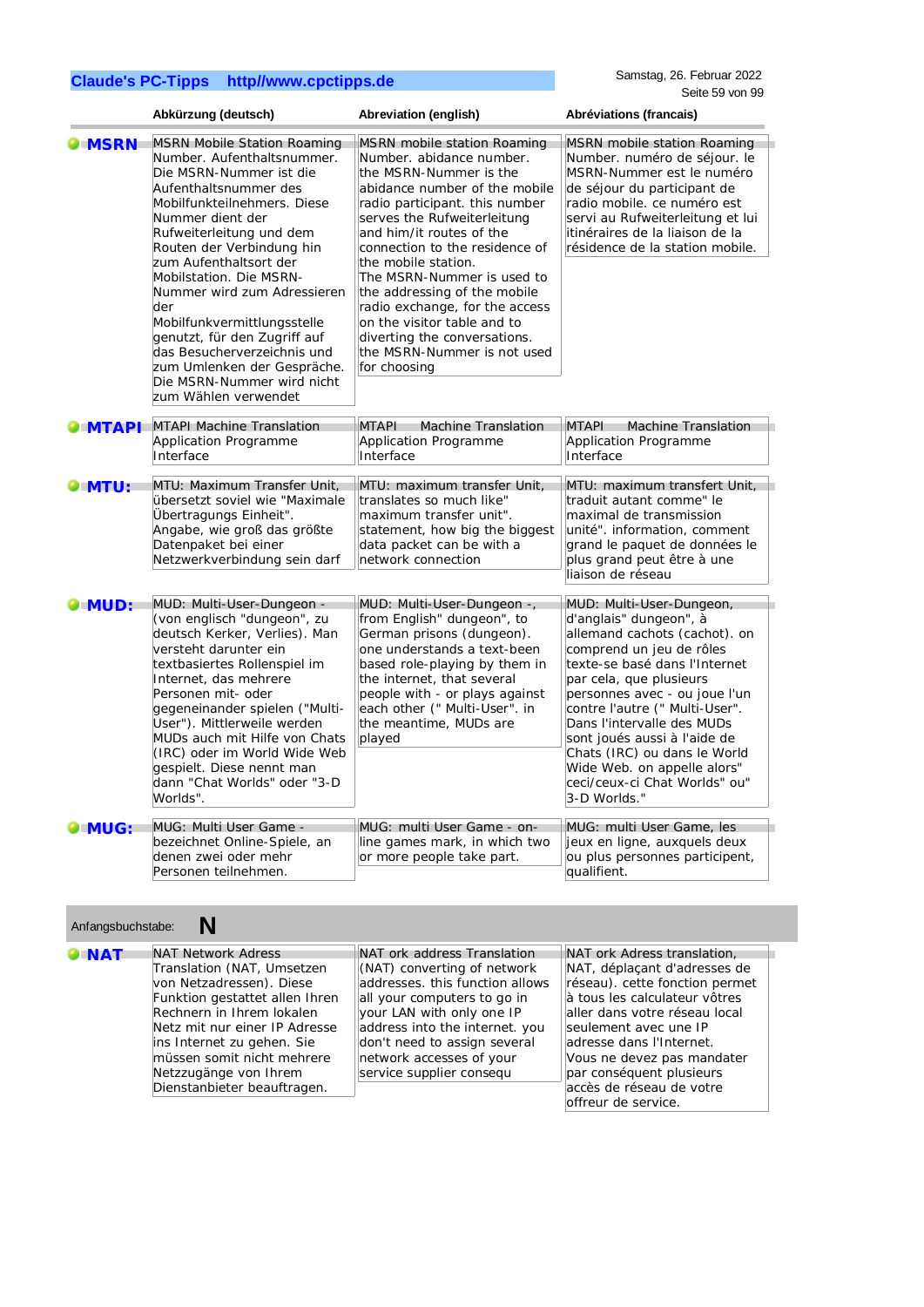|                 | Abkürzung (deutsch)                                                                                                                                                                                                                                                                                                                                                                                                          | Abreviation (english)                                                                                                                                                                                                                                                                      | Abréviations (francais)                                                                                                                                                                                                                                                                                                                                                                                                                                              |
|-----------------|------------------------------------------------------------------------------------------------------------------------------------------------------------------------------------------------------------------------------------------------------------------------------------------------------------------------------------------------------------------------------------------------------------------------------|--------------------------------------------------------------------------------------------------------------------------------------------------------------------------------------------------------------------------------------------------------------------------------------------|----------------------------------------------------------------------------------------------------------------------------------------------------------------------------------------------------------------------------------------------------------------------------------------------------------------------------------------------------------------------------------------------------------------------------------------------------------------------|
| $\bullet$ NC:   | NC: Network Computer, ein<br>Computersystem, das (Java-)<br>Programme nur bei Bedarf von<br>einem zentralen Server<br>anfordert. Ein NC benötigt<br>keine eigene Festplatte, da<br>auch alle Daten auf dem<br>Server abgelegt werden. Der<br>NC galt Mitte der 90er Jahre<br>als zukünftige Alternative zu<br>den herkömmlichen PCs, er<br>konnte sich bis heute jedoch<br>nicht durchsetzen.                                | NC: ork computers, a<br>computer system, that orders<br>(Java -) programs only with<br>demand of a central server. a<br>NC doesn't require any own<br>hard disk since also all data<br>are set aside on the server.<br>he/it NC were regarded as<br>future alternative to the conve        | NC: ork ordinateurs, un<br>système d'ordinateur, que,<br>Java, les programmes<br>seulement à besoin d'un<br>serveur central requièrent. un<br>NC ne nécessite pas un propre<br>disque dur parce qu'aussi<br>toutes les données sont<br>déposées sur le serveur.<br>Ceux NC ont été considérés au<br>milieu des 90er ans comme<br>l'alternative future aux PCs<br>traditionnels, il ne pouvait pas<br>s'imposer cependant jusque<br>aujourd'hui.                      |
| $\bullet$ NCSA: | <b>NCSA: National Center for</b><br>Supercomputing Applications.<br>Einrichtung an der University<br>of Illinois, die den WWW-<br>Browser Mosaic entwickelte:<br>www.ncsa.uiuc.edu.                                                                                                                                                                                                                                          | NCSA:<br>national Center of<br>for Supercomputing<br>Applications. installation at the<br>University of Illinois, that<br>developed the WWW-Browser<br>Mosaic,: www.ncsa.uiuc.edu.                                                                                                         | NCSA:<br>national Center<br>Computing super for<br>Applications. aménagement à<br>l'University Illinois of qui a<br>développé le WWW-Browser<br>Mosaic: www.ncsa.uiuc.edu.                                                                                                                                                                                                                                                                                           |
| <b>OINDS:</b>   | NDS: Netware bzw. Novell<br>Directory Service. Ein weit<br>verbreitetes Betriebssystem<br>für LAN -Netzwerke. Es wurde<br>von Novell hergestellt und<br>unterstützt DOS, Windows und<br>OS/2. Außerdem kooperiert<br>NDS mit allen gängigen<br>Übertragungsprotokollen.                                                                                                                                                      | NDS: etware as well as Novell<br>directory services. a far<br>widespread operating system<br>for LAN - networks. It was<br>produced by Novell and was<br>supported DOS, Windows and<br>OS/2. cooperates furthermore<br>of ND with all current transfer<br>protocols.                       | NDS: etware ou Novell<br>annuaire services. un système<br>d'exploitation répandu loin<br>pour les LAN, réseaux. il a été<br>produit par Novell et a été<br>aidé à DOS, Windows et OS/2.<br>coopère en outre à ND avec<br>tous les de transmission-<br>procès-verbaux courants.                                                                                                                                                                                       |
| $\bullet$ NIC:  | NIC: Network Information<br>Center. Hier wird die Vergabe<br>von IP-Adressen und Domain-<br>Namen koordiniert. Zudem<br>stehen hier die primären<br>Nameserver. Oberste Instanz<br>für das Internet ist das von<br>der Firma Network Solutions<br>betriebene InterNIC. Sie<br>delegiert die Vergabe von<br>Domains außerhalb der USA<br>an Unterorganisationen. In<br>Deutschland an das DeNIC.<br>Infos unter: www.denic.de | NIC: Network piece of<br>information Center. here the<br>award of IP-Adressen and<br>domain names is coordinated.<br>moreover the primary name<br>servers stand here. most<br>upper authority for the<br>internet is the InterNIC run by<br>the company Network<br>Solutions, the award of | NIC: Network information<br>Center. ici, l'adjudication d'IP-<br>Adressen et noms d'Ain de<br>dôme est coordonnée. en<br>outre les serveurs de nom<br>primaires sont ici. l'instance la<br>plus supérieure pour l'Internet<br>est le Nic interdivisionnel<br>pratiqué par l'entreprise<br>Network Solutions.<br>Elle délégue l'adjudication<br>d'Ain de dôme à l'extérieur de<br>l'USA à sous-organisations.<br>dans Allemagne au DeNIC.<br>infos sous: www.denic.de |
| $\bullet$ NIC:  | NIC: Network Interface<br>Connector: Netzwerkkarte                                                                                                                                                                                                                                                                                                                                                                           | NIC: Network interface<br>Connector: Netzwerkkarte                                                                                                                                                                                                                                         | NIC: Network interface<br>Connector: carte de réseau                                                                                                                                                                                                                                                                                                                                                                                                                 |
| <b>O</b> NSDU   | NSDU Network Service Data<br>Unit                                                                                                                                                                                                                                                                                                                                                                                            | NSDU Network Service Data<br>Unit                                                                                                                                                                                                                                                          | <b>NSDU Network Service Data</b><br>Unit                                                                                                                                                                                                                                                                                                                                                                                                                             |
| NTFS:           | NTFS: New Technology File<br>System. Ein Dateisystem von<br>Windows NT, das HPFS ähnelt.<br>Die neue Version 5, die zu<br>Windows 2000 gehört, erlaubt<br>unter anderem vereinfachtes<br>Handhaben von Dateien und<br>Ordnern, sowie von<br>Laufwerken. Auch kann jedem<br>Benutzer eine bestimmte<br>Menge an Speicherplatz<br>zugewiesen werden.                                                                           | NTFS:<br>New Technology file<br>system. a file system of<br>Windows NT, that resembles<br>HPFS. among other things the<br>new version 5, that belongs to<br>Windows 2000, allows<br>simplified handling of data files<br>and stewards, as well as from<br>drives. also to each user can be | New Technology File<br>NTFS:<br>système. un système de<br>fichier de WINDOWS NT, le<br>HPFS ressemble. la nouvelle<br>version 5, qui appartiennent à<br>Windows 2000, permet le fait<br>entre autres simplifié de<br>manipuler de fichiers et<br>classeurs, dès que de lecteurs<br>de disquettes.<br>Aussi une quantité déterminée<br>peut être assignée à chaque<br>utilisateur au rangement.                                                                       |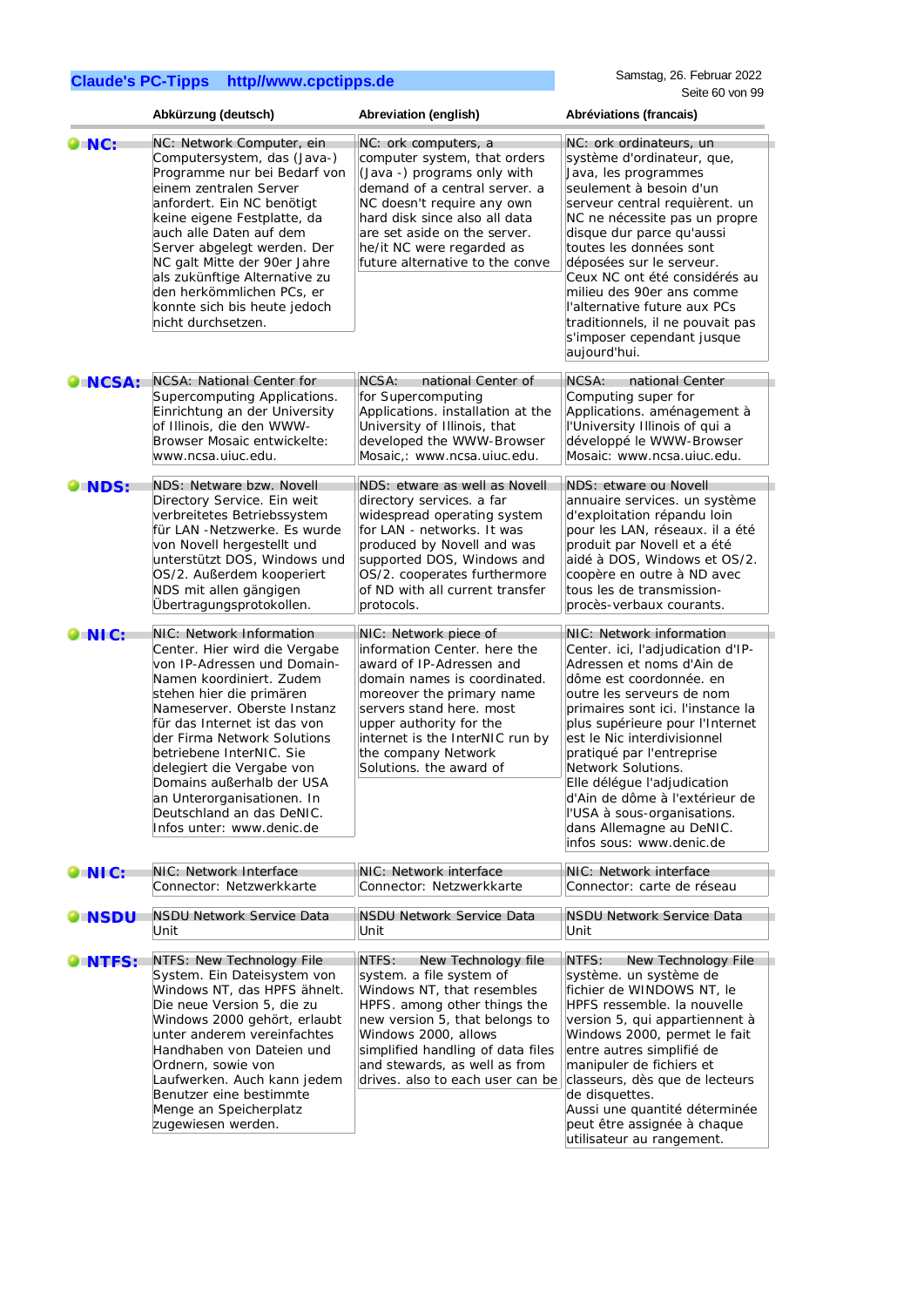http://dmoz.org

|                   | Abkürzung (deutsch)                                                                                                                                                                                                                                                                                                                                                                                                                                                                                                                                         | Abreviation (english)                                                                                                                                                                                                                                                                         | Abréviations (francais)                                                                                                                                                                                                                                                                                                                                                                                                                                                                                                                                                        |
|-------------------|-------------------------------------------------------------------------------------------------------------------------------------------------------------------------------------------------------------------------------------------------------------------------------------------------------------------------------------------------------------------------------------------------------------------------------------------------------------------------------------------------------------------------------------------------------------|-----------------------------------------------------------------------------------------------------------------------------------------------------------------------------------------------------------------------------------------------------------------------------------------------|--------------------------------------------------------------------------------------------------------------------------------------------------------------------------------------------------------------------------------------------------------------------------------------------------------------------------------------------------------------------------------------------------------------------------------------------------------------------------------------------------------------------------------------------------------------------------------|
| Anfangsbuchstabe: | O                                                                                                                                                                                                                                                                                                                                                                                                                                                                                                                                                           |                                                                                                                                                                                                                                                                                               |                                                                                                                                                                                                                                                                                                                                                                                                                                                                                                                                                                                |
| $\bigcirc$ OCR:   | <b>OCR: Optical Character</b><br>Recognition. Texte, die nur in<br>gedruckter Form vorliegen,<br>etwa in einem Buch, einer<br>Zeitschrift oder auf einem Fax,<br>werden eingescannt und dann<br>von einem OCR-Programm<br>'gelesen". Gute Programme<br>erkennen Texte zu über 99%<br>fehlerfrei und wandeln sie in<br>computerlesbare Zeichen um.<br>Der Text kann jetzt in ein<br>Textverarbeitungsprogramm<br>eingelesen und weiter<br>verarbeitet werden.                                                                                                | <b>OCR: Optical Character</b><br>Recognition. texts, that are<br>available only in printed form,<br>approximately in a book, a<br>magazine or on a fax,<br>becomes scanned and then<br>read" from an OCR program".<br>goods programs recognize<br>texts to over 99 percent.                   | <b>OCR: Optical Character</b><br>Recognition. textes, qui<br>existent seulement dans la<br>forme imprimée, par exemple<br>dans un livre, une revue ou<br>sur un fax, devient scanné et<br>lu d'un OCR-Programme<br>Des bons programmes<br>reconnaissent sans défaut des<br>textes à plus de 99 pour cent.                                                                                                                                                                                                                                                                      |
| $\bullet$ ODBC:   | ODBC: Open Database<br>Connectivity. Ein<br>standardisiertes Verfahren,<br>das es erlaubt, aus einem<br>Anwendungsprogramm (Client<br>) heraus auf beliebige<br>Datenbanken zuzugreifen,<br>ohne darauf zu achten, auf<br>welchen Rechnern (in Netzen)<br>und in welchen Verzeichnissen<br>sich die Daten wirklich<br>befinden. Die Dateiformate<br>müssen auch nicht beachtet<br>werden, denn sie können vom<br>Client aus geändert werden<br>und behalten trotzdem ihr<br>ursprüngliches Format.                                                          | ODBC:<br>Open Database<br>Connectivity. a standardized<br>procedure, that allows to<br>access any data banks from an<br>user program (Client) out<br>without keeping an eye on it,<br>on which computers (in<br>networks) and in which tables<br>the data really are. the file<br>formats don | Open Database<br>ODBC:<br>Connectivity.<br>Une méthode standardisée,<br>qu'il permet, d'accéder d'un<br>programme d'application<br>(Client) aux banques de<br>données quelconques dehors,<br>sans faire attention à ça, les<br>données se trouvent vraiment<br>sur quels calculateur (dans les<br>réseaux) et dans quels<br>registres.<br>Les formats de fichier ne<br>doivent pas non plus être<br>respectés, car ils peuvent être<br>changés du Client et peuvent<br>être gardés quand même<br>son/leur format original.                                                     |
| $\bullet$ ODETT   | <b>ODETTE Organisation for Data</b><br>Exchange by TeleTransmission<br>in Europe                                                                                                                                                                                                                                                                                                                                                                                                                                                                            | <b>ODETTE Organisation for Data</b><br>Exchange by TeleTransmission<br>in Europe                                                                                                                                                                                                              | <b>ODETTE Organisation for Data</b><br>Exchange by TeleTransmission<br>in Europe                                                                                                                                                                                                                                                                                                                                                                                                                                                                                               |
| $\bigcirc$ ODP:   | ODP: Open Directory Project:<br>Das Ziel des Open Directory<br>Projectes ist das Erstellen des<br>umfangreichsten Internet-<br>Verzeichnisses mit Hilfe einer<br>grossen Gemeinschaft<br>freiwilliger Editoren. Das Open<br>Directory ist eine sich selbst<br>regulierende Republik, in der<br>Experten ihre Empfehlungen<br>ohne Raunen und<br>Fehlinformationen sammeln<br>können. Folgende<br>Suchmaschine basieren u.a.<br>auf das ODP: Google, AOL-<br>Search, Netscape-Search,<br>Lycos, HotBot, Altavista,<br>Yahoo.<br>Verzeichnis: http://dmoz.org | ODP: n directory Project: the<br>goal of the Open directory of<br>Projectes is the producing of<br>the most extensive internet<br>table with help of a big<br>community of voluntary<br>editors. the Open directory is<br>for itself one in which experts<br>can collect her/its/the          | ODP: n annuaire Project: le but<br>l'Open annuaire de Projectes le<br>fait d'aménager le registre<br>d'Internet le plus étendu est<br>avec l'aide d'une grande<br>communauté d'éditeurs<br>volontaires.<br>L'Open annuaire est une<br>république régulatrice soi-<br>même dans laquelle des<br>experts peuvent rassembler<br>ses/leurs références sans<br>murmure et mauvaises<br>informations. suivant moteur<br>de recherche se base entre<br>autres sur l'ODP:<br>Google, AOL-Search, Netscape-<br>Search, Lycos, HotBot,<br>Altavista, Yahoo. registre:<br>http://dmoz.org |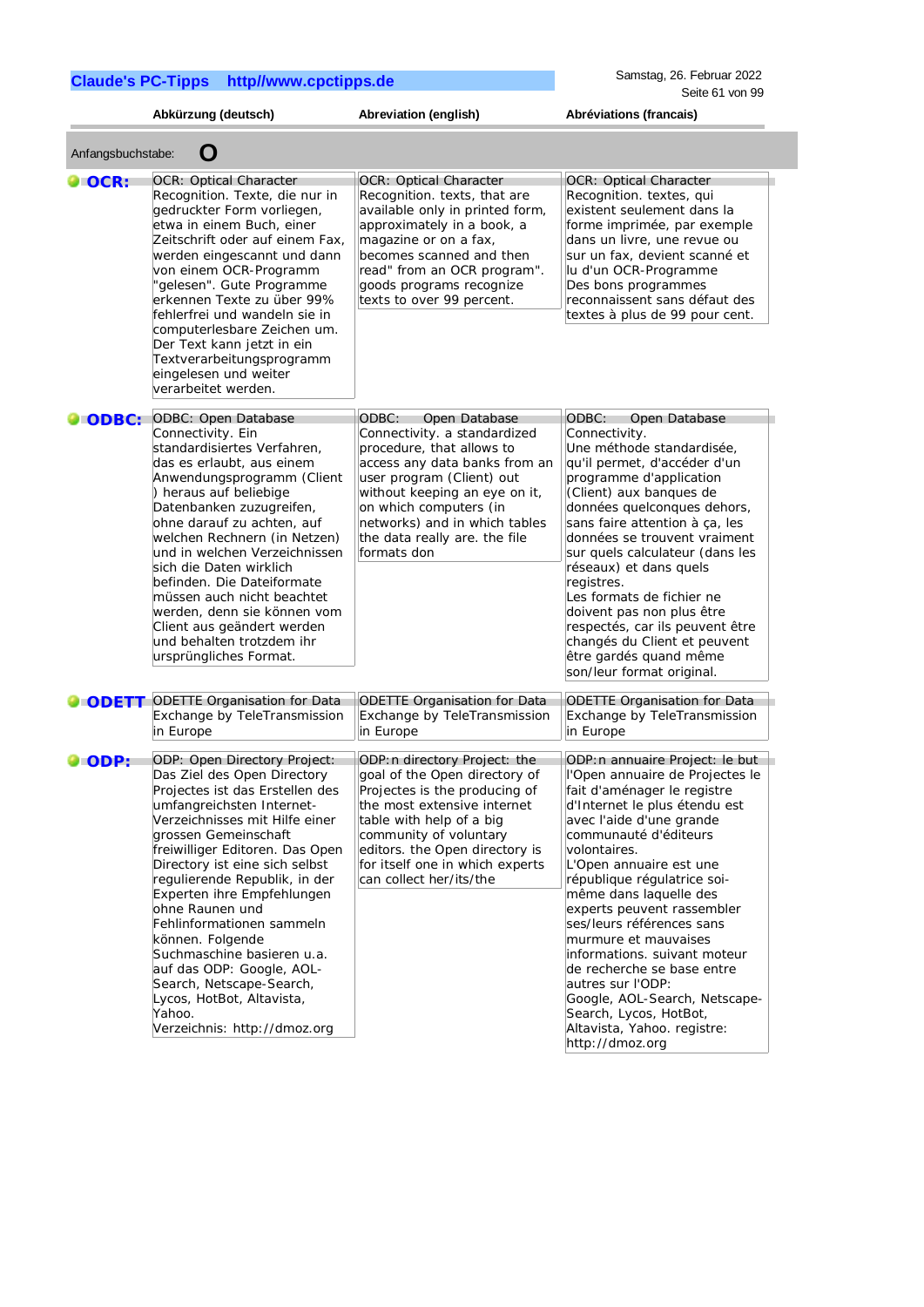|             | Abkürzung (deutsch)                                                                                                                                                                                                                                                                                                                                                                                                                                                                                                                                                                                                                                                                                                                                                                                                                              | Abreviation (english)                                                                                                                                                                                                                                                                      | Abréviations (francais)                                                                                                                                                                                                                                                                                                                                                                                                                                                                                                                                                                                                                                                                                                                                                                                                                   |
|-------------|--------------------------------------------------------------------------------------------------------------------------------------------------------------------------------------------------------------------------------------------------------------------------------------------------------------------------------------------------------------------------------------------------------------------------------------------------------------------------------------------------------------------------------------------------------------------------------------------------------------------------------------------------------------------------------------------------------------------------------------------------------------------------------------------------------------------------------------------------|--------------------------------------------------------------------------------------------------------------------------------------------------------------------------------------------------------------------------------------------------------------------------------------------|-------------------------------------------------------------------------------------------------------------------------------------------------------------------------------------------------------------------------------------------------------------------------------------------------------------------------------------------------------------------------------------------------------------------------------------------------------------------------------------------------------------------------------------------------------------------------------------------------------------------------------------------------------------------------------------------------------------------------------------------------------------------------------------------------------------------------------------------|
| <b>OEM:</b> | <b>OEM: Original Equipment</b><br>Manufacturer - was bedeutet,<br>dass ein Unternehmen unter<br>dem eigenem Namen Produkte<br>einer anderen Firma herstellt,<br>mit deren Genehmigung<br>selbstverständlich. OEM-<br>Geräte sind dann baugleich zu<br>den Originalen, tragen aber<br>einen anderen Namen. OEM<br>gibt es nicht nur für Geräte<br>wie Drucker, Scanner,<br>Festplatten etc., sondern auch<br>für Software: OEM-Versionen<br>von Standard-Software sind<br>allerdings meist identisch mit<br>dem Original, kosten aber<br>deutlich weniger. Dies hat<br>dazu geführt, dass sie häufig<br>als billige Alternative zur<br>Originalversion oder als<br>scheinbare Originalversion<br>verkauft wurden. Microsoft<br>plant deshalb, die Windows<br>OEM-Version abzuschaffen und<br>nur noch die teuere<br>Originalversion zu verkaufen. | OEM: original Equipment<br>Manufacturer - what means.<br>that a business produces<br>products of another company<br>under the proper behalf, with<br>whose authorization of course.<br>OEM-Geräte then are<br>baugleich to the originals,<br>carries another name.<br>however, there is OE | OEM: original Equipment<br>Manufacturer, ce qui signifie,<br>qu'une entreprise produit<br>produits d'une autre entreprise<br>sous le nom bizarre, avec<br>qu'autorisation évidemment.<br>Des OEM-Geräte sont alors<br>baugleichs aux originaux,<br>porte mais un autre nom. OEM<br>le donne etc mais aussi pas<br>seulement pour les appareils<br>comme imprimeurs, scanners,<br>disques durs du Software:<br>OEM-Versionen du Software de<br>standard sont en effet<br>généralement identiques avec<br>l'original, mais distinctement<br>moins coûtent. ce a mené<br>qu'ils ont été vendus souvent<br>comme l'alternative bon<br>marché à la version originale<br>ou comme la version originale<br>apparente.<br>Microsoft projette donc, le<br>Windows OEM-Version abolir<br>et vendre seulement encore la<br>version originale teuere. |
| <b>OFTP</b> | <b>OFTP Odette File Transfer</b><br>Protokoll, Standardisiertes<br>Protokoll der europäischen<br>Automobilindustrie                                                                                                                                                                                                                                                                                                                                                                                                                                                                                                                                                                                                                                                                                                                              | <b>OFTP Odette File Transfer</b><br>Protokoll.                                                                                                                                                                                                                                             | <b>OFTP Odette File Transfer</b><br>Protokoll.                                                                                                                                                                                                                                                                                                                                                                                                                                                                                                                                                                                                                                                                                                                                                                                            |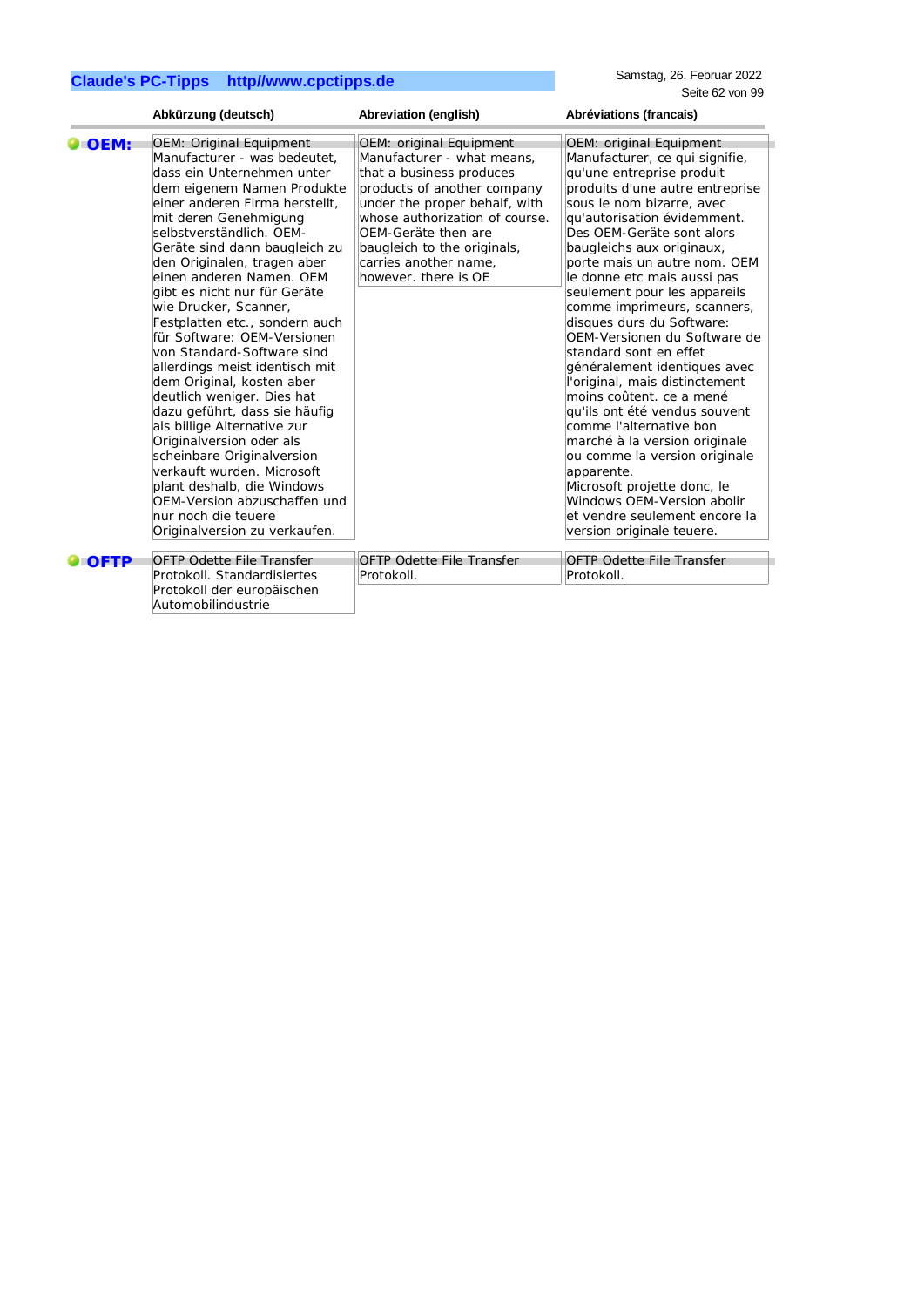|                | Abkürzung (deutsch)                                                                                                                                                                                                                                                                                                                                                                                                                                                                                                                                                                                                                                                                                                                                                                                                                                                                                                                                                                                                                                                                                                            | Abreviation (english)                                                                                                                                                                                                                                                                                                                                                                                                                                                                                                                                                                                                                                                                                                                                                                                                                                                                                                                                                                                                                                                                                         | Abréviations (francais)                                                                                                                                                                                                                                                                                                                                                                                                                                                                                                                                                                                                                                                                                                                                                                                                                                                                                                                                                                                                                                                                                                                                                                    |
|----------------|--------------------------------------------------------------------------------------------------------------------------------------------------------------------------------------------------------------------------------------------------------------------------------------------------------------------------------------------------------------------------------------------------------------------------------------------------------------------------------------------------------------------------------------------------------------------------------------------------------------------------------------------------------------------------------------------------------------------------------------------------------------------------------------------------------------------------------------------------------------------------------------------------------------------------------------------------------------------------------------------------------------------------------------------------------------------------------------------------------------------------------|---------------------------------------------------------------------------------------------------------------------------------------------------------------------------------------------------------------------------------------------------------------------------------------------------------------------------------------------------------------------------------------------------------------------------------------------------------------------------------------------------------------------------------------------------------------------------------------------------------------------------------------------------------------------------------------------------------------------------------------------------------------------------------------------------------------------------------------------------------------------------------------------------------------------------------------------------------------------------------------------------------------------------------------------------------------------------------------------------------------|--------------------------------------------------------------------------------------------------------------------------------------------------------------------------------------------------------------------------------------------------------------------------------------------------------------------------------------------------------------------------------------------------------------------------------------------------------------------------------------------------------------------------------------------------------------------------------------------------------------------------------------------------------------------------------------------------------------------------------------------------------------------------------------------------------------------------------------------------------------------------------------------------------------------------------------------------------------------------------------------------------------------------------------------------------------------------------------------------------------------------------------------------------------------------------------------|
| $\bullet$ OLAP | <b>OLAP Online Analytical</b>                                                                                                                                                                                                                                                                                                                                                                                                                                                                                                                                                                                                                                                                                                                                                                                                                                                                                                                                                                                                                                                                                                  | <b>OLAP Online Analytical</b>                                                                                                                                                                                                                                                                                                                                                                                                                                                                                                                                                                                                                                                                                                                                                                                                                                                                                                                                                                                                                                                                                 | <b>OLAP Online Analytical</b>                                                                                                                                                                                                                                                                                                                                                                                                                                                                                                                                                                                                                                                                                                                                                                                                                                                                                                                                                                                                                                                                                                                                                              |
|                | Processing, bezeichnet eine<br>Methode der Navigation<br>innerhalb von Daten nach<br>zuvor bestimmten<br>Auswahlkriterien wie etwa<br>Zeitraum, Sparte oder<br>Kundengruppe mit der<br>Möglichkeit zur Auswertung.<br>Eingesetzt wird dieses<br>Instrument beispielsweise bei<br>Kosten-Nutzen-Analysen im<br>Rahmen der<br>Neukundengewinnung.<br>Solche Diagramme oder<br>Auswertungen werden auch<br>als OLAP-Würfel (mehr<br>dimensionale Diagramme)<br>bezeichnet.<br>OLAP ist eine Retrieval-<br>Methode, um<br>multidimensionale<br>Informationsbestände sichtbar<br>zu machen. Die<br>Mehrdimensionalität wird dabei<br>zu einer zweidimensionalen<br>Matrix mit mehrfach<br>indizierten Achsen reduziert.<br>Die Achsenidentifikation kann<br>dabei beliebig online verändert<br>werden, um andere<br>Informationen vergleichen zu<br>können. Schließlich ist eine<br>Verdichtung bzw. Expansion<br>entlang hierarchischer<br>Identifikationsmerkmale per<br>Mausklick möglich.<br>OLAP-Produkte wurden 1995<br>durch Oracle und Informix auf<br>den Markt gebracht. Microsoft<br>zog mit dem SQL Server 7.0<br>nach. | Processing, a method of the<br>navigation marks within data<br>after drawing selection<br>criterions certain before like<br>for example time period,<br>saved or customer group with<br>the possibility to the<br>interpretation.<br>This instrument is used in the<br>border of the<br>Neukundengewinnung with<br>cost usefulness analyses, for<br>example. such diagrams or<br>interpretations are called also<br>OLAP-Würfel (more<br>dimensional diagrams).<br>OLAP is a Retrieval-Methode in<br>order to do multi-dimensional<br>information continuances<br>visibly. the increase<br>dimensionality is reduced on<br>that occasion to a two-<br>dimensional matrix with many<br>times indexed axes.<br>The axis identification can be<br>changed on that occasion at<br>will online in order to be able<br>to compare other information.<br>finally is a compression as well<br>as expansion possible along<br>hierarchical identification<br>characteristics per mouse click.<br>OLAP-Produkte were marketed<br>1995 by Oracle and Informix.<br>Microsoft followed suit with the<br>SQL server in 7.0. | Processing, une méthode de la<br>navigation qualifie dans de<br>données après critères de<br>choix précédemment<br>déterminés environ comme<br>période, rubrique ou client-<br>groupe avec la possibilité à<br>l'exploitation.<br>Cet appareil est mis par<br>exemple à analyses dans le<br>cadre de l'obtention de<br>nouveau client à fruit de frais.<br>les tels diagrammes ou<br>exploitations sont qualifiées<br>aussi d'OLAP-Würfel (plus de<br>diagrammes dimensionnels).<br>OLAP est un Retrieval-Methode<br>pour faire visiblement des<br>permanences d'information<br>multi-dimensionnelles.<br>l'augmentation de<br>dimensionnement est réduit à<br>cela à une matrice<br>bidimensionnelle à différentes<br>reprises avec les axes indexés.<br>L'identification d'axe peut être<br>transformée librement en ligne<br>à cela pour pouvoir comparer<br>des autres informations. est<br>finalement possible le long<br>d'une condensation ou<br>expansion à la caractéristique<br>d'identification hiérarchique<br>par le clic de souris.<br>Des OLAP-Produkte ont été<br>portés à 1995 par Oracle et<br>Informix sur le marché.<br>Microsoft a traîné 7.0 avec le<br>SQL serveur. |
| OLE:           | OLE: Object Linking and<br>Embedding, was soviel                                                                                                                                                                                                                                                                                                                                                                                                                                                                                                                                                                                                                                                                                                                                                                                                                                                                                                                                                                                                                                                                               | OLE: Object Linking of and<br>Embedding, what so much                                                                                                                                                                                                                                                                                                                                                                                                                                                                                                                                                                                                                                                                                                                                                                                                                                                                                                                                                                                                                                                         | <b>OLE: Object Linking</b><br>d'Embedding and, ce qui                                                                                                                                                                                                                                                                                                                                                                                                                                                                                                                                                                                                                                                                                                                                                                                                                                                                                                                                                                                                                                                                                                                                      |
|                | bedeutet wie Objekte<br>verbinden und einbetten.<br>Dieses Verfahren wurde von<br>Microsoft für Windows-<br>Anwendungen entwickelt, um<br>Dokumente auf einfachem<br>Wege zu mischen. Durch OLE<br>kann eine Datei oder ein<br>Dokument Informationen<br>aufnehmen, die aus einer<br>anderen Anwendungen<br>stammen. Bestes Beispiel<br>hierfür ist das<br>Textverarbeitungsprogramm<br>Word, in das man z.B. eine<br>Tabelle aus Excel<br>(Tabellenkalkulationsprogramm<br>) oder einfach nur ein Bild,<br>Photo etc. einfügen kann.<br><b>ORDER ORDERS EDIFACT. Nachricht</b>                                                                                                                                                                                                                                                                                                                                                                                                                                                                                                                                                | means like objects connects<br>and embeds. this procedure<br>was developed by Microsoft for<br>Windows applications in order<br>to mix documents in simple<br>way. through OLE, a file or a<br>document can receive<br>informatio<br>ORDERS EDIFACT. Message                                                                                                                                                                                                                                                                                                                                                                                                                                                                                                                                                                                                                                                                                                                                                                                                                                                  | signifie autant comme objets<br>connecte et encastre. cette<br>méthode a été développée par<br>Microsoft pour les applications<br>de Windows pour mélanger<br>des documents de la manière<br>simple.<br>Par OLE, un fichier ou un<br>document peuvent prendre<br>informations qui descendent<br>d'un emploi autrui. exemple<br>meilleur pour cela est à Word<br>le programme de traitement<br>de texte, dans que par<br>exemple on<br>un tableau d'Excel (tableur) ou<br>simplement seulement un<br>tableau, photo etc peut insérer.<br><b>ORDERS EDIFACT. Message</b>                                                                                                                                                                                                                                                                                                                                                                                                                                                                                                                                                                                                                     |
|                | ,Bestellung"                                                                                                                                                                                                                                                                                                                                                                                                                                                                                                                                                                                                                                                                                                                                                                                                                                                                                                                                                                                                                                                                                                                   | Order"                                                                                                                                                                                                                                                                                                                                                                                                                                                                                                                                                                                                                                                                                                                                                                                                                                                                                                                                                                                                                                                                                                        | ,Commande"                                                                                                                                                                                                                                                                                                                                                                                                                                                                                                                                                                                                                                                                                                                                                                                                                                                                                                                                                                                                                                                                                                                                                                                 |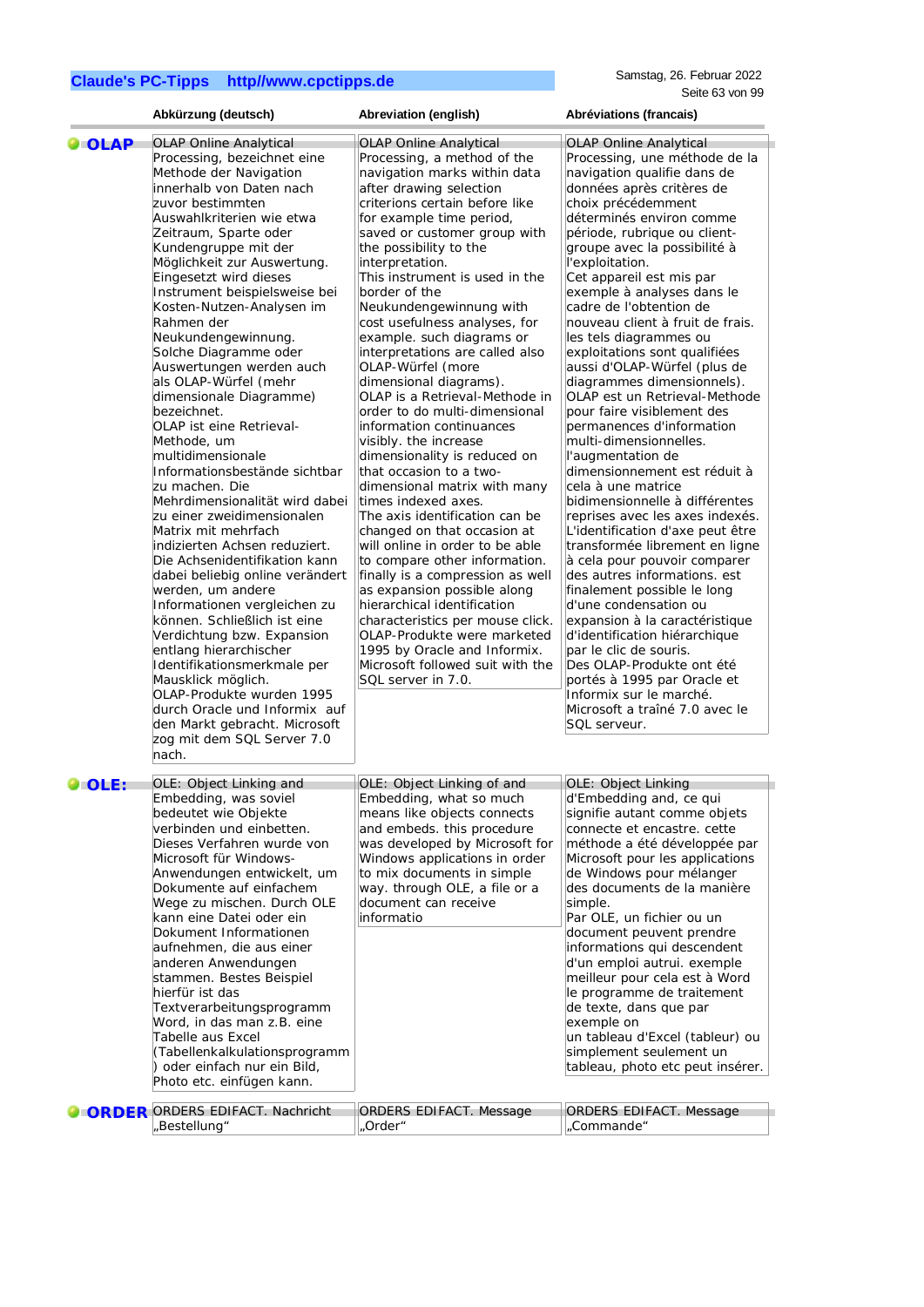|               | Abkürzung (deutsch)                                                                                                                                                                                                                                                                                                                                                                                                                                                                                                                                                                                                                                                                                                                                                                                                                                                                                                                                                                                                                                                                                                                                                                                         | Abreviation (english)                                                                                                                                                                                                                                                                         | Abréviations (francais)                                                                                                                                                                                                                                                                                                                                                                                                                                                                                                                                                                                                                                                                                                                                                                                                                                                                                                                                                                                                                                                                                                                                                                                                                                                  |
|---------------|-------------------------------------------------------------------------------------------------------------------------------------------------------------------------------------------------------------------------------------------------------------------------------------------------------------------------------------------------------------------------------------------------------------------------------------------------------------------------------------------------------------------------------------------------------------------------------------------------------------------------------------------------------------------------------------------------------------------------------------------------------------------------------------------------------------------------------------------------------------------------------------------------------------------------------------------------------------------------------------------------------------------------------------------------------------------------------------------------------------------------------------------------------------------------------------------------------------|-----------------------------------------------------------------------------------------------------------------------------------------------------------------------------------------------------------------------------------------------------------------------------------------------|--------------------------------------------------------------------------------------------------------------------------------------------------------------------------------------------------------------------------------------------------------------------------------------------------------------------------------------------------------------------------------------------------------------------------------------------------------------------------------------------------------------------------------------------------------------------------------------------------------------------------------------------------------------------------------------------------------------------------------------------------------------------------------------------------------------------------------------------------------------------------------------------------------------------------------------------------------------------------------------------------------------------------------------------------------------------------------------------------------------------------------------------------------------------------------------------------------------------------------------------------------------------------|
| $\bullet$ OS  | OS Operating System. Ein<br>Programm (Betriebssystem),<br>was man braucht, um einen<br>Computer zu benutzen.<br>Es bietet grundlegende<br>Funktionen für<br>Anwendungsprogramme.                                                                                                                                                                                                                                                                                                                                                                                                                                                                                                                                                                                                                                                                                                                                                                                                                                                                                                                                                                                                                            | OS Operating system. a<br>program (operating system),<br>what one needs in order to<br>use a computer. It offers basic<br>functions for user programs.                                                                                                                                        | OS Operating système. un<br>programme (système<br>d'exploitation), on a besoin de<br>quoi pour utiliser un<br>ordinateur. il offre des<br>fonctions constitutives pour les<br>programmes d'application.                                                                                                                                                                                                                                                                                                                                                                                                                                                                                                                                                                                                                                                                                                                                                                                                                                                                                                                                                                                                                                                                  |
| $\log/2$ :    | OS/2: Operating System 2<br>(Betriebssystem 2) - wurde<br>ursprünglich gemeinsam von<br>IBM und Microsoft entwickelt.<br>Doch als Microsoft 1990<br>Windows 3.1 eingeführt hat,<br>kam es zu einem Bruch<br>zwischen den beiden und OS/2<br>wird nur noch von IBM<br>angeboten. Das<br>Betriebssystem hatte von<br>Anfang an keine gute Chance<br>auf dem Markt, den als die<br>erste Version heraus kam,<br>dominierte MS-DOS den Markt<br>und seit 1990 MS Windows.<br>Ab der Version 1.1 besitzt das<br>Betriebssystem eine grafische<br>Oberfläche, die der von<br>Windows 3.x ähnelt. Ab der<br>Version 1.0 können DOS-<br>Anwendungen und ab der<br>Version 2.0 Windows-<br>Anwendungen aufgerufen<br>werden. Ab der Version 3.0<br>wurde der Name OS/2 Warp<br>eingeführt. Diese Version<br>wurde als ein Konkurrenz-<br>Produkt zu Windows NT und<br>Windows 95 konzipiert. Doch<br>es kann den Wettbewerb auf<br>den freien Markt nur mit Mühe<br>und Not bestehen und<br>beschränkt sich seitdem auf<br>Großkunden wie Banken und<br>Verwaltungen. Die letzte<br>Version, OS/2 Warp 4, wurde<br>mit einer Neugestalten<br>Oberfläche versehen und<br>bietet Spracheingabe und<br>Sprachsteuerung. | OS/2:<br>Operating system 2<br>(operating system 2) - was<br>developed by IBM and<br>Microsoft originally common.<br>however as Microsoft 1990<br>Windows 3.1 introduced, it<br>only came become offer to a<br>break in the two one(s) and<br>OS/2 from IBM. the operating<br>system had domi | $OS/2$ :<br>Operating système 2<br>(système d'exploitation 2), a<br>été développé à l'origine<br>commun par IBM et Microsoft.<br>mais comme Microsoft 1990<br>Windows 3.1 a introduit, il<br>venait devenu offert à une<br>brisure entre le deux et OS/2<br>d'IBM.<br>Le système d'exploitation<br>n'avait pas dès le début une<br>bonne chance sur le marché,<br>qu'est venu comme la<br>première version dehors, à MS-<br>DOS prédominé le marché et<br>depuis 1990 MS Windows. de<br>la version 1.<br>1, le système d'exploitation<br>possède une surface<br>graphique qui ressemble à lui<br>de Windows 3.x. de la version<br>1.0 2.0 applications de<br>Windows peuvent des<br>applications de DOS et sont<br>appelées de la version. de la<br>version 3.0 a été introduit le<br>nom OS/2 Warp.<br>Cette version a été conçue<br>comme un produit de<br>concurrence à WINDOWS NT<br>et Windows 95. mais il peut<br>maintenir la concurrence le<br>marché libre seulement avec<br>peine et misère et de façon<br>limitée se depuis sur le client<br>grand comme banques et<br>administrations.<br>La dernière version, OS/2<br>Warp 4, devenait garnie le fait<br>de réorganiser avec un la<br>surface et offre la donnée de<br>langue et la direction de<br>langue. |
| $\bullet$ OSI |                                                                                                                                                                                                                                                                                                                                                                                                                                                                                                                                                                                                                                                                                                                                                                                                                                                                                                                                                                                                                                                                                                                                                                                                             | OSI Open System Interconnect   OSI Open System Interconnect                                                                                                                                                                                                                                   | OSI Open System Interconnect                                                                                                                                                                                                                                                                                                                                                                                                                                                                                                                                                                                                                                                                                                                                                                                                                                                                                                                                                                                                                                                                                                                                                                                                                                             |
| <b>OWA</b>    | <b>OWA Outlook Web Access:</b><br>Web-basierende Applikation,<br>um MS-Outlook-Exchange<br>Ordner anzusehen. Wird in<br>Firmen benutzt, um (ZB von<br>extern, über VP), über einen<br>normalen Browser E-Mails<br>lesen oder schreiben, sowie<br>Termine, Kontakte und<br>sonstige Daten verwalten.<br>Der Provider 1&1-Webhosting<br>bietet zur Zeit für seine<br>Kunden auch ein OWA-<br>Postfach an.                                                                                                                                                                                                                                                                                                                                                                                                                                                                                                                                                                                                                                                                                                                                                                                                     | <b>OWA Outlook Web Access</b><br>allows any client with a<br>compatible browser to access<br><b>Exchange Server folders</b>                                                                                                                                                                   | <b>OWA Outlook Web Access</b><br>allows any client with a<br>compatible browser to access<br><b>Exchange Server folders</b>                                                                                                                                                                                                                                                                                                                                                                                                                                                                                                                                                                                                                                                                                                                                                                                                                                                                                                                                                                                                                                                                                                                                              |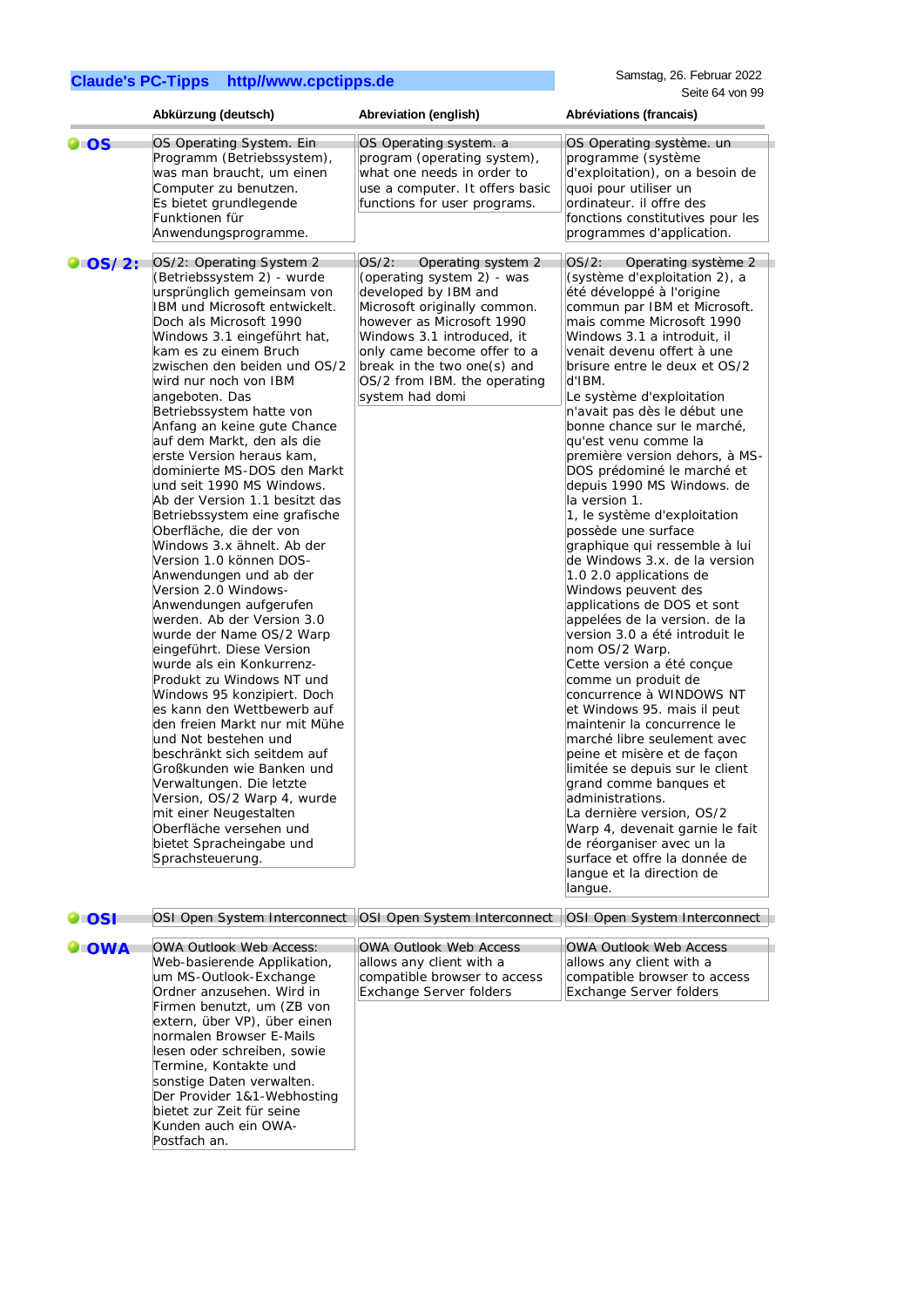Samstag, 26. Februar 2022 Seite 65 von 99

|                    | Abkürzung (deutsch)                                                                                                                                                                                                                                                                                                                                                                                                                                                                                                                                                                                                                                                                                                                                                                                                                                            | Abreviation (english)                                                                                                                                                                                                                                                                   | Abréviations (francais)                                                                                                                                                                                                                                                                                                                                                                                                                                                                                                                                                                                                                                                                                                                                                                                                                              |
|--------------------|----------------------------------------------------------------------------------------------------------------------------------------------------------------------------------------------------------------------------------------------------------------------------------------------------------------------------------------------------------------------------------------------------------------------------------------------------------------------------------------------------------------------------------------------------------------------------------------------------------------------------------------------------------------------------------------------------------------------------------------------------------------------------------------------------------------------------------------------------------------|-----------------------------------------------------------------------------------------------------------------------------------------------------------------------------------------------------------------------------------------------------------------------------------------|------------------------------------------------------------------------------------------------------------------------------------------------------------------------------------------------------------------------------------------------------------------------------------------------------------------------------------------------------------------------------------------------------------------------------------------------------------------------------------------------------------------------------------------------------------------------------------------------------------------------------------------------------------------------------------------------------------------------------------------------------------------------------------------------------------------------------------------------------|
| Anfangsbuchstabe:  | Р                                                                                                                                                                                                                                                                                                                                                                                                                                                                                                                                                                                                                                                                                                                                                                                                                                                              |                                                                                                                                                                                                                                                                                         |                                                                                                                                                                                                                                                                                                                                                                                                                                                                                                                                                                                                                                                                                                                                                                                                                                                      |
| $\blacksquare$ PAD | <b>PAD Packed Assembler</b><br>Disassembler                                                                                                                                                                                                                                                                                                                                                                                                                                                                                                                                                                                                                                                                                                                                                                                                                    | <b>PAD Packed Assembler</b><br>Disassembler                                                                                                                                                                                                                                             | <b>PAD Packed Assembler</b><br>Disassembler                                                                                                                                                                                                                                                                                                                                                                                                                                                                                                                                                                                                                                                                                                                                                                                                          |
| $\Box$ PC.         | PC Personal Computer: Heim-<br>Rechner. Computer mit einem<br>Mikroprozessor als Prozessor.<br>Meistens als Synonym<br>für den IBM-PC mit 8086 oder<br>8088 Prozessor.<br>PC AT (advanced technology)<br>sind Computer mit 80286,<br>80386 oder 80486 als<br>Prozessor.                                                                                                                                                                                                                                                                                                                                                                                                                                                                                                                                                                                        | PC Personal computers: home<br>computers                                                                                                                                                                                                                                                | PC Personal computer,<br>ordinateurs de foyer                                                                                                                                                                                                                                                                                                                                                                                                                                                                                                                                                                                                                                                                                                                                                                                                        |
|                    | PCI-Bu PCI-Bus: Peripheral<br>Component Interconnect Bus -<br>ist ein 32 oder 64 Bit breites<br>Bussystem. Es wurde Ende<br>1991 von Intel zusammen mit<br>100 anderen Firmen (vor<br>allem aus der VESA) als<br>Weiterentwicklung des Local<br>Bus vorgestellt. Es ist streng<br>standardisiert und die<br>entsprechenden Normen sind<br>festgehalten als sogenannte<br>PCI-Revisionen, die sich vor<br>allem durch die Busbreite und<br>Datenübertragungsrate<br>unterscheiden. Der PCI-Bus.<br>erkennt beim Starten des<br>Computers alle vorhandenen<br>Steckkarten von alleine und<br>unterstützt Plug & Play für die<br>automatische Konfiguration.<br>Der PCI-Bus ist auch relativ<br>unabhängig vom Prozessor<br>und über eine sogenannte<br>Bridge (Brücke) lassen sich<br>Komponenten vom Prozessor<br>entkoppeln, was die<br>Verbindung mit anderen | PCI-Bus: Peripheral<br>Component Interconnect bus -<br>a 32 is or 64 bits wide bus<br>system. It was introduced to<br>bus end of 1991 of Intel with<br>together 100 other companies,<br>above all from the VESA, as<br>development of the Local. It is<br>strictly standardized and the | PCI-Bus: Peripheral<br>Component Interconnect Bus,<br>est un 32 ou système de bus<br>64 bits large. il devenait fin de<br>1991 d'Intel avec 100 autres<br>entreprises (en particulier du<br>VESA, comme le<br>développement du Local<br>autocar présenté.<br>Il est strictement standardisé<br>et les normes correspondantes<br>sont retenues comme dites<br>vérifications de PCI, qui se<br>distinguent en particulier par<br>la largeur de bus et taux de<br>transmission de données.<br>Le bus de PCI reconnaît tous<br>les Steckkarten disponibles de<br>seul en le fait de démarrer<br>l'ordinateur et aide Plug & Play<br>pour la configuration<br>automatique.<br>Le bus de PCI est aussi<br>relativement indépendant du<br>processeur et sur un soi-disant<br>bridge (pont), les<br>composantes du processeur<br>font se découpler ce que la |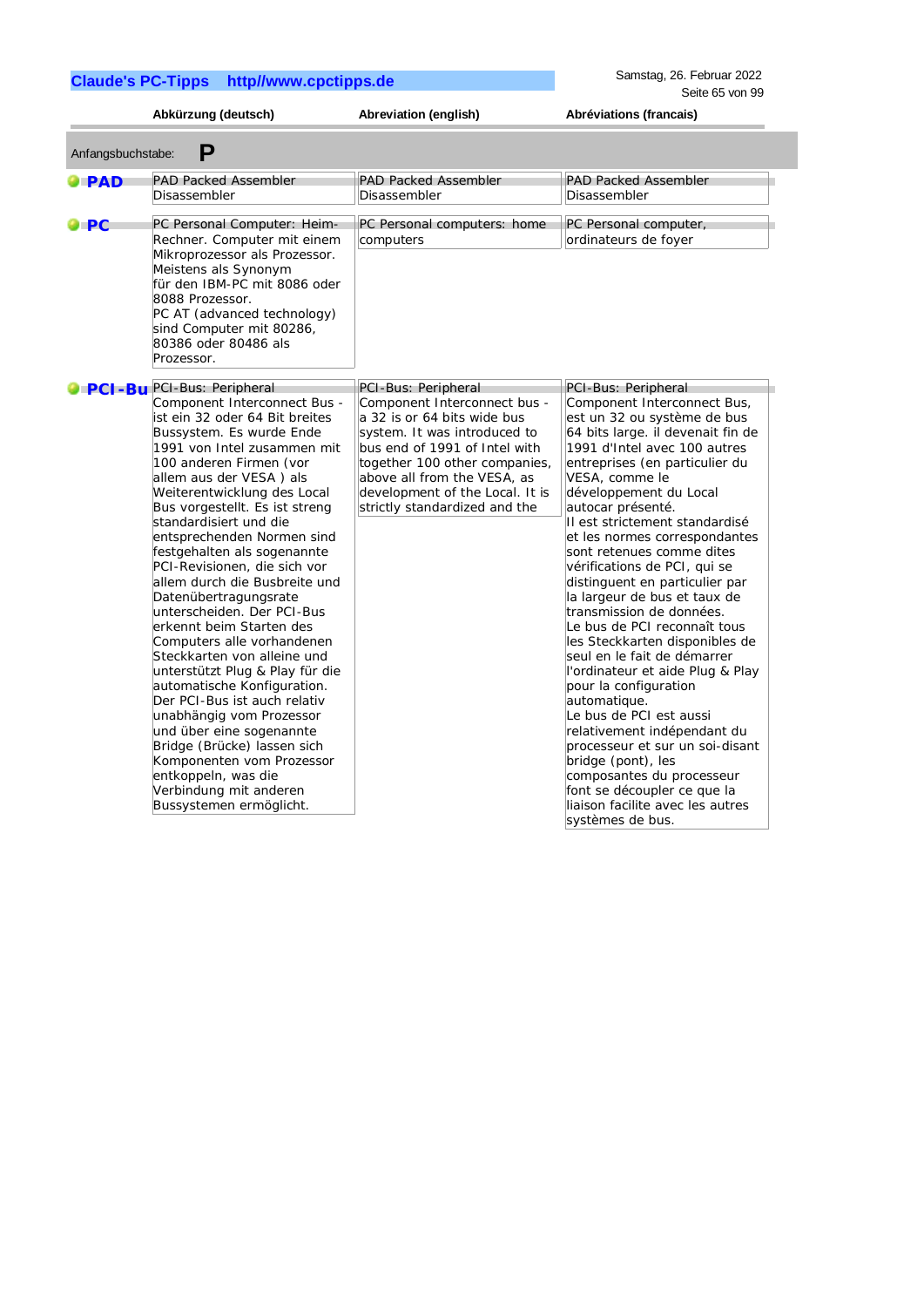|                      | Abkürzung (deutsch)                                                                                                                                                                                                                                                                                                                                                                                                                                                                                                                                                                                                                                                                                                                                                                                                                                                                            | Abreviation (english)                                                                                                                                                                                                                                                                      | Abréviations (francais)                                                                                                                                                                                                                                                                                                                                                                                                                                                                                                                                                                                                                                                                                                                                                                                                                                                                                                                       |
|----------------------|------------------------------------------------------------------------------------------------------------------------------------------------------------------------------------------------------------------------------------------------------------------------------------------------------------------------------------------------------------------------------------------------------------------------------------------------------------------------------------------------------------------------------------------------------------------------------------------------------------------------------------------------------------------------------------------------------------------------------------------------------------------------------------------------------------------------------------------------------------------------------------------------|--------------------------------------------------------------------------------------------------------------------------------------------------------------------------------------------------------------------------------------------------------------------------------------------|-----------------------------------------------------------------------------------------------------------------------------------------------------------------------------------------------------------------------------------------------------------------------------------------------------------------------------------------------------------------------------------------------------------------------------------------------------------------------------------------------------------------------------------------------------------------------------------------------------------------------------------------------------------------------------------------------------------------------------------------------------------------------------------------------------------------------------------------------------------------------------------------------------------------------------------------------|
| $\bullet$ PCL:       | PCL: Printer Command<br>Language. Druckersprache die<br>von Hewlett Packard für<br>Laserdrucker entwickelt wurde<br>und bei diesem Druckertyp<br>häufig benutzt wird. PCL ist<br>eine<br>Seitenbeschreibungssprache<br>und ähnelt entfernt dem<br>wesentlich leistungsfähigeren<br>PostScript. PCL errechnet<br>anhand eines Rasters für jede<br>Seite die genaue Position der<br>zu druckenden Punkte. PCL 3<br>und PCL 5 sind die am meisten<br>verbreiteten Versionen. Das<br>ältere PCL 3 beschreibt nur<br>komplette Seiten, das neuere<br>PCL 5 erlaubt auch die flexible<br>Handhabung von Schriften und<br>Vektorgrafiken . Die<br>Erweiterungen 5c und 5e<br>unterstützen Farbdruck bzw.<br>höhere Auflösungen. Die<br>aktuelle Version 6 arbeitet mit<br>mathematischen<br>Beschreibungen der Seite<br>(ähnlich wie PostScript),<br>unterstützt allerdings nur<br>einfarbigen Druck. | PCL: Printer Command<br>Language, printer language<br>that of Hewlett Packard for<br>laser printers was developed<br>and with this Druckertyp<br>frequently was used. PCL is a<br>side description language and<br>resembles calculated the<br>essentially more efficient<br>PostScript. P | PCL: Printer Command<br>Language. langue d'imprimeur<br>ceci de Hewlett Packard pour<br>les imprimantes laser a été<br>développé et est utilisé<br>souvent à ce Druckertyp.<br>PCL est une langue de<br>description de côté et<br>ressemble banni au PostScript.<br>PCL substantiellement plus<br>capable, la position précise de<br>ceci calcule à l'appui d'une<br>trame pour chaque page au<br>point imprimant.<br>PCL 3 et PCL 5 est ce à la<br>plupart de la version<br>répandue. le PCL plus âgé 3<br>décrit des pages seulement<br>complètes, le PCL plus<br>nouveau 5 permet aussi la<br>manoeuvre flexible d'écritures<br>et arts graphiques de vecteur.<br>les élargissements 5c et 5e<br>aide la chromotypographie ou<br>les dilutions plus hautes. la<br>version actuelle 6 travaille<br>avec descriptions<br>mathématiques de la page (de<br>la même façon que<br>PostScript), aide la pression en<br>effet seulement unicolore. |
| $\blacksquare$ PCMCI | PCMCIA: Personal Computer<br>Memory Card International<br>Association - bezeichnet einen<br>internationalen Standard für<br>steckkartengroße PC-<br>Zusatzkarten, die in spezielle<br>Slots eines Computers oder<br>Laptops gesteckt werden, um<br>den Leistungsumfang zu<br>erweitern. PCMCIA-Karten<br>können Modems, ISDN-<br>Adapter, Netzwerkkarten oder<br>zusätzlichen Speicher für den<br>PC enthalten. Sie werden<br>vorwiegend beim Mobil-<br>Computing eingesetzt.<br>++++++++++<br>Neuer Begriff: PC-Card                                                                                                                                                                                                                                                                                                                                                                          | PCMCIA: personnel computers<br>memory of Card International<br>Association - marks an<br>international standard for plug-<br>in cards, that is put into<br>particular slots of a computer<br>or laptops.<br>++++++++++<br>New name: PC-Card                                                | PCMCIA: Personal Computer<br>Memory Card International<br>Association, qualifie un<br>standard international pour<br>cartes de PC, qui est mis dans<br>fentes spéciales d'un<br>ordinateur ou ordinateurs<br>portables, pour élargir la<br>performance.<br>Les cartes PCMCIA peuvent<br>contenir modems, ISDN-<br>Adapter, cartes de réseau ou<br>mémoires additionnelles pour<br>le PC.<br>++++++++++<br>Nouveau nom: PC-Card                                                                                                                                                                                                                                                                                                                                                                                                                                                                                                                |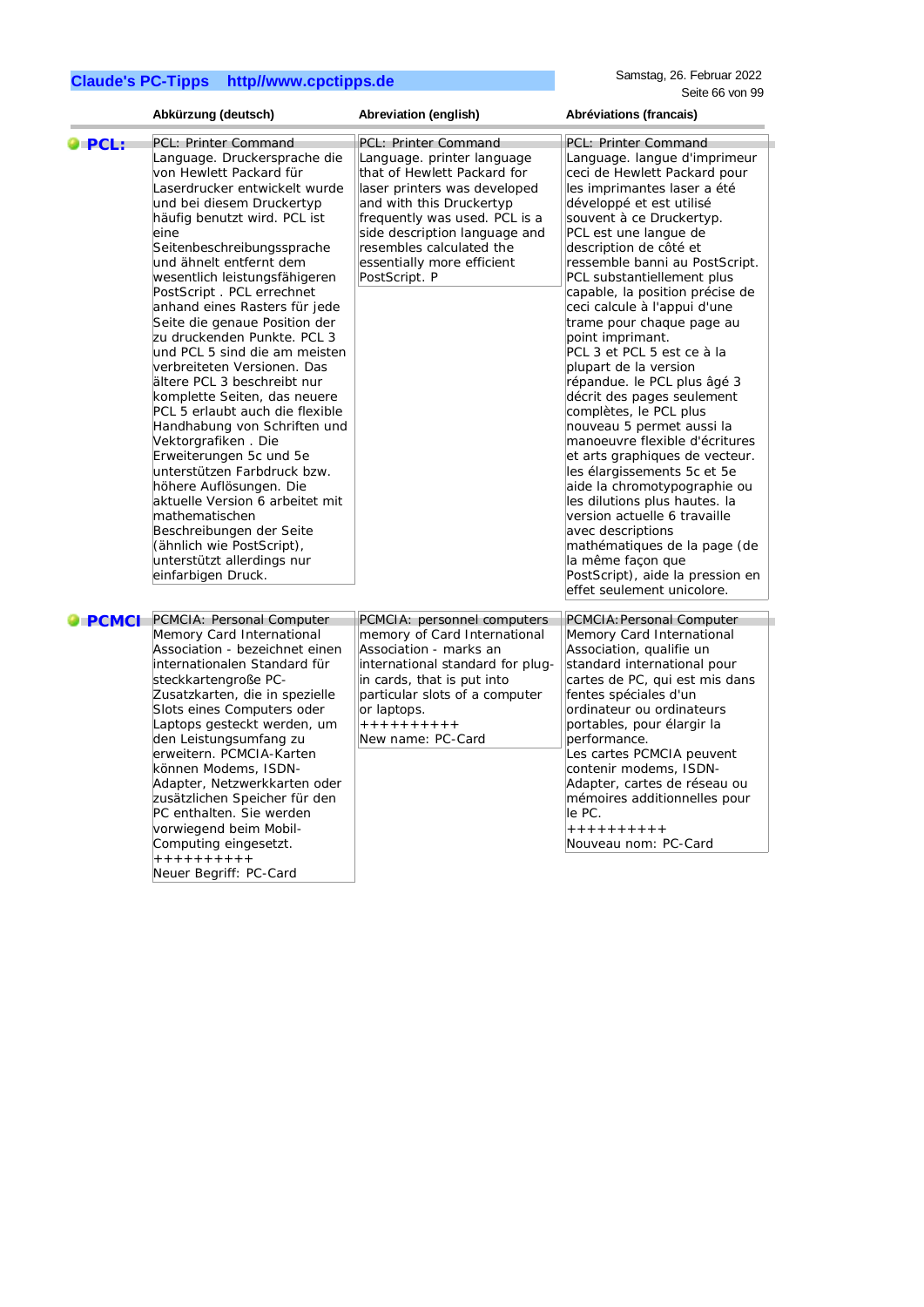|                    | Abkürzung (deutsch)                                                                                                                                                                                                                                                                                                                                                                                                                                                                                                                                                                                                                                                                                                                                            | Abreviation (english)                                                                                                                                                                                                                                                                                                                                    | Abréviations (francais)                                                                                                                                                                                                                                                                                                                                                                                                                                                                                                                                                                                                                                                                                                                                                                   |
|--------------------|----------------------------------------------------------------------------------------------------------------------------------------------------------------------------------------------------------------------------------------------------------------------------------------------------------------------------------------------------------------------------------------------------------------------------------------------------------------------------------------------------------------------------------------------------------------------------------------------------------------------------------------------------------------------------------------------------------------------------------------------------------------|----------------------------------------------------------------------------------------------------------------------------------------------------------------------------------------------------------------------------------------------------------------------------------------------------------------------------------------------------------|-------------------------------------------------------------------------------------------------------------------------------------------------------------------------------------------------------------------------------------------------------------------------------------------------------------------------------------------------------------------------------------------------------------------------------------------------------------------------------------------------------------------------------------------------------------------------------------------------------------------------------------------------------------------------------------------------------------------------------------------------------------------------------------------|
| $\bullet$ PDA      | PDA Personal Digital<br>Assistent - und bezeichnet<br>einen handlichen, flachen<br>Computer den man in der<br>Hand halten kann.<br>Ein PDA ist ein tragbarer<br>Rechner im Notizblockformat.<br>PDAs bieten meist eine<br>Anzeige, die den Großteil der<br>Oberfläche des Geräts<br>einnimmt, sowie im Regelfall<br>zusätzliche Bedienelemente<br>(Knöpfe, Schieber, Drehräder)<br>zur schnellen Nutzung<br>ausgewählter Funktionen. Bei<br>den meisten PDA werden die<br>Eingaben anhand eines Stift-<br>ähnlichen Stabes direkt auf<br>der druckempfindlichen<br>Anzeige gemacht. Dafür haben<br>die meisten PDA eine Software<br>zur Handschriftenerkennung<br>eingebaut. Bei einigen PDA ist<br>offen oder unter einer Klappe<br>oder Schieber eine kleine | PDA: Personal Digital<br>Assistant. A handheld<br>computer that serves as an<br>organizer for personal<br>information. It generally<br>includes at least a name and<br>address database, to-do list<br>and note taker. PDAs may be<br>combined with cellphones and<br>other wireless technologies,<br>providing a mobile office for<br>people on the go. | PDA Personal Digital Assistant:<br>Ordinateur de poche, servant<br>de complément à l'ordinateur<br>de bureau ou à l'ordinateur<br>portatif. Il intègre de multiples<br>fonctions de gestion qui lui<br>permettent d'être utilisé<br>comme un outil de travail<br>accompagnant une personne<br>dans ses déplacements.Le<br>Newton, lancé par Apple en<br>1993, est le pionnier des<br>assistants personnels. Puis<br>deux modèles se sont imposés<br>grâce aux fonctions de<br>synchronisation avec un<br>ordinateur de bureau: le Palm<br>Pilot, commercialisé dès 1996<br>par US Robotics, et le Psion.<br>Aujourd'hui de nombreuses<br>marques proposent des<br>assistants personnels très<br>sophitiqués, pouvant allier<br>multimedia et accès Internet<br>sans fil: Compaq, Hewlett- |
| <b>O</b> PDF:      | Tastatur eingebaut.<br>PDF: Portable Document<br>Format - ein Dateiformat zum<br>Austausch von formatierten<br>Dokumenten. Es wurde von<br>der Firma Adobe entwickelt.<br>PDF-Dateien können aus<br>beliebigen Dokumenten<br>erzeugt werden. Hierfür<br>benötigt man das Programm<br>Adobe Acrobat (Preis: ca. 190<br>Mark), das die Dokumente in<br>dieses Format konvertiert. Das<br>Programm, mit dem PDF-<br>Dateien gelesen werden, heißt<br>Acrobat Reader. Es ist<br>kostenlos erhältlich unter der<br>Adresse:<br>www.adobe.de/products/acrob<br>at/main.html.                                                                                                                                                                                         | PDF: Portable Document<br>format - a file format to the<br>exchange of formatted<br>documents. It was developed<br>from the company Adobe. PDF-<br>Dateien can be generated<br>from any documents. for this<br>one requires the program<br>Adobe Acrobat, price:<br>approximately 190 marks                                                              | Packard, Toshiba, Sagem, etc.<br>PDF: Portable Document<br>format, un format de fichier à<br>l'échange de documents<br>formatés. il aura développé<br>l'abode de l'entreprise. des<br>PDF-Dateien peuvent être<br>produits de documents<br>quelconques. pour cela on<br>nécessite le programme<br>l'abode à Acrobat, prix: env.<br>190 marks, que convertit les<br>documents dans ce format. le<br>programme, avec lequel des<br>PDF-Dateien sont lus, signifie<br>Acrobat Reader. il est<br>gratuitement trouvable sous<br>l'adresse:<br>www.adobe.de/products/acrob<br>at/main.html.                                                                                                                                                                                                    |
| $\blacksquare$ PDM | <b>PDM Production Data</b><br>Management                                                                                                                                                                                                                                                                                                                                                                                                                                                                                                                                                                                                                                                                                                                       | <b>PDM Production Data</b><br>Management                                                                                                                                                                                                                                                                                                                 | <b>PDM Production Data</b><br>Management                                                                                                                                                                                                                                                                                                                                                                                                                                                                                                                                                                                                                                                                                                                                                  |
| $\bullet$ PGP:     | PGP: Pretty Good Privacy - ein<br>kostenloses Programm, mit<br>dem sich E-Mail-Texte<br>verschlüsseln lassen. Sie sind<br>dann nur noch für diejenigen<br>lesbar, die über einen<br>passenden Schlüssel zur<br>Entschlüsselung verfügen.<br>Inzwischen gibt es auch<br>Erweiterungen, mit denen man<br>seine gesamte Festplatte<br>verschlüsseln (PGPdisk) und<br>abhörsichere Telefonate via PC<br>führen kann (PGPphone). Eine<br>Anleitung zu PGP gibt's unter<br>www.muenster.de/~marvel/def<br>ault.html                                                                                                                                                                                                                                                  | PGP: Pretty Good Privacy - a<br>free program, with which e-<br>mail texts can be encoded.<br>you only then are legible for<br>the ones ones, that own a<br>matching key to the<br>deciphering. meanwhile, there<br>are also expansions, with<br>which one encode his/its entire<br>hard dis                                                              | PGP: Pretty Good Privacy, un<br>programme gratuit, avec<br>lequel des textes d'e-mail font<br>se chiffrer. vous êtes alors<br>seulement encore lisible pour<br>les celui, qui disposent d'une<br>clé juste au déchiffrement.<br>Entretemps il donne PGPdisk à<br>aussi élargissements avec<br>lesquels on chiffrent son<br>disque dur total, et écoute-<br>sauvergarde des appels<br>téléphoniques via PC peut<br>mener que PGPphone, il y a<br>une instruction à PGP sous<br>www.muenster.de/~marvel/def<br>ault.html                                                                                                                                                                                                                                                                    |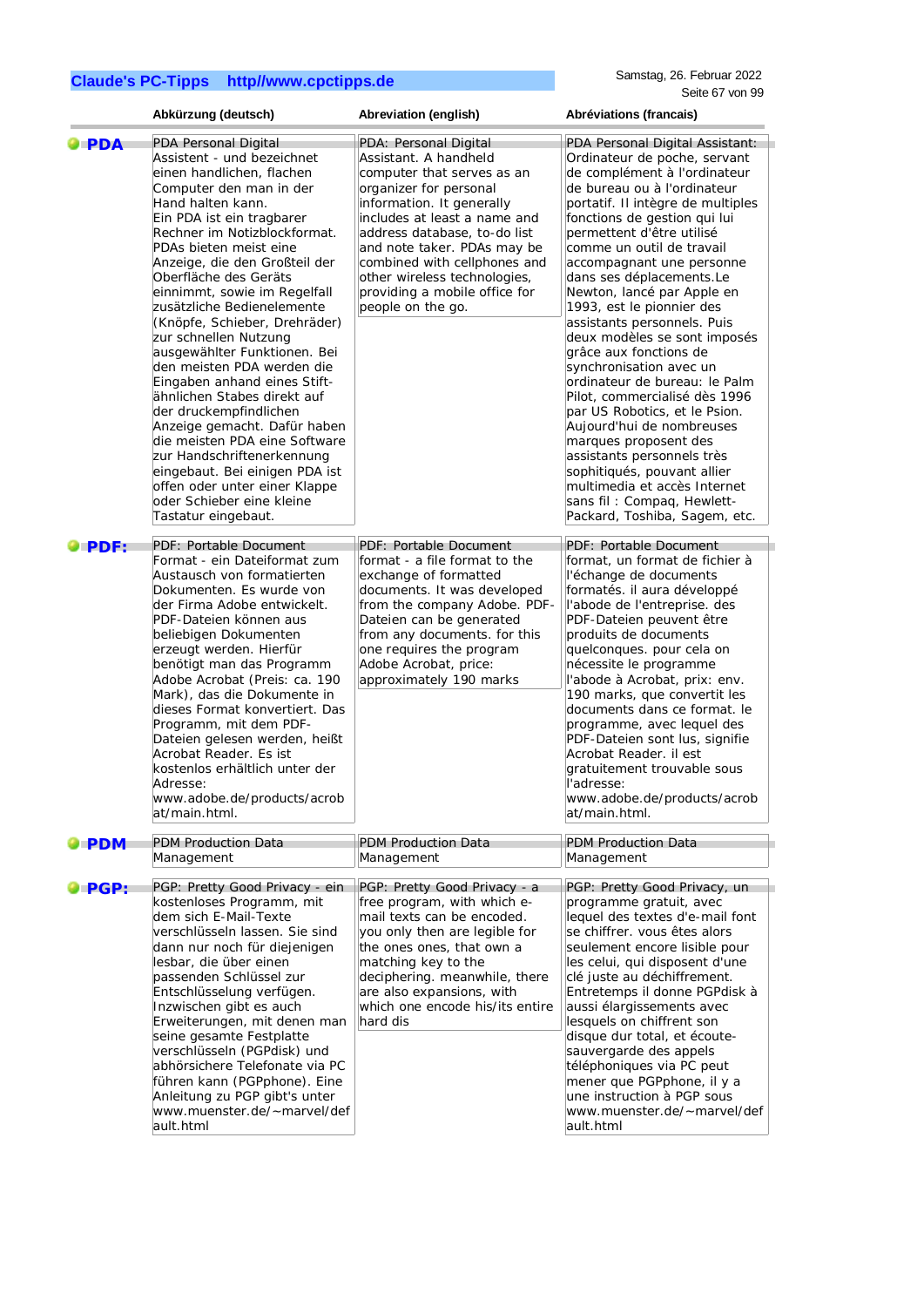|                | Abkürzung (deutsch)                                                                                                                                                                                                                                                                                                                                                                                                                                                                                                                                                                                                                                                                                                                                                                                                                                                                                                                                                                                                                                                                                                                                                                     | Abreviation (english)                                                                                                                                                                                                                                                                                                                                                                                                                                                                                                                                                                                                                                                                                                                                                                                                                                                                                                                                                                                                                                                                                                                                          | Abréviations (francais)                                                                                                                                                                                                                                                                                                                                                                                                                                                                                                                                                                                                                                                                                                                                                                                                                                                                                                                                                                                                                                                                                                                                                                                                                                                                |
|----------------|-----------------------------------------------------------------------------------------------------------------------------------------------------------------------------------------------------------------------------------------------------------------------------------------------------------------------------------------------------------------------------------------------------------------------------------------------------------------------------------------------------------------------------------------------------------------------------------------------------------------------------------------------------------------------------------------------------------------------------------------------------------------------------------------------------------------------------------------------------------------------------------------------------------------------------------------------------------------------------------------------------------------------------------------------------------------------------------------------------------------------------------------------------------------------------------------|----------------------------------------------------------------------------------------------------------------------------------------------------------------------------------------------------------------------------------------------------------------------------------------------------------------------------------------------------------------------------------------------------------------------------------------------------------------------------------------------------------------------------------------------------------------------------------------------------------------------------------------------------------------------------------------------------------------------------------------------------------------------------------------------------------------------------------------------------------------------------------------------------------------------------------------------------------------------------------------------------------------------------------------------------------------------------------------------------------------------------------------------------------------|----------------------------------------------------------------------------------------------------------------------------------------------------------------------------------------------------------------------------------------------------------------------------------------------------------------------------------------------------------------------------------------------------------------------------------------------------------------------------------------------------------------------------------------------------------------------------------------------------------------------------------------------------------------------------------------------------------------------------------------------------------------------------------------------------------------------------------------------------------------------------------------------------------------------------------------------------------------------------------------------------------------------------------------------------------------------------------------------------------------------------------------------------------------------------------------------------------------------------------------------------------------------------------------|
| <b>PHP:</b>    | PHP: Personal Home Page<br>Tools - ist eine<br>plattformunabhängige Web-<br>Applikationssprache und hat in<br>der letzten Zeit stark an<br>Bedeutung gewonnen, vor<br>allen Dingen weil es Freeware<br>ist. Die Syntax ist von wenigen<br>Ausnahmen abgesehen an die<br>Programmiersprache C<br>angelehnt, was die<br>Einarbeitung von Mitarbeitern<br>aus dem UNIX-Umfeld stark<br>erleichtert. PHP ist unter<br>jedem Web-Server wie ein<br>Script einzusetzen.                                                                                                                                                                                                                                                                                                                                                                                                                                                                                                                                                                                                                                                                                                                       | PHP: personnel Home page<br>tools - a platform-independent<br>Web application language is<br>and gained importance<br>strongly recently, before all<br>things because it is Freeware.<br>the syntax is ajar at the<br>programming language C<br>copied from few exceptions<br>what the tra                                                                                                                                                                                                                                                                                                                                                                                                                                                                                                                                                                                                                                                                                                                                                                                                                                                                     | PHP: personnel Home groom<br>Tools, un Web-<br>Applikationssprache<br>plateforme-indépendant est et<br>a pris récemment fortement<br>de l'importance, devant toutes<br>les choses parce que c'est le<br>freeware.<br>La syntaxe est copiée de peu<br>d'exceptions au langage de<br>programmation C, ce que la<br>mise au courant de<br>collaborateurs facilite<br>fortement de l'environnement<br>d'UNIX appuyé. PHP est à<br>commencer sous chaque<br>serveur de Web comme un<br>Script.                                                                                                                                                                                                                                                                                                                                                                                                                                                                                                                                                                                                                                                                                                                                                                                              |
| $\bullet$ PICS | <b>PICS Platform for Internet</b><br>Content Selection. Metadaten<br>und Labels zum Kinder und<br>Jugendschutz:                                                                                                                                                                                                                                                                                                                                                                                                                                                                                                                                                                                                                                                                                                                                                                                                                                                                                                                                                                                                                                                                         | <b>PICS Platform for internet</b><br>Content Selection. Metadaten<br>and Labels to the offspring and<br>youth protection:                                                                                                                                                                                                                                                                                                                                                                                                                                                                                                                                                                                                                                                                                                                                                                                                                                                                                                                                                                                                                                      | <b>PICS Platform Internet</b><br>Content for Selection.<br>Metadaten et Labels au<br>préadolescent et protection de<br>la jeunesse:                                                                                                                                                                                                                                                                                                                                                                                                                                                                                                                                                                                                                                                                                                                                                                                                                                                                                                                                                                                                                                                                                                                                                    |
| $\bullet$ PIM  | PIM Ein Personal Information<br>Manager ist eine Software, die<br>persönliche Daten wie<br>Kontakte, Aufgaben, Termine,<br>Notizen aller Art, und im<br>erweiterten Verständnis auch<br>Dokumente wie Briefe, Faxe<br>und E-Mails verwaltet.<br>PIM-Software kann sowohl für<br>einzelne Benutzer als auch für<br>den Betrieb in Netzwerken<br>(LAN oder WAN) konzipiert<br>sein. Bei Netzwerk-Lösungen<br>spielt die Benutzerverwaltung<br>eine wichtige Rolle, da jeder<br>Benutzer seine eigenen Daten<br>verwalten möchte und nicht<br>alle Benutzer alle Daten<br>ansehen oder bearbeiten<br>sollen. Ferner spielt PIM-<br>Software auf Handheld-<br>Computern eine wichtige Rolle.<br>Bekannte PIM-Produkte:<br>* Chandler (Open Source<br>Projekt)<br>* CUEcards (Freeware-<br>Outliner)<br>* EssentialPIM (Clients für<br>Windows, Pocket PC und U3<br>(Softwarestandard))<br>* Keep in Mind Personal<br>(Freeware)<br>* Kontact (mit KOrganizer,<br>KAdressbook und weiteren<br>Komponenten; siehe KDE<br>unter Linux)<br>* Lotus Organizer<br>* Microsoft Outlook<br>* Novell Evolution<br>* Revolver Mail (Freeware-<br>Variante)<br>* Sunbird<br>* WinPIM<br>* WinOrganizer | PIM The Personal Information<br>Manager is a software, the<br>identifying information like<br>contacts, tasks, dates, notes<br>of all the type, and in the<br>extended understanding also<br>documents like letters, faxes<br>and e-mails administers.<br>PIM-Software can as well as is<br>conceived for individual users<br>also as for the operation in<br>networks (LAN or WAN).<br>With network solutions, the<br>user administration plays an<br>important role since each user<br>would like to administer his/its<br>own data and all users don't<br>look at all data or should<br>process.<br>Furthermore, PIM-Software<br>plays an important role on<br>hand hero computers. known<br>PIM-Produkte:<br>* Chandler (Open Source<br>project) * CUEcards (Freeware-<br>Outliner) * EssentialPIM<br>(Clients for Windows, Pocket)<br>PC and U3) software standard,<br>* Keep in Mind personnel<br>(Freeware) * Kontact (with KO)<br>rganizer, KAdressbook and<br>further components; see KDE<br>under Linux, * Lotus Organizer<br>* Microsoft outlook * Novell<br>evolution * revolvers Mail<br>(Freeware-Variante) * Sunbird<br>* WinPIM * WinOrganizer | PIM Personal Information<br>Manager est un programme à<br>devoirs, rendez-vous, notes de<br>toute sorte, la date<br>personnelle comme contacts,<br>et dans la compréhension<br>élargie aussi documents<br>comme les lettres, les facéties<br>et les e-mail administre.<br>PIM-Software peut aussi bien<br>que pour les utilisateurs seuls<br>aussi comme pour l'entreprise<br>dans réseaux, LAN ou WAN,<br>est conçu.<br>Aux solutions de réseau,<br>l'administration d'utilisateur<br>joue un rôle important parce<br>que chaque utilisateur voudrait<br>administrer ses propres<br>données et tous les utilisateurs<br>ne regardent pas toutes les<br>données ou devraient faconner.<br>Plus loin PIM-Software joue un<br>rôle important sur les<br>ordinateurs de héros de main.<br>connaissance PIM-Produkte:<br>* Chandler (Open Source<br>projet) * CUEcards (Freeware-<br>Outliner) * EssentialPIM,<br>Clients pour Windows, Pocket<br>PC et U3, standard de<br>Software)) * Keep dans le<br>Mind personnel (freeware) *<br>Kontact, avec KO,<br>rganizer, KAdressbook et<br>composantes plus vastes; voit<br>KDE sous Linux, * lotus<br>Organizer * Microsoft prévision<br>* Novell évolution * pétards<br>Mail, variante de freeware) *<br>Sunbird * WinPIM *<br>WinOrganizer |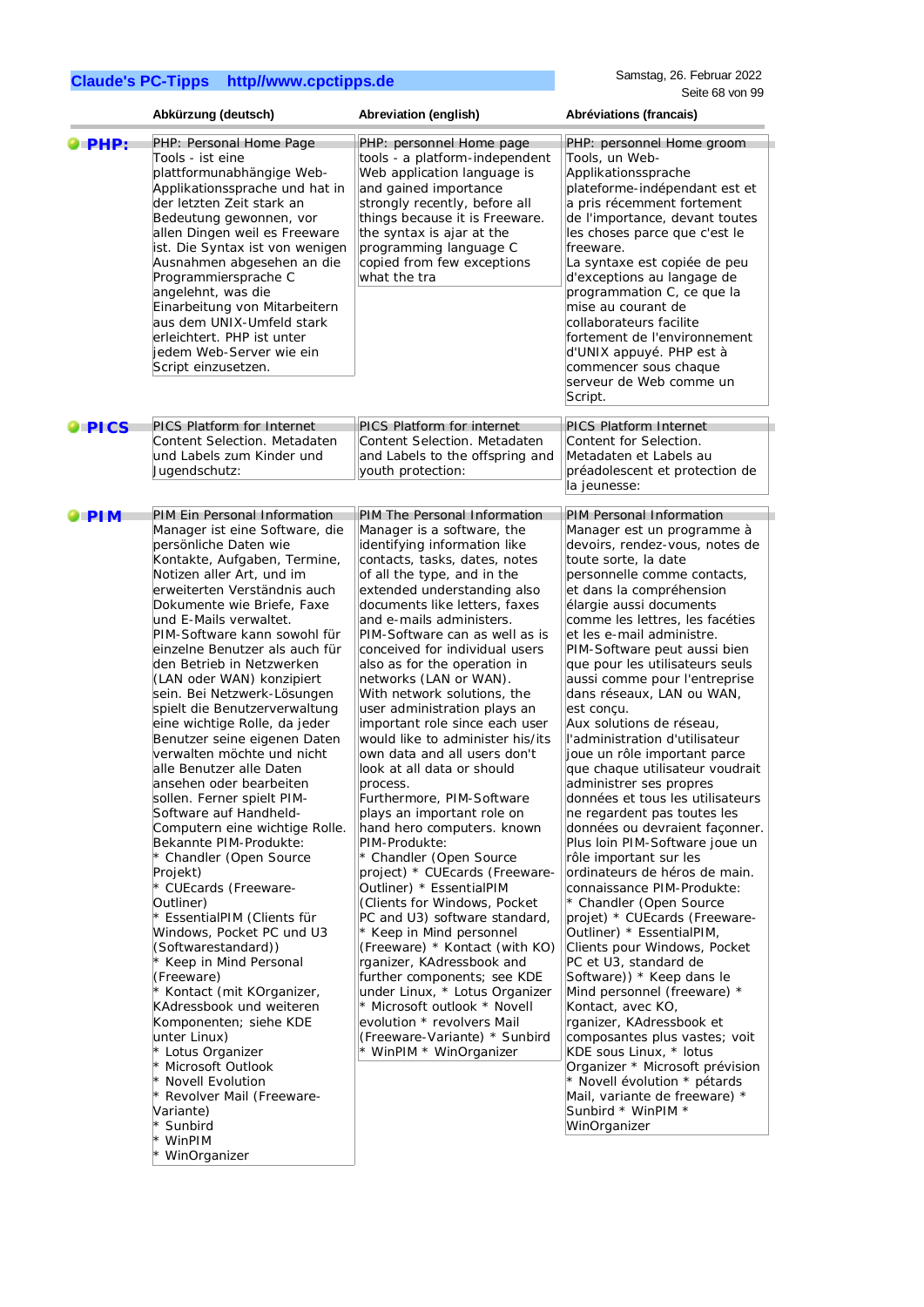|                | Abkürzung (deutsch)                                                                                                                                                                                                                                                                                                                                                                                                                             | Abreviation (english)                                                                                                                                                                                                                                                                                                 | Abréviations (francais)                                                                                                                                                                                                                                                                                                                                                                                                                                      |
|----------------|-------------------------------------------------------------------------------------------------------------------------------------------------------------------------------------------------------------------------------------------------------------------------------------------------------------------------------------------------------------------------------------------------------------------------------------------------|-----------------------------------------------------------------------------------------------------------------------------------------------------------------------------------------------------------------------------------------------------------------------------------------------------------------------|--------------------------------------------------------------------------------------------------------------------------------------------------------------------------------------------------------------------------------------------------------------------------------------------------------------------------------------------------------------------------------------------------------------------------------------------------------------|
| $\bullet$ PIM  | PIM Platform Independent<br>Model ist bezüglich eine Menge<br>von identifizierten Plattformen<br>unabhängig. Dadurch besteht<br>die Möglichkeit, je nach<br>Anforderungen, das PIM<br>(automatisch durch<br>entsprechende Übersetzer) in<br>ein PSM zu transformieren.<br>Quelle: http://www.software-<br>kompetenz.de                                                                                                                          | PIM Platform Independent<br>Model is independently<br>respecting a lot of identified<br>platforms. there is the<br>possibility through it,<br>according to requests, the<br>PIM, automatically through<br>corresponding translators, to<br>transform into a PSM. sources:<br>http:<br>//www.software-<br>kompetenz.de | PIM Platform Independent<br>moules est indépendant<br>pertinent une quantité de<br>plateformes identifiées. la<br>possibilité existe, selon<br>exigences, le PIM,<br>automatique par traducteurs<br>correspondants, transformer<br>dans un PSM. sources: http:<br>//www.software-<br>kompetenz.de                                                                                                                                                            |
| $\bullet$ PIM- | PIM-Daten: Personal<br>Information Manager.                                                                                                                                                                                                                                                                                                                                                                                                     | PIM-: Personal Information<br>Manager.                                                                                                                                                                                                                                                                                | PIM-sonal Information<br>Manager.                                                                                                                                                                                                                                                                                                                                                                                                                            |
| $\bullet$ PIN: | PIN: Personal Identification<br>Number - bzw. "Persönliche<br>Identifikationsnummer". Findet<br>unter anderem beim<br>Homebanking seinen Einsatz:<br>Die Geheimzahl wird von<br>einem speziellen Programm<br>generiert, kann nicht<br>eigenhändig verändert werden<br>und wird an Stelle eines<br>Passwortes eingegeben. PINs<br>sichern aber auch Handys -<br>diese meist vierstelligen<br>Zahlencodes können vom<br>Benutzer geändert werden. | PIN: personnel Identification<br>Number as well as" personal<br>identification number". finds<br>among other things his/its<br>usage with the Homebanking:<br>the secret number is<br>generated by a particular<br>program, cannot be changed<br>personally and is inputed at<br>place of                             | PIN: personnel Identification<br>Number, ou "personnel<br>numéro d'identification".<br>trouve entre autres au<br>Homebanking son enjeu:<br>Le nombre secret est généré<br>par un programme spécial, ne<br>peut pas être transformé<br>personnellement et est<br>administré à la place d'un mot<br>de passe.<br>Des PIN sauvergardent mais<br>aussi Handys, ces codes de<br>payé à quatre chiffres<br>généralement peuvent être<br>changés par l'utilisateur. |
| <b>O</b> Ping: | Ping: Packet Internet Grouper.<br>Bezeichnung für ein<br>Hilfsprogramm, das die<br>Übertragungsdauer von<br>Datenpaketen zwischen zwei<br>Computern berechnet. Ist ein<br>Datenpaket angekommen,<br>zeigt das Programm die<br>benötigte Übertragungszeit in<br>Millisekunden (ms) an.                                                                                                                                                           | Ping: Packet Internet Grouper.<br>Name for a support program,<br>that calculates the transfer<br>duration of data packets<br>between two computers. a<br>data packet arrived, the<br>program shows the required<br>transfer time in milli seconds<br>$(m)$ .                                                          | Ping: Packet Internet Grouper.<br>Désignation pour un<br>programme d'aide, qui calcule<br>la durée de transmission de<br>paquets de données entre<br>deux ordinateurs, arrivé à est<br>un paquet de données, le<br>programme signale le temps<br>de transmission nécessité en<br>millisecondes (ms).                                                                                                                                                         |
| $\bullet$ PIO: | PIO: Programmed                                                                                                                                                                                                                                                                                                                                                                                                                                 | PIO: Programmed                                                                                                                                                                                                                                                                                                       | PIO: Programmed                                                                                                                                                                                                                                                                                                                                                                                                                                              |
|                | Input/Output - Art der<br>Datenübertragung über den<br>Bus, die vom Prozessor<br>gesteuert wird. Gegenteil:<br>DMA.                                                                                                                                                                                                                                                                                                                             | Input/Output - type of the<br>data transfer of the bus, that<br>is steered by the processor.<br>opposite: DMA.                                                                                                                                                                                                        | Input/Output, sorte de la<br>transmission de données sur le<br>bus, qui est conduit par le<br>processeur. contraire: DMA.                                                                                                                                                                                                                                                                                                                                    |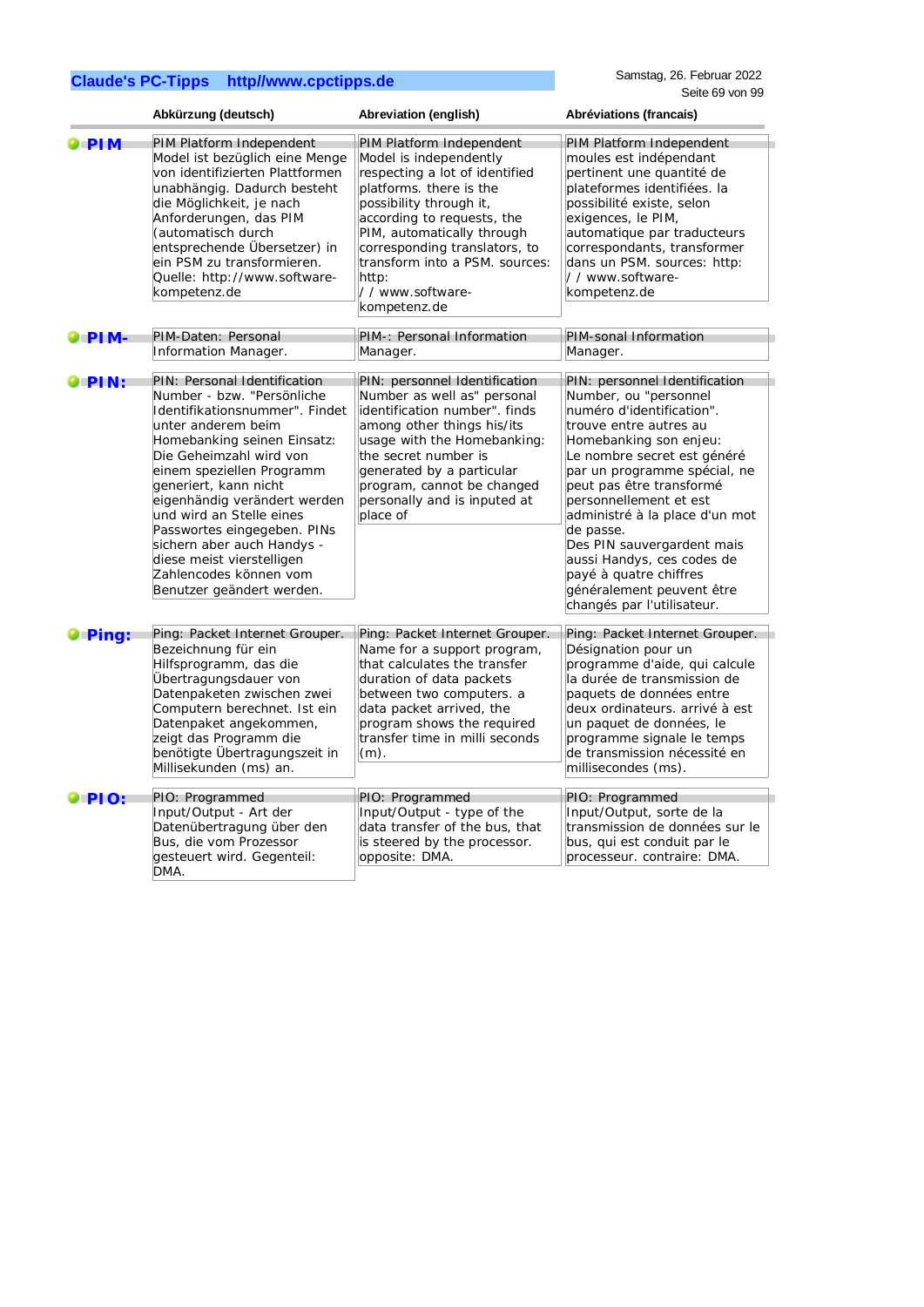|                      | Abkürzung (deutsch)                                                                                                                                                                                                                                                                                                                                                                                                                                                                                                                                                                                                                                                                    | Abreviation (english)                                                                                                                                                                                                                                                                      | Abréviations (francais)                                                                                                                                                                                                                                                                                                                                                                                                                                                                                                                                                                                                                                                                           |
|----------------------|----------------------------------------------------------------------------------------------------------------------------------------------------------------------------------------------------------------------------------------------------------------------------------------------------------------------------------------------------------------------------------------------------------------------------------------------------------------------------------------------------------------------------------------------------------------------------------------------------------------------------------------------------------------------------------------|--------------------------------------------------------------------------------------------------------------------------------------------------------------------------------------------------------------------------------------------------------------------------------------------|---------------------------------------------------------------------------------------------------------------------------------------------------------------------------------------------------------------------------------------------------------------------------------------------------------------------------------------------------------------------------------------------------------------------------------------------------------------------------------------------------------------------------------------------------------------------------------------------------------------------------------------------------------------------------------------------------|
| $\bullet$ PIO-M      | PIO-Mode: PIO-                                                                                                                                                                                                                                                                                                                                                                                                                                                                                                                                                                                                                                                                         | PIO-Mode: PIO-                                                                                                                                                                                                                                                                             | PIO-Mode: PIO-                                                                                                                                                                                                                                                                                                                                                                                                                                                                                                                                                                                                                                                                                    |
|                      | Datenübertragung zwischen<br>Festplatte und Arbeitsspeicher.<br>Der PIO-Mode wird bei IDE-<br>und EIDE -Festplatten benutzt,<br>wobei der Prozessor die<br>komplette Datenübertragung<br>steuert. Dies geht zu Lasten<br>seiner Leistung, was eventuell<br>das Tempo des gesamten<br>Systems verringern kann.<br>Deshalb werden heute meist<br>die DMA-Modi bevorzugt. PIO-<br>Datentransferraten: Mode 0:<br>3,33 MB/s<br>* Mode 1:<br>5,22 MB/s<br>$*$ Mode 2: 8,33 MB/s<br>* Mode 3:<br>11,11 MB/s<br>$*$ Mode 4:<br>16,70 MB/s<br>* Mode 5:<br>voraussichtlich 20<br>MB/s<br>Bei neueren PCs wird der PIO-<br>Mode meist automatisch vom<br>BIOS gewählt. Gegenteil: DMA-<br>Mode. | Datenübertragung between<br>hard disk and storages. the<br>PIO-Mode is used hard disks,<br>with what the processor steers<br>the complete data transfer,<br>with IDE - and OATHS -. this<br>goes to loads of his/its<br>performance what the speed<br>of the entire syste                  | Datenübertragung entre le<br>disque dur et mémoires. le<br>PIO-Mode devient à l'IDE - et<br>SERMENT, disques durs, à que<br>le processeur conduit la<br>transmission de données<br>complète, utilise.<br>Ce va à charges de sa<br>performance ce que la vitesse<br>du système total peut réduire<br>éventuellement, donc les DMA-<br>Modi sont préférés aujourd'hui<br>généralement. PIO-<br>Datentransferraten: mode 0:<br>3,33 MB/s * mode 1: 5,22<br>MB/s * mode 2: 8,33 MB/s *<br>mode $3:$<br>11,11 MB/s * mode 4: 16,70<br>MB/s * mode 5: probablement<br>20 MB/s Bei PCs plus<br>nouveaux est opté<br>généralement<br>automatiquement au PIO-<br>Mode par le BIOS. contraire:<br>DMA-Mode. |
|                      |                                                                                                                                                                                                                                                                                                                                                                                                                                                                                                                                                                                                                                                                                        |                                                                                                                                                                                                                                                                                            |                                                                                                                                                                                                                                                                                                                                                                                                                                                                                                                                                                                                                                                                                                   |
| $\blacksquare$ POP:  | POP: Point of Presence.<br>Bezeichnung für den<br>Einwahlknoten eines Internet<br>Providers.                                                                                                                                                                                                                                                                                                                                                                                                                                                                                                                                                                                           | POP: Point of Presence, name<br>for the dial-up of an internet<br>of provider.                                                                                                                                                                                                             | POP: Point of Presence.<br>désignation pour le noeud de<br>connection d'un Internet<br>Providers.                                                                                                                                                                                                                                                                                                                                                                                                                                                                                                                                                                                                 |
| $\blacksquare$ POP3: | POP3: Die dritte Version des<br>"Post Office Protocol": Dank<br>POP3 kann ein Computer<br>elektronische Post über eine<br>Internet-Verbindung (TCP/IP)<br>von einem speziellen POP3-<br>Server abrufen. Die Mail wird<br>in einer Art Briefkasten<br>zwischengespeichert, bis der<br>Benutzer, der sich durch ein<br>Passwort ausweisen muss, die<br>Mail abholt. Der Versand von E-<br>Mails erfolgt über das SMTP<br>("Simple Mail Transfer<br>Protocol).                                                                                                                                                                                                                            | POP3: The third version of<br>the"Post Office Protocol":<br>thanks POP3 can call electronic<br>mail about an internet<br>connection (TCP/IP) of a<br>particular pop 3 server a<br>computer. the Mail is between-<br>stored in a type Briefkasten,<br>until the user, that must<br>identify | POP3: La troisième version<br>du"Post Office Protocol": Grace<br>au POP3 peut demander le<br>poste électronique un<br>ordinateur sur une liaison<br>d'Internet (TCP/IP) d'un<br>spécial pop 3 serveurs.<br>Le Mail est entre-stocké dans<br>une sorte Boite aux lettres<br>jusqu'à ce que l'utilisateur, qui<br>doit justifier son identité par<br>un mot de passe, aille<br>chercher le Mail. L'envoi d'e-<br>mail résulte sur le SMTP<br>("Simple Mail transfert<br>Protocol").                                                                                                                                                                                                                 |
| $\blacksquare$ PPGA: | PPGA: Plastic Pin Grid Array.<br>Bauform eines Prozessors<br>(z.B. für Sockel 370), bei der<br>ein Plastikgehäuse verwendet<br>wird, aus dessen Unterseite<br>die Stifte hinausgeführt<br>werden.                                                                                                                                                                                                                                                                                                                                                                                                                                                                                      | PPGA: Plastic Pin Grid Array.<br>design of a processor (for<br>example for sockets 370), with<br>which a plastic casing is used,<br>from whose underside the<br>pens are led out.                                                                                                          | PPGA: Plastic Pin Grid Array.<br>type de construction d'un<br>processeur (par exemple pour<br>les socles 370), auquel une<br>boîte de plastique applique, du<br>dessous de qui les pointes<br>sont reconduites, devient.                                                                                                                                                                                                                                                                                                                                                                                                                                                                          |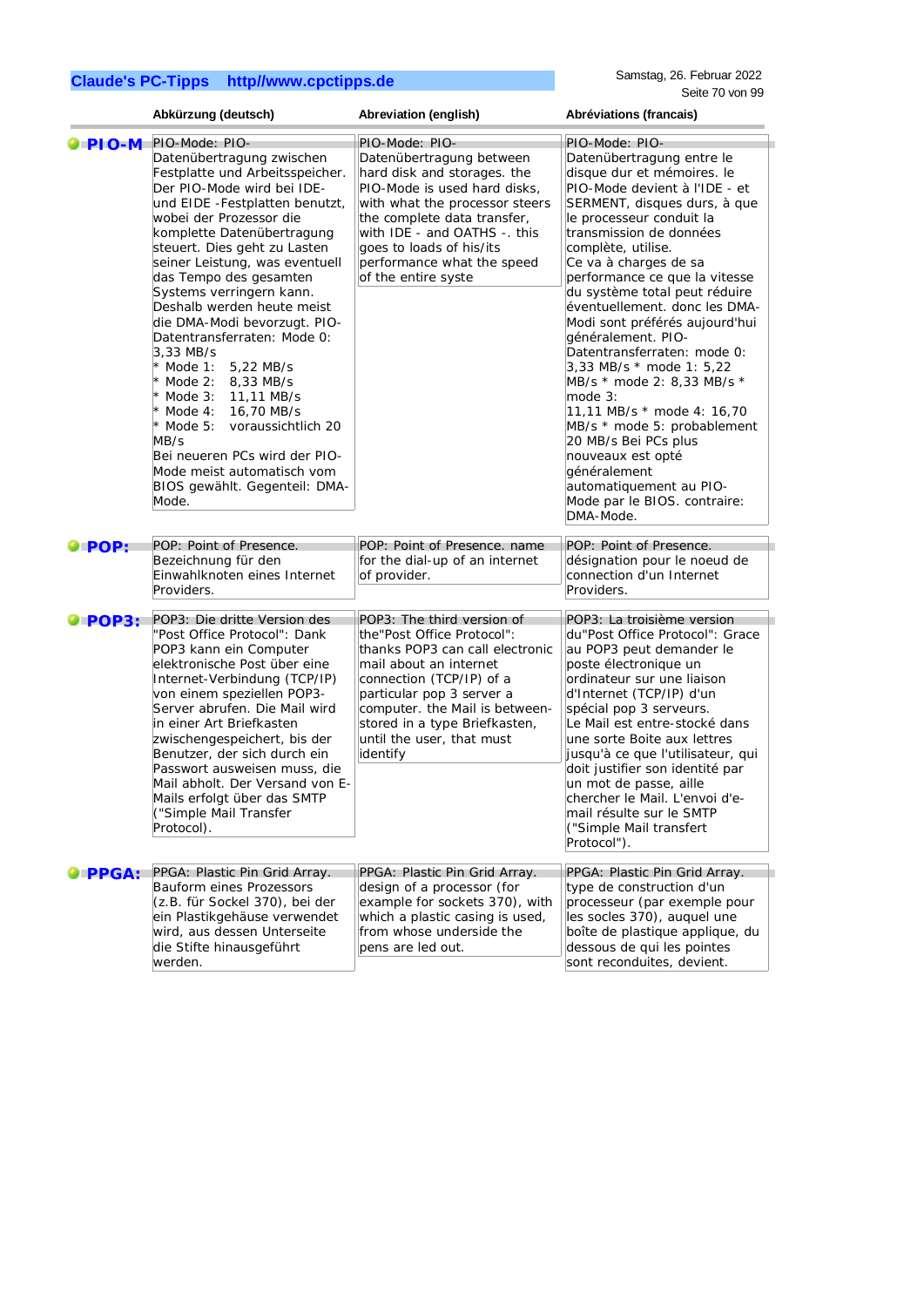|                      | Abkürzung (deutsch)                                                                                                                                                                                                                                                                                                                                                                                                                                                                                                                                                                                                                                                                                     | Abreviation (english)                                                                                                                                                                                                                                                                         | Abréviations (francais)                                                                                                                                                                                                                                                                                                                                                                                                                                                                                                                                                                                                                                                                                              |
|----------------------|---------------------------------------------------------------------------------------------------------------------------------------------------------------------------------------------------------------------------------------------------------------------------------------------------------------------------------------------------------------------------------------------------------------------------------------------------------------------------------------------------------------------------------------------------------------------------------------------------------------------------------------------------------------------------------------------------------|-----------------------------------------------------------------------------------------------------------------------------------------------------------------------------------------------------------------------------------------------------------------------------------------------|----------------------------------------------------------------------------------------------------------------------------------------------------------------------------------------------------------------------------------------------------------------------------------------------------------------------------------------------------------------------------------------------------------------------------------------------------------------------------------------------------------------------------------------------------------------------------------------------------------------------------------------------------------------------------------------------------------------------|
| $\bullet$ PPP:       | PPP: Point to Point Protocol -<br>ist wichtig für die<br>Verständigung zwischen zwei<br>Computern. Erst ein einfaches<br>Protokoll wie PPP schafft die<br>Verbindung von einem<br>Rechner zu einem anderen,<br>bevor eine Datenübertragung<br>durchgeführt wird. PPP wird<br>vor allem genutzt, um einen<br>Computer per Modem und<br>Telefonleitung mit dem<br>Rechner eines Internet-<br>Providers zu verknüpfen. In<br>der Regel wird das Point to<br>Point Protocol zusammen mit<br>anderen Protokollen<br>eingesetzt, so im Internet mit<br>TCP/IP. PPP erkennt<br>Übertragungsfehler,<br>übernimmt die Datenpakete<br>von TCP/IP, ergänzt sie mit<br>Organisationsdaten und leitet<br>sie weiter. | PPP: Point of to Point<br>Protocol - is important to the<br>communication between two<br>computers. first a simple<br>protocol like PPP, the<br>connection of a computer<br>manages to another before a<br>data transfer is executed. PPP<br>is used in particular in order to<br>join a c    | PPP: Point de Point Protocol to,<br>est important pour la<br>compréhension entre deux<br>ordinateurs. d'abord un procès-<br>verbal simple comme PPP fait<br>la liaison d'un calculateur à un<br>autre avant qu'une<br>transmission de données soit<br>effectuée.<br>PPP est utilisé en particulier<br>que lier à un ordinateur par le<br>modem et ligne téléphonique<br>avec le calculateur d'un<br>Internet-Providers.<br>normalement le Point de Point<br>Protocol to est mis avec autres<br>procès-verbaux, ainsi dans<br>l'Internet avec TCP/IP.<br>PPP reconnaît la de<br>transmission-erreur, assume<br>les paquets de données de<br>TCP/IP, la complète avec les<br>données d'organisation et la<br>transmet. |
| <b>O</b> PPS         | PPS Produktion Planung<br>Steuerung. Die                                                                                                                                                                                                                                                                                                                                                                                                                                                                                                                                                                                                                                                                | PPS Produktion Planung<br>Steuerung                                                                                                                                                                                                                                                           | PPS Produktion Planung<br>Steuerung                                                                                                                                                                                                                                                                                                                                                                                                                                                                                                                                                                                                                                                                                  |
|                      | Produktionsplanung und -<br>steuerung, kurz PPS ist ein<br>Grenzgebiet zwischen<br>Betriebswirtschaftslehre<br>(insbesondere<br>Fertigungswirtschaft),<br>Maschinenbau,<br>Wirtschaftsingenieurwesen und<br>insbesondere der<br>Wirtschaftsinformatik. Sie<br>beschäftigt sich mit der<br>operativen, zeitlichen,<br>mengenmäßigen und wenn<br>nötig auch räumlichen<br>Planung, Steuerung und<br>Kontrolle, damit<br>zusammenhängend auch der<br>Verwaltung aller Vorgänge, die<br>bei der Produktion von Waren<br>und Gütern notwendig sind.<br>Siehe auch ERP.<br>Quelle Wikipedia                                                                                                                   |                                                                                                                                                                                                                                                                                               |                                                                                                                                                                                                                                                                                                                                                                                                                                                                                                                                                                                                                                                                                                                      |
| $\blacksquare$ PS/2: | PS/2: Personal System 2.<br>Familie von PCs, die 1987 von<br>IBM zusammen mit dem<br>Betriebssystem OS/2 auf den<br>Markt gebracht wurde und die<br>den bisherigen PC ablösen<br>sollte. Die PS/2-Rechner<br>verfügten über ein neues<br>Bussystem, den Mikrokanal<br>mit 32 Bit Breite. Sie sollten<br>nicht zuletzt die Ausbreitung<br>der IBM-kompatiblen PCs<br>eindämmen; daher ließen sie<br>auch nicht die Verwendung<br>vieler bisheriger Komponenten<br>zu. Die PS/2-Familie hatte<br>aber auf dem Markt keinen<br>großen Erfolg.                                                                                                                                                              | $PS/2$ :<br>personnel system 2.<br>family of PCs, that 1987 will<br>market by IBM together with<br>the operating system OS/2<br>and that should replace the<br>previous PC. the PS/2-Rechner<br>had a new bus system at their<br>disposal, the micro canal with<br>32 bits of width. you shou | $PS/2$ :<br>personnel système 2.<br>famille de PCs, qui a été<br>portée 1987 d'IBM avec le<br>système d'exploitation OS/2<br>sur le marché et que devrait<br>détacher le PC sortant. le PS/2-<br>Rechner a disposé d'un<br>nouveau système de bus, le<br>micro-canal avec 32 bits de<br>largeur.<br>Vous ne devriez pas endiguer<br>finalement la diffusion des PCs<br>IBM-compatibles; par<br>conséquent ne l'a pas non plus<br>admise l'utilisation de<br>beaucoup de composantes<br>sortantes. le PS/2-Familie<br>n'avait pas mais un grand<br>succès sur le marché.                                                                                                                                              |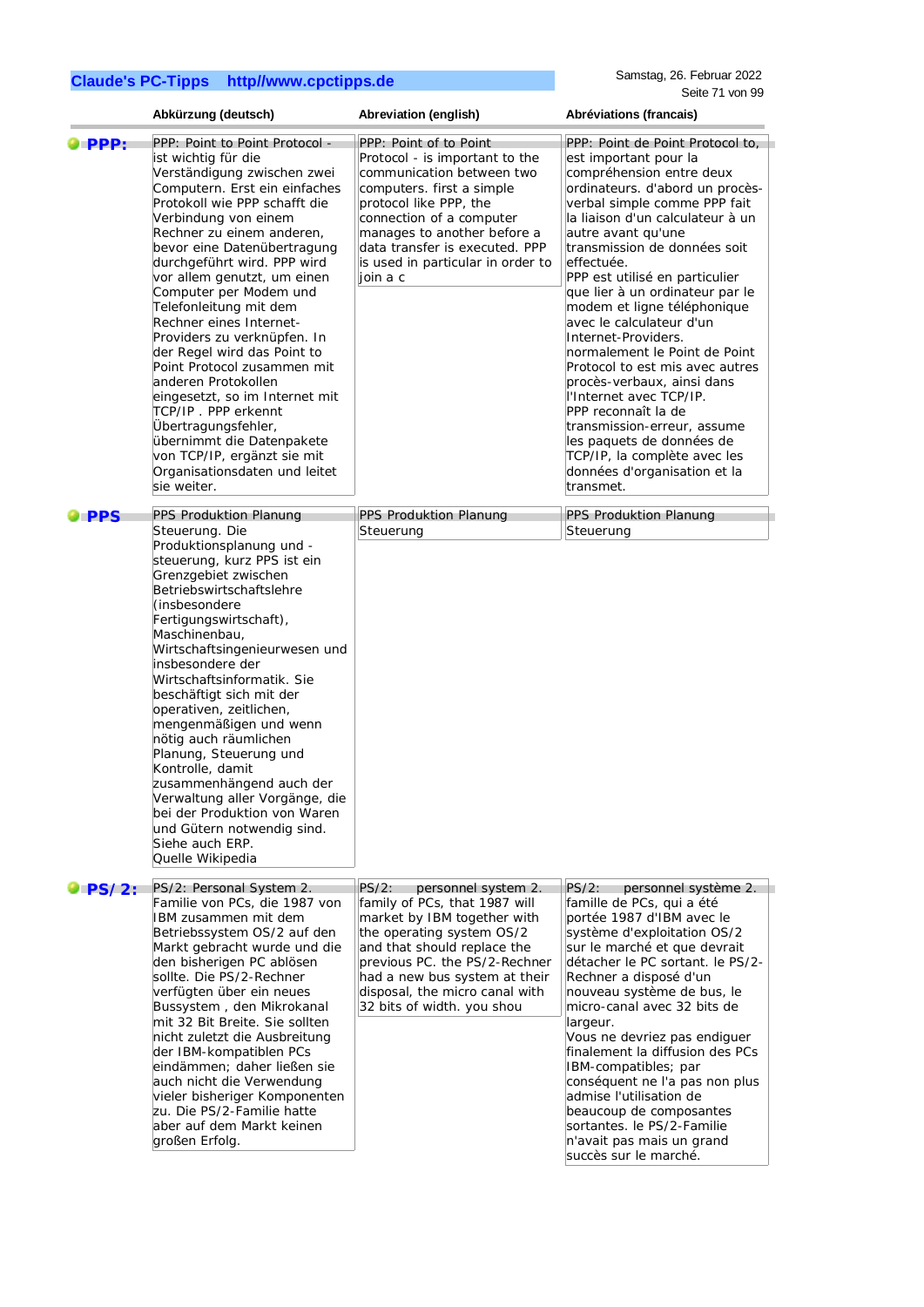Anfangsbuchstabe: **R**

|              | Abkürzung (deutsch)          | Abreviation (english)           | Abréviations (francais)       |
|--------------|------------------------------|---------------------------------|-------------------------------|
| <b>O</b> PSM | PSM Platform Specific Model. | PSM Platform Specific Model.    | PSM Platform Specific moules. |
|              | Im Gegensatz zum PIM enthält | in contrast to the PIM, the PSM | contrairement au PIM, le PSM  |
|              | das PSM plattformabhängige   | contains platform-dependent     | contient des informations     |
|              | Informationen und soll       | information and should be       | plateforme-dépendantes et     |
|              | automatisch durch            | generated by corresponding      | devrait être produit          |
|              | entsprechende Wrapper aus    | Wrapper from the PIM            | automatiquement par Wrapper   |
|              | dem PIM erzeugt werden.      | automatically. sources:         | correspondant du PIM.         |
|              | Quelle: http://www.software- | http://www.software-            | sources: http://www.software- |
|              | kompetenz.de                 | kompetenz.de                    | kompetenz.de                  |

| Anrangsbuchstabe:<br>ĸ |                                                                                                                                                                                                                                                                                                                                                                                                                                                                                                                                                                                                                                                                                                                                                                                                                                                                                                                  |                                                                                                                                                                                                                                                                                           |                                                                                                                                                                                                                                                                                                                                                                                                                                                                                                                                                                                                                                                                                                                                                                                                                                                                                                          |  |  |
|------------------------|------------------------------------------------------------------------------------------------------------------------------------------------------------------------------------------------------------------------------------------------------------------------------------------------------------------------------------------------------------------------------------------------------------------------------------------------------------------------------------------------------------------------------------------------------------------------------------------------------------------------------------------------------------------------------------------------------------------------------------------------------------------------------------------------------------------------------------------------------------------------------------------------------------------|-------------------------------------------------------------------------------------------------------------------------------------------------------------------------------------------------------------------------------------------------------------------------------------------|----------------------------------------------------------------------------------------------------------------------------------------------------------------------------------------------------------------------------------------------------------------------------------------------------------------------------------------------------------------------------------------------------------------------------------------------------------------------------------------------------------------------------------------------------------------------------------------------------------------------------------------------------------------------------------------------------------------------------------------------------------------------------------------------------------------------------------------------------------------------------------------------------------|--|--|
| $\blacksquare$ RAM     | <b>RAM Random Access Memory:</b><br>beschreibbarer SpeicherRAM,<br>übersetzt soviel wie Speicher<br>mit beliebigen Zugriff.<br>Bezeichnet den Arbeitsspeicher<br>eines PCs, der aus Chip-<br>Bausteinen besteht. Jedes auf<br>einem Rechner installierte<br>Programm einschließlich des<br>Betriebssystems benötigt eine<br>Mindestspeicherzuweisung, um<br>arbeiten zu können. Sollen<br>mehrere Programme<br>gleichzeitig geöffnet sein,<br>muss entsprechend viel RAM<br>installiert werden. Mehr<br>Arbeitsspeicher sorgt auch für<br>eine schnellere<br>Geschwindigkeit des<br>Programms. Die Daten werden<br>aber nicht wie bei der<br>Festplatte dauerhaft<br>gespeichert, sondern gehen<br>beim Ausschalten des PCs<br>verloren. Es gibt verschiedene<br>Typen von RAM-Chips, z.B.<br>DRAM, SRAM, SDRAM und<br>VRAM. Die Chips werden heute<br>meist zu Modulen<br>zusammengefaßt (siehe SIMM,<br>DIMM). | RAM Random Access memory:<br>describable SpeicherRAM,<br>translates so much like<br>storage with any access.<br>marks the storage of a PC,<br>that consists of chip<br>components. every program<br>installed on a computer<br>including the operating system<br>requires a least storage | RAM Random Access Memory:<br>SpeicherRAM descriptif, traduit<br>autant comme mémoires avec<br>la mainmise quelconque.<br>qualifié la mémoire d'un PC,<br>qui consiste en éléments de<br>microplaquette.<br>Chaque programme installé<br>sur un calculateur y compris le<br>système d'exploitation<br>nécessite une assignation de<br>mémoire moindre pour<br>pouvoir travailler, devant<br>plusieurs programmes<br>simultanément ouvert est, doit<br>être installé conformément à<br>beaucoup de RAM.<br>Plus de mémoire pourvoit<br>aussi à une vitesse plus rapide<br>du programme. les données<br>ne sont pas stockées mais<br>durablement comme au disque<br>dur mais se perd en le fait<br>d'éteindre le PC. il y a types<br>différents de chips de RAM,<br>par exemple<br>DRAM, SRAM, SDRAM et<br>VRAM. les chips sont<br>concentrés aujourd'hui<br>généralement aux modules,<br>voit SIMM (DIMM). |  |  |
| $\bullet$ RAM          | RAM rate adapted mode. Beim<br>rate adaptive mode passt der<br>DSLAM die Geschwindigkeit an<br>die Leitung an.                                                                                                                                                                                                                                                                                                                                                                                                                                                                                                                                                                                                                                                                                                                                                                                                   | RAM Adapted rate mode. In<br>rate adaptive mode of DSLAM<br>adjusts the speed of the line.                                                                                                                                                                                                | RAM Mode de débit Adapté. En<br>mode adaptatif taux de DSLAM<br>Règle la vitesse de la ligne.                                                                                                                                                                                                                                                                                                                                                                                                                                                                                                                                                                                                                                                                                                                                                                                                            |  |  |
| $\blacksquare$ RAPID   | <b>RAPIDES ISDN in Frankreich</b>                                                                                                                                                                                                                                                                                                                                                                                                                                                                                                                                                                                                                                                                                                                                                                                                                                                                                | <b>RAPIDES ISDN in France</b>                                                                                                                                                                                                                                                             | RAPIDES ISDN en France                                                                                                                                                                                                                                                                                                                                                                                                                                                                                                                                                                                                                                                                                                                                                                                                                                                                                   |  |  |
| <b>DIRAS:</b>          | RAS: Row Address Strobe,<br>Kategorie RAM, dieses Signal<br>teilt dem Speicherbaustein<br>mit, dass am Adressbus eine<br>Spaltenadresse anliegt.                                                                                                                                                                                                                                                                                                                                                                                                                                                                                                                                                                                                                                                                                                                                                                 | RAS: Row Address Strobe,<br>category RAM, splits this signal<br>the memory unit with, that at<br>the address bus a column<br>address is to be done.                                                                                                                                       | RAS: Row Address Strobe,<br>catégorie RAM, ce signal<br>informe l'élément de mémoire<br>qu'une adresse de colonne est<br>dirponible au bus d'adresse.                                                                                                                                                                                                                                                                                                                                                                                                                                                                                                                                                                                                                                                                                                                                                    |  |  |
|                        | <b>C RDBMS RDBMS Relationale</b><br>Datenbankmanagementsystem<br>e                                                                                                                                                                                                                                                                                                                                                                                                                                                                                                                                                                                                                                                                                                                                                                                                                                               | RDBMS Relationale data bank<br>management systems                                                                                                                                                                                                                                         | RDBMS Relationale systèmes<br>de management de banque de<br>données                                                                                                                                                                                                                                                                                                                                                                                                                                                                                                                                                                                                                                                                                                                                                                                                                                      |  |  |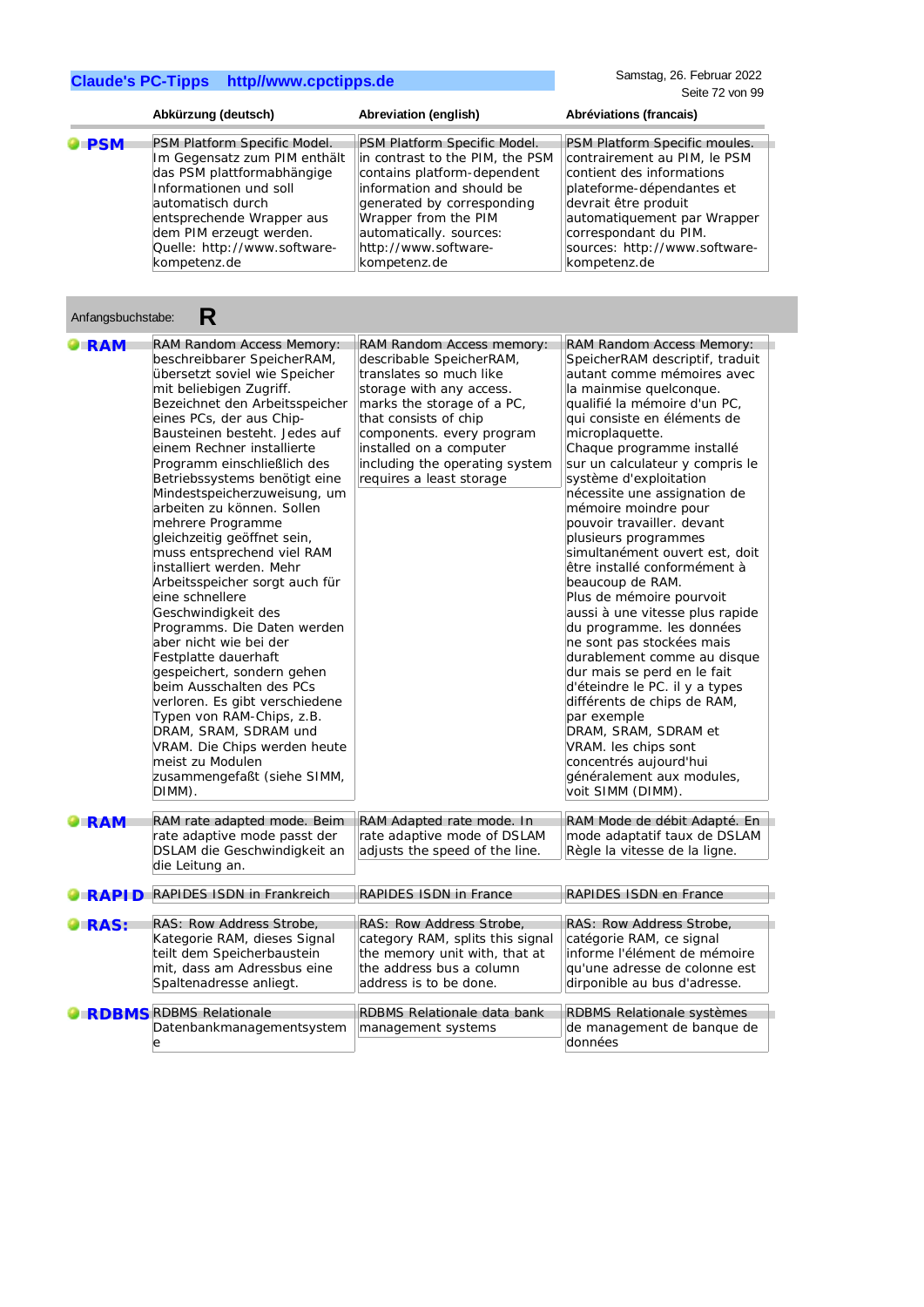|                      | Abkürzung (deutsch)                                                                                                                                                                                                                                                                                                                                                                                                                                                                                                                                                                                                                    | Abreviation (english)                                                                                                                                                                                                                                                                                                                                                                                | Abréviations (francais)                                                                                                                                                                                                                                                                                                                                                                                                                                                                                                                                                                                                                                                  |
|----------------------|----------------------------------------------------------------------------------------------------------------------------------------------------------------------------------------------------------------------------------------------------------------------------------------------------------------------------------------------------------------------------------------------------------------------------------------------------------------------------------------------------------------------------------------------------------------------------------------------------------------------------------------|------------------------------------------------------------------------------------------------------------------------------------------------------------------------------------------------------------------------------------------------------------------------------------------------------------------------------------------------------------------------------------------------------|--------------------------------------------------------------------------------------------------------------------------------------------------------------------------------------------------------------------------------------------------------------------------------------------------------------------------------------------------------------------------------------------------------------------------------------------------------------------------------------------------------------------------------------------------------------------------------------------------------------------------------------------------------------------------|
| <b>ORFC:</b>         | RFC: The Requests for<br>Comments (RFC) document<br>series is a set of technical and<br>organizational notes about the<br>Internet (originally the<br>ARPANET), beginning in 1969.<br>Memos in the RFC series<br>discuss many aspects of<br>computer networking,<br>including protocols,<br>procedures, programs, and<br>concepts, as well as meeting<br>notes, opinions, and<br>sometimes humor.                                                                                                                                                                                                                                      | <b>RFC: Requests for Comments</b><br>(RFC) document series is a set<br>of technical and organizational<br>notes about the Internet<br>(originally the ARPANET),<br>beginning in 1969. Memos in<br>the RFC series discuss many<br>aspects of computer<br>networking, including<br>protocols, procedures,<br>programs, and concepts, as<br>well as meeting notes,<br>opinions, and sometimes<br>humor. | <b>RFC: Requests for Comments</b><br>(RFC) document series is a set<br>of technical and organizational<br>notes about the Internet<br>(originally the ARPANET),<br>beginning in 1969. Memos in<br>the RFC series discuss many<br>aspects of computer<br>networking, including<br>protocols, procedures,<br>programs, and concepts, as<br>well as meeting notes,<br>opinions, and sometimes<br>humor.                                                                                                                                                                                                                                                                     |
| $\bullet$ RFD:       | RFD: Request for Discussion -<br>Aufforderung an Mitglieder von<br>Newsgroups und Mailing-<br>Listen, ein gestelltes Thema zu<br>diskutieren.                                                                                                                                                                                                                                                                                                                                                                                                                                                                                          | RFD: Request of for<br>Discussion - invitation to<br>members of Newsgroups and<br>Mailing-Listen, to discuss a<br>placed topic.                                                                                                                                                                                                                                                                      | RFD: Request de Discussion<br>for, invitation à membres de<br>Newsgroups et Mailing-Listen,<br>de discuter un thème posé.                                                                                                                                                                                                                                                                                                                                                                                                                                                                                                                                                |
| $\blacksquare$ RGB:  | RGB: "Rot", "Grün", "Blau".<br>Ein Farbsystem, bei dem sich<br>bis zu 16,7 Millionen Farben<br>aus einem Mischungsverhältnis<br>dieser drei Grundfarben<br>ergeben. Werden gleiche Teile<br>von Rot, Grün und Blau<br>addiert, ergibt sich Weiß. RGB<br>wird in Monitoren und<br>Scannern benutzt, während<br>CMY ("Cyan", "Magenta",<br>"Yellow") bei Ausgabegeräten<br>wie etwa Druckern verwendet<br>wird. Jede RGB-Farbmischung<br>ergibt sich aus einem Wert<br>von 0 (Weiß) bis 255 (Vollton)<br>der jeweiligen Farbe. Beispiel:<br>Aus 115 Teilen Rot, 144 Teilen<br>Grün und 69 Teilen Blau ergibt<br>sich ein kräftiges Oliv. | RGB: red" green blue. a color<br>systemwith which emerges<br>from a ratio of these three<br>basic colors until 167 million<br>colors. if same parts of<br>redgreen and blue are<br>addedwhite emerges. RGB is<br>used in monitors and<br>scannersduring CMY (" Cyan"                                                                                                                                 | RGB: 'rouge', 'vert', 'bleu'. un<br>système de couleur, auquel<br>résigne se jusqu' à 16,7<br>millions de couleurs d'un<br>dosage de ces trois couleurs<br>primaire. le devenir ressemble<br>parties du rouge, vert et bleu<br>additionné, le blanc se résigne.<br>RGB est utilisé dans les<br>moniteurs et les scanners,<br>pendant CMY (" Cyan","<br>Magenta"," Yellow", aux<br>appareils de dépense environ<br>comme imprimeurs applique<br>devient. chaque mélange RGB<br>résulte d'une valeur de 0<br>(blanc) jusque 255, son plein)<br>la couleur respective. exemple:<br>De 115 parties rouge, 144<br>parties vert et 69 parties bleu<br>donne une couleur Olive. |
| $\blacksquare$ Rimm: | Rimm: Rambus Inline Memory<br>Module (Kategorie RAM):<br>bezeichnet die Bauform für                                                                                                                                                                                                                                                                                                                                                                                                                                                                                                                                                    | Rimm: Rambus Inline memory<br>modules (category RAM):<br>marks the design they for                                                                                                                                                                                                                                                                                                                   | Rimm: Rambus Inline Memory<br>modules (catégorie RAM):<br>qualifie le type de construction                                                                                                                                                                                                                                                                                                                                                                                                                                                                                                                                                                               |
|                      | Rambus-Speichermodule die<br>sowohl einen Ein- als auch<br>Ausgang haben, und 184<br>Kontakte.                                                                                                                                                                                                                                                                                                                                                                                                                                                                                                                                         | Rambus-Speichermodule as<br>well as an in - also as exit<br>hasand 184 contacts.                                                                                                                                                                                                                                                                                                                     | pour Rambus-Speichermodule<br>ceci aussi bien qu'un un, aussi<br>comme la sortie a, et 184<br>contacts.                                                                                                                                                                                                                                                                                                                                                                                                                                                                                                                                                                  |
| RISC:                | RISC: Reduced Instruction Set<br>Computer (RISC, englisch für<br>Rechner mit reduziertem<br>Befehlssatz) ist eine<br>Designphilosophie für<br>Computerprozessoren, die<br>einfache Maschinenbefehle<br>bevorzugt. Quelle Wikipedia                                                                                                                                                                                                                                                                                                                                                                                                     | RISC: Reduced Instruction Set<br>Computer                                                                                                                                                                                                                                                                                                                                                            | <b>RISC: Reduced Instruction Set</b><br>Computer                                                                                                                                                                                                                                                                                                                                                                                                                                                                                                                                                                                                                         |
| <b>RJ11:</b>         | RJ11: Typ von US-<br>Telefonsteckern mit vier<br>Kontakten. Er hat die gleiche<br>Funktion wie der deutsche<br>TAE -Stecker, ist aber<br>erheblich kleiner. In<br>Deutschland wird er z.B. zum<br>Stecken von Telefonleitungen<br>in Endgeräte (Telefon, Modem)<br>genutzt.                                                                                                                                                                                                                                                                                                                                                            | RJ11:<br>type of US-<br>Telefonsteckern with four<br>contacts. he/it has the same<br>function as the German TAE -<br>plugs, is considerably smaller,<br>however. in Germany, he/it is<br>used, for example, to the of<br>voice-grade channels in<br>terminals (telephone, modem).                                                                                                                    | RJ11:<br>type de fiche<br>telephone pour les USA avec<br>quatre contacts. il a être mais<br>considérablement plus petit la<br>même fonction que le fiche<br>TAE allemande. En Allemagne,<br>il devient par exemple le bâton<br>de lignes téléphoniques dans<br>Endgeräte, téléphone, modem,<br>utilisé.                                                                                                                                                                                                                                                                                                                                                                  |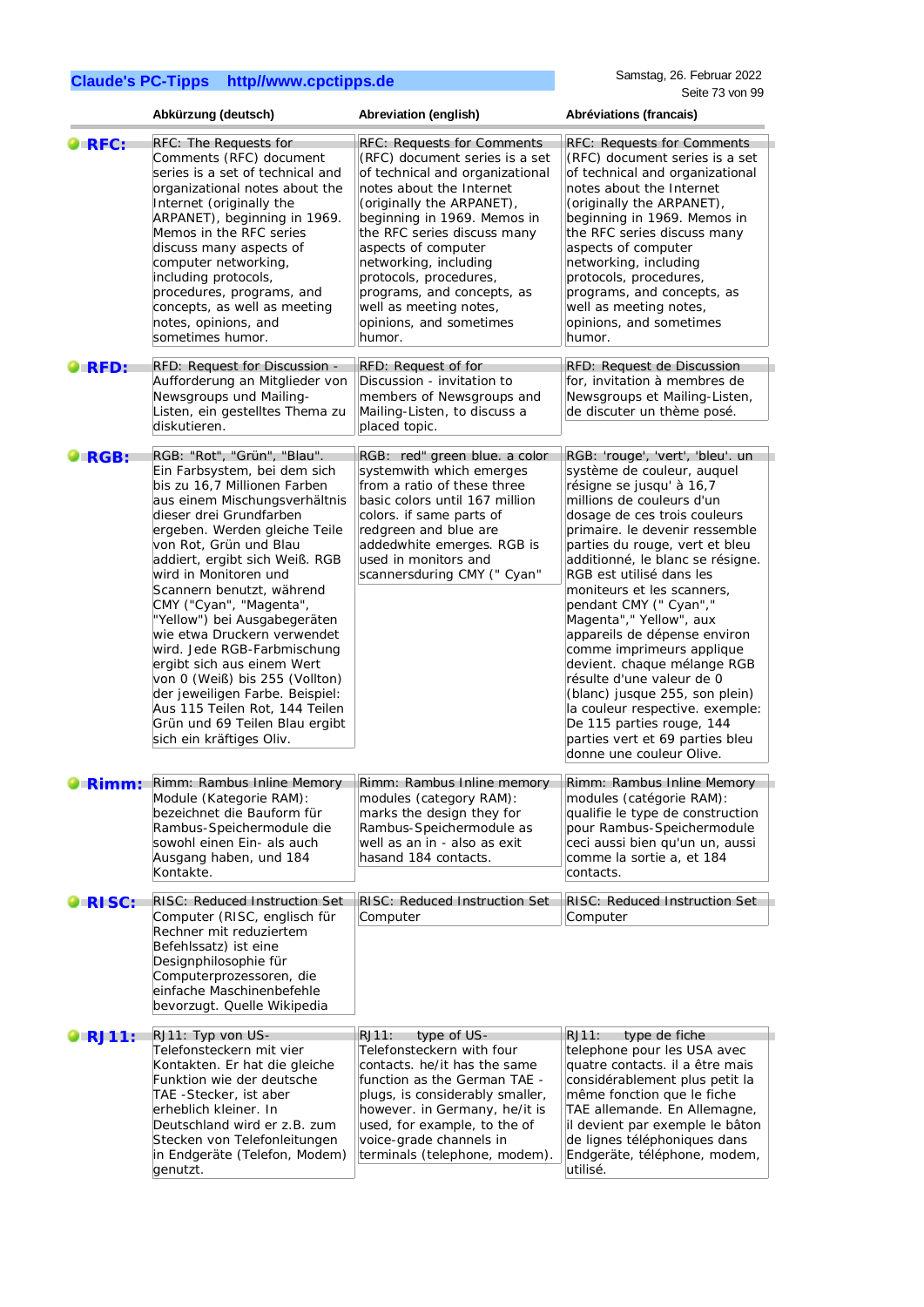|                      | Abkürzung (deutsch)                                                                                                                                                                                                                                                                                                                                                                                                                                                                                                                                                                                               | Abreviation (english)                                                                                                                                                                                                                                                                       | Abréviations (francais)                                                                                                                                                                                                                                                                                                                                                                                                                                                                                                                                                                             |
|----------------------|-------------------------------------------------------------------------------------------------------------------------------------------------------------------------------------------------------------------------------------------------------------------------------------------------------------------------------------------------------------------------------------------------------------------------------------------------------------------------------------------------------------------------------------------------------------------------------------------------------------------|---------------------------------------------------------------------------------------------------------------------------------------------------------------------------------------------------------------------------------------------------------------------------------------------|-----------------------------------------------------------------------------------------------------------------------------------------------------------------------------------------------------------------------------------------------------------------------------------------------------------------------------------------------------------------------------------------------------------------------------------------------------------------------------------------------------------------------------------------------------------------------------------------------------|
| $\overline{R}$ RJ45: | RJ45: Auch als RJ-45 und<br>Westernstecker bezeichnet.<br>Eine größere Variante des RJ-<br>11 mit acht Kontakten; wird<br>vor allem als Stecker für<br>Netzwerkkabel benutzt.                                                                                                                                                                                                                                                                                                                                                                                                                                     | also as RJ-45 and<br>RJ45:<br>western plugs marks. a bigger<br>variation of the RJ-11 with<br>eight contacts; is used for<br>network cables in particular as<br>more plug-in.                                                                                                               | RJ45:<br>aussi comme RJ-45<br>et fiches de western qualifie.<br>une variante plus grande du<br>RJ-11 avec huit contacts; est<br>utilisé en particulier comme<br>fiches pour le câble de réseau.                                                                                                                                                                                                                                                                                                                                                                                                     |
| O RJE                | RJE Remote Job Entry                                                                                                                                                                                                                                                                                                                                                                                                                                                                                                                                                                                              | RJE Remote Job Entry                                                                                                                                                                                                                                                                        | RJE Remote Job Entry                                                                                                                                                                                                                                                                                                                                                                                                                                                                                                                                                                                |
| <b>RL:</b>           | RL: Real Life. Viele Onliner<br>leben in zwei Welten, der<br>virtuellen, genannt Virtual<br>Reality (VR) und der realen,<br>Real Life. Da dieser Umstand<br>viel Energie kostet, tippen Sie<br>ungern Wörter aus, die sich<br>auch abkürzen lassen.                                                                                                                                                                                                                                                                                                                                                               | RL: Real Life. Much online lives<br>in two worlds, that virtual,<br>named Virtual Reality (VR) and<br>the real one(s), actually Life.<br>since this circumstance costs<br>much energy, you type words<br>unwillingly, that one can also<br>abbreviate, from.                                | RL: Real Life. Beaucoup<br>Onliner vivent dans deux<br>mondes, que virtuel dit Virtual<br>Reality, VR, et le réel, réel Life.                                                                                                                                                                                                                                                                                                                                                                                                                                                                       |
| ROM:                 | ROM: Read Only Memory -<br>deutsch: "Festwertspeicher".<br>Im Vergleich zum RAM ist<br>ROM, eine Art Speicher,<br>dessen Inhalt im normalen<br>Betrieb nur gelesen, nicht aber<br>beschrieben werden kann. Die<br>Daten eines ROMs bleiben<br>auch ohne Stromversorgung<br>des PCs erhalten. ROM-<br>Bauelemente gibt es in<br>unterschiedlichen Varianten.<br>Die CD-ROM wurde nach dem<br>Halbleiterbauelement ROM<br>benannt.                                                                                                                                                                                  | ROM: ONLY MEMORY: Read<br>Only memory - German": non-<br>erasable storages". READ<br>ONLY MEMORY is in the<br>comparison to the RAM,<br>however, a type of storage,<br>whose content only read in the<br>normal operation, cannot be<br>described. the data of a read<br>only memory remain | ROM: Read Only Memory,<br>mémoires mortes. ROM, une<br>sorte de mémoires, que<br>contenu lu seulement dans<br>l'entreprise normale, est pu<br>devenu décrit mais en<br>comparaison du RAM.<br>Les données d'une Rom<br>restent reçues aussi sans<br>alimentation en énergie du PC.<br>il y a des éléments<br>préfabriqués de ROM dans les<br>variantes différentes. le CD-<br>ROM a été nommé après<br>l'élément préfabriqué de semi-<br>conducteur ROM.                                                                                                                                            |
|                      | ROT13: ROT13: Rotation 13 - ein<br>einfaches Prinzip zur<br>Verschlüsselung von<br>Informationen. Jeder<br>Buchstabe wird durch<br>denjenigen ersetzt, der 13<br>Positionen weiter im Alphabet<br>steht. Beispiele: Aus a wird n,<br>aus b wird o, aus n wieder a.<br>Das Verfahren dient weniger<br>dazu, Nachrichten tatsächlich<br>geheim zu halten als vielmehr,<br>sie für bestimmte Leute zu<br>"markieren". Jeder weiß dann:<br>"Achtung, hier können Dinge<br>drin stehen, die einem<br>möglicherweise nicht gefallen."<br>Das Entschlüsseln der<br>Nachricht geschieht dann auf<br>eigene Verantwortung. | ROT13 rotation 13 - a simple<br>principle to the encoding of<br>information. every letter is<br>replaced with the one one, of<br>the 13 positions further in the<br>alphabet stands. examples: a<br>becomes n, from b becomes o,<br>from n again a.                                         | ROT13 rotation 13, un principe<br>simple au chiffrage<br>d'informations. Chaque lettre<br>est remplacée par le celui, qui<br>est à 13 positions dans<br>l'alphabet plus loin. exemples:<br>A devient N, B devient O, N<br>de nouveau A.<br>La méthode est servie à moins<br>de cela s'arrêter vraiment<br>secrètement des nouvelles<br>comme plutôt," la marquer<br>pour les gens déterminés.<br>chacun sait alors": attention,<br>les choses, qui ne pas peut-<br>être à un, peuvent être ici là-<br>dedans.<br>Le fait de déchiffrer la nouvelle<br>arrive alors sur la propre<br>responsabilité. |
| RSL:                 | RSL: Rambus System Layer<br>(Kategorie RAM): beschreibt<br>wie das Layout und die<br>elektrische Eigenschaften<br>eines Rambus-<br>Speichersystems auszusehen<br>haben.                                                                                                                                                                                                                                                                                                                                                                                                                                           | RSL: Rambus System Layer<br>(category RAM): describes like<br>the layout and has the<br>electrical feature of a Rambus-<br>Speichersystems to look.                                                                                                                                         | RSL: Rambus System Layer<br>(catégorie RAM): décrit<br>comme la maquette et a la<br>caractéristique électrique<br>d'une mémoire Rambus.                                                                                                                                                                                                                                                                                                                                                                                                                                                             |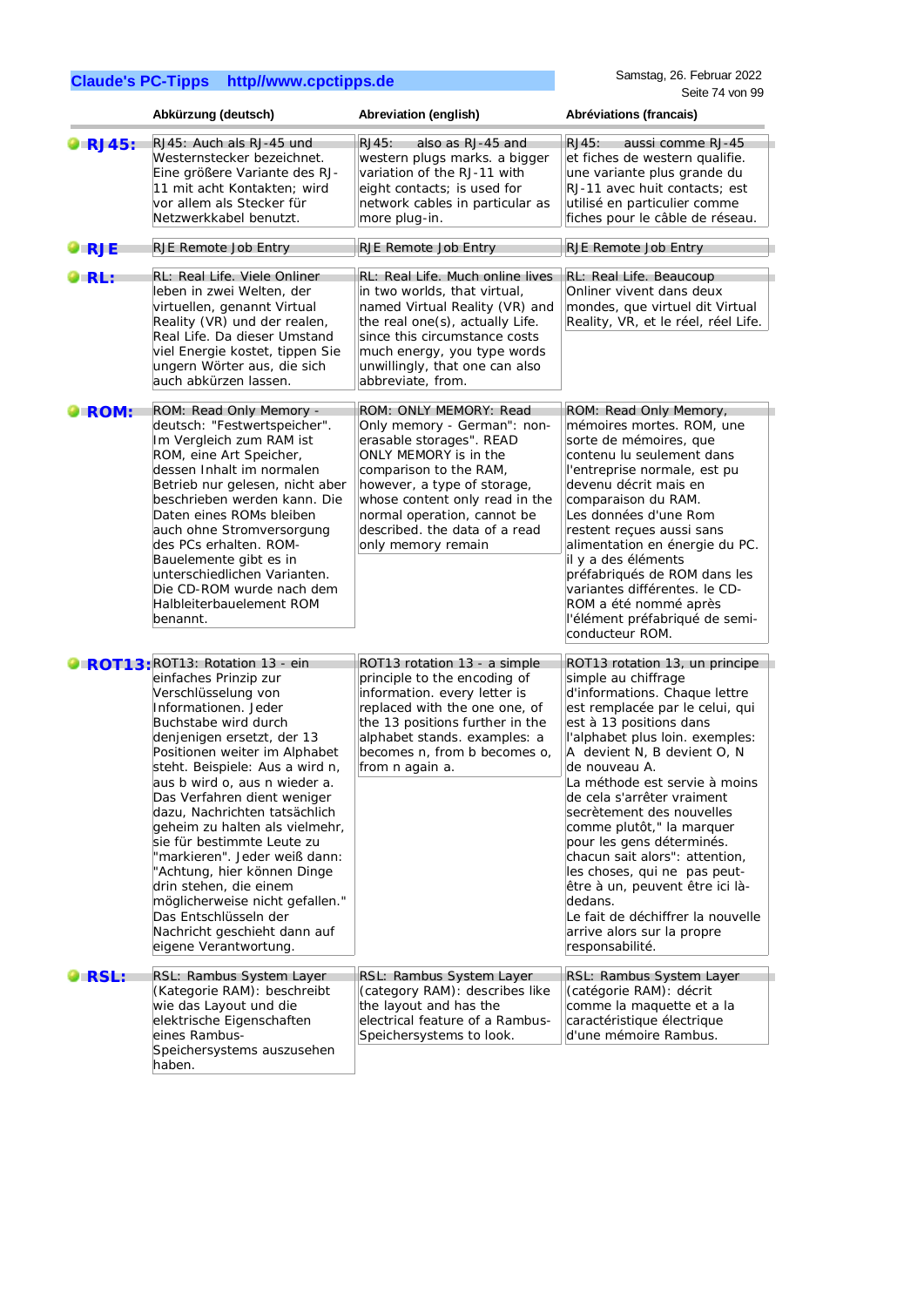Internet Explorer ermöglichen

|                    | Abkürzung (deutsch)                                                                                                                                                                                                                                                                                                                                                                                                                                                                                                                                                                                    | Abreviation (english)                                                                                                                                                                                                                                                     | Abréviations (francais)                                                                                                                                                                                                                                                                                                                                                                                                                                                                                                                                                                    |
|--------------------|--------------------------------------------------------------------------------------------------------------------------------------------------------------------------------------------------------------------------------------------------------------------------------------------------------------------------------------------------------------------------------------------------------------------------------------------------------------------------------------------------------------------------------------------------------------------------------------------------------|---------------------------------------------------------------------------------------------------------------------------------------------------------------------------------------------------------------------------------------------------------------------------|--------------------------------------------------------------------------------------------------------------------------------------------------------------------------------------------------------------------------------------------------------------------------------------------------------------------------------------------------------------------------------------------------------------------------------------------------------------------------------------------------------------------------------------------------------------------------------------------|
| RTF:               | RTF: Rich Text Format, zu<br>Deutsch etwa: "erweitertes<br>Textformat". RTF ist ein<br>spezielles Dateiformat für den<br>Austausch formatierter Texte<br>zwischen verschiedenen<br>Textverarbeitungsprogrammen.<br>Vorteil: Alle wichtigen<br>Formatierungen wie<br>Schriftgröße, Rechts- oder<br>Linksbündigkeit, Fett- und<br>Kursivschrift,<br>Unterstreichungen usw.<br>bleiben erhalten. "Rich Text<br>Format"-Dateien können von<br>nahezu allen handelsüblichen<br>Textverarbeitungsprogrammen<br>gelesen werden und<br>funktionieren auch<br>plattformübergreifend<br>(Windows und Macintosh). | RTF: Rich Text format,<br>(extended text format). RTF is<br>a particular file format for the<br>exchange of formatted texts<br>between different word<br>processors. advantage:<br>universe important formattings<br>like writing size, right, or left<br>$align, \ldots$ | RTF: Rich Text format, en<br>francais environ": format de<br>texte élargi". RTF est un<br>format de fichier spécial pour<br>l'échange de textes formatés<br>entre programme de<br>traitement de texte différents.<br>Avantage:<br>Tous les formatages<br>importants comme la grandeur<br>d'écriture, droit - ou laconisme<br>à gauche, graisse - et italique,<br>soulignements etc reste reçu.<br>Peut être lu à "Rich Text<br>Format"-Fichiers presque par<br>tous les programme de<br>traitement de texte habituels<br>et fonctionne aussi plateforme-<br>global (Windows et Macintosh). |
| $\blacksquare$ RTM | RTM Release to Manufacturing.<br>Für Windows oder MS-Office.                                                                                                                                                                                                                                                                                                                                                                                                                                                                                                                                           | RTM Release to Manufacturing                                                                                                                                                                                                                                              | RTM Release to Manufacturing                                                                                                                                                                                                                                                                                                                                                                                                                                                                                                                                                               |
| <b>ERTML:</b>      | RTML: Read The Manual, was<br>übersetzt heißt: "Lies das<br>Handbuch". RTML ist die<br>höfliche Aufforderung, das<br>Handbuch durchzulesen, ehe<br>man in einem Forum oder per<br>E-Mail andere unnötigerweise<br>mit Fragen belästigt.                                                                                                                                                                                                                                                                                                                                                                | Read The manual.<br>RTML:<br>what is called exorbitant":<br>read the handbook". RTML is<br>the polite invitation to read<br>through the handbook before<br>one bothers others with<br>questions in a forum or per e-<br>mail unnecessarily.                               | Read The clavier, ce<br>RTML:<br>qui traduit s'appelle": lit le<br>manuel". RTML est l'invitation<br>polie à lire le manuel avant<br>qu'on en moleste inutilement<br>autre avec les questions dans<br>un forum ou par e-mail.                                                                                                                                                                                                                                                                                                                                                              |
| <b>RTOS</b>        | RTOS Real Time Operating<br>System: Echtzeit-<br>Betriebssystem                                                                                                                                                                                                                                                                                                                                                                                                                                                                                                                                        | RTOS Real Time Operating<br>system: real time operating<br>system                                                                                                                                                                                                         | RTOS Real Time Operating<br>système: système<br>d'exploitation de temps réel                                                                                                                                                                                                                                                                                                                                                                                                                                                                                                               |
| Anfangsbuchstabe:  | S                                                                                                                                                                                                                                                                                                                                                                                                                                                                                                                                                                                                      |                                                                                                                                                                                                                                                                           |                                                                                                                                                                                                                                                                                                                                                                                                                                                                                                                                                                                            |
|                    | S/MIM S/MIME: Secure MIME - ist ein<br>Verfahren zur Verschlüsselung<br>und zum elektronischen<br>Unterschreiben von E-Mails.<br>Die neueren Versionen des<br>Netscape Navigator und des                                                                                                                                                                                                                                                                                                                                                                                                               | S/MIME: Secure MIME - a<br>procedure for the encoding<br>and to the electronic signing is<br>from e-mails, the newer<br>versions of the Netscape<br>navigator and of the internet                                                                                         | S/MIME: Secure MIMÉ, une<br>méthode est au chiffrage et au<br>fait électronique de signer d'e-<br>mail. les versions plus<br>nouvelles du Netscape<br>navigateur et l'Internet                                                                                                                                                                                                                                                                                                                                                                                                             |

|                | die Verwendung von S/MIME.                                                                                                                                                                                                      | application of S/MIME.                                                                                                                                                                                                                   | S/MIME.                                                                                                                                                                                                                                                           |
|----------------|---------------------------------------------------------------------------------------------------------------------------------------------------------------------------------------------------------------------------------|------------------------------------------------------------------------------------------------------------------------------------------------------------------------------------------------------------------------------------------|-------------------------------------------------------------------------------------------------------------------------------------------------------------------------------------------------------------------------------------------------------------------|
| $\bullet$ SAP: | SAP: Service Advertising<br>Protocol, was übersetzt so viel<br>heißt wie Dienst-<br>Bekanntmachungs-Protokoll.<br>Es bezeichnet ein<br>Netzwerkprotokoll, über das<br>Server ihre Leistungen dem<br>Netzwerk zugänglich machen. | SAP: services Advertising<br>Protocol, what so much<br>translates is called as service<br>proclamation protocol. It<br>marks a network protocol,<br>over which servers make<br>her/its/their performances for<br>the network accessible. | SAP: services Advertising<br>Protocol, ce qui traduit aussi<br>beaucoup que Dienst-<br>Bekanntmachungs-Protokoll<br>s'appelle. il qualifie un procès-<br>verbal de réseau sur lequel<br>des serveurs font ses/leurs<br>performances pour le réseau<br>accessible. |
| SSAP:          | SAP: Software, Anwendungen,<br>Produkte, ein bedeutender<br>deutscher Softwarehersteller<br>mit ca. 13000 Beschäftigten.<br>Die Firma stellt vor allem<br>kaufmännische Programme für<br>Groß- und Minicomputer her.            | SAP: software, applications,<br>products, a more significantly<br>German software<br>manufacturer with<br>approximately 13000<br>employees. the company<br>produces above all commercial<br>programs for Groß and<br>minicomputers.      | SAP: Software, applications,<br>produits, un producteur de<br>Software plus notablement<br>allemand env. avec 13000<br>employés. l'entreprise produit<br>en particulier des programmes<br>commerciaux pour le Groß - et<br>mini-ordinateur.                       |

navigator and of the internet of Explorer enables the

navigateur et l'Internet Explorer facilite l'utilisation de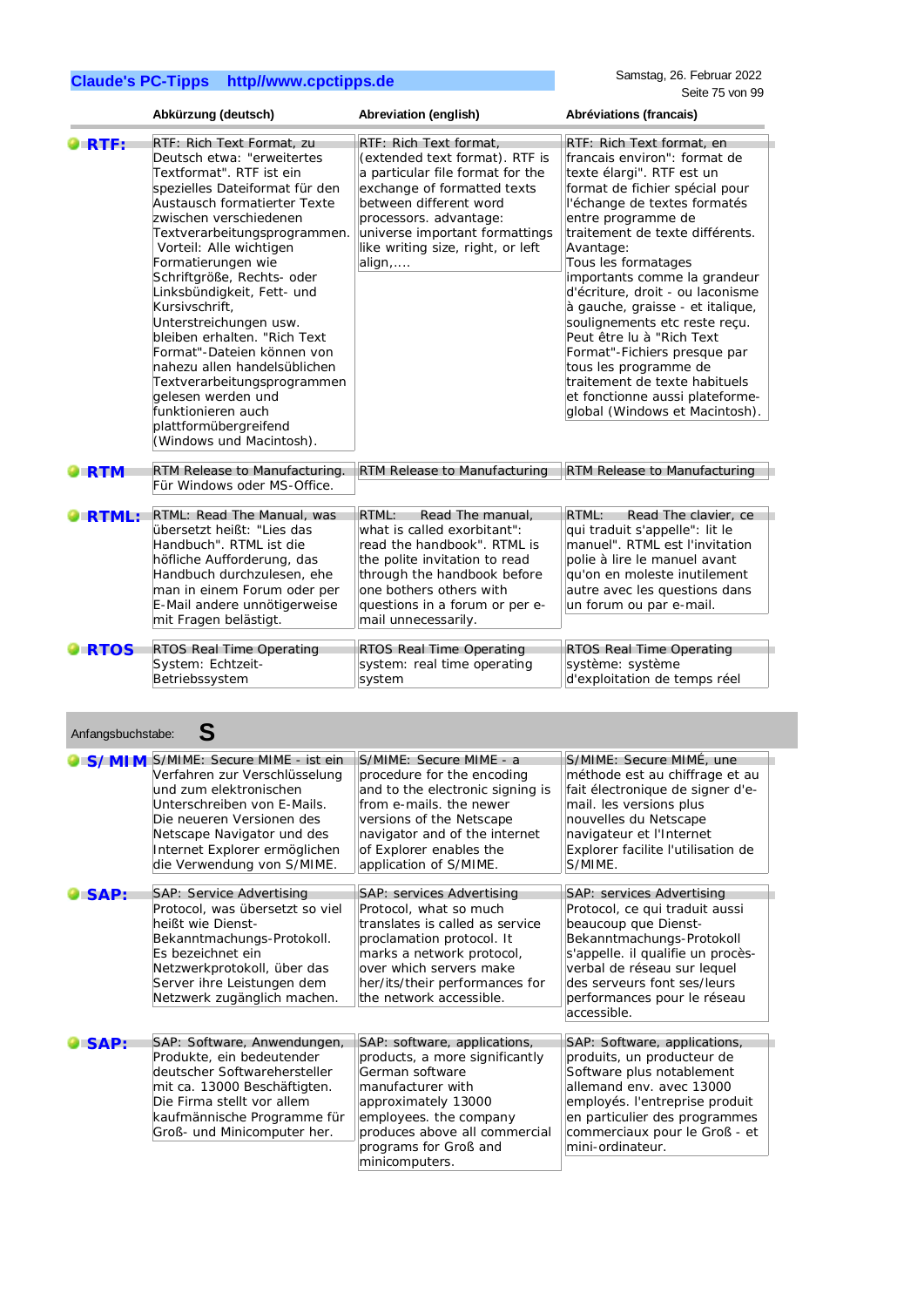Samstag, 26. Februar 2022 Seite 76 von 99

| Abkürzung (deutsch)                                                                                                                                                                                                                                                                                   | Abreviation (english)                                                                                                                                                                                                                   | Abréviations (francais)                                                                                                                                                                                                                                   |
|-------------------------------------------------------------------------------------------------------------------------------------------------------------------------------------------------------------------------------------------------------------------------------------------------------|-----------------------------------------------------------------------------------------------------------------------------------------------------------------------------------------------------------------------------------------|-----------------------------------------------------------------------------------------------------------------------------------------------------------------------------------------------------------------------------------------------------------|
| <b>SATA: Serial Advanced</b><br><b>O</b> SATA:<br>Technology Attachment ist<br>eine hauptsächlich für den<br>Datenaustausch zwischen<br>Prozessor und Festplatte<br>entwickelte<br>Verbindungsmöglichkeit. Serial<br>ATA wurde im Jahr 2000 von<br>Intel aus dem älteren ATA-<br>Standard entwickelt. | SATA: Serial Advanced<br>Technology Attachment is<br>mainly developed for the<br>exchange of data between the<br>processor and hard drive<br>connectivity. Serial ATA was<br>developed in 2000 by Intel<br>from the older ATA standard. | SATA: Serial Advanced<br>Technology Attachment est<br>principalement développé pour<br>l'échange de données entre le<br>processeur et le disque dur de<br>la connectivité. Serial ATA et<br>développé en 2000 par Intel à<br>partir de la norme ATA plus. |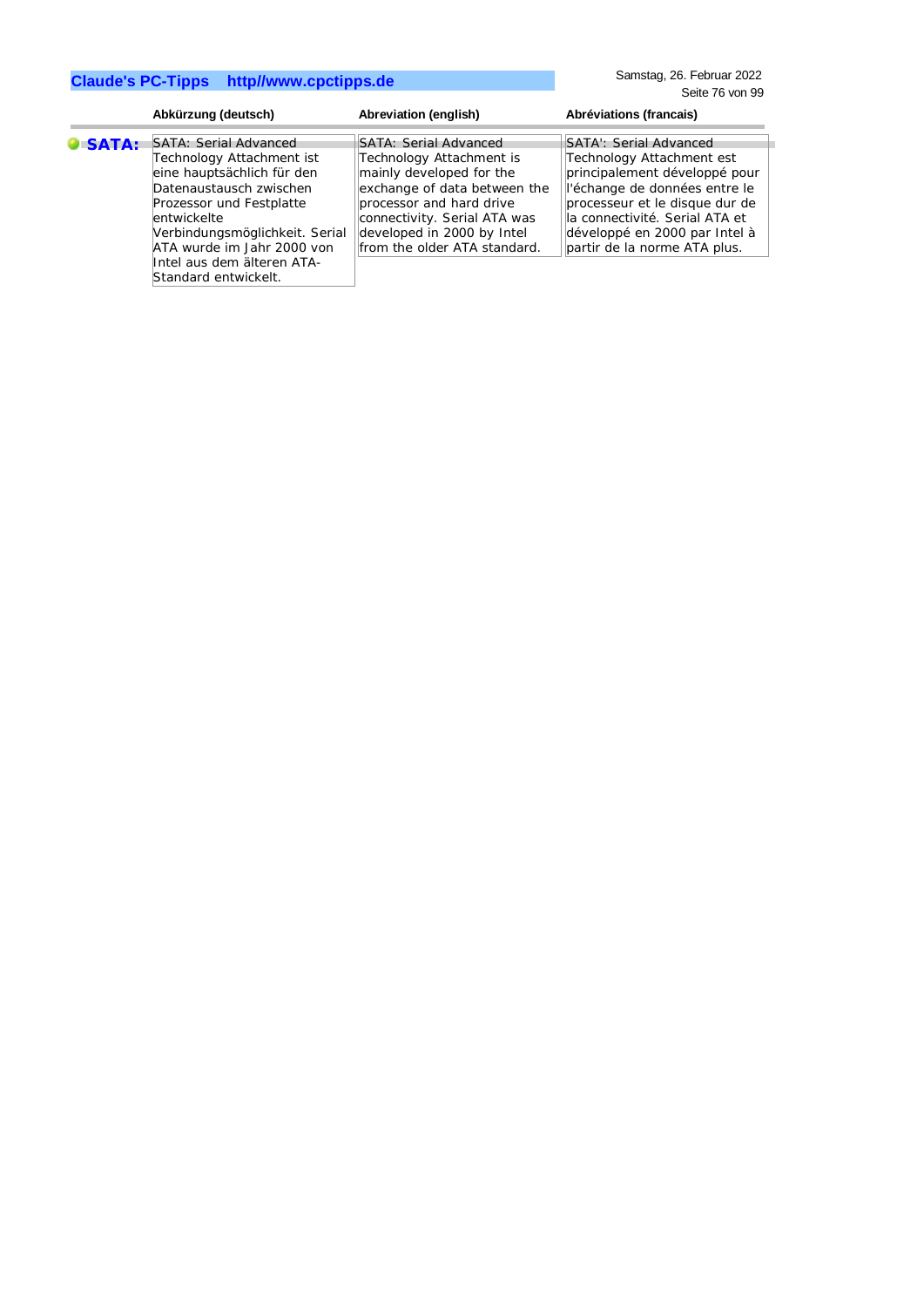|         | Abkürzung (deutsch)                                           | Abreviation (english)              | Abréviations (francais)                                     |
|---------|---------------------------------------------------------------|------------------------------------|-------------------------------------------------------------|
|         |                                                               | SCSI:<br>Small computers           | Small ordinateurs<br>SCSI:                                  |
| O SCSI: | SCSI: Small Computer System<br>Interface, gesprochen Skasi.   | system interface, spoken           | système interface, parlé Skasi.                             |
|         | SCSI ist ein Leistungsfähiges                                 | Skasi. SCSI an is matching         | SCSI un capable est le                                      |
|         | Schnittstellen- und Bussystem                                 | units efficient, and bus system    | jonctions - et bus système                                  |
|         | für die Ein- und Ausgabe von                                  | for them/her/it in, and edition    | pour l'un - et dépense de                                   |
|         | Daten mit hohen                                               | of data with high transaction      | données avec les de                                         |
|         | Übertragungsraten. Es ist                                     | rates. It is suitable particularly | transmission-taux hauts.                                    |
|         | besonders für die Arbeit mit                                  | for the work with several          | II est convenu particulièrement                             |
|         | mehreren Peripheriegeräten                                    | external devices and it is         | au travail avec plusieurs                                   |
|         | geeignet und es ist                                           |                                    | appareils de périphérie et il est                           |
|         | plattformunabhängig, so dass                                  |                                    | plateforme-indépendant pour                                 |
|         | es auf verschiedene                                           |                                    | qu'il puisse être mis sur les                               |
|         | Rechnertypen und mit                                          |                                    | types de calculateur différents                             |
|         | verschiedenen                                                 |                                    | et avec les systèmes                                        |
|         | Betriebssystemen eingesetzt                                   |                                    | d'exploitation différents.                                  |
|         | werden kann.                                                  |                                    | La jonction de SCSI forme de                                |
|         | Die SCSI-Schnittstelle bildet                                 |                                    | la fonction un propre système                               |
|         | von der Funktion her ein                                      |                                    | de bus dans l'ordinateur. des                               |
|         | eigenes Bussystem im                                          |                                    | appareils de SCSI peuvent                                   |
|         | Computer. SCSI-Geräte                                         |                                    | aussi bien qu'appliquent à des                              |
|         | können sowohl in PCI, Local                                   |                                    | systèmes dans le PCI, Local                                 |
|         | Bus oder normalen ISA Bus                                     |                                    | bus ou ISA bus normal devient.                              |
|         | Systemen verwendet werden.                                    |                                    | L'intégration d'appareils de                                |
|         | Die Einbindung von SCSI-                                      |                                    | SCSI dans MS DOS ou MS                                      |
|         | Geräten in MS DOS oder MS                                     |                                    | Windows se passe avec l'aide                                |
|         | Windows geschieht mit der                                     |                                    | de meneurs. comme le                                        |
|         | Hilfe von Treibern. Als                                       |                                    | standard, l'ASPI-Treiber s'est                              |
|         | Standard hat sich der ASPI-<br>Treiber durchgesetzt. Eine der |                                    | imposé.<br>Un des devoirs considérables                     |
|         | wesentlichen Aufgaben des                                     |                                    | du meneur est de simuler au                                 |
|         | Treibers besteht darin, dem                                   |                                    | BIOS du PC, qu'un western                                   |
|         | BIOS des PCs vorzutäuschen,                                   |                                    | applique le contrôleur                                      |
|         | dass ein Western Digital                                      |                                    | digitalement compatible                                     |
|         | kompatibler Controller                                        |                                    | devient, car le PC-Standard                                 |
|         | verwendet wird - denn der                                     |                                    | original présuppose                                         |
|         | ursprüngliche PC-Standard                                     |                                    | digitalement un western à des                               |
|         | setzt einen Western Digital                                   |                                    | contrôleurs.                                                |
|         | Controller voraus. Die                                        |                                    | La liaison entre les appareils                              |
|         | Verbindung zwischen den                                       |                                    | de SCSI et l'ordinateur devient                             |
|         | SCSI-Geräten und dem                                          |                                    | sur une carte d'élargissement,                              |
|         | Computer wird über eine                                       |                                    | aussi comme Host adaptateurs                                |
|         | Erweiterungskarte (auch als<br>Host Adapter bezeichnet) in    |                                    | qualifie que produit dans<br>l'ordinateur. vous met dans un |
|         | dem Computer hergestellt. Sie                                 |                                    | slot du Motherboard et est été                              |
|         | steckt in einem Slot der                                      |                                    | équipé avec un propre BIOS.                                 |
|         | Hauptplatine und ist mit einem                                |                                    | Le SCSI Host adaptateurs                                    |
|         | eigenen BIOS ausgerüstet ist.                                 |                                    | devient, faussement, aussi                                  |
|         | Der SCSI Host Adapter wird -                                  |                                    | comme contrôleurs de SCSI                                   |
|         | fälschlicherweise - auch als                                  |                                    | qualifie. le contrôleur véritable                           |
|         | SCSI-Controller bezeichnet.                                   |                                    | est cependant un module de                                  |
|         | Der eigentliche Controller ist                                |                                    | construction sur l'appareil de                              |
|         | jedoch eine Baugruppe auf                                     |                                    | SCSI respectif, par exemple le                              |
|         | dem jeweiligen SCSI-Gerät,                                    |                                    | disque dur de SCSI.                                         |
|         | z.B. der SCSI-Festplatte. An                                  |                                    | À cette jonction de SCSI jusqu'                             |
|         | diese SCSI-Schnittstelle                                      |                                    | à 7 appareils, que numéro                                   |
|         | können bis zu 7 Geräte                                        |                                    | d'appareil, ID de 0 à 6, se fait                            |
|         | angeschlossen werden, deren                                   |                                    | embaucher sur un bouton à                                   |
|         | Gerätenummer (ID von 0 bis                                    |                                    | l'appareil respectif, peut être                             |
|         | 6) sich über einen Schalter an<br>dem jeweiligen Gerät        |                                    | branché. jamais plus<br>supérieurement le numéro,           |
|         | einstellen lässt. Je höher die                                |                                    | plus haute la priorité de                                   |
|         | Nummer, desto höher ist die                                   |                                    | l'appareil est au bus.                                      |
|         | Priorität des Gerätes am Bus.                                 |                                    | Le numéro 7 est normalement                                 |
|         | Die Nummer 7 ist in der Regel                                 |                                    | donné pour le Host                                          |
|         | für den Host Adapter                                          |                                    | adaptateur. cet ID ne peut pas                              |
|         | vergeben. Die ID darf nicht                                   |                                    | donner deux fois parce qu'un                                |
|         | zweimal vergeben, da eine                                     |                                    | classement clair n'est pas                                  |
|         | eindeutige Zuordnung nicht                                    |                                    | possible plus et peut venir l'à                             |
|         | mehr möglich ist und es zu                                    |                                    | une destruction de données.                                 |
|         | einer Zerstörung von Daten                                    |                                    | Ce au maximum sept appareils                                |
|         | kommen kann. Die maximal                                      |                                    | possibles sont l'un après                                   |
|         | sieben möglichen Geräte                                       |                                    | l'autre-branchés que début et                               |
|         | werden                                                        |                                    | fin doit être conclu avec un                                |
|         | hintereinandergeschaltet,                                     |                                    | Terminator                                                  |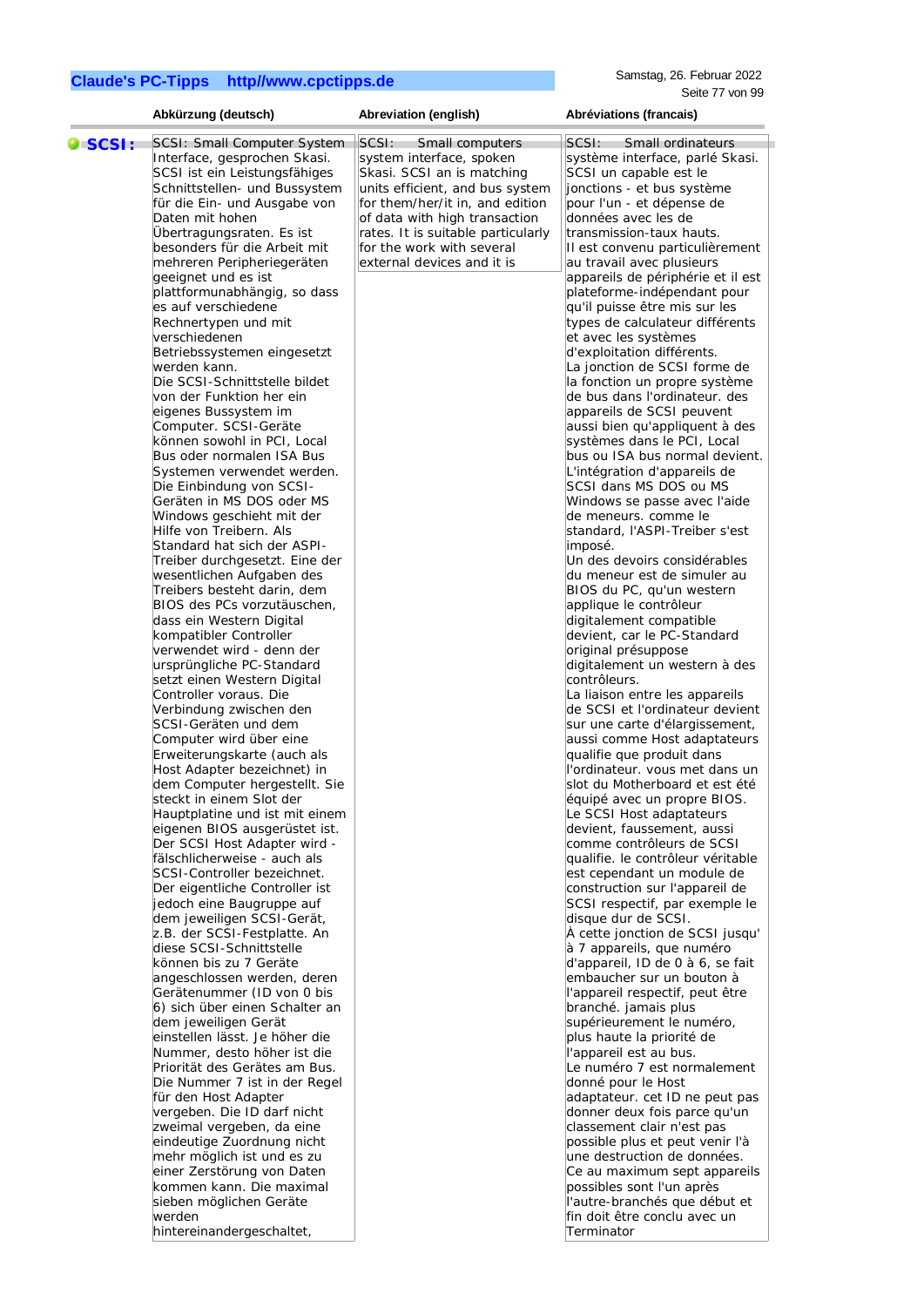| Abkürzung (deutsch)                                             | Abreviation (english) | Abréviations (francais)                                         |
|-----------------------------------------------------------------|-----------------------|-----------------------------------------------------------------|
| dessen Anfang und Ende mit                                      |                       | (Abschlusswiderstand).                                          |
| einem Terminator                                                |                       | Le bus de SCSI est tenu avec                                    |
| (Abschlusswiderstand)                                           |                       | les Abschlusswiderständen sur                                   |
| abgeschlossen werden muss.                                      |                       | une échelle fluviale de tension                                 |
| Der SCSI-Bus wird mit den                                       |                       | définie de 3,3 V. le                                            |
| Abschlusswiderständen auf<br>einem definierten                  |                       | Terminierung empêche des<br>réflexions de signal et pourvoit    |
| Spannungspegel von 3,3 V                                        |                       | avec cela à un dépistage                                        |
| gehalten. Die Terminierung                                      |                       | propre des données.                                             |
| verhindert Signalreflexionen                                    |                       | Des appareils de SCSI plus                                      |
| und sorgt damit für eine                                        |                       | âgés utilisent une résistance                                   |
| saubere Erkennung der Daten.                                    |                       | qui est mise sur l'appareil pour                                |
| Ältere SCSI-Geräte benutzen<br>für die Terminierung einen       |                       | le Terminierung. des appareils<br>plus nouveaux se laissent     |
| Widerstand, der auf das Gerät                                   |                       | terminieren par le Software.                                    |
| gesteckt wird. Neuere Geräte                                    |                       | À la création du PC 1981 est                                    |
| lassen sich per Software                                        |                       | encore disponible ni angedacht                                  |
| terminieren.                                                    |                       | la jonction de SCSI comme le                                    |
| Bei der Schaffung des PCs<br>1981 ist die SCSI-Schnittstelle    |                       | standard, ce est immobilisé<br>dans l'année 1986 de l'institut  |
| weder angedacht noch als                                        |                       | de normalisation américain                                      |
| Standard verfügbar. Der wird                                    |                       | (ANSI).                                                         |
| im Jahre 1986 von dem                                           |                       | À côté du branchement de                                        |
| amerikanischen                                                  |                       | plusieurs appareils à une carte                                 |
| Normungsinstitut (ANSI)                                         |                       | de jonction, aussi une                                          |
| festgelegt. Neben dem<br>Anschluss mehrerer Geräte an           |                       | administration autarcique de                                    |
| eine Schnittstellenkarte ist                                    |                       | disques durs est prévue. pour<br>l'administration de disques    |
| auch eine autarke Verwaltung                                    |                       | durs dans le PC, c'est                                          |
| von Festplatten vorgesehen.                                     |                       | directement cependant                                           |
| Für die Verwaltung von                                          |                       | responsable des BIOS.                                           |
| Festplatten im PC ist jedoch                                    |                       | Les ares, qui sont traduits des                                 |
| das BIOS direkt<br>verantwortlich. SCSI Platten                 |                       | têtes conformes, des traces et<br>des secteurs dans PC BIOS, se |
| stellen sich daher dem PC als                                   |                       | posent par conséquent SCSI                                      |
| eine Anzahl von logischen                                       |                       | plaques au PC comme un                                          |
| Blöcken dar, die in PC BIOS                                     |                       | nombre de blocs logiques de                                     |
| konforme Köpfe, Spuren und                                      |                       | ré. ce devoir l'assume.                                         |
| Sektoren übersetzt werden.                                      |                       | malheureusement producteur-                                     |
| Diese Aufgabe übernimmt das<br>- leider herstellerabhängige -   |                       | dépendant. BIOS sur le SCSI-<br>Schnittstellenkarte.            |
| BIOS auf der SCSI-                                              |                       | Un changement de la carte de                                    |
| Schnittstellenkarte. Ein                                        |                       | jonction à un autre producteur                                  |
| Wechsel der                                                     |                       | peut mener que le disque dur                                    |
| Schnittstellenkarte zu einem                                    |                       | ne peut plus être lu.                                           |
| anderen Hersteller kann dazu<br>führen, dass die Festplatte     |                       | Depuis qu'est né à la création<br>de SCSI une série entière de  |
| nicht mehr gelesen werden                                       |                       | variantes de laquelle les plus                                  |
| kann. Seit der Schaffung von                                    |                       | importants sont exécutés ici.                                   |
| SCSI sind eine ganze Reihe                                      |                       | * SCSI 1 la spécification de                                    |
| von Varianten entstanden, von                                   |                       | 1986 de l'ANSI prévoit                                          |
| denen die wichtigsten hier                                      |                       | l'échange de données entre le                                   |
| aufgeführt sind.<br>* SCSI 1                                    |                       | type d'appareil différent pour<br>un 8 bits de bus. le bus      |
| Die Spezifikation von 1986                                      |                       | travaille le principe après le                                  |
| des ANSI sieht den                                              |                       | multi-Master: chaque appareil                                   |
| Datenaustausch zwischen                                         |                       | connecté peut être Master ou                                    |
| verschiedenen Gerätetypen für                                   |                       | Slave.                                                          |
| einen 8 Bit Bus vor. Der Bus                                    |                       | Le taux de transmission de                                      |
| arbeitet nach dem Multimaster<br>Prinzip: jedes angeschlossene  |                       | données maximal se monte à<br>3,3 MB par seconde au mode        |
| Gerät kann Master oder Slave                                    |                       | d'utilisation asynchrone.                                       |
| sein. Die maximale                                              |                       | comme l'option, l'entreprise                                    |
| Datenübertragungsrate                                           |                       | synchrone est prévue avec 5                                     |
| beträgt 3,3 MB pro Sekunde                                      |                       | MB par seconde. une                                             |
| bei asynchroner Betriebsart.                                    |                       | transmission de données                                         |
| Als Option ist der<br>Synchronbetrieb mit 5 MB pro              |                       | indépendante de la mesure<br>signifie asynchrone.               |
| Sekunde vorgesehen.                                             |                       | Malgré ce standard, un                                          |
| Asynchron bedeutet eine von                                     |                       | échange plateforme-global du                                    |
| der Taktfrequenz unabhängige                                    |                       | hardware (par exemple entre                                     |
| Datenübertragung. Trotz                                         |                       | PC et Mac) n'est pas                                            |
| dieses Standards ist mit SCSI-<br>1 ein plattformübergreifender |                       | d'ordinaire possible avec SCSI-<br>1.                           |
|                                                                 |                       |                                                                 |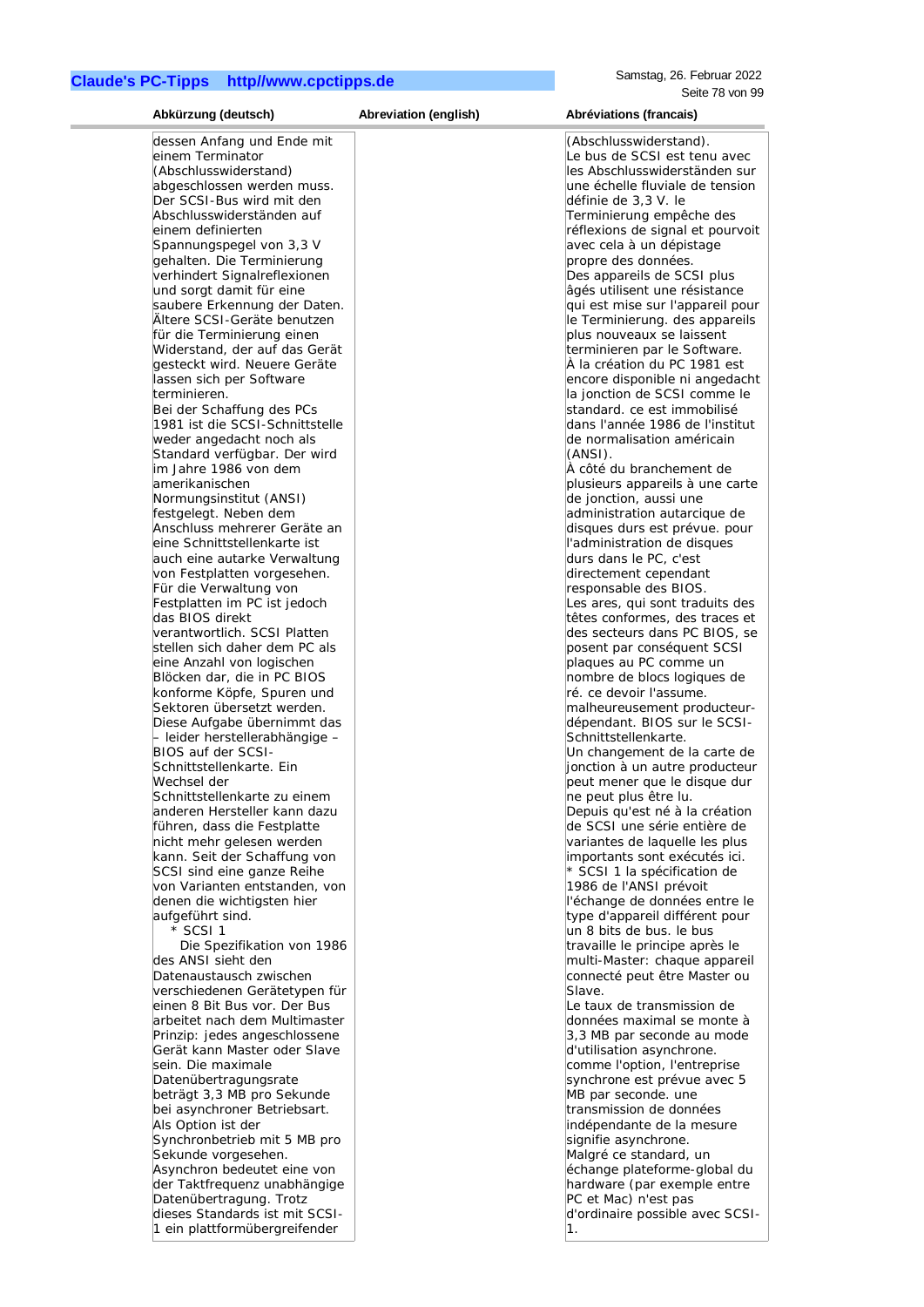| Abkürzung (deutsch)                                           | Abreviation (english) | Abréviations (francais)                                    |
|---------------------------------------------------------------|-----------------------|------------------------------------------------------------|
| Austausch von Hardware (z.B.                                  |                       | * SCSI 2 identiquement au                                  |
| zwischen PC und Mac)                                          |                       | SCSI 1 normes, mais le                                     |
| meistens nicht möglich.                                       |                       | branchement résulte au                                     |
| * SCSI 2                                                      |                       | branchement sur une 50                                     |
| Identisch zur SCSI 1                                          |                       | épingle au lieu de sur une 25                              |
| Norm, aber der Anschluss                                      |                       | épingle branchement. la                                    |
| erfolgt über einen 50 Pin                                     |                       | classification de types                                    |
| Anschluss statt über einen 25                                 |                       | d'appareil différents permet                               |
| Pin Anschluss. Die                                            |                       | etc le branchement du CD-                                  |
| Klassifizierung von                                           |                       | ROM, scanners, disques durs                                |
| verschiedenen Gerätetypen                                     |                       | * Presque SCSI Die                                         |
| erlaubt den Anschluss von CD-                                 |                       | élargissement de SCSI 2                                    |
| ROM, Scanner, Festplatten etc.                                |                       | applique un 8 bits de bus,                                 |
| * Fast SCSI                                                   |                       | mais travaille avec la mesure                              |
| Die Erweiterung von SCSI                                      |                       | double et avec un de                                       |
| 2 verwendet einen 8 Bit Bus,                                  |                       | transmission-taux de 10 MB/s                               |
| aber arbeitet mit doppelter                                   |                       | au transfert de données                                    |
| Taktfrequenz und mit einer                                    |                       | synchrone.<br>La condition est un câble                    |
| Übertragungsrate von 10 MB/s<br>bei synchronem Datentransfer. |                       |                                                            |
|                                                               |                       | spécial aux appareils externes                             |
| Voraussetzung ist ein<br>spezielles Kabel bei externen        |                       | au maximum de 3 m de<br>longueur. * Wide SCSI              |
| Geräten von max. 3 m Länge.                                   |                       | l'élargissement de SCSI 2                                  |
| * Wide SCSI                                                   |                       | applique des câbles spéciaux,                              |
| Die Erweiterung von SCSI                                      |                       | des adaptateurs et des disques                             |
| 2 verwendet spezielle Kabel,                                  |                       | durs pour faciliter un 16 bits                             |
| Adapter und Festplatten, um                                   |                       | de transfert.                                              |
| einen 16 Bit Transfer zu                                      |                       | Le de transmission-taux se                                 |
| ermöglichen. Die                                              |                       | monte à 20 MB/s à la manière                               |
| Übertragungsrate beträgt 20                                   |                       | d'entreprise synchrone. au                                 |
| MB/s bei synchroner                                           |                       | maximum 16 appareils                                       |
| Betriebsweise. Maximal                                        |                       | peuvent être branchés.                                     |
| können 16 Geräte                                              |                       | * Ultra SCSI le développement                              |
| angeschlossen werden.                                         |                       | presque de SCSI applique un 8                              |
| * Ultra SCSI                                                  |                       | bits de bus avec 50-poligen                                |
| Die Weiterentwicklung von                                     |                       | fiches à un de transmission-                               |
| Fast SCSI verwendet einen 8                                   |                       | taux de 20 MB/s. aussi Ultra-                              |
| Bit Bus mit 50-poligen                                        |                       | SCSI nécessite des câbles de                               |
| Steckern bei einer                                            |                       | grande valeur.                                             |
| Ubertragungsrate von 20                                       |                       | * Wide ultra SCSI Die Wide-                                |
| MB/s. Auch Ultra-SCSI                                         |                       | Ausführung applique un 16                                  |
| benötigt hochwertige Kabel.                                   |                       | bits de bus à un de                                        |
| * Wide Ultra SCSI                                             |                       | transmission-taux de 40 MB/s.                              |
| Die Wide-Ausführung                                           |                       | * Wide ultra 2 SCSI                                        |
| verwendet einen 16 Bit Bus                                    |                       | Verwendet d'un 16 bits de bus                              |
| bei einer Übertragungsrate                                    |                       | à un de transmission-taux de                               |
| von 40 MB/s.                                                  |                       | 80 MB/s.                                                   |
| * Wide Ultra 2 SCSI                                           |                       | Au maximum 16 appareils                                    |
| Verwendet einen 16 Bit                                        |                       | peuvent être branchés, ceci au                             |
| Bus bei einer<br>Übertragungsrate von 80                      |                       | maximum longueur de câble<br>totalise 25 M. * Wide ultra 3 |
| MB/s. Maximal können 16                                       |                       | SCSIS, aussi SCSI 3 appelé, le                             |
| Geräte angeschlossen werden.                                  |                       | développement dernier                                      |
| Die max. Kabellänge beträgt                                   |                       | d'abord descend du septembre                               |
| 25 m.                                                         |                       | 1998 comme le standard du                                  |
| * Wide Ultra 3 SCSI (auch                                     |                       | <b>SCSI Trade Association</b>                              |
| SCSI 3 genannt)                                               |                       | (www.scsita.org).                                          |
| Die vorerst letzte                                            |                       | Le taux de transmission de                                 |
| Entwicklung stammt vom                                        |                       | données est augmenté sur                                   |
| September 1998 als Standard                                   |                       | jusqu' à 160 mbytes par                                    |
| der SCSI Trade Association                                    |                       | seconde et il peut être branché                            |
| (www.scsita.org). Die                                         |                       | jusqu' à 32 appareils. l'ultra 3                           |
| Datenübertragungsrate wird                                    |                       | SCSIS est vers le bas-                                     |
| auf bis zu 160 MByte pro                                      |                       | compatible à l'ultra 2 SCSIS.                              |
| Sekunde erhöht und es                                         |                       |                                                            |
| können bis zu 32 Geräte                                       |                       |                                                            |
| angeschlossen werden. Ultra 3                                 |                       |                                                            |
| SCSI ist zu Ultra 2 SCSI                                      |                       |                                                            |
| abwärtskompatibel.                                            |                       |                                                            |
|                                                               |                       |                                                            |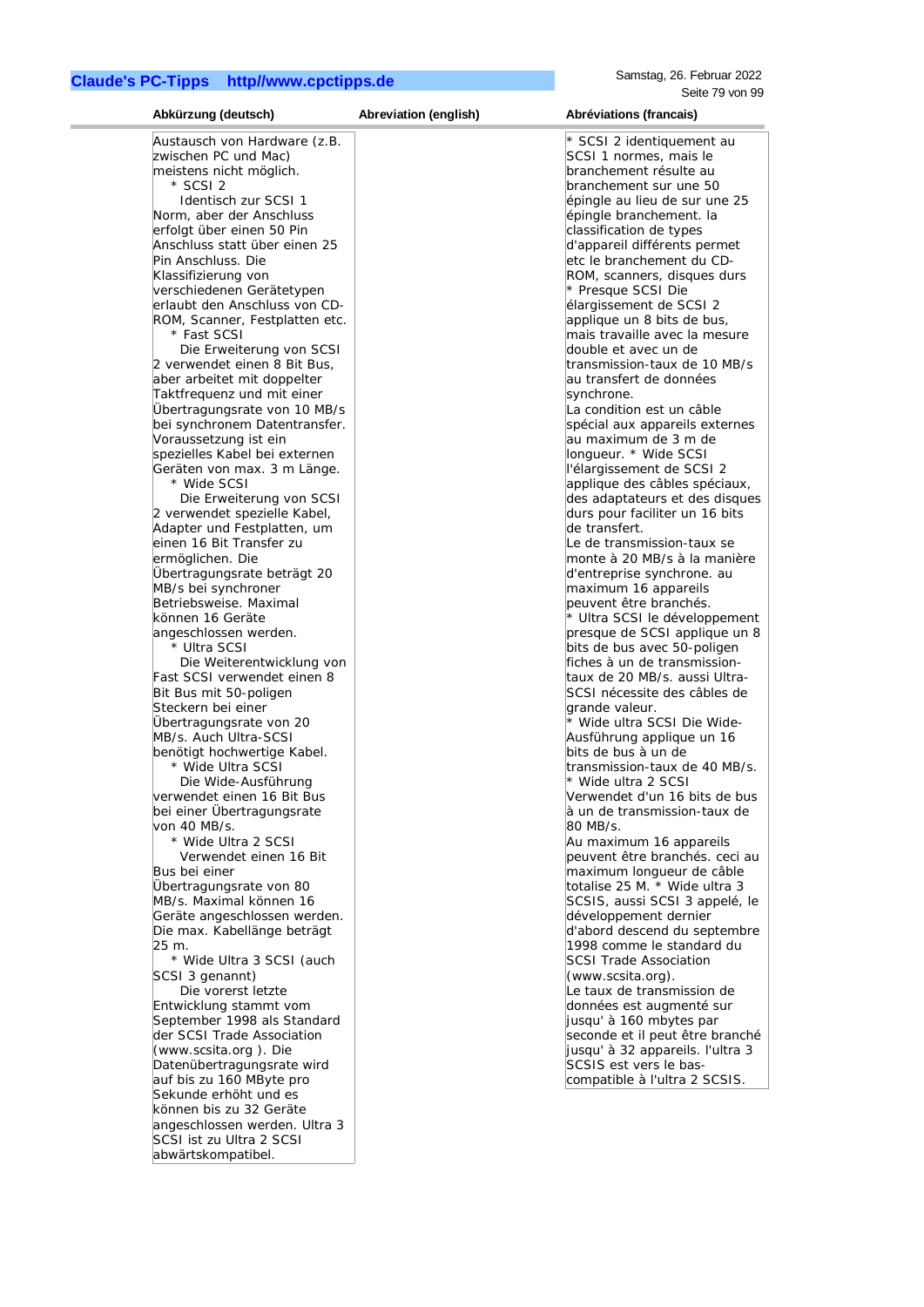| <b>Claude's PC-Tipps http//www.cpctipps.de</b> |  |
|------------------------------------------------|--|
|------------------------------------------------|--|

Samstag, 26. Februar 2022 Seite 80 von 99

|                    | Abkürzung (deutsch)                                                                                                                                                                                                                                                                                                                                                                                                                                                                                                                                                                                                                                                                                                                            | Abreviation (english)                                                                                                                                                                                                                                                                            | Abréviations (francais)                                                                                                                                                                                                                                                                                                                                                                                                                                                                                                                                                                                                                                                                                                                                                                                |
|--------------------|------------------------------------------------------------------------------------------------------------------------------------------------------------------------------------------------------------------------------------------------------------------------------------------------------------------------------------------------------------------------------------------------------------------------------------------------------------------------------------------------------------------------------------------------------------------------------------------------------------------------------------------------------------------------------------------------------------------------------------------------|--------------------------------------------------------------------------------------------------------------------------------------------------------------------------------------------------------------------------------------------------------------------------------------------------|--------------------------------------------------------------------------------------------------------------------------------------------------------------------------------------------------------------------------------------------------------------------------------------------------------------------------------------------------------------------------------------------------------------------------------------------------------------------------------------------------------------------------------------------------------------------------------------------------------------------------------------------------------------------------------------------------------------------------------------------------------------------------------------------------------|
| $\blacksquare$ SDK | <b>SDK Software Development</b><br>Kit: Kostenlose Add-Ins von<br>Microsoft für verschiedene<br>Office Versionen.                                                                                                                                                                                                                                                                                                                                                                                                                                                                                                                                                                                                                              | SDK Software Development Kit                                                                                                                                                                                                                                                                     | SDK Software Development Kit                                                                                                                                                                                                                                                                                                                                                                                                                                                                                                                                                                                                                                                                                                                                                                           |
| <b>SDMI:</b>       | <b>SDMI: Secure Digital Music</b><br>Initiative, Gremium bestehend<br>aus über 200 Firmen und<br>Organisationen aus der<br>Elektronik und Musik-Branche.<br>$Infos = > www.sdmi.org$                                                                                                                                                                                                                                                                                                                                                                                                                                                                                                                                                           | SDMI: Secure Digital Music<br>initiativecommittee existing<br>from over 200 companies and<br>organizations from the<br>electronics and music industry.<br>$info = 8#62$ ;<br>www.sdmi.org <i><br/>Note: 9<br/>/ 10</i>                                                                           | <b>SDMI: Secure Digital Music</b><br>initiative, commission existant<br>de plus de 200 entreprises et<br>organisations de l'électronique<br>et branche de musique. infos<br>$=$ > www.sdmi.org                                                                                                                                                                                                                                                                                                                                                                                                                                                                                                                                                                                                         |
|                    | <b>SDRAM</b> SDRAM: Synchronous Dynamic<br>Random Access Memory,<br>Speicherbausteine die in<br>einem festen Takt (synchron)<br>angesprochen werden. Die<br>Zugriffe lassen sich besonders<br>gut auf den verwendeten<br>Chipsatz abstimmen und<br>verlaufen in sehr kurzen<br>Zyklen. Sie geschehen<br>außerdem deshalb besonders<br>schnell und effektiv, weil der<br>Prozessor immer 64 Bit<br>gleichzeitig schreiben und<br>lesen kann. Dementsprechend<br>benötigen die Bausteine mehr<br>Pins (168 statt der üblichen<br>72). SDRAMs sind besonders<br>für hohe Taktfrequenzen<br>geeignet.                                                                                                                                              | <b>SDRAM Synchronous Dynamic</b><br>Random Access memory,<br>memory units this in a solid<br>time step (synchronized) is<br>spoken to. the accesses can<br>be adjusted especially well to<br>the used chip sentence and<br>can be proceeded in very short<br>cycles. you furthermore<br>therefor | <b>SDRAM Synchronous Dynamic</b><br>Random Access Memory,<br>éléments de mémoire ceci<br>dans un tact solide<br>(synchroniquement) est<br>mentionné. les mainmises<br>laissassent consacrer<br>particulièrement bien à le la<br>phrase de microplaquette vote<br>et se déroule dans les séries<br>très courtes.<br>Vous arrivez en outre donc<br>particulièrement rapide et<br>efficace parce que 64 bits<br>écrivent simultanément<br>toujours le processeur et<br>peuvent lire, conformément<br>les éléments nécessitent plus<br>d'épingles, 168 au lieu de<br>l'usuel 72.<br>Des SDRAMs sont convenables<br>particulièrement pour les<br>hautes mesures.                                                                                                                                            |
| SDSL:              | SDSL: Symmetric Digital<br>Subscriber Line, eine Internet-<br>Zugangstechnologie. Dabei<br>wird die klassische<br>Kupferdoppelader, die in allen<br>herkömmlichen<br>Telefonanschlüssen bereits<br>vorhanden ist, zu einer<br>Datenleitung von bis zu 2,3<br>MBit/sec ins Internet veredelt.<br>Im Unterschied zu anderen<br>Technologien (z.B. ADSL) ist<br>hierbei von Bedeutung, dass<br>die Kapazität in beide<br>Richtungen - Up- und<br>Downstream - 2,3 MBit/sec<br>beträgt. Die Kupferdoppelader<br>wird bei SDSL nur zu reinen<br>Datenübertragung genutzt, so<br>dass kein zusätzliches Geräte,<br>welches das Sprachsignale<br>vom Datensignal trennt, zum<br>Einsatz kommen muss, was<br>einen hohen Störfaktor<br>bedeuten würde. | SDSL: Symmetric Digital<br>Subscriber Line, an internet<br>access technology. the classic<br>copper double vein, that<br>already exists in all<br>conventional phone<br>connections, is ennobled on<br>that occasion to a data line of<br>up to 2,3 MBit/sec into the<br>internet. in the        | SDSL: Symmetric Digital<br>Subscriber Line, une Internet<br>accès technologie.<br>La veine de double de cuivre<br>classique, qui existe déjà dans<br>tous les branchements<br>téléphoniques traditionnels,<br>est affinée à cela à une<br>direction de données jusqu'à<br>2,3 MBit/sec dans l'Internet. à<br>la différence d'autres<br>technologies, par exemple<br>ADSL, est à ce sujet de la<br>signification, que la capacité<br>totalise dans deux directions,<br>Up - et Downstream, 2,3<br>MBit/sec.<br>La veine de double de cuivre<br>est utilisée à SDSL seulement<br>à la transmission de données<br>pure pour qu'aucun additionnel<br>ne doive entrer à appareil qui<br>sépare le signal de langue du<br>signal de données en action ce<br>qui signifierait un facteur<br>d'esturgeon haut. |
|                    | SEDAS SEDAS Standardregelung<br>Einheitlicher Daten-Austausch-<br>Systeme<br>(Datenaustauschformate für<br>das Bestellwesen in der<br>Konsumgüterindustrie)                                                                                                                                                                                                                                                                                                                                                                                                                                                                                                                                                                                    | <b>SEDAS</b> standard regulation<br>more uniformly data exchange<br>systems, data exchange<br>formats for the tillage nature<br>in the consumer-goods<br>industry,                                                                                                                               | SEDAS règlement de standard<br>unitaire systèmes d'échange<br>de données, formats<br>d'échange de données pour la<br>nature de commande dans<br>l'industrie de biens de<br>consommation,                                                                                                                                                                                                                                                                                                                                                                                                                                                                                                                                                                                                               |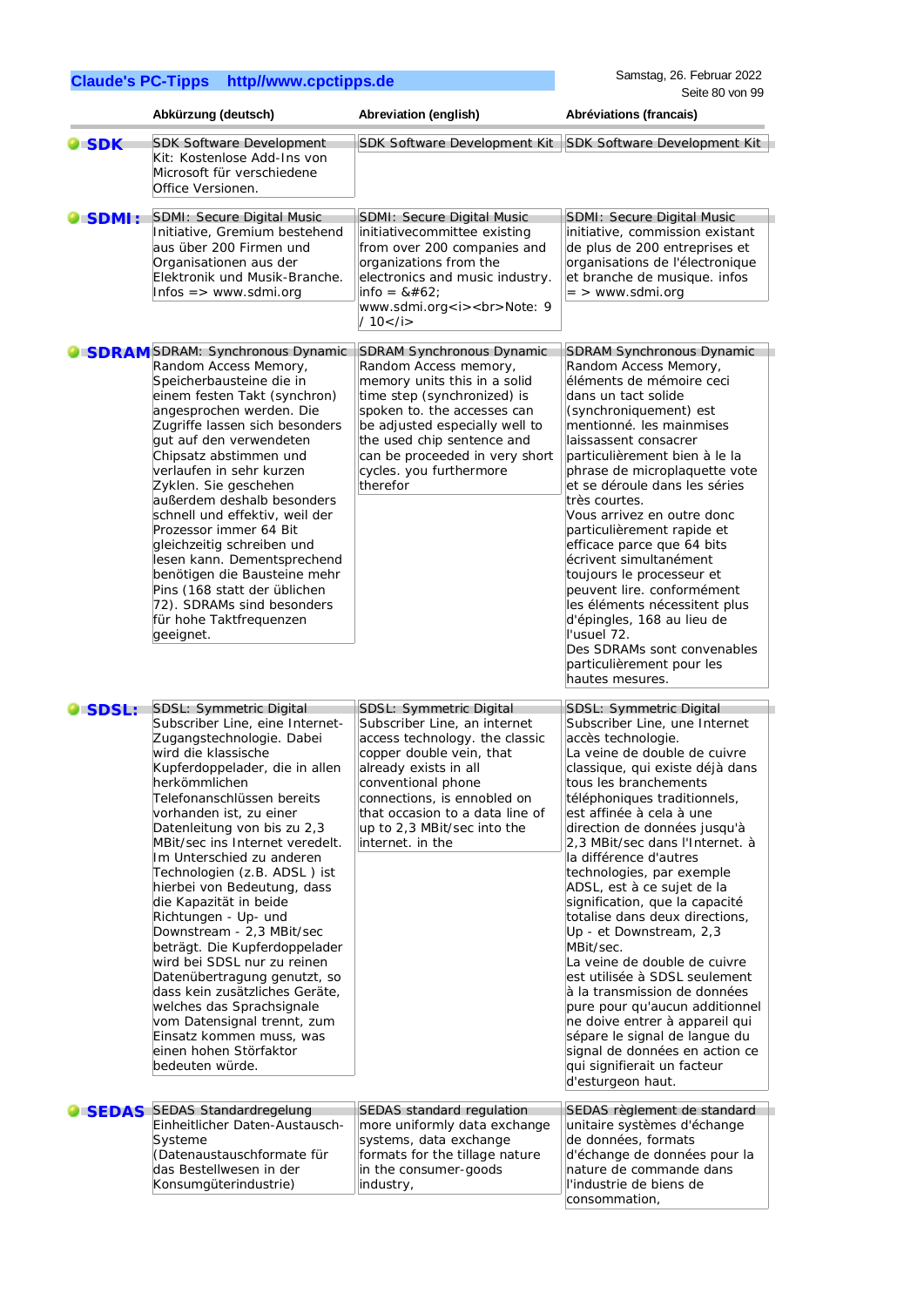Samstag, 26. Februar 2022 Seite 81 von 99

|               | Abkürzung (deutsch)                                                                                                                                                                                                                                                                                                 | Abreviation (english)                                                                                                                                                                                                                                                                | Abréviations (francais)                                                                                                                                                                                                                                                                                                             |
|---------------|---------------------------------------------------------------------------------------------------------------------------------------------------------------------------------------------------------------------------------------------------------------------------------------------------------------------|--------------------------------------------------------------------------------------------------------------------------------------------------------------------------------------------------------------------------------------------------------------------------------------|-------------------------------------------------------------------------------------------------------------------------------------------------------------------------------------------------------------------------------------------------------------------------------------------------------------------------------------|
| <b>SEO</b>    | SEO search engine<br>optimization:<br>Suchmaschinenoptimierung<br>bezeichnet Maßnahmen, die<br>dazu dienen, dass Webseiten<br>im organischen<br>Suchmaschinenranking in den<br>unbezahlten Suchergebnissen<br>(Natural Listings) auf höheren<br>Plätzen erscheinen. Quelle Wiki                                     | <b>SEO Search Engine</b><br>Optimization: SEO refers to<br>measures that serve that<br>websites in the organic search<br>engine ranking in the unpaid<br>search results (Natural<br>Listings) appear on higher<br>places. source Wiki                                                | <b>SEO Search Engine</b><br>Optimization: SEO se réfère à<br>des mesures pour optimiser le<br>classement dans les moteurs<br>de recherche.                                                                                                                                                                                          |
| <b>I</b> SFID | <b>SFID Start File IDentification</b>                                                                                                                                                                                                                                                                               | <b>SFID Start File IDentification</b>                                                                                                                                                                                                                                                | <b>SFID Start File IDentification</b>                                                                                                                                                                                                                                                                                               |
| <b>SFNA</b>   | <b>SFNA Send File Negative</b><br>Answer                                                                                                                                                                                                                                                                            | <b>SFNA Send File Negative</b><br>Answer                                                                                                                                                                                                                                             | <b>SFNA Send File Negative</b><br>Answer                                                                                                                                                                                                                                                                                            |
| <b>SFPA</b>   | <b>SFPA Send File Positive Answer</b>                                                                                                                                                                                                                                                                               | <b>SFPA Send File Positive Answer</b>                                                                                                                                                                                                                                                | <b>SFPA Send File Positive Answer</b>                                                                                                                                                                                                                                                                                               |
| SGML:         | SGML: Standard Generalized<br>Markup Language. Eine<br>Textbeschreibungssprache, mit<br>der Web-Pages so erstellt<br>werden können, dass sie auf<br>allen Computer-Plattformen<br>gleich aussehen.                                                                                                                  | <b>SGML standard Generalized</b><br>Markup Language. a text<br>description language, with<br>which Web-Pages can be<br>produced so, that she/it on<br>like all computer platforms<br>looks.                                                                                          | <b>SGML standard Generalized</b><br>Markup Language. une langue<br>de description de texte, avec<br>laquelle des Web-Pages<br>peuvent être aménagés ainsi,<br>qu'elle sur comme toutes les<br>plateformes d'ordinateur paraît.                                                                                                      |
|               | S-HTTPS-HTTP: Secure HTTP, ein<br>sicherer Datenstandard. S-<br>HTTP ist die Erweiterung des<br>"Hyper Text Transfer Protocol"<br>zur Datenverschlüsselung und<br>Authentifizierung zwischen<br>Web-Server und Browser.                                                                                             | S-HTTP: Secure HTTP, a sure<br>data standard. S-HTTP is the<br>expansion the" hyper text<br>transfer Protocol" to the data<br>encoding and authentication<br>between Web servers and<br>browsers.                                                                                    | S-HTTP: Secure HTTP, un<br>standard de données sûr. S-<br>HTTP est l'élargissement le"<br>hyper texte transfert Protocol"<br>au chiffrage de données et<br>authentification entre serveurs<br>de Web et Browser.                                                                                                                    |
|               | Si-lexik si-lexikon.de Verzeichnis von<br>Abkürzungen. Fachlexikon für<br>Begriffe auf der EDV- und<br>Medienwelt.<br>http://www.si-lexikon.de                                                                                                                                                                      | si-lexikon.de table with<br>abbreviations (german)                                                                                                                                                                                                                                   | si-lexikon.de Liste des<br>abréviations (allemand)                                                                                                                                                                                                                                                                                  |
| SIMM:         | SIMM: Single Inline Memory<br>Module. Bezeichnung für eine<br>Bauform des RAMs, die auf<br>die Hauptplatine des PCs<br>gesteckt werden. SIMM<br>Module sind durch ihre<br>Anschlussbelegung, eine Reihe<br>von Kontaktflächen auf der<br>Platine, leicht zu erkennen, es<br>gibt 30-polige und 72-polige<br>Modele. | SIMM: single Inline memory<br>modules. name for a design of<br>the RAMthat is put on the<br>motherboard of the PC. easily<br>SIMM modules are to be<br>recognized through<br>her/its/their pin assignmenta<br>series of contact surfaces on<br>the cardthere are 30-polige<br>and 72 | SIMM:<br>célibataire Inline<br>Memory modules. désignation<br>pour un type de construction<br>du RAM, qui est mis sur le<br>Motherboard du PC.<br>Des SIMM modules sont à<br>reconnaître facilement par leur<br>Anschlussbelegung, une série<br>de surfaces de contact sur la<br>platine, il y a 30-polige et 72-<br>polige moules. |
| <b>SMAE</b>   | <b>SMAE System Management</b><br><b>Application Entity</b>                                                                                                                                                                                                                                                          | <b>SMAE System Management</b><br><b>Application Entity</b>                                                                                                                                                                                                                           | <b>SMAE System Management</b><br><b>Application Entity</b>                                                                                                                                                                                                                                                                          |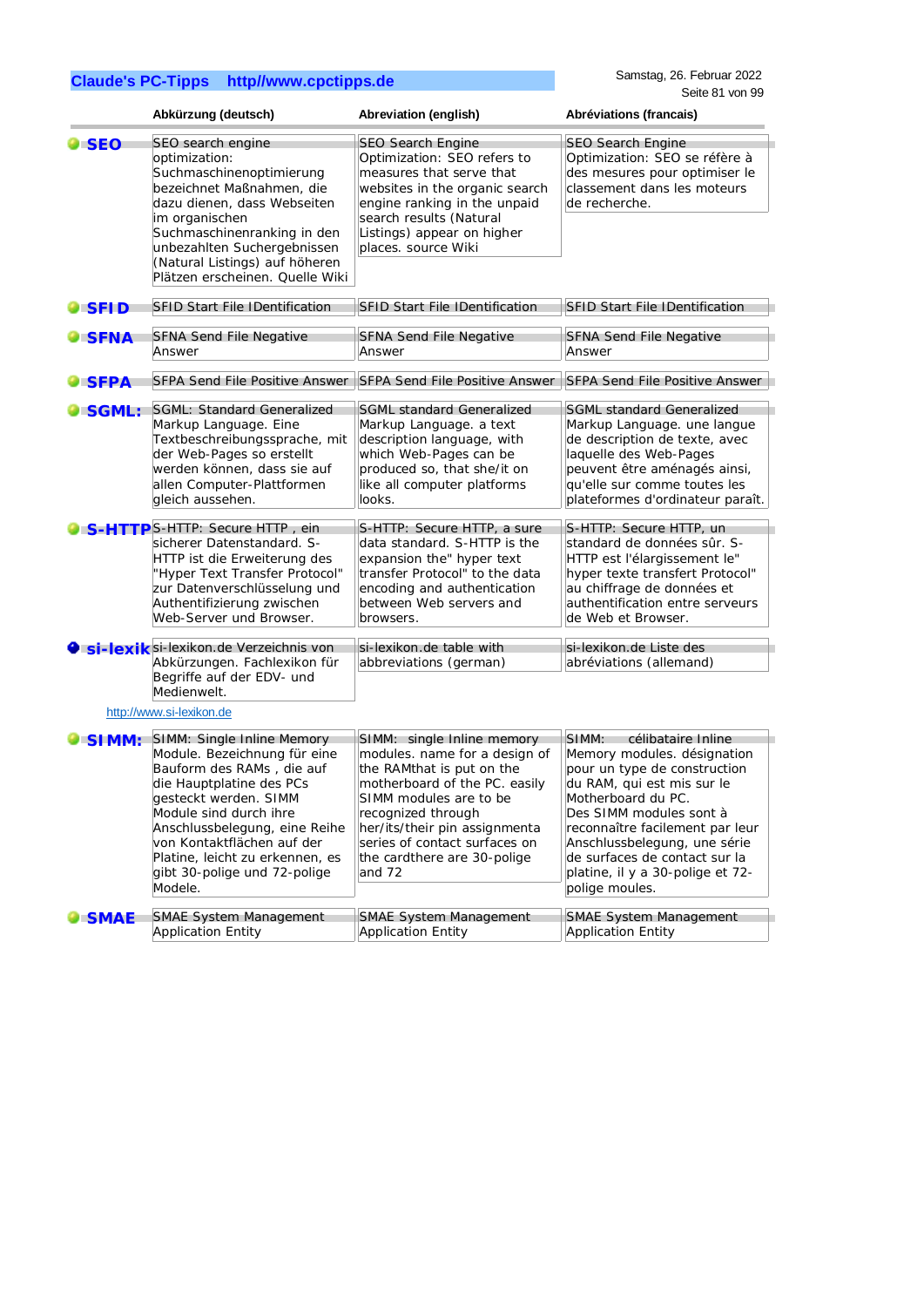Samstag, 26. Februar 2022 Seite 82 von 99

|                | Abkürzung (deutsch)                                                                                                                                                                                                                                                                                                                                                                                                                                                                                                                                                                                                                                                                                                                     | Abreviation (english)                                                                                                                                                                                                                                                                                                                        | Abréviations (francais)                                                                                                                                                                                                                                                                                                                                                                                                                                                                                                                                                                                                                                                                                                                                  |
|----------------|-----------------------------------------------------------------------------------------------------------------------------------------------------------------------------------------------------------------------------------------------------------------------------------------------------------------------------------------------------------------------------------------------------------------------------------------------------------------------------------------------------------------------------------------------------------------------------------------------------------------------------------------------------------------------------------------------------------------------------------------|----------------------------------------------------------------------------------------------------------------------------------------------------------------------------------------------------------------------------------------------------------------------------------------------------------------------------------------------|----------------------------------------------------------------------------------------------------------------------------------------------------------------------------------------------------------------------------------------------------------------------------------------------------------------------------------------------------------------------------------------------------------------------------------------------------------------------------------------------------------------------------------------------------------------------------------------------------------------------------------------------------------------------------------------------------------------------------------------------------------|
| <b>O</b> Smart | Smart Self Monitoring,<br>Analysis and Reporting<br>Technology, Warn-System für<br>moderne Festplatten, erfordert<br>den Einsatz eines Smart-<br>Programms (ZB Santools<br>Smart Disk Monitor, siehe<br>separaten Eintrag unter<br>'Festplatte')<br>+ + + + + + + + +<br>SMART: Eine Technologie, mit<br>der Festplatten sich selbst<br>überprüfen und bei eventuell<br>auftretenden Fehlern eine<br>Meldung an den Computer<br>ausgeben. Dadurch soll das<br>Risiko eines Datenverlustes<br>verringert werden.<br>$+ + + + + + + + + +$<br>Auch Abkürzung für "System<br>Monitoring and Alerting".<br>Funktion von einem neueren<br>BIOS, die Alarm gibt, wenn zu<br>hohe Temperaturen, falsche<br>Spannungen usw. gemessen<br>werden. | Smart Self Monitoringanalysis<br>of and Reporting<br>Technologywarning system for<br>modern hard diskssee<br>necessitates the usage of a<br>Smart-Programms (FOR<br><b>EXAMPLE Santools Smart disk</b><br>monitor) separated entry<br>under hard<br>disk' <tt> ~ ~ ~ ~ ~ ~ ~ ~ ~ </tt><br>SMART: a technology                                | Smart<br>Self Monitoring,<br>analyse de Reporting<br>Technology and, système<br>d'alarme pour les disques durs<br>modernes, exige l'enjeu d'un<br>Smart-Programms (PAR<br><b>EXEMPLE Santools Smart</b><br>disque moniteur) voit<br>l'inscription séparée sous' le<br>disque dur', $++++++++++$<br>SMART:<br>Une technologie, avec les<br>disques durs soi-même révise<br>et dépense une annonce à<br>l'ordinateur aux erreurs<br>éventuellement apparaissant.<br>le risque d'une perte de<br>données devrait être réduit<br>par cela.<br>++++++++++ Aussi<br>abréviation pour" le système<br>Monitoring d'Alerting and".<br>fonction d'un BIOS plus<br>nouveau qui donne l'alarme si<br>aux hautes températures,<br>fausses tensions etc est<br>mesuré. |
| $\bullet$ SMB  | SMB Server Message Block in<br>einer Ur-Version auch als<br>Common Internet File System<br>(CIFS) bezeichnet, ist ein<br>Netzprotokoll für Datei-,<br>Druck- und andere<br>Serverdienste in<br>Rechnernetzen.  Heutige<br>Windows-Versionen nutzen<br>SMB direkt auf dem TCP-Port<br>445 und lösen Namen per DNS<br>und in kleinen Netzwerken per<br>LLMNR auf.                                                                                                                                                                                                                                                                                                                                                                         | SMB Server Message Block,<br>also known as Common<br>Internet File System (CIFS) in<br>an original version, is a<br>network protocol for file, print<br>and other server services in<br>computer networks.  Current<br>Windows versions use SMB<br>directly on TCP port 445 and<br>resolve names via DNS and in<br>small networks via LLMNR. | SMB Server Message Block,<br>également connu sous le nom<br>de Common Internet File<br>System (CIFS) dans sa version<br>originale, est un protocole<br>réseau pour les services de<br>fichiers, d'impression et autres<br>serveurs dans les réseaux<br>informatiques Les versions<br>actuelles de Windows utilisent<br>SMB directement sur le port<br>TCP 445 et résolvent les noms<br>via DNS et dans les petits<br>réseaux via LLMNR.                                                                                                                                                                                                                                                                                                                  |
| <b>O</b> SMS:  | <b>SMS: Short Message Service -</b><br>erlaubt Kurzmitteilungen bis<br>maximal 160 Zeichen in GSM -<br>Funktelefonnetzen, also über<br>Handy. SMS-Mitteilungen<br>können parallel zu einem<br>Telefonat empfangen werden.<br>Die Eingabe einer<br>Kurznachricht erfolgt in einem<br>speziellen Menü über die<br>Tastatur. In allen deutschen<br>Funktelefonnetzen ist auf dem<br>Handy auch das Absenden und<br>Empfangen von E-Mails<br>möglich. Im Vergleich zum<br>SMS versenden können sie<br>aber viel längere Texte<br>enthalten. Durch das<br>Abrechnen nach der Größe der<br>Email, kann es so sehr teuer<br>werden.                                                                                                            | SMS: Short Message services,<br>therefore allows short<br>communications 160 signs<br>until maximum in GSM, radio<br>telephone networks, over<br>Handy. SMS-Mitteilungen can<br>be received parallel to a<br>telephone call. the input of a<br>news update takes place in a<br>particular                                                    | SMS: Short Message services,<br>permet ainsi à des<br>communications courtes peut<br>être accueilli parallèlement à<br>un appel téléphonique jusque<br>maximal 160 signes dans<br>GSM, réseaux de téléphone de<br>radio, sur Handy. SMS-<br>Mitteilungen.<br>La donnée d'un flash<br>d'information résulte dans un<br>menu spécial sur le clavier.<br>dans tous les réseaux de<br>téléphone de radio allemands<br>est possible sur le Handy à<br>aussi le fait d'envoyer et<br>accueillant d'e-mail.<br>En comparaison du SMS peut<br>l'expédier contenu des textes<br>mais beaucoup plus longs., par<br>le fait de régler après la<br>grandeur de l'eMail, il peut<br>devenir tellement très cher.                                                      |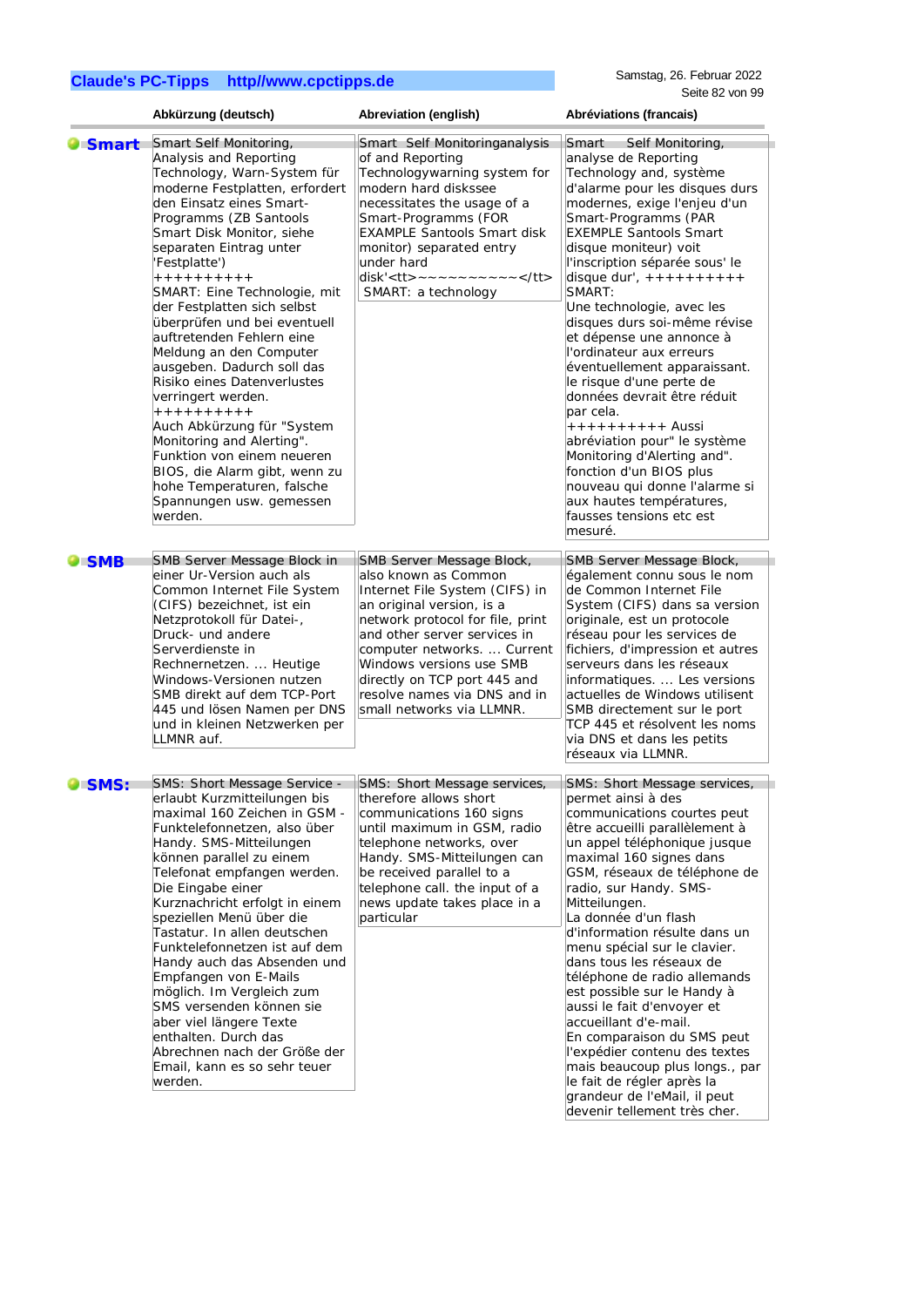|               | Abkürzung (deutsch)                                                                                                                                                                                                                                                                                                                                                                                                                                                                                                                                                                                                                                                                                     | Abreviation (english)                                                                                                                                                                                                                                                                                                                                                                                                                    | Abréviations (francais)                                                                                                                                                                                                                                                                                                                                                                                                                                                                                                                                                                                                                                                                                                                                                                  |
|---------------|---------------------------------------------------------------------------------------------------------------------------------------------------------------------------------------------------------------------------------------------------------------------------------------------------------------------------------------------------------------------------------------------------------------------------------------------------------------------------------------------------------------------------------------------------------------------------------------------------------------------------------------------------------------------------------------------------------|------------------------------------------------------------------------------------------------------------------------------------------------------------------------------------------------------------------------------------------------------------------------------------------------------------------------------------------------------------------------------------------------------------------------------------------|------------------------------------------------------------------------------------------------------------------------------------------------------------------------------------------------------------------------------------------------------------------------------------------------------------------------------------------------------------------------------------------------------------------------------------------------------------------------------------------------------------------------------------------------------------------------------------------------------------------------------------------------------------------------------------------------------------------------------------------------------------------------------------------|
| SMTP:         | SMTP: Simple Mail Transfer<br>Protocol. SMTP dient dazu,<br>Mails zwischen verschiedenen<br>Internet-Mail-Servern zu<br>verschicken. Um die<br>Nachrichten dann von dort<br>zum Nutzer zu transportieren<br>sind andere Protokolle<br>erforderlich (POP3).                                                                                                                                                                                                                                                                                                                                                                                                                                              | SMTP:<br>simple Mail transfer<br>serves Protocol. SMTP to<br>sending Mails between<br>different Internet-Mail-<br>Servern. transporting of there<br>about the news to the user<br>then are other protocols<br>necessary (POP3).                                                                                                                                                                                                          | SMTP:<br>simple Mail transfert<br>Protocol. SMTP sert à cela<br>envoyer Mails entre Internet-<br>Mail-Servern différent.<br>transporter alors aux nouvelles<br>de là à l'usager sont<br>nécessaire des autres procès-<br>verbaux (POP3).                                                                                                                                                                                                                                                                                                                                                                                                                                                                                                                                                 |
| <b>O</b> SPD: | SPD: Serial Presence Detect<br>(Kategorie RAM): Bezeichnung<br>für eine Baustein auf dem<br>Dimm, in dem wichtige<br>Parameter für die SDRAMs<br>gespeichert sind. Das Bios<br>kann diese Informationen<br>abrufen.                                                                                                                                                                                                                                                                                                                                                                                                                                                                                     | SPD: Serial Presence Detect<br>(category RAM): name for one<br>component of the Dimm, in<br>which important parameters<br>are saved for the SDRAMs. the<br>Bios can call these information.                                                                                                                                                                                                                                              | SPD: Serial Presence Detect<br>(catégorie RAM): désignation<br>pour l'un élément sur le<br>Dimm, dans lequel des<br>paramètres importants sont<br>stockés pour le SDRAMs. le<br>Bios peut demander ces<br>informations.                                                                                                                                                                                                                                                                                                                                                                                                                                                                                                                                                                  |
| <b>SPEC</b>   | <b>SPEC Standard Performance</b><br>Evaluation Corporation                                                                                                                                                                                                                                                                                                                                                                                                                                                                                                                                                                                                                                              | <b>SPEC Standard Performance</b><br>Evaluation Corporation is a<br>non-profit corporation formed<br>to establish, maintain and<br>endorse a standardized set of<br>relevant benchmarks that can<br>be applied to the newest<br>generation of high-<br>performance computers. SPEC<br>develops benchmark suites<br>and also reviews and publishes<br>submitted results from our<br>member organizations and<br>other benchmark licensees. | <b>SPEC Standard Performance</b><br>Evaluation Corporation                                                                                                                                                                                                                                                                                                                                                                                                                                                                                                                                                                                                                                                                                                                               |
| SQL:          | <b>SQL: Structured Query</b><br>Language: Standard Abfrage-<br>Sprache. Diese kann in (fast)<br>allen Datenbanken direkt oder<br>indirekt eingesetzt werden<br>(SQL-Server, Oracle,<br>Access,). Eine<br>Programmiersprache, die der<br>Datenbank-Abfrage dient. Sie<br>wurde in den 70er Jahren von<br>IBM für Datenbanken auf<br>Großrechnern entwickelt, ist<br>heute aber auch für den PC<br>verfügbar. Mit wenigen<br>Befehlen können Daten aus<br>verschiedenen Quellen<br>herausgesucht und sortiert<br>werden. Da es in SQL keine<br>Prozeduren gibt, lassen sich<br>auch keine Anwendungen<br>schreiben. Daher werden SQL-<br>Befehle häufig in anderen<br>Programmiersprachen<br>eingebettet. | SQL: Structured Query<br>Language: standard query<br>language. this can be used<br>directly or indirectly in<br>(almost) all data banksSQL-<br>ServerOracleAccess). a<br>programming languagethat<br>serves the data bank query. it<br>was developed on mainframes<br>in the 70                                                                                                                                                          | <b>SQL: Structured Query</b><br>Language: standard langue de<br>requête. celui-ci peut être mis<br>directement ou indirectement<br>dans (presque) toutes<br>banques de données (SQL-<br>Server, Oracle, Access)). un<br>langage de programmation,<br>qui sert la requête de banque<br>de données.<br>Elle a été développée dans les<br>70er années d'IBM pour les<br>banques de données sur les<br>super-ordinateurs, est<br>aujourd'hui disponible mais<br>aussi pour le PC. avec peu<br>d'ordres, des données<br>chercher de sources<br>différentes et sont assorties.<br>Parce qu'il y n'a pas de<br>procédures dans SQL, aucune<br>application ne fait s'écrire<br>aussi. par conséquent des SQL-<br>Befehle sont encastrés<br>souvent dans les autres<br>langages de programmation. |
| <b>SQLE</b>   | SQLE SQL Server 2005<br>Everywhere. Kostenlose<br>Variante von SQL Server für<br>mobile Endgeräte wie PDAs<br>oder Notebooks.<br>Siehe auch NT02 von FEB2007<br>(Downloadadresse)                                                                                                                                                                                                                                                                                                                                                                                                                                                                                                                       | SQLE SQL servers 2005<br>Everywhere. free variation of<br>SQL server for mobile<br>terminals like PDAs or<br>Notebooks. see also NT02 of<br>FEB2007 (Downloadadresse)                                                                                                                                                                                                                                                                    | Les SQLE SQL serveurs 2005<br>Everywhere. variante gratuite<br>du SQL serveur pour<br>Endgeräte mobile comme<br>PDAs ou notebooks. voit aussi<br>NT02 de FEB2007<br>(Downloadadresse)                                                                                                                                                                                                                                                                                                                                                                                                                                                                                                                                                                                                    |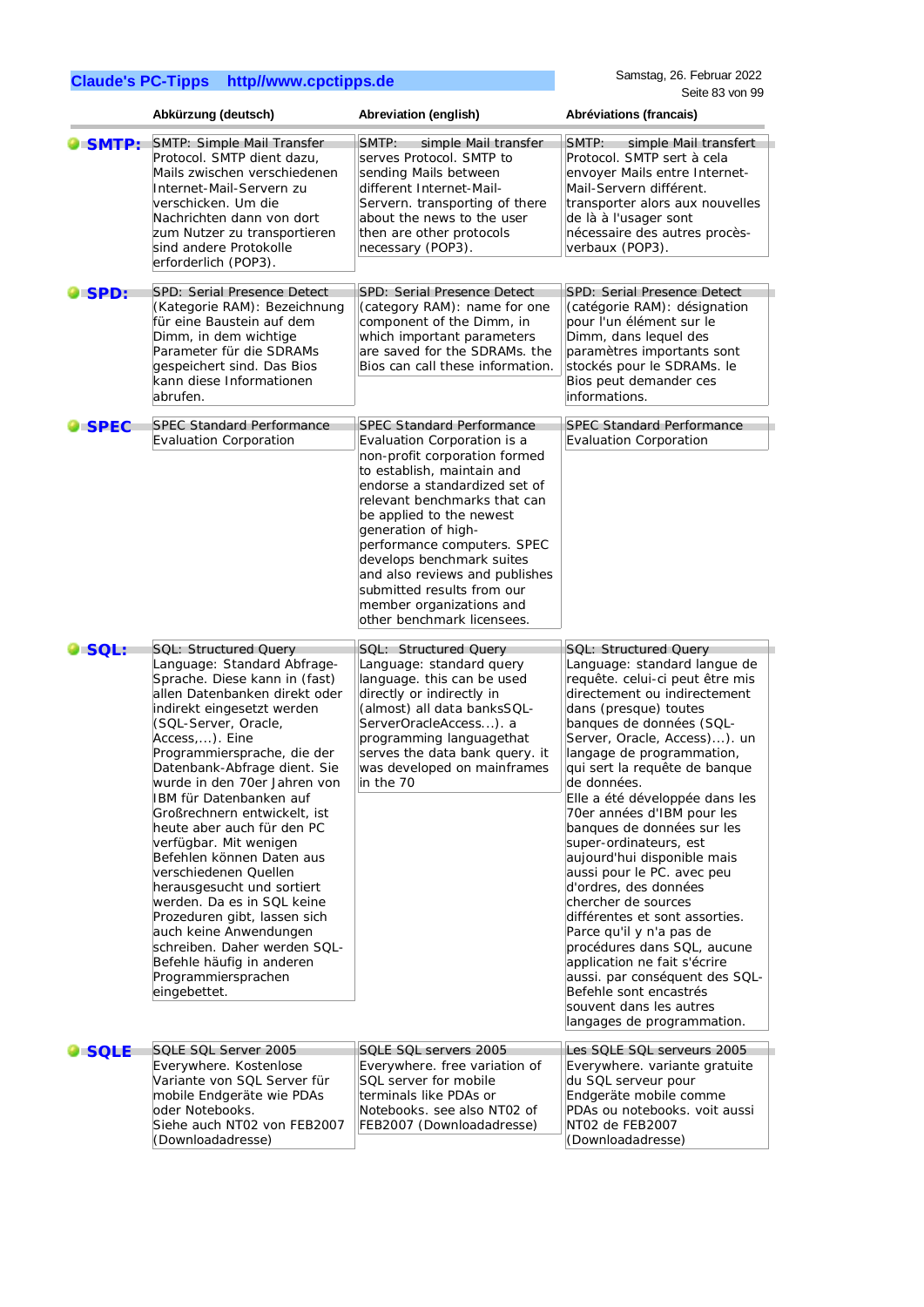|                | Abkürzung (deutsch)                                                                                                                                                                                                                                                                                                                                                                                                                                                      | Abreviation (english)                                                                                                                                                                                                                                                                      | Abréviations (francais)                                                                                                                                                                                                                                                                                                                                                                                                                                                                                         |
|----------------|--------------------------------------------------------------------------------------------------------------------------------------------------------------------------------------------------------------------------------------------------------------------------------------------------------------------------------------------------------------------------------------------------------------------------------------------------------------------------|--------------------------------------------------------------------------------------------------------------------------------------------------------------------------------------------------------------------------------------------------------------------------------------------|-----------------------------------------------------------------------------------------------------------------------------------------------------------------------------------------------------------------------------------------------------------------------------------------------------------------------------------------------------------------------------------------------------------------------------------------------------------------------------------------------------------------|
| <b>SRAM</b>    | <b>SRAM Static RAM (Kategorie</b><br>RAM): schneller Speichertyp<br>mit 6 Transistoren pro<br>Speicherzelle, aufwendige<br>Konstruktion, benötigt keinen<br>Refresh, wurde früher auf<br>Hauptplatinen als L2-Cache<br>eingesetzt.                                                                                                                                                                                                                                       | <b>SRAM Static RAM (category</b><br>RAM): fast Speichertyp with 6<br>transistors per storage<br>cellcostly constructiondoesn't<br>require any Refreshwas put in<br>earlier than L2-Cache on<br>motherboards.                                                                               | SRAM Static RAM (catégorie<br>RAM): Speichertyp rapide avec<br>6 transistors par cellule de<br>mémoire, construction<br>coûteuse, ne nécessite pas de<br>Refresh, a été mis plus tôt sur<br>les Motherboard comme L2-<br>Cache.                                                                                                                                                                                                                                                                                 |
| <b>SRAM:</b>   | <b>SRAM: Static Random Access</b><br>Memory. Ein Speicher-Chip mit<br>schnellem Zugriff, weil er nicht<br>wie der DRAM ständig<br>aufgefrischt werden muss. Der<br>SRAM ist aber auch teurer als<br>der DRAM und wird häufig für<br>den Cache benutzt.                                                                                                                                                                                                                   | SRAM:<br><b>Static Random</b><br>Access memory. a storage<br>chip with fast access, because<br>he/it constantly doesn't have<br>to be freshened up like the<br>DRAM. the SRAM also is more<br>expensive than the DRAM,<br>however, and frequently is<br>used cache for him/it.             | SRAM:<br><b>Static Random</b><br>Access Memory. une<br>microplaquette de mémoire<br>avec la mainmise rapide,<br>parce qu'il ne doit pas être<br>ravivé constamment comme le<br>DRAM. le SRAM est mais aussi<br>plus cher comme le DRAM et<br>est utilisé souvent pour la<br>cache.                                                                                                                                                                                                                              |
| <b>O</b> SSDE: | SSDE: SQL-Server Desktop<br>Engine: ähnlich wie MSDE,<br>Bestandteil von Office XP,<br>basiert auf SQL-Server 7                                                                                                                                                                                                                                                                                                                                                          | SSDE: SQL-Server desktop<br>Engine: similarly like MSDE,<br>element of Office XP, based on<br>SQL-Server 7                                                                                                                                                                                 | SSDE: SQL-Server Desktop<br>Engine: analogue à MSDE,<br>composant d'Office XP, basé<br>sur SQL-Server 7                                                                                                                                                                                                                                                                                                                                                                                                         |
| <b>O</b> SSI   | SSI Service-Segment-<br>Interpreter (EDI)                                                                                                                                                                                                                                                                                                                                                                                                                                | <b>SSI Service-Segment-</b><br>Interpreter (EDI)                                                                                                                                                                                                                                           | <b>SSI Service-Segment-</b><br>Interpreter (EDI)                                                                                                                                                                                                                                                                                                                                                                                                                                                                |
| <b>SSI:</b>    | SSI: Server Side Includes<br>bietet beim Homepages die<br>Möglichkeit wiederkehrende<br>Text-Dateien in andere<br>aufzurufen. ZB die Menüzeilen,<br>ein Copyright-Hinweis,<br>Fußzeilen, Kopfzeilen, USW<br>Eventuell müssen die Seiten<br>die solche Verweise erhalten<br>als SHTM abgespeichert<br>werden.<br>Voraussetzung: Der Provider-<br>Server unterstützt SSI.<br>Beispiel für Aufruf:<br>#include<br>virtual="menue.txt"<br>Siehe auch COM! 04/01 Seite<br>111 | SSI: Server Side Includes the<br>possibility with the home page<br>recurrent text data files to call<br>into others. FOR EXAMPLE the<br>menu lines, a copyright<br>reference, footers, document<br>headers, ETC possibly the<br>sides must get them/her/it<br>been stored                  | SSI: Server Side Includes<br>offre la possibilité au<br>Homepages appeler des<br>fichiers de texte répétitifs dans<br>autre. PAR EXEMPLE les lignes<br>de menu, une indication de<br>copyright, notes de bas de<br>page, en-tête, ETC<br>Éventuellement les pages<br>doivent recevoir ceci/ceux-ci<br>est sauvegardé des telles<br>liaisons comme SHTM.<br>condition: le Provider-Server<br>aide SSI. exemple pour<br>l'appel: $\lt$ !--#include virtual ="<br>menue.txt"--> voit aussi COM!<br>04/01 pages 111 |
| <b>O</b> SSID  | <b>SSID Start Session</b><br>Identifikation (EDI)                                                                                                                                                                                                                                                                                                                                                                                                                        | <b>SSID Start Session</b><br>IDentification (EDI)                                                                                                                                                                                                                                          | <b>SSID Start Session</b><br>IDentification (EDI)                                                                                                                                                                                                                                                                                                                                                                                                                                                               |
| <b>OISSID:</b> | SSID: Service Set Identifier:<br>Service zum Vergeben von<br>Netzwerknamen im WLAN                                                                                                                                                                                                                                                                                                                                                                                       | SSID: services set Identifier:<br>services to forgiving of<br>network names in the WLAN                                                                                                                                                                                                    | SSID: services set Identifier:<br>services à la maldonne du nom<br>de réseau dans le WLAN                                                                                                                                                                                                                                                                                                                                                                                                                       |
| <b>SSL:</b>    | SSL: Secure Socket Layer. Ein<br>von Netscape entwickeltes<br>Protokoll zur sicheren<br>Übertragung von sensiblen<br>Daten wie Kreditkarten- oder<br>Kontonummern über das<br>Internet durch ein<br>Verschlüsselungsverfahren. Mit<br>einem öffentlich zugänglichen<br>Schlüssel werden die Daten<br>codiert und können dann nur<br>mit dem dazugehörigen<br>"privaten" Schlüssel wieder<br>dechiffriert werden (siehe<br>auch: Signatur).                               | SSL: Secure Socket Layer. a<br>protocol developed by<br>Netscape about the sure<br>transfer of sensitive data like<br>credit cards or account<br>numbers over the internet<br>through an encoding<br>procedure. co becomes the<br>data a publicly accessible key<br>encoded and can then b | SSL: Secure Socket Layer. un<br>procès-verbal épanoui du<br>Netscape au transfert sûr de<br>données sensibles comme<br>cartes de crédit - ou numéros<br>de compte sur l'Internet par<br>une méthode de chiffrage.<br>Des clés accessibles avec un<br>public deviennent encodé les<br>données et peuvent encore<br>être déchiffrées alors<br>seulement avec la clé privée"<br>à dagehörigen", voit aussi:<br>signature.                                                                                          |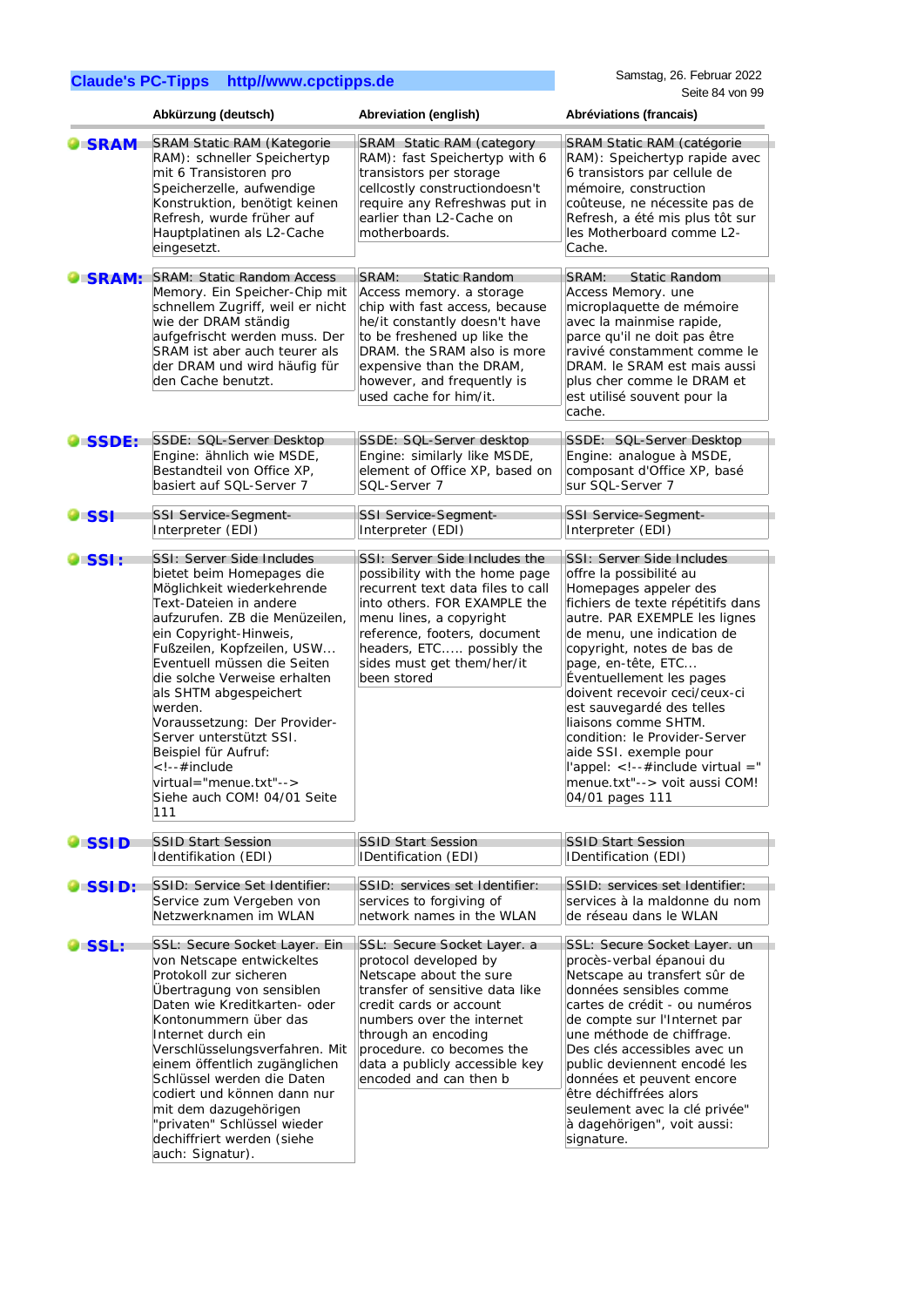|                     | Abkürzung (deutsch)                                                                                                                                                                                                                                                    | Abreviation (english)                                                                                                                                                                                                                                        | Abréviations (francais)                                                                                                                                                                                                                                                                             |
|---------------------|------------------------------------------------------------------------------------------------------------------------------------------------------------------------------------------------------------------------------------------------------------------------|--------------------------------------------------------------------------------------------------------------------------------------------------------------------------------------------------------------------------------------------------------------|-----------------------------------------------------------------------------------------------------------------------------------------------------------------------------------------------------------------------------------------------------------------------------------------------------|
| <b>SSMA</b>         | <b>SSMA SQL Server Migration</b>                                                                                                                                                                                                                                       | <b>SSMA SQL Server Migration</b>                                                                                                                                                                                                                             | <b>SSMA SQL Server Migration</b>                                                                                                                                                                                                                                                                    |
|                     | Assistant (SSMA) for Access is                                                                                                                                                                                                                                         | Assistant (SSMA) for Access is                                                                                                                                                                                                                               | Assistant (SSMA) for Access is                                                                                                                                                                                                                                                                      |
|                     | a tool for migrating databases                                                                                                                                                                                                                                         | a tool for migrating databases                                                                                                                                                                                                                               | a tool for migrating databases                                                                                                                                                                                                                                                                      |
|                     | from Microsoft Access to                                                                                                                                                                                                                                               | from Microsoft Access to                                                                                                                                                                                                                                     | from Microsoft Access to                                                                                                                                                                                                                                                                            |
|                     | Microsoft SQL Server 2005.                                                                                                                                                                                                                                             | Microsoft SQL Server 2005.                                                                                                                                                                                                                                   | Microsoft SQL Server 2005.                                                                                                                                                                                                                                                                          |
|                     | <b>SSMA for Access converts</b>                                                                                                                                                                                                                                        | <b>SSMA for Access converts</b>                                                                                                                                                                                                                              | <b>SSMA for Access converts</b>                                                                                                                                                                                                                                                                     |
|                     | Access database objects to                                                                                                                                                                                                                                             | Access database objects to                                                                                                                                                                                                                                   | Access database objects to                                                                                                                                                                                                                                                                          |
|                     | SQL Server database objects,                                                                                                                                                                                                                                           | SQL Server database objects,                                                                                                                                                                                                                                 | SQL Server database objects,                                                                                                                                                                                                                                                                        |
|                     | loads those objects into SQL                                                                                                                                                                                                                                           | loads those objects into SQL                                                                                                                                                                                                                                 | loads those objects into SQL                                                                                                                                                                                                                                                                        |
|                     | Server, and then migrates                                                                                                                                                                                                                                              | Server, and then migrates                                                                                                                                                                                                                                    | Server, and then migrates                                                                                                                                                                                                                                                                           |
|                     | data from Access to SQL                                                                                                                                                                                                                                                | data from Access to SQL                                                                                                                                                                                                                                      | data from Access to SQL                                                                                                                                                                                                                                                                             |
|                     | Server. SSMA for Access                                                                                                                                                                                                                                                | Server. SSMA for Access                                                                                                                                                                                                                                      | Server. SSMA for Access                                                                                                                                                                                                                                                                             |
|                     | supports Access 97 - Access                                                                                                                                                                                                                                            | supports Access 97 - Access                                                                                                                                                                                                                                  | supports Access 97 - Access                                                                                                                                                                                                                                                                         |
|                     | 2003 databases.                                                                                                                                                                                                                                                        | 2003 databases.                                                                                                                                                                                                                                              | 2003 databases.                                                                                                                                                                                                                                                                                     |
| <b>DISSPI</b>       | <b>SSPI Security Support</b><br>Provider Interface                                                                                                                                                                                                                     | <b>SSPI Security Support</b><br>Provider Interface (SSPI) is an<br>API used by Microsoft<br>Windows systems to perform a<br>variety of security-related<br>operations such as<br>authentication                                                              | <b>SSPI Security Support</b><br>Provider Interface                                                                                                                                                                                                                                                  |
|                     | STEP-C STEP-CDS (Construction<br>Drawing Subset). STEP-CDS<br>ist Teil der internationalen<br>Norm STEP ISO10303<br>(Standard for the exchange of<br>product model data). Step-<br>Files können ZB mit CATIA-V5<br>eingelesen werden. Siehe auch<br>Dateiendung *. STP | STEP-CDS (Construction<br>Drawing Subset). STEP-CDS is<br>part of the international norm<br>STEP ISO10303, standard for<br>the exchange of product<br>models data. Step-Files can<br>FOR EXAMPLE with CATIA-V5<br>is read. see also file extention<br>*. STP | STEP-CDS (Construction<br>Drawing Subset). STEP-CDS<br>est une partie de la norme<br><b>STEP ISO10303</b><br>internationale, standard for<br>the exchange of product forme<br>data, des Step-Files peuvent<br>être lus PAR EXEMPLE avec<br>CATIA-V5, voit aussi la<br>terminaison de fichier *. STP |
| SVCD                | SVCD Super-Video-CD:                                                                                                                                                                                                                                                   | SVCD Super-Video-CD:                                                                                                                                                                                                                                         | SVCD Super-Video-CD:                                                                                                                                                                                                                                                                                |
|                     | Weiterentwicklung von VCD.                                                                                                                                                                                                                                             | development of VCD. co this                                                                                                                                                                                                                                  | développement de VCD. avec                                                                                                                                                                                                                                                                          |
|                     | Mit diesem Format passen 60                                                                                                                                                                                                                                            | format fits on a CD 60 minutes                                                                                                                                                                                                                               | ce format, 60 minutes vont au                                                                                                                                                                                                                                                                       |
|                     | Minuten Film auf eine CD                                                                                                                                                                                                                                               | of film                                                                                                                                                                                                                                                      | film sur un DISQUE                                                                                                                                                                                                                                                                                  |
| $\blacksquare$ SVG: | <b>SVG: Scalable Vektor</b>                                                                                                                                                                                                                                            | SVG: Scalable vector Graphics,                                                                                                                                                                                                                               | SVG: Scalable vecteur                                                                                                                                                                                                                                                                               |
|                     | Graphics, SVG-Grafiken                                                                                                                                                                                                                                                 | SVG-Grafiken,                                                                                                                                                                                                                                                | Graphics, SVG-Grafiken,                                                                                                                                                                                                                                                                             |

| Anfangsbuchstabe: |                                                                                                                                                                                                                                                                                                                                                                                                                                                |                                                                                                                                                                                                                                                                                            |                                                                                                                                                                                                                                                                                                                                                                                                                                                                                                     |  |
|-------------------|------------------------------------------------------------------------------------------------------------------------------------------------------------------------------------------------------------------------------------------------------------------------------------------------------------------------------------------------------------------------------------------------------------------------------------------------|--------------------------------------------------------------------------------------------------------------------------------------------------------------------------------------------------------------------------------------------------------------------------------------------|-----------------------------------------------------------------------------------------------------------------------------------------------------------------------------------------------------------------------------------------------------------------------------------------------------------------------------------------------------------------------------------------------------------------------------------------------------------------------------------------------------|--|
| TAF:              | <b>TAE: Telefon-Anschluss-</b><br>Einheit, ein System aus<br>Buchsen und Steckern, mit<br>dem sogenannte Endgeräte<br>(Telefon, Modem, Fax etc.) an<br>das Telefonnetz angeschlossen<br>werden. Benutzt werden.<br>jeweils vier von sechs<br>Kontakten. Je nach Art des<br>Endgeräts haben die<br>Anschlüsse eine spezielle<br>Form: TAE F (Fernsprechen)<br>für Telefonapparate und TAE N<br>(Nicht-Fernsprechen) für<br>Faxgerät, Modem etc. | TAE: telephone connection<br>unit, a system from pin jacks<br>and plugs, with which so-<br>called terminals (telephone)<br>modem, fax etc, at the<br>telephone network is<br>connected, four out of six<br>contacts become used in each<br>case, according to type of the<br>terminal, the | TAE: Telefon-Anschluss-<br>Einheit, un système de douilles<br>et fiches, avec qu'etc dit<br>Endgeräte, téléphone, modem,<br>fax, au réseau de téléphone<br>est branché, quatre de six<br>contacts deviennent chaque<br>fois des utilisés.<br>Selon la sorte de l'Endgeräts,<br>les branchements ont une<br>forme spéciale: TAE FA<br>(Fernsprechen) pour<br>téléphones et TAE N (pas-<br>distance-parlant) que pour le<br>fax, modem etc.<br>Uniquement pour le system de<br>telephone en Allemagne |  |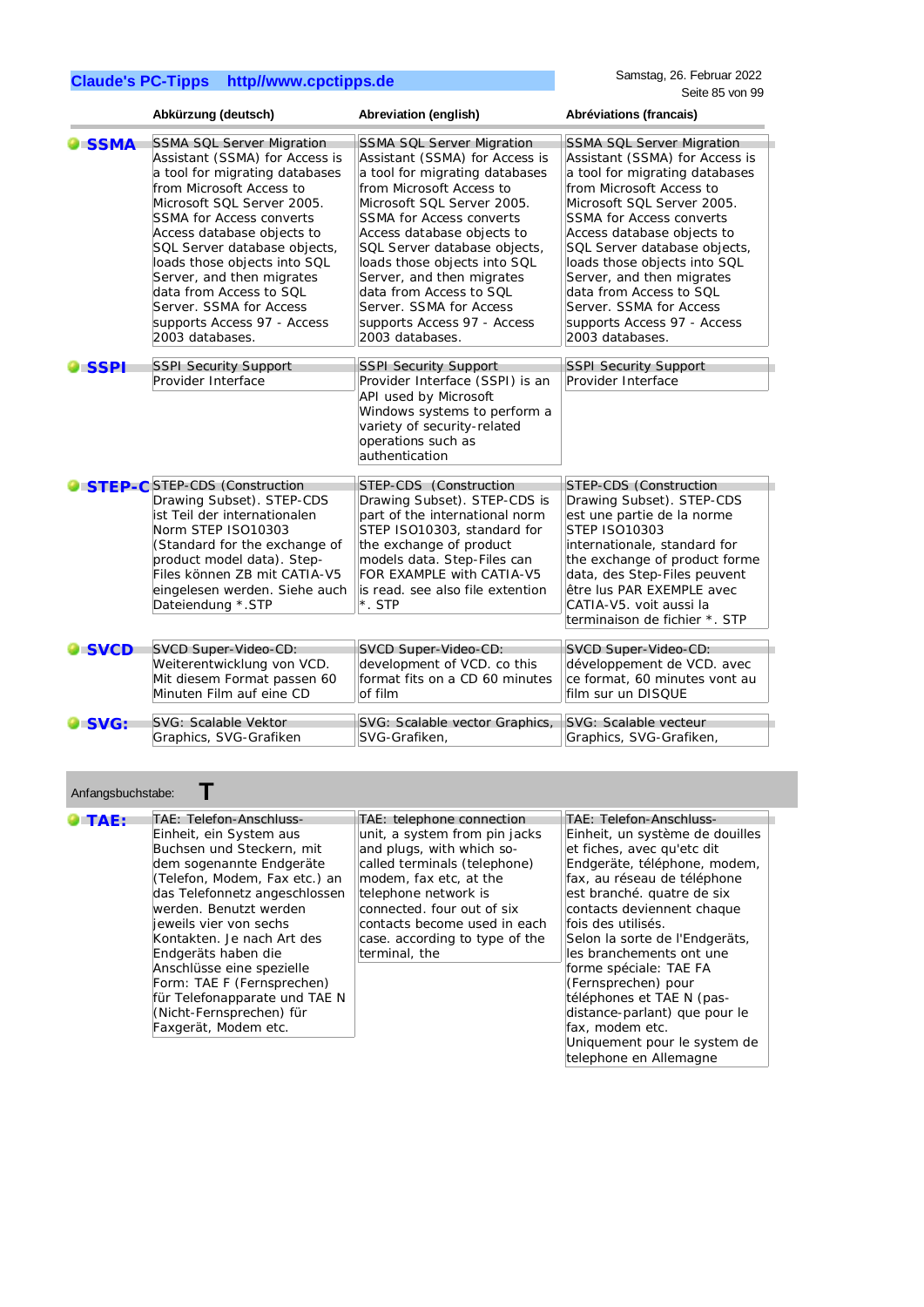|                | Abkürzung (deutsch)                                                                                                                                                                                                                                                                                                                                                                                                    | Abreviation (english)                                                                                                                                                                                                                                                                   | Abréviations (francais)                                                                                                                                                                                                                                                                                                                                                                                                                |
|----------------|------------------------------------------------------------------------------------------------------------------------------------------------------------------------------------------------------------------------------------------------------------------------------------------------------------------------------------------------------------------------------------------------------------------------|-----------------------------------------------------------------------------------------------------------------------------------------------------------------------------------------------------------------------------------------------------------------------------------------|----------------------------------------------------------------------------------------------------------------------------------------------------------------------------------------------------------------------------------------------------------------------------------------------------------------------------------------------------------------------------------------------------------------------------------------|
| <b>Tag:</b>    | Tag: Neben dem eigentlichen<br>Text enthalten Web-Seiten<br>spezifische HTML-Befehle. Sie<br>alle stehen in sogenannten<br>Tags. Diese werden im<br>Quelltext des HTML-<br>Dokuments durch spitze<br>Klammern markiert<br>( <befehl>, </befehl> ). Tags<br>können auch weitere<br>Programmiersprachen<br>enthalten.                                                                                                    | Tag: additional the actual text<br>contains Web sides specific<br>HTML-Befehle. you gets along<br>all in so-called day. these are<br>marked by pointed clamps in<br>the source text of the HTML-<br>Dokuments (< command >, <<br>/ command > also further<br>programming languages can  | Tag: à coté du texte véritable,<br>Les Websites contient des<br>ordres de HTML spécifiques.<br>Ceux-ci sont marqués dans le<br>texte du document de HTML<br>par pinces pointues:<br><ordre>texte</ordre> .                                                                                                                                                                                                                             |
| <b>TAN:</b>    | TAN: Transaktionsnummer -<br>dient beim Online-Banking der<br>Absicherung von<br>Geldgeschäften. Jede<br>Überweisung oder sonstige<br>Handlung, wie das Ordern<br>neuer Schecks, wird mit einer<br>TAN versehen, die nur ein<br>einziges Mal, nämlich für diese<br>eine Transaktion, gültig ist.<br>Man erhält von seiner Bank<br>eine Liste mit gültigen<br>Transaktionsnummern, die<br>man nach und nach abarbeitet. | TAN: transaction number - it<br>serves with the Online-Banking<br>of the safeguarding of money<br>businesses. every remittance<br>or other action, like ordering<br>new checks, are equipped with<br>a TAN, that namely only one<br>single time, for these a<br>transaction, valid is.  | TAN: numéro de transaction,<br>sert à l'Online-Banking de la<br>protection d'opérations<br>financier.<br>Chaque virement ou autre<br>action, comme le fait de<br>commander chèques<br>nouveaux, est muni d'un TAN,<br>qui est valide seulement une<br>fois unique, en effet pour cette<br>une transaction.<br>On recoit une liste avec les<br>numéros de transaction<br>valides, qu'on paie peu à peu<br>en travaillant, de sa banque. |
| $\bullet$ TAPI | <b>TAPI Telefon Application</b><br>Program Interface                                                                                                                                                                                                                                                                                                                                                                   | <b>TAPI Telefon Application</b><br>Program Interface                                                                                                                                                                                                                                    | <b>TAPI Telefon Application</b><br>Program Interface                                                                                                                                                                                                                                                                                                                                                                                   |
|                | <b>TAX.25</b> TAX.25 ISDN-Terminal<br>Adapter für X25-Anschluß                                                                                                                                                                                                                                                                                                                                                         | TAX.25 ISDN-Terminal<br>Adapter für X25-Anschluß                                                                                                                                                                                                                                        | TAX.25 ISDN-Terminal<br>Adapter für X25-Anschluß                                                                                                                                                                                                                                                                                                                                                                                       |
| $\bullet$ TCO: | TCO: Tjänstemännens Central<br>Organisation - Hinter dieser<br>Bezeichnung verbirgt sich eine<br>schwedische<br>Angestelltengewerkschaft. Die<br>TCO ist für eine Reihe von<br>Normen verantwortlich, die<br>sich bei Monitoren<br>durchgesetzt haben. So muss<br>z.B. die Bildwiederholungsrate<br>bei mindestens 85 MHz liegen.                                                                                      | TCO: Tjänstemännens Central<br>organization - rear this name<br>hides a Swedish employee<br>union for itself. the TCO is<br>responsible for a series of<br>norms that became generally<br>accepted at monitors. so the<br>display refreshing installment<br>must be with at least 85 MH | TCO: Tjänstemännens Central<br>organisation, arrière cette<br>désignation cache un syndicat<br>d'employés suédois à se. le<br>TCO est responsable pour une<br>série de normes, qui s'est<br>imposée aux moniteurs. doit<br>ainsi par exemple<br>le taux de répétition d'image à<br>au moins 85 MHz est.                                                                                                                                |
|                | <b>C</b> TCP/I PTCP/IP: Transmission Control                                                                                                                                                                                                                                                                                                                                                                           | <b>TCP/IP: transmission Control</b>                                                                                                                                                                                                                                                     | <b>TCP/IP: transmission Control</b>                                                                                                                                                                                                                                                                                                                                                                                                    |
|                | Protocol / Internet Protocol -<br>Das TCP/IP-Protokoll ist die<br>Verbindung der beiden<br>maßgeblichen Protokolle im<br>Internet. TCP zerlegt Dateien<br>in Pakete, die durch das IP<br>einzeln auf die Reise zum<br>Empfänger-Rechner geschickt<br>werden. Dort angekommen,<br>werden Sie wieder durch das<br>TCP zur ursprünglichen Datei<br>zusammengesetzt.                                                       | Protocol / internet Protocol -<br>the TCP/IP-Protokoll is the<br>connection of the two decisive<br>protocols in the internet. TCP<br>dismantles data files in<br>package, that is sent to the<br>trip to the receiver computer<br>by the IP individuall                                 | Protocol / Internet Protocol, le<br>TCP/IP-Protokoll est la liaison<br>des deux procès-verbaux<br>déterminants dans l'Internet.<br>TCP décompose des fichiers<br>dans les paquets, qui sont<br>envoyés individuellement par<br>l'IP au voyage au calculateur<br>de destinataire. là arrivé, vous<br>êtes encore assemblés par le<br>TCP au fichier original.                                                                           |
| LT-DSL:        | T-DSL: Telekom-Name für<br><b>ADSL</b>                                                                                                                                                                                                                                                                                                                                                                                 | T-DSL Telekom-Germany<br>name for ADSL                                                                                                                                                                                                                                                  | T-DSL nom de Telekom<br>Allemagne pour ADSL                                                                                                                                                                                                                                                                                                                                                                                            |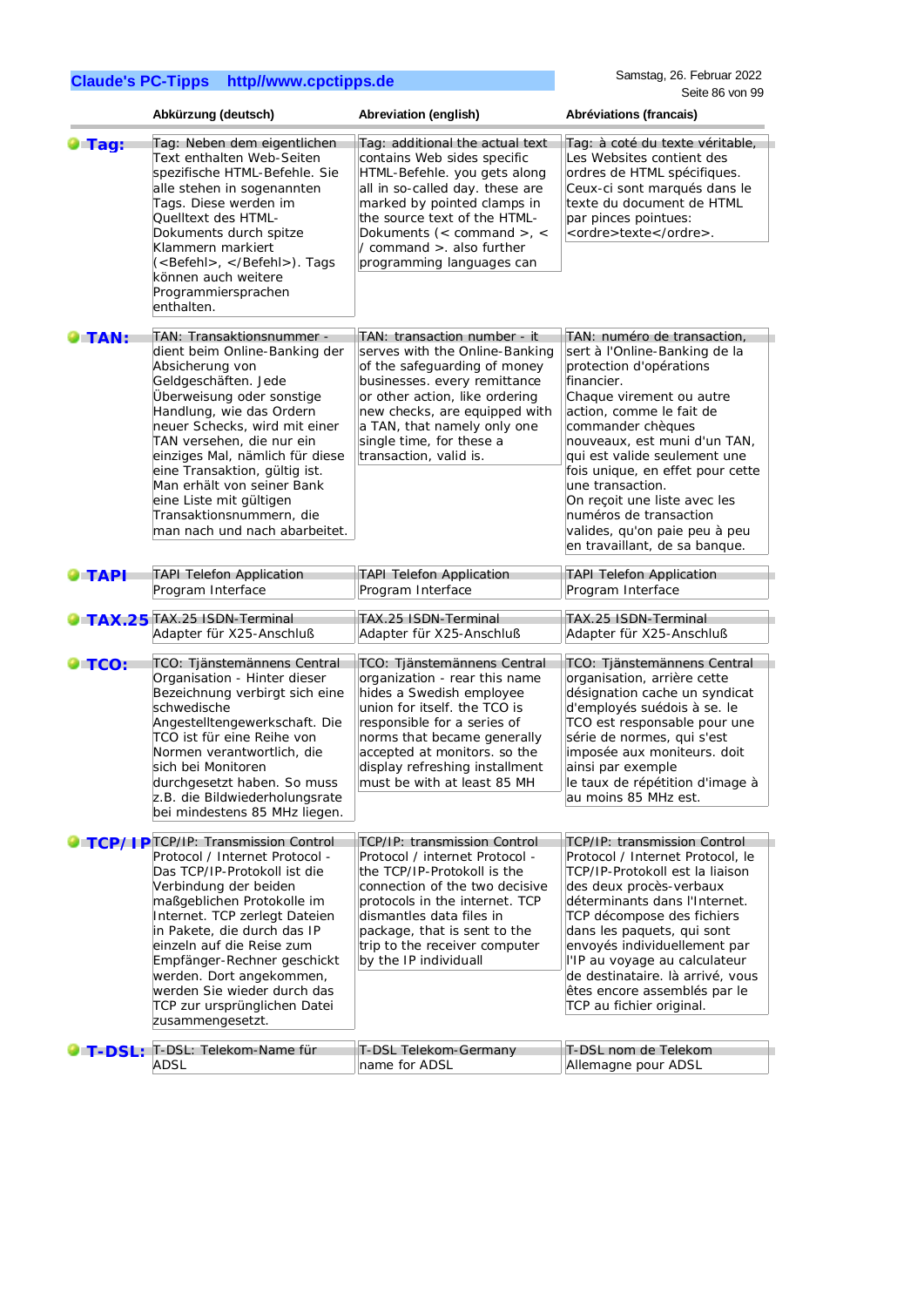|                 | Abkürzung (deutsch)                                                                                                                                                                                                                                                                                                                                                                                                                                                                                                                                                                                                                                                                                                                                                                                                                                                                        | Abreviation (english)                                                                                                                                                                                                                                       | Abréviations (francais)                                                                                                                                                                                                                                                                                                                                                                                                                                                                                                                                                                                                                                                                                                                                                                                                                                                                                     |
|-----------------|--------------------------------------------------------------------------------------------------------------------------------------------------------------------------------------------------------------------------------------------------------------------------------------------------------------------------------------------------------------------------------------------------------------------------------------------------------------------------------------------------------------------------------------------------------------------------------------------------------------------------------------------------------------------------------------------------------------------------------------------------------------------------------------------------------------------------------------------------------------------------------------------|-------------------------------------------------------------------------------------------------------------------------------------------------------------------------------------------------------------------------------------------------------------|-------------------------------------------------------------------------------------------------------------------------------------------------------------------------------------------------------------------------------------------------------------------------------------------------------------------------------------------------------------------------------------------------------------------------------------------------------------------------------------------------------------------------------------------------------------------------------------------------------------------------------------------------------------------------------------------------------------------------------------------------------------------------------------------------------------------------------------------------------------------------------------------------------------|
| <b>ETFT:</b>    | <b>TFT: Thin Film Transistor</b><br>(Dünnfilmtransistor) ist der<br>Grundbaustein von aktiven<br>Flüssigkristall-Bildschirmen<br>(siehe LCD). Für jeden<br>Bildpunkt ist ein winziger, in<br>Folie aufgebrachter Transistor<br>vorhanden, bzw. bei farbigen<br>Bildern vier Transistoren,<br>wovon einer Reserve ist. Er<br>wird benötigt, um Ausfälle zu<br>kompensieren, da sonst statt<br>des Farbpunktes ein kleines<br>schwarzes Loch auf dem<br>Bildschirm erschiene. TFT-<br>Bildschirme können<br>Bewegungen problemlos<br>darstellen, da sie nicht so<br>träge wie herkömmliche LCD-<br>Displays reagieren, die<br>Schleifspuren usw. zeigen.<br>Außerdem erlaubt die TFT-<br>Anzeige einen hohen Kontrast,<br>ist besonders gut zu lesen und<br>zeigt brillante Farben. Doch<br>die Preise für die Anschaffung<br>und den Strom liegen deutlich<br>über denen der passiven LCDs. | TFT: Thin film Transistor, the<br>basic block of active liquid<br>crystal screens (see LCD). for<br>each pixel, a tiny transistor<br>infuriated in foil exists, as well<br>as with colored pictures four<br>transistors, from what is a<br>reserve. he/it i | TFT: Thin film transistor<br>(transistor de film mince) est<br>la pierre de fondation d'écrans<br>de cristal liquides actifs, voir<br>LCD, pour chaque point de<br>l'image, un menu est, dans la<br>feuille transistor furieux<br>disponible, ou aux images<br>colorées quatre transistors de<br>qu'est à une réserve. il est<br>nécessité pour compenser des<br>annulations parce qu'un petit<br>trou noir apparût sinon au lieu<br>du point de couleur sur l'écran.<br>Des TFT-Ecrans peuvent<br>représenter sans problème des<br>mouvements, parce que pas<br>tellement paresseusement elle<br>comme des LCD-Displays<br>traditionnels réagissent, le<br>Schleifspuren etc montre.<br>En outre le TFT permet un<br>contraste haut, est<br>particulièrement bon à lire et<br>montre des couleurs brillantes.<br>mais les prix pour l'achat et le<br>courant sont distinctement sur<br>ces du LCDs passif. |
| $\bullet$ TKIP: | TKIP: Temporal Key Integrity<br>Protocol. Sicherheitsprotokoll<br>für drahtlose Netzwerke<br>gemäß IEEE 802.11-Standard                                                                                                                                                                                                                                                                                                                                                                                                                                                                                                                                                                                                                                                                                                                                                                    | <b>TKIP: Temporal Key Integrity</b><br>Protocol is a security protocol<br>used in the IEEE 802.11<br>wireless networking standard.                                                                                                                          | <b>TKIP: Temporal Key Integrity</b><br>Protocol: (Protocole de clé<br>Temporaire) est une méthode<br>de cryptage. TKIP génère une<br>clé de paquets (per-packet<br>key) mélange les paquets du<br>message, puis remet les<br>paquets dans l'ordre pour<br>retrouver l'intégrité du<br>message grâce à un<br>mécanisme de triage<br>(mécanisme de re-keying).                                                                                                                                                                                                                                                                                                                                                                                                                                                                                                                                                |
| O TSTN:         | <b>TSTN: Triple Super Twisted</b><br>Nematic. Eine LCD-Anzeige mit<br>dreifach verdrehter<br>Flüssigkristall-Schicht und<br>daher besonders hohem<br>Kontrast. Siehe auch Twisted<br>Nematic.                                                                                                                                                                                                                                                                                                                                                                                                                                                                                                                                                                                                                                                                                              | <b>Triple Super Twisted</b><br>TSTN:<br>Nematic. a LCD with triply<br>warped liquid crystal layer and<br>therefore especially high<br>contrast. see also Twisted<br>Nematic.                                                                                | TSTN: Le de défonce super<br>Twisted Nematic. un LCD-<br>Anzeige avec la couche de<br>cristal liquide trois fois<br>saugrenue et contraste par<br>conséquent particulièrement<br>haut. voit aussi Twisted<br>Nematic.                                                                                                                                                                                                                                                                                                                                                                                                                                                                                                                                                                                                                                                                                       |

| Anfangsbuchstabe: |                             |                                |                                  |  |
|-------------------|-----------------------------|--------------------------------|----------------------------------|--|
| <b>OLUCE:</b>     | UCE: Unsolicited Commercial | UCE: Unsolicited Commercial    | UCE: Unsolicited Commercial      |  |
|                   | Mail - eine unaufgeforderte | Mail - an unsolicited Werbe-e- | Mail, un e-mail publicitaire pas |  |
|                   | Werbe-e-Mail.               | Mail.                          | solicité.                        |  |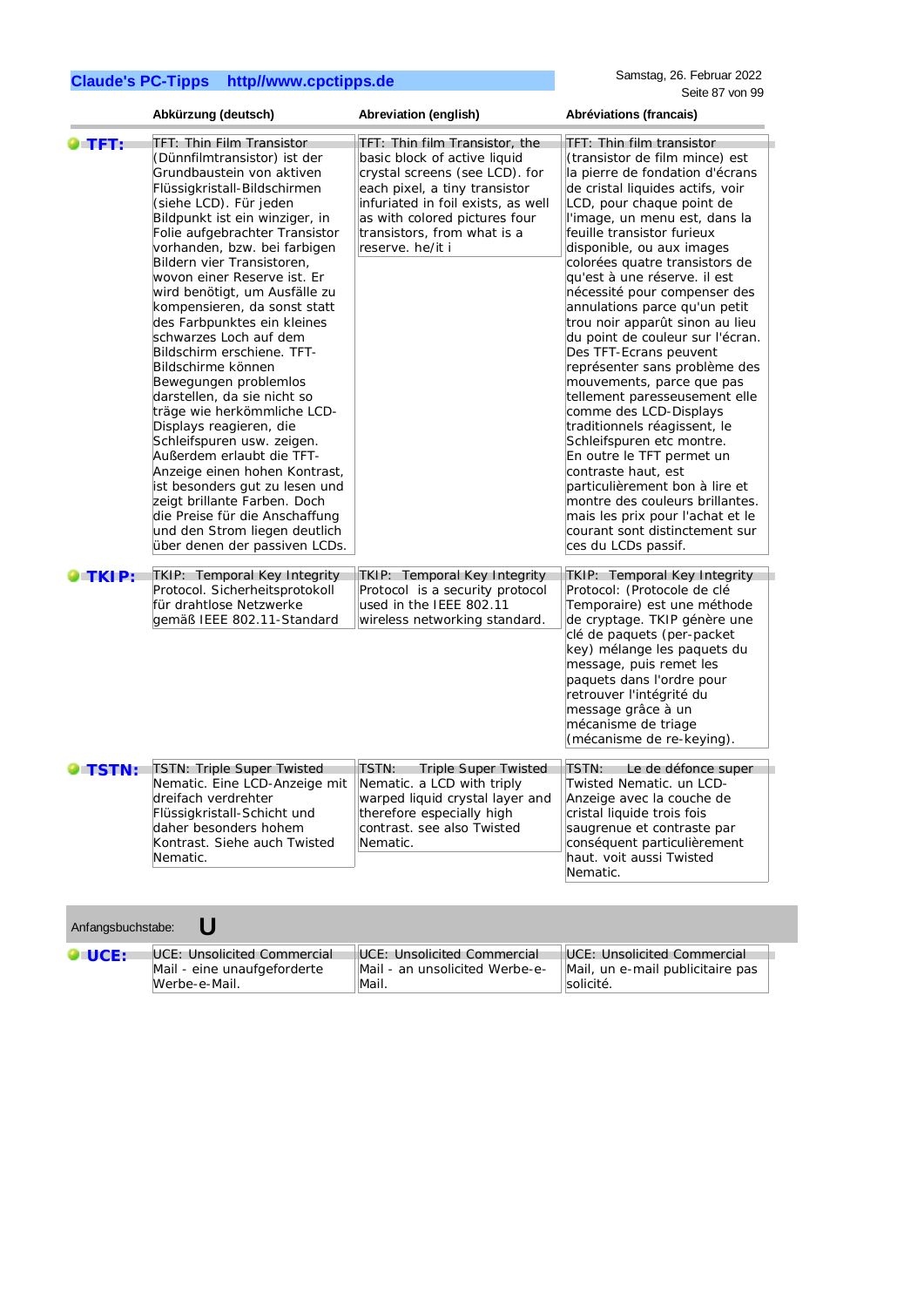|                | Abkürzung (deutsch)                                                                                                                                                                                                                                                                                                                                                                                                                                                                                                                                                                                                                                                                                                                                                   | Abreviation (english)                                                                                                                                                                                                                                                                       | Abréviations (francais)                                                                                                                                                                                                                                                                                                                                                                                                                                                                                                                                                                                                                                                                                                                                                                                              |
|----------------|-----------------------------------------------------------------------------------------------------------------------------------------------------------------------------------------------------------------------------------------------------------------------------------------------------------------------------------------------------------------------------------------------------------------------------------------------------------------------------------------------------------------------------------------------------------------------------------------------------------------------------------------------------------------------------------------------------------------------------------------------------------------------|---------------------------------------------------------------------------------------------------------------------------------------------------------------------------------------------------------------------------------------------------------------------------------------------|----------------------------------------------------------------------------------------------------------------------------------------------------------------------------------------------------------------------------------------------------------------------------------------------------------------------------------------------------------------------------------------------------------------------------------------------------------------------------------------------------------------------------------------------------------------------------------------------------------------------------------------------------------------------------------------------------------------------------------------------------------------------------------------------------------------------|
| UDF:           | <b>UDF: Universal Disk Format.</b><br>Von der OSTA (Optical Storage<br>Technology Association)<br>definiertes Format für die<br>Datenspeicherung auf CD-RW<br>und DVD. Es erlaubt das<br>Speichern von Daten ohne<br>spezielle Recorder-Software,<br>wodurch man das RW- bzw.<br>DVD-Laufwerk wie eine<br>Festplatte benutzen kann.<br>Doch dazu muss man das<br>Speichermedium vor der<br>Nutzung formatieren, was bei<br>der CD-RW schon viel<br>Speicherplatz wegnimmt (ca.<br>170 MB).                                                                                                                                                                                                                                                                            | UDF: universal disk format.<br>from the OSTA (Optical<br>Storage Technology<br>Association) defined format for<br>the data accumulation on CD-<br>RW and DVD. It allows the<br>storage of data without<br>particular Recorder-Software,<br>through what one can use the<br>RW as well as DV | UDF: universel disque format.<br>de l'OSTA, Optical Storage<br>Technology Association,<br>format défini pour<br>l'emmagasinage de données<br>sur CD-RW et DVD. il permet<br>la sauvegarde de données<br>sans le Software de<br>magnétophone spécial, par<br>qu'on le RW, ou<br>DVD-Laufwerk comme un<br>disque dur peut utiliser. mais à<br>cela on doit formater le média<br>de mémoire devant l'utilisation<br>ce qui prend déjà beaucoup de<br>rangement au CD-RW (env.<br>170 MB).                                                                                                                                                                                                                                                                                                                               |
| <b>O</b> UDMA: | <b>UDMA: Ultra Direct Memory</b><br>Access. Bezeichnung für den<br>besonders beschleunigten<br>DMA-Mode, Die<br>Datenübertragungsrate<br>kennzeichnet bei neueren<br>UDMA-Versionen eine<br>nachgestellte Zahl (z.B.<br>UDMA/33 für 33 MB/s. oder<br>UDMA/66 für 66 MB/s).                                                                                                                                                                                                                                                                                                                                                                                                                                                                                            | UDMA:<br>ultra Direct memory<br>Access. name for the<br>especially accelerated DMA<br>voque. the data transfer<br>installment marks a followed<br>number, for example of<br>UDMA/33 for 33 MB/s. or<br>UDMA/66 for 66 MB/s, with<br>newer UDMA-Versionen.                                   | UDMA:<br>ultra Direct Memory<br>Access. désignation pour le<br>DMA-Mode particulièrement<br>accéléré. le taux de<br>transmission de données<br>marque un nombre traqué à<br><b>UDMA-Versionen plus</b><br>nouveau, par exemple<br>UDMA/33 pour 33 MB/s. ou<br>UDMA/66 pour 66 MB/s.                                                                                                                                                                                                                                                                                                                                                                                                                                                                                                                                  |
| <b>O</b> ULV   | ULV Ultra Low Voltage<br>(Prozessoren)                                                                                                                                                                                                                                                                                                                                                                                                                                                                                                                                                                                                                                                                                                                                | ULV Ultra Low Voltage                                                                                                                                                                                                                                                                       | ULV Ultra Low Voltage                                                                                                                                                                                                                                                                                                                                                                                                                                                                                                                                                                                                                                                                                                                                                                                                |
| <b>O</b> UMA:  | <b>UMA: Unified Memory</b><br>Architecture; eine Hardware-<br>Architektur von Prozessor und<br>Controllern, die speziellen<br>Videospeicher im Prinzip<br>überflüssig macht, weil die<br>Grafikoperationen vom<br>Prozessor weitgehend im<br>normalen Arbeitsspeicher<br>ausgeführt werden. Dies senkt<br>die Kosten und die<br>Systemleistungen.                                                                                                                                                                                                                                                                                                                                                                                                                     | UMA: Unified memory<br>Architecture; a hardware<br>architecture of processor and<br>controllers, that makes<br>particular video memory<br>redundant in the principle,<br>because the graphics<br>operations are executed in the<br>normal storage by the<br>processor largely. the costs a  | <b>UMA: Unified Memory</b><br>Architecture; une architecture<br>de hardware du processeur et<br>Controllern, les mémoires de<br>vidéo spéciales dans le<br>principe de façon superflue il<br>fait parce que les opérations<br>d'art graphique du processeur<br>sont effectuées largement<br>dans la mémoire normale.<br>Ce diminue les frais et les<br>performances de système.                                                                                                                                                                                                                                                                                                                                                                                                                                      |
| <b>OFUMA:</b>  | UMA: Upper Memory Area;<br>oberer Speicherbereich, der<br>oft auch hoher<br>Speicherbereich genannt wird.<br>Gemeint ist damit der Bereich<br>des PC-Arbeitsspeichers unter<br>DOS, der oberhalb von 640 KB<br>beginnt und 384 KB groß ist.<br>In der UMA befinden sich<br>Bereiche, die der<br>Grafikausgabe (VGA-RAM/-<br>ROM) und dem BIOS<br>zugeordnet sind, bei der<br>Nutzung von EMS -Speicher<br>kommt außerdem der<br>Seitenrahmen hinzu. Zwischen<br>den fest belegten Blöcken<br>bleiben meist einige weitere<br>Blöcke frei, die sogenannten<br>UMBs . Sie können durch<br>spezielle Treiber oder<br>Speichermanager genutzt<br>werden, um den<br>konventionellen Speicher (bis<br>640 KB) zu entlasten. Die UMA<br>wird auch Adaptersegment<br>genannt. | UMA: Upper memory Area;<br>over memory area, that also<br>high memory area often is<br>called. the area of the PC<br>storage is meant by it under<br>DOS, that above from 640 KB<br>begins and 384 KB big is. in<br>the UMA, areas, that are<br>associated for the graphic<br>output (VGA-  | UMA: Upper Memory Area;<br>domaine de mémoire<br>supérieur, qu'aussi le domaine<br>de mémoire haut est appelé<br>souvent. le domaine de la<br>mémoire de PC est le pensé<br>avec cela sous le DOS, qui<br>commence de 640 KB au-<br>dessus et est grand 384 KB.<br>Dans l'UMA, les domaines, qui<br>sont attribués à la dépense<br>d'art graphique, VGA-RAM/-<br>ROM, et le BIOS, se trouvent à<br>l'utilisation de S.A.M.U., le<br>cadre de côté s'ajoute en<br>outre à la mémoire.<br>Entre les blocs fermement<br>réservés, quelques blocs plus<br>vastes restent généralement<br>libres, les dits UMBs. vous<br>pouvez être utilisés par<br>meneurs spéciaux ou<br>managers de mémoire pour<br>décharger la mémoire<br>conventionnelle (jusque 640<br>KB).<br>L'UMA est appelé aussi le<br>segment d'adaptateur. |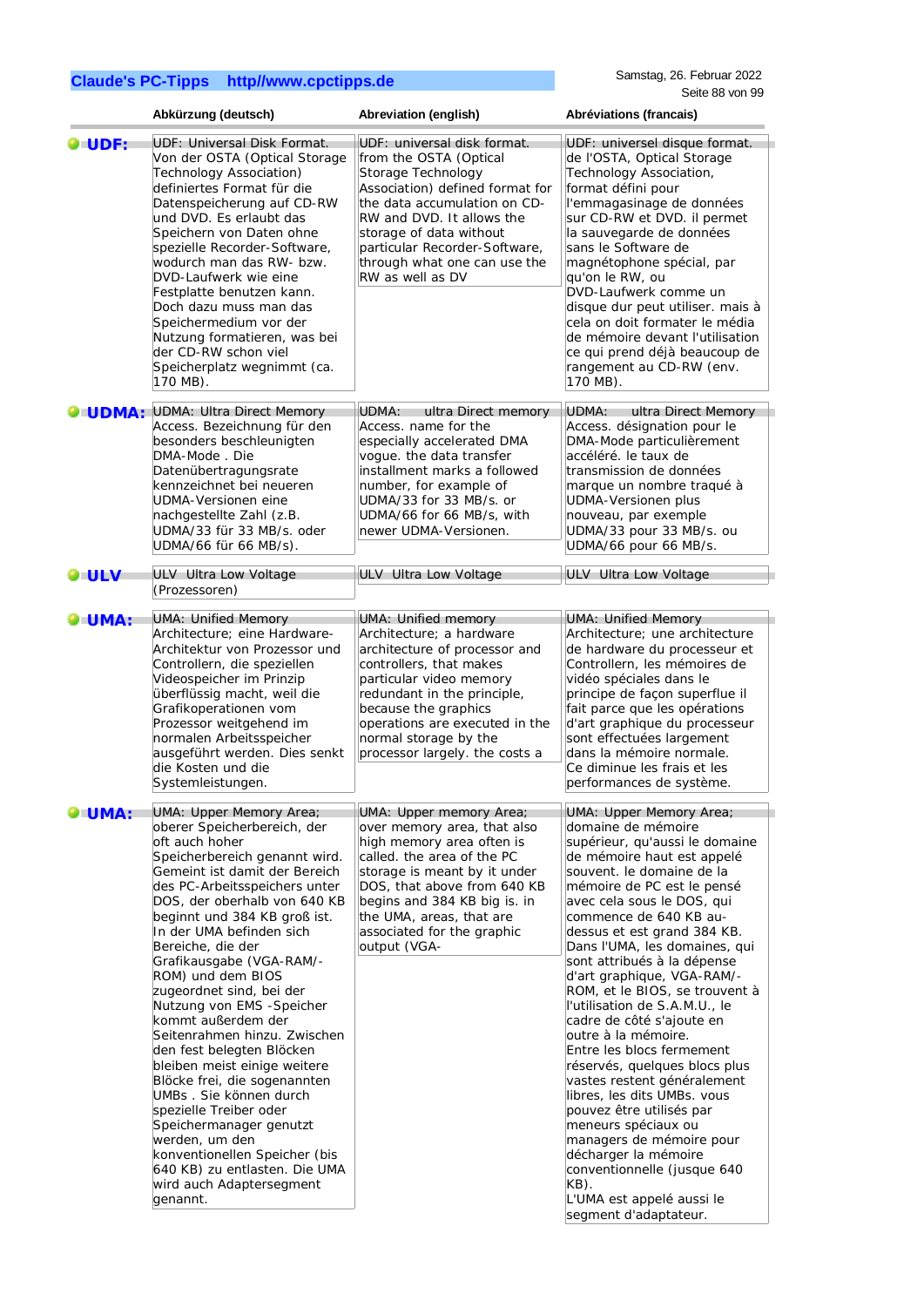|                | Abkürzung (deutsch)                                                                                                                                                                                                                                                                                                                                                                                                                                                                                                       | Abreviation (english)                                                                                                                                                                                                                                                                        | Abréviations (francais)                                                                                                                                                                                                                                                                                                                                                                                                                                                                                                                                                 |
|----------------|---------------------------------------------------------------------------------------------------------------------------------------------------------------------------------------------------------------------------------------------------------------------------------------------------------------------------------------------------------------------------------------------------------------------------------------------------------------------------------------------------------------------------|----------------------------------------------------------------------------------------------------------------------------------------------------------------------------------------------------------------------------------------------------------------------------------------------|-------------------------------------------------------------------------------------------------------------------------------------------------------------------------------------------------------------------------------------------------------------------------------------------------------------------------------------------------------------------------------------------------------------------------------------------------------------------------------------------------------------------------------------------------------------------------|
| <b>O</b> UMB:  | UMB: Upper Memory Block.<br>Speicherblock in der UMA.                                                                                                                                                                                                                                                                                                                                                                                                                                                                     | UMB: Upper memory block.<br>memory block in the UMA.                                                                                                                                                                                                                                         | UMB: Upper Memory bloc. bloc<br>de mémoire dans l'UMA.                                                                                                                                                                                                                                                                                                                                                                                                                                                                                                                  |
| <b>O</b> UMS:  | <b>UMS: Unified Messaging</b><br>Services. Dienst verschiedener<br>Internet-Anbieter, der alle<br>Arten leistungsgestützer<br>Kommunikation<br>(Sprachtelefonat, Fax, E-Mail,<br>SMS) zur Verfügung stellt.<br>Nachrichten werden dann<br>entsprechend umgewandelt<br>und umgeleitet: UMS benutzt<br>eine sogenannte Inbox, die<br>alle Arten von Informationen                                                                                                                                                           | <b>UMS:</b> Unified Messaging<br>services. service of different<br>internet suppliers, that all<br>types of leistungsgestützer<br>communications (language<br>telephone call) of SMS fax, e-<br>mail, to the disposal puts.<br>news then is changed<br>accordingly and is diverted:<br>ABOUT | <b>UMS: Unified Messaging</b><br>Services. service d'offreurs<br>d'Internet différents, que<br>toutes les sortes de<br>communication<br>leistungsgestützère, appel<br>téléphonique de langue, fax, e-<br>mail, SMS, à la disposition<br>pose. des nouvelles sont<br>transformées alors au fur et à<br>mesure et sont détournées:                                                                                                                                                                                                                                        |
|                | sammelt. Die Nachrichten in<br>dieser Box können durch<br>beliebige Dienste von<br>verschiedenen Standorten aus<br>abgerufen werden. Eine<br>gesprochene Datei kann z.B.<br>als Audiodatei aufgezeichnet<br>und dann als Anhang einer E-<br>Mail verschickt werden, ein<br>FAX oder eine E-Mail als SMS-<br>Nachricht an ein Handy oder<br>als gesprochene Nachricht auf<br>den Anrufbeantworter geleitet<br>werden. Es gibt aber noch<br>viele andere Möglichkeiten. Ein<br>kostenloser UMS-Anbieter ist<br>z.B. Web.de. |                                                                                                                                                                                                                                                                                              | A L'utilise un dit Inbox qui<br>rassemble toutes les sortes<br>d'informations. les nouvelles<br>dans ce box peuvent être<br>demandées de stations<br>différentes par services<br>quelconques. un fichier parlé<br>peut par exemple<br>comme l'audio-fichier dessiné<br>et alors comme l'appendice un<br>e-mail est envoyé, un FAX ou<br>un e-mail comme SMS-<br>Nachricht à un Handy ou<br>comme la nouvelle parlée sur<br>le répondeur est accompagné.<br>Il y a mais encore beaucoup<br>d'autres possibilités. un UMS-<br>Anbieter gratuit est par<br>exemple Web.de. |
| <b>OLUMTS:</b> | <b>UMTS: Universal Mobile</b>                                                                                                                                                                                                                                                                                                                                                                                                                                                                                             | UMTS:<br>universal mobile                                                                                                                                                                                                                                                                    | UMTS:<br>universel mobile                                                                                                                                                                                                                                                                                                                                                                                                                                                                                                                                               |
|                | Telecommunication System.<br>Dieses Mobilfunksystem soll<br>demnächst den jetzigen GSM -<br>Standard ablösen. Mit einer<br>Datenübertragungsrate von<br>zwei Megabits pro Sekunde<br>(MBit/s) sind dann Multimedia-<br>Anwendungen wie<br>Videokonferenzen per Handy<br>möglich. Zur Zeit werden für<br>diese Technologie, die 2002<br>eingeführt werden soll, Handys<br>entwickelt, die ein wesentlich<br>größeres Display haben als<br>heute üblich.                                                                    | Telecommunication system.<br>this mobile radio system shall<br>the present GSM soon -<br>standard replaces. co a data<br>transfer installment of two<br>megabits per second (MBit/s)<br>possibly then is multimedia<br>applications like video<br>conferences pe                             | Telecommunication système.<br>ce système de radio mobile<br>doit prochainement le GSM<br>présent, le standard détache.<br>Avec un taux de transmission<br>de données de deux méga-bits<br>par seconde (MBit/s), des<br>applications de multimédia<br>sont alors possibles comme<br>vidéoconférences par Handy.<br>À ce moment les Handys, qui<br>ont un display<br>substantiellement plus grand,<br>deviennent développés<br>habituellement comme<br>aujourd'hui pour cette<br>technologie, qui devrait être<br>en introduite 2002.                                     |
| <b>JUNC</b>    | <b>UNC Uniform Naming</b>                                                                                                                                                                                                                                                                                                                                                                                                                                                                                                 | <b>UNC Uniform Naming</b>                                                                                                                                                                                                                                                                    | <b>UNC Uniform Naming</b>                                                                                                                                                                                                                                                                                                                                                                                                                                                                                                                                               |
|                | Convention, einer<br>(vereinheitlichten)<br>Definition/Absprache zur<br>universellen Namensgebung in<br>einen Netzwerk. Beispiel:                                                                                                                                                                                                                                                                                                                                                                                         | Convention, one,<br>standardized, Definition to the<br>universal Naming into one<br>network. example:<br>//server1/verzeichnis/dokumen<br>t.htm                                                                                                                                              | Convention, une Definition<br>standardisée pour la<br>dénomination universelle dans<br>un réseau. exemple:<br>//server1/verzeichnis/dokumen<br>t.htm ou                                                                                                                                                                                                                                                                                                                                                                                                                 |
|                | //server1/verzeichnis/dokumen<br>t.htm oder<br>\\server1\verzeichnis\dokumen<br>t.htm<br>'server1" bezeichnet den<br><server> (Server im Netzwerk<br/>mit dem Namen Server1)<br/>'verzeichnis/dokument.htm"<br/>bezeichnet die <resource></resource></server>                                                                                                                                                                                                                                                             |                                                                                                                                                                                                                                                                                              | \\server1\verzeichnis\dokumen<br>t.htm<br>"server1" qualifie le serveur<br>dans le réseau avec le nom<br>Server1,<br>"verzeichnis/dokument.htm"<br>qualifie les ressources.                                                                                                                                                                                                                                                                                                                                                                                             |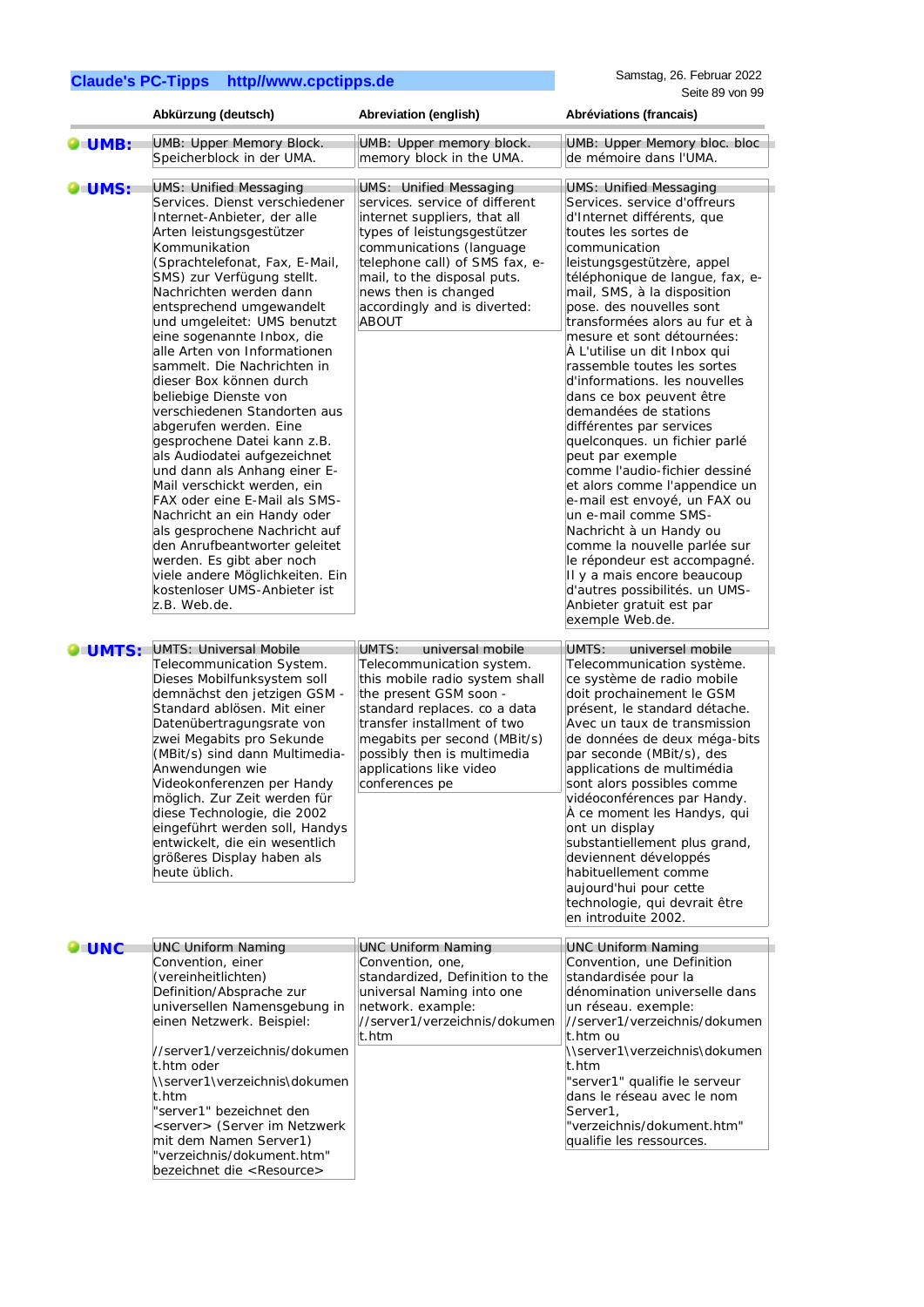|              | Abkürzung (deutsch)                                                                                                                                                                                                                                                                                                                                                                                                                                                                                                                                                                                                                                                                                                                                      | Abreviation (english)                                                                                                                                                                                                                                                                          | Abréviations (francais)                                                                                                                                                                                                                                                                                                                                                                                                                                                                                                                                                                                                                                                                                                                                                                  |
|--------------|----------------------------------------------------------------------------------------------------------------------------------------------------------------------------------------------------------------------------------------------------------------------------------------------------------------------------------------------------------------------------------------------------------------------------------------------------------------------------------------------------------------------------------------------------------------------------------------------------------------------------------------------------------------------------------------------------------------------------------------------------------|------------------------------------------------------------------------------------------------------------------------------------------------------------------------------------------------------------------------------------------------------------------------------------------------|------------------------------------------------------------------------------------------------------------------------------------------------------------------------------------------------------------------------------------------------------------------------------------------------------------------------------------------------------------------------------------------------------------------------------------------------------------------------------------------------------------------------------------------------------------------------------------------------------------------------------------------------------------------------------------------------------------------------------------------------------------------------------------------|
| <b>JUPnP</b> | UPnP Universal Plug and Play:<br>Stellt in Ihrem Netzwerk die<br>Kommunikation zwischen<br>unterschiedlichen Geräten und<br>Diensten her. Das Auffinden<br>der Dienste und die<br>Konfiguration der Geräte<br>erfolgt dabei automatisch.<br>UPnP-fähige Geräte<br>kommunizieren<br>gleichberechtigt miteinander<br>und können die verfügbaren<br>Dienste gegenseitig benutzen.<br>Ein UPnP-Gerät oder -Dienst<br>kann z.B. von Ihrem Router<br>die Abbildung von öffentlichen<br>Ports auf interne Ports<br>anfordern, um mit anderen<br>Diensten im Internet<br>kommunizieren zu können. Die<br>automatische Konfiguration<br>kann daher unter Umständen<br>ein Sicherheitsrisiko                                                                       | UPnP Universal Plug of and<br>Play: put in your network the<br>communications between<br>different appliances and<br>services ago. finding of the<br>services and the configuration<br>of the appliances take place<br>automatically on that occasion.<br>UPnP-fähige appliances<br>commun     | UPnP Universal Plug and Play:<br>pose dans votre réseau la<br>communication entre appareils<br>différents et services. le fait de<br>trouver les services et la<br>configuration des appareils<br>résulte automatiquement à<br>cela.<br>Des appariels capables de<br>UPnP communiquent ensemble<br>du même titre et peuvent<br>utiliser réciproquement les<br>services disponibles. un<br>appariel UPnP ou, le service<br>peut par exemple de votre<br>Router l'illustration de Ports<br>public sur Ports interne il<br>requiert que pour pouvoir<br>communiquer avec les autres<br>services dans l'Internet. la<br>configuration automatique<br>peut représenter par<br>conséquent un risque de                                                                                         |
|              | darstellen. Alternativ können<br>Sie die Freigabe der Ports<br>unter Netzwerkeinstellungen /<br>NAT vornehmen.                                                                                                                                                                                                                                                                                                                                                                                                                                                                                                                                                                                                                                           |                                                                                                                                                                                                                                                                                                | sécurité sous circonstances.<br>Alternativement vous pouvez<br>la libération du Ports sous<br>attitudes de réseau / NAT<br>distingué.                                                                                                                                                                                                                                                                                                                                                                                                                                                                                                                                                                                                                                                    |
| O UPS:       | UPS: Uninterruptible Power<br>Supply                                                                                                                                                                                                                                                                                                                                                                                                                                                                                                                                                                                                                                                                                                                     | UPS: Uninterruptible Power<br>Supply                                                                                                                                                                                                                                                           | UPS: Uninterruptible Power<br>Supply                                                                                                                                                                                                                                                                                                                                                                                                                                                                                                                                                                                                                                                                                                                                                     |
| O URL:       | <b>URL: Uniform Resource</b><br>Locator - die Adresszeile für<br>jedes beliebige Internet-<br>Angebot. Die URL<br>http://www.Computer-<br>Woerterbuch.de/links setzt<br>sich zusammen aus: dem<br>verwendeten<br>Übertragungsprotokoll http://<br>(ist für den Transport von<br>HTML-Dokumenten zuständig),<br>der Subleveldomain www<br>(World Wide Web), der<br>Domain Computer-<br>Woerterbuch, der Top Level<br>Domain de (für Deutschland)<br>und dem Pfad der<br>entsprechenden Seite (bzw.<br>Datei) links . Die hierarchische<br>Folge der einzelnen<br>Adressbestandteile ist nötig,<br>um zur richtigen Adresse zu<br>gelangen. Praktischerweise<br>können URLs in HTML-Seiten<br>als Links dienen, über die der<br>Benutzer per Mausklick von | URL: uniform Resource<br>Locator - the address line for<br>every any internet offer. the<br>URL http://www.Computer-<br>Woerterbuch.de/links consists<br>from: the used transfer<br>protocol http: //, is<br>responsible for the<br>transportation of HTML-<br>Dokumenten, the<br>Subleveldoma | URL: : uniforme Resource<br>Locator, la ligne d'adresse<br>pour chaque offre d'Internet<br>quelconque. l'URL<br>http://www.Computer-<br>Woerterbuch.de/links compose<br>se de: lui appliquât http le de<br>transmission-procès-verbal:<br>/ /, est compétent pour le<br>transport de documents de<br>HTML, le Subleveldomain<br>www, World Wide Web, le<br>dictionnaire d'ordinateur d'Ain<br>de dôme, le Top Level Ain de<br>dôme de, pour Allemagne, et<br>le sentier de la page<br>correspondante ou fichier, à<br>gauche.<br>La suite hiérarchique des<br>composants d'adresse seuls<br>est nécessaire pour parvenir à<br>l'adresse correcte. des<br>preuves pratiques peuvent des<br>URLs dans les pages de HTML<br>comme à gauche sert sur que<br>l'utilisateur peut surfer par le |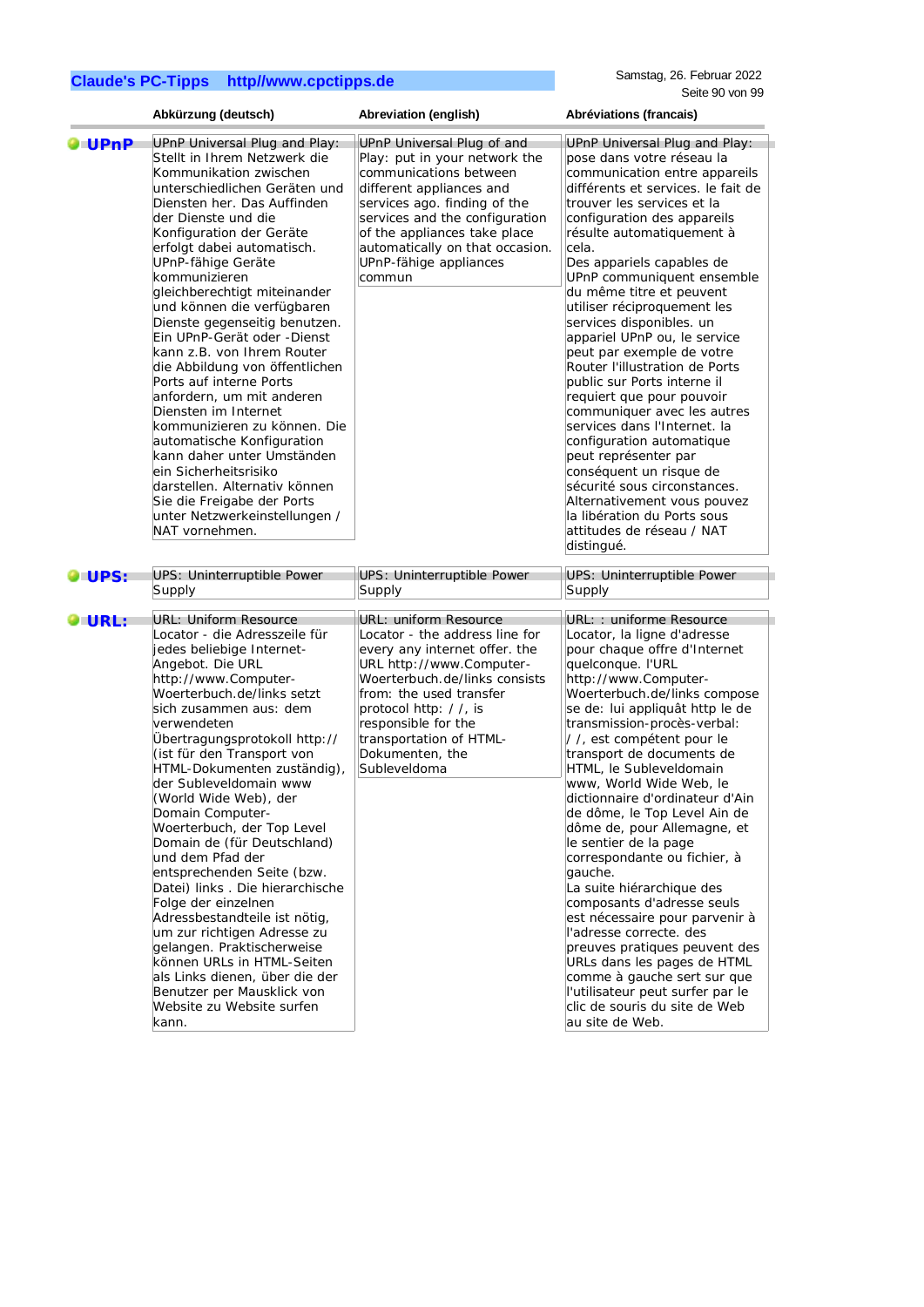|      | Abkürzung (deutsch)                                                                                                                                                                                                                                                                                                                                                                                                                                                                                                                                                                                                                                            | Abreviation (english)                                                                                                                                                                                                                                                                   | Abréviations (francais)                                                                                                                                                                                                                                                                                                                                                                                                                                                                                                                                                                                                                                                                                                           |
|------|----------------------------------------------------------------------------------------------------------------------------------------------------------------------------------------------------------------------------------------------------------------------------------------------------------------------------------------------------------------------------------------------------------------------------------------------------------------------------------------------------------------------------------------------------------------------------------------------------------------------------------------------------------------|-----------------------------------------------------------------------------------------------------------------------------------------------------------------------------------------------------------------------------------------------------------------------------------------|-----------------------------------------------------------------------------------------------------------------------------------------------------------------------------------------------------------------------------------------------------------------------------------------------------------------------------------------------------------------------------------------------------------------------------------------------------------------------------------------------------------------------------------------------------------------------------------------------------------------------------------------------------------------------------------------------------------------------------------|
| USB: | USB: Universal Serial Bus, Der<br>USB ist eine Schnittstelle am<br>PC, die den Anschluss von<br>Peripheriegeräten wie Modem,<br>Drucker, Scanner, Laufwerke,<br>CD-Brenner erleichtert.<br>Vorteile des USB Anschlusses:<br>Buchse und Stecker sind bei<br>allen USB-Geräten gleich.<br>Auch neue Macintosh-Rechner<br>haben USB-Buchsen.<br>USB ermöglicht "Hot<br>Plugging". Bei laufendem<br>Rechner können Zusatzgeräte<br>angeschlossen und sofort<br>genutzt werden.<br>Der USB versorgt alle<br>angeschlossenen Geräte mit<br>Strom.<br>An einer solchen Schnittstelle<br>können bis zu 127 Geräte<br>angeschlossen werden.<br>Infos unter: www.usb.org | USB: universal Serial bus, the<br>USB is a matching unit at the<br>PC, that helps scanner, drives,<br>with the connection of external<br>devices like modem, printers,<br>CD burners. advantages of the<br>USB connection: pin jack and<br>more plug-in is same with all<br>the USB-Ger | USB:: universel Serial bus.<br>cet USB est une jonction au<br>PC, que le branchement<br>d'appareils de périphérie<br>comme le modem,<br>imprimeurs, scanners, lecteurs<br>de disquettes, le graveur de<br>CD facilite. avantages de l'USB<br>de branchement: douille et<br>fiches est à comme tous les<br>appareils d'USB.<br>Aussi nouveaux calculateur de<br>Macintosh ont des douilles<br>d'USB. l'USB facilite" Plugging"<br>à des hots. au calculateur<br>courant, des appareils<br>complémentaires peuvent<br>connecté et sont utilisés tout<br>de suite. cet USB fournit tous<br>les appareils connectés du<br>courant.<br>À une telle jonction peut être<br>branché jusqu' à 127<br>appareils. infos sous:<br>www.usb.org |
| USV: | USV: unterbrechungsfreie                                                                                                                                                                                                                                                                                                                                                                                                                                                                                                                                                                                                                                       | USV: unterbrechungsfreie                                                                                                                                                                                                                                                                | USV: unterbrechungsfreie                                                                                                                                                                                                                                                                                                                                                                                                                                                                                                                                                                                                                                                                                                          |
|      | Stromversorgung, englisch                                                                                                                                                                                                                                                                                                                                                                                                                                                                                                                                                                                                                                      | Stromversorgung (germany),                                                                                                                                                                                                                                                              | Stromversorgung (allemand),                                                                                                                                                                                                                                                                                                                                                                                                                                                                                                                                                                                                                                                                                                       |
|      | Uninterruptible Power Supply                                                                                                                                                                                                                                                                                                                                                                                                                                                                                                                                                                                                                                   | see Uninterruptible Power                                                                                                                                                                                                                                                               | voir Uninterruptible Power                                                                                                                                                                                                                                                                                                                                                                                                                                                                                                                                                                                                                                                                                                        |
|      | (UPS)                                                                                                                                                                                                                                                                                                                                                                                                                                                                                                                                                                                                                                                          | Supply (UPS, english)                                                                                                                                                                                                                                                                   | Supply (UPS, anglais)                                                                                                                                                                                                                                                                                                                                                                                                                                                                                                                                                                                                                                                                                                             |
| UTP: | UTP: Unshielded Twisted Pair.                                                                                                                                                                                                                                                                                                                                                                                                                                                                                                                                                                                                                                  | UTP: Unshielded Twisted Pair.                                                                                                                                                                                                                                                           | UTP: Unshielded Twisted Pair.                                                                                                                                                                                                                                                                                                                                                                                                                                                                                                                                                                                                                                                                                                     |
|      | Bezeichnung für Twisted-Pair-                                                                                                                                                                                                                                                                                                                                                                                                                                                                                                                                                                                                                                  | name for Twisted-Pair-                                                                                                                                                                                                                                                                  | désignation pour Twisted-Pair-                                                                                                                                                                                                                                                                                                                                                                                                                                                                                                                                                                                                                                                                                                    |
|      | Kupferkabel ohne äußere                                                                                                                                                                                                                                                                                                                                                                                                                                                                                                                                                                                                                                        | Kupferkabel without outer                                                                                                                                                                                                                                                               | Kupferkabel sans la protection                                                                                                                                                                                                                                                                                                                                                                                                                                                                                                                                                                                                                                                                                                    |
|      | Abschirmung.                                                                                                                                                                                                                                                                                                                                                                                                                                                                                                                                                                                                                                                   | shielding.                                                                                                                                                                                                                                                                              | à l'extérieur.                                                                                                                                                                                                                                                                                                                                                                                                                                                                                                                                                                                                                                                                                                                    |

| Anfangsbuchstabe: |                                                                                                                                                                                                                        |                                                                                                                                                                                                                           |                                                                                                                                                                                                                                |
|-------------------|------------------------------------------------------------------------------------------------------------------------------------------------------------------------------------------------------------------------|---------------------------------------------------------------------------------------------------------------------------------------------------------------------------------------------------------------------------|--------------------------------------------------------------------------------------------------------------------------------------------------------------------------------------------------------------------------------|
| <b>JVAN</b>       | VAN Value Added Network                                                                                                                                                                                                | VAN Value Added Network                                                                                                                                                                                                   | VAN Value Added Network                                                                                                                                                                                                        |
| VAR:              | VAR: Value Added Reseller,<br>wörtlich übersetzt Wert-Zusatz-<br>Wiederverkäufer.<br>Marketingbegriff für einen<br>(Computer-) Verkäufer, der<br>das Produkt durch eigene<br>Dienstleistungen zusätzlich<br>aufwertet. | VAR: Value Added Reseller.<br>literally exorbitant value<br>additional retailers. marketing<br>concept for a (computer -)<br>salesperson, who increases<br>the value additionally of the<br>product through own services. | VAR: Value Added Reseller.<br>littéralement revendeur<br>d'additif de valeur traduit, idée<br>de marketing pour un,<br>ordinateurs, vendeurs, qui<br>revalorisent en plus le produit<br>par propres prestations de<br>service. |
| VAR:              | VAR: Variable - In                                                                                                                                                                                                     | VAR: variable - in                                                                                                                                                                                                        | VAR: variable, en les langages                                                                                                                                                                                                 |
|                   | Programmiersprachen<br>verwendete Abkürzung für<br>Variable.                                                                                                                                                           | programming languages of use<br>abbreviation for variable.                                                                                                                                                                | de programmation,<br>l'abréviation appliquât pour la<br>variable.                                                                                                                                                              |
| $\sqrt{CD}$       | VCD Video-CD: in diesem<br>Format lassen sich Filme<br>komprimiert auf eine CD<br>schreiben                                                                                                                            | VCD Video-CD: in this format<br>leaves compress films for itself<br>on a CD writes                                                                                                                                        | VCD Video-CD: dans ce format<br>laisse se comprimer des films<br>sur un CD écrit                                                                                                                                               |
| VC-SD             | VC-SDRAM: Virtual Channel                                                                                                                                                                                              | VC-SDRAM: Virtual Channel                                                                                                                                                                                                 | VC-SDRAM: Virtual Channel                                                                                                                                                                                                      |
|                   | SDRAM. Eine Variante des<br>SDRAM, die von der Firma<br>NEC entwickelt wurde. Durch<br>eine besondere Ansteuerung,<br>erlaubt der VC-SDRAM einen<br>beschleunigten Speicherzugriff.                                    | SDRAM, a variation of the<br>SDRAM, that was developed<br>from the company NEC.<br>through a special<br>Ansteuerung, the VC-SDRAM<br>allows an accelerated memory<br>access.                                              | SDRAM, une variante du<br>SDRAM, qui a été développée<br>de l'entreprise NEC. par un<br>Ansteuerung particulier, le VC-<br>SDRAM permet une mainmise<br>de mémoire accélérée.                                                  |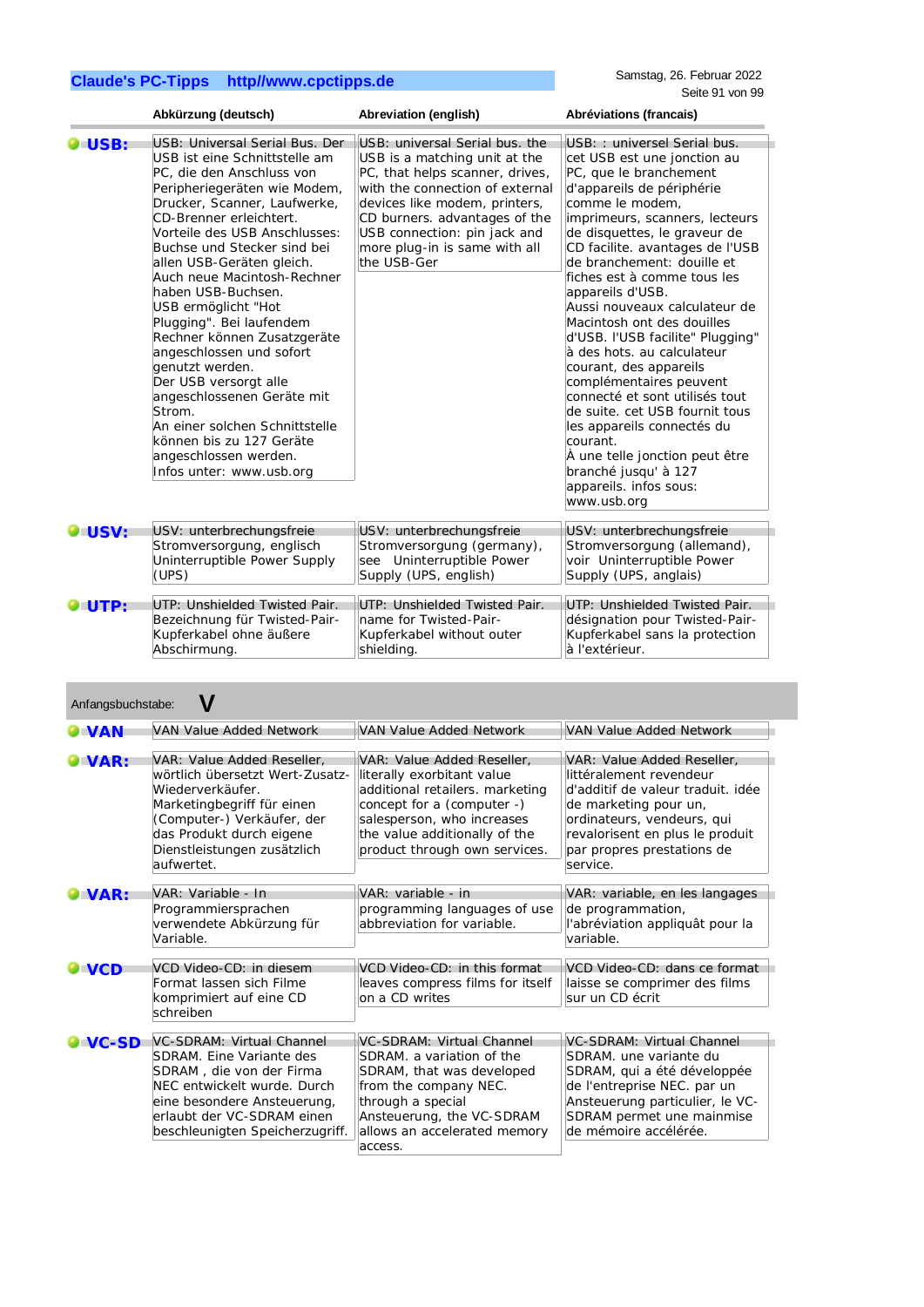|                    | Abkürzung (deutsch)                                                                                                                                                                                                                                                                                                                                                                                                                                                                                                                                                                                                                                                                                                                                                                                                      | Abreviation (english)                                                                                                                                                                                                                                                                      | Abréviations (francais)                                                                                                                                                                                                                                                                                                                                                             |
|--------------------|--------------------------------------------------------------------------------------------------------------------------------------------------------------------------------------------------------------------------------------------------------------------------------------------------------------------------------------------------------------------------------------------------------------------------------------------------------------------------------------------------------------------------------------------------------------------------------------------------------------------------------------------------------------------------------------------------------------------------------------------------------------------------------------------------------------------------|--------------------------------------------------------------------------------------------------------------------------------------------------------------------------------------------------------------------------------------------------------------------------------------------|-------------------------------------------------------------------------------------------------------------------------------------------------------------------------------------------------------------------------------------------------------------------------------------------------------------------------------------------------------------------------------------|
|                    | VDA 49VDA 4905 Lieferabruf<br>VDA 4906 Rechnung<br>VDA 4908 Gutschrift<br>VDA 4913 Lieferschein<br>VDA 4914/2 VDA-Empfehlung<br>4914/2 für " Odette<br>Specifications for File Transfer<br>VDA 4915 Feinabruf                                                                                                                                                                                                                                                                                                                                                                                                                                                                                                                                                                                                            | VDA 4905 Lieferabruf<br>VDA 4906 Rechnung<br>VDA 4908 Gutschrift<br>VDA 4913 Lieferschein<br>VDA 4914/2 VDA-Empfehlung<br>4914/2 für " Odette<br>Specifications for File Transfer<br>VDA 4915 Feinabruf                                                                                    | VDA 4905 Lieferabruf<br>VDA 4906 Rechnung<br>VDA 4908 Gutschrift<br>VDA 4913 Lieferschein<br>VDA 4914/2 VDA-Empfehlung<br>4914/2 für " Odette<br>Specifications for File Transfer<br>VDA 4915 Feinabruf                                                                                                                                                                             |
| $\blacksquare$ VDA | VDA Verband der<br>Automobilindustrie e. V. (VDA)<br>mit Sitz in Frankfurt ist der<br>größte gemeinsame<br>Interessenverband der<br>deutschen Autohersteller und<br>seiner Zulieferer.<br>In der Öffentlichkeit ist der<br>VDA bekannt als Veranstalter<br>der alle zwei Jahre<br>stattfindenden Internationale<br>Automobilausstellung (IAA) in<br>Frankfurt. Seine eigentlichen<br>Aufgaben sind aber die<br>Interessenvertretung,<br>Meinungsaustausch zwischen<br>den Mitgliedern und die<br>Erarbeitung von Standards wie<br>etwa Empfehlungen für<br>logistische Verfahren von<br>Industriebetrieben oder den<br>de-facto-Standard für EDI in<br>der deutschen<br>Automobilindustrie.<br>Der VDA ist Mitglied in der<br>europäische Vereinigung der<br>Automobilindustrie, genannt<br>Odette.<br>Quelle: Wikipedia | VDA Verband der<br>Automobilindustrie e. V.<br>(germany)                                                                                                                                                                                                                                   | VDA Verband der<br>Automobilindustrie e. V.<br>(Allemagne)                                                                                                                                                                                                                                                                                                                          |
| <b>UNDAFS</b>      | VDAFS Dateiformat für Cad-<br>Daten des VDA                                                                                                                                                                                                                                                                                                                                                                                                                                                                                                                                                                                                                                                                                                                                                                              | VDAFS File format for Cad-<br>Data                                                                                                                                                                                                                                                         | VDAFS Format de fichier pour<br>données CAD                                                                                                                                                                                                                                                                                                                                         |
| <b>J</b> VDSL      | <b>VDSL Very High Data Rate DSL</b>                                                                                                                                                                                                                                                                                                                                                                                                                                                                                                                                                                                                                                                                                                                                                                                      | VDSL Very High Data Rate DSL                                                                                                                                                                                                                                                               | VDSL Very High Data Rate DSL                                                                                                                                                                                                                                                                                                                                                        |
| VESA:              | VESA: Video Electronic<br>Standard Association, ein<br>Gremium von Firmen, das<br>zunächst Grafikstandards<br>definiert hat. Später dann<br>auch eine verbreitete Variante<br>des Local Bus (siehe<br>Bussystem), sowie<br>Energiesparnormen (z.B.<br>DPMS). Genaueres erfahrt ihr<br>auf der Website: www.vesa.org                                                                                                                                                                                                                                                                                                                                                                                                                                                                                                      | VESA: video Electronic<br>standard Association, a<br>committee of companies, that<br>defined graphics standards at<br>first. later then also a<br>widespread variation of the<br>Local bus (see Bussystem), as<br>well as energy savings norms<br>(for example DPMS). you find<br>out more | VESA: vidéo Electronic<br>standard Association, une<br>commission d'entreprises, qui<br>a défini avant tout des<br>standards d'art graphique.<br>plus tard alors aussi une<br>variante répandue du Local<br>autocar, voit le système de<br>bus), dès que des normes<br>d'économie d'énergie (par<br>exemple DPMS).<br>Vous apprenez plus précis sur<br>le site de Web: www.vesa.org |
| VGA:               | VGA: Video Graphics Array,<br>was übersetzt soviel wie Video-<br>Grafik-Umgebung heißt. VGA<br>ist ein weit verbreiteter<br>Grafikstandard. Er sieht eine<br>Auflösung von 640 x 480<br>Punkten und die gleichzeitige<br>Darstellung von mindestens 16<br>Farben vor.                                                                                                                                                                                                                                                                                                                                                                                                                                                                                                                                                    | VGA: video Graphics array,<br>what translates so much like<br>video graphics surroundings is<br>called. VGA is a far spread<br>graphics standard. he/it sees a<br>dissolution of 640 x 480 points<br>and the simultaneous<br>representation of at least 16<br>colors before.               | VGA: vidéo Graphics Array, ce<br>qui traduit autant comme<br>environs d'art graphique de<br>vidéo s'appelle. VGA est un<br>standard d'art graphique<br>beaucoup répandu. il voit une<br>dilution de 640 480 points x et<br>la représentation simultanée<br>d'au moins 16 couleurs devant.                                                                                           |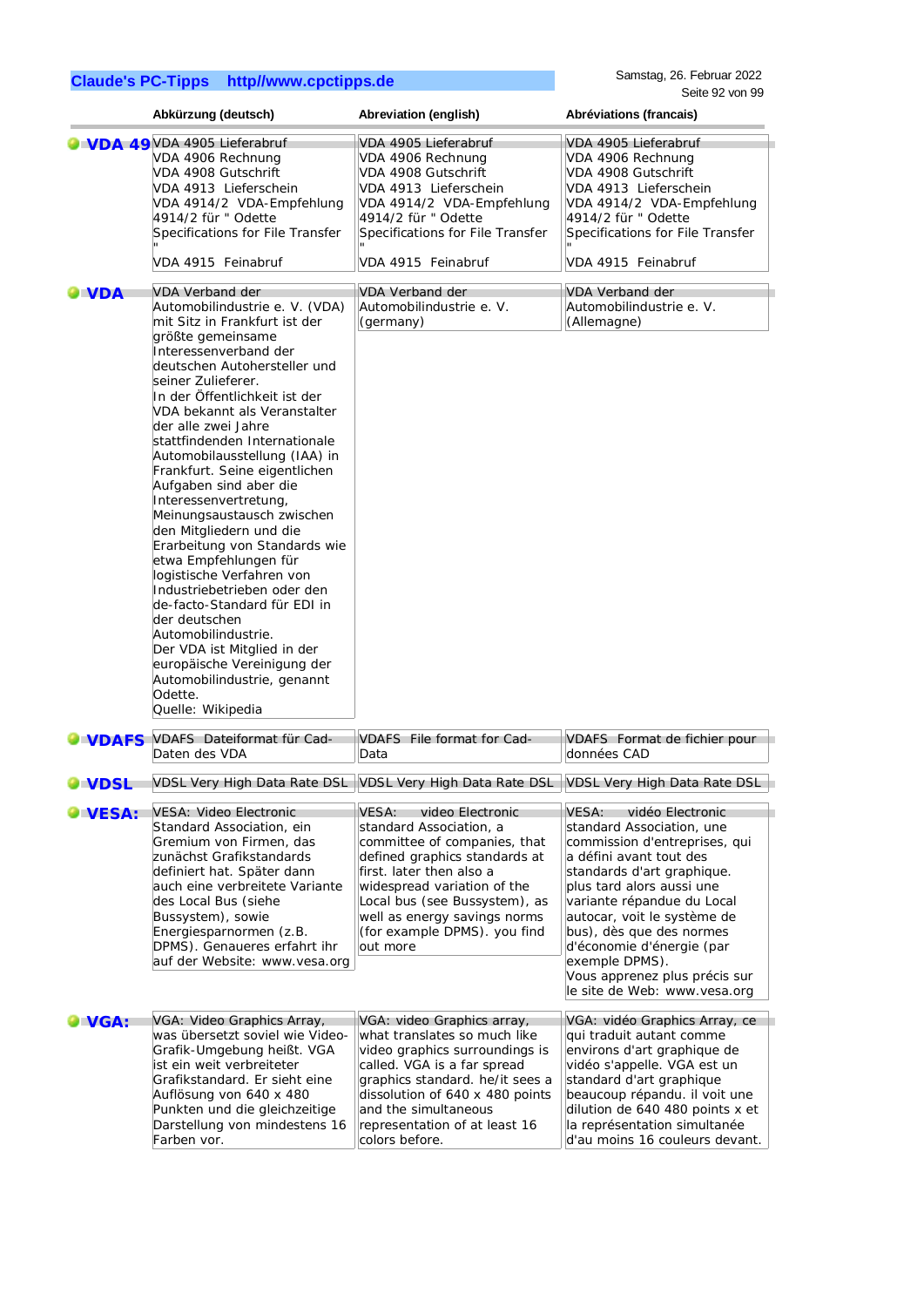|                | Abkürzung (deutsch)                                                                                                                                                                                                                                                                                                                                                                                                                                                                                                                                                                | Abreviation (english)                                                                                                                                                                                                                                                                                                                                                                                                                                                                                                                                  | Abréviations (francais)                                                                                                                                                                                                                                                                                                                                                                                                                                                                                                                                                                      |
|----------------|------------------------------------------------------------------------------------------------------------------------------------------------------------------------------------------------------------------------------------------------------------------------------------------------------------------------------------------------------------------------------------------------------------------------------------------------------------------------------------------------------------------------------------------------------------------------------------|--------------------------------------------------------------------------------------------------------------------------------------------------------------------------------------------------------------------------------------------------------------------------------------------------------------------------------------------------------------------------------------------------------------------------------------------------------------------------------------------------------------------------------------------------------|----------------------------------------------------------------------------------------------------------------------------------------------------------------------------------------------------------------------------------------------------------------------------------------------------------------------------------------------------------------------------------------------------------------------------------------------------------------------------------------------------------------------------------------------------------------------------------------------|
| <b>O</b> VLSI: | VLSI: Very Large Scale<br>Integration, Englisch für "sehr<br>hoch integriert". Bezeichnung<br>für Chips mit bis zu 100000<br>Schaltfunktionen.                                                                                                                                                                                                                                                                                                                                                                                                                                     | VLSI:<br>Very Large Scale<br>integration, English for" very<br>highly integrates". name for<br>chips as well until 100000<br>switch functions.                                                                                                                                                                                                                                                                                                                                                                                                         | VLSI:<br>Very Large Scale<br>intégration, l'anglais pour" très<br>haut intègre". désignation<br>pour les chips avec jusqu'à<br>100000 fonctions de<br>distribution.                                                                                                                                                                                                                                                                                                                                                                                                                          |
| $\bullet$ VoIP | VoIP Voice over Internet<br>Protocol. Die IP-Telefonie,<br>(auch Internet-Telefonie oder<br>Voice over IP (kurz VoIP)), ist<br>das Telefonieren über ein<br>Computernetzwerk auf der<br>Grundlage des<br>Internetprotokolls, oft ugs. das<br>Telefonieren über das Internet.                                                                                                                                                                                                                                                                                                       | VoIP Voice over Internet<br>Protocol (also called VoIP, IP<br>Telephony, Internet telephony,<br>and Digital Phone) is the<br>routing of voice conversations<br>over the Internet or any other<br>IP-based network. The voice<br>data flows over a general-<br>purpose packet-switched<br>network, instead of traditional<br>dedicated, circuit-switched<br>voice transmission lines.                                                                                                                                                                   | VoIP Voice over Internet<br>Protocol. La voix sur réseau<br>IP, parfois appelée téléphonie<br>IP ou téléphonie sur Internet,<br>et souvent abrégée en « VoIP<br>» (abrégé de l'anglais Voice<br>over IP), est une technique qui<br>permet de communiquer par<br>voix à distance via le réseau<br>Internet, ou tout autre réseau<br>acceptant le protocole TCP/IP.                                                                                                                                                                                                                            |
| <b>VPN</b>     | <b>VPN Virtual Private Network -</b><br>Über eine bestehende<br>Internetverbindung wird das<br>WWW direkt zu einem anderen<br>PC im Internet getunnelt.<br>Ein Virtuelles Privates Netz<br>(VPN) ist ein Computernetz,<br>das zum Transport privater<br>Daten ein öffentliches Netz<br>(zum Beispiel das Internet)<br>nutzt. Teilnehmer eines VPN<br>können Daten wie in einem<br>internen LAN austauschen. Die<br>einzelnen Teilnehmer selbst<br>müssen hierzu nicht direkt<br>verbunden sein. Die<br>Verbindung über das<br>öffentliche Netz wird<br>üblicherweise verschlüsselt | VPN Virtual private Network -<br>over an existing internet<br>connection becomes directly<br>the WWW in the internet to<br>another PC getunnelt.<br>A virtual private network<br>(VPN) is a computer network,<br>that uses a public network (for<br>example the internet) to the<br>transportation of private data.<br>participants of a VPN can<br>exchange data like in an<br>internal LAN.<br>The individual participants<br>even must be to this not<br>directly interconnected. the<br>connection over the public<br>network is typically encoded | VPN Virtual Private Network,<br>sur une liaison d'Internet<br>existante, le WWW devient<br>direct getunnelt un autre PC<br>dans l'Internet.<br>Un réseau privé et virtuel<br>(VPN) est un réseau<br>d'ordinateur qui utilise un<br>réseau public (par exemple<br>l'Internet) au transport de<br>données privées. les<br>participants d'un VPN peuvent<br>des données comme dans un<br>LAN interne échange.<br>Les participants seuls même<br>ne doivent pas être connectés<br>directement à cela. la liaison<br>sur le réseau public devient<br>normalement codée                            |
| <b>VRAM:</b>   | <b>VRAM: Video Random Access</b><br>Memory. Ein spezieller Typ<br>von Speicherbausteinen<br>(RAM), der für Grafikkarten<br>gedacht ist. Die Chips<br>erlauben eine Beschleunigung<br>vieler Grafikoperationen, weil<br>sie getrennte Ein- und<br>Ausgänge besitzen, die eine<br>gleichzeitige Ein- und Ausgabe<br>zulassen (z.B. gleichzeitiger<br>Zugriff auf Speicher und<br>Bildausgabe). VRAM-Chips sind<br>leistungsfähiger und auch<br>teuer als DRAM-Chips, die<br>deshalb häufiger in<br>preiswerteren Grafikkarten<br>vorkommen.                                          | VRAM:<br>video Random<br>Access memory. a particular<br>type of memory units (RAM),<br>that is intended for graphics<br>cards. the chips allow an<br>acceleration of many graphics<br>operations, because she/it<br>separate in, and exits possess,<br>that a simultaneous one in,<br>and edi                                                                                                                                                                                                                                                          | VRAM:<br>vidéo Random<br>Access Memory. un type<br>spécial d'éléments de mémoire<br>(RAM), qui est pensé pour les<br>carte graphique.<br>Les chips permettent une<br>accélération de beaucoup<br>d'opérations d'art graphique,<br>parce qu'elle séparé un - et<br>des sorties possèdent, qu'un<br>simultané un - et la dépense<br>admet que par exemple plus<br>simultané la mainmise sur<br>mémoires et dépense d'image).<br>Des VRAM-Chips sont plus<br>efficacement et aussi chers<br>comme DRAM-Chips, qui se<br>passe donc plus souvent dans<br>les carte graphique meilleur<br>marché. |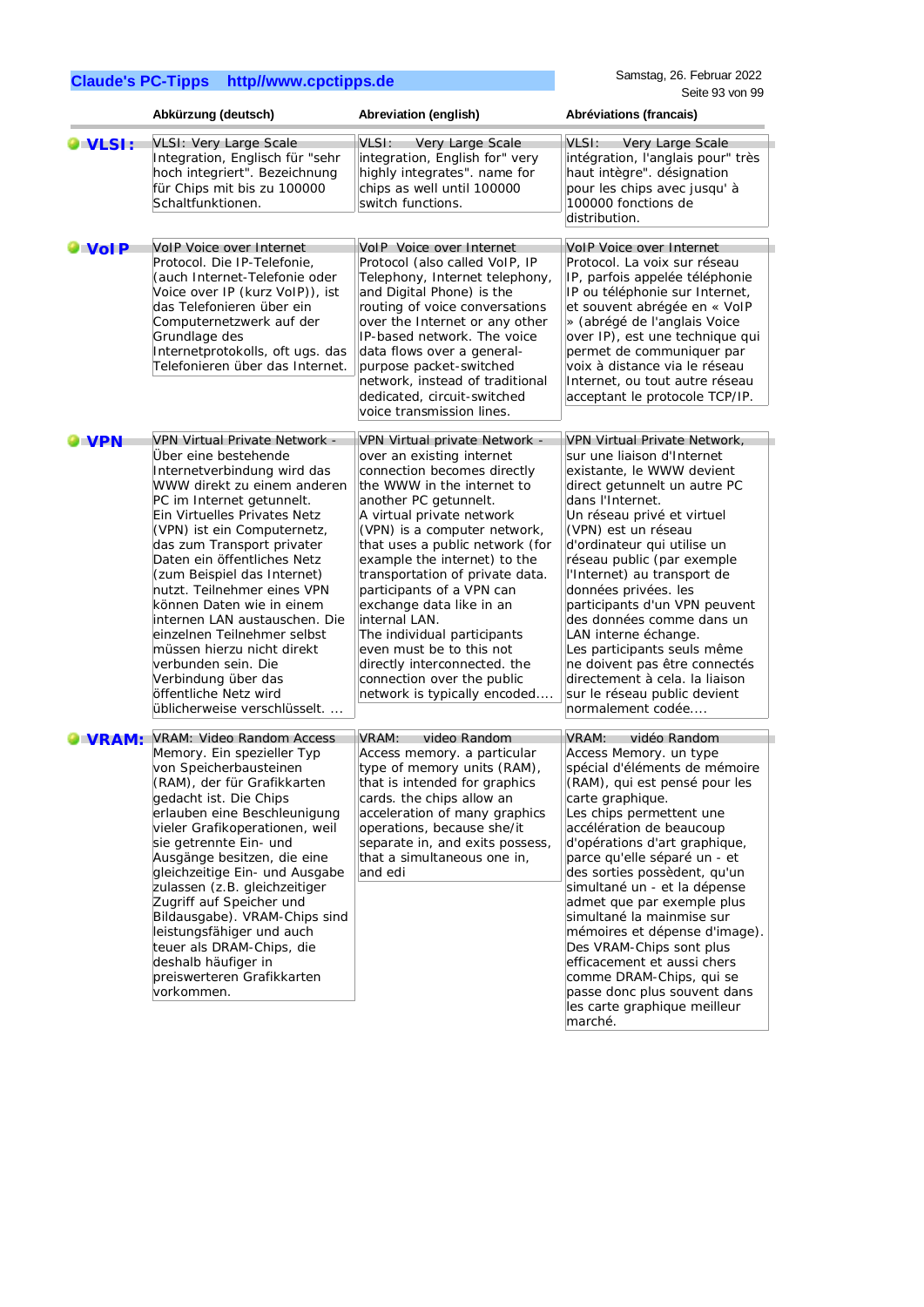|                   | Abkürzung (deutsch)                                                                                                                                                                                                                                                                                                                                               | <b>Abreviation (english)</b>                                                                                                                                                                                                                                                                       | Abréviations (francais)                                                                                                                                                                                                                                                                                                                                                 |
|-------------------|-------------------------------------------------------------------------------------------------------------------------------------------------------------------------------------------------------------------------------------------------------------------------------------------------------------------------------------------------------------------|----------------------------------------------------------------------------------------------------------------------------------------------------------------------------------------------------------------------------------------------------------------------------------------------------|-------------------------------------------------------------------------------------------------------------------------------------------------------------------------------------------------------------------------------------------------------------------------------------------------------------------------------------------------------------------------|
| VRML:             | VRML: Virtual Reality Modeling<br>Language. Durch diese<br>Programmiersprache lassen<br>sich dreidimensionale.<br>anklickbare Gegenstände und<br>Räume für WWW-Seiten<br>gestalten. In VRML<br>programmierte Internet-Seiten<br>bieten die Möglichkeit, quasi<br>auf dem Monitor in eine<br>"sichtbare Welt"<br>hineinzugehen. Infos unter:<br>www.vrml-fokus.de/ | VRML:<br><b>Virtual Reality</b><br>Modeling Language. through<br>this programming language,<br>three-dimensional, anklickbare<br>objects and spaces for WWW-<br>Seiten can be shaped. in VRML<br>of programmed internet sides<br>offers the possibility to go in<br>on the monitor in a" visible w | VRML:<br><b>Virtual Reality</b><br>Modeling Language. les objets<br>tridimensionnels et<br>anklickbares et espaces se<br>font développer par ce<br>langage de programmation<br>bour WWW-Seiten.<br>Dans VRML de pages<br>d'Internet programmées offre<br>la possibilité entrer quasi sur<br>le moniteur dans un" monde<br>visible", infos sous: www.vrml-<br>fokus.de / |
| Anfangsbuchstabe: | W                                                                                                                                                                                                                                                                                                                                                                 |                                                                                                                                                                                                                                                                                                    |                                                                                                                                                                                                                                                                                                                                                                         |
| $\bullet$ W3:     | W3: Kürzeste Form, das World<br>Wide Web zu bezeichnen. Im<br>Englischen dauert die<br>Aussprache der Abkürzung<br>WWW länger als der komplette<br>Begriff World Wide Web. Um<br>es so kurz wie möglich zu<br>machen, wurden die drei Ws<br>zu W3.                                                                                                                | W3: quick form, to mark the<br>World Wide Web, in the<br>English, the pronunciation of<br>the abbreviation WWW lasts<br>longer than the complete<br>concept World Wide Web. To<br>do therefore as shortly as<br>possible, the three Ws turned<br>into W3.                                          | W3: Courte forme pour<br>qualifier le World Wide Web.<br>En anglais, la prononciation de<br>l'abréviation WWW dure plus<br>long que "World Wide Web".<br>Pour cela les trois Ws<br>deviennent W3.                                                                                                                                                                       |
| $W3C$ :           | W3C: World Wide Web<br>Consortium; gegründet 1994                                                                                                                                                                                                                                                                                                                 | W3C: World Wide Web<br>Consortium: established 1994                                                                                                                                                                                                                                                | W3C: World Wide Web<br>Consortium; en fondé 1994 de                                                                                                                                                                                                                                                                                                                     |

|                | zu W3.                                                                                                                                                                                                                                                                                                                                                                                                                                                 | into W3.                                                                                                                                                                                                                                                                                          |                                                                                                                                                                                                                                                                                                                                                                                                                                                             |
|----------------|--------------------------------------------------------------------------------------------------------------------------------------------------------------------------------------------------------------------------------------------------------------------------------------------------------------------------------------------------------------------------------------------------------------------------------------------------------|---------------------------------------------------------------------------------------------------------------------------------------------------------------------------------------------------------------------------------------------------------------------------------------------------|-------------------------------------------------------------------------------------------------------------------------------------------------------------------------------------------------------------------------------------------------------------------------------------------------------------------------------------------------------------------------------------------------------------------------------------------------------------|
| $\bullet$ W3C: | W3C: World Wide Web<br>Consortium; gegründet 1994<br>vom Erfinder des World Wide<br>Webs, Tim Berners-Lee. Dieser<br>Interessenverbund von<br>verschiedenen mit dem<br>Internet eng verbundenen<br>Firmen und öffentlichen<br>Einrichtungen legt fürs W3<br>Normen fest (unter anderem<br>HTML und CSS) und sorgt so<br>für dessen Weiterentwicklung<br>$(www.w3c.org)$ .                                                                              | W3C: World Wide Web<br>Consortium; established 1994<br>from the inventor of the World<br>Wide WebTim Berners-Lee.<br>this interest system of<br>different with the internet of<br>narrowly interconnected<br>companies and public facilities<br>fixes for the W3 standard<br>(among othe          | W3C: World Wide Web<br>Consortium; en fondé 1994 de<br>l'inventeur du World Wide<br>Web, Tim Berners-Lee.<br>Cette jonction d'intérêt de<br>différents avec l'Internet<br>entreprises étroitement<br>conjointes et aménagements<br>publics immobilise pour W3<br>normalisé, entre autres HTML<br>et CSS, et veille ainsi pour son<br>développement<br>$(www.w3c.org)$ .                                                                                     |
| <b>OWAN:</b>   | WAN: Wide Area Network -<br>das "weite Netz" im Gegensatz<br>zum lokalen Netz, dem "Local<br>Area Network ". Von WAN<br>spricht man immer dann,<br>wenn zur Datenübertragung<br>ein Netz benutzt wird, das<br>unter Umständen weltweite<br>Entfernungen umspannt. Ein<br>WAN besteht häufig aus<br>mehreren örtlichen Netzen<br>(LAN), die über Fernleitungen<br>miteinander verbunden sind<br>(meist über das Telefonnetz).                           | WAN: Wide Area Network -<br>the" wide network" in contrast<br>to the LAN, that" of Local Area<br>Network". one always speaks<br>of WAN when a network, that<br>encompasses world-wide<br>distances conceivably, is used<br>for the data transfer, a WAN<br>usually frequently consists            | WAN: Wide Area Network, le"<br>réseau vaste" contrairement<br>au réseau local, le" Local Area<br>Network". on parle toujours de<br>WAN si un réseau, qui<br>transforme des éloignements<br>mondiaux sous circonstances,<br>est utilisé pour la transmission<br>de données.<br>Un WAN consiste<br>généralement souvent en<br>plusieurs réseaux locaux<br>(LAN), qui sont ensemble<br>conjoints sur circuits<br>interurbains, sur le réseau de<br>téléphone). |
| $\bullet$ WAP: | <b>WAP: Wireless Application</b><br>Protocol. Damit können<br>speziell aufbereitete Internet-<br>Seiten per Handy abgerufen<br>werden. Allerdings sind<br>umfangreiche Grafiken und<br>Bilder hier nicht möglich.<br>Voraussetzung für den Zugriff<br>auf diese speziellen Angebote<br>ist ein WAP-fähiges Handy. Für<br>die Darstellung auf dem<br>Display wurde die spezielle<br>Programmiersprache WML<br>(Wireless Markup Language)<br>entwickelt. | <b>WAP: Wireless Application</b><br>Protocol. internet sides can<br>prepare specifically been<br>called per Handy with it.<br>however extensive graphics<br>and pictures are not possible<br>here. prerequisite for the<br>access on these particular<br>offers is a WAP-fähiges Handy.<br>for th | WAP: Wireless Application<br>Protocol. des pages d'Internet<br>traitées peuvent être<br>demandées spécialement avec<br>cela par Handy. en effet les<br>arts graphiques étendus et<br>images ne sont pas possibles<br>ici.<br>La condition pour la mainmise<br>sur ces offres spéciales est un<br>WAP-fähiges Handy. pour la<br>représentation sur le display,<br>le langage de programmation<br>WML spécial (Wireless Markup<br>Language) a été développé.  |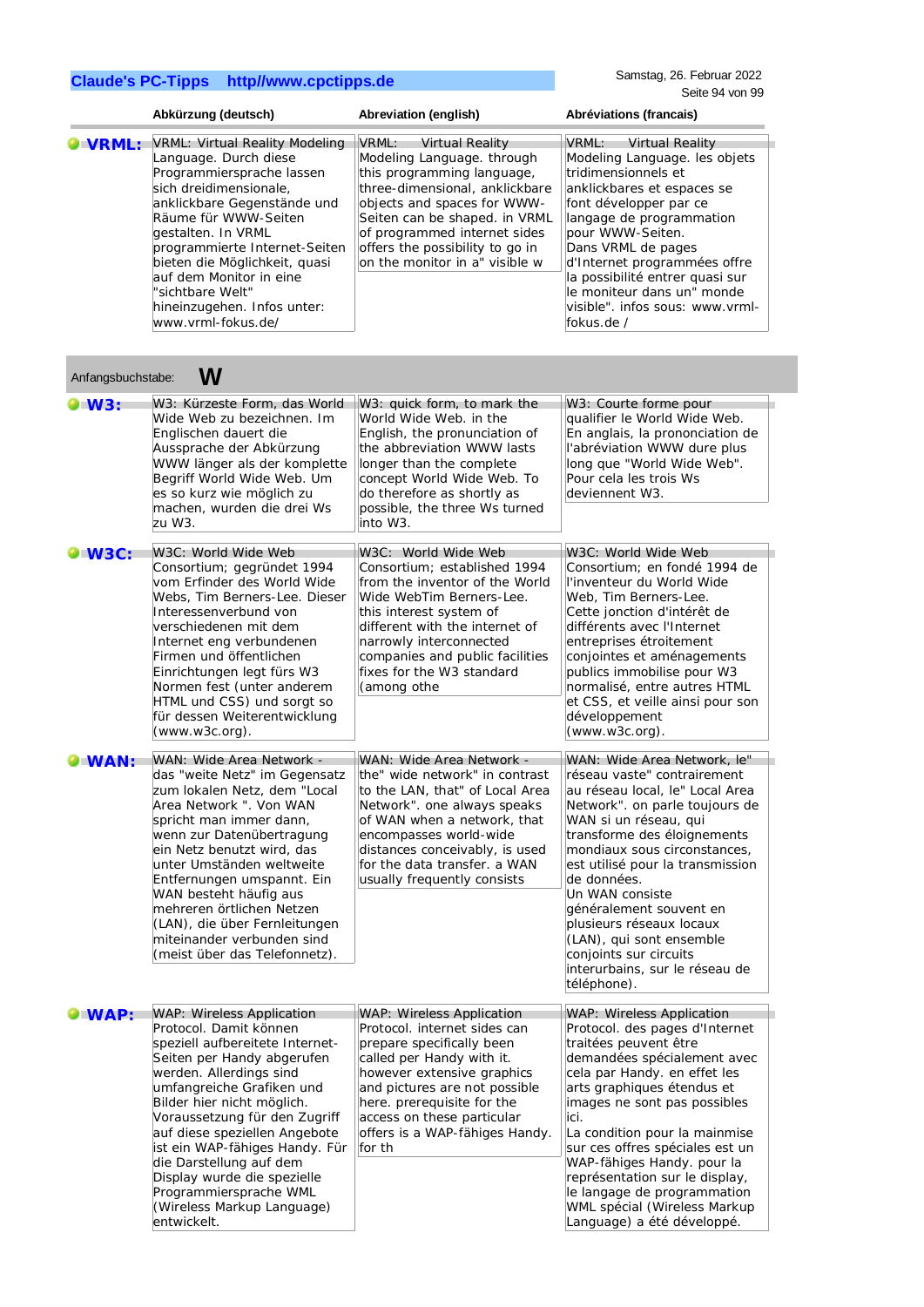|               | Abkürzung (deutsch)                                                                                                                                                                                                                                                                                                                                                                                                                                                                                                                                 | Abreviation (english)                                                                                                                                                                                                                                                                      | Abréviations (francais)                                                                                                                                                                                                                                                                                                                                                                                                                                                                                                                                         |
|---------------|-----------------------------------------------------------------------------------------------------------------------------------------------------------------------------------------------------------------------------------------------------------------------------------------------------------------------------------------------------------------------------------------------------------------------------------------------------------------------------------------------------------------------------------------------------|--------------------------------------------------------------------------------------------------------------------------------------------------------------------------------------------------------------------------------------------------------------------------------------------|-----------------------------------------------------------------------------------------------------------------------------------------------------------------------------------------------------------------------------------------------------------------------------------------------------------------------------------------------------------------------------------------------------------------------------------------------------------------------------------------------------------------------------------------------------------------|
| <b>WAV:</b>   | WAV: Sound-Format von<br>Microsoft, ohne Kompression.<br>Im Internet weit verbreitetes<br>Format für Audiodateien, das<br>jeder Windows-PC lesen kann.<br>Reale Instrumentenklänge, so<br>genannte Samples, werden bei<br>diesem Format aus einem<br>Speicher abgerufen und nicht<br>simuliert. Allerdings kann man<br>WAV-Dateien nicht<br>komprimieren, daher haben<br>sie meist eine hohe<br>Datenmenge.                                                                                                                                         | WAV: Sound format of<br>Microsoft, without<br>compression. in the internet<br>far widespread format for<br>audio data files, that each<br>Windows-PC can read, real<br>Instrumentenklänge, according<br>to named Samples, are called<br>with this format from a<br>storage and are simulat | WAV: Format de musique de<br>Microsoft, sans la<br>compression. Dans l'Internet<br>format très répandu pour les<br>audio-fichiers qui peut lire à<br>chaque Windows-PC.<br>Instrumentenklänge réels,<br>Samples tellement dit, sont<br>demandés à ce format d'une<br>mémoire et sont simulés. en<br>effet on ne peut pas<br>comprimer les fichiers WAV,<br>par conséquent ils ont<br>généralement une haute<br>quantité de données.                                                                                                                             |
|               | <b>O WebED</b> WebEDI Webinterface zur<br>Abwicklung von EDI (DFÜ)                                                                                                                                                                                                                                                                                                                                                                                                                                                                                  | WebEDI Webinterface zur<br>Abwicklung von EDI (DFÜ)                                                                                                                                                                                                                                        | WebEDI Webinterface zur<br>Abwicklung von EDI (DFÜ)                                                                                                                                                                                                                                                                                                                                                                                                                                                                                                             |
| <b>WECA:</b>  | <b>WECA: Wireless Ethernet</b><br>Compatibility Alliance: siehe<br>WI-FI                                                                                                                                                                                                                                                                                                                                                                                                                                                                            | <b>WECA: Wireless Ethernet</b><br>Compatibility Alliance: see WI-<br>FΙ                                                                                                                                                                                                                    | <b>WECA: Wireless Ethernet</b><br>Compatibility Alliance: voir WI-<br>FI                                                                                                                                                                                                                                                                                                                                                                                                                                                                                        |
| <b>OWELL:</b> | <b>WELL: Whole Earth Electronic</b><br>Link - eine der ersten und bis<br>heute bekanntesten Virtual<br>Communities im Netz. Digitale<br>Heimat vieler Wissenschaftler<br>und Netzgurus, Cyberpunk-<br>und Science-Fiction-Autoren<br>wie Howard Rheingold oder<br>Bruce Sterling. Infos unter:<br>www.thewell.org                                                                                                                                                                                                                                   | WELL:<br>Whole Earth<br>Electronic link - one of the first<br>and until Virtual Communities<br>knownest today in the<br>network. digital home of many<br>scientists and network gurus,<br>cyber punk and science fiction<br>authors like Howard Rheingold<br>or Bruce Sterling. info under | WELL:<br><b>Whole Earth</b><br>Electronic Link, un du premier<br>et jusque aujourd'hui Virtual<br>Communities plus connu dans<br>le réseau. patrie digitale de<br>beaucoup de scientifiques et<br>gourous de réseau, cyber-<br>punk - et science-fiction<br>auteurs comme Howard<br>Rheingold ou Bruce Sterling.<br>infos sous:<br>www.thewell.org                                                                                                                                                                                                              |
| WEP:          | WEP: Wired Equivalent<br>Privacy,<br>Verschlüsselungsverfahren für<br>WLAN.<br>WEP bietet eine Lösung um in<br>drahtlosen Netzen eine<br>Sicherheit zu gewährleisten,<br>die in etwa den<br>kabelgebundenen Netzen<br>entspricht. Hier sind drei<br>Bereiche abzudecken:<br>Abhörsicherheit,<br>Zugangskontrolle und<br>Datenintegrität. Es gilt zu<br>verhindern, dass übertragene<br>Inhalte von Unbefugten<br>gelesen, fremden Stationen<br>Zugang zum Netz gewährt<br>oder aber Übertragungen<br>manipuliert werden.<br>Weitere Technik ist WPA | WEP: Wired Equivalent<br>Privacyencoding procedure for<br>WLAN. WEP offers a solution in<br>order to quarantee a security<br>in wireless networksthat<br>corresponds approximately to<br>the cable-tied networks. here<br>three areas are to be covered:<br>interception security          | <b>WEP: Wired Equivalent</b><br>Privacy, la méthode de<br>chiffrage pour WLAN. WEP<br>offre une solution pour<br>garantir une sécurité dans les<br>réseaux sans fil, qui<br>correspond environ aux<br>réseaux câble-reliés. ici, trois<br>domaines sont à découvrir:<br>Sécurité d'écoute, contrôle<br>d'accès et intégrité de<br>données. il est essentiel<br>d'empêcher que lu contenu<br>transféré du non autorisé à<br>des stations étrangères<br>accordé l'accès au réseau ou<br>bien est manipulé à des<br>transferts. la technique plus<br>vaste est WPA |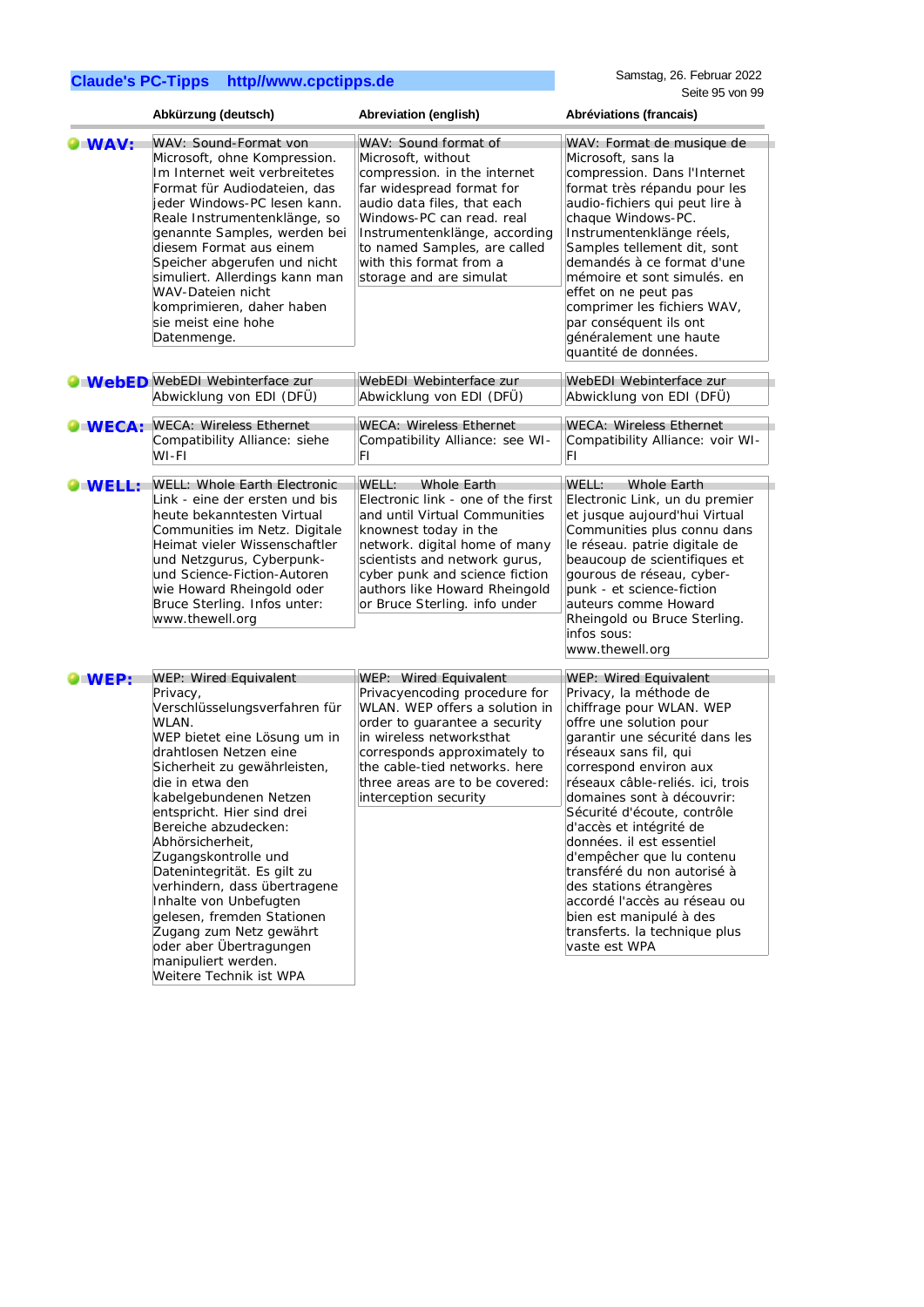|                  | Abkürzung (deutsch)                                                                                                                                                                                                                                                                                                                                                                                                                                                                                      | Abreviation (english)                                                                                                                                                                                                                                          | Abréviations (francais)                                                                                                                                                                                                                                                                                                                                                                      |
|------------------|----------------------------------------------------------------------------------------------------------------------------------------------------------------------------------------------------------------------------------------------------------------------------------------------------------------------------------------------------------------------------------------------------------------------------------------------------------------------------------------------------------|----------------------------------------------------------------------------------------------------------------------------------------------------------------------------------------------------------------------------------------------------------------|----------------------------------------------------------------------------------------------------------------------------------------------------------------------------------------------------------------------------------------------------------------------------------------------------------------------------------------------------------------------------------------------|
| $\bullet$ WI-FI: | WI-FI: Wireless Fidelity?:                                                                                                                                                                                                                                                                                                                                                                                                                                                                               | WI-FI: Wireless Fidelity? In                                                                                                                                                                                                                                   | WI-FI: Wireless Fidelity?                                                                                                                                                                                                                                                                                                                                                                    |
|                  | sowohl ein Firmenkonsortium,<br>das Geräte mit<br>Funkschnittstellen zertifiziert,<br>als auch den zugehörigen<br>Marketingbegriff.<br>In vielen Ländern wird Wi-Fi<br>als Synonym für WLAN benutzt.<br>Steht NICHT für Wireless<br>Fidelity. (--> Wikipedia)<br>Die Wi-Fi Alliance ist eine 1999<br>ursprünglich unter dem Namen<br><b>WECA</b> (Wireless Ethernet<br>Compatibility Alliance)<br>gegründete Organisation.<br>WiFi ist unter anderem<br>verantwortlich für den IEEE<br>802.11b standard. | 1999 several visionary leaders<br>came together to form a global<br>non-profit organization with<br>the goal of driving adoption of<br>a single worldwide standard<br>for high-speed wireless local<br>area networking. We are that<br>organization.           | Fondé en 1999 par diverse<br>entreprise, pour créer un<br>standard pour "high-speed<br>wireless local area<br>networking". Wireless Fidelity<br>est une technique de réseau<br>informatique sans fil mise en<br>place pour fonctionner en<br>réseau interne et, depuis,<br>devenu un moyen d'accès à<br>haut débit à Internet. Il est<br>basé sur la norme IEEE 802.11<br>(ISO/CEI 8802-11). |
| <b>O</b> WLAN    | <b>WLAN Wireless Local Area</b>                                                                                                                                                                                                                                                                                                                                                                                                                                                                          | <b>WLAN Wireless Local Area</b>                                                                                                                                                                                                                                | <b>WLAN Wireless Local Area</b>                                                                                                                                                                                                                                                                                                                                                              |
|                  | Network, Funknetz bzw.<br>kabelloses Netzwerk. Diese<br>basieren meistens auf dem<br>Standard IEEE 802.11b und<br>schaffen theoretisch eine<br>Datenrate von 11MBits/s<br>zwischen einer Basisstation<br>(Access Point) und einem im<br>Netz befindlicher Rechner.                                                                                                                                                                                                                                       | Network, radio network as well<br>as cable-loose network. these<br>base 802.11b on the standard<br>IEEE mostly and create a<br>throughput of 11MBits/s<br>theoretically between a basis<br>station (Access Point) and a<br>computer more situated in the<br>ne | Network, réseau radio ou<br>réseau câble-défait, celui-ci se<br>basent d'ordinaire sur le<br>standard IEEE 802.<br>11b et fait théoriquement un<br>taux de transfert de 11MBits/s<br>entre une station de base<br>(Access Point) et un dans le<br>réseau plus se trouvant<br>calculateur.                                                                                                    |
| <b>OWMA:</b>     | WMA: neues Sound-Format                                                                                                                                                                                                                                                                                                                                                                                                                                                                                  | WMA: New sound format of                                                                                                                                                                                                                                       | WMA: Nouveau format de                                                                                                                                                                                                                                                                                                                                                                       |
|                  | von Microsoft, soll zwei drittel<br>von MP3 entsprechen. Enthält<br>einen Kopierschutz und lässt<br>sich somit nur auf einem PC<br>abspielen.                                                                                                                                                                                                                                                                                                                                                            | Microsoft, two third of MP3<br>should correspond. contains a<br>copy protection and has<br>played itself only on one PC<br>consequently.                                                                                                                       | musique de Microsoft, devrait<br>correspondre deux tiers de<br>MP3. Contient une protection<br>contre la copie et fait se<br>dérouler par conséquent<br>seulement sur un PC.                                                                                                                                                                                                                 |
| <b>UWML:</b>     | <b>WML: Wireless Markup</b>                                                                                                                                                                                                                                                                                                                                                                                                                                                                              | <b>WML: Wireless Markup</b>                                                                                                                                                                                                                                    | <b>WML: Wireless Markup</b>                                                                                                                                                                                                                                                                                                                                                                  |
|                  | Language. Eine Variante von<br>HTML, die speziell auf den<br>Einsatz von Wap-Handys<br>abgestellt ist, mit denen man<br>im Internet surfen kann.                                                                                                                                                                                                                                                                                                                                                         | Language. a variation of HTML,<br>that is loaned specifically on<br>the usage of Wap-Handys,<br>with which one can surf in the<br>internet.                                                                                                                    | Language. une variante du<br>HTML, qui est stoppée<br>spécialement sur l'enjeu de<br>Wap-Handys, avec laquelle on<br>peut surfer dans l'Internet.                                                                                                                                                                                                                                            |
|                  | <b>O WORM: WORM: Write Once Read Many</b>                                                                                                                                                                                                                                                                                                                                                                                                                                                                | Write Once Read<br>WORM:                                                                                                                                                                                                                                       | Write Once Read<br>WORM:                                                                                                                                                                                                                                                                                                                                                                     |
|                  | (Times). Auch "CO-WO"<br>genannt. Bezeichnung für<br>einen einmal beschreibbaren<br>MO-Datenträger. Siehe MO-<br>Laufwerk.                                                                                                                                                                                                                                                                                                                                                                               | Many (Time). also" CO-WO"<br>named. name for an once<br>describable MO volume. see<br>MO drive.                                                                                                                                                                | Many (Time). aussi" CO-WO"<br>appelé. désignation pour un<br>une fois supports de données<br>de MO descriptifs. voit le<br>lecteur de disquettes de MO.                                                                                                                                                                                                                                      |
| WPA:             | <b>WPA: Wireless Protected</b>                                                                                                                                                                                                                                                                                                                                                                                                                                                                           | WPA: Wireless Protected                                                                                                                                                                                                                                        | WPA: Wireless Protected                                                                                                                                                                                                                                                                                                                                                                      |
|                  | Access,<br>Verschlüsselungstechnik im<br><b>WLAN</b>                                                                                                                                                                                                                                                                                                                                                                                                                                                     | Access, encoding technology in<br>the WLAN.                                                                                                                                                                                                                    | Access, technique de chiffrage<br>dans le WLAN.                                                                                                                                                                                                                                                                                                                                              |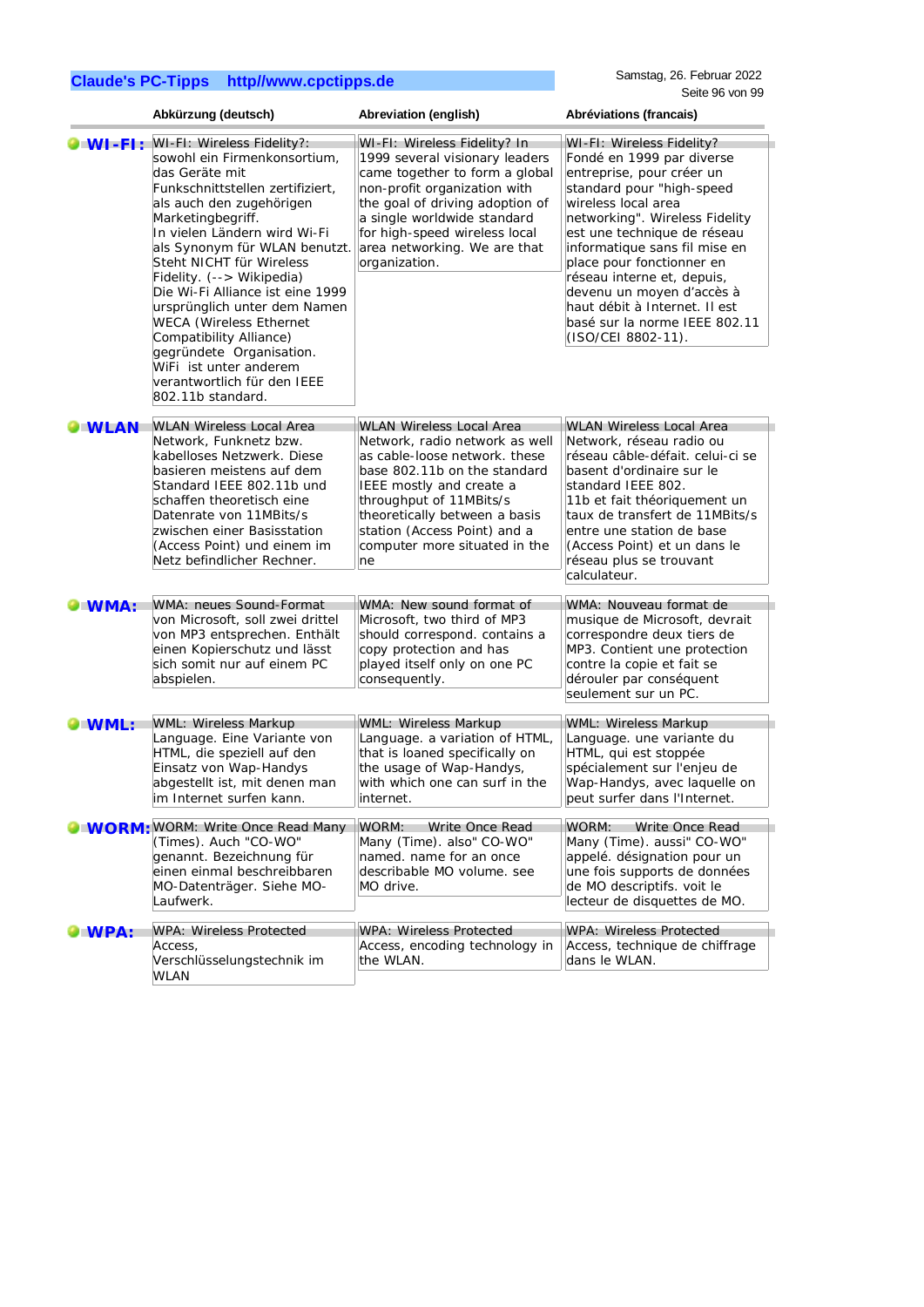|                     | Abkürzung (deutsch)                                                                                                                                                                                                                                                                                                                                                                                                                                                                                                                                                                                                                                                                           | Abreviation (english)                                                                                                                                                                                                                                                                                                                                                                                                                                                                                                                                                                                                                                           | Abréviations (francais)                                                                                                                                                                                                                                                                                                                                                                             |
|---------------------|-----------------------------------------------------------------------------------------------------------------------------------------------------------------------------------------------------------------------------------------------------------------------------------------------------------------------------------------------------------------------------------------------------------------------------------------------------------------------------------------------------------------------------------------------------------------------------------------------------------------------------------------------------------------------------------------------|-----------------------------------------------------------------------------------------------------------------------------------------------------------------------------------------------------------------------------------------------------------------------------------------------------------------------------------------------------------------------------------------------------------------------------------------------------------------------------------------------------------------------------------------------------------------------------------------------------------------------------------------------------------------|-----------------------------------------------------------------------------------------------------------------------------------------------------------------------------------------------------------------------------------------------------------------------------------------------------------------------------------------------------------------------------------------------------|
| $\blacksquare$ MWW: | WWW: World Wide Web. Das<br>World Wide Web (kurz Web,<br>WWW oder deutsch:<br>Weltweites Netzwerk: wörtlich:<br>web = Gewebe, Netz) ist ein<br>über das Internet abrufbares<br>Hypertext-System.<br>Hierzu benötigt man einen<br>Webbrowser, um die Daten<br>vom Webserver zu holen und<br>z. B. auf dem Bildschirm<br>anzuzeigen. Der Benutzer<br>kann den Hyperlinks im<br>Dokument folgen, die auf<br>andere Dokumente verweisen.<br>gleichgültig ob sie auf dem<br>selben Webserver oder einem<br>anderen gespeichert sind.<br>Hierdurch ergibt sich ein<br>weltweites Netz (oder<br>Gewebe) aus Webseiten. Das<br>Verfolgen der Hyperlinks wird<br>oft als Internetsurfen<br>bezeichnet. | WWW: World Wide Web.<br>World Wide Web ("WWW" or<br>simply the "Web") is a global,<br>read-write information space.<br>Text documents, images,<br>multimedia and many other<br>items of information, referred<br>to as resources, are identified<br>by short, unique, global<br>identifiers called Uniform<br>Resource Identifiers (URIs) so<br>that each can be found,<br>accessed and cross referenced<br>in the simplest possible way.<br>The term is often mistakenly<br>used as a synonym for the<br>Internet itself, but the Web is<br>actually something that is<br>available via the Internet, just<br>like e-mail and many other<br>Internet services. | WWW: World Wide Web,<br>communément appelé le Web,<br>parfois la Toile, littéralement la<br>« toile d'araignée mondiale »,<br>est un système hypertexte<br>public fonctionnant sur<br>Internet et qui permet de<br>consulter, avec un navigateur<br>Web, des pages Web mises en<br>ligne dans des sites Web.<br>L'image de la toile vient des<br>hyperliens qui lient les pages<br>Web entre elles. |
| <b>WYSI</b>         | <b>WYSIWYG What You See is</b>                                                                                                                                                                                                                                                                                                                                                                                                                                                                                                                                                                                                                                                                | <b>WYSIWYG What You See is</b>                                                                                                                                                                                                                                                                                                                                                                                                                                                                                                                                                                                                                                  | <b>WYSIWYG What You See is</b>                                                                                                                                                                                                                                                                                                                                                                      |
|                     | What You Get: was Sie im<br>Entwurf sehen, ist was Sie<br>erhalten. So werden ZB<br>Objektorientierte HTML-<br>Editoren bezeichnet.<br>"Was du siehst, das bekommst<br>du". Damit werden Dokumente<br>oder Daten bezeichnet, die auf<br>dem Bildschirm genau so<br>angezeigt werden, wie sie bei<br>Ausdruck auf dem Papier auch<br>erscheinen.                                                                                                                                                                                                                                                                                                                                               | What You Get: something you<br>in the design sees, something<br>is you gotten. what you see is<br>marked" FOR EXAMPLE object-<br>oriented HTML-Editoren so.,<br>you" get this. documents or<br>data, that are shown on the<br>screen exactly so, are marke                                                                                                                                                                                                                                                                                                                                                                                                      | What You Get: ce yous dans<br>l'ébauche voit, c'est recu vous.<br>ainsi des orientés sur l'objet<br>sont qualifiés" PAR EXEMPLE à<br>des éditeurs de HTML. Ce tu<br>vois est ce que tu reçois"<br>Est qualifié à document ou<br>données qui sont signalées<br>exactement ainsi sur l'écran<br>avec cela comme ils<br>apparaissent aussi à<br>l'expression sur le papier.                            |

| Anfangsbuchstabe: |                                                                                                                                                                                                                                                                                                                                     |                                                                                                                                                                                                                                                                                         |                                                                                                                                                                                                                                                                                                                                |  |
|-------------------|-------------------------------------------------------------------------------------------------------------------------------------------------------------------------------------------------------------------------------------------------------------------------------------------------------------------------------------|-----------------------------------------------------------------------------------------------------------------------------------------------------------------------------------------------------------------------------------------------------------------------------------------|--------------------------------------------------------------------------------------------------------------------------------------------------------------------------------------------------------------------------------------------------------------------------------------------------------------------------------|--|
| $\bullet$ X.400   | X.400 Message Handling<br>System (Übertragungsprotokol)                                                                                                                                                                                                                                                                             | X.400 Message Handling<br>System                                                                                                                                                                                                                                                        | X.400 Message Handling<br>System                                                                                                                                                                                                                                                                                               |  |
| $\bullet$ XGA:    | XGA: Extended Graphics<br>Array, Englisch für "erweiterter<br>Grafikstandard". XGA sieht<br>eine maximale Auflösung von<br>1024 x 786 Punkten bei 86 Bit<br>Farbtiefe vor (oder 16 Bit bei<br>einer Auflösung von 640 x 480<br>Punkten). Der Standard, der<br>1990 von IBM entwickelt<br>wurde, hat sich aber kaum<br>durchgesetzt. | XGA: Extended Graphics<br>array, English for" extended<br>graphics standard". XGA<br>intends a maximum dissolution<br>of 1024 x 786 points with 86<br>bits of color depth or 16 bits at<br>a dissolution of 640 x 480<br>points. the standard, that was<br>developed by IBM in 1990, ha | XGA: Extended Graphics<br>Array, l'anglais pour" le<br>standard d'art graphique<br>élargi". XGA prévoit une<br>dilution maximale de 1024 786<br>points x à 86 bits de fond de<br>couleur ou 16 bits à une<br>dilution de 640 480 points x.<br>Le standard, qui en a été<br>développé 1990 d'IBM, s'est<br>imposé mais à peine. |  |
|                   | XID Identifikationssatz (EDI)                                                                                                                                                                                                                                                                                                       | XID Identifikationssatz (EDI)                                                                                                                                                                                                                                                           | XID Identifikationssatz (EDI)                                                                                                                                                                                                                                                                                                  |  |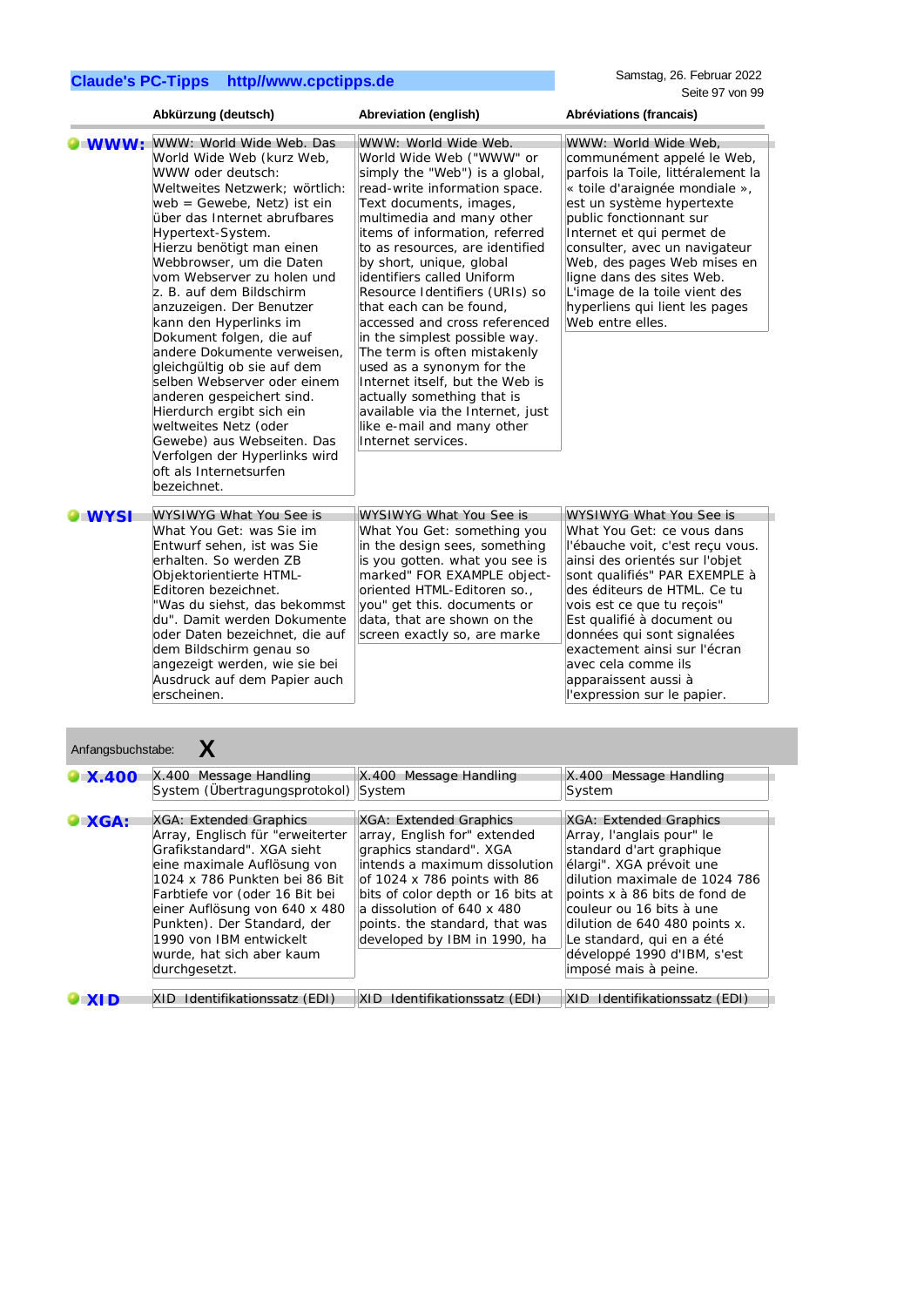Anfangsbuchstabe: **Y**

|               | Abkürzung (deutsch)                                                                                                                                                                                                                                                                                                                                                                                                                                                                         | Abreviation (english)                                                                                                                                                                                                                                                                             | Abréviations (francais)                                                                                                                                                                                                                                                                                                                                                                                                                                                                                     |
|---------------|---------------------------------------------------------------------------------------------------------------------------------------------------------------------------------------------------------------------------------------------------------------------------------------------------------------------------------------------------------------------------------------------------------------------------------------------------------------------------------------------|---------------------------------------------------------------------------------------------------------------------------------------------------------------------------------------------------------------------------------------------------------------------------------------------------|-------------------------------------------------------------------------------------------------------------------------------------------------------------------------------------------------------------------------------------------------------------------------------------------------------------------------------------------------------------------------------------------------------------------------------------------------------------------------------------------------------------|
| <b>XML:</b>   | XML: Extensible Markup<br>Language. Diese<br>Programmiersprache, eine<br>vereinfachte Version der<br>Standard Generalized Markup<br>Language (SGML), soll die<br>Zukunft des World Wide Web<br>mitgestalten. Die<br>Datenverwaltung im Netz und<br>der Datenaustausch zwischen<br>unterschiedlichen Plattformen<br>soll durch XML erleichtert<br>werden. Ähnlich wie RTF-<br>Dokumente sollen XML-<br>Dateien ohne Probleme in<br>unterschiedlichen Office-<br>Programmen darstellbar sein. | XML: Extensible Markup<br>Language. this programming<br>language, a simplified version<br>the standard Generalized<br>Markup Language (SGML), the<br>future of the World Wide Web<br>shall mitgestalten. the data<br>management in the network<br>and the data exchange<br>between differe        | XML: Extensible Markup<br>Language. ce langage de<br>programmation, une version<br>simplifiée le standard<br>Generalized Markup Language<br>(SGML), l'avenir du World<br>Wide Web devrait<br>codévelopper.<br>L'administration de données<br>dans le réseau et l'échange de<br>données entre plateformes<br>différentes devrait être facilité<br>par XML. des XML-Dateien<br>devraient être représentables<br>de la même façon que RTF-<br>Dokumente sans problèmes<br>dans Office-Programmen<br>différent. |
| <b>XMS:</b>   | <b>XMS: Extended Memory</b><br>Specification. Standard, der<br>von Lotus, Intel, Microsoft und<br>AST definiert wurde. Er regelt<br>für den PC die Nutzung des<br>Arbeitsspeicherbereichs<br>oberhalb der ersten 1024<br>KByte. Dieser sogenannte<br>Erweiterungsspeicher kann nur<br>von 80286er oder höheren<br>Prozessoren angesprochen<br>werden. Wieviel XMS-Speicher<br>der Prozessor verwaltet, hängt<br>von der Breite seines<br>Adreßbusses ab.                                    | <b>XMS: Extended memory</b><br>Specification. standard, that<br>was defined by Lotus, Intel,<br>Microsoft and BRANCH. he/it<br>regulates the utilization of the<br>main memory area for the PC<br>above the only 1024 KByte.<br>this so-called expansion<br>storage can be gone down well<br>with | <b>XMS: Extended Memory</b><br>Specification. standard, qui a<br>été défini par le lotus, Intel,<br>Microsoft et BRANCHE. il règle<br>l'utilisation du domaine de<br>mémoire au dessus du<br>seulement 1024 kbytes pour le<br>PC.<br>À cette dite mémoire<br>d'élargissement peut être<br>seulement par 80286er ou<br>processeurs plus hauts.<br>combien de XMS-Speicher le<br>processeur administre, dépend<br>de la largeur de son<br>Adreßbusses.                                                        |
| $\bullet$ XPS | XPS XML Paper Specification.<br>Alternative zu PDF seit MS-<br>Office 2007                                                                                                                                                                                                                                                                                                                                                                                                                  | XPS XML Paper Specification.<br>alternative to PDF since MS-<br>Office 2007                                                                                                                                                                                                                       | XPS XML Paper Specification.<br>alternative à PDF depuis MS-<br>Office 2007                                                                                                                                                                                                                                                                                                                                                                                                                                 |

| Anianyovuunolava. |                                                                                                                                                                                                                                                                                                                             |                                                                                                                                                                                                                                                                                                                                                                                                                                                                                                     |                                                                                                                                                                                                                                                                                                                                                          |  |
|-------------------|-----------------------------------------------------------------------------------------------------------------------------------------------------------------------------------------------------------------------------------------------------------------------------------------------------------------------------|-----------------------------------------------------------------------------------------------------------------------------------------------------------------------------------------------------------------------------------------------------------------------------------------------------------------------------------------------------------------------------------------------------------------------------------------------------------------------------------------------------|----------------------------------------------------------------------------------------------------------------------------------------------------------------------------------------------------------------------------------------------------------------------------------------------------------------------------------------------------------|--|
| YABA:             | YABA: Yet Another Bloody<br>Acronym, was übersetzt so<br>viel bedeutet wie "schon<br>wieder ein verdammtes<br>Akronym". In der Welt der<br>Computer und des Internets<br>gibt es extrem viele Kurzworte<br>wie WWW, AOL, URL, RTF. Da<br>viele die ständige Benutzung<br>dieser Abkürzungen nervt,<br>kontern Sie mit YABA. | YABA: Yet Another Bloody<br>Acronym, what so much<br>meant as" already again a<br>damn acronym". in the world<br>of the computers and the<br>internet, it gives extremely<br>much acronym like WWW,<br>AOL, RTF. Whenever some<br>program is being named,<br>someone invariably suggests<br>that it be given a name that is<br>acronymic. The response from<br>those with a trace of originality<br>is to remark ironically that the<br>proposed name would then be<br>"YABA-compatible". Also used | YABA: Yet Another Bloody<br>Acronym, ce qui traduit aussi<br>beaucoup que signifie "encore"<br>un acronyme maudit". Dans le<br>monde des ordinateurs et<br>l'Internet, il y a l'extrêmement<br>beaucoup d'abréviation<br>comme WWW, AOL, URL, RTF.<br>Parce que beaucoup énerve<br>l'usage permanent de ces<br>abréviations, vous ripostez<br>avec YABA. |  |
|                   |                                                                                                                                                                                                                                                                                                                             | in response to questions like<br>"What is WYSIWYG?"                                                                                                                                                                                                                                                                                                                                                                                                                                                 |                                                                                                                                                                                                                                                                                                                                                          |  |